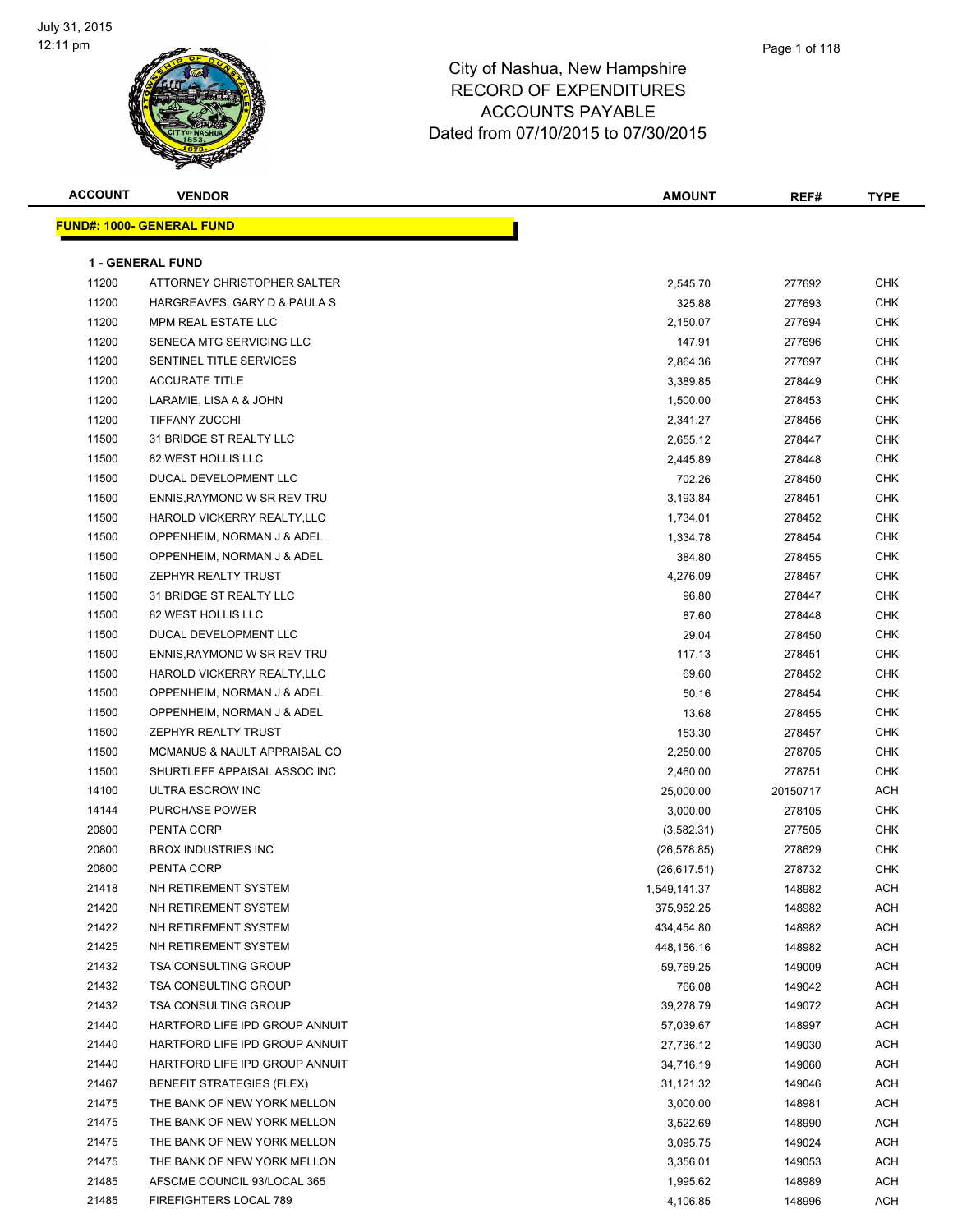

| <b>ACCOUNT</b> | <b>VENDOR</b>                    | AMOUNT    | REF#   | <b>TYPE</b> |
|----------------|----------------------------------|-----------|--------|-------------|
|                | <b>FUND#: 1000- GENERAL FUND</b> |           |        |             |
|                |                                  |           |        |             |
|                | <b>1 - GENERAL FUND</b>          |           |        |             |
| 21485          | <b>IAFF LOCAL 789</b>            | 228.00    | 148998 | <b>ACH</b>  |
| 21485          | NASHUA POLICE COMM UNION         | 176.00    | 149000 | ACH         |
| 21485          | NASHUA POLICE PATROLMANS ASSOC   | 936.00    | 149001 | ACH         |
| 21485          | NASHUA POLICE RELIEF ASSOC       | 769.50    | 149002 | ACH         |
| 21485          | NASHUA POLICE SUPERVISORS ASSO   | 403.00    | 149003 | ACH         |
| 21485          | NPLE-LOCAL #4831                 | 241.19    | 149005 | ACH         |
| 21485          | TEAMSTERS UNION LOCAL #633       | 267.15    | 149007 | ACH         |
| 21485          | TREAS NASHUA TEACHERS UNION      | 16,768.50 | 149008 | ACH         |
| 21485          | UAW LOCAL 2322                   | 761.02    | 149010 | ACH         |
| 21485          | AFSCME COUNCIL 93/LOCAL 365      | 2,013.62  | 149023 | ACH         |
| 21485          | FIREFIGHTERS LOCAL 789           | 4,106.85  | 149029 | ACH         |
| 21485          | <b>IAFF LOCAL 789</b>            | 228.00    | 149031 | ACH         |
| 21485          | NASHUA POLICE COMM UNION         | 176.00    | 149033 | ACH         |
| 21485          | NASHUA POLICE PATROLMANS ASSOC   | 936.00    | 149034 | ACH         |
| 21485          | NASHUA POLICE RELIEF ASSOC       | 769.50    | 149035 | ACH         |
| 21485          | NASHUA POLICE SUPERVISORS ASSO   | 416.00    | 149036 | ACH         |
| 21485          | NPLE-LOCAL #4831                 | 245.39    | 149038 | ACH         |
| 21485          | TEAMSTERS UNION LOCAL #633       | 267.15    | 149040 | ACH         |
| 21485          | TREAS NASHUA TEACHERS UNION      | 992.04    | 149041 | ACH         |
| 21485          | UAW LOCAL 2322                   | 763.01    | 149043 | ACH         |
| 21485          | AFSCME COUNCIL 93/LOCAL 365      | 2,067.62  | 149052 | ACH         |
| 21485          | FIREFIGHTERS LOCAL 789           | 4,131.74  | 149059 | ACH         |
| 21485          | IAFF LOCAL 789                   | 228.00    | 149061 | ACH         |
| 21485          | NASHUA POLICE COMM UNION         | 176.00    | 149063 | ACH         |
| 21485          | NASHUA POLICE PATROLMANS ASSOC   | 928.00    | 149064 | ACH         |
| 21485          | NASHUA POLICE RELIEF ASSOC       | 769.50    | 149065 | ACH         |
| 21485          | NASHUA POLICE SUPERVISORS ASSO   | 416.00    | 149066 | ACH         |
| 21485          | NPLE-LOCAL #4831                 | 253.38    | 149068 | ACH         |
| 21485          | TEAMSTERS UNION LOCAL #633       | 277.53    | 149070 | ACH         |
| 21485          | TREAS NASHUA TEACHERS UNION      | 16,792.93 | 149071 | ACH         |
| 21485          | UAW LOCAL 2322                   | 765.90    | 149073 | ACH         |
| 21485          | AMERICAN FEDERATION OF TEACHER   | 86.50     | 277309 | CHK         |
| 21485          | AMERICAN FEDERATION OF TEACHER   | 3.00      | 278082 | <b>CHK</b>  |
| 21485          | AMERICAN FEDERATION OF TEACHER   | 87.50     | 278544 | <b>CHK</b>  |
| 21490          | UNITED WAY OF GREATER NASHUA     | 434.26    | 277319 | <b>CHK</b>  |
| 21490          | UNITED WAY OF GREATER NASHUA     | 203.26    | 278091 | <b>CHK</b>  |
| 21490          | UNITED WAY OF GREATER NASHUA     | 434.26    | 278554 | <b>CHK</b>  |
| 21495          | <b>WAGE ASSIGNMENT</b>           | 150.00    | 148991 | ACH         |
| 21495          | <b>WAGE ASSIGNMENT</b>           | 594.00    | 148993 | ACH         |
| 21495          | <b>WAGE ASSIGNMENT</b>           | 175.00    | 148994 | ACH         |
| 21495          | <b>WAGE ASSIGNMENT</b>           | 188.00    | 148995 | ACH         |
| 21495          | <b>WAGE ASSIGNMENT</b>           | 300.00    | 148999 | ACH         |
| 21495          | <b>WAGE ASSIGNMENT</b>           | 259.00    | 149006 | ACH         |
| 21495          | <b>WAGE ASSIGNMENT</b>           | 150.00    | 149025 | ACH         |
| 21495          | <b>WAGE ASSIGNMENT</b>           | 175.00    | 149027 | ACH         |
| 21495          | <b>WAGE ASSIGNMENT</b>           | 188.00    | 149028 | ACH         |
| 21495          | <b>WAGE ASSIGNMENT</b>           | 300.00    | 149032 | ACH         |
| 21495          | <b>WAGE ASSIGNMENT</b>           | 259.00    | 149039 | ACH         |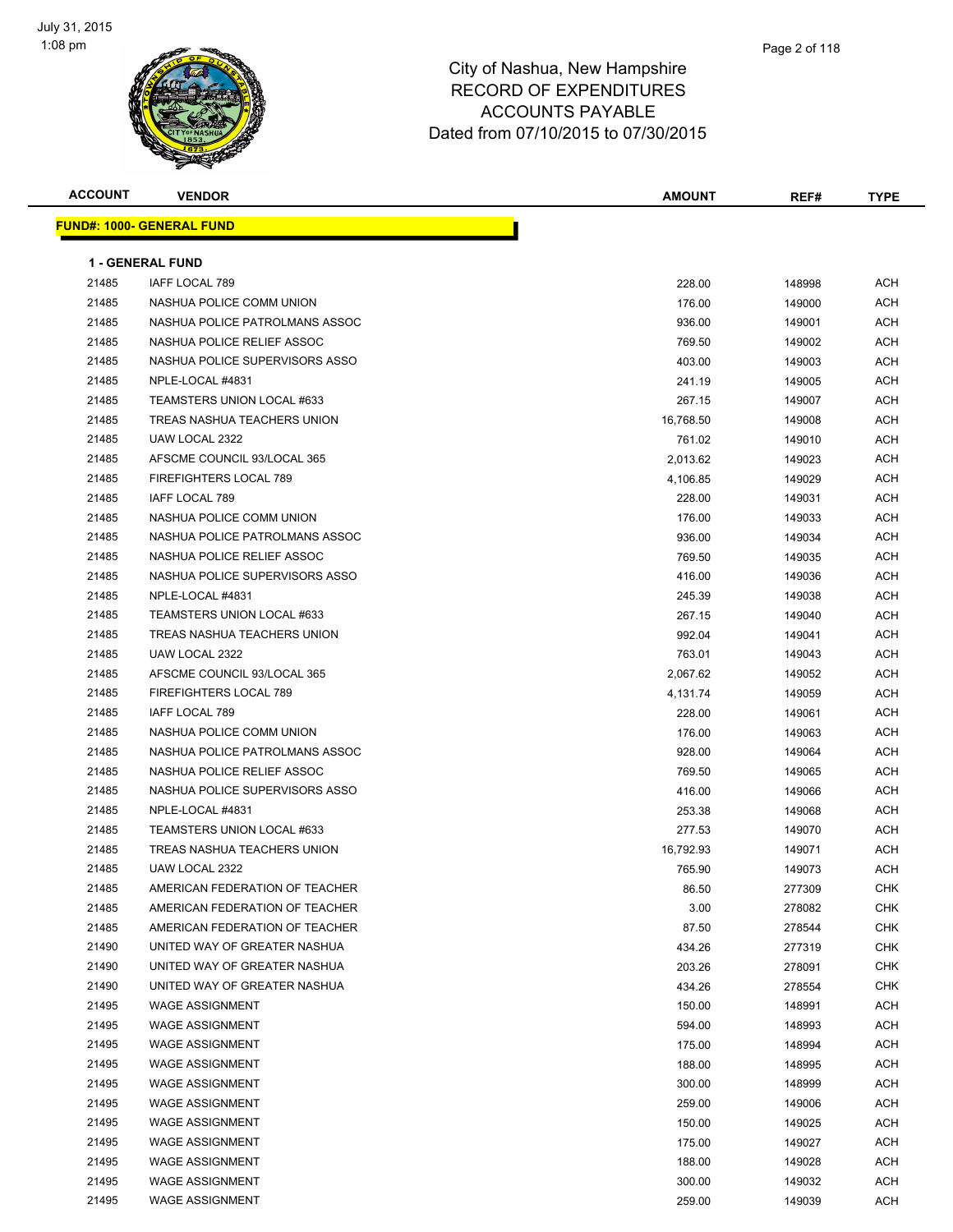

| <b>ACCOUNT</b> | <b>VENDOR</b>                    | <b>AMOUNT</b> | REF#   | <b>TYPE</b> |
|----------------|----------------------------------|---------------|--------|-------------|
|                | <b>FUND#: 1000- GENERAL FUND</b> |               |        |             |
|                |                                  |               |        |             |
|                | <b>1 - GENERAL FUND</b>          |               |        |             |
| 21495          | <b>WAGE ASSIGNMENT</b>           | 150.00        | 149054 | <b>ACH</b>  |
| 21495          | <b>WAGE ASSIGNMENT</b>           | 594.00        | 149056 | <b>ACH</b>  |
| 21495          | <b>WAGE ASSIGNMENT</b>           | 175.00        | 149057 | <b>ACH</b>  |
| 21495          | <b>WAGE ASSIGNMENT</b>           | 188.00        | 149058 | <b>ACH</b>  |
| 21495          | <b>WAGE ASSIGNMENT</b>           | 300.00        | 149062 | <b>ACH</b>  |
| 21495          | <b>WAGE ASSIGNMENT</b>           | 259.00        | 149069 | <b>ACH</b>  |
| 21495          | <b>WAGE ASSIGNMENT</b>           | 1,303.00      | 277310 | <b>CHK</b>  |
| 21495          | <b>WAGE ASSIGNMENT</b>           | 56.25         | 277311 | <b>CHK</b>  |
| 21495          | <b>WAGE ASSIGNMENT</b>           | 104.00        | 277312 | <b>CHK</b>  |
| 21495          | <b>WAGE ASSIGNMENT</b>           | 1,379.39      | 277313 | <b>CHK</b>  |
| 21495          | <b>WAGE ASSIGNMENT</b>           | 11.54         | 277314 | <b>CHK</b>  |
| 21495          | <b>WAGE ASSIGNMENT</b>           | 311.88        | 277315 | <b>CHK</b>  |
| 21495          | <b>WAGE ASSIGNMENT</b>           | 199.07        | 277316 | <b>CHK</b>  |
| 21495          | <b>WAGE ASSIGNMENT</b>           | 237.00        | 277317 | <b>CHK</b>  |
| 21495          | <b>WAGE ASSIGNMENT</b>           | 75.00         | 277318 | <b>CHK</b>  |
| 21495          | <b>WAGE ASSIGNMENT</b>           | 321.05        | 277320 | <b>CHK</b>  |
| 21495          | <b>WAGE ASSIGNMENT</b>           | 53.35         | 277321 | <b>CHK</b>  |
| 21495          | <b>WAGE ASSIGNMENT</b>           | 1,303.00      | 278083 | <b>CHK</b>  |
| 21495          | <b>WAGE ASSIGNMENT</b>           | 56.25         | 278084 | <b>CHK</b>  |
| 21495          | <b>WAGE ASSIGNMENT</b>           | 104.00        | 278085 | <b>CHK</b>  |
| 21495          | <b>WAGE ASSIGNMENT</b>           | 1,379.39      | 278086 | <b>CHK</b>  |
| 21495          | <b>WAGE ASSIGNMENT</b>           | 11.54         | 278087 | <b>CHK</b>  |
| 21495          | <b>WAGE ASSIGNMENT</b>           | 311.88        | 278088 | <b>CHK</b>  |
| 21495          | <b>WAGE ASSIGNMENT</b>           | 237.00        | 278089 | <b>CHK</b>  |
| 21495          | <b>WAGE ASSIGNMENT</b>           | 25.00         | 278090 | <b>CHK</b>  |
| 21495          | <b>WAGE ASSIGNMENT</b>           | 1,303.00      | 278545 | <b>CHK</b>  |
| 21495          | <b>WAGE ASSIGNMENT</b>           | 495.38        | 278546 | <b>CHK</b>  |
| 21495          | <b>WAGE ASSIGNMENT</b>           | 104.00        | 278547 | <b>CHK</b>  |
| 21495          | <b>WAGE ASSIGNMENT</b>           | 1,379.39      | 278548 | <b>CHK</b>  |
| 21495          | <b>WAGE ASSIGNMENT</b>           | 11.54         | 278549 | <b>CHK</b>  |
| 21495          | <b>WAGE ASSIGNMENT</b>           | 311.88        | 278550 | <b>CHK</b>  |
| 21495          | WAGE ASSIGNMENT                  | 199.07        | 278551 | <b>CHK</b>  |
| 21495          | <b>WAGE ASSIGNMENT</b>           | 237.00        | 278552 | <b>CHK</b>  |
| 21495          | <b>WAGE ASSIGNMENT</b>           | 75.00         | 278553 | <b>CHK</b>  |
| 21495          | <b>WAGE ASSIGNMENT</b>           | 347.83        | 278555 | <b>CHK</b>  |
| 21495          | <b>WAGE ASSIGNMENT</b>           | 74.69         | 278556 | <b>CHK</b>  |
| 21538          | NASHUA TEACHERS UNION            | 2,539.00      | 149004 | <b>ACH</b>  |
| 21538          | NASHUA TEACHERS UNION            | 84.56         | 149037 | <b>ACH</b>  |
| 21538          | NASHUA TEACHERS UNION            | 2,539.00      | 149067 | <b>ACH</b>  |
| 21921          | STATE OF NH-MV                   | 18,555.67     | 148978 | <b>ACH</b>  |
| 21921          | STATE OF NH -MV                  | 13,439.59     | 148980 | <b>ACH</b>  |
| 21921          | STATE OF NH-MV                   | 14,145.76     | 148986 | <b>ACH</b>  |
| 21921          | STATE OF NH-MV                   | 15,336.06     | 148988 | <b>ACH</b>  |
| 21921          | STATE OF NH -MV                  | 10,380.18     | 149011 | <b>ACH</b>  |
| 21921          | STATE OF NH -MV                  | 11,922.84     | 149014 | <b>ACH</b>  |
| 21921          | STATE OF NH -MV                  | 15,104.50     | 149018 | <b>ACH</b>  |
| 21921          | STATE OF NH -MV                  | 14,809.21     | 149020 | ACH         |
| 21921          | STATE OF NH -MV                  | 18,169.75     | 149022 | <b>ACH</b>  |
|                |                                  |               |        |             |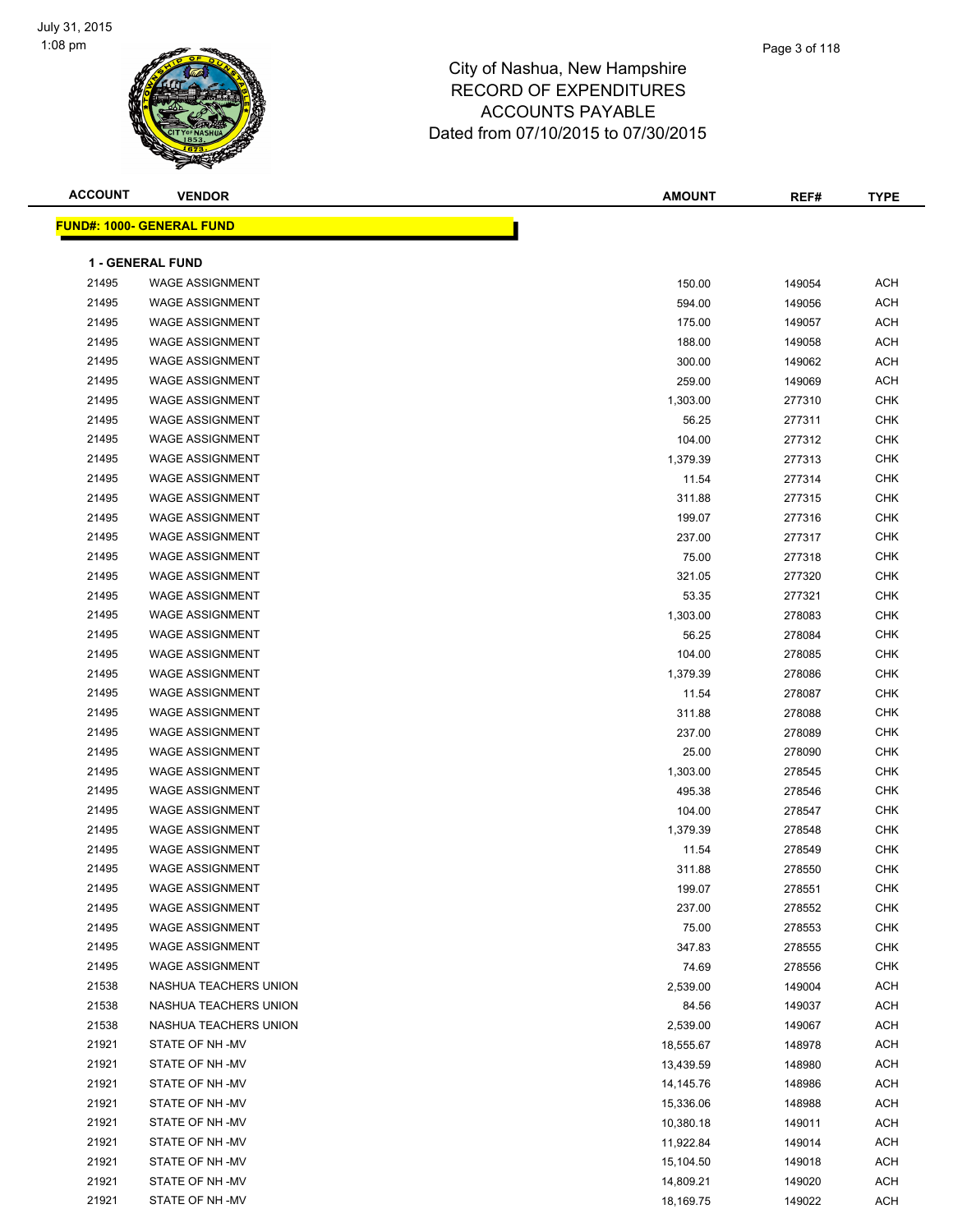

### City of Nashua, New Hampshire RECORD ACCO Dated from 07/10/2015 to 07/30/2015

| OF EXPENDITURES                                                                                                                                                                              |  |
|----------------------------------------------------------------------------------------------------------------------------------------------------------------------------------------------|--|
| <b>DUNTS PAYABLE</b>                                                                                                                                                                         |  |
| $\begin{array}{c}\n\mathbf{1} & \mathbf{1} & \mathbf{1} & \mathbf{1} \\ \mathbf{1} & \mathbf{1} & \mathbf{1} & \mathbf{1} \\ \mathbf{1} & \mathbf{1} & \mathbf{1} & \mathbf{1}\n\end{array}$ |  |

| <b>ACCOUNT</b>     | <b>VENDOR</b>                        |                             | <b>AMOUNT</b>  | REF#     | <b>TYPE</b> |
|--------------------|--------------------------------------|-----------------------------|----------------|----------|-------------|
|                    | <b>FUND#: 1000- GENERAL FUND</b>     |                             |                |          |             |
|                    | <b>1 - GENERAL FUND</b>              |                             |                |          |             |
| 21921              | STATE OF NH-MV                       |                             | 13,427.31      | 149044   | <b>ACH</b>  |
| 21921              | STATE OF NH-MV                       |                             | 14,657.17      | 149049   | <b>ACH</b>  |
| 21921              | STATE OF NH-MV                       |                             | 12,549.18      | 149050   | <b>ACH</b>  |
| 21921              | STATE OF NH-MV                       |                             | 14,963.27      | 149051   | <b>ACH</b>  |
| 21921              | STATE OF NH-MV                       |                             | 10,209.01      | 149074   | <b>ACH</b>  |
| 21921              | STATE OF NH-MV                       |                             | 13,321.79      | 149075   | <b>ACH</b>  |
| 21922              | STATE OF NH DEPT OF SAFETY           |                             | 14.75          | 278135   | <b>CHK</b>  |
| 21922              | STATE OF NH DEPT OF SAFETY           |                             | 14.75          | 278589   | <b>CHK</b>  |
|                    | <b>TOTAL 1 - GENERAL FUND</b>        |                             | \$3,377,874.41 |          |             |
| <b>101 - MAYOR</b> |                                      |                             |                |          |             |
| 55200              | SAM'S CLUB DIRECT-0860               |                             | 15.00          | 278307   | <b>CHK</b>  |
| 55400              | DONNALEE LOZEAU                      |                             | 75.64          | 278562   | <b>CHK</b>  |
| 55400              | CITIZENS BANK CREDIT CARD            | <b>USAirway</b>             | 25.00          | 9201602  | ACH         |
| 55400              | CITIZENS BANK CREDIT CARD            | VTS San Fran Taxi           | 59.15          | 9201602  | <b>ACH</b>  |
| 55400              | CITIZENS BANK CREDIT CARD            | <b>Yellow Card Services</b> | 16.10          | 9201602  | <b>ACH</b>  |
| 55400              | CITIZENS BANK CREDIT CARD            | United                      | 25.00          | 9201602  | <b>ACH</b>  |
| 55400              | CITIZENS BANK CREDIT CARD            | SQ Maranath Transport       | 50.00          | 9201602  | ACH         |
| 55400              | CITIZENS BANK CREDIT CARD            | <b>Manchester Airport</b>   | 70.00          | 9201602  | <b>ACH</b>  |
| 55400              | CITIZENS BANK CREDIT CARD            | <b>Hilton Hotels</b>        | 1,255.22       | 9201602  | <b>ACH</b>  |
| 61100              | WB MASON CO INC                      |                             | 79.95          | 277548   | <b>CHK</b>  |
| 61100              | WB MASON CO INC                      |                             | 81.85          | 278771   | <b>CHK</b>  |
| 61910              | PETTY CASH                           |                             | 16.55          | 277339   | <b>CHK</b>  |
| 61910              | DONNALEE LOZEAU                      |                             | 68.36          | 278562   | <b>CHK</b>  |
| 61910              | CITIZENS BANK CREDIT CARD            | <b>Oriental Trading</b>     | 38.82          | 9201602  | <b>ACH</b>  |
| 61910              | CITIZENS BANK CREDIT CARD            | Nashua House of Pizza       | 45.59          | 92016021 | <b>ACH</b>  |
| 68300              | PETTY CASH                           |                             | 3.15           | 277339   | <b>CHK</b>  |
| 68300              | CITIZENS BANK CREDIT CARD            | Oriental Trading            | 142.84         | 9201602  | <b>ACH</b>  |
|                    | <b>TOTAL 101 - MAYOR</b>             |                             | \$2,068.22     |          |             |
|                    | <b>102 - BOARD OF ALDERMEN</b>       |                             |                |          |             |
| 61100              | WB MASON CO INC                      |                             | 26.99          | 277548   | <b>CHK</b>  |
| 61100              | ANCO SIGNS & STAMPS INC              |                             | 12.50          | 278152   | <b>CHK</b>  |
| 61100              | WB MASON CO INC                      |                             | (26.99)        | 278771   | CHK         |
|                    | <b>TOTAL 102 - BOARD OF ALDERMEN</b> |                             | \$12.50        |          |             |
| <b>103 - LEGAL</b> |                                      |                             |                |          |             |
| 55421              | CITIZENS BANK CREDIT CARD            | Periaktos Productions, LLC  | 169.00         | 9201602  | ACH         |
| 55614              | HILLSBOROUGH COUNTY REGISTRY         |                             | 8.00           | 277450   | CHK         |
| 61807              | <b>MATTHEW BENDER &amp; CO</b>       |                             | 499.72         | 278699   | <b>CHK</b>  |
|                    |                                      |                             |                |          |             |

#### **107 - CITY CLERK**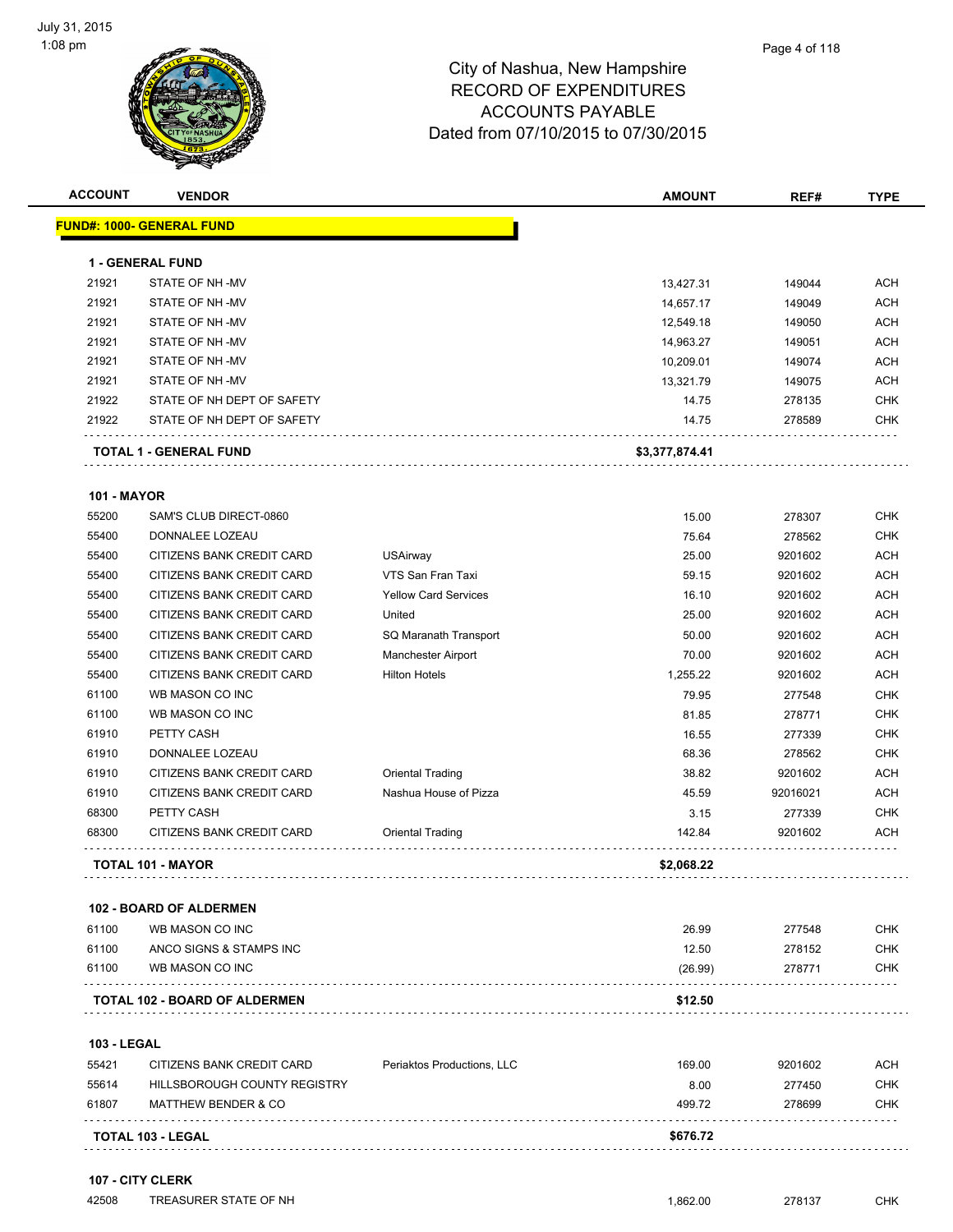

| <b>ACCOUNT</b> | <b>VENDOR</b>                                            |                             | <b>AMOUNT</b>      | REF#              | <b>TYPE</b>       |
|----------------|----------------------------------------------------------|-----------------------------|--------------------|-------------------|-------------------|
|                | <b>FUND#: 1000- GENERAL FUND</b>                         |                             |                    |                   |                   |
|                |                                                          |                             |                    |                   |                   |
|                | 107 - CITY CLERK                                         |                             |                    |                   |                   |
| 44149<br>53435 | TREASURER STATE OF NH<br>PETTY CASH                      |                             | 7,930.00<br>129.28 | 278137            | CHK<br><b>CHK</b> |
| 53435          | LHS ASSOC INC                                            |                             |                    | 277339            | <b>CHK</b>        |
| 55607          | PETTY CASH                                               |                             | 2,000.00<br>5.75   | 278691<br>277339  | CHK               |
| 55699          | PETTY CASH                                               |                             | 120.00             | 277339            | <b>CHK</b>        |
| 61100          | PETTY CASH                                               |                             | 13.99              | 277339            | <b>CHK</b>        |
| 61100          | <b>GRANITE STATE STAMPS INC</b>                          |                             | 28.14              | 277442            | <b>CHK</b>        |
| 61100          | <b>GRANITE STATE STAMPS INC</b>                          |                             | 311.28             | 278667            | <b>CHK</b>        |
|                | <b>TOTAL 107 - CITY CLERK</b>                            |                             | \$12,400.44        |                   |                   |
|                | <b>109 - CIVIC &amp; COMMUNITY ACTIVITIES</b>            |                             |                    |                   |                   |
| 55207          | <b>NHMA</b>                                              |                             | 25,000.00          | 277494            | <b>CHK</b>        |
| 55214          | NASHUA REGION SOLID WASTE MGMT                           |                             | 30,509.00          | 278720            | <b>CHK</b>        |
| 55221          | NASHUA REGIONAL PLANNING COMM                            |                             | 16,319.50          | 278719            | <b>CHK</b>        |
| 56200          | <b>CITY ARTS NASHUA</b>                                  |                             | 250.00             | 278557            | <b>CHK</b>        |
| 56207          | NASHUA THEATRE GUILD                                     |                             | 500.00             | 278281            | <b>CHK</b>        |
| 56214          | HUMANE SOCIETY FOR GREATER                               |                             | 8,256.75           | 278228            | CHK               |
| 56228          | NASHUA SENIORS MEAL PROGRAM                              |                             | 2,232.95           | 277490            | <b>CHK</b>        |
|                | <b>TOTAL 109 - CIVIC &amp; COMMUNITY ACTIVITIES</b>      |                             | \$83,068.20        |                   |                   |
|                |                                                          |                             |                    |                   |                   |
|                | <b>111 - HUMAN RESOURCES</b>                             |                             |                    |                   |                   |
| 55425          | <b>HEALTH STOP INC</b>                                   |                             | 94.00              | 277448            | <b>CHK</b>        |
| 55425          | PEOPLEFACTS LLC                                          |                             | 50.25              | 278295            | CHK               |
| 61100          | WB MASON CO INC                                          |                             | 788.20             | 277548            | CHK               |
|                | <b>TOTAL 111 - HUMAN RESOURCES</b>                       |                             | \$932.45           |                   |                   |
|                | <b>120 - TELECOMMUNICATIONS</b>                          |                             |                    |                   |                   |
| 55100          | <b>CALE AMERICA</b>                                      |                             | 903.36             | 278165            | <b>CHK</b>        |
| 55109          | AMERICAN TELECOM SERVICES LLC                            |                             | 5,607.48           | 277383            | <b>CHK</b>        |
| 55109          | PACIFIC TELEMANAGEMENT SERVICE                           |                             | 75.00              | 277501            | CHK               |
| 55109          | <b>BAYRING COMMUNICATIONS</b>                            |                             | 2,166.96           | 278117            | CHK               |
| 55109          | <b>FAIRPOINT COMMUNICATIONS</b>                          |                             | 817.85             | 278121            | CHK               |
| 55109          | <b>FAIRPOINT COMMUNICATIONS</b>                          |                             | 168.47             | 278580            | <b>CHK</b>        |
| 55118          | VERIZON WIRELESS-342053899-000                           |                             | 760.75             | 277363            | CHK               |
|                | TOTAL 120 - TELECOMMUNICATIONS                           |                             | \$10,499.87        |                   |                   |
|                |                                                          |                             |                    |                   |                   |
| 54407          | <b>122 - INFORMATION TECHNOLOGY</b><br><b>KRONOS INC</b> |                             |                    |                   | CHK               |
| 54407          | PATRIOT PROPERTIES INC                                   |                             | 56,591.84          | 278689            | <b>CHK</b>        |
| 54407          | CITIZENS BANK CREDIT CARD                                | NEOVATION.COM               | 14,495.00<br>20.00 | 278731<br>9201602 | ACH               |
|                |                                                          | <b>FOREIGN EXCHANGE FEE</b> |                    |                   |                   |
| 54407          | CITIZENS BANK CREDIT CARD                                |                             | 1.50               | 9201602           | ACH               |
| 54407          | CITIZENS BANK CREDIT CARD                                | ADY*EVERNOTE                | 5.00               | 9201602           | ACH               |
| 54407          | CITIZENS BANK CREDIT CARD                                | WWW.CLEVERBRIDGE.NET        | 780.00             | 9201602           | <b>ACH</b>        |
| 54407          | CITIZENS BANK CREDIT CARD                                | <b>FOREIGN EXCHANGE FEE</b> | 21.84              | 9201602           | ACH               |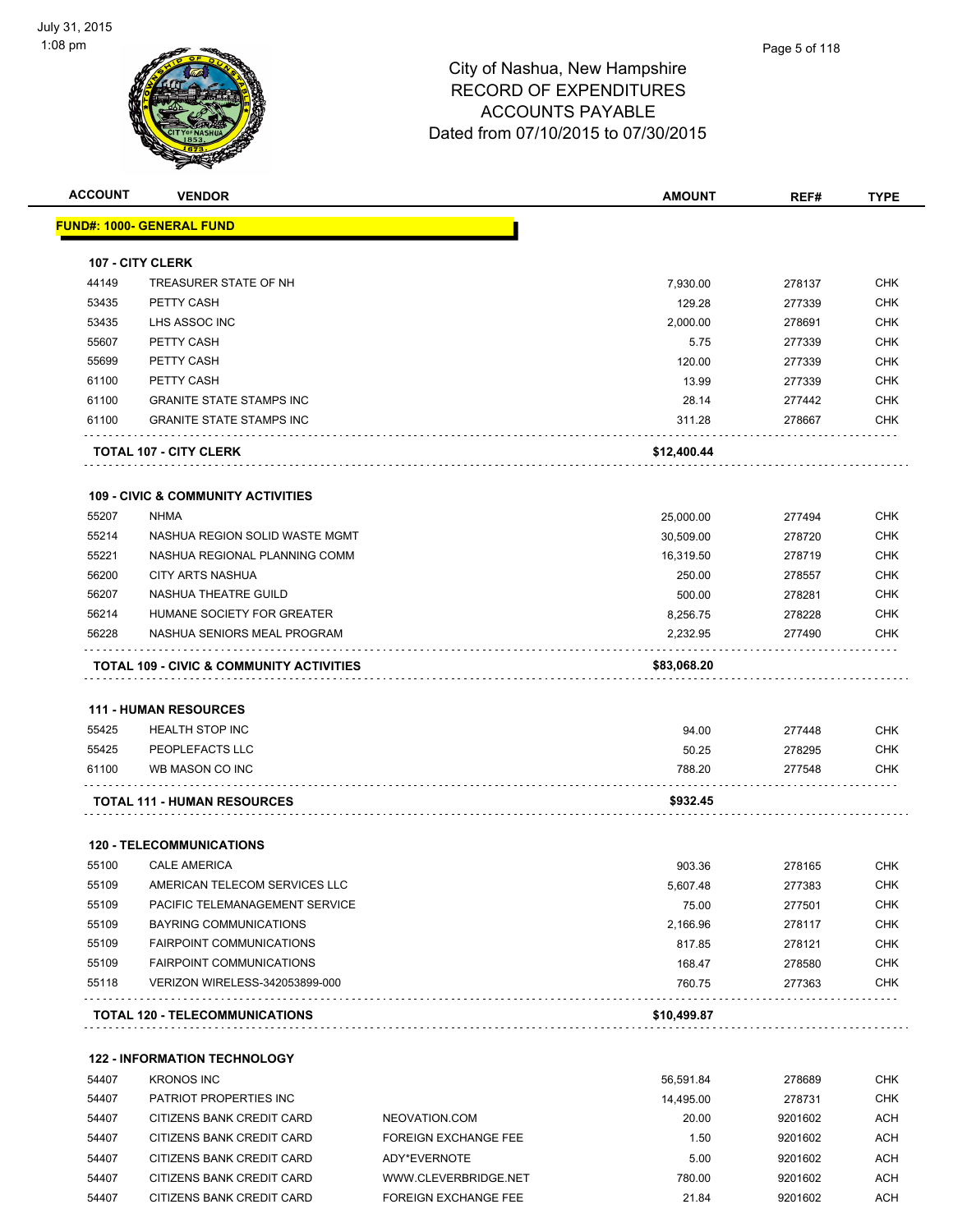

| <b>ACCOUNT</b> | <b>VENDOR</b>                             |                              | <b>AMOUNT</b> | REF#     | TYPE       |
|----------------|-------------------------------------------|------------------------------|---------------|----------|------------|
|                | <u> FUND#: 1000- GENERAL FUND</u>         |                              |               |          |            |
|                | <b>122 - INFORMATION TECHNOLOGY</b>       |                              |               |          |            |
| 54407          | CITIZENS BANK CREDIT CARD                 | <b>CBI*MALWAREBYTES CORP</b> | 24.95         | 9201602  | ACH        |
| 54407          | CITIZENS BANK CREDIT CARD                 | CTO*CITRIX ONLINE.COM        | 55.00         | 9201602  | <b>ACH</b> |
| 54407          | CITIZENS BANK CREDIT CARD                 | NLI*SHAREFILE                | 69.95         | 92016021 | <b>ACH</b> |
| 54414          | <b>KRONOS INC</b>                         |                              | 10,774.95     | 278689   | <b>CHK</b> |
| 54428          | AFFILIATED COMPUTER SERVICES              |                              | 18,218.00     | 277376   | <b>CHK</b> |
| 55118          | AT & T MOBILITY                           |                              | 32.09         | 278114   | <b>CHK</b> |
| 55118          | AT & T MOBILITY                           |                              | 76.22         | 278115   | <b>CHK</b> |
| 61615          | CONWAY OFFICE SOLUTIONS                   |                              | 10,643.85     | 277407   | <b>CHK</b> |
| 61615          | CONWAY OFFICE SOLUTIONS                   |                              | 109.53        | 278639   | <b>CHK</b> |
| 71221          | AMAZON                                    |                              | 115.67        | 278577   | <b>CHK</b> |
| 71221          | <b>DELL MARKETING LP</b>                  |                              | 9,905.84      | 278645   | <b>CHK</b> |
| 71221          | CITIZENS BANK CREDIT CARD                 | amazon.com                   | 380.00        | 9201602  | <b>ACH</b> |
| 71221          | CITIZENS BANK CREDIT CARD                 | BESTBUYCOM731                | 349.99        | 9201602  | <b>ACH</b> |
| 71221          | CITIZENS BANK CREDIT CARD                 | BESTBUYCOM731                | 239.99        | 9201602  | <b>ACH</b> |
| 71221          | CITIZENS BANK CREDIT CARD                 | BESTBUYCOM731                | (50.00)       | 9201602  | <b>ACH</b> |
| 71228          | CITIZENS BANK CREDIT CARD                 | VANDYKE SOFTWARE             | 99.00         | 9201602  | ACH        |
|                | <b>TOTAL 122 - INFORMATION TECHNOLOGY</b> | .                            |               |          |            |
|                |                                           |                              | \$122,960.21  |          |            |
|                | <b>126 - FINANCIAL SERVICES</b>           |                              |               |          |            |
| 42200          | <b>VINODCHANDRA PATEL</b>                 |                              | 107.20        | 277503   | <b>CHK</b> |
| 42200          | AMANDA A DESOUSA                          |                              | 24.00         | 278150   | <b>CHK</b> |
| 42200          | <b>CASEY COLLIER</b>                      |                              | 110.20        | 278169   | <b>CHK</b> |
| 42200          | <b>GILBERT FOLTZ</b>                      |                              | 94.20         | 278207   | <b>CHK</b> |
| 42200          | STEPHEN A JAREK                           |                              | 227.00        | 278236   | <b>CHK</b> |
| 42200          | <b>STEVEN M LANGLOIS</b>                  |                              | 16.00         | 278245   | <b>CHK</b> |
| 42200          | <b>HUONG T LE</b>                         |                              | 174.20        | 278246   | <b>CHK</b> |
| 42200          | NANCY L BRODEUR                           |                              | 60.00         | 278275   | <b>CHK</b> |
| 55200          | <b>NELUG LTD</b>                          |                              | 250.00        | 278722   | <b>CHK</b> |
| 55307          | <b>JANET GRAZIANO</b>                     |                              | 43.25         | 277329   | <b>CHK</b> |
| 55307          | ROSEMARIE EVANS                           |                              | 53.40         | 278741   | <b>CHK</b> |
| 55607          | CONWAY OFFICE SOLUTIONS                   |                              | 10.24         | 278639   | <b>CHK</b> |
| 55607          | US POSTAL SERVICE                         |                              | 350.00        | 278770   | CHK        |
| 61100          | WB MASON CO INC                           |                              | 160.99        | 277548   | <b>CHK</b> |
| 61100          | WB MASON CO INC                           |                              | 24.33         | 278333   | <b>CHK</b> |
| 61100          | WB MASON CO INC                           |                              | 119.90        | 278771   | <b>CHK</b> |
| 61830          | THE TELEGRAPH                             |                              | 208.00        | 278590   | <b>CHK</b> |
|                | <b>TOTAL 126 - FINANCIAL SERVICES</b>     |                              | \$2,032.91    |          |            |
|                |                                           |                              |               |          |            |
|                | <b>129 - CITY BUILDINGS</b>               |                              |               |          |            |
| 54100          | <b>EVERSOURCE</b>                         |                              | 6,307.47      | 278120   | <b>CHK</b> |
| 54100          | <b>EVERSOURCE</b>                         |                              | 1,314.76      | 278530   | <b>CHK</b> |
| 54114          | DIRECT ENERGY BUSINESS                    |                              | 70.81         | 277419   | <b>CHK</b> |
| 54114          | LIBERTY UTILITIES - NH                    |                              | 130.79        | 278075   | <b>CHK</b> |
| 54141          | PENNICHUCK WATER WORKS INC                |                              | 376.59        | 278133   | <b>CHK</b> |
|                |                                           |                              |               |          |            |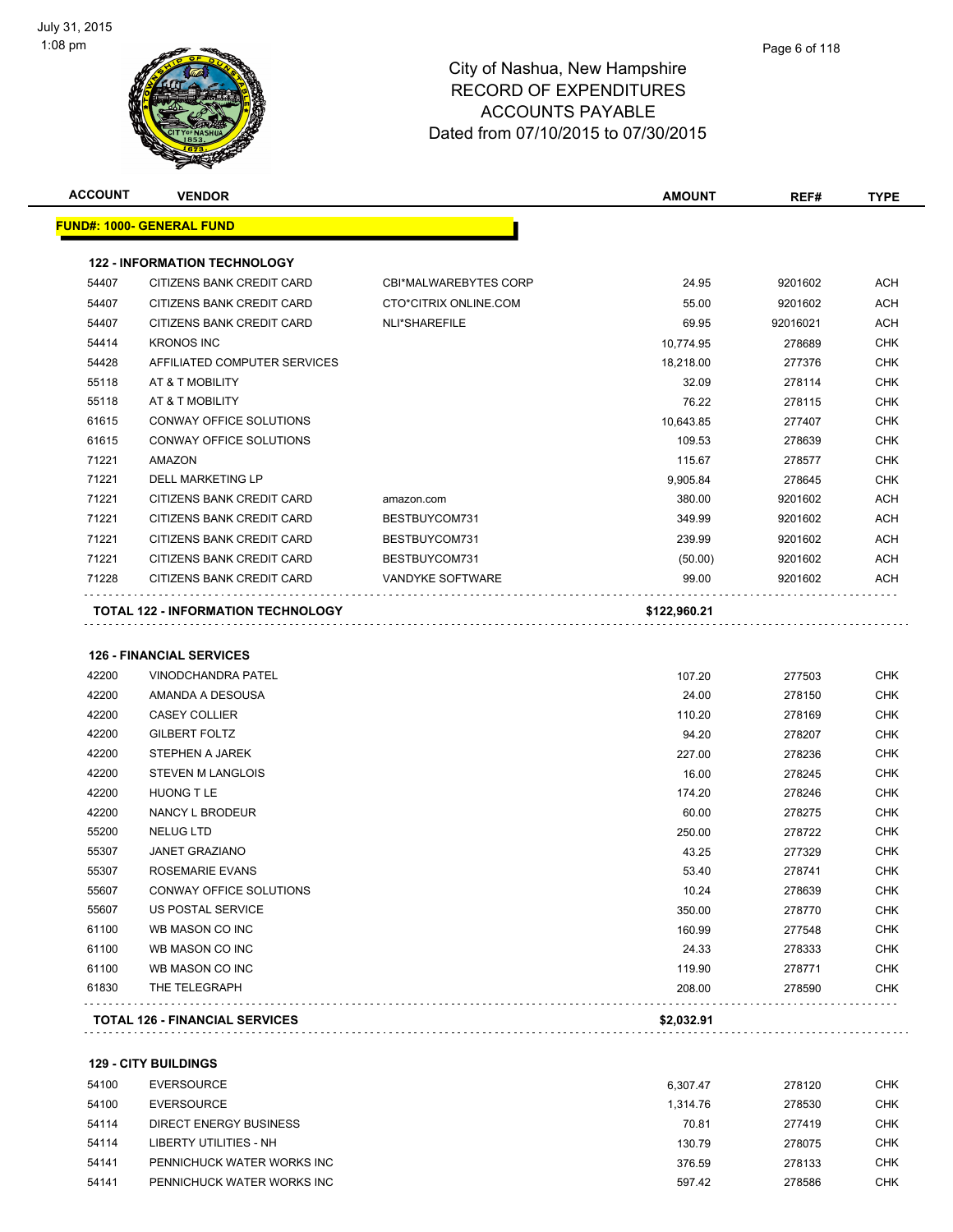

| <b>ACCOUNT</b> | <b>VENDOR</b>                        |            | <b>AMOUNT</b> | REF#     | <b>TYPE</b> |
|----------------|--------------------------------------|------------|---------------|----------|-------------|
|                | <u> FUND#: 1000- GENERAL FUND</u>    |            |               |          |             |
|                | <b>129 - CITY BUILDINGS</b>          |            |               |          |             |
| 54228          | <b>BAIN PEST CONTROL SERVICE INC</b> |            | 150.00        | 277388   | <b>CHK</b>  |
| 54243          | VIKING CONTROLS INC                  |            | 1,800.00      | 277541   | <b>CHK</b>  |
| 54243          | <b>GRANITE GROUP</b>                 |            | 63.64         | 278211   | <b>CHK</b>  |
| 54243          | J LAWRENCE HALL INC                  |            | 1,138.47      | 278234   | <b>CHK</b>  |
| 54280          | HOME DEPOT CREDIT SERVICE 3065       |            | 134.42        | 278223   | <b>CHK</b>  |
| 54280          | HUFF & GAUTHIER INC                  |            | 1,950.00      | 278227   | <b>CHK</b>  |
| 54280          | STANLEY ELEVATOR CO INC              |            | 279.00        | 278316   | <b>CHK</b>  |
| 54280          | CITIZENS BANK CREDIT CARD            | Lamps Plus | 79.90         | 92016021 | <b>ACH</b>  |
| 55118          | AT & T MOBILITY                      |            | 125.11        | 278114   | <b>CHK</b>  |
| 71999          | HEATING SPECIALTIES OF NH INC        |            | 9.85          | 278672   | <b>CHK</b>  |
| 71999          | M & M ELECTRICAL SUPPLY CO INC       |            | 19.85         | 278694   | <b>CHK</b>  |
|                | <b>TOTAL 129 - CITY BUILDINGS</b>    |            | \$14,548.08   |          |             |
|                | <b>130 - PURCHASING</b>              |            |               |          |             |
| 54421          | CONWAY OFFICE SOLUTIONS              |            | 61.63         | 278639   | <b>CHK</b>  |
| 55200          | SAM'S CLUB DIRECT-0860               |            | 45.00         | 278307   | CHK         |
| 55307          | DANIEL KOOKEN                        |            | 64.40         | 278099   | <b>CHK</b>  |
| 55500          | THE TELEGRAPH                        |            | 3,818.65      | 277359   | <b>CHK</b>  |
| 55500          | UNION LEADER CORP -- 19828           |            | 652.78        | 277538   | <b>CHK</b>  |
| 55500          | THE TELEGRAPH                        |            | 734.00        | 278136   | <b>CHK</b>  |
| 55500          | <b>CONCORD MONITOR</b>               |            | 587.10        | 278178   | <b>CHK</b>  |
| 55500          | UNION LEADER CORP -- 19828           |            | 64.93         | 278327   | <b>CHK</b>  |
| 61100          | WB MASON CO INC                      |            | 58.06         | 278333   | <b>CHK</b>  |
| 61242          | LINDENMEYR MUNROE                    |            | 1,100.10      | 278249   | <b>CHK</b>  |
| 61242          | WB MASON CO INC                      |            | 524.30        | 278771   | <b>CHK</b>  |
|                | <b>TOTAL 130 - PURCHASING</b>        |            | \$7,710.95    |          |             |
|                | <b>131 - HUNT BUILDING</b>           |            |               |          |             |
| 55699          | ALLEGRO PIANO MOVERS                 |            | 250.00        | 278559   | <b>CHK</b>  |
|                | TOTAL 131 - HUNT BUILDING            |            | \$250.00      |          |             |
|                | 132 - ASSESSING                      |            |               |          |             |
| 55200          | <b>GIS CERTIFICATION INSTITUTE</b>   |            | 250.00        | 278209   | CHK         |
| 55307          | ANGELO MARINO                        |            | 72.45         | 277334   | <b>CHK</b>  |
| 55421          | <b>NHAAO</b>                         |            | 325.00        | 278585   | <b>CHK</b>  |
| 61100          | <b>M &amp; N SPORTS LLC</b>          |            | 300.00        | 278253   | <b>CHK</b>  |
| 61299          | <b>M &amp; N SPORTS LLC</b>          |            | 100.45        | 278253   | <b>CHK</b>  |
|                | <b>TOTAL 132 - ASSESSING</b>         |            | \$1,047.90    |          |             |
|                |                                      |            |               |          |             |

#### **134 - GIS**

| 54407 | CITIZENS BANK CREDIT CARD | BLS*www.dataeast.com7383332032 | 452.32 | 9201602 | АСН |
|-------|---------------------------|--------------------------------|--------|---------|-----|
| 61650 | WB MASON CO INC           |                                | 689.51 | 278771  | СНК |
| 61650 | CITIZENS BANK CREDIT CARD | Walmart                        | 179.89 | 9201602 | АСН |
| 61650 | CITIZENS BANK CREDIT CARD | ThermalPaperDirect.com         | 52.63  | 9201602 | ACH |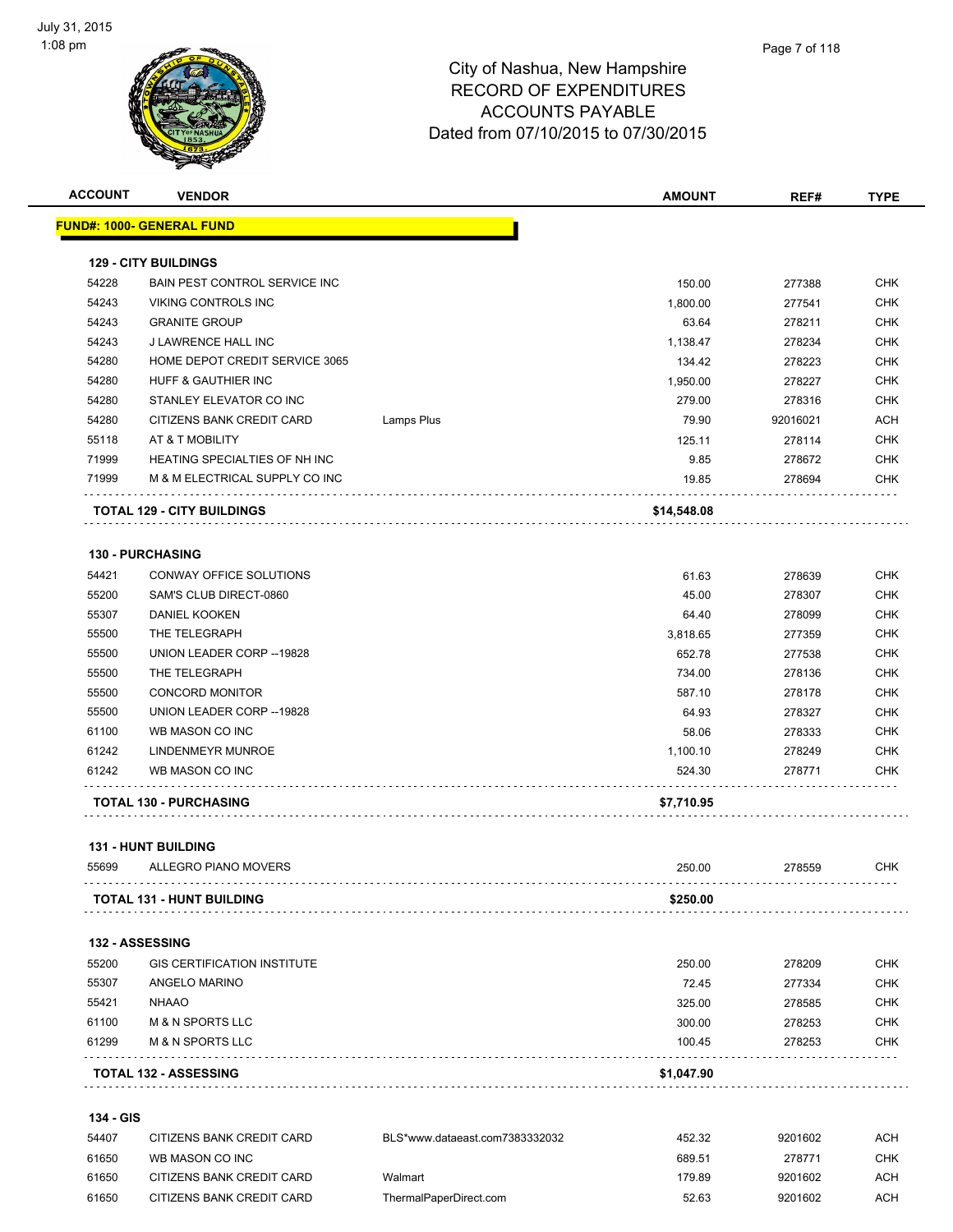

#### Page 8 of 118

| FUND#: 1000- GENERAL FUND<br>TOTAL 134 - GIS<br>\$1,374.35<br><b>140 - PINEWOOD CEMETERY</b><br>54280<br><b>STILL'S POWER EQUIPMENT</b><br>1,075.74<br>277525<br>54280<br>AMAZON<br>71.17<br>278577<br><b>TOTAL 140 - PINEWOOD CEMETERY</b><br>\$1,146.91<br><b>142 - WOODLAWN CEMETERY</b><br><b>EVERSOURCE</b><br>54100<br>514.56<br>278530<br>54114<br>LIBERTY UTILITIES - NH<br>57.41<br>278533<br>54280<br>F W WEBB CO<br>25.10<br>277426<br>54280<br><b>STILL'S POWER EQUIPMENT</b><br>156.74<br>277525<br>54280<br>HOME DEPOT CREDIT SERVICE 3065<br>161.05<br>278223<br>54280<br>HOME DEPOT CREDIT SERVICE 3065<br>144.64<br>278676<br>54280<br>SAYCO TREE & LANDSCAPE INC<br>2,880.00<br>278749<br>54487<br>HY-BRID LIFTS BY CUSTOM EQUIP<br>31.81<br>278231<br><b>STILL'S POWER EQUIPMENT</b><br>54487<br>167.88<br>278760<br>MORIN ENGINE SERVICES LLC<br>54600<br>850.71<br>278568<br>61100<br>WB MASON CO INC<br>79.89<br>277548<br>61100<br>AMAZON<br>30.08<br>278577<br>61300<br>DENNIS K BURKE INC<br>278187<br>264.59<br>61535<br>C J ROUSSEAU TRUCKING<br>277.50<br>278164<br>TOTAL 142 - WOODLAWN CEMETERY<br>\$5,641.96<br><b>144 - EDGEWOOD &amp; SUBURBAN CEMETERIES</b><br>54141<br>PENNICHUCK WATER WORKS INC<br>161.08<br>277357<br>54141<br>PENNICHUCK WATER WORKS INC<br>132.96<br>278586<br>54280<br>PETTY CASH<br>10.05<br>277339<br>54280<br>PETTY CASH<br>7.80<br>277340<br>54280<br><b>GATE CITY MONUMENT INC</b><br>334.00<br>277434<br>54280<br>HOME DEPOT CREDIT SERVICE 3065<br>25.91<br>277451<br>54280<br>PIONEER TREE SERVICE LLC<br>490.00<br>277509<br>54280<br><b>CVS SYSTEMS INC</b><br>36.45<br>278643<br>54487<br>NASHUA OUTDOOR POWER EQUIPMENT<br>29.71<br>278280<br>195.09<br>61107<br><b>CCP INDUSTRIES INC</b><br>277402<br>61107<br><b>CCP INDUSTRIES INC</b><br>142.00<br>278171<br>61300<br>475.49<br>DENNIS K BURKE INC<br>278187<br>61705<br>MAYNARD & LESIEUR, INC.<br>43.00<br>277477<br>61799<br>9.36<br>CARPARTS OF NASHUA<br>277400<br>61799<br>CARPARTS OF NASHUA<br>6.47<br>278168<br>61799<br>CARPARTS OF NASHUA<br>89.88<br>278633<br>71000<br>AMERICAN CEMETERY SUPPLIES INC<br>101.20<br>277381 | <b>ACCOUNT</b> | <b>VENDOR</b> | <b>AMOUNT</b> | REF# | <b>TYPE</b> |
|-------------------------------------------------------------------------------------------------------------------------------------------------------------------------------------------------------------------------------------------------------------------------------------------------------------------------------------------------------------------------------------------------------------------------------------------------------------------------------------------------------------------------------------------------------------------------------------------------------------------------------------------------------------------------------------------------------------------------------------------------------------------------------------------------------------------------------------------------------------------------------------------------------------------------------------------------------------------------------------------------------------------------------------------------------------------------------------------------------------------------------------------------------------------------------------------------------------------------------------------------------------------------------------------------------------------------------------------------------------------------------------------------------------------------------------------------------------------------------------------------------------------------------------------------------------------------------------------------------------------------------------------------------------------------------------------------------------------------------------------------------------------------------------------------------------------------------------------------------------------------------------------------------------------------------------------------------------------------------------------------------------------------------------------------------------------------------------------------------------------------------------------------------------------|----------------|---------------|---------------|------|-------------|
|                                                                                                                                                                                                                                                                                                                                                                                                                                                                                                                                                                                                                                                                                                                                                                                                                                                                                                                                                                                                                                                                                                                                                                                                                                                                                                                                                                                                                                                                                                                                                                                                                                                                                                                                                                                                                                                                                                                                                                                                                                                                                                                                                                   |                |               |               |      |             |
|                                                                                                                                                                                                                                                                                                                                                                                                                                                                                                                                                                                                                                                                                                                                                                                                                                                                                                                                                                                                                                                                                                                                                                                                                                                                                                                                                                                                                                                                                                                                                                                                                                                                                                                                                                                                                                                                                                                                                                                                                                                                                                                                                                   |                |               |               |      |             |
|                                                                                                                                                                                                                                                                                                                                                                                                                                                                                                                                                                                                                                                                                                                                                                                                                                                                                                                                                                                                                                                                                                                                                                                                                                                                                                                                                                                                                                                                                                                                                                                                                                                                                                                                                                                                                                                                                                                                                                                                                                                                                                                                                                   |                |               |               |      |             |
|                                                                                                                                                                                                                                                                                                                                                                                                                                                                                                                                                                                                                                                                                                                                                                                                                                                                                                                                                                                                                                                                                                                                                                                                                                                                                                                                                                                                                                                                                                                                                                                                                                                                                                                                                                                                                                                                                                                                                                                                                                                                                                                                                                   |                |               |               |      | <b>CHK</b>  |
|                                                                                                                                                                                                                                                                                                                                                                                                                                                                                                                                                                                                                                                                                                                                                                                                                                                                                                                                                                                                                                                                                                                                                                                                                                                                                                                                                                                                                                                                                                                                                                                                                                                                                                                                                                                                                                                                                                                                                                                                                                                                                                                                                                   |                |               |               |      | <b>CHK</b>  |
|                                                                                                                                                                                                                                                                                                                                                                                                                                                                                                                                                                                                                                                                                                                                                                                                                                                                                                                                                                                                                                                                                                                                                                                                                                                                                                                                                                                                                                                                                                                                                                                                                                                                                                                                                                                                                                                                                                                                                                                                                                                                                                                                                                   |                |               |               |      |             |
|                                                                                                                                                                                                                                                                                                                                                                                                                                                                                                                                                                                                                                                                                                                                                                                                                                                                                                                                                                                                                                                                                                                                                                                                                                                                                                                                                                                                                                                                                                                                                                                                                                                                                                                                                                                                                                                                                                                                                                                                                                                                                                                                                                   |                |               |               |      |             |
|                                                                                                                                                                                                                                                                                                                                                                                                                                                                                                                                                                                                                                                                                                                                                                                                                                                                                                                                                                                                                                                                                                                                                                                                                                                                                                                                                                                                                                                                                                                                                                                                                                                                                                                                                                                                                                                                                                                                                                                                                                                                                                                                                                   |                |               |               |      | <b>CHK</b>  |
|                                                                                                                                                                                                                                                                                                                                                                                                                                                                                                                                                                                                                                                                                                                                                                                                                                                                                                                                                                                                                                                                                                                                                                                                                                                                                                                                                                                                                                                                                                                                                                                                                                                                                                                                                                                                                                                                                                                                                                                                                                                                                                                                                                   |                |               |               |      | <b>CHK</b>  |
|                                                                                                                                                                                                                                                                                                                                                                                                                                                                                                                                                                                                                                                                                                                                                                                                                                                                                                                                                                                                                                                                                                                                                                                                                                                                                                                                                                                                                                                                                                                                                                                                                                                                                                                                                                                                                                                                                                                                                                                                                                                                                                                                                                   |                |               |               |      | <b>CHK</b>  |
|                                                                                                                                                                                                                                                                                                                                                                                                                                                                                                                                                                                                                                                                                                                                                                                                                                                                                                                                                                                                                                                                                                                                                                                                                                                                                                                                                                                                                                                                                                                                                                                                                                                                                                                                                                                                                                                                                                                                                                                                                                                                                                                                                                   |                |               |               |      | <b>CHK</b>  |
|                                                                                                                                                                                                                                                                                                                                                                                                                                                                                                                                                                                                                                                                                                                                                                                                                                                                                                                                                                                                                                                                                                                                                                                                                                                                                                                                                                                                                                                                                                                                                                                                                                                                                                                                                                                                                                                                                                                                                                                                                                                                                                                                                                   |                |               |               |      | <b>CHK</b>  |
|                                                                                                                                                                                                                                                                                                                                                                                                                                                                                                                                                                                                                                                                                                                                                                                                                                                                                                                                                                                                                                                                                                                                                                                                                                                                                                                                                                                                                                                                                                                                                                                                                                                                                                                                                                                                                                                                                                                                                                                                                                                                                                                                                                   |                |               |               |      | <b>CHK</b>  |
|                                                                                                                                                                                                                                                                                                                                                                                                                                                                                                                                                                                                                                                                                                                                                                                                                                                                                                                                                                                                                                                                                                                                                                                                                                                                                                                                                                                                                                                                                                                                                                                                                                                                                                                                                                                                                                                                                                                                                                                                                                                                                                                                                                   |                |               |               |      | <b>CHK</b>  |
|                                                                                                                                                                                                                                                                                                                                                                                                                                                                                                                                                                                                                                                                                                                                                                                                                                                                                                                                                                                                                                                                                                                                                                                                                                                                                                                                                                                                                                                                                                                                                                                                                                                                                                                                                                                                                                                                                                                                                                                                                                                                                                                                                                   |                |               |               |      | <b>CHK</b>  |
|                                                                                                                                                                                                                                                                                                                                                                                                                                                                                                                                                                                                                                                                                                                                                                                                                                                                                                                                                                                                                                                                                                                                                                                                                                                                                                                                                                                                                                                                                                                                                                                                                                                                                                                                                                                                                                                                                                                                                                                                                                                                                                                                                                   |                |               |               |      | <b>CHK</b>  |
|                                                                                                                                                                                                                                                                                                                                                                                                                                                                                                                                                                                                                                                                                                                                                                                                                                                                                                                                                                                                                                                                                                                                                                                                                                                                                                                                                                                                                                                                                                                                                                                                                                                                                                                                                                                                                                                                                                                                                                                                                                                                                                                                                                   |                |               |               |      | <b>CHK</b>  |
|                                                                                                                                                                                                                                                                                                                                                                                                                                                                                                                                                                                                                                                                                                                                                                                                                                                                                                                                                                                                                                                                                                                                                                                                                                                                                                                                                                                                                                                                                                                                                                                                                                                                                                                                                                                                                                                                                                                                                                                                                                                                                                                                                                   |                |               |               |      | <b>CHK</b>  |
|                                                                                                                                                                                                                                                                                                                                                                                                                                                                                                                                                                                                                                                                                                                                                                                                                                                                                                                                                                                                                                                                                                                                                                                                                                                                                                                                                                                                                                                                                                                                                                                                                                                                                                                                                                                                                                                                                                                                                                                                                                                                                                                                                                   |                |               |               |      | <b>CHK</b>  |
|                                                                                                                                                                                                                                                                                                                                                                                                                                                                                                                                                                                                                                                                                                                                                                                                                                                                                                                                                                                                                                                                                                                                                                                                                                                                                                                                                                                                                                                                                                                                                                                                                                                                                                                                                                                                                                                                                                                                                                                                                                                                                                                                                                   |                |               |               |      | <b>CHK</b>  |
|                                                                                                                                                                                                                                                                                                                                                                                                                                                                                                                                                                                                                                                                                                                                                                                                                                                                                                                                                                                                                                                                                                                                                                                                                                                                                                                                                                                                                                                                                                                                                                                                                                                                                                                                                                                                                                                                                                                                                                                                                                                                                                                                                                   |                |               |               |      | <b>CHK</b>  |
|                                                                                                                                                                                                                                                                                                                                                                                                                                                                                                                                                                                                                                                                                                                                                                                                                                                                                                                                                                                                                                                                                                                                                                                                                                                                                                                                                                                                                                                                                                                                                                                                                                                                                                                                                                                                                                                                                                                                                                                                                                                                                                                                                                   |                |               |               |      |             |
|                                                                                                                                                                                                                                                                                                                                                                                                                                                                                                                                                                                                                                                                                                                                                                                                                                                                                                                                                                                                                                                                                                                                                                                                                                                                                                                                                                                                                                                                                                                                                                                                                                                                                                                                                                                                                                                                                                                                                                                                                                                                                                                                                                   |                |               |               |      |             |
|                                                                                                                                                                                                                                                                                                                                                                                                                                                                                                                                                                                                                                                                                                                                                                                                                                                                                                                                                                                                                                                                                                                                                                                                                                                                                                                                                                                                                                                                                                                                                                                                                                                                                                                                                                                                                                                                                                                                                                                                                                                                                                                                                                   |                |               |               |      | <b>CHK</b>  |
|                                                                                                                                                                                                                                                                                                                                                                                                                                                                                                                                                                                                                                                                                                                                                                                                                                                                                                                                                                                                                                                                                                                                                                                                                                                                                                                                                                                                                                                                                                                                                                                                                                                                                                                                                                                                                                                                                                                                                                                                                                                                                                                                                                   |                |               |               |      | <b>CHK</b>  |
|                                                                                                                                                                                                                                                                                                                                                                                                                                                                                                                                                                                                                                                                                                                                                                                                                                                                                                                                                                                                                                                                                                                                                                                                                                                                                                                                                                                                                                                                                                                                                                                                                                                                                                                                                                                                                                                                                                                                                                                                                                                                                                                                                                   |                |               |               |      | <b>CHK</b>  |
|                                                                                                                                                                                                                                                                                                                                                                                                                                                                                                                                                                                                                                                                                                                                                                                                                                                                                                                                                                                                                                                                                                                                                                                                                                                                                                                                                                                                                                                                                                                                                                                                                                                                                                                                                                                                                                                                                                                                                                                                                                                                                                                                                                   |                |               |               |      | <b>CHK</b>  |
|                                                                                                                                                                                                                                                                                                                                                                                                                                                                                                                                                                                                                                                                                                                                                                                                                                                                                                                                                                                                                                                                                                                                                                                                                                                                                                                                                                                                                                                                                                                                                                                                                                                                                                                                                                                                                                                                                                                                                                                                                                                                                                                                                                   |                |               |               |      | <b>CHK</b>  |
|                                                                                                                                                                                                                                                                                                                                                                                                                                                                                                                                                                                                                                                                                                                                                                                                                                                                                                                                                                                                                                                                                                                                                                                                                                                                                                                                                                                                                                                                                                                                                                                                                                                                                                                                                                                                                                                                                                                                                                                                                                                                                                                                                                   |                |               |               |      | <b>CHK</b>  |
|                                                                                                                                                                                                                                                                                                                                                                                                                                                                                                                                                                                                                                                                                                                                                                                                                                                                                                                                                                                                                                                                                                                                                                                                                                                                                                                                                                                                                                                                                                                                                                                                                                                                                                                                                                                                                                                                                                                                                                                                                                                                                                                                                                   |                |               |               |      | <b>CHK</b>  |
|                                                                                                                                                                                                                                                                                                                                                                                                                                                                                                                                                                                                                                                                                                                                                                                                                                                                                                                                                                                                                                                                                                                                                                                                                                                                                                                                                                                                                                                                                                                                                                                                                                                                                                                                                                                                                                                                                                                                                                                                                                                                                                                                                                   |                |               |               |      | <b>CHK</b>  |
|                                                                                                                                                                                                                                                                                                                                                                                                                                                                                                                                                                                                                                                                                                                                                                                                                                                                                                                                                                                                                                                                                                                                                                                                                                                                                                                                                                                                                                                                                                                                                                                                                                                                                                                                                                                                                                                                                                                                                                                                                                                                                                                                                                   |                |               |               |      | <b>CHK</b>  |
|                                                                                                                                                                                                                                                                                                                                                                                                                                                                                                                                                                                                                                                                                                                                                                                                                                                                                                                                                                                                                                                                                                                                                                                                                                                                                                                                                                                                                                                                                                                                                                                                                                                                                                                                                                                                                                                                                                                                                                                                                                                                                                                                                                   |                |               |               |      | <b>CHK</b>  |
|                                                                                                                                                                                                                                                                                                                                                                                                                                                                                                                                                                                                                                                                                                                                                                                                                                                                                                                                                                                                                                                                                                                                                                                                                                                                                                                                                                                                                                                                                                                                                                                                                                                                                                                                                                                                                                                                                                                                                                                                                                                                                                                                                                   |                |               |               |      | <b>CHK</b>  |
|                                                                                                                                                                                                                                                                                                                                                                                                                                                                                                                                                                                                                                                                                                                                                                                                                                                                                                                                                                                                                                                                                                                                                                                                                                                                                                                                                                                                                                                                                                                                                                                                                                                                                                                                                                                                                                                                                                                                                                                                                                                                                                                                                                   |                |               |               |      | <b>CHK</b>  |
|                                                                                                                                                                                                                                                                                                                                                                                                                                                                                                                                                                                                                                                                                                                                                                                                                                                                                                                                                                                                                                                                                                                                                                                                                                                                                                                                                                                                                                                                                                                                                                                                                                                                                                                                                                                                                                                                                                                                                                                                                                                                                                                                                                   |                |               |               |      | <b>CHK</b>  |
|                                                                                                                                                                                                                                                                                                                                                                                                                                                                                                                                                                                                                                                                                                                                                                                                                                                                                                                                                                                                                                                                                                                                                                                                                                                                                                                                                                                                                                                                                                                                                                                                                                                                                                                                                                                                                                                                                                                                                                                                                                                                                                                                                                   |                |               |               |      | <b>CHK</b>  |
|                                                                                                                                                                                                                                                                                                                                                                                                                                                                                                                                                                                                                                                                                                                                                                                                                                                                                                                                                                                                                                                                                                                                                                                                                                                                                                                                                                                                                                                                                                                                                                                                                                                                                                                                                                                                                                                                                                                                                                                                                                                                                                                                                                   |                |               |               |      | <b>CHK</b>  |
|                                                                                                                                                                                                                                                                                                                                                                                                                                                                                                                                                                                                                                                                                                                                                                                                                                                                                                                                                                                                                                                                                                                                                                                                                                                                                                                                                                                                                                                                                                                                                                                                                                                                                                                                                                                                                                                                                                                                                                                                                                                                                                                                                                   |                |               |               |      | <b>CHK</b>  |
|                                                                                                                                                                                                                                                                                                                                                                                                                                                                                                                                                                                                                                                                                                                                                                                                                                                                                                                                                                                                                                                                                                                                                                                                                                                                                                                                                                                                                                                                                                                                                                                                                                                                                                                                                                                                                                                                                                                                                                                                                                                                                                                                                                   |                |               |               |      | <b>CHK</b>  |
| \$2,290.45<br>TOTAL 144 - EDGEWOOD & SUBURBAN CEMETERIES                                                                                                                                                                                                                                                                                                                                                                                                                                                                                                                                                                                                                                                                                                                                                                                                                                                                                                                                                                                                                                                                                                                                                                                                                                                                                                                                                                                                                                                                                                                                                                                                                                                                                                                                                                                                                                                                                                                                                                                                                                                                                                          |                |               |               |      |             |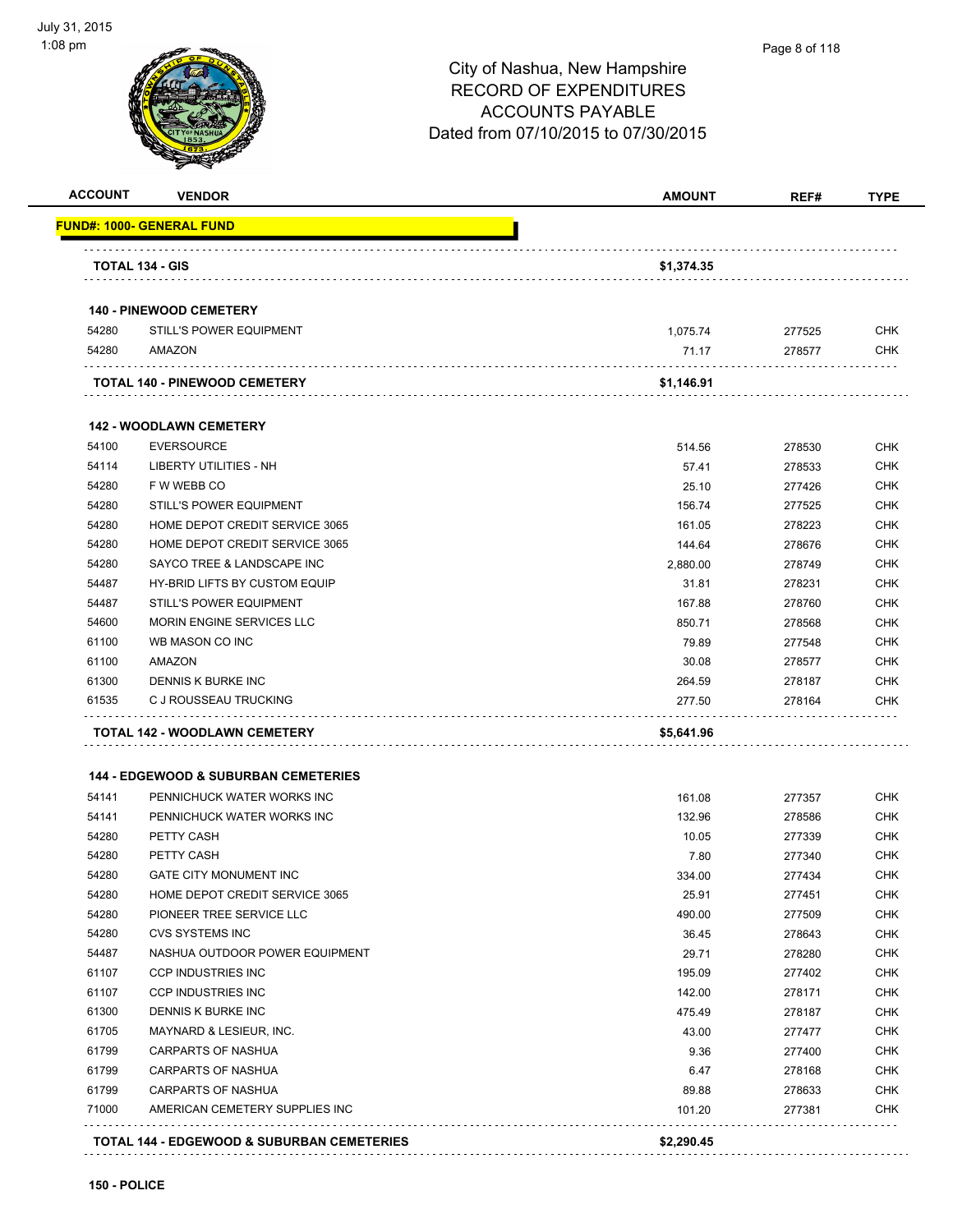

| <b>ACCOUNT</b> | <b>VENDOR</b>                     | <b>AMOUNT</b> | REF#   | <b>TYPE</b> |
|----------------|-----------------------------------|---------------|--------|-------------|
|                | <u> FUND#: 1000- GENERAL FUND</u> |               |        |             |
|                |                                   |               |        |             |
| 150 - POLICE   |                                   |               |        |             |
| 52800          | DAVID BAILEY                      | 508.67        | 278092 | CHK         |
| 52800          | <b>JAMES TESTAVERDE</b>           | 795.00        | 278110 | <b>CHK</b>  |
| 52800          | <b>JOHN CINELLI</b>               | 480.00        | 278560 | CHK         |
| 52800          | <b>TODD MARTYNY</b>               | 795.00        | 278566 | CHK         |
| 52809          | <b>MICHAEL YEOMELAKIS</b>         | 200.00        | 278576 | <b>CHK</b>  |
| 53135          | OCCUPATIONAL DRUG TESTING LLC     | 60.00         | 278291 | CHK         |
| 53135          | ST JOSEPHS BUSINESS & HEALTH      | 224.35        | 278315 | CHK         |
| 53135          | WARREN D FITZGERALD PHD           | 1,350.00      | 278332 | CHK         |
| 53999          | AAA CREDIT SCREENING SERV LLC     | 50.00         | 277370 | CHK         |
| 54100          | <b>EVERSOURCE</b>                 | 269.27        | 278074 | <b>CHK</b>  |
| 54100          | <b>EVERSOURCE</b>                 | 587.26        | 278530 | CHK         |
| 54114          | LIBERTY UTILITIES - NH            | 16.50         | 278078 | CHK         |
| 54114          | LIBERTY UTILITIES - NH            |               |        | CHK         |
|                | <b>DIRECT ENERGY BUSINESS</b>     | 841.52        | 278125 |             |
| 54114          |                                   | 1,563.13      | 278188 | CHK         |
| 54114          | LIBERTY UTILITIES - NH            | 47.17         | 278582 | CHK         |
| 54141          | PENNICHUCK WATER WORKS INC        | 24.39         | 277357 | CHK         |
| 54141          | <b>LIBERTY UTILITIES - NH</b>     | 52.83         | 278542 | <b>CHK</b>  |
| 54243          | J LAWRENCE HALL INC               | 2,124.56      | 278234 | CHK         |
| 54280          | HOME DEPOT CREDIT SERVICE 3073    | 27.48         | 277452 | <b>CHK</b>  |
| 54280          | NASHUA WALLPAPER & PAINT CO       | 107.96        | 277491 | <b>CHK</b>  |
| 54280          | <b>FIMBEL GARAGE DOORS</b>        | 240.00        | 278197 | <b>CHK</b>  |
| 54280          | HOME DEPOT CREDIT SERVICE 3073    | 82.07         | 278224 | <b>CHK</b>  |
| 54280          | JOHN DEERE LANDSCAPES LLC         | 112.32        | 278239 | <b>CHK</b>  |
| 54280          | STELLOS ELECTRICAL SUPPLY CO I    | 225.00        | 278317 | <b>CHK</b>  |
| 54280          | NASHUA WALLPAPER & PAINT CO       | 44.99         | 278721 | CHK         |
| 54280          | NORMAN E DAY INC                  | 300.00        | 278726 | CHK         |
| 54407          | <b>ESRI INC</b>                   | 700.00        | 278654 | CHK         |
| 54414          | KONICA MINOLTA BUSINESS           | 490.00        | 277351 | CHK         |
| 54414          | ELECTRONIC ENVIRONMENTS CORP      | 4,825.00      | 278652 | CHK         |
| 54487          | J LAWRENCE HALL INC               | 6,900.00      | 278234 | <b>CHK</b>  |
| 54487          | <b>KRAFT POWER CORPORATION</b>    | 405.75        | 278244 | CHK         |
| 54600          | <b>GRANITE STATE GLASS</b>        | 100.00        | 277441 | <b>CHK</b>  |
| 54600          | MACMULKIN CHEVROLET INC           | 688.17        | 278254 | <b>CHK</b>  |
| 54600          | <b>BEST FORD</b>                  | 100.00        | 278622 | <b>CHK</b>  |
| 54600          | SULLIVAN TIRE INC                 | 42.00         | 278763 | <b>CHK</b>  |
| 54849          | PETER CINFO                       | 45.96         | 277324 | <b>CHK</b>  |
| 54849          | <b>JOSHUA ST ONGE</b>             | 45.96         | 277345 | <b>CHK</b>  |
| 54849          | VERIZON WIRELESS-286546928        | 1,254.31      | 277362 | CHK         |
| 54849          | <b>NU-VISION TECHNOLOGIES</b>     | 6,006.49      | 277498 | CHK         |
| 54849          | COMCAST CABLE COMMUNICATIONS I    | 342.85        | 278118 | CHK         |
| 54849          | <b>DIRECTV INC</b>                | 6.50          | 278119 | <b>CHK</b>  |
| 54849          | <b>FAIRPOINT COMMUNICATIONS</b>   | 256.48        | 278121 | <b>CHK</b>  |
| 54849          | <b>FAIRPOINT COMMUNICATIONS</b>   | 62.29         | 278580 | <b>CHK</b>  |
| 54899          | US POSTAL SERVICE                 | 350.00        | 278950 | <b>CHK</b>  |
| 55118          | VERIZON WIRELESS-581499451        | 452.56        | 278596 | <b>CHK</b>  |
| 55200          | <b>NTOA</b>                       | 150.00        | 277337 | <b>CHK</b>  |
| 55200          | NEW ENGLAND STATE POLICE INFOR    | 300.00        | 277354 | <b>CHK</b>  |
| 55200          | SAM'S CLUB DIRECT-0860            | 15.00         | 278307 | <b>CHK</b>  |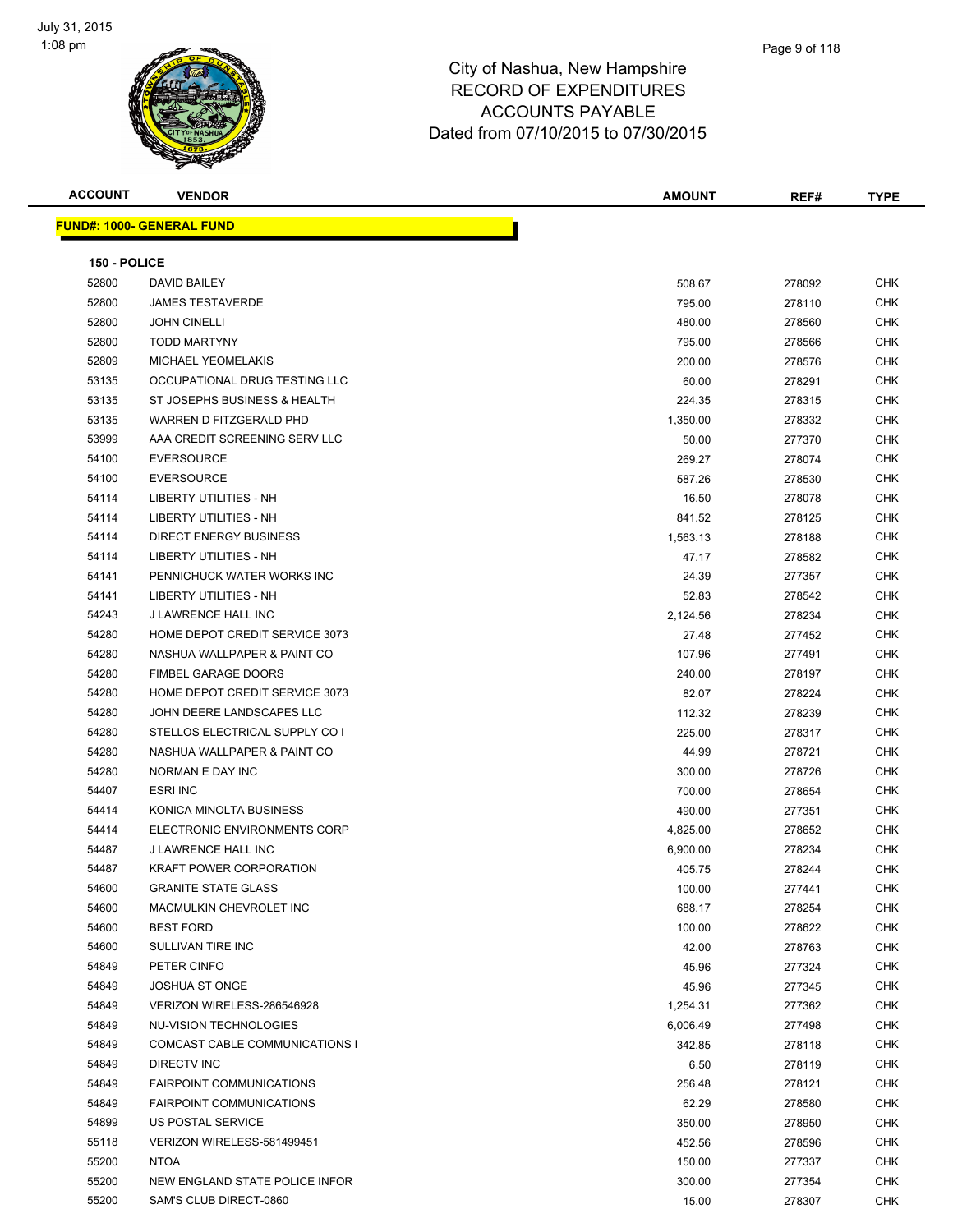

| <b>ACCOUNT</b> | <b>VENDOR</b>                     |                               | <b>AMOUNT</b> | REF#     | <b>TYPE</b> |
|----------------|-----------------------------------|-------------------------------|---------------|----------|-------------|
|                | <u> FUND#: 1000- GENERAL FUND</u> |                               |               |          |             |
|                |                                   |                               |               |          |             |
| 150 - POLICE   |                                   |                               |               |          |             |
| 55200          | TREASURER STATE OF NH             |                               | 75.00         | 278591   | <b>CHK</b>  |
| 55307          | DANIEL HAYDEN                     |                               | 46.00         | 277330   | <b>CHK</b>  |
| 55307          | RYAN FITZPATRICK                  |                               | 46.00         | 278097   | <b>CHK</b>  |
| 55307          | <b>CHRISTOPHER LEWIS</b>          |                               | 46.00         | 278100   | <b>CHK</b>  |
| 55307          | <b>TIMOTHY ROACH</b>              |                               | 51.75         | 278107   | <b>CHK</b>  |
| 55307          | <b>ADAM RAYHO</b>                 |                               | 46.00         | 278558   | <b>CHK</b>  |
| 55400          | DANIEL HODGES                     |                               | 250.00        | 277331   | <b>CHK</b>  |
| 55400          | CITIZENS BANK CREDIT CARD         | <b>Taser Training Academy</b> | 200.00        | 92016021 | <b>ACH</b>  |
| 55500          | SUCCESS ADVERTISING INC           |                               | 1,454.66      | 278762   | <b>CHK</b>  |
| 55600          | SOURCE 4 INC                      |                               | 449.76        | 277519   | <b>CHK</b>  |
| 55600          | ALPHAGRAPHICS #219                |                               | 195.00        | 278149   | <b>CHK</b>  |
| 55607          | UNITED PARCEL SERVICE             |                               | 51.86         | 277360   | <b>CHK</b>  |
| 55607          | UNITED PARCEL SERVICE             |                               | 46.11         | 278138   | <b>CHK</b>  |
| 55699          | KERRY FIRE PROTECTION INC         |                               | 325.00        | 277465   | <b>CHK</b>  |
| 55699          | NASHUA MILLYARD ASSOC INC         |                               | 703.46        | 277489   | <b>CHK</b>  |
| 55699          | <b>GUIDO MARCHIONDA</b>           |                               | 90.00         | 278565   | <b>CHK</b>  |
| 55699          | D & R TOWING INC                  |                               | 125.00        | 278644   | <b>CHK</b>  |
| 55699          | <b>JP PEST SERVICES</b>           |                               | 34.30         | 278681   | <b>CHK</b>  |
| 61100          | <b>CVS SYSTEMS INC</b>            |                               | 364.00        | 277413   | <b>CHK</b>  |
| 61100          | <b>STAR PACKER BADGES</b>         |                               | 200.00        | 277523   | <b>CHK</b>  |
| 61100          | TAB PRODUCTS CO LLC               |                               | 934.35        | 277528   | <b>CHK</b>  |
| 61100          | WB MASON CO INC                   |                               | 659.80        | 277548   | <b>CHK</b>  |
| 61100          | CONWAY OFFICE SOLUTIONS           |                               | 199.00        | 278180   | <b>CHK</b>  |
| 61100          | WB MASON CO INC                   |                               | 549.18        | 278333   | <b>CHK</b>  |
| 61107          | <b>BEN'S UNIFORMS</b>             |                               | 3,622.84      | 278620   | <b>CHK</b>  |
| 61110          | <b>BEN'S UNIFORMS</b>             |                               | 955.00        | 277391   | <b>CHK</b>  |
| 61110          | <b>BEN'S UNIFORMS</b>             |                               | 270.00        | 278158   | <b>CHK</b>  |
| 61110          | <b>BEN'S UNIFORMS</b>             |                               | 826.00        | 278620   | <b>CHK</b>  |
| 61110          | STAR PACKER BADGES                |                               | 692.41        | 278758   | <b>CHK</b>  |
| 61185          | NAT'L LAW ENFORCEMENT SUPPLY      |                               | 271.99        | 277492   | <b>CHK</b>  |
| 61299          | NASHUA POLICE DEPARTMENT          |                               | 49.99         | 277335   | <b>CHK</b>  |
| 61300          | <b>WEX BANK</b>                   |                               | 708.40        | 277364   | <b>CHK</b>  |
| 61428          | CENTRAL PAPER PRODUCTS CO         |                               | 358.34        | 278173   | <b>CHK</b>  |
| 61428          | THE DURKIN CO INC                 |                               | 479.18        | 278189   | <b>CHK</b>  |
| 61428          | <b>BELLETETES INC</b>             |                               | 13.49         | 278619   | <b>CHK</b>  |
| 61607          | <b>ID TECHNOLOGY LLC</b>          |                               | 501.15        | 277457   | <b>CHK</b>  |
| 61607          | ADVANCED ELECTRONIC DESIGN INC    |                               | 254.00        | 278603   | <b>CHK</b>  |
| 61615          | CONWAY OFFICE SOLUTIONS           |                               | 5.55          | 277407   | <b>CHK</b>  |
| 61615          | CONWAY OFFICE SOLUTIONS           |                               | 1,806.00      | 278180   | <b>CHK</b>  |
| 61650          | WB MASON CO INC                   |                               | 11.22         | 278333   | <b>CHK</b>  |
| 61799          | <b>BELLETETES INC</b>             |                               | 1.10          | 277390   | <b>CHK</b>  |
| 61799          | <b>BEST FORD</b>                  |                               | 331.00        | 277392   | <b>CHK</b>  |
| 61799          | G H BERLIN WINDWARD               |                               | 977.27        | 277432   | <b>CHK</b>  |
| 61799          | <b>IRWIN MARINE</b>               |                               | 425.00        | 277458   | <b>CHK</b>  |
| 61799          | MACMULKIN CHEVROLET INC           |                               | 4.13          | 277471   | <b>CHK</b>  |
| 61799          | NORTHERN FOREIGN CAR PARTS INC    |                               | 1,997.76      | 277497   | <b>CHK</b>  |
| 61799          | QUIRK GM PARTS DEPOT              |                               | 574.47        | 277512   | <b>CHK</b>  |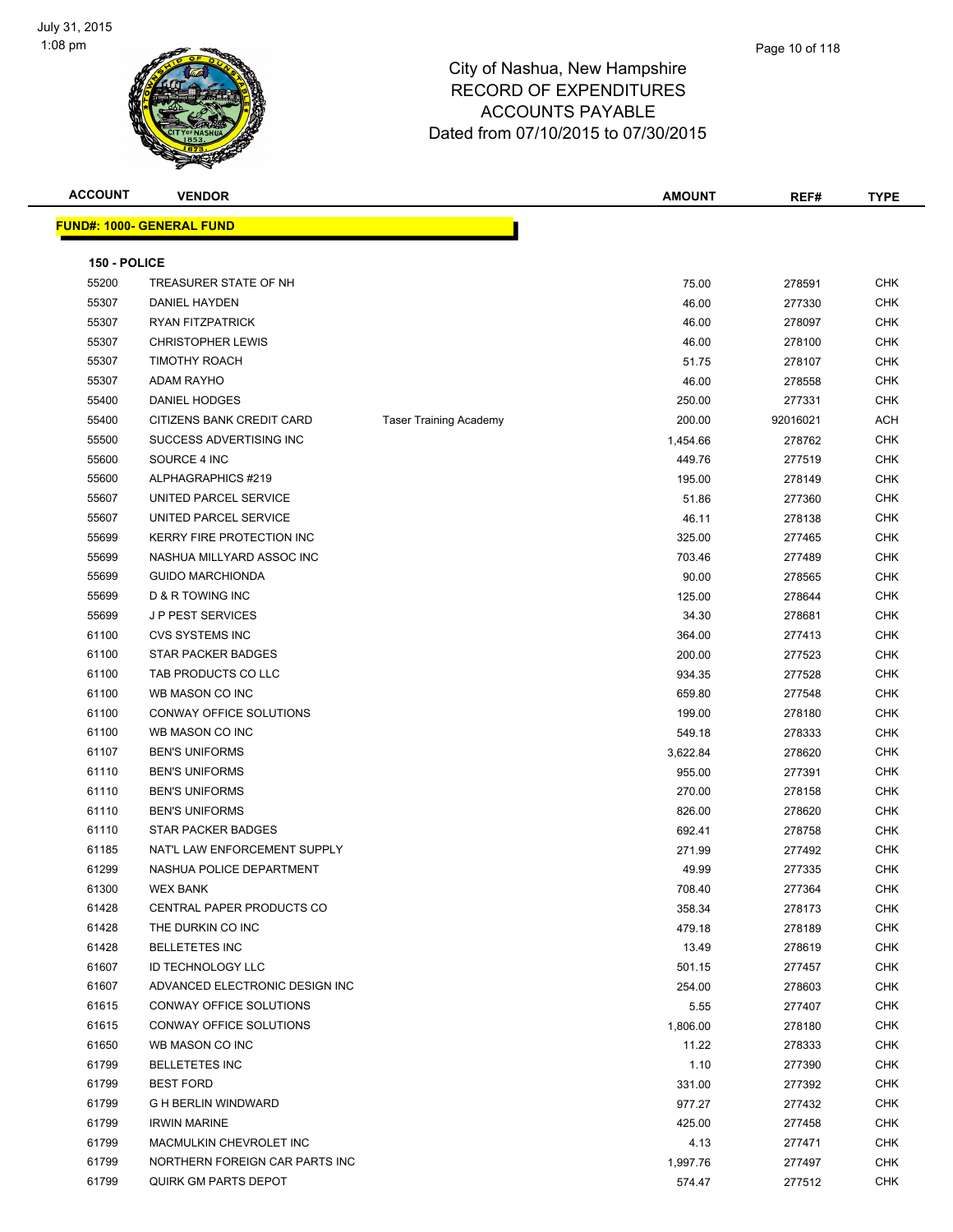

| <b>ACCOUNT</b> | <b>VENDOR</b>                    | <b>AMOUNT</b> | REF#   | <b>TYPE</b> |
|----------------|----------------------------------|---------------|--------|-------------|
|                | <b>FUND#: 1000- GENERAL FUND</b> |               |        |             |
| 150 - POLICE   |                                  |               |        |             |
| 61799          | CARPARTS OF NASHUA               | 367.54        | 278168 | CHK         |
| 61799          | <b>G H BERLIN WINDWARD</b>       | 102.51        | 278201 | CHK         |
| 61799          | <b>GRAPPONE AUTOMOTIVE GROUP</b> | 382.97        | 278213 | <b>CHK</b>  |
| 61799          | HOME DEPOT CREDIT SERVICE 3073   | 26.00         | 278224 | <b>CHK</b>  |
| 61799          | <b>IRWIN MARINE</b>              | 80.00         | 278232 | <b>CHK</b>  |
| 61799          | <b>MACMULKIN CHEVROLET INC</b>   | 763.56        | 278254 | <b>CHK</b>  |
| 61799          | MANCHESTER HARLEY-DAVIDSON       | 616.48        | 278257 | <b>CHK</b>  |
| 61799          | NEW ENGLAND PARTS WAREHOUSE      | 56.60         | 278283 | <b>CHK</b>  |
| 61799          | NORTHERN FOREIGN CAR PARTS INC   | 716.42        | 278288 | <b>CHK</b>  |
| 61799          | SAM'S CLUB DIRECT-0860           | 111.84        | 278307 | CHK         |
| 61799          | <b>BELLETETES INC</b>            | 53.19         | 278619 | CHK         |
| 61799          | <b>BEST FORD</b>                 | 465.33        | 278622 | <b>CHK</b>  |
| 61799          | <b>CARPARTS OF NASHUA</b>        | 28.79         | 278633 | <b>CHK</b>  |
| 61799          | DONOVAN EQUIPMENT CO INC         | 633.74        | 278650 | <b>CHK</b>  |
| 61799          | FISHER AUTO PARTS INC            | 460.44        | 278659 | CHK         |
| 61799          | <b>MACMULKIN CHEVROLET INC</b>   | 29.55         | 278695 | <b>CHK</b>  |
| 61907          | SAM'S CLUB DIRECT-0860           | 274.16        | 278307 | <b>CHK</b>  |
| 61910          | PETTY CASH                       | 62.00         | 277341 | <b>CHK</b>  |
| 71221          | AXIS BUSINESS SOLUTIONS          | 5,883.28      | 277385 | CHK         |
| 71221          | <b>CDW GOVERNMENT</b>            | 919.95        | 277403 | CHK         |
| 71221          | <b>DELL MARKETING LP</b>         | 5,740.88      | 278186 | <b>CHK</b>  |
| 71221          | SHI INTERNATIONAL CORP           | 2,872.30      | 278750 | <b>CHK</b>  |
| 71228          | PC MALL GOV                      | 1,116.00      | 277504 | <b>CHK</b>  |
| 71400          | HIGH TECH CRIME INSTITUTE INC    | 1,240.00      | 277449 | CHK         |
| 71400          | LAFAYETTE INSTRUMENT CO INC      | 3,803.13      | 277466 | <b>CHK</b>  |
| 71400          | <b>GOODALES BIKE SHOP INC</b>    | 71.99         | 278210 | <b>CHK</b>  |
| 71400          | <b>BEN'S UNIFORMS</b>            | 289.80        | 278620 | CHK         |
| 71400          | <b>BLUELINE SENSORS LLC</b>      | 995.00        | 278624 | CHK         |
| 71400          | <b>GOODALES BIKE SHOP INC</b>    | 215.97        | 278665 | CHK         |
| 71414          | W B HUNT CO INC                  | 272.92        | 277544 | CHK         |
|                | <b>TOTAL 150 - POLICE</b>        | \$85,599.65   |        |             |

**152 - FIRE**

| 54100 | <b>EVERSOURCE</b>             | 512.39   | 278074 | <b>CHK</b> |
|-------|-------------------------------|----------|--------|------------|
| 54100 | <b>EVERSOURCE</b>             | 19.54    | 278120 | <b>CHK</b> |
| 54100 | <b>EVERSOURCE</b>             | 3,673.70 | 278530 | <b>CHK</b> |
| 54114 | <b>DIRECT ENERGY BUSINESS</b> | 169.94   | 277419 | <b>CHK</b> |
| 54114 | LIBERTY UTILITIES - NH        | 292.96   | 278077 | <b>CHK</b> |
| 54114 | LIBERTY UTILITIES - NH        | 58.45    | 278124 | <b>CHK</b> |
| 54114 | DIRECT ENERGY BUSINESS        | 301.27   | 278188 | <b>CHK</b> |
| 54114 | LIBERTY UTILITIES - NH        | 219.42   | 278531 | <b>CHK</b> |
| 54114 | LIBERTY UTILITIES - NH        | 83.02    | 278581 | <b>CHK</b> |
| 54114 | LIBERTY UTILITIES - NH        | 234.60   | 278583 | <b>CHK</b> |
| 54114 | DIRECT ENERGY BUSINESS        | 241.48   | 278648 | <b>CHK</b> |
| 54141 | PENNICHUCK WATER WORKS INC    | 627.23   | 277357 | <b>CHK</b> |
| 54141 | PENNICHUCK WATER WORKS INC    | 1,091.07 | 278586 | <b>CHK</b> |
| 54228 | <b>JP PEST SERVICES</b>       | 89.00    | 278681 | <b>CHK</b> |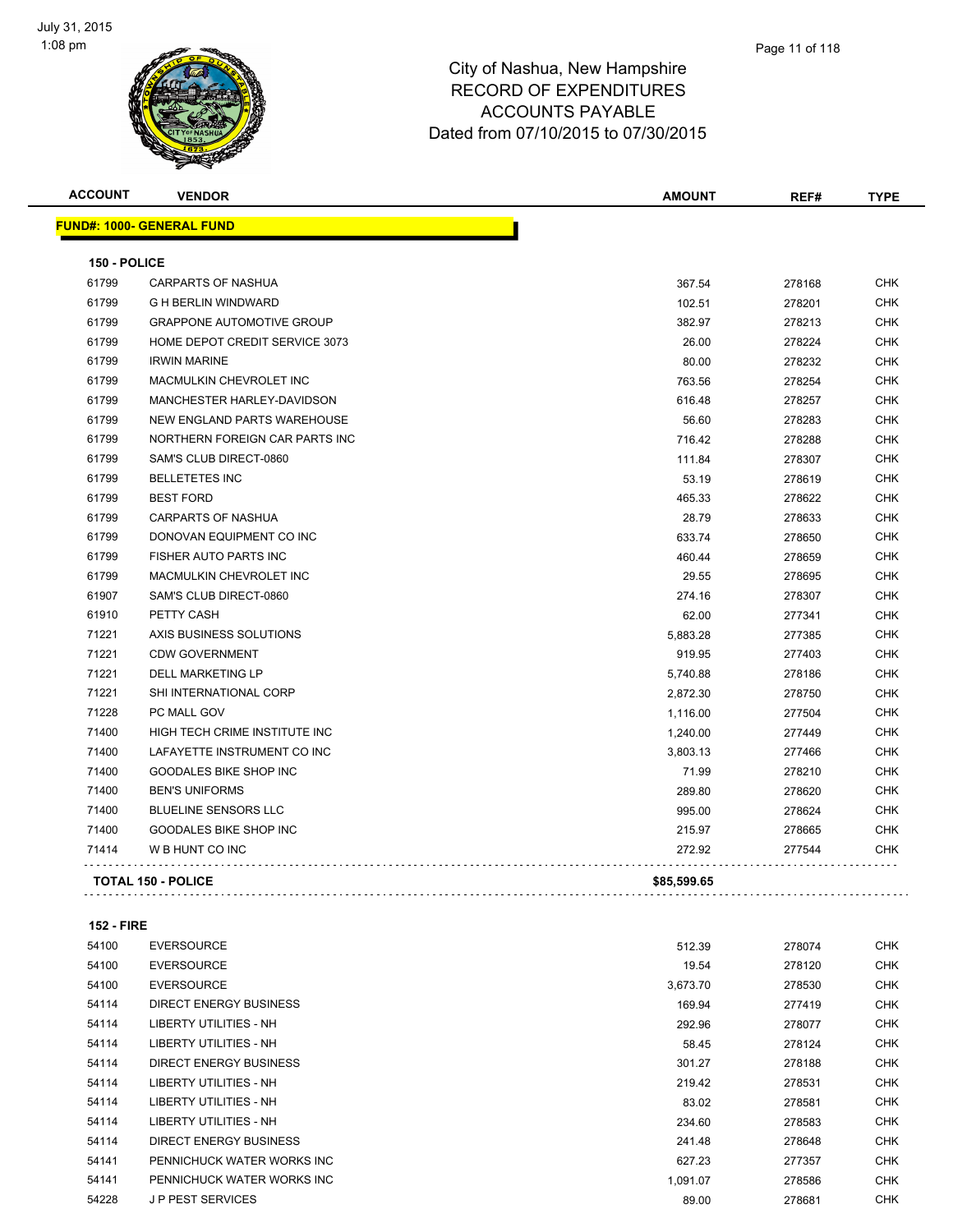

| <b>ACCOUNT</b>    | <b>VENDOR</b>                    | <b>AMOUNT</b> | REF#   | <b>TYPE</b> |
|-------------------|----------------------------------|---------------|--------|-------------|
|                   | <b>FUND#: 1000- GENERAL FUND</b> |               |        |             |
|                   |                                  |               |        |             |
| <b>152 - FIRE</b> |                                  |               |        |             |
| 54280             | <b>HAJOCA CORPORATION</b>        | (3.27)        | 277443 | <b>CHK</b>  |
| 54280             | AIR CLEANING SPECIALISTS OF NE   | 236.88        | 278143 | <b>CHK</b>  |
| 54280             | KAMCO LOCK SOLUTIONS             | 187.35        | 278242 | <b>CHK</b>  |
| 54280             | DAVID SASSAK                     | 76.47         | 278748 | <b>CHK</b>  |
| 54487             | STANLEY ELEVATOR CO INC          | 558.00        | 277522 | <b>CHK</b>  |
| 54600             | A SIGN OF THINGS TO COME         | 25.00         | 277368 | <b>CHK</b>  |
| 54600             | CHAPPELL TRACTOR SALES INC       | 22.55         | 278174 | <b>CHK</b>  |
| 54600             | NASHUA OUTDOOR POWER EQUIPMENT   | 460.70        | 278280 | <b>CHK</b>  |
| 54600             | CHAPPELL TRACTOR SALES INC       | 300.36        | 278635 | <b>CHK</b>  |
| 54600             | HANSEN MARINE ENGINEERING        | 30.92         | 278669 | <b>CHK</b>  |
| 54600             | SANEL AUTO PARTS CO              | 378.51        | 278746 | <b>CHK</b>  |
| 55118             | AT & T MOBILITY                  | 170.90        | 278114 | <b>CHK</b>  |
| 55118             | VERIZON WIRELESS-842015493       | 80.02         | 278600 | <b>CHK</b>  |
| 55200             | <b>IAFC MEMBERSHIP</b>           | 214.00        | 278123 | <b>CHK</b>  |
| 55200             | <b>NHAFC DUES</b>                | 162.50        | 278286 | <b>CHK</b>  |
| 55607             | UNITED PARCEL SERVICE            | 11.41         | 277360 | <b>CHK</b>  |
| 55607             | UPS SUPPLY CHAIN SOLUTIONS INC   | 42.78         | 277361 | <b>CHK</b>  |
| 55699             | TRUE BLUE CLEANERS               | 17.77         | 278322 | <b>CHK</b>  |
| 55699             | TRUE BLUE CLEANERS               | 34.36         | 278323 | <b>CHK</b>  |
| 55699             | TRUE BLUE CLEANERS               | 45.24         | 278324 | <b>CHK</b>  |
| 55699             | TRUE BLUE CLEANERS               | 60.32         | 278764 | <b>CHK</b>  |
| 55699             | TRUE BLUE CLEANERS               | 30.16         | 278765 | <b>CHK</b>  |
| 55699             | TRUE BLUE CLEANERS               | 45.24         | 278766 | <b>CHK</b>  |
| 61100             | <b>ZAX SIGNAGE</b>               | 36.00         | 278775 | <b>CHK</b>  |
| 61107             | <b>HUNTRESS UNIFORMS</b>         | 141.00        | 278229 | <b>CHK</b>  |
| 61107             | <b>JB SIMONS INC</b>             | 65.00         | 278683 | <b>CHK</b>  |
| 61110             | BERGERON PROTECTIVE CLOTHING     | 16,401.07     | 278621 | <b>CHK</b>  |
| 61166             | <b>BELLETETES INC</b>            | 8.97          | 277390 | <b>CHK</b>  |
| 61166             | ARCSOURCE INC                    | 144.00        | 278610 | CHK         |
| 61307             | PETTY CASH                       | 45.55         | 277342 | <b>CHK</b>  |
| 61307             | YANKEE TRUCK LLC                 | 75.18         | 278773 | <b>CHK</b>  |
| 61499             | HOME DEPOT CREDIT SERVICE 3065   | 53.49         | 278676 | <b>CHK</b>  |
| 61538             | <b>BIRCH HILL LANDSCAPING</b>    | 1,052.00      | 277393 | <b>CHK</b>  |
| 61538             | <b>GENE KELLY</b>                | 40.00         | 277435 | <b>CHK</b>  |
| 61699             | M & M ELECTRICAL SUPPLY CO INC   | 23.78         | 278694 | <b>CHK</b>  |
| 61699             | POWER & TELEPHONE SUPPLY         | 827.50        | 278735 | <b>CHK</b>  |
| 61705             | <b>MAYNARD &amp; LESIEUR INC</b> | 775.00        | 277476 | <b>CHK</b>  |
| 61705             | MAYNARD & LESIEUR INC            | 70.00         | 278701 | <b>CHK</b>  |
| 61799             | <b>CUMMINS NORTHEAST LLC</b>     | 100.00        | 277412 | <b>CHK</b>  |
| 61799             | LIBERTY INTNL TRUCKS OF NH LLC   | 290.68        | 277467 | <b>CHK</b>  |
| 61799             | MINUTEMAN TRUCKS INC             | 209.65        | 277483 | CHK         |
| 61799             | <b>BELLETETES INC</b>            | 7.72          | 278157 | <b>CHK</b>  |
| 61799             | MAYNARD & LESIEUR INC            | 135.00        | 278262 | <b>CHK</b>  |
| 61799             | MINUTEMAN TRUCKS INC             | 71.77         | 278272 | <b>CHK</b>  |
| 61799             | <b>TOWNSEND FORD</b>             | 112.50        | 278321 | <b>CHK</b>  |
| 61799             | <b>BOOMER MCLOUD</b>             | 110.00        | 278627 | CHK         |
| 61799             | JACK YOUNG CO INC                | 794.13        | 278682 | <b>CHK</b>  |
| 61799             | <b>MIKES CUSTOM KANVAS</b>       | 18.00         | 278711 | CHK         |
|                   |                                  |               |        |             |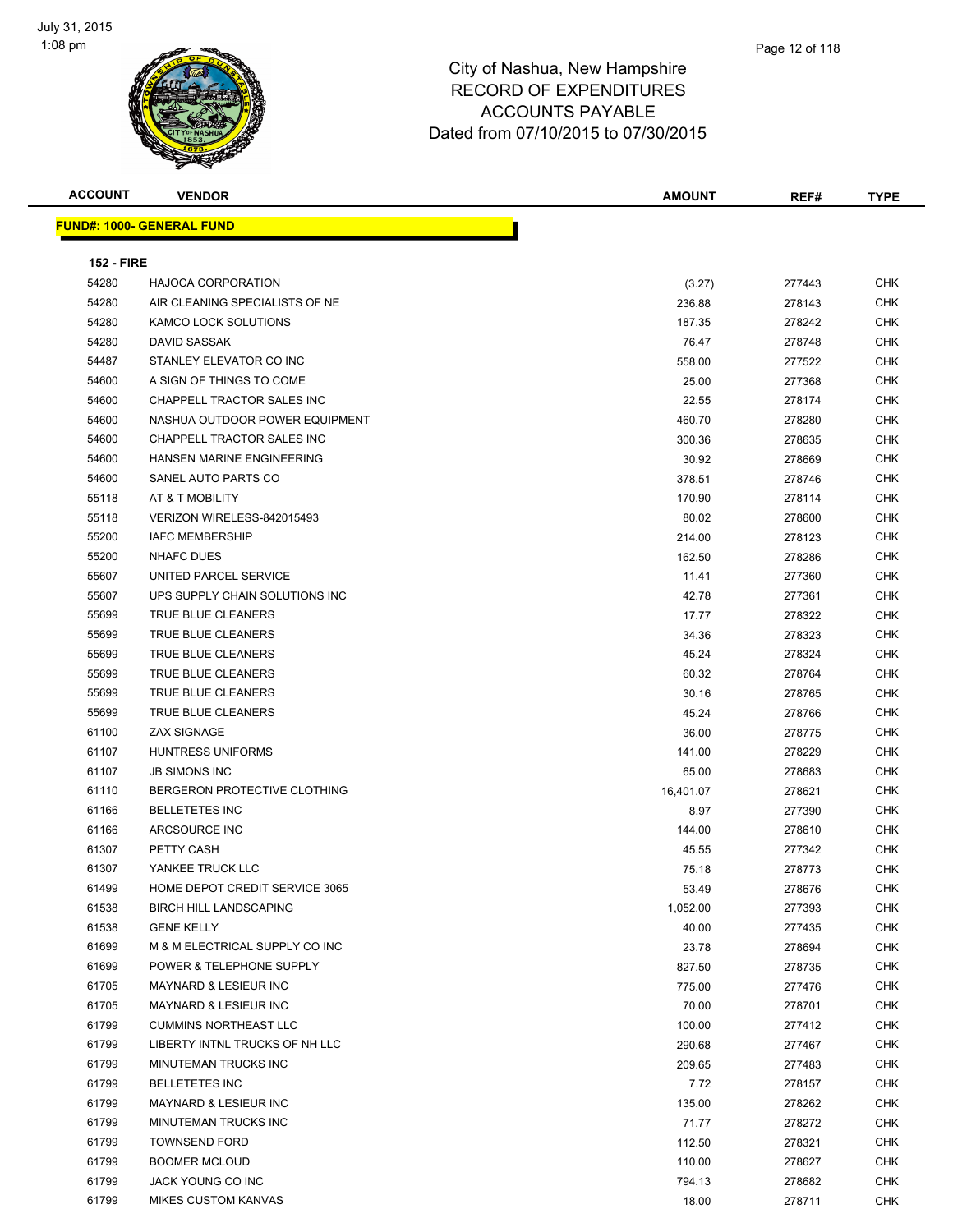

| <b>ACCOUNT</b>    | <b>VENDOR</b>                           |                                | <b>AMOUNT</b> | REF#     | <b>TYPE</b> |
|-------------------|-----------------------------------------|--------------------------------|---------------|----------|-------------|
|                   | FUND#: 1000- GENERAL FUND               |                                |               |          |             |
|                   |                                         |                                |               |          |             |
| <b>152 - FIRE</b> |                                         |                                |               |          |             |
| 61799             | MINUTEMAN TRUCKS INC<br>STEVEN GALIPEAU |                                | 315.65        | 278712   | <b>CHK</b>  |
| 61830             |                                         |                                | 10.00         | 278098   | <b>CHK</b>  |
| 61830             | SAM'S CLUB DIRECT-0860                  |                                | 15.00         | 278307   | <b>CHK</b>  |
| 61900             | PETTY CASH                              |                                | 19.98         | 277342   | <b>CHK</b>  |
| 71400             | INDUSTRIAL PROTECTION SERVICES          |                                | 125.00        | 278678   | <b>CHK</b>  |
| 71999             | <b>BELLETETES INC</b>                   |                                | 14.01         | 278619   | <b>CHK</b>  |
|                   | <b>TOTAL 152 - FIRE</b>                 |                                | \$32,909.87   |          |             |
|                   | <b>153 - BUILDING INSPECTION</b>        |                                |               |          |             |
| 55607             | UNITED PARCEL SERVICE                   |                                | 3.85          | 277360   | <b>CHK</b>  |
| 61299             | WB MASON CO INC                         |                                | 13.16         | 278333   | <b>CHK</b>  |
| 71900             | EDUCATIONAL OUTFITTERS OF NH            |                                | 92.00         | 278192   | <b>CHK</b>  |
| 71999             | <b>WILLIAM MCKINNEY</b>                 |                                | 30.32         | 278113   | <b>CHK</b>  |
| 71999             | EDUCATIONAL OUTFITTERS OF NH            |                                | 424.00        | 278192   | <b>CHK</b>  |
|                   |                                         |                                |               |          |             |
|                   | <b>TOTAL 153 - BUILDING INSPECTION</b>  |                                | \$563.33      |          |             |
|                   | <b>155 - CODE ENFORCEMENT</b>           |                                |               |          |             |
| 55118             | AT & T MOBILITY                         |                                | 97.60         | 278114   | <b>CHK</b>  |
| 55307             | <b>KYLE METCALF</b>                     |                                | 357.08        | 278567   | <b>CHK</b>  |
| 55307             | ROBERT SOUSA                            |                                | 313.95        | 278573   | <b>CHK</b>  |
| 55421             | <b>NELSON ORTEGA</b>                    |                                | 607.40        | 278570   | <b>CHK</b>  |
| 55421             | CITIZENS BANK CREDIT CARD               | Marriott Fairfield Inn New Yor | 789.71        | 92016021 | <b>ACH</b>  |
| 71900             | WB MASON CO INC                         |                                | 48.95         | 278771   | <b>CHK</b>  |
|                   | <b>TOTAL 155 - CODE ENFORCEMENT</b>     |                                | \$2,214.69    |          |             |
|                   |                                         |                                |               |          |             |
|                   | <b>156 - EMERGENCY MANAGEMENT</b>       |                                |               |          |             |
| 54407             | <b>EMERGENCY COMMUNICATIONS</b>         |                                | 36,000.00     | 277424   | <b>CHK</b>  |
| 68325             | <b>JUSTIN KATES</b>                     |                                | 275.67        | 277333   | <b>CHK</b>  |
| 68325             | CITIZENS BANK CREDIT CARD               | amazon.com                     | 83.99         | 9201602  | <b>ACH</b>  |
| 68325             | CITIZENS BANK CREDIT CARD               | amazon.com                     | 145.50        | 9201602  | <b>ACH</b>  |
|                   | <b>TOTAL 156 - EMERGENCY MANAGEMENT</b> |                                | \$36,505.16   |          |             |
|                   | <b>157 - CITYWIDE COMMUNICATIONS</b>    |                                |               |          |             |
| 54100             | <b>EVERSOURCE</b>                       |                                | 1,229.34      | 278530   | <b>CHK</b>  |
| 54487             | FISHER AUTO PARTS INC                   |                                | 5,597.80      | 277429   | <b>CHK</b>  |
| 54487             | SNAP ON TOOLS                           |                                | 115.45        | 278752   | <b>CHK</b>  |
| 55118             | VERIZON WIRELESS-581499451              |                                | 40.01         | 278596   | <b>CHK</b>  |
| 55607             | UNITED PARCEL SERVICE                   |                                | 30.89         | 278138   | <b>CHK</b>  |
| 55699             | PAGE STREET LEASING LLC                 |                                | 75.00         | 278730   | <b>CHK</b>  |
| 61299             | <b>B &amp; S LOCKSMITHS INC</b>         |                                | 107.22        | 278613   | <b>CHK</b>  |
| 61799             | CARPARTS OF NASHUA                      |                                | 2.21          | 278633   | <b>CHK</b>  |
| 71207             | <b>GOVCONNECTION INC</b>                |                                | 195.92        | 277439   | <b>CHK</b>  |
| 71207             | <b>TESSCO INC</b>                       |                                | 1,100.83      | 277533   | <b>CHK</b>  |
|                   |                                         |                                |               |          |             |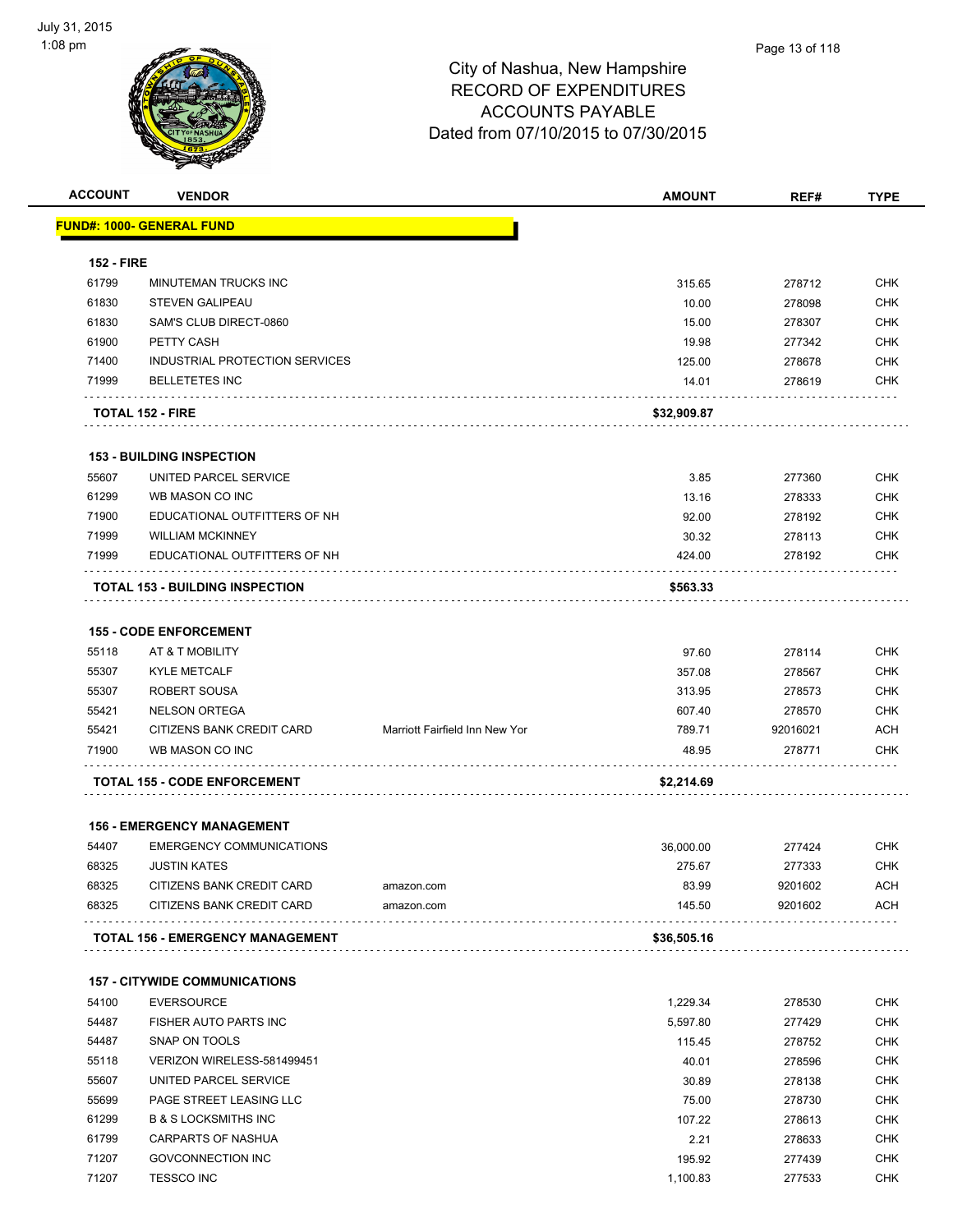

|    | Page 14 of 118 |  |
|----|----------------|--|
| re |                |  |

| <b>ACCOUNT</b> | <b>VENDOR</b>                               |            | <b>AMOUNT</b> | REF#    | <b>TYPE</b> |
|----------------|---------------------------------------------|------------|---------------|---------|-------------|
|                | FUND#: 1000- GENERAL FUND                   |            |               |         |             |
|                | <b>TOTAL 157 - CITYWIDE COMMUNICATIONS</b>  |            | \$8,494.67    |         |             |
|                | <b>160 - PUBLIC WORKS-ADMIN/ENGINEERING</b> |            |               |         |             |
| 54100          | <b>EVERSOURCE</b>                           |            | 1,131.06      | 278530  | <b>CHK</b>  |
| 54114          | LIBERTY UTILITIES - NH                      |            | 34.94         | 278078  | <b>CHK</b>  |
| 54114          | DIRECT ENERGY BUSINESS                      |            | 39.63         | 278188  | <b>CHK</b>  |
| 54141          | PENNICHUCK WATER WORKS INC                  |            | 78.05         | 277357  | CHK         |
| 54141          | PENNICHUCK WATER WORKS INC                  |            | 61.98         | 278133  | CHK         |
| 54280          | <b>GZA GEOENVIRONMENTAL INC</b>             |            | 9,500.00      | 278217  | <b>CHK</b>  |
| 54421          | CONWAY OFFICE SOLUTIONS                     |            | 10.35         | 278639  | <b>CHK</b>  |
| 55118          | AT & T MOBILITY                             |            | 198.11        | 278114  | <b>CHK</b>  |
| 55307          | <b>ROBERT MEUNIER</b>                       |            | 212.75        | 278101  | <b>CHK</b>  |
| 55307          | <b>MARY WOODS</b>                           |            | 31.05         | 278575  | CHK         |
| 55699          | <b>JP PEST SERVICES</b>                     |            | 92.46         | 278681  | CHK         |
| 61100          | WB MASON CO INC                             |            | 1,064.89      | 278333  | <b>CHK</b>  |
| 61100          | AMAZON                                      |            | 355.38        | 278577  | CHK         |
| 61100          | HOME DEPOT CREDIT SERVICE 3065              |            | 1,001.74      | 278676  | CHK         |
| 61100          | WB MASON CO INC                             |            | 293.05        | 278771  | CHK         |
| 61100          | CITIZENS BANK CREDIT CARD                   | amazon.com | 35.30         | 9201602 | ACH         |
| 61107          | UNIFIRST CORPORATION                        |            | 48.88         | 278326  | <b>CHK</b>  |
| 61107          | ALECS SHOE STORE INC                        |            | 94.95         | 278606  | <b>CHK</b>  |
| 61299          | MAINE TECHNICAL SOURCE                      |            | 972.38        | 278255  | <b>CHK</b>  |
| 61299          | AMAZON                                      |            | 37.11         | 278577  | CHK         |
| 61310          | AVSG LP                                     |            | 202.19        | 278612  | CHK         |
| 71228          | DLT SOLUTIONS LLC                           |            | 1,597.41      | 277421  | <b>CHK</b>  |
|                |                                             |            |               |         |             |
|                | TOTAL 160 - PUBLIC WORKS-ADMIN/ENGINEERING  |            | \$17,093.66   |         |             |
| 161 - STREETS  |                                             |            |               |         |             |
| 54100          | <b>EVERSOURCE</b>                           |            | 375.96        | 278074  | CHK         |
| 54100          | <b>EVERSOURCE</b>                           |            | 2,993.16      | 278120  | <b>CHK</b>  |
| 54100          | <b>EVERSOURCE</b>                           |            | 109.11        | 278530  | <b>CHK</b>  |
| 54114          | LIBERTY UTILITIES - NH                      |            | 135.77        | 278080  | <b>CHK</b>  |
| 54228          | <b>JP PEST SERVICES</b>                     |            | 68.00         | 278681  | <b>CHK</b>  |
| 54236          | CALLOGIX INC                                |            | 178.68        | 277399  | <b>CHK</b>  |
| 54243          | <b>BLAKE GROUP</b>                          |            | 819.57        | 277395  | CHK         |
| 54275          | HI-WAY SAFETY SYSTEMS INC                   |            | 6,469.01      | 278673  | CHK         |
| 54305          | FIBER OPTIC SPLICING & TESTING              |            | 990.00        | 277428  | <b>CHK</b>  |
| 54600          | CARPARTS OF NASHUA                          |            | 164.85        | 277400  | <b>CHK</b>  |
| 54600          | <b>FASTENAL CO</b>                          |            | 25.21         | 277427  | <b>CHK</b>  |
| 54600          | <b>GMS HYDRAULICS INC</b>                   |            | 379.60        | 277437  | <b>CHK</b>  |
| 54600          | NORTH AMERICAN EQUIP UPFITTERS              |            | 550.00        | 277495  | <b>CHK</b>  |
| 54600          | <b>CARPARTS OF NASHUA</b>                   |            | 113.79        | 278168  | <b>CHK</b>  |
| 54600          | <b>FASTENAL CO</b>                          |            | 147.79        | 278195  | <b>CHK</b>  |
| 54600          | <b>JOE GRAFIX LLC</b>                       |            | 310.00        | 278238  | <b>CHK</b>  |
| 54600          | LIBERTY INTNL TRUCKS OF NH LLC              |            | 1,238.75      | 278247  | CHK         |
| 54600          | MACMULKIN CHEVROLET INC                     |            | 63.73         | 278254  | CHK         |
| 54600          | MATCO TOOLS                                 |            | 26.20         | 278261  | <b>CHK</b>  |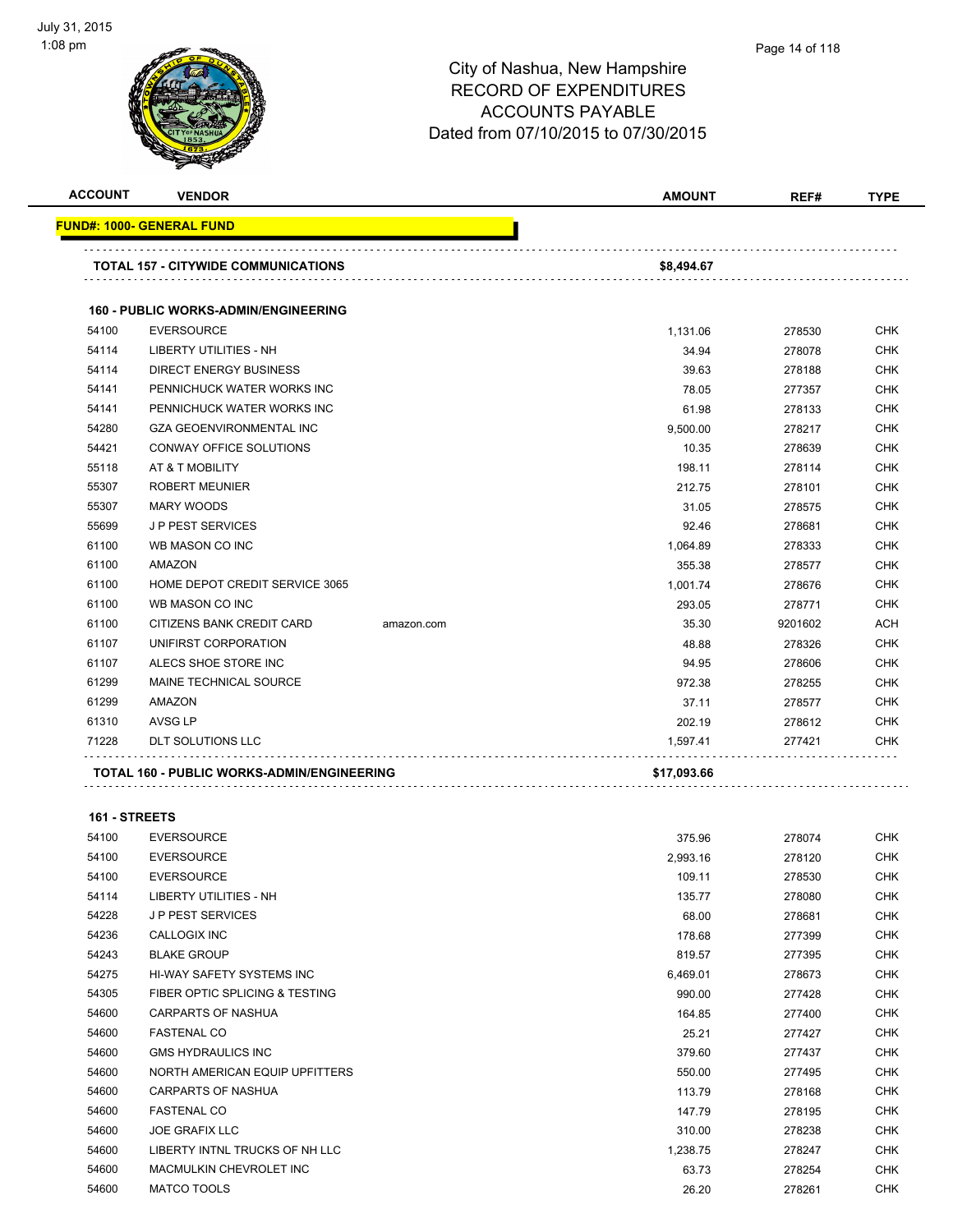

| <b>ACCOUNT</b> | <b>VENDOR</b>                     | <b>AMOUNT</b>        | REF#             | <b>TYPE</b> |
|----------------|-----------------------------------|----------------------|------------------|-------------|
|                | <u> FUND#: 1000- GENERAL FUND</u> |                      |                  |             |
|                |                                   |                      |                  |             |
| 161 - STREETS  |                                   |                      |                  |             |
| 54600          | <b>MB TRACTOR &amp; EQUIPMENT</b> | 8.95                 | 278264           | <b>CHK</b>  |
| 54600          | NAPA AUTO PARTS                   | 31.69                | 278276           | <b>CHK</b>  |
| 54600          | SANEL AUTO PARTS CO               | 24.70                | 278308           | <b>CHK</b>  |
| 54600          | SOUTHWORTH-MILTON INC             | 75.40                | 278314           | <b>CHK</b>  |
| 54600          | <b>TST HYDRAULICS INC</b>         | 12.00                | 278325           | <b>CHK</b>  |
| 54600          | WILDCO-PES                        | 103.35               | 278334           | <b>CHK</b>  |
| 54600          | <b>BOBCAT OF NEW HAMPSHIRE</b>    | 214.62               | 278625           | <b>CHK</b>  |
| 54600          | CARPARTS OF NASHUA                | 35.78                | 278633           | <b>CHK</b>  |
| 54600          | MAYNARD & LESIEUR INC             | 796.65               | 278703           | <b>CHK</b>  |
| 54600          | NAPA AUTO PARTS                   | 102.69               | 278714           | <b>CHK</b>  |
| 55118          | AT & T MOBILITY                   | 201.88               | 278114           | <b>CHK</b>  |
| 55600          | <b>ALPHAGRAPHICS</b>              | 348.25               | 278148           | <b>CHK</b>  |
| 61100          | WB MASON CO INC                   | 152.27               | 277548           | <b>CHK</b>  |
| 61100          | WB MASON CO INC                   | 12.02                | 278771           | <b>CHK</b>  |
| 61107          | ALECS SHOE STORE INC              | 1,059.75             | 278146           | <b>CHK</b>  |
| 61107          | PHOENIX SCREEN PRINTING           | 2,576.60             | 278297           | <b>CHK</b>  |
| 61166          | AIRGAS USA LLC                    | 111.80               | 278144           | <b>CHK</b>  |
| 61166          | AIRGAS USA LLC                    | 168.20               | 278605           | <b>CHK</b>  |
| 61166          | BOT L GAS INC                     | 24.75                | 278628           | <b>CHK</b>  |
| 61300          | DENNIS K BURKE INC                | 17,085.66            | 277417           | <b>CHK</b>  |
| 61300          | DENNIS K BURKE INC                | 14,240.13            | 278646           | <b>CHK</b>  |
| 61307          | SHATTUCK MALONE OIL CO            | 13,488.90            | 278134           | <b>CHK</b>  |
| 61310          | AVSG LP                           | 2,063.07             | 278612           | <b>CHK</b>  |
| 61428          | <b>B-B CHAIN INC</b>              | 24.00                | 278614           | <b>CHK</b>  |
| 61507          | CONTINENTAL PAVING INC            | 1,275.83             | 277406           | <b>CHK</b>  |
| 61507          | CONTINENTAL PAVING INC            | 414.76               | 278179           | <b>CHK</b>  |
| 61507          | <b>BROX INDUSTRIES INC</b>        | 1,358.60             | 278630           | <b>CHK</b>  |
| 61507          | CONTINENTAL PAVING INC            | 514.39               | 278638           | <b>CHK</b>  |
| 61535          | <b>BROX INDUSTRIES INC</b>        | 179.82               | 277396           | <b>CHK</b>  |
| 61535          | <b>BROX INDUSTRIES INC</b>        | 1,249.86             | 278630           | <b>CHK</b>  |
| 61542          | PERMA LINE CORP OF NEW ENGLAND    | 4,295.70             | 277506           | <b>CHK</b>  |
| 61542          | <b>BELLETETES INC</b>             |                      |                  | <b>CHK</b>  |
| 61542          | PERMA LINE CORP OF NEW ENGLAND    | 26.29<br>2,401.45    | 278157<br>278296 | <b>CHK</b>  |
| 61556          | HIGHWAY TECH SIGNAL EQUIP SALE    | 1,946.00             | 278222           | <b>CHK</b>  |
| 61560          | CORRIVEAU ROUTHIER INC            | 68.33                | 277408           | <b>CHK</b>  |
| 61560          | COUNTRYBROOK FARMS LLC            | 498.00               | 277409           | <b>CHK</b>  |
| 61560          | HUDSON QUARY CORP                 | 2,379.40             | 277454           | <b>CHK</b>  |
| 61560          | <b>SWENSON GRANITE WORKS</b>      | 268.71               | 277527           | <b>CHK</b>  |
| 61560          | NASHUA LUMBER CO INC              | 100.00               | 278718           | <b>CHK</b>  |
| 61562          | <b>CRAFCO INC</b>                 | 171.00               |                  | <b>CHK</b>  |
| 61562          | FRANKLIN PAINT CO INC             |                      | 277410           | <b>CHK</b>  |
| 61705          | MAYNARD & LESIEUR INC             | 1,620.00<br>4,800.02 | 278199<br>278702 | <b>CHK</b>  |
| 61705          | MAYNARD & LESIEUR INC             |                      |                  | <b>CHK</b>  |
| 61709          | <b>G H BERLIN WINDWARD</b>        | (670.00)<br>2,286.00 | 278703           | <b>CHK</b>  |
| 61799          | NAPA AUTO PARTS                   |                      | 278201           | <b>CHK</b>  |
| 71025          | A H HARRIS & SONS INC             | (25.13)<br>166.40    | 278714           | <b>CHK</b>  |
| 71025          | F W WEBB CO                       | 120.32               | 277367           | <b>CHK</b>  |
| 71025          | HOME DEPOT CREDIT SERVICE 3065    | 912.16               | 277426<br>278676 | <b>CHK</b>  |
|                |                                   |                      |                  |             |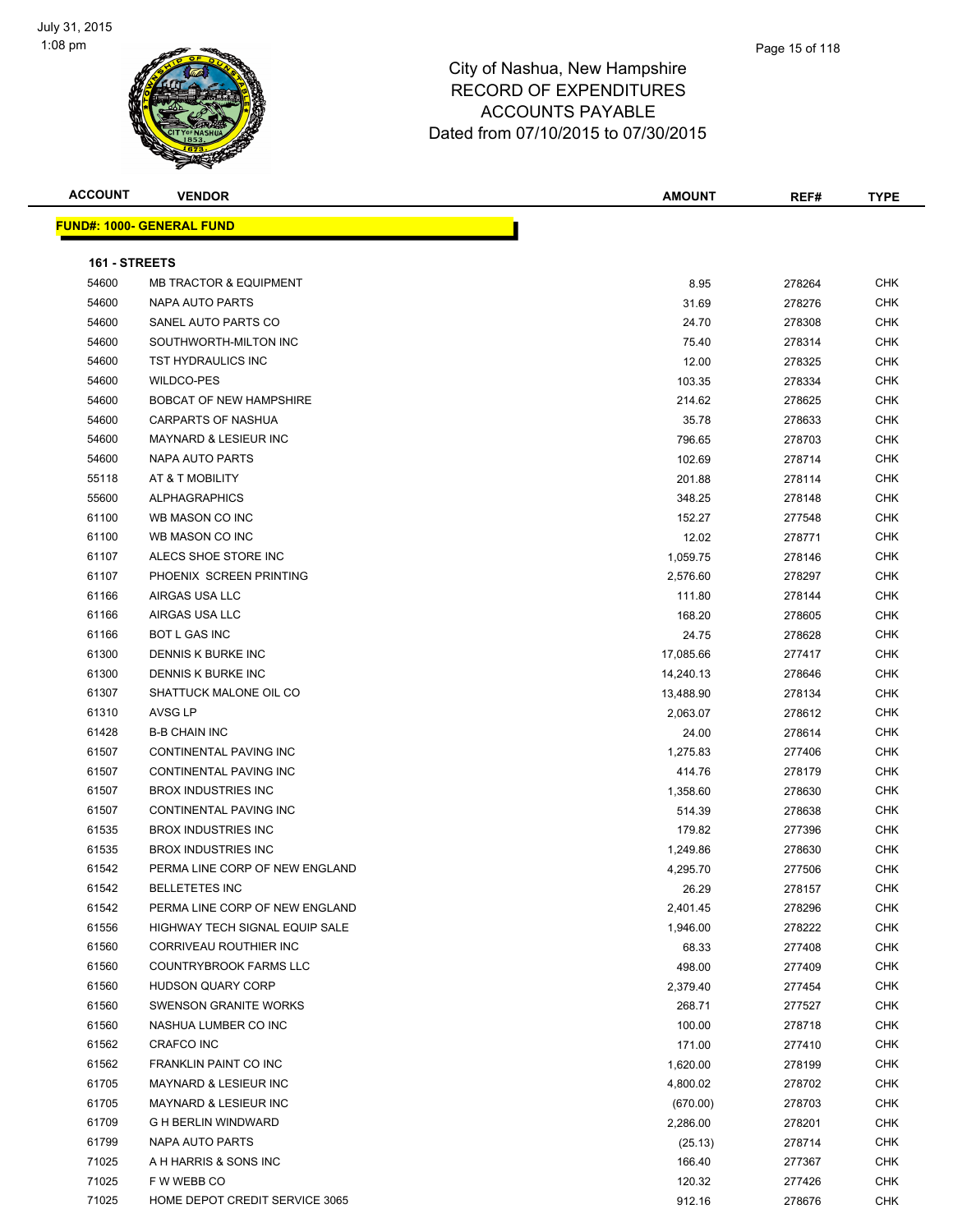#### Page 16 of 118

# City of Nashua, New Hampshire RECORD OF EXPENDITURES ACCOUNTS PAYABLE Dated from 07/10/2015 to 07/30/2015

| <b>ACCOUNT</b> | <b>VENDOR</b>                         | <b>AMOUNT</b> | REF#   | <b>TYPE</b> |
|----------------|---------------------------------------|---------------|--------|-------------|
|                | <u> FUND#: 1000- GENERAL FUND</u>     |               |        |             |
| 161 - STREETS  |                                       |               |        |             |
| 71025          | NAPA AUTO PARTS                       | 174.68        | 278714 | <b>CHK</b>  |
| 71900          | WB MASON CO INC                       | 867.00        | 277548 | <b>CHK</b>  |
|                | TOTAL 161 - STREETS                   | \$95,521.88   |        |             |
|                | <b>162 - STREET LIGHTING</b>          |               |        |             |
| 54100          | <b>EVERSOURCE</b>                     | 400.14        | 278074 | <b>CHK</b>  |
| 54100          | <b>EVERSOURCE</b>                     | 269.47        | 278579 | CHK         |
|                | TOTAL 162 - STREET LIGHTING           | \$669.61      |        |             |
|                | <b>166 - PARKING LOTS</b>             |               |        |             |
| 44521          | AMANDA ARSENAULT                      | 26.00         | 278607 | <b>CHK</b>  |
| 44521          | <b>BONNIE BOUSFIELD</b>               | 18.52         | 278626 | <b>CHK</b>  |
| 54100          | <b>EVERSOURCE</b>                     | 1,230.19      | 278074 | <b>CHK</b>  |
| 54100          | <b>EVERSOURCE</b>                     | 1,019.14      | 278530 | <b>CHK</b>  |
| 54141          | PENNICHUCK WATER WORKS INC            | 69.36         | 278586 | <b>CHK</b>  |
| 54280          | <b>NEW ENGLAND PAPER &amp; SUPPLY</b> | 80.00         | 278724 | <b>CHK</b>  |
| 54487          | <b>CALE AMERICA</b>                   | 252.00        | 277398 | <b>CHK</b>  |
| 54600          | PERMA LINE CORP OF NEW ENGLAND        | 135.48        | 277506 | <b>CHK</b>  |
| 55600          | <b>ALPHAGRAPHICS</b>                  | 384.00        | 277379 | <b>CHK</b>  |
| 55600          | PRINT FACTORY                         | 197.60        | 277510 | <b>CHK</b>  |
| 55607          | <b>CALE AMERICA</b>                   | 10.60         | 277398 | <b>CHK</b>  |
| 55607          | PERMA LINE CORP OF NEW ENGLAND        | 15.95         | 277506 | <b>CHK</b>  |
| 55607          | PERMA LINE CORP OF NEW ENGLAND        | 39.00         | 278296 | <b>CHK</b>  |
| 61100          | PETTY CASH                            | 99.82         | 277339 | <b>CHK</b>  |
| 61100          | <b>CALE AMERICA</b>                   | 292.00        | 277398 | <b>CHK</b>  |
| 61100          | WB MASON CO INC                       | 279.79        | 278771 | <b>CHK</b>  |
| 61107          | <b>M &amp; N SPORTS LLC</b>           | 161.30        | 277470 | <b>CHK</b>  |
| 61299          | HOME DEPOT CREDIT SERVICE 3065        | (45.65)       | 278676 | <b>CHK</b>  |
| 61299          | NEW ENGLAND PAPER & SUPPLY            | 145.00        | 278724 | <b>CHK</b>  |
| 61428          | NEW ENGLAND PAPER & SUPPLY            | 26.75         | 278724 | <b>CHK</b>  |
| 61542          | PERMA LINE CORP OF NEW ENGLAND        | 857.35        | 278296 | <b>CHK</b>  |
| 71025          | HOME DEPOT CREDIT SERVICE 3065        | 415.90        | 278223 | <b>CHK</b>  |
| 71025          | HOME DEPOT CREDIT SERVICE 3065        | 114.43        | 278676 | <b>CHK</b>  |
| 71600          | HOME DEPOT CREDIT SERVICE 3065        | 36.61         | 278223 | <b>CHK</b>  |
| 71600          | HOME DEPOT CREDIT SERVICE 3065        | 6.51          | 278676 | <b>CHK</b>  |
|                | TOTAL 166 - PARKING LOTS              | \$5,867.65    |        |             |
|                |                                       |               |        |             |
|                | <b>171 - COMMUNITY SERVICES</b>       |               |        |             |
| 53118          | PUBLIC HEALTH ACCREDITATION           | 8,270.00      | 277511 | <b>CHK</b>  |
| 54100          | <b>EVERSOURCE</b>                     | 1,174.39      | 278074 | <b>CHK</b>  |
| 54141          | PENNICHUCK WATER WORKS INC            | 223.28        | 278586 | <b>CHK</b>  |
| 54487          | STANLEY CONVERGENT SECURITY           | 1,233.95      | 278755 | <b>CHK</b>  |
| 55400          | PUBLIC HEALTH ACCREDITATION           | 850.00        | 278737 | <b>CHK</b>  |
| 61100          | WB MASON CO INC                       | 494.82        | 277548 | <b>CHK</b>  |

61135 HEALTH PROMOTIONS NOW **EXECUTE 10** CHK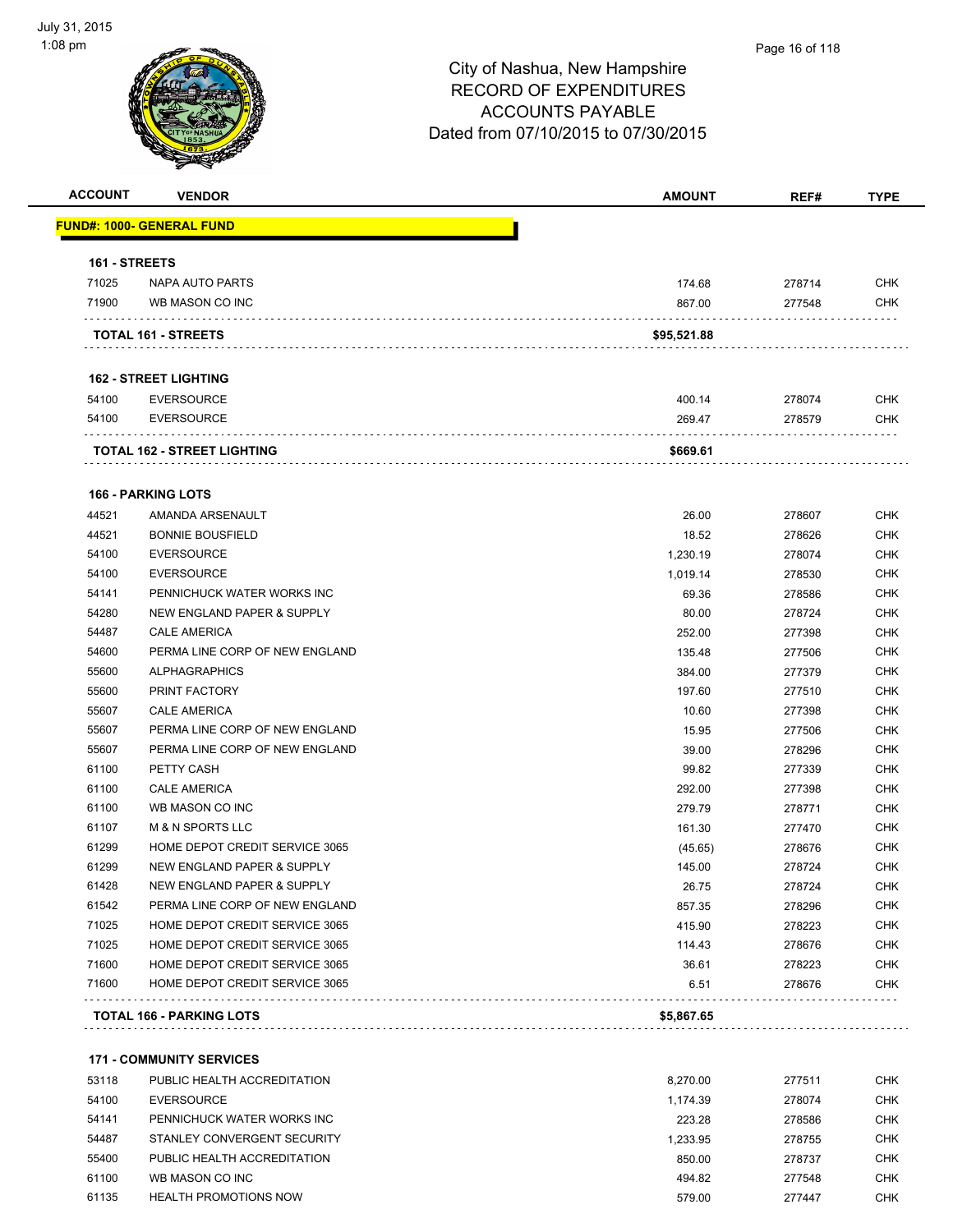

| <b>ACCOUNT</b> | <b>VENDOR</b>                                    | <b>AMOUNT</b>      | REF#             | <b>TYPE</b>              |
|----------------|--------------------------------------------------|--------------------|------------------|--------------------------|
|                | <u> FUND#: 1000- GENERAL FUND</u>                |                    |                  |                          |
|                | <b>171 - COMMUNITY SERVICES</b>                  |                    |                  |                          |
| 61135          | 4IMPRINT                                         | 621.63             | 278601           | <b>CHK</b>               |
| 61250          | THE TELEGRAPH                                    | 350.00             | 278136           | <b>CHK</b>               |
| 68318          | <b>BENCHMARK MULTIMEDIA</b>                      | 315.00             | 278159           | <b>CHK</b>               |
|                | <b>TOTAL 171 - COMMUNITY SERVICES</b>            | \$14,112.07        |                  |                          |
|                | <b>172 - COMMUNITY HEALTH</b>                    |                    |                  |                          |
| 55307          | <b>JACQUELINE AGUILAR</b>                        | 47.32              | 277322           | <b>CHK</b>               |
| 55307          | LUIS PORRES                                      | 30.48              | 277343           | CHK                      |
| 55400          | <b>SHANNON CASEY</b>                             | 208.60             | 278108           | <b>CHK</b>               |
| 61135          | 4IMPRINT                                         | 363.83             | 278601           | <b>CHK</b>               |
|                | <b>TOTAL 172 - COMMUNITY HEALTH</b>              | \$650.23           |                  |                          |
|                | <b>173 - ENVIRONMENTAL HEALTH</b>                |                    |                  |                          |
| 54600          | CARPARTS OF NASHUA                               | 165.01             | 278633           | <b>CHK</b>               |
| 55307          | <b>APRIL TORHAN</b>                              | 96.03              | 278111           | <b>CHK</b>               |
| 61100          | ANCO SIGNS & STAMPS INC                          | 21.00              | 278152           | CHK                      |
|                | .<br>TOTAL 173 - ENVIRONMENTAL HEALTH            | \$282.04           |                  |                          |
|                |                                                  |                    |                  |                          |
| 55810          | <b>175 - WELFARE ASSISTANCE</b><br>MOTEL 6       |                    |                  | <b>CHK</b>               |
|                |                                                  | 3,480.81           | 277700           |                          |
| 55810<br>55810 | 188 CONCORD ST LLC<br><b>KENNETH P BLANCHARD</b> | 1,473.57<br>650.00 | 277701           | <b>CHK</b><br><b>CHK</b> |
| 55810          | <b>GILBERT G CAMPBELL</b>                        | 762.53             | 277702<br>277703 | <b>CHK</b>               |
| 55810          | <b>COUNTRY BARN MOTEL</b>                        | 380.73             |                  | <b>CHK</b>               |
| 55810          | <b>DIANE DUCHARME</b>                            | 585.00             | 277704<br>277705 | <b>CHK</b>               |
| 55810          | <b>HARBOR HOMES INC</b>                          | 700.00             | 277706           | <b>CHK</b>               |
| 55810          | <b>WILLIAM G MCNALLY</b>                         | 800.00             | 277707           | <b>CHK</b>               |
| 55810          | <b>VIRGINIA O'NEIL</b>                           | 470.00             | 277708           | <b>CHK</b>               |
| 55810          | <b>HOANG PHAN</b>                                | 972.00             | 277709           | <b>CHK</b>               |
| 55810          | <b>WILBERTO TORRES</b>                           | 800.00             | 277710           | <b>CHK</b>               |
| 55810          | 13-19 DONNA ST LLC                               | 900.97             | 278459           | <b>CHK</b>               |
| 55810          | 170-186 LIMITED PARTNERSHIP                      | 670.00             | 278460           | <b>CHK</b>               |
| 55810          | 188 CONCORD ST LLC                               | 632.26             | 278461           | <b>CHK</b>               |
| 55810          | AMHERST ST ASSOC                                 | 832.50             | 278462           | <b>CHK</b>               |
| 55810          | ARLINGTON ARMS LLC                               | 725.00             | 278463           | <b>CHK</b>               |
| 55810          | DONALD J FRECHETTE                               | 700.00             | 278464           | <b>CHK</b>               |
| 55810          | <b>CONSTANCE GAUTHIER</b>                        | 750.00             | 278465           | <b>CHK</b>               |
| 55810          | HOL-COT REALTY LLC                               | 510.42             | 278466           | <b>CHK</b>               |
| 55810          | <b>MARTIN C LEGAY</b>                            | 750.00             | 278467           | <b>CHK</b>               |
| 55810          | MCCHANDLER LLC                                   | 949.00             | 278469           | <b>CHK</b>               |
| 55810          | MWH HOLDINGS LLC                                 | 1,100.00           | 278470           | <b>CHK</b>               |
| 55810          | <b>GEORGE K RAUH</b>                             | 600.48             | 278471           | <b>CHK</b>               |
| 55810          | RJ REAL ESTATE PARTNERSHIP                       | 832.03             | 278472           | <b>CHK</b>               |
| 55810          | <b>RTN LLC</b>                                   | 525.00             | 278473           | <b>CHK</b>               |
|                |                                                  |                    |                  | <b>CHK</b>               |
| 55810          | <b>NEERAJ SEN</b>                                | 900.97             | 278474           |                          |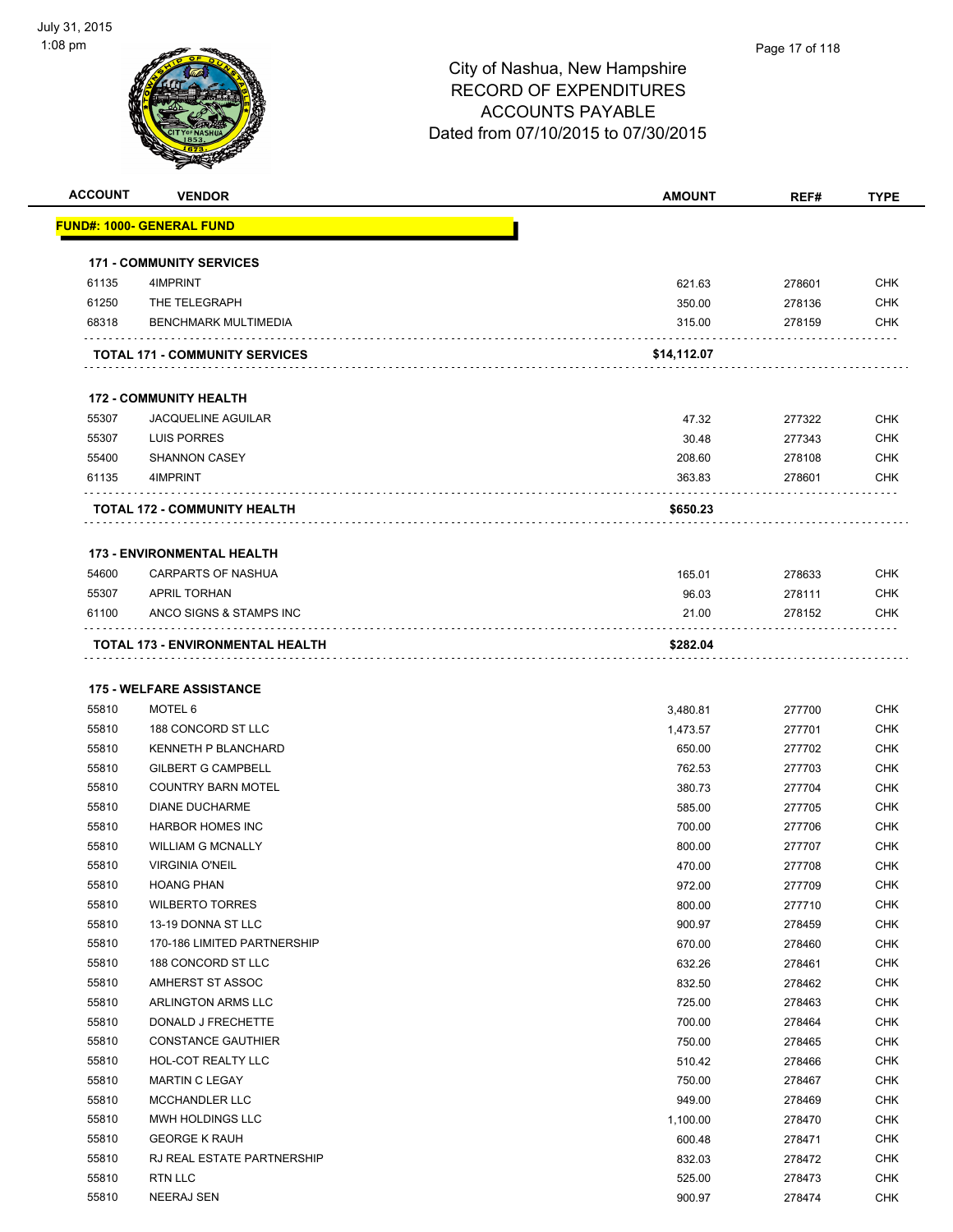

| <b>ACCOUNT</b> | <b>VENDOR</b>                         | <b>AMOUNT</b> | REF#   | <b>TYPE</b> |
|----------------|---------------------------------------|---------------|--------|-------------|
|                | <b>FUND#: 1000- GENERAL FUND</b>      |               |        |             |
|                | <b>175 - WELFARE ASSISTANCE</b>       |               |        |             |
| 55810          | 188 CONCORD ST LLC                    | 632.26        | 278922 | <b>CHK</b>  |
| 55810          | 28-34 RAILROAD SQUARE LLC             | 525.00        | 278923 | <b>CHK</b>  |
| 55810          | <b>BCAD PROPERTIES</b>                | 700.00        | 278924 | <b>CHK</b>  |
| 55810          | <b>ANIL D'SILVA</b>                   | 698.55        | 278926 | <b>CHK</b>  |
| 55810          | FIRST LEDGE ST ASSOC LLC              | 286.69        | 278927 | <b>CHK</b>  |
| 55810          | MICHELE L JOHNSON                     | 400.00        | 278928 | <b>CHK</b>  |
| 55810          | <b>RODNEY KIRKMAN</b>                 | 850.00        | 278929 | <b>CHK</b>  |
| 55810          | ANDREW RECZKO                         | 932.82        | 278930 | <b>CHK</b>  |
| 55810          | WRN II REAL ESTATE LLC                | 288.00        | 278931 | <b>CHK</b>  |
| 55814          | <b>EVERSOURCE</b>                     | 58.00         | 277698 | <b>CHK</b>  |
| 55814          | <b>LIBERTY UTILITIES</b>              | 689.77        | 277699 | <b>CHK</b>  |
| 55814          | <b>LIBERTY UTILITIES</b>              | 428.57        | 278458 | <b>CHK</b>  |
| 55814          | <b>EVERSOURCE</b>                     | 253.62        | 278920 | <b>CHK</b>  |
| 55814          | <b>LIBERTY UTILITIES</b>              | 521.13        | 278921 | <b>CHK</b>  |
| 55816          | MARKET BASKET ACCT 2589096            | 683.30        | 278468 | <b>CHK</b>  |
| 55818          | MARKET BASKET ACCT 2589096            | 142.54        | 278468 | <b>CHK</b>  |
| 55820          | <b>CREMATION SOCIETY OF NH</b>        | 750.00        | 278925 | <b>CHK</b>  |
|                | <b>TOTAL 175 - WELFARE ASSISTANCE</b> | \$31,293.52   |        |             |

#### **177 - PARKS & RECREATION**

| 44549 | ELIZABETH KOLB                  | 40.00    | 278508 | <b>CHK</b> |
|-------|---------------------------------|----------|--------|------------|
| 44549 | HEE CHO                         | 20.00    | 278900 | <b>CHK</b> |
| 44549 | <b>JULIA SPRAGUE</b>            | 20.00    | 278904 | <b>CHK</b> |
| 44549 | <b>LOAN HUYAH-NGUYEN</b>        | 20.00    | 278910 | <b>CHK</b> |
| 54100 | <b>EVERSOURCE</b>               | 7,747.80 | 277349 | <b>CHK</b> |
| 54100 | <b>EVERSOURCE</b>               | 175.95   | 278074 | <b>CHK</b> |
| 54100 | <b>EVERSOURCE</b>               | 15.94    | 278530 | <b>CHK</b> |
| 54114 | <b>DIRECT ENERGY BUSINESS</b>   | 103.87   | 277419 | <b>CHK</b> |
| 54114 | <b>LIBERTY UTILITIES - NH</b>   | 68.68    | 278127 | <b>CHK</b> |
| 54114 | <b>DIRECT ENERGY BUSINESS</b>   | 15.83    | 278188 | <b>CHK</b> |
| 54114 | <b>LIBERTY UTILITIES - NH</b>   | 50.19    | 278534 | <b>CHK</b> |
| 54114 | <b>LIBERTY UTILITIES - NH</b>   | 60.08    | 278543 | <b>CHK</b> |
| 54114 | <b>DIRECT ENERGY BUSINESS</b>   | 56.44    | 278649 | <b>CHK</b> |
| 54141 | PENNICHUCK WATER WORKS INC      | 6,367.29 | 277357 | <b>CHK</b> |
| 54141 | PENNICHUCK WATER WORKS INC      | 1,175.42 | 278133 | <b>CHK</b> |
| 54141 | PENNICHUCK WATER WORKS INC      | 4,066.12 | 278586 | <b>CHK</b> |
| 54250 | JOHNSONS ELECTRIC INC           | 115.00   | 278241 | <b>CHK</b> |
| 54280 | ALL PARTITIONS AND PARTS LLC    | 103.00   | 277377 | <b>CHK</b> |
| 54280 | <b>B &amp; S LOCKSMITHS INC</b> | 351.00   | 277386 | <b>CHK</b> |
| 54280 | F W WEBB CO                     | 2.48     | 277426 | <b>CHK</b> |
| 54280 | HOME DEPOT CREDIT SERVICE 3065  | 1,048.71 | 277451 | <b>CHK</b> |
| 54280 | JOHN DEERE LANDSCAPES LLC       | 115.99   | 277460 | <b>CHK</b> |
| 54280 | OUTDOOR PRIDE LANDSCAPING INC   | 1,500.00 | 277500 | <b>CHK</b> |
| 54280 | ROLLYS LOCKSMITH SHOP           | 355.00   | 277516 | <b>CHK</b> |
| 54280 | <b>B-B CHAIN INC</b>            | 108.00   | 278154 | <b>CHK</b> |
| 54280 | <b>FASTENAL CO</b>              | 59.71    | 278195 | <b>CHK</b> |
| 54280 | GATE CITY FENCE CO INC          | 1,540.00 | 278204 | <b>CHK</b> |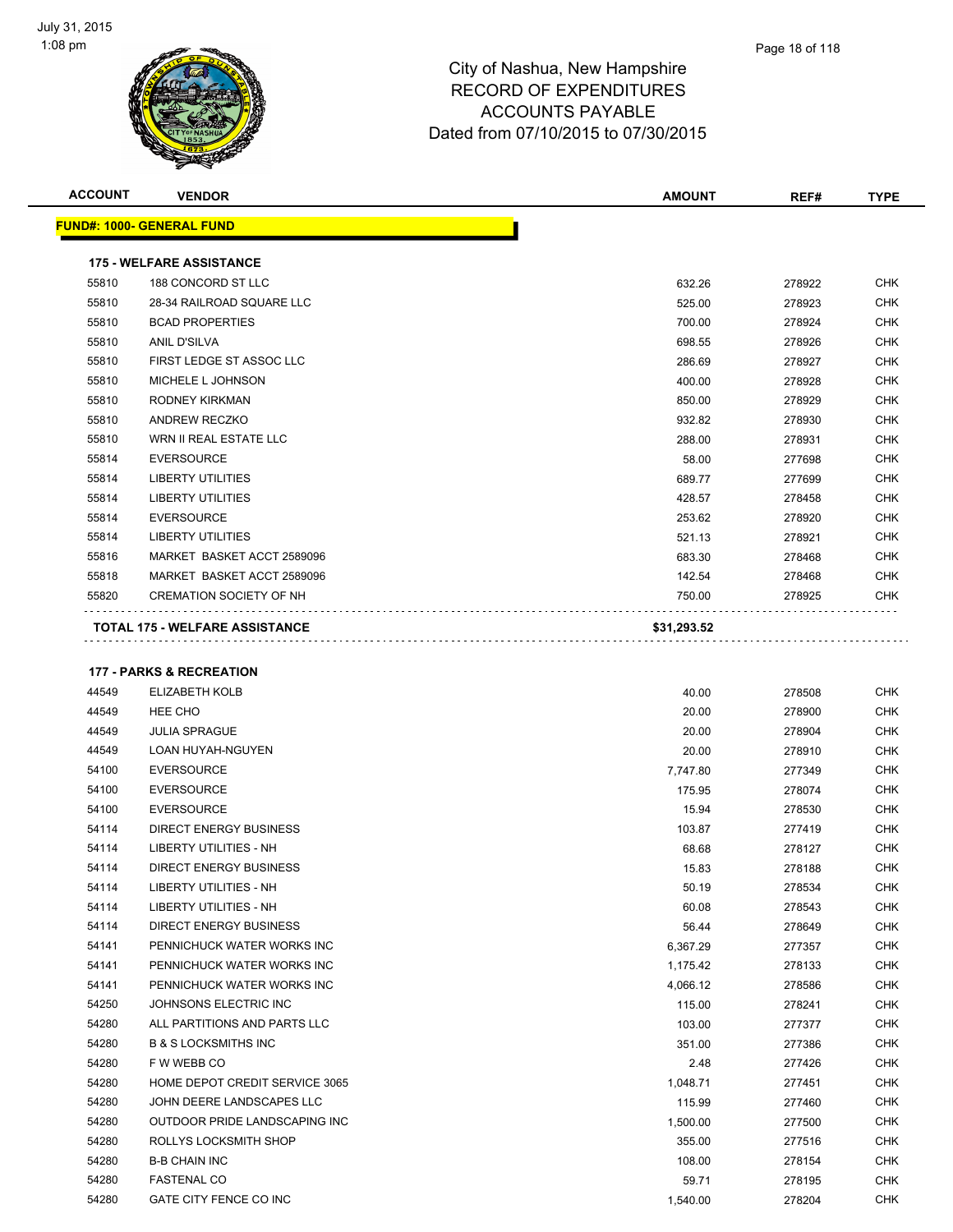

| <b>ACCOUNT</b> | <b>VENDOR</b>                       | <b>AMOUNT</b> | REF#   | <b>TYPE</b> |
|----------------|-------------------------------------|---------------|--------|-------------|
|                | <u> FUND#: 1000- GENERAL FUND</u>   |               |        |             |
|                | <b>177 - PARKS &amp; RECREATION</b> |               |        |             |
| 54280          | <b>HAJOCA CORPORATION</b>           | 851.26        | 278218 | <b>CHK</b>  |
| 54280          | HOME DEPOT CREDIT SERVICE 3065      | 647.71        | 278223 | <b>CHK</b>  |
| 54280          | JOHN DEERE LANDSCAPES LLC           | 7.66          | 278239 | <b>CHK</b>  |
| 54280          | JOHNSONS ELECTRIC INC               | 5,832.88      | 278241 | <b>CHK</b>  |
| 54280          | M & M ELECTRICAL SUPPLY CO INC      | 59.65         | 278252 | <b>CHK</b>  |
| 54280          | NASHUA OUTDOOR POWER EQUIPMENT      | 74.25         | 278280 | <b>CHK</b>  |
| 54280          | SAM'S CLUB DIRECT-0860              | 102.24        | 278307 | CHK         |
| 54280          | SIMPLEX GRINNELL                    | 546.00        | 278312 | <b>CHK</b>  |
| 54280          | UNITED SITE SERVICES                | 154.16        | 278328 | <b>CHK</b>  |
| 54280          | ASAP SPRINKLER LLC                  | 1,450.00      | 278611 | <b>CHK</b>  |
| 54280          | <b>BELLETETES INC</b>               | 13.45         | 278619 | <b>CHK</b>  |
| 54280          | <b>BROX INDUSTRIES INC</b>          | 450.56        | 278630 | <b>CHK</b>  |
| 54280          | C J ROUSSEAU TRUCKING               | 1,110.00      | 278631 | <b>CHK</b>  |
| 54280          | F W WEBB CO                         | 174.53        | 278655 | <b>CHK</b>  |
| 54280          | <b>GUITAR CENTER</b>                | 151.87        | 278668 | <b>CHK</b>  |
| 54280          | JOHNSONS ELECTRIC INC               | 137.66        | 278686 | <b>CHK</b>  |
| 54487          | NORTH AMERICAN EQUIP UPFITTERS      | 500.00        | 277495 | <b>CHK</b>  |
| 54487          | <b>HUDSON SMALL ENGINE</b>          | 1,795.00      | 278226 | CHK         |
| 54600          | <b>BEST FORD</b>                    | 87.10         | 277392 | CHK         |
| 54600          | <b>JOE GRAFIX LLC</b>               | 310.00        | 277459 | CHK         |
| 54600          | <b>CARPARTS OF NASHUA</b>           | 90.57         | 278168 | <b>CHK</b>  |
| 54600          | CHAPPELL TRACTOR SALES INC          | 192.16        | 278174 | <b>CHK</b>  |
| 54821          | UNITED SITE SERVICES                | 1,263.51      | 277540 | <b>CHK</b>  |
| 55118          | AT & T MOBILITY                     | 186.03        | 278114 | <b>CHK</b>  |
| 55200          | GOFFSTOWN BABE RUTH LEAGUE          | 300.00        | 277438 | <b>CHK</b>  |
| 55200          | MERRIMACK YOUTH ASSOCIATION         | 300.00        | 277479 | <b>CHK</b>  |
| 55200          | <b>GREATER WESTFIELD BABE RUTH</b>  | 385.00        | 278081 | <b>CHK</b>  |
| 55200          | SAM'S CLUB DIRECT-0860              | 15.00         | 278307 | <b>CHK</b>  |
| 55400          | <b>NESTMA</b>                       | 300.00        | 278129 | <b>CHK</b>  |
| 55400          | <b>NHRPA</b>                        | 70.00         | 278131 | CHK         |
| 55642          | <b>GERALD GADBOIS</b>               | 790.00        | 277667 | <b>CHK</b>  |
| 55642          | <b>GARY NOYES</b>                   | 460.00        | 277685 | <b>CHK</b>  |
| 55642          | <b>ANTHONY TRIPPIEDI</b>            | 150.00        | 278505 | CHK         |
| 55642          | DOMINIC ROVETTO                     | 150.00        | 278507 | <b>CHK</b>  |
| 55642          | <b>JAMES FLANDERS</b>               | 100.00        | 278510 | <b>CHK</b>  |
| 55642          | <b>BRUCE SMITH</b>                  | 150.00        | 278526 | <b>CHK</b>  |
| 55642          | <b>BRUCE SMITH</b>                  | 250.00        | 278527 | <b>CHK</b>  |
| 55642          | <b>KEVIN COYLE</b>                  | 100.00        | 278896 | <b>CHK</b>  |
| 55642          | <b>GERALD GADBOIS</b>               | 100.00        | 278899 | <b>CHK</b>  |
| 55642          | DAVID WEBSTER                       | 50.00         | 278919 | <b>CHK</b>  |
| 55654          | <b>BJ HICKMAN MAGIC SHOWS</b>       | 475.00        | 277394 | <b>CHK</b>  |
| 55654          | <b>ALEX MARKOSKI</b>                | 500.00        | 278259 | <b>CHK</b>  |
| 55654          | RECYCLE SMILES ENTERTAINMENT        | 300.00        | 278304 | <b>CHK</b>  |
| 55654          | ANNA RIBAUDO                        | 150.00        | 278305 | <b>CHK</b>  |
| 55654          | <b>HOLLIS TOWN BAND</b>             | 350.00        | 278675 | <b>CHK</b>  |
| 55660          | R S FIREWORKS LLC                   | 12,000.00     | 277513 | <b>CHK</b>  |
| 55660          | ANGEL WAGNER                        | 1,500.00      | 277545 | <b>CHK</b>  |
| 55660          | THE GIANT GAME COMPANY              | 375.00        | 278206 | <b>CHK</b>  |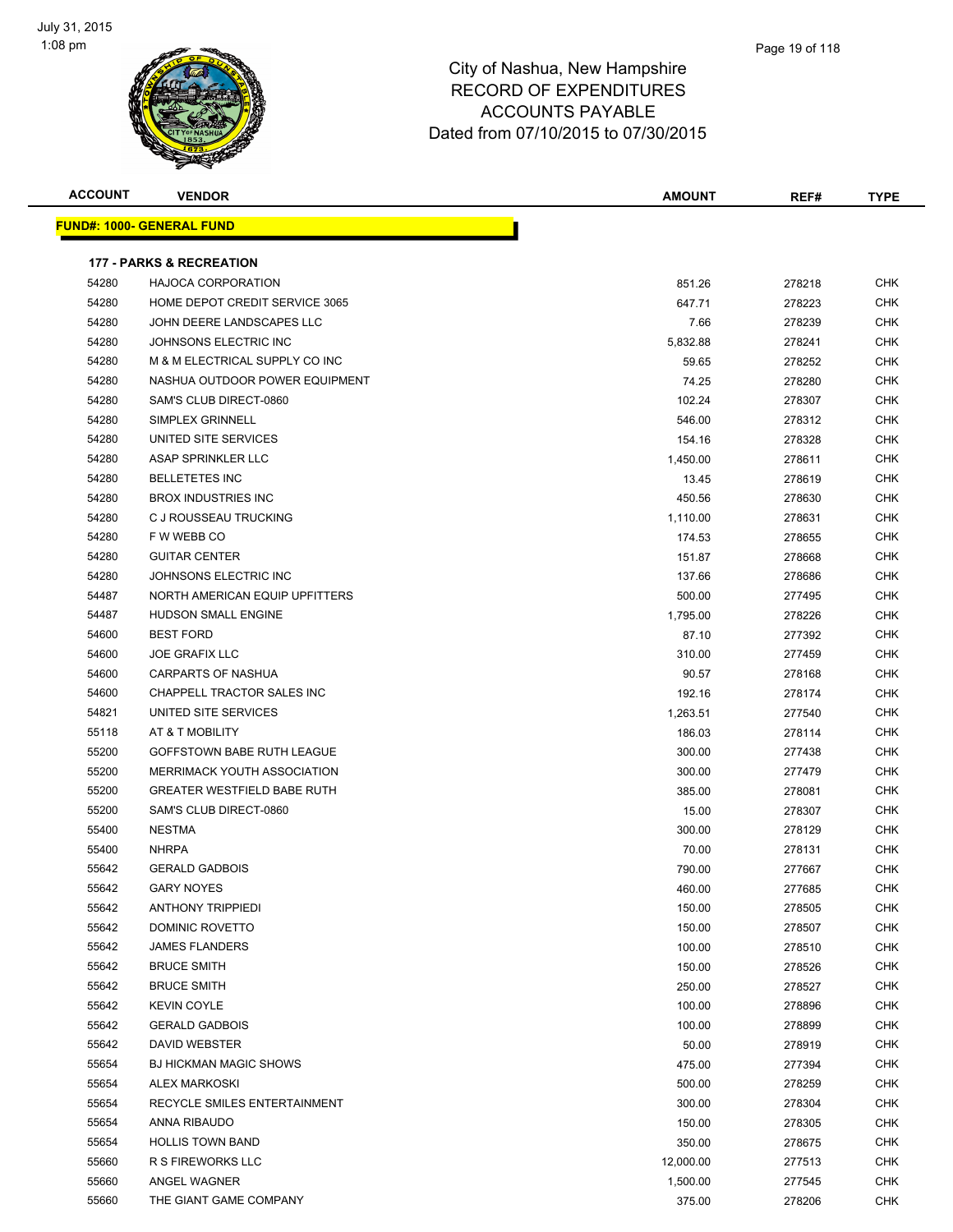

| <b>ACCOUNT</b> | <b>VENDOR</b>                       | <b>AMOUNT</b> | REF#   | <b>TYPE</b> |
|----------------|-------------------------------------|---------------|--------|-------------|
|                | <u> FUND#: 1000- GENERAL FUND</u>   |               |        |             |
|                | <b>177 - PARKS &amp; RECREATION</b> |               |        |             |
| 55699          | AMERICAN RED CROSS                  | 490.00        | 277382 | CHK         |
| 61107          | AD-WEAR & SPECIALTY OF TEXAS        | 5,575.00      | 277374 | <b>CHK</b>  |
| 61107          | MARINE RESCUE PRODUCTS              | 74.25         | 277474 | <b>CHK</b>  |
| 61128          | <b>BSN SPORTS</b>                   | 1,986.91      | 277397 | CHK         |
| 61128          | HUDSON TROPHY CO                    | 576.00        | 277455 | <b>CHK</b>  |
| 61128          | WB MASON CO INC                     | 374.37        | 277548 | <b>CHK</b>  |
| 61128          | <b>BSN SPORTS</b>                   | 984.07        | 278163 | CHK         |
| 61156          | SEASONAL SPECIALTY STORES           | 615.98        | 278310 | <b>CHK</b>  |
| 61300          | DENNIS K BURKE INC                  | 1,671.83      | 278187 | CHK         |
| 61307          | SHATTUCK MALONE OIL CO              | 4,054.76      | 278588 | CHK         |
| 61310          | AVSG LP                             | 999.93        | 278612 | CHK         |
| 61542          | <b>MARSHALL SIGNS INC</b>           | 120.00        | 278260 | <b>CHK</b>  |
| 61799          | <b>MILL METALS CORP</b>             | 905.30        | 277482 | CHK         |
| 61799          | <b>CARPARTS OF NASHUA</b>           | 2.04          | 278168 | <b>CHK</b>  |
| 61799          | F W WEBB CO                         | 41.67         | 278194 | <b>CHK</b>  |
| 61799          | <b>CARPARTS OF NASHUA</b>           | 40.61         | 278633 | CHK         |
| 61799          | SANEL AUTO PARTS CO                 | 93.99         | 278747 | <b>CHK</b>  |
| 71625          | CORRIVEAU ROUTHIER INC              | 829.02        | 277408 | CHK         |
| 71625          | HOME DEPOT CREDIT SERVICE 3065      | 263.90        | 277451 | CHK         |
| 71625          | <b>BROX INDUSTRIES INC</b>          | 384.34        | 278162 | CHK         |
| 71625          | CORRIVEAU ROUTHIER INC              | 513.15        | 278182 | <b>CHK</b>  |
|                |                                     |               |        |             |
|                | TOTAL 177 - PARKS & RECREATION      | \$81,407.87   |        |             |
|                |                                     |               |        |             |
| 179 - LIBRARY  |                                     |               |        |             |
| 54114          | LIBERTY UTILITIES - NH              | 167.80        | 278076 | <b>CHK</b>  |
| 54114          | <b>DIRECT ENERGY BUSINESS</b>       | 61.92         | 278188 | CHK         |
| 54141          | PENNICHUCK WATER WORKS INC          | 355.09        | 278133 | <b>CHK</b>  |
| 54141          | PENNICHUCK WATER WORKS INC          | 162.14        | 278586 | <b>CHK</b>  |
| 54243          | <b>JOHNSON CONTROLS</b>             | 1,676.62      | 277463 | CHK         |
| 54243          | <b>JOHNSON CONTROLS</b>             | 645.86        | 278240 | CHK         |
| 54243          | JOHNSON CONTROLS                    | 810.29        | 278685 | <b>CHK</b>  |
| 54280          | HUFF & GAUTHIER INC                 | 607.50        | 277456 | CHK         |
| 54280          | MORINS LANDSCAPING INC              | 296.00        | 277485 | CHK         |
| 54280          | HOME DEPOT CREDIT SERVICE 3065      | 87.71         | 278223 | CHK         |
| 54280          | <b>JP PEST SERVICES</b>             | 114.00        | 278235 | CHK         |
| 54280          | PIANOARTS INC                       | 198.00        | 278733 | <b>CHK</b>  |
| 54421          | KONICA MINOLTA BUSINESS             | 460.00        | 277351 | CHK         |
| 54428          | COMCAST CABLE COMMUNICATIONS I      | 127.85        | 278578 | <b>CHK</b>  |
| 55109          | AT & T MOBILITY                     | 32.49         | 278114 | <b>CHK</b>  |
| 55200          | SAM'S CLUB DIRECT-0860              | 15.00         | 278307 | <b>CHK</b>  |
| 61100          | WB MASON CO INC                     | 54.21         | 277548 | <b>CHK</b>  |
| 61142          | WB MASON CO INC                     | 46.05         | 277548 | <b>CHK</b>  |
| 61299          | <b>DEMCO</b>                        | 280.05        | 277416 | <b>CHK</b>  |
| 61299          | <b>LIBRARY STORE</b>                | 428.52        | 278248 | CHK         |
| 61299          | LOWE'S - 3502                       | 175.23        | 278692 | CHK         |
| 61428          | NEW ENGLAND PAPER & SUPPLY          | 495.94        | 277493 | CHK         |
| 61650          | WB MASON CO INC                     | 290.30        | 277548 | <b>CHK</b>  |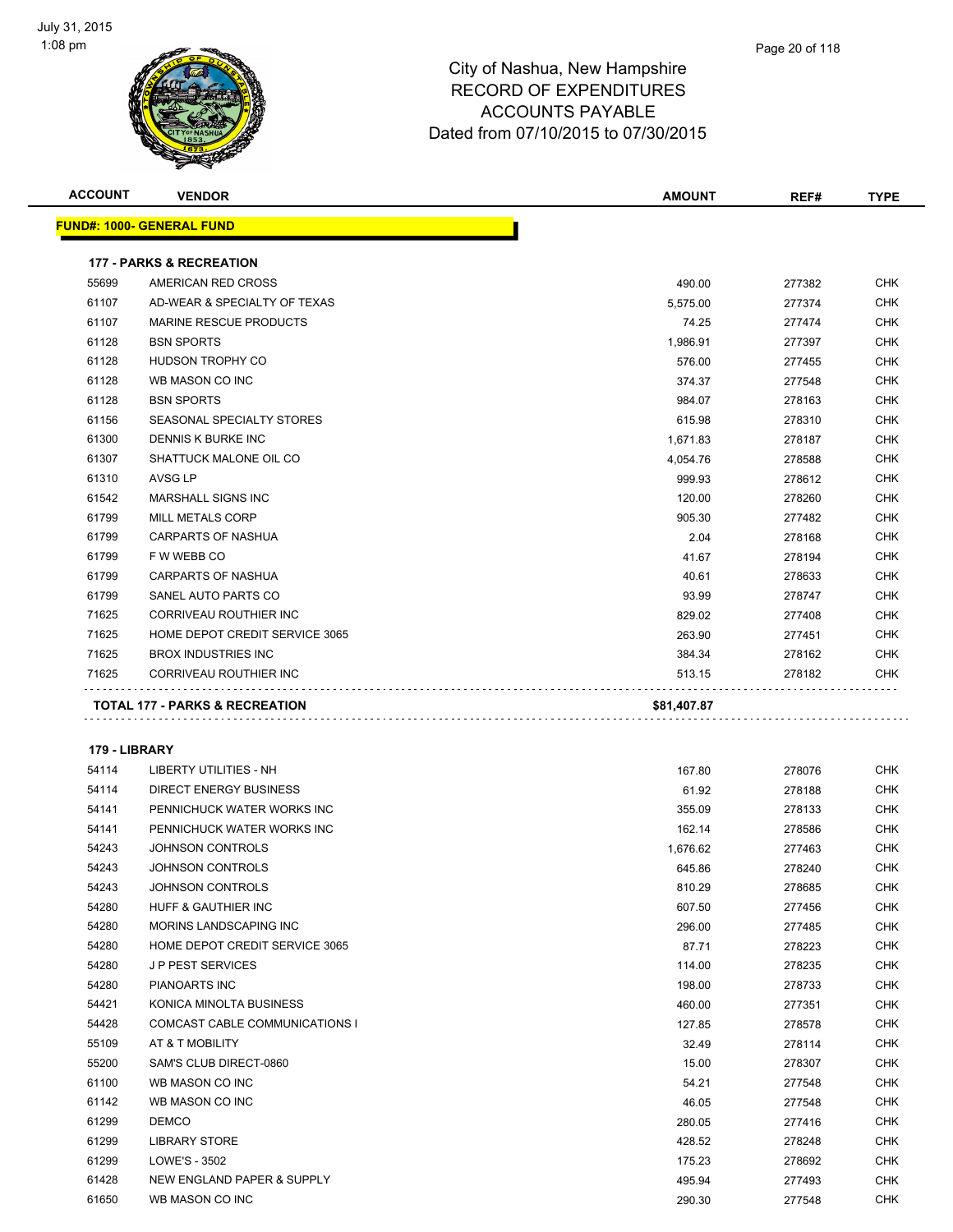

|               |                                   |             | REF#   | <b>TYPE</b> |
|---------------|-----------------------------------|-------------|--------|-------------|
|               | FUND#: 1000- GENERAL FUND         |             |        |             |
| 179 - LIBRARY |                                   |             |        |             |
| 61807         | <b>BAKER &amp; TAYLOR</b>         | 54.64       | 277389 | <b>CHK</b>  |
| 61807         | <b>BAKER &amp; TAYLOR</b>         | 12.17       | 278155 | <b>CHK</b>  |
| 61807         | <b>SIMON &amp; SCHUSTER</b>       | 17.64       | 278311 | <b>CHK</b>  |
| 61807         | <b>BAKER &amp; TAYLOR</b>         | 633.09      | 278615 | <b>CHK</b>  |
| 61807         | <b>INGRAM LIBRARY SERVICES</b>    | 336.00      | 278679 | <b>CHK</b>  |
| 61814         | <b>MIDWEST TAPE</b>               | 245.60      | 277481 | <b>CHK</b>  |
| 61814         | MICRO MARKETING ASSOCIATES        | 47.25       | 278270 | <b>CHK</b>  |
| 61814         | <b>MIDWEST TAPE</b>               | 50.88       | 278271 | <b>CHK</b>  |
| 61814         | RANDOM HOUSE LLC                  | 226.50      | 278302 | <b>CHK</b>  |
| 61814         | <b>BAKER &amp; TAYLOR</b>         | 39.56       | 278615 | <b>CHK</b>  |
| 61814         | <b>MICRO MARKETING ASSOCIATES</b> | 275.69      | 278709 | <b>CHK</b>  |
| 61814         | <b>MIDWEST TAPE</b>               | 788.20      | 278710 | <b>CHK</b>  |
| 61814         | MULTICULTURAL BOOKS & VIDEOS      | 107.75      | 278713 | <b>CHK</b>  |
| 61814         | RANDOM HOUSE LLC                  | 30.00       | 278738 | <b>CHK</b>  |
| 61816         | <b>INGRAM LIBRARY SERVICES</b>    | 18.64       | 278679 | <b>CHK</b>  |
| 61819         | <b>INGRAM LIBRARY SERVICES</b>    | 32.99       | 278679 | <b>CHK</b>  |
| 61830         | <b>GALE/CENGAGE LEARNING</b>      | 3,000.00    | 278203 | <b>CHK</b>  |
| 61830         | <b>NEWSBANK</b>                   | 7,425.00    | 278284 | <b>CHK</b>  |
| 68322         | <b>ARIEL FRIEDMAN</b>             | 550.00      | 277323 | <b>CHK</b>  |
| 68322         | <b>FREDERICK MOYER</b>            | 800.00      | 277430 | <b>CHK</b>  |
| 68322         | <b>KEITH MUNSLOW</b>              | 510.00      | 277487 | <b>CHK</b>  |
| 68322         | LINDSAY RINALDI                   | 150.00      | 278106 | <b>CHK</b>  |
| 68322         | LILIBETH CASTILLO                 | 320.00      | 278170 | <b>CHK</b>  |
| 68322         | MOLLY LOZEAU                      | 150.00      | 278563 | <b>CHK</b>  |
| 68322         | KAREN LUTTIK ENGERT               | 150.00      | 278564 | <b>CHK</b>  |
| 68322         | <b>VALERIE NARANJO</b>            | 1,000.00    | 278569 | <b>CHK</b>  |
| 71221         | AXIS BUSINESS SOLUTIONS           | 8,769.20    | 277385 | <b>CHK</b>  |
| 71221         | <b>CDW GOVERNMENT</b>             | 1,346.72    | 278172 | <b>CHK</b>  |
|               | <b>TOTAL 179 - LIBRARY</b>        | \$34,676.09 |        |             |

#### **181 - COMMUNITY DEVELOPMENT**

|       | <b>TOTAL 181 - COMMUNITY DEVELOPMENT</b> | \$211.13 |        |            |
|-------|------------------------------------------|----------|--------|------------|
| 61650 | WB MASON CO INC                          | 29.03    | 278771 | <b>CHK</b> |
| 61650 | <b>CONWAY OFFICE SOLUTIONS</b>           | 10.97    | 278639 | <b>CHK</b> |
| 61650 | WB MASON CO INC                          | 29.03    | 278333 | <b>CHK</b> |
| 61650 | <b>CONWAY OFFICE SOLUTIONS</b>           | 10.59    | 277407 | <b>CHK</b> |
| 61100 | WB MASON CO INC                          | 55.74    | 278771 | <b>CHK</b> |
| 61100 | WB MASON CO INC                          | 19.28    | 278333 | <b>CHK</b> |
| 61100 | WB MASON CO INC                          | 56.49    | 277548 | <b>CHK</b> |

#### **182 - PLANNING & ZONING**

| 55307 | <b>CARTER FALK</b> | 41.40 | 277328 | <b>CHK</b> |
|-------|--------------------|-------|--------|------------|
| 55307 | ROGER HOUSTON      | 23.58 | 277332 | CHK        |
| 55307 | LINDA PANNY        | 54.33 | 277338 | <b>CHK</b> |
| 55307 | PETTY CASH         | 95.88 | 277339 | <b>CHK</b> |
| 55307 | PETTY CASH         | 4.70  | 277340 | <b>CHK</b> |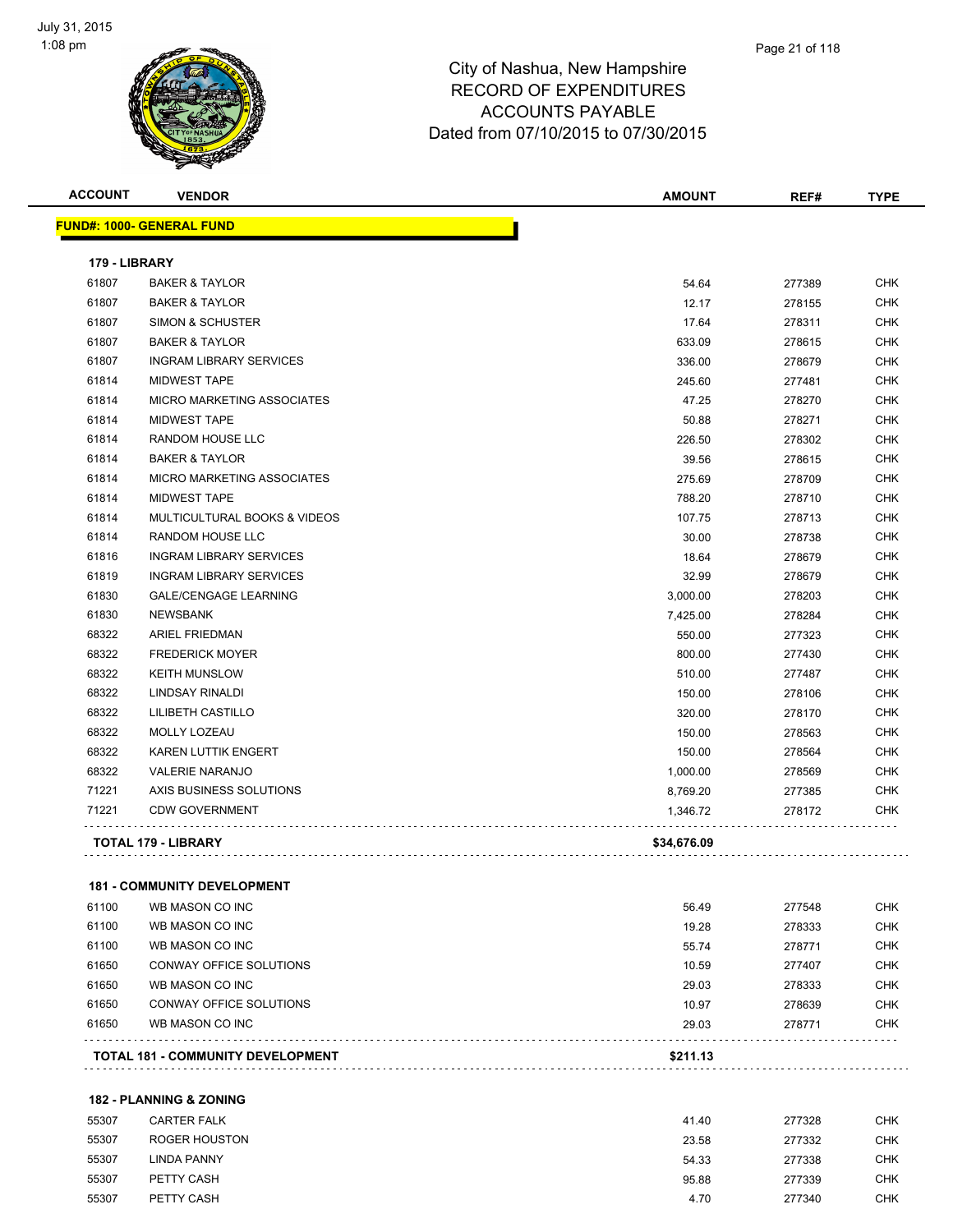

| <b>ACCOUNT</b>      | <b>VENDOR</b>                           | <b>AMOUNT</b> | REF#   | <b>TYPE</b> |
|---------------------|-----------------------------------------|---------------|--------|-------------|
|                     | <u> FUND#: 1000- GENERAL FUND</u>       |               |        |             |
|                     | <b>182 - PLANNING &amp; ZONING</b>      |               |        |             |
| 55307               | <b>MATT TAYLOR</b>                      | 55.20         | 277346 | <b>CHK</b>  |
| 55307               | <b>MARCIA WILKINS</b>                   | 22.70         | 277347 | <b>CHK</b>  |
| 55614               | HILLSBOROUGH COUNTY REGISTRY            | 4.00          | 277450 | <b>CHK</b>  |
| 61299               | WB MASON CO INC                         | 0.99          | 278333 | <b>CHK</b>  |
| 61299               | WB MASON CO INC                         | 48.51         | 278771 | <b>CHK</b>  |
| 61807               | <b>NHMA</b>                             | 48.00         | 278130 | <b>CHK</b>  |
|                     | TOTAL 182 - PLANNING & ZONING           | \$399.29      |        |             |
|                     |                                         |               |        |             |
|                     | <b>183 - ECONOMIC DEVELOPMENT</b>       |               |        |             |
| 55200               | <b>GREATER NASHUA CHAMBER OF COMM</b>   | 500.00        | 278214 | <b>CHK</b>  |
| 55307               | <b>THOMAS GALLIGANI</b>                 | 527.28        | 277433 | <b>CHK</b>  |
| 55400               | <b>THOMAS GALLIGANI</b>                 | 10.00         | 277433 | <b>CHK</b>  |
| 61299               | R & L GRAPHICS                          | 375.00        | 278300 | <b>CHK</b>  |
|                     | <b>TOTAL 183 - ECONOMIC DEVELOPMENT</b> | \$1,412.28    |        |             |
|                     |                                         |               |        |             |
| <b>191 - SCHOOL</b> |                                         |               |        |             |
| 52300               | <b>GUARDIAN</b>                         | 2,621.51      | 278380 | <b>CHK</b>  |
| 52300               | UNUM LIFE INSURANCE                     | 1,623.98      | 278442 | <b>CHK</b>  |
| 53128               | <b>JACKSON LEWIS LLP</b>                | 100.00        | 278394 | <b>CHK</b>  |
| 53135               | CHARLES T CAPPETTA, MD #9330            | 2,500.00      | 278356 | <b>CHK</b>  |
| 53600               | <b>EDUCATION INC</b>                    | 744.80        | 277599 | <b>CHK</b>  |
| 53600               | <b>OFFICE TEAM</b>                      | 1,733.76      | 278416 | <b>CHK</b>  |
| 53600               | <b>BARNES &amp; NOBLE INC</b>           | 460.80        | 278794 | CHK         |
| 53600               | <b>OFFICE TEAM</b>                      | 698.32        | 278866 | <b>CHK</b>  |
| 53614               | <b>CLARK ASSOC</b>                      | 7,316.00      | 278806 | CHK         |
| 53628               | PENNICHUCK MS STUDENT ACTIVITY          | 100.00        | 277562 | <b>CHK</b>  |
| 53628               | <b>HEWLETT PACKARD CO</b>               | 2,022.33      | 277613 | <b>CHK</b>  |
| 53628               | MICHELLE DEBYE                          | 175.00        | 277628 | <b>CHK</b>  |
| 53628               | TREASURER STATE OF NH                   | 75.00         | 278342 | <b>CHK</b>  |
| 53628               | <b>CLARITY WATER TECHNOLOGIES</b>       | 798.17        | 278360 | <b>CHK</b>  |
| 53628               | HEWLETT PACKARD CO                      | 2,022.33      | 278385 | CHK         |
| 53628               | MULTI STATE BILLING SERVICES L          | 2,050.49      | 278409 | <b>CHK</b>  |
| 53628               | PRO AV SYSTEMS INC                      | 2,818.00      | 278421 | <b>CHK</b>  |
| 53628               | <b>EMERITO ROLON</b>                    | 1,200.00      | 278424 | <b>CHK</b>  |
| 53628               | SOUTHWORTH-MILTON INC                   | 1,763.00      | 278432 | <b>CHK</b>  |
| 53628               | UNITED SITE SERVICES                    | 124.12        | 278441 | <b>CHK</b>  |
| 53628               | STATE OF NH CRIMINAL RECORDS            | 2,160.00      | 278782 | <b>CHK</b>  |
| 53628               | CUSTOM COMPUTER SPECIALIST INC          | 38,749.90     | 278813 | <b>CHK</b>  |
| 53628               | GATE CITY FENCE CO INC                  | 1,125.00      | 278826 | <b>CHK</b>  |
| 53628               | DEBORAH A KNAPP                         | 714.50        | 278850 | <b>CHK</b>  |
| 53628               | MULTI STATE BILLING SERVICES L          | 4.95          | 278859 | <b>CHK</b>  |
| 53628               | SECURADYNE SYSTEMS                      | 3,694.30      | 278882 | <b>CHK</b>  |
| 54100               | <b>EVERSOURCE</b>                       | 46,149.19     | 277551 | <b>CHK</b>  |
| 54100               | <b>EVERSOURCE</b>                       | 71,416.83     | 278336 | CHK         |
| 54100               | <b>EVERSOURCE</b>                       | 54,529.49     | 278777 | <b>CHK</b>  |
| 54114               | <b>LIBERTY UTILITIES</b>                | 1,940.36      | 277552 | <b>CHK</b>  |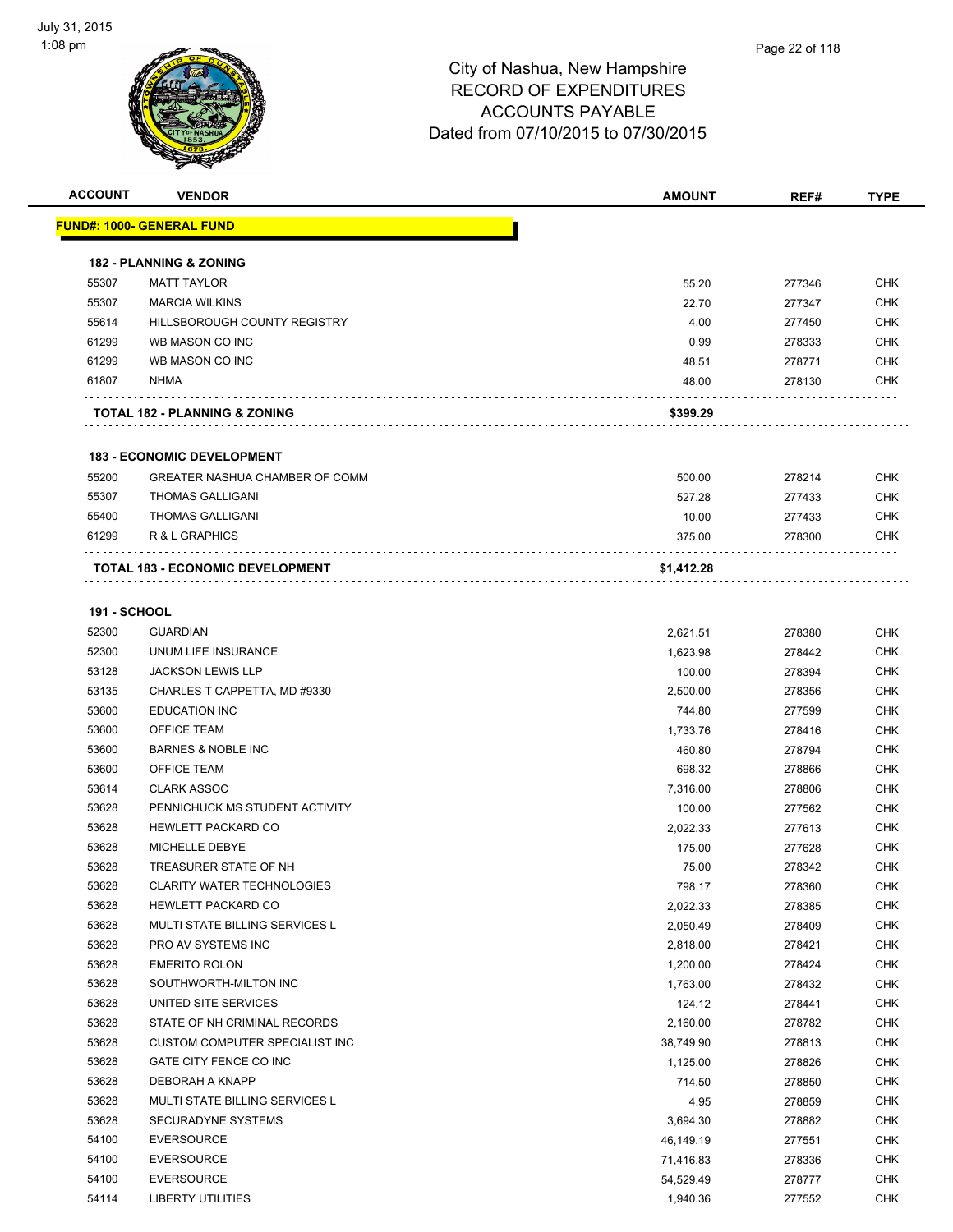

| <b>ACCOUNT</b>      | <b>VENDOR</b>                     | <b>AMOUNT</b> | REF#   | <b>TYPE</b> |
|---------------------|-----------------------------------|---------------|--------|-------------|
|                     | <u> FUND#: 1000- GENERAL FUND</u> |               |        |             |
|                     |                                   |               |        |             |
| <b>191 - SCHOOL</b> |                                   |               |        |             |
| 54114               | <b>DIRECT ENERGY BUSINESS</b>     | 1,682.01      | 277554 | CHK         |
| 54114               | LIBERTY UTILITIES                 | 2,436.66      | 278337 | CHK         |
| 54114               | DIRECT ENERGY BUSINESS            | 1,616.75      | 278339 | CHK         |
| 54141               | PENNICHUCK WATER WORKS INC        | 5,384.77      | 277553 | CHK         |
| 54141               | PENNICHUCK WATER WORKS INC        | 7,247.07      | 278338 | <b>CHK</b>  |
| 54141               | PENNICHUCK WATER WORKS INC        | 711.97        | 278781 | <b>CHK</b>  |
| 54243               | CONTROL TECHNOLOGIES INC          | 13,524.00     | 277588 | <b>CHK</b>  |
| 54243               | CONTROL TECHNOLOGIES INC          | 333.94        | 278363 | <b>CHK</b>  |
| 54243               | CONTROL TECHNOLOGIES INC          | 2,984.75      | 278810 | <b>CHK</b>  |
| 54280               | <b>HAJOCA CORPORATION</b>         | 4,720.47      | 277610 | CHK         |
| 54280               | HEATING SPECIALTIES OF NH INC     | 3,287.00      | 277611 | CHK         |
| 54280               | <b>RC WELDING LLC</b>             | 400.00        | 277638 | <b>CHK</b>  |
| 54280               | <b>B &amp; S LOCKSMITHS INC</b>   | 19.00         | 278349 | CHK         |
| 54280               | MARVELL PLATE GLASS INC           | 710.10        | 278405 | <b>CHK</b>  |
| 54280               | SECURADYNE SYSTEMS                | 363.11        | 278430 | <b>CHK</b>  |
| 54280               | <b>VIKING ROOFING INC</b>         | 1,411.47      | 278443 | CHK         |
| 54280               | TREASURER STATE OF NH             | 449.16        | 278785 | CHK         |
| 54450               | OFFTECH NEW ENGLAND               | 799.00        | 278417 | <b>CHK</b>  |
| 54487               | GATE CITY FENCE CO INC            | 975.00        | 277606 | <b>CHK</b>  |
| 54487               | M & N SPORTS LLC                  | 275.85        | 277624 | <b>CHK</b>  |
| 54487               | <b>NELSON PIANO SERVICE</b>       | 390.00        | 278414 | CHK         |
| 54487               | RIDDELL/ALL AMERICAN SPORTS CO    | 1,378.78      | 278873 | CHK         |
| 54600               | BOYER'S LINE-X                    | 529.00        | 277576 | CHK         |
| 54600               | D & R TOWING INC                  | 550.00        | 277592 | <b>CHK</b>  |
| 54600               | NAPA AUTO PARTS                   | 237.11        | 278410 | <b>CHK</b>  |
| 54600               | SANEL AUTO PARTS CO               | 64.41         | 278427 | <b>CHK</b>  |
| 54600               | <b>MAYNARD &amp; LESIEUR INC</b>  | 141.66        | 278856 | CHK         |
| 54600               | SANEL AUTO PARTS CO               | 48.50         | 278876 | <b>CHK</b>  |
| 54899               | <b>VERIZON WIRELESS ARENA</b>     | 19,604.00     | 277656 | <b>CHK</b>  |
| 54899               | <b>SERESC</b>                     | 14,640.44     | 278883 | <b>CHK</b>  |
| 55109               | <b>EARTHLINK BUSINESS</b>         | 1,033.38      | 277557 | <b>CHK</b>  |
| 55109               | <b>FAIRPOINT COMMUNICATIONS</b>   | 101.56        | 277558 | CHK         |
| 55109               | <b>EARTHLINK BUSINESS</b>         | 260.90        | 277596 | <b>CHK</b>  |
| 55109               | <b>FAIRPOINT COMMUNICATIONS</b>   | 852.34        | 278121 | <b>CHK</b>  |
| 55109               | <b>FAIRPOINT COMMUNICATIONS</b>   | 35.05         | 278340 | <b>CHK</b>  |
| 55109               | VERIZON WIRELESS 742005979        | 441.03        | 278343 | <b>CHK</b>  |
| 55109               | <b>FAIRPOINT COMMUNICATIONS</b>   | 4,968.82      | 278778 | <b>CHK</b>  |
| 55200               | AMLE                              | 99.97         | 277555 | <b>CHK</b>  |
| 55200               | <b>ASCD</b>                       | 89.00         | 277556 | <b>CHK</b>  |
| 55200               | <b>NELMS</b>                      | 350.00        | 277560 | <b>CHK</b>  |
| 55200               | <b>NHSAA</b>                      | 1,855.31      | 277561 | <b>CHK</b>  |
| 55200               | <b>NHIAA</b>                      | 5,925.00      | 277634 | <b>CHK</b>  |
| 55200               | <b>NHIAA</b>                      | 5,925.00      | 278341 | <b>CHK</b>  |
| 55200               | ELITE SPIRIT OFFICIALS OF NH      | 245.00        | 278368 | <b>CHK</b>  |
| 55200               | <b>FAMILY ID</b>                  | 2,195.00      | 278370 | <b>CHK</b>  |
| 55200               | ASCD-N BEAUREGARD ST              | 80.10         | 278776 | <b>CHK</b>  |
| 55200               | <b>NHSAA</b>                      | 2,854.75      | 278780 | <b>CHK</b>  |
| 55300               | NATIONAL PARK SERVICE             | 390.00        | 277559 | <b>CHK</b>  |
|                     |                                   |               |        |             |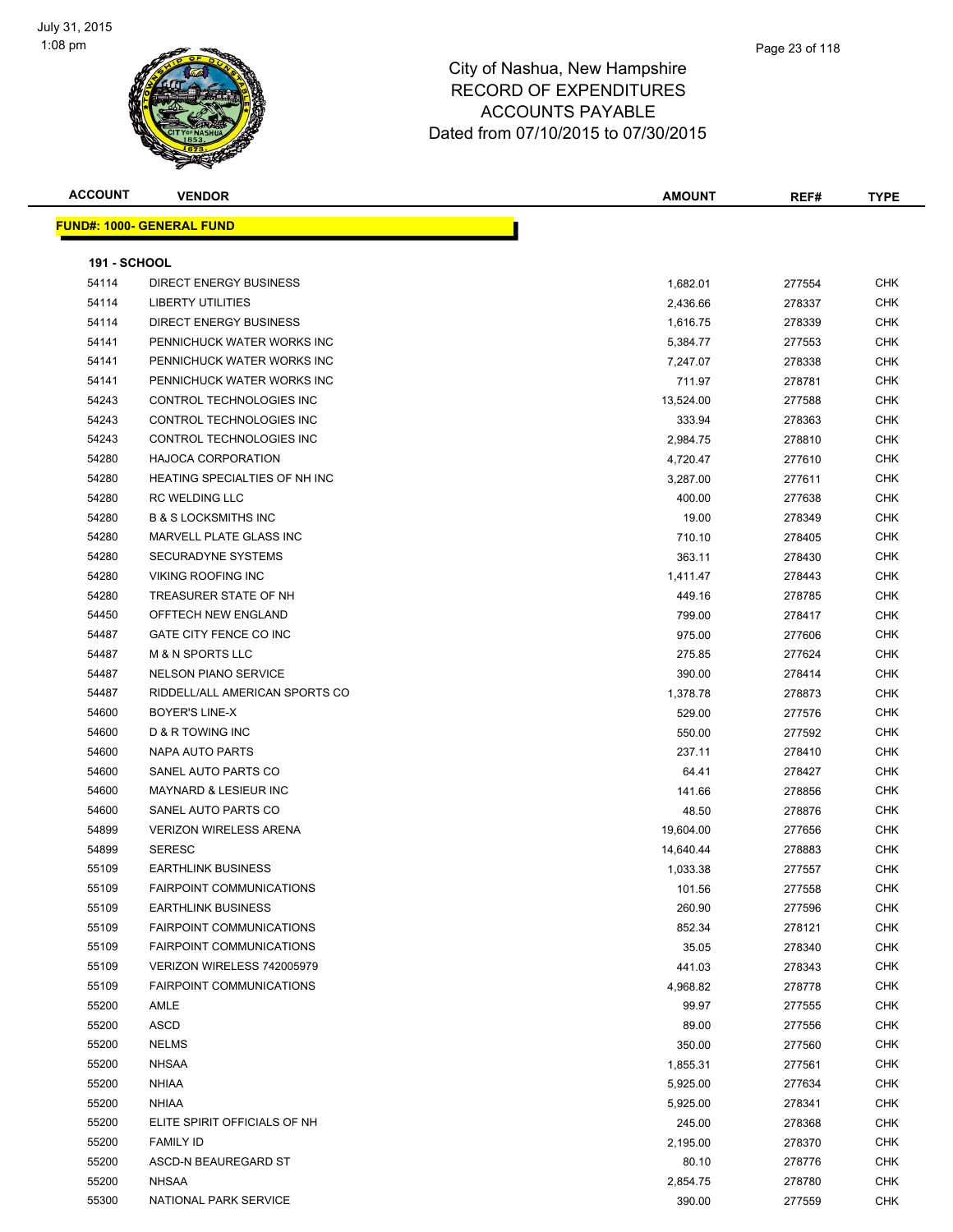

| <b>ACCOUNT</b>      | <b>VENDOR</b>                        |                           | <b>AMOUNT</b> | REF#     | <b>TYPE</b> |
|---------------------|--------------------------------------|---------------------------|---------------|----------|-------------|
|                     | <b>FUND#: 1000- GENERAL FUND</b>     |                           |               |          |             |
|                     |                                      |                           |               |          |             |
| <b>191 - SCHOOL</b> |                                      |                           |               |          |             |
| 55300               | ASCENTRIA COMMUNITY SERVICES         |                           | 99.00         | 278348   | <b>CHK</b>  |
| 55300               | <b>NHASEA</b>                        |                           | 250.00        | 278863   | <b>CHK</b>  |
| 55300               | CITIZENS BANK CREDIT CARD            | 14109CITIZENS BANK        | 1,694.00      | 9201601  | ACH         |
| 55300               | CITIZENS BANK CREDIT CARD            | 14109CITIZENS BANK        | 2,301.50      | 9201601  | <b>ACH</b>  |
| 55300               | CITIZENS BANK CREDIT CARD            | <b>CHILDRENS MUSEUM</b>   | 100.00        | 92016021 | ACH         |
| 55300               | CITIZENS BANK CREDIT CARD            | <b>MAD SCIENCE</b>        | 800.00        | 92016021 | ACH         |
| 55300               | CITIZENS BANK CREDIT CARD            | <b>HEIFER PROJECT</b>     | 495.00        | 92016021 | ACH         |
| 55300               | CITIZENS BANK CREDIT CARD            | <b>WILDLIFE ENCOUNTER</b> | 670.00        | 92016021 | ACH         |
| 55307               | <b>MARK CONRAD</b>                   |                           | 138.37        | 277587   | <b>CHK</b>  |
| 55307               | DANIEL DONOVAN                       |                           | 9.26          | 277593   | <b>CHK</b>  |
| 55307               | <b>STACY HYNES</b>                   |                           | 88.48         | 277616   | <b>CHK</b>  |
| 55307               | <b>MARIANNE BUSTEED</b>              |                           | 60.43         | 278355   | <b>CHK</b>  |
| 55307               | <b>DENISE PETZ</b>                   |                           | 92.90         | 278419   | <b>CHK</b>  |
| 55307               | <b>JENNIFER SEUSING</b>              |                           | 81.30         | 278431   | CHK         |
| 55307               | <b>ALLAN DICHARD</b>                 |                           | 109.39        | 278816   | <b>CHK</b>  |
| 55307               | MICHELLE PAPANICOLAU                 |                           | 169.62        | 278869   | CHK         |
| 55307               | MARGARET REYNOLDS                    |                           | 40.53         | 278872   | CHK         |
| 55400               | ASCD                                 |                           | 239.00        | 277556   | <b>CHK</b>  |
| 55400               | FOLLETT SCHOOL SOLUTIONS INC         |                           | 1,600.00      | 278374   | CHK         |
| 55400               | SUNSET HEIGHTS ELEMENTARY PTO        |                           | 250.00        | 278783   | <b>CHK</b>  |
| 55400               | ALLENSTOWN SCHOOL DISTRICT           |                           | 1,300.00      | 278789   | <b>CHK</b>  |
| 55400               | LINDA BOUCHER-MONDALE                |                           | 250.00        | 278797   | CHK         |
| 55400               | SHRIPAD KANGLE                       |                           | 250.00        | 278846   | <b>CHK</b>  |
| 55400               | <b>KAREN MURRAY</b>                  |                           | 250.00        | 278860   | CHK         |
| 55400               | CITIZENS BANK CREDIT CARD            | 14109CITIZENS BANK        | 1,344.60      | 9201601  | ACH         |
| 55500               | THE TELEGRAPH                        |                           | 767.47        | 277359   | <b>CHK</b>  |
| 55500               | <b>CONCORD MONITOR</b>               |                           | 514.14        | 277405   | CHK         |
| 55500               | LOWELL PUBLISHING CO                 |                           | 798.40        | 277469   | <b>CHK</b>  |
| 55500               | UNION LEADER CORP -- 19828           |                           | 671.25        | 277538   | <b>CHK</b>  |
| 55500               | THE TELEGRAPH                        |                           | 299.01        | 278136   | CHK         |
| 55500               | <b>CONCORD MONITOR</b>               |                           | 984.90        | 278178   | CHK         |
| 55500               | LOWELL PUBLISHING CO                 |                           | 1,055.00      | 278251   | <b>CHK</b>  |
| 55500               | UNION LEADER CORP -- 19828           |                           | 778.80        | 278327   | CHK         |
| 55600               | <b>JOSTENS INC</b>                   |                           | 8.15          | 277620   | <b>CHK</b>  |
| 55600               | <b>SCHOOL SPECIALTY</b>              |                           | 2,200.00      | 278429   | <b>CHK</b>  |
| 55628               | DAVE'S QUALITY DRY CLEANING          |                           | 1,000.00      | 278814   | <b>CHK</b>  |
| 55649               | ERNEST A CLARK II                    |                           | 390.00        | 277586   | <b>CHK</b>  |
| 55690               | FIRST STUDENT INC                    |                           | 9,537.74      | 277603   | CHK         |
| 55690               | FIRST STUDENT INC                    |                           | 2,411.22      | 278372   | CHK         |
| 55690               | FIRST STUDENT INC                    |                           | 483.00        | 278822   | <b>CHK</b>  |
| 55691               | <b>BRAD CANFIELD</b>                 |                           | 1,207.50      | 277579   | <b>CHK</b>  |
| 55691               | CARING HANDS TRANSPORTATION LL       |                           | 1,800.00      | 277581   | <b>CHK</b>  |
| 55691               | FIRST STUDENT INC                    |                           | 72,922.02     | 277603   | CHK         |
| 55691               | <b>MANCHESTER SCHOOL DISTRICT</b>    |                           | 2,145.88      | 277625   | <b>CHK</b>  |
| 55691               | THE PROVIDER ENTERPRISES INC         |                           | 46,641.10     | 277637   | <b>CHK</b>  |
| 55694               | <b>VERMONT PERMANENCY INITIATIVE</b> |                           | 4,927.27      | 277574   | CHK         |
| 55694               | <b>EASTER SEALS OF NEW HAMPSHIRE</b> |                           | 5,943.08      | 277597   | <b>CHK</b>  |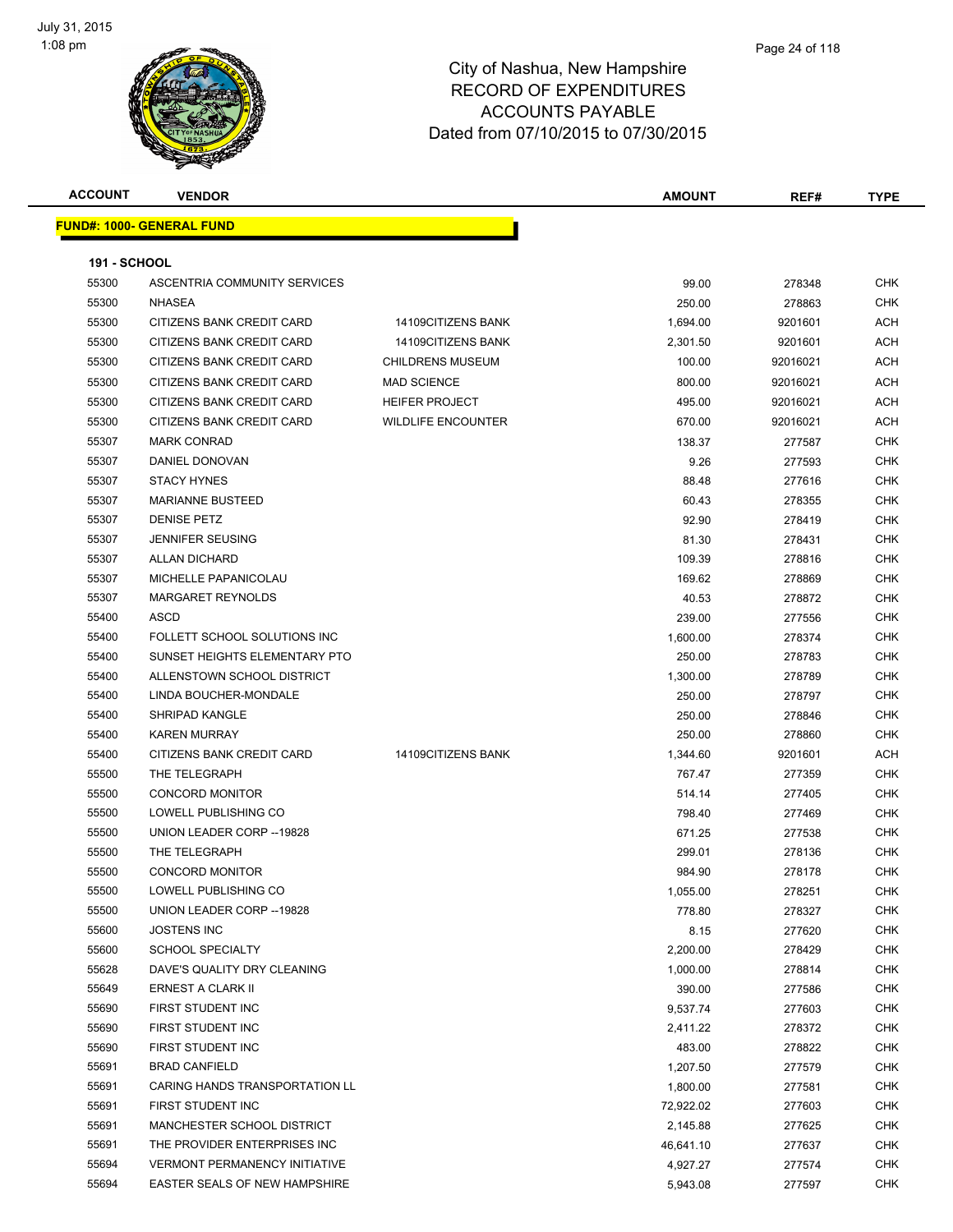

| <b>ACCOUNT</b>      | <b>VENDOR</b>                            | AMOUNT    | REF#   | <b>TYPE</b> |
|---------------------|------------------------------------------|-----------|--------|-------------|
|                     | <u> FUND#: 1000- GENERAL FUND</u>        |           |        |             |
|                     |                                          |           |        |             |
| <b>191 - SCHOOL</b> |                                          |           |        |             |
| 55694               | <b>REGIONAL SERVICES &amp; EDUCATION</b> | 654.90    | 277639 | CHK         |
| 55694               | <b>VALLEY COLLABORATIVE</b>              | 14,665.90 | 277654 | <b>CHK</b>  |
| 55694               | SUSAN L YARDLEY, PHD                     | 1,755.00  | 277661 | <b>CHK</b>  |
| 55694               | <b>VERMONT PERMANENCY INITIATIVE</b>     | 4,127.74  | 278352 | CHK         |
| 55694               | <b>BOOTHBY THERAPY SERVICES LLC</b>      | 578.97    | 278353 | <b>CHK</b>  |
| 55694               | <b>BRATTLEBORO RETREAT</b>               | 960.00    | 278354 | CHK         |
| 55694               | <b>EASTER SEALS OF NEW HAMPSHIRE</b>     | 13,265.70 | 278366 | CHK         |
| 55694               | FREDERIC L CHAMBERLAIN CTR INC           | 10,951.20 | 278375 | CHK         |
| 55694               | <b>GATEWAYS COMMUNITY SERVICES</b>       | 2,600.00  | 278377 | CHK         |
| 55694               | INSTITUTE OF PROFESSIONAL PRAC           | 1,415.18  | 278391 | <b>CHK</b>  |
| 55694               | INSTITUTE OF PROFESSIONAL PRAC           | 3,432.50  | 278392 | <b>CHK</b>  |
| 55694               | <b>LEARNING PREP SCHOOL</b>              | 2,686.68  | 278397 | CHK         |
| 55694               | MANCHESTER SCHOOL DISTRICT               | 16,697.44 | 278402 | <b>CHK</b>  |
| 55694               | MOUNT PROSPECT ACADEMY INC               | 16,686.66 | 278408 | CHK         |
| 55694               | NASHOBA LEARNING GROUP                   | 19,643.82 | 278411 | CHK         |
| 55694               | SPAULDING YOUTH CENTER                   | 7,255.40  | 278433 | <b>CHK</b>  |
| 55694               | TREASURER STATE OF NH                    | 1,860.00  | 278440 | CHK         |
| 55694               | <b>HIGH MOWING SCHOOL</b>                | 12,941.13 | 278838 | CHK         |
| 61100               | BEST BUY BUSINESS ADVANTAGE              | (27.99)   | 277575 | CHK         |
| 61100               | WB MASON CO INC                          | 731.37    | 277659 | CHK         |
| 61100               | CANON SOLUTIONS AMERICA INC              | 145.00    | 278799 | <b>CHK</b>  |
| 61100               | WB MASON CO INC                          | 4.99      | 278892 | <b>CHK</b>  |
| 61107               | ALL SEASONS PROMOTIONS                   | 609.60    | 278345 | <b>CHK</b>  |
| 61135               | <b>BARNES &amp; NOBLE INC</b>            | 55.22     | 277570 | <b>CHK</b>  |
| 61135               | CANON SOLUTIONS AMERICA                  | 145.00    | 277580 | <b>CHK</b>  |
| 61135               | CAROLINA BIOLOGICAL SUPPLY CO            | 312.03    | 277582 | CHK         |
| 61135               | <b>SUSAN CHMURA</b>                      | 70.08     | 277585 | <b>CHK</b>  |
| 61135               | <b>CRYSTAL ROCK BOTTLED WATER</b>        | 68.95     | 277589 | CHK         |
| 61135               | F W WEBB CO                              | 195.00    | 277601 | CHK         |
| 61135               | <b>HEINEMANN</b>                         | 5,295.76  | 277612 | <b>CHK</b>  |
| 61135               | HOME DEPOT CREDIT SERVICE                | 51.73     | 277614 | CHK         |
| 61135               | J W PEPPER & SONS INC                    | 2,265.89  | 277617 | CHK         |
| 61135               | MONOPRICE INC                            | 189.62    | 277629 | CHK         |
| 61135               | NASHUA OUTDOOR POWER EQUIPMENT           | 480.15    | 277633 | CHK         |
| 61135               | SOCIAL STUDIES SCHOOL SERVICE            | 44.73     | 277649 | <b>CHK</b>  |
| 61135               | SPRINT SYSTEMS OF PHOTOGRAPHY            | 614.77    | 277651 | CHK         |
| 61135               | WB MASON CO INC                          | 19.71     | 277659 | <b>CHK</b>  |
| 61135               | <b>BARNES &amp; NOBLE INC</b>            | 989.53    | 278350 | CHK         |
| 61135               | CAROLINA BIOLOGICAL SUPPLY CO            | 312.03    | 278357 | CHK         |
| 61135               | EDUCATIONAL OUTFITTERS OF NH             | 450.00    | 278367 | CHK         |
| 61135               | <b>HEINEMANN</b>                         | 1,290.60  | 278384 | CHK         |
| 61135               | HUDSON TROPHY CO                         | 250.00    | 278389 | CHK         |
| 61135               | J W PEPPER & SONS INC                    | 47.90     | 278393 | CHK         |
| 61135               | LEARNING CYCLES LLC                      | 495.00    | 278396 | CHK         |
| 61135               | <b>CAITLIN LOMANDO</b>                   | 59.75     | 278400 | CHK         |
| 61135               | PITSCO INC                               | 304.88    | 278420 | CHK         |
| 61135               | SCHOLASTIC INC                           | 2,788.84  | 278428 | CHK         |
| 61135               | SWEETWATER SOUND INC                     | 51.98     | 278436 | <b>CHK</b>  |
|                     |                                          |           |        |             |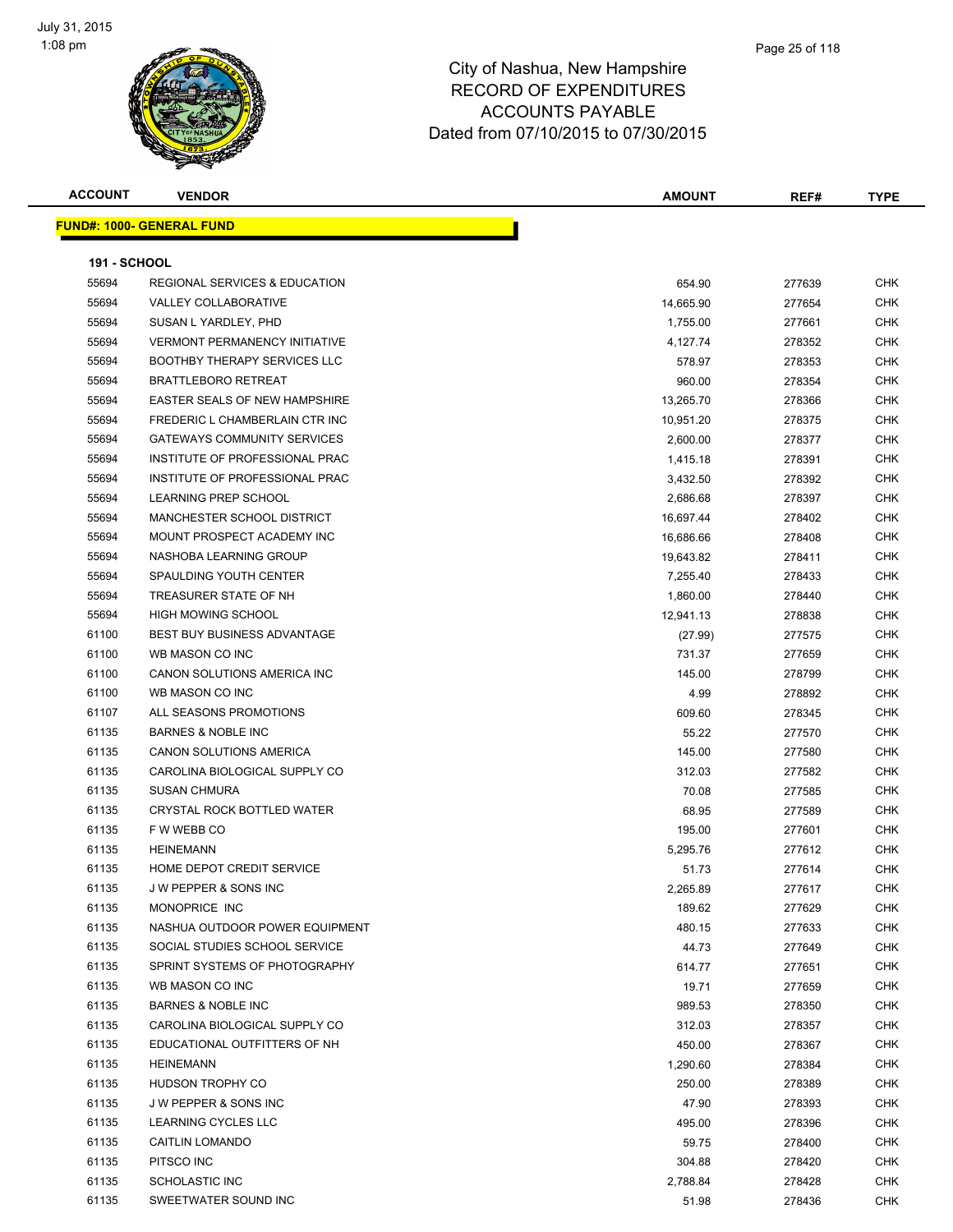

| <b>ACCOUNT</b>      | <b>VENDOR</b>                     | <b>AMOUNT</b> | REF#   | <b>TYPE</b> |
|---------------------|-----------------------------------|---------------|--------|-------------|
|                     | <b>FUND#: 1000- GENERAL FUND</b>  |               |        |             |
|                     |                                   |               |        |             |
| <b>191 - SCHOOL</b> |                                   |               |        |             |
| 61135               | WB MASON CO INC                   | 11.94         | 278445 | <b>CHK</b>  |
| 61135               | WOODWIND & BRASSWIND              | 769.75        | 278446 | <b>CHK</b>  |
| 61135               | <b>MARCO</b>                      | 439.98        | 278779 | <b>CHK</b>  |
| 61135               | <b>BARNES &amp; NOBLE INC</b>     | 135.21        | 278794 | <b>CHK</b>  |
| 61135               | BRIDGEPORT NATIONAL BINDERY IN    | 87.36         | 278798 | <b>CHK</b>  |
| 61135               | CHILDSWORK CHILDSPLAY             | 65.80         | 278805 | <b>CHK</b>  |
| 61135               | COASTAL PUBLISHING GROUP INC      | 675.00        | 278807 | <b>CHK</b>  |
| 61135               | COLLINS EDUCATION ASSOC LLC       | 378.50        | 278808 | <b>CHK</b>  |
| 61135               | <b>KRISTI CUNHA</b>               | 52.27         | 278812 | <b>CHK</b>  |
| 61135               | <b>DEMCO</b>                      | 41.19         | 278815 | <b>CHK</b>  |
| 61135               | EPS LITERACY AND INTERVENTION     | 373.73        | 278819 | <b>CHK</b>  |
| 61135               | <b>EVERLAST CLIMBING</b>          | 403.00        | 278820 | <b>CHK</b>  |
| 61135               | FLINN SCIENTIFIC INC              | 169.55        | 278823 | <b>CHK</b>  |
| 61135               | <b>GOPHER SPORTS</b>              | 237.00        | 278827 | <b>CHK</b>  |
| 61135               | <b>SCANTRON CORP</b>              | 269.03        | 278877 | <b>CHK</b>  |
| 61135               | <b>SCHOOL COUNSELOR RESOURCES</b> | 14.95         | 278880 | <b>CHK</b>  |
| 61135               | <b>SCHOOL SPECIALTY</b>           |               |        | CHK         |
| 61135               | SUPER DUPER SCHOOL CO             | 112.87        | 278881 |             |
|                     |                                   | 213.49        | 278886 | <b>CHK</b>  |
| 61135               | WB MASON CO INC                   | 3,097.50      | 278892 | <b>CHK</b>  |
| 61142               | <b>ELLEN BARBER</b>               | 39.95         | 277569 | <b>CHK</b>  |
| 61142               | ST. JOSEPH HOSPITAL               | 4,000.00      | 278885 | <b>CHK</b>  |
| 61299               | ANCO SIGNS & STAMPS INC           | 10.30         | 277567 | <b>CHK</b>  |
| 61299               | KIMBERLY BARTHELMES               | 17.93         | 277571 | <b>CHK</b>  |
| 61299               | <b>BELLETETES INC</b>             | 2,043.52      | 277573 | <b>CHK</b>  |
| 61299               | BUDGET 1 HR. SIGN CTR., INC.      | 42.50         | 277578 | <b>CHK</b>  |
| 61299               | <b>FASTENAL CO</b>                | 525.50        | 277602 | <b>CHK</b>  |
| 61299               | HOME DEPOT CREDIT SERVICES        | 260.09        | 277615 | <b>CHK</b>  |
| 61299               | <b>SCOTT JAQUITH</b>              | 49.59         | 277618 | CHK         |
| 61299               | <b>JR CLANCY</b>                  | 6.00          | 277621 | <b>CHK</b>  |
| 61299               | <b>KELVIN</b>                     | 361.87        | 277622 | <b>CHK</b>  |
| 61299               | MUSEUM OF SCIENCE, BOSTON         | 3,210.00      | 277631 | <b>CHK</b>  |
| 61299               | PASEK CORP                        | 456.66        | 277635 | <b>CHK</b>  |
| 61299               | SUB ZERO ICE CREAM & YOGURT       | 150.00        | 277652 | <b>CHK</b>  |
| 61299               | <b>WAL-MART</b>                   | 314.42        | 277658 | <b>CHK</b>  |
| 61299               | ARAMARK                           | 378.00        | 278347 | <b>CHK</b>  |
| 61299               | <b>BELLETETES INC</b>             | 280.45        | 278351 | <b>CHK</b>  |
| 61299               | <b>FASTENAL CO</b>                | 8.69          | 278371 | <b>CHK</b>  |
| 61299               | HOME DEPOT CREDIT SERVICES        | 125.44        | 278387 | <b>CHK</b>  |
| 61299               | NASHUA WALLPAPER & PAINT CO       | 47.07         | 278413 | <b>CHK</b>  |
| 61299               | <b>WAL-MART</b>                   | 131.74        | 278444 | <b>CHK</b>  |
| 61299               | <b>BELLETETES INC</b>             | 454.11        | 278795 | <b>CHK</b>  |
| 61299               | <b>CHERYL CARTER</b>              | 16.00         | 278801 | <b>CHK</b>  |
| 61299               | HOME DEPOT CREDIT SERVICES        | 354.25        | 278841 | <b>CHK</b>  |
| 61299               | <b>SCOTT JAQUITH</b>              | 856.75        | 278845 | <b>CHK</b>  |
| 61299               | MERRIMACK BUILDING SUPPLY INC     | 2,130.56      | 278857 | <b>CHK</b>  |
| 61299               | NASHUA WALLPAPER & PAINT CO       | 887.81        | 278862 | <b>CHK</b>  |
| 61299               | <b>HEATHER O'CONNOR</b>           | 25.18         | 278865 | <b>CHK</b>  |
| 61299               | PASEK CORP                        | 64.24         | 278870 | <b>CHK</b>  |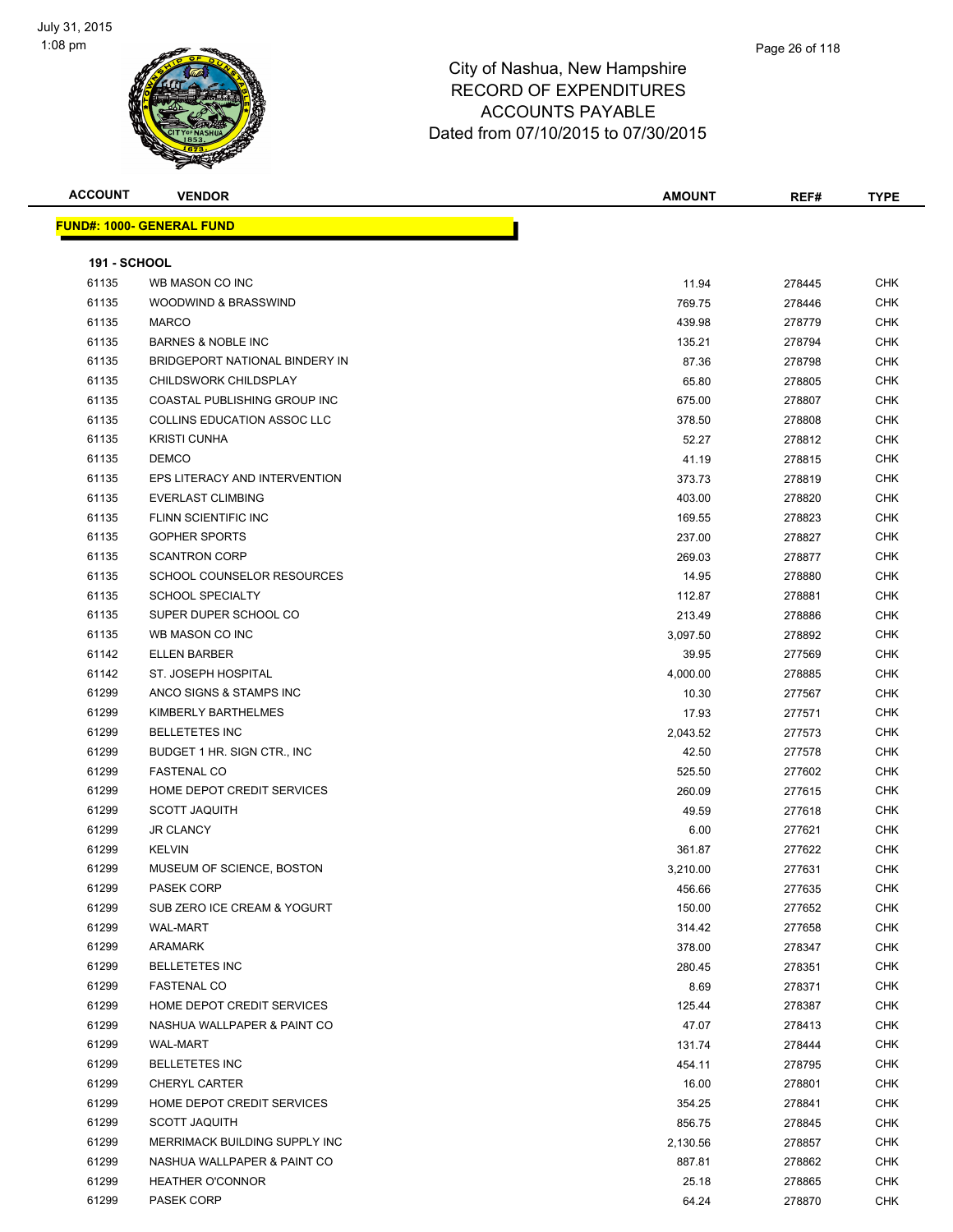

| <b>ACCOUNT</b>      | <b>VENDOR</b>                     | <b>AMOUNT</b> | REF#   | <b>TYPE</b> |
|---------------------|-----------------------------------|---------------|--------|-------------|
|                     | <b>FUND#: 1000- GENERAL FUND</b>  |               |        |             |
|                     |                                   |               |        |             |
| <b>191 - SCHOOL</b> |                                   |               |        |             |
| 61299               | <b>KRISTINE TURCOTTE</b>          | 108.47        | 278891 | <b>CHK</b>  |
| 61407               | ALARMAX DISTRIBUTORS INC          | 470.15        | 277564 | <b>CHK</b>  |
| 61407               | M & M ELECTRICAL SUPPLY CO INC    | 1,595.15      | 277623 | <b>CHK</b>  |
| 61407               | WILLIAMS COMMUNICATIONS SERVIC    | 634.11        | 277660 | <b>CHK</b>  |
| 61407               | M & M ELECTRICAL SUPPLY CO INC    | 360.87        | 278401 | <b>CHK</b>  |
| 61407               | INTERSTATE ALL BATTERY CENTER     | 654.84        | 278842 | <b>CHK</b>  |
| 61407               | M & M ELECTRICAL SUPPLY CO INC    | 669.53        | 278852 | CHK         |
| 61414               | F W WEBB CO                       | 176.33        | 277601 | CHK         |
| 61414               | <b>GRANITE GROUP</b>              | 387.28        | 277608 | <b>CHK</b>  |
| 61414               | <b>HAJOCA CORPORATION</b>         | 514.84        | 277610 | <b>CHK</b>  |
| 61414               | F W WEBB CO                       | 552.26        | 278369 | <b>CHK</b>  |
| 61414               | <b>HAJOCA CORPORATION</b>         | 1,941.50      | 278381 | CHK         |
| 61414               | F W WEBB CO                       | 745.09        | 278821 | CHK         |
| 61414               | <b>HAJOCA CORPORATION</b>         | 548.13        | 278829 | CHK         |
| 61414               | TOTAL AIR SUPPLY INC              | 19.67         | 278888 | CHK         |
| 61421               | ARCSOURCE INC                     | 412.86        | 277568 | CHK         |
| 61421               | BEARINGS SPECIALTY CO INC         | 32.95         | 277572 | <b>CHK</b>  |
| 61421               | CONTROL TECHNOLOGIES INC          | 239.14        | 277588 | CHK         |
| 61421               | <b>GRAINGER</b>                   | 87.36         | 277607 | CHK         |
| 61421               | <b>GRAINGER</b>                   | 500.46        | 278378 | <b>CHK</b>  |
| 61421               | HEATING SPECIALTIES OF NH INC     | 144.00        | 278383 | <b>CHK</b>  |
| 61421               | <b>CAPP INC</b>                   | 518.00        | 278800 | <b>CHK</b>  |
| 61421               | <b>GRAINGER</b>                   | 846.02        | 278828 | <b>CHK</b>  |
| 61428               | CENTRAL PAPER PRODUCTS CO         | 42,930.14     | 277584 | <b>CHK</b>  |
| 61428               | E. BUTTERWORTH & CO., INC.        | 2,100.00      | 277595 | <b>CHK</b>  |
| 61428               | CENTRAL PAPER PRODUCTS CO         | 8,700.74      | 278359 | CHK         |
| 61428               | CENTRAL PAPER PRODUCTS CO         | 27,199.25     | 278804 | <b>CHK</b>  |
| 61599               | NASHUA OUTDOOR POWER EQUIPMENT    | 597.26        | 277633 | <b>CHK</b>  |
| 61599               | NASHUA OUTDOOR POWER EQUIPMENT    | 108.56        | 278412 | CHK         |
| 61599               | <b>BALCOM BROS INC</b>            | 2,800.00      | 278793 | <b>CHK</b>  |
| 61599               | NASHUA OUTDOOR POWER EQUIPMENT    | 27.82         | 278861 | <b>CHK</b>  |
| 61607               | MONOPRICE INC                     | 18.23         | 277629 | CHK         |
| 61607               | VANTAGE POINT CORP                | 209.74        | 277655 | CHK         |
| 61607               | COMPUTER HUT dba IT INSIDERS      | 229.00        | 278362 | CHK         |
| 61607               | <b>CDW GOVERNMENT</b>             | 523.00        | 278802 | <b>CHK</b>  |
| 61607               | COMPUTER HUT dba IT INSIDERS      | 554.74        | 278809 | <b>CHK</b>  |
| 61814               | PERMA-BOUND                       | 41.10         | 277636 | <b>CHK</b>  |
| 61814               | <b>BARNES &amp; NOBLE INC</b>     | 91.80         | 278350 | <b>CHK</b>  |
| 61814               | FOLLETT SCHOOL SOLUTIONS INC      | 3,466.50      | 278374 | <b>CHK</b>  |
| 61814               | FOLLETT SCHOOL SOLUTIONS INC      | 2,338.16      | 278824 | <b>CHK</b>  |
| 61821               | SPRINGSHARE, LLC                  | 799.00        | 278434 | <b>CHK</b>  |
| 61821               | <b>EBSCO INFORMATION SERVICES</b> | 874.57        | 278818 | <b>CHK</b>  |
| 61830               | <b>EBSCO INFORMATION SERVICES</b> | 539.41        | 277598 | <b>CHK</b>  |
| 61875               | <b>BARNES &amp; NOBLE INC</b>     | 469.45        | 277570 | CHK         |
|                     | <b>CURRICULUM ASSOCIATES LLC</b>  |               |        |             |
| 61875               |                                   | 133.56        | 277590 | CHK         |
| 61875               | SCHOLASTIC INC                    | 1,517.44      | 277643 | <b>CHK</b>  |
| 61875               | <b>SCHOLASTIC INC</b>             | 149.45        | 277644 | CHK         |
| 61875               | <b>SCHOLASTIC INC</b>             | 166.12        | 277645 | <b>CHK</b>  |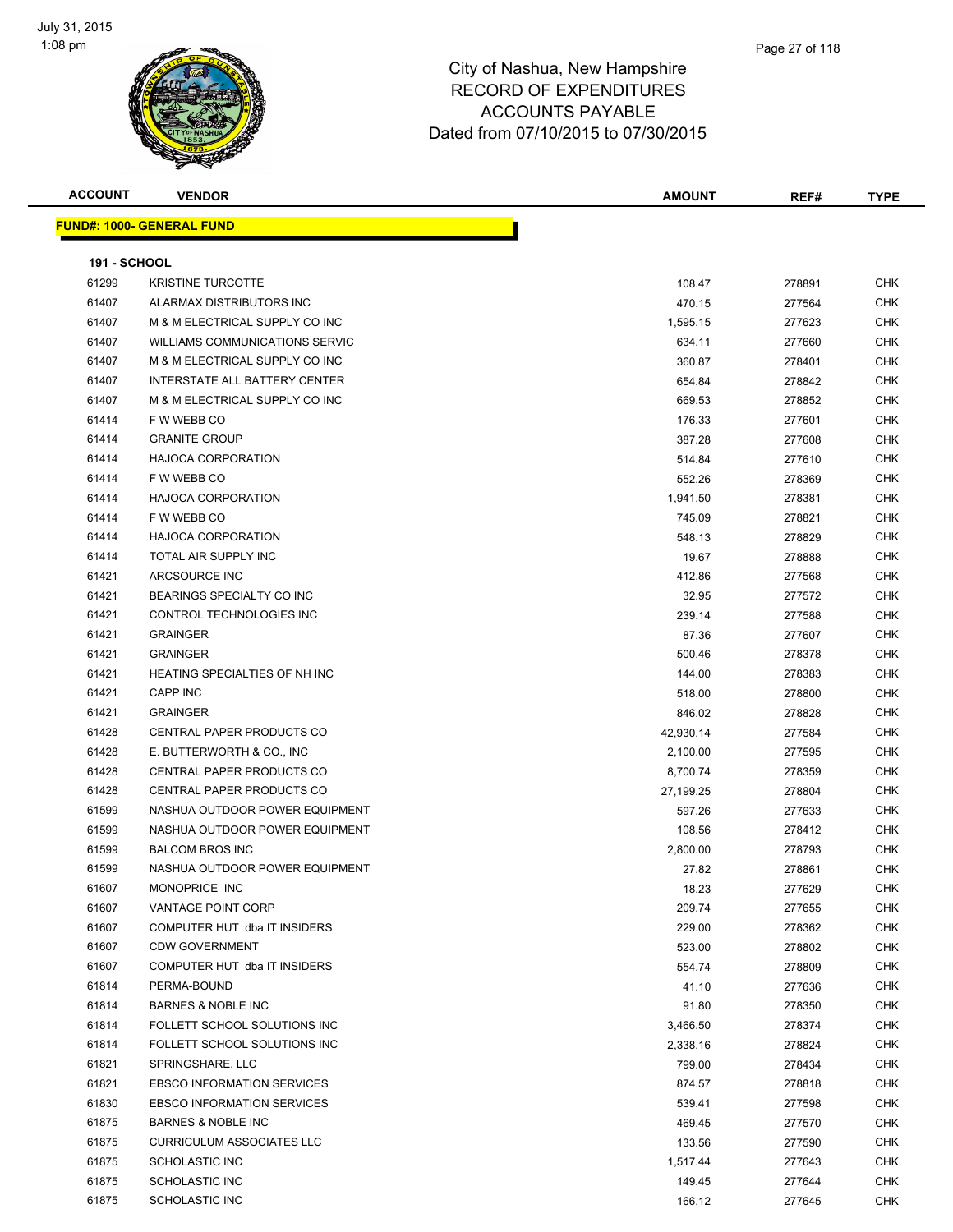

| <b>ACCOUNT</b>      | <b>VENDOR</b>                               | <b>AMOUNT</b>   | REF#   | <b>TYPE</b> |
|---------------------|---------------------------------------------|-----------------|--------|-------------|
|                     | <b>FUND#: 1000- GENERAL FUND</b>            |                 |        |             |
| <b>191 - SCHOOL</b> |                                             |                 |        |             |
| 61875               | <b>BARNES &amp; NOBLE INC</b>               | 583.44          | 278350 | <b>CHK</b>  |
| 61875               | FOLLETT SCHOOL SOLUTIONS INC                | 1,289.40        | 278373 | <b>CHK</b>  |
| 61875               | <b>BARNES &amp; NOBLE INC</b>               | 107.85          | 278794 | <b>CHK</b>  |
| 61875               | <b>SCHOLASTIC INC</b>                       | 11.84           | 278878 | <b>CHK</b>  |
| 71221               | <b>CUSTOM COMPUTER SPECIALIST INC</b>       | 32,788.20       | 277591 | <b>CHK</b>  |
| 71221               | <b>SIMPLEX GRINNELL</b>                     | 1,936.52        | 277648 | <b>CHK</b>  |
| 71221               | COMPUTER HUT dba IT INSIDERS                | 24,313.60       | 278362 | <b>CHK</b>  |
| 71221               | HEWLETT PACKARD GOV/ED SALES                | 76,161.12       | 278386 | CHK         |
| 71221               | COMPUTER HUT dba IT INSIDERS                | 33,240.24       | 278809 | <b>CHK</b>  |
| 71221               | HEWLETT PACKARD COMPANY                     | 104,220.48      | 278837 | <b>CHK</b>  |
| 71228               | SOFTMEDIA INC                               | 1,349.00        | 277650 | <b>CHK</b>  |
| 71228               | <b>CUSTOM COMPUTER SPECIALIST INC</b>       | 5,521.76        | 278365 | <b>CHK</b>  |
| 71228               | PROJECT LEAD THE WAY, INC                   | 3,000.00        | 278422 | <b>CHK</b>  |
| 71228               | ANDREW'S NETWORK ENTERPRISES                | 4,835.00        | 278791 | <b>CHK</b>  |
| 71228               | <b>DISCOVERY EDUCATION</b>                  | 72,140.00       | 278817 | <b>CHK</b>  |
| 71228               | <b>IXL LEARNING INC</b>                     | 2,484.00        | 278843 | <b>CHK</b>  |
| 71228               | PROQUEST LLC                                | 3,165.00        | 278871 | CHK         |
| 71800               | <b>VIRCO INC</b>                            | 4,241.60        | 277657 | <b>CHK</b>  |
| 71800               | WB MASON CO INC                             | 3,746.99        | 278445 | <b>CHK</b>  |
| 71999               | BEST BUY BUSINESS ADVANTAGE                 | 79.22           | 277575 | CHK         |
| 71999               | <b>BAILEY POTTERY EQUIP CORP</b>            | 2,299.00        | 278792 | <b>CHK</b>  |
| 71999               | KARCHER NORTH AMERICA                       | 6,852.28        | 278847 | <b>CHK</b>  |
|                     | TOTAL 191 - SCHOOL                          | \$1,204,617.30  |        |             |
|                     | <b>193 - DEBT SERVICE</b>                   |                 |        |             |
| 75100               | US BANK (091000022)                         | 1,368,750.00    | 148983 | <b>ACH</b>  |
| 75100               | US BANK N.A. (091000022)                    | 6,585,000.00    | 148984 | <b>ACH</b>  |
| 75100               | US BANK N.A. (091000022)                    | 595,000.00      | 149084 | ACH         |
| 75200               | US BANK (091000022)                         | 242,799.73      | 148983 | ACH         |
| 75200               | US BANK N.A. (091000022)                    | 860,556.24      | 148984 | <b>ACH</b>  |
| 75200               | US BANK N.A. (091000022)                    | 50,906.25       | 149084 | <b>ACH</b>  |
|                     | <b>TOTAL 193 - DEBT SERVICE</b>             | \$9,703,012.22  |        |             |
|                     | <b>TOTAL FUND 1000 - GENERAL FUND</b>       | \$15,004,050.74 |        |             |
|                     | <b>FUND#: 1001- GF-CAPITAL IMPROVEMENTS</b> |                 |        |             |

|       | <b>161 - STREETS-CAP IMP</b> |          |        |            |  |
|-------|------------------------------|----------|--------|------------|--|
| 81100 | JOHNSONS ELECTRIC INC        | 955.00   | 277464 | <b>CHK</b> |  |
| 81100 | JOHNSONS ELECTRIC INC        | 226.10   | 278686 | <b>CHK</b> |  |
| 81100 | <b>BELLETETES INC</b>        | 25.62    | 277390 | <b>CHK</b> |  |
| 81100 | BROX INDUSTRIES INC          | 588.66   | 277396 | <b>CHK</b> |  |
| 81100 | BROX INDUSTRIES INC          | 920.50   | 278162 | <b>CHK</b> |  |
| 81100 | A H HARRIS & SONS INC        | 135.26   | 278602 | <b>CHK</b> |  |
| 81100 | BROX INDUSTRIES INC.         | 2.668.34 | 278630 | <b>CHK</b> |  |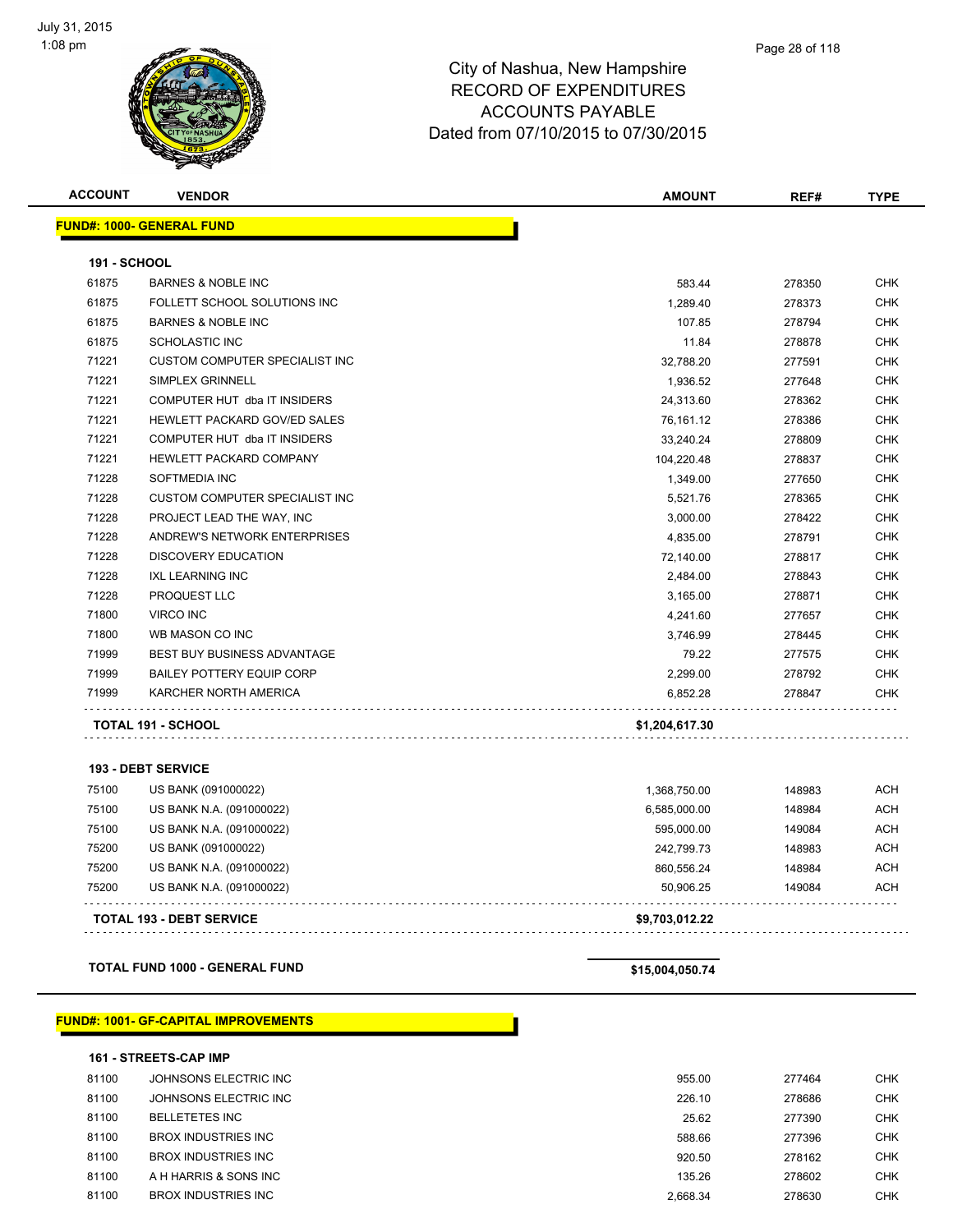| 8 pm                |                                                            | City of Nashua, New Hampshire<br><b>RECORD OF EXPENDITURES</b><br><b>ACCOUNTS PAYABLE</b><br>Dated from 07/10/2015 to 07/30/2015 | Page 29 of 118 |             |
|---------------------|------------------------------------------------------------|----------------------------------------------------------------------------------------------------------------------------------|----------------|-------------|
| <b>ACCOUNT</b>      | <b>VENDOR</b>                                              | <b>AMOUNT</b>                                                                                                                    | REF#           | <b>TYPE</b> |
|                     | FUND#: 1001- GF-CAPITAL IMPROVEMENTS                       |                                                                                                                                  |                |             |
|                     | 161 - STREETS-CAP IMP                                      |                                                                                                                                  |                |             |
| 81100               | <b>GRAINGER</b>                                            | 30.36                                                                                                                            | 278666         | <b>CHK</b>  |
| 81100               | LOWE'S - 3502                                              | 71.65                                                                                                                            | 278692         | <b>CHK</b>  |
| 81100               | NAPA AUTO PARTS                                            | 19.05                                                                                                                            | 278714         | <b>CHK</b>  |
| 81100               | <b>COUNTRYBROOK FARMS LLC</b>                              | 490.00                                                                                                                           | 277409         | CHK         |
| 81100               | <b>HUDSON QUARY CORP</b>                                   | 350.03                                                                                                                           | 278677         | <b>CHK</b>  |
|                     | TOTAL 161 - STREETS-CAP IMP                                | \$6,480.57                                                                                                                       |                |             |
| <b>191 - SCHOOL</b> |                                                            |                                                                                                                                  |                |             |
| 81100               | <b>GALE ASSOCIATES INC</b>                                 | 4,260.00                                                                                                                         | 278376         | <b>CHK</b>  |
|                     | <b>TOTAL 191 - SCHOOL</b>                                  | \$4,260.00                                                                                                                       |                |             |
|                     | <b>TOTAL FUND 1001 - GF-CAPITAL IMPROVEMENTS</b>           | \$10,740.57                                                                                                                      |                |             |
|                     | FUND#: 1010- GF-PRIOR YEAR ESCROWS/EXPENSES                |                                                                                                                                  |                |             |
|                     | <b>109 - CIVIC&amp;COMMUNITY ACT-PRIOR YEAR</b>            |                                                                                                                                  |                |             |
| 56203               | <b>TRACY WAMPLER</b>                                       | 825.00                                                                                                                           | 277546         | <b>CHK</b>  |
|                     | .<br><b>TOTAL 109 - CIVIC&amp;COMMUNITY ACT-PRIOR YEAR</b> | \$825.00                                                                                                                         |                |             |
|                     | <b>126 - FINANCIAL SERVICES</b>                            |                                                                                                                                  |                |             |
| 81342               | <b>CARTEGRAPH SYSTEMS INC</b>                              | 100,000.00                                                                                                                       | 277401         | <b>CHK</b>  |
|                     | <b>TOTAL 126 - FINANCIAL SERVICES</b>                      | \$100,000.00                                                                                                                     |                |             |
|                     | 161 - STREETS-PRIOR YEAR                                   |                                                                                                                                  |                |             |

|       | <b>TOTAL 161 - STREETS-PRIOR YEAR</b> | \$1,643.74 |        |            |
|-------|---------------------------------------|------------|--------|------------|
| 81100 | CORRIVEAU ROUTHIER INC                | 86.31      | 278640 | <b>CHK</b> |
| 81100 | M & M ELECTRICAL SUPPLY CO INC        | 147.18     | 278694 | <b>CHK</b> |
| 81100 | CORRIVEAU ROUTHIER INC                | 448.40     | 278640 | <b>CHK</b> |
| 81100 | <b>BELLETETES INC</b>                 | 581.56     | 278619 | <b>CHK</b> |
| 81100 | CORRIVEAU ROUTHIER INC                | 27.95      | 277408 | <b>CHK</b> |
| 81100 | <b>BELLETETES INC</b>                 | 352.34     | 277390 | <b>CHK</b> |

#### **172 - COMMUNITY HEALTH-PRIOR YEAR**

| 61144 | SMITH MEDICAL PARTNERS LLC                     | 34.08   | 277518 | СНК |
|-------|------------------------------------------------|---------|--------|-----|
|       | <b>TOTAL 172 - COMMUNITY HEALTH-PRIOR YEAR</b> | \$34.08 |        |     |
|       |                                                |         |        |     |

#### **177 - PARKS & RECREATION-PRIOR YEAR**

| 54280 | ACME PRESSURE WASHING LLC                            | .950.00    | 277373 | CHK |
|-------|------------------------------------------------------|------------|--------|-----|
|       | <b>TOTAL 177 - PARKS &amp; RECREATION-PRIOR YEAR</b> | \$1,950.00 |        |     |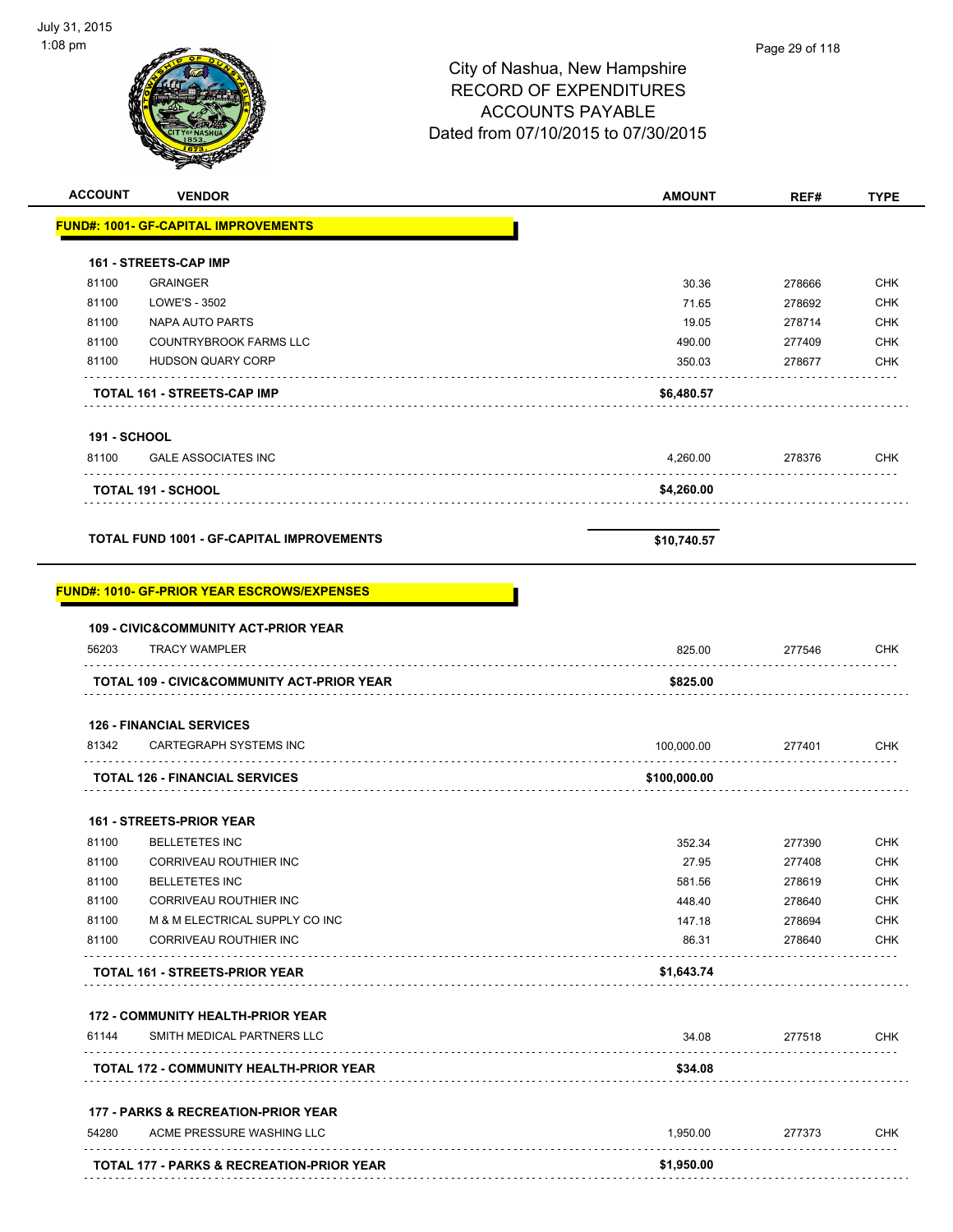| July 31, 2015<br>1:08 pm |                                                         |                                     |                  |                  |                          |
|--------------------------|---------------------------------------------------------|-------------------------------------|------------------|------------------|--------------------------|
|                          |                                                         |                                     |                  | Page 30 of 118   |                          |
|                          |                                                         | City of Nashua, New Hampshire       |                  |                  |                          |
|                          |                                                         | <b>RECORD OF EXPENDITURES</b>       |                  |                  |                          |
|                          |                                                         | <b>ACCOUNTS PAYABLE</b>             |                  |                  |                          |
|                          |                                                         | Dated from 07/10/2015 to 07/30/2015 |                  |                  |                          |
|                          |                                                         |                                     |                  |                  |                          |
| <b>ACCOUNT</b>           | <b>VENDOR</b>                                           |                                     | <b>AMOUNT</b>    | REF#             | <b>TYPE</b>              |
|                          | <b>FUND#: 1010- GF-PRIOR YEAR ESCROWS/EXPENSES</b>      |                                     |                  |                  |                          |
|                          |                                                         |                                     |                  |                  |                          |
|                          | <b>181 - COMMUNITY DEV-PRIOR YEAR</b>                   |                                     |                  |                  |                          |
| 55200                    | CITIZENS BANK CREDIT CARD                               | CNU (Center for new urbanism)       | 125.00           | 9201602          | ACH                      |
|                          | <b>TOTAL 181 - COMMUNITY DEV-PRIOR YEAR</b>             |                                     | \$125.00         |                  |                          |
|                          |                                                         |                                     |                  |                  |                          |
|                          | <b>TOTAL FUND 1010 - GF-PRIOR YEAR ESCROWS/EXPENSES</b> |                                     | \$104,577.82     |                  |                          |
|                          | <b>FUND#: 2100- FOOD SERVICES FUND</b>                  |                                     |                  |                  |                          |
|                          |                                                         |                                     |                  |                  |                          |
| 44503                    | <b>DEBRA PALERMO</b>                                    |                                     | 12.45            | 278868           | <b>CHK</b>               |
| 53628                    | TRI STATE FIRE PROTECTION LLC                           |                                     | 3,120.00         | 278890           | <b>CHK</b>               |
| 54487<br>54487           | AFFILIATED HVAC SERVICES LLC<br><b>HOBART SERVICE</b>   |                                     | 129.00<br>154.68 | 278788<br>278839 | <b>CHK</b><br><b>CHK</b> |
| 55600                    | ACE PRINTING CO                                         |                                     | 2,160.00         | 278787           | <b>CHK</b>               |
| 55607                    | UNITED PARCEL SERVICE                                   |                                     | 44.91            | 278786           | <b>CHK</b>               |
| 61100                    | WB MASON CO INC                                         |                                     | 997.13           | 278892           | <b>CHK</b>               |
| 61214                    | TREASURER ST OF NH - SURPLUS D                          |                                     | 187.50           | 278784           | <b>CHK</b>               |
| 61214                    | COSTA FRUIT & PRODUCE CO INC                            |                                     | 1,769.11         | 278811           | <b>CHK</b>               |
| 61214                    | <b>SAL'S PIZZA</b>                                      |                                     | 195.00           | 278874           | <b>CHK</b>               |
| 71000                    | KITTREDGE EQUIPMENT CO - NH                             |                                     | 2,119.66         | 278849           | <b>CHK</b>               |
|                          |                                                         |                                     |                  |                  |                          |
|                          | <b>TOTAL FUND 2100 - FOOD SERVICES FUND</b>             |                                     | \$10,889.44      |                  |                          |
|                          | <b>FUND#: 2120- SUMMER FEEDING PROGRAM FUND</b>         |                                     |                  |                  |                          |
| 61214                    | <b>BIMBO FOODS BAKERIES INC</b>                         |                                     | 1,048.10         | 278796           | <b>CHK</b>               |
| 61214                    | COSTA FRUIT & PRODUCE CO INC                            |                                     | 12,326.33        | 278811           | <b>CHK</b>               |
| 61214                    | <b>GARELICK FARMS LYNN</b>                              |                                     | 6,011.23         | 278825           | <b>CHK</b>               |
| 61214                    | M SAUNDERS INC                                          |                                     | 2,889.10         | 278853           | <b>CHK</b>               |
| 61299                    | CENTRAL PAPER PRODUCTS CO                               |                                     | 3,757.97         | 278804           | <b>CHK</b>               |
|                          |                                                         |                                     |                  |                  |                          |
|                          | <b>TOTAL FUND 2120 - SUMMER FEEDING PROGRAM FUND</b>    |                                     | \$26,032.73      |                  |                          |
|                          | <b>FUND#: 2201- DRIVERS EDUCATION FUND</b>              |                                     |                  |                  |                          |
| 61799                    | RIDE-AWAY CORP                                          |                                     | 272.00           | 277641           | <b>CHK</b>               |
|                          | <b>TOTAL FUND 2201 - DRIVERS EDUCATION FUND</b>         |                                     | \$272.00         |                  |                          |
|                          |                                                         |                                     |                  |                  |                          |
|                          | <b>FUND#: 2204- SUMMER SCHOOL</b>                       |                                     |                  |                  |                          |
| 44600                    | <b>HEATHER JONES</b>                                    |                                     | 200.00           | 277619           | <b>CHK</b>               |
| 44600                    | NASHUA CHILDRENS HOME                                   |                                     | 400.00           | 277632           | <b>CHK</b>               |
|                          | <b>TOTAL FUND 2204 - SUMMER SCHOOL</b>                  |                                     | \$600.00         |                  |                          |
|                          |                                                         |                                     |                  |                  |                          |
|                          | <b>FUND#: 2207- ADULT ED/CONTINUING ED</b>              |                                     |                  |                  |                          |
| 61135                    | <b>JOSTENS INC</b>                                      |                                     | 520.77           | 277620           | <b>CHK</b>               |

 $\overline{\phantom{a}}$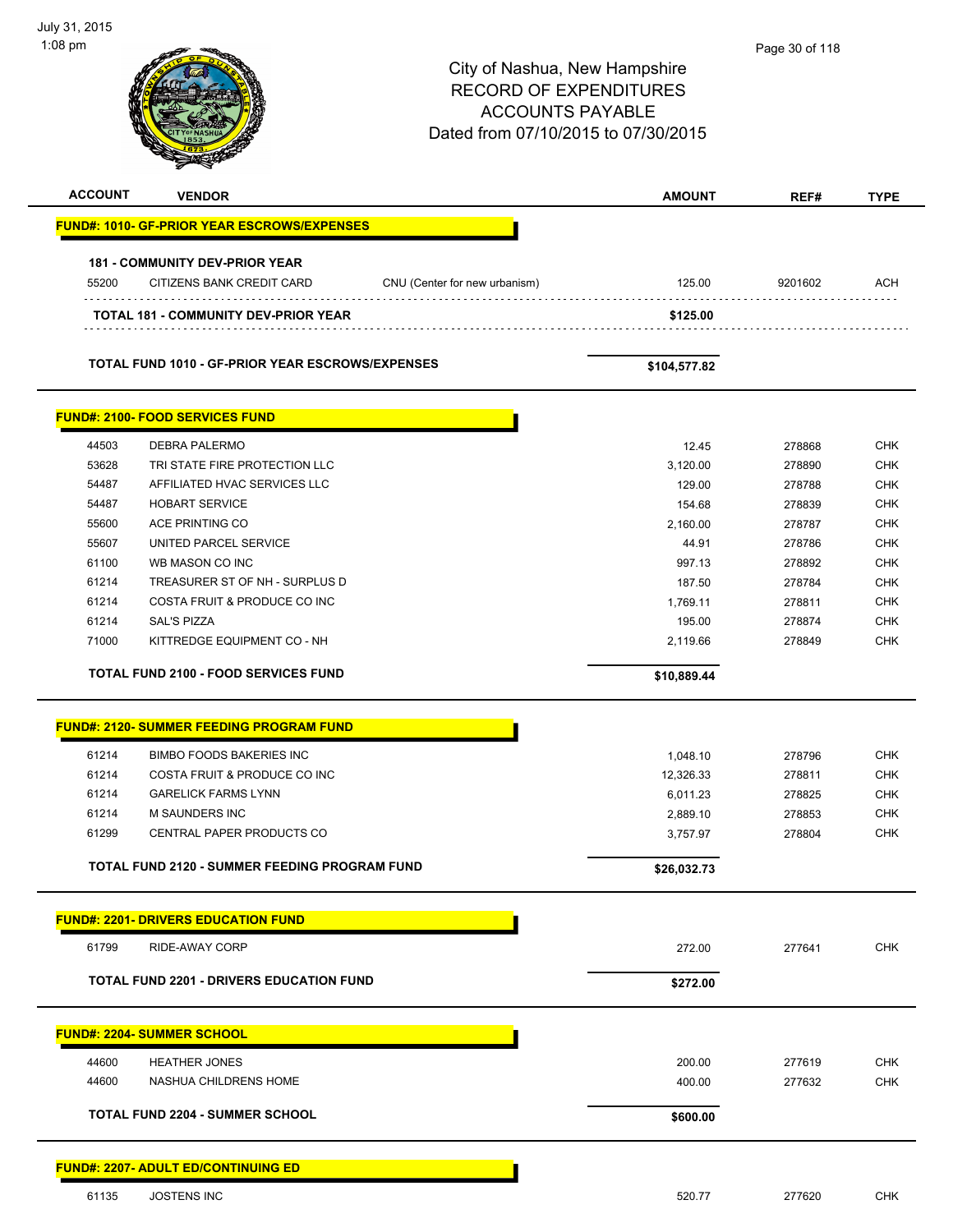

| <b>FUND#: 2207- ADULT ED/CONTINUING ED</b><br>UNIVERSITY CAP & GOWN INC<br><b>TOTAL FUND 2207 - ADULT ED/CONTINUING ED</b><br><b>FUND#: 2212- ATHLETICS REVENUE FUND</b><br>RIDDELL/ALL AMERICAN SPORTS CO<br>NIXON CO INC | 385.75<br>\$906.52<br>2,353.00<br>313.00 | 277653                                            | <b>CHK</b> |
|----------------------------------------------------------------------------------------------------------------------------------------------------------------------------------------------------------------------------|------------------------------------------|---------------------------------------------------|------------|
|                                                                                                                                                                                                                            |                                          |                                                   |            |
|                                                                                                                                                                                                                            |                                          |                                                   |            |
|                                                                                                                                                                                                                            |                                          |                                                   |            |
|                                                                                                                                                                                                                            |                                          |                                                   |            |
|                                                                                                                                                                                                                            |                                          |                                                   |            |
|                                                                                                                                                                                                                            |                                          | 278423                                            | <b>CHK</b> |
|                                                                                                                                                                                                                            |                                          | 278415                                            | <b>CHK</b> |
| TOTAL FUND 2212 - ATHLETICS REVENUE FUND                                                                                                                                                                                   | \$2,666.00                               |                                                   |            |
| <b>FUND#: 2222- AFTER SCHOOL PROGRAM</b>                                                                                                                                                                                   |                                          |                                                   |            |
| FIRST STUDENT INC                                                                                                                                                                                                          | 1,176.14                                 | 278822                                            | <b>CHK</b> |
| AC MOORE INC                                                                                                                                                                                                               | 60.48                                    | 277563                                            | <b>CHK</b> |
| <b>BOYS &amp; GIRLS CLUB OF</b>                                                                                                                                                                                            | 10,000.00                                | 277577                                            | <b>CHK</b> |
| MARKET BASKET ACCT 2589096                                                                                                                                                                                                 | 59.16                                    | 277626                                            | <b>CHK</b> |
| <b>SAMS CLUB/SYNCHRONY BANK</b>                                                                                                                                                                                            | 464.40                                   | 277642                                            | <b>CHK</b> |
| CATHERINE COGSWELL                                                                                                                                                                                                         | 231.95                                   | 278361                                            | <b>CHK</b> |
| LINDA HAMM                                                                                                                                                                                                                 | 71.63                                    | 278382                                            | <b>CHK</b> |
| HOME DEPOT CREDIT SERV                                                                                                                                                                                                     | 64.93                                    | 278388                                            | <b>CHK</b> |
| MARKET BASKET ACCT 2589096                                                                                                                                                                                                 | 96.09                                    | 278404                                            | <b>CHK</b> |
| S & S WORLDWIDE INC                                                                                                                                                                                                        | 128.28                                   | 278425                                            | <b>CHK</b> |
| SAMS CLUB/SYNCHRONY BANK                                                                                                                                                                                                   | 295.56                                   | 278426                                            | <b>CHK</b> |
| <b>WAL-MART</b>                                                                                                                                                                                                            | 33.14                                    | 278444                                            | <b>CHK</b> |
| <b>GARELICK FARMS LYNN</b>                                                                                                                                                                                                 | 149.77                                   | 278825                                            | <b>CHK</b> |
| MARKET BASKET ACCT 2589096                                                                                                                                                                                                 | 139.87                                   | 278855                                            | <b>CHK</b> |
| <b>SAM'S CLUB</b>                                                                                                                                                                                                          | 252.38                                   | 278875                                            | <b>CHK</b> |
| WB MASON CO INC                                                                                                                                                                                                            | 36.95                                    | 278892                                            | <b>CHK</b> |
| <b>TOTAL FUND 2222 - AFTER SCHOOL PROGRAM</b>                                                                                                                                                                              | \$13,260.73                              |                                                   |            |
| <u> FUND#: 2257- SPECIAL ED LOCAL</u>                                                                                                                                                                                      |                                          |                                                   |            |
| LIGHTHOUSE SCHOOL INC                                                                                                                                                                                                      | 669,520.60                               | 278399                                            | <b>CHK</b> |
| MANCHESTER SCHOOL DISTRICT                                                                                                                                                                                                 | 52,652.56                                | 278402                                            | <b>CHK</b> |
| MOUNT PROSPECT ACADEMY INC                                                                                                                                                                                                 | 4,342.20                                 | 278408                                            | <b>CHK</b> |
| TREASURER STATE OF NH                                                                                                                                                                                                      | 64,310.19                                | 278440                                            | <b>CHK</b> |
| TREASURER STATE OF NH                                                                                                                                                                                                      | 11,142.00                                | 278889                                            | <b>CHK</b> |
| <b>TOTAL FUND 2257 - SPECIAL ED LOCAL</b>                                                                                                                                                                                  | \$801,967.55                             |                                                   |            |
| <b>FUND#: 2501- PUBLIC HEALTH CLIENT FEES FUND</b>                                                                                                                                                                         |                                          |                                                   |            |
| TREASURER STATE OF NH                                                                                                                                                                                                      | 100.00                                   | 278592                                            | CHK        |
| <b>TOTAL FUND 2501 - PUBLIC HEALTH CLIENT FEES FUND</b>                                                                                                                                                                    | \$100.00                                 |                                                   |            |
|                                                                                                                                                                                                                            |                                          | <b>FUND#: 2503- PARKS &amp; REC PROGRAMS FUND</b> |            |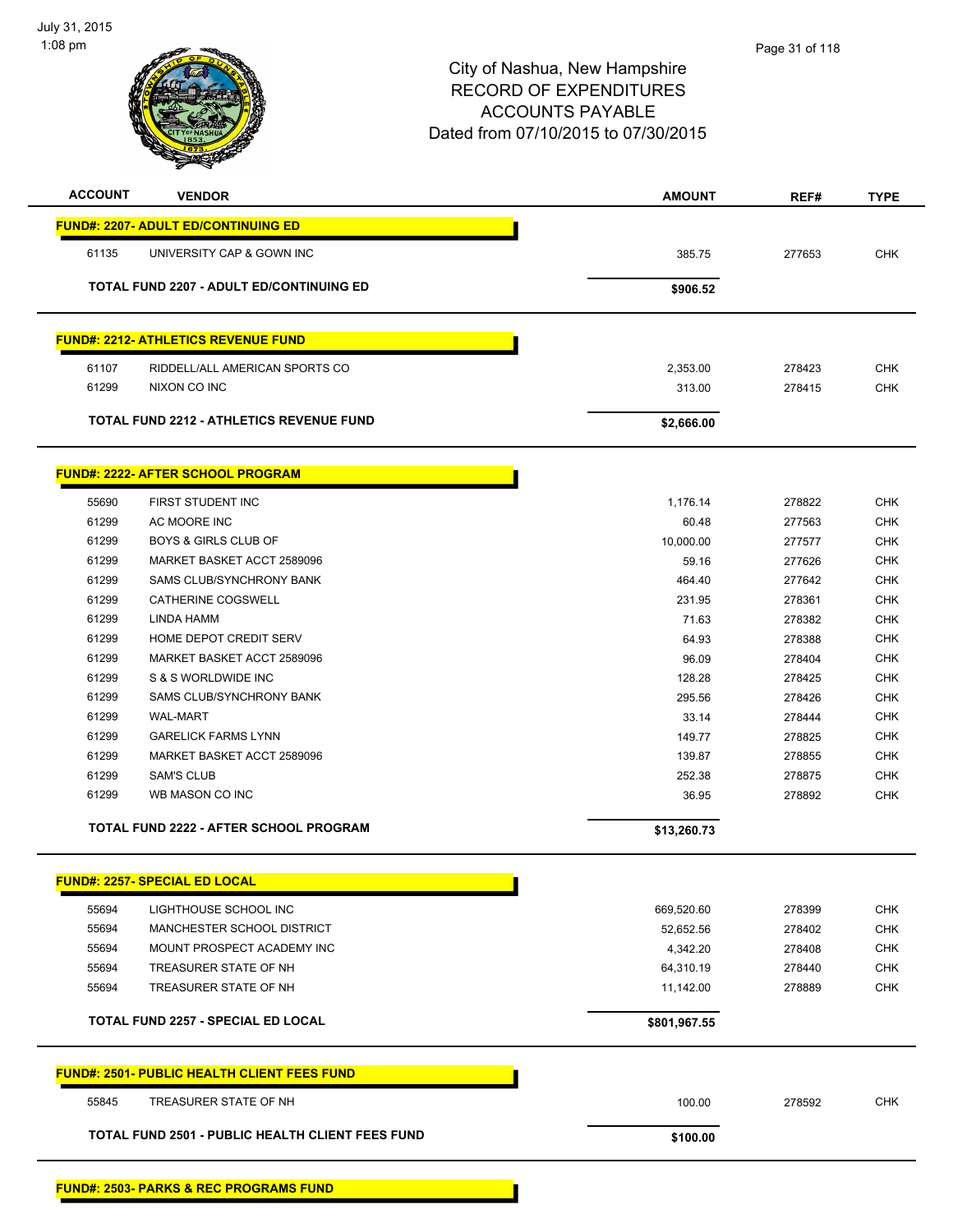

| <b>ACCOUNT</b> | <b>VENDOR</b>                                     | <b>AMOUNT</b> | REF#   | <b>TYPE</b> |
|----------------|---------------------------------------------------|---------------|--------|-------------|
|                | <b>FUND#: 2503- PARKS &amp; REC PROGRAMS FUND</b> |               |        |             |
| 44549          | <b>CHERYL MORIN</b>                               | 90.00         | 278895 | <b>CHK</b>  |
| 44549          | <b>HELA URITI</b>                                 | 130.00        | 278901 | <b>CHK</b>  |
| 44549          | <b>JORGE PARDO</b>                                | 159.50        | 278903 | <b>CHK</b>  |
| 44549          | <b>KARIN O'DONNELL</b>                            | 70.00         | 278905 | <b>CHK</b>  |
| 44549          | <b>RITU MIGLANI</b>                               | 90.00         | 278916 | <b>CHK</b>  |
| 44549          | ANGELA MCDONNELL                                  | 25.00         | 277664 | <b>CHK</b>  |
| 44549          | JITENDER MIGLANI                                  | 90.00         | 277671 | CHK         |
| 44549          | <b>KARIN ZALZAL</b>                               | 25.00         | 277673 | <b>CHK</b>  |
| 44549          | KIMBERLY GELINOS                                  | 90.00         | 277675 | CHK         |
| 44549          | <b>KRISTIE HEALY</b>                              | 25.00         | 277676 | CHK         |
| 44549          | <b>MARY FOKOS</b>                                 | 60.00         | 277679 | <b>CHK</b>  |
| 44549          | <b>MEGAN CULLERTON</b>                            | 25.00         | 277682 | <b>CHK</b>  |
| 44549          | <b>MELISSA WILSON</b>                             | 25.00         | 277683 | CHK         |
| 44549          | <b>NICOLE MCKELVAY</b>                            | 25.00         | 277684 | <b>CHK</b>  |
| 44549          | <b>SRIVALLI DARISI</b>                            | 105.00        | 277689 | <b>CHK</b>  |
| 44549          | <b>TRACY BUTURLA</b>                              | 25.00         | 277690 | <b>CHK</b>  |
| 44549          | <b>DANA KEEGAN</b>                                | 90.00         | 278506 | <b>CHK</b>  |
| 44549          | <b>ELIZABETH LARREA</b>                           | 25.00         | 278509 | <b>CHK</b>  |
| 44549          | <b>GREGORY O'CONNOR</b>                           | 50.00         | 278511 | <b>CHK</b>  |
| 44549          | <b>JACLYN LIZOTTE</b>                             | 125.00        | 278514 | <b>CHK</b>  |
| 44549          | JENNIFER ST LAURENT                               | 70.00         | 278515 | CHK         |
| 44549          | <b>JOHN HARNADECK</b>                             | 25.00         | 278516 | <b>CHK</b>  |
| 44549          | <b>LORI BARRETT</b>                               | 90.00         | 278518 | CHK         |
| 44549          | LUPING DING                                       | 130.00        | 278519 | <b>CHK</b>  |
| 44549          | NANDA KATIKANENI                                  | 175.00        | 278522 | <b>CHK</b>  |
| 44549          | DIMITRI NAZARENKIO                                | 625.00        | 278897 | <b>CHK</b>  |
| 44549          | DOUG DAME                                         | 125.00        | 278898 | <b>CHK</b>  |
| 51400          | BRITTANY RAE DESROCHE                             | 360.00        | 277662 | <b>CHK</b>  |
| 51400          | <b>ANDREW TERIS</b>                               | 300.00        | 277663 | CHK         |
| 51400          | <b>BRENDAN BARRETT</b>                            | 300.00        | 277665 | <b>CHK</b>  |
| 51400          | <b>DARREN FLEURY</b>                              | 600.00        | 277666 | CHK         |
| 51400          | <b>CHRISTOPHER GAUDREAU</b>                       | 600.00        | 277668 | <b>CHK</b>  |
| 51400          | <b>NATHAN HALE</b>                                | 300.00        | 277669 | <b>CHK</b>  |
| 51400          | ABIGAIL HEARN-GORDY                               | 300.00        | 277670 | <b>CHK</b>  |
| 51400          | <b>JOCELYN CHAPUT</b>                             | 540.00        | 277672 | <b>CHK</b>  |
| 51400          | <b>BRENNAN KASTENS</b>                            | 300.00        | 277674 | <b>CHK</b>  |
| 51400          | <b>LEVI GOSSELIN</b>                              | 300.00        | 277677 | <b>CHK</b>  |
| 51400          | RYAN LYNN                                         | 300.00        | 277678 | <b>CHK</b>  |
| 51400          | <b>MAX ALLAN SERRA</b>                            | 225.00        | 277680 | <b>CHK</b>  |
| 51400          | DANIEL G MCCOY V                                  | 300.00        | 277681 | <b>CHK</b>  |
| 51400          | DAVID OSBORN                                      | 570.00        | 277686 | <b>CHK</b>  |
| 51400          | <b>KATELYN ROESER</b>                             | 382.50        | 277687 | <b>CHK</b>  |
| 51400          | RONNIE SILVA                                      | 300.00        | 277688 | <b>CHK</b>  |
| 51400          | DUNCAN HOLLAND                                    | 150.00        | 278512 | CHK         |
| 51400          | SARA-LYNN HORNE                                   | 225.00        | 278513 | CHK         |
| 51400          | ANNIKA KOSSAYDA                                   | 450.00        | 278517 | CHK         |
| 51400          | CAMERON MCDOUGALD                                 | 450.00        | 278520 | <b>CHK</b>  |
| 51400          | <b>SCOTT MCDOUGALD</b>                            | 1,350.00      | 278521 | <b>CHK</b>  |
| 51400          | <b>BRENNA K ROSE</b>                              | 260.00        | 278523 | <b>CHK</b>  |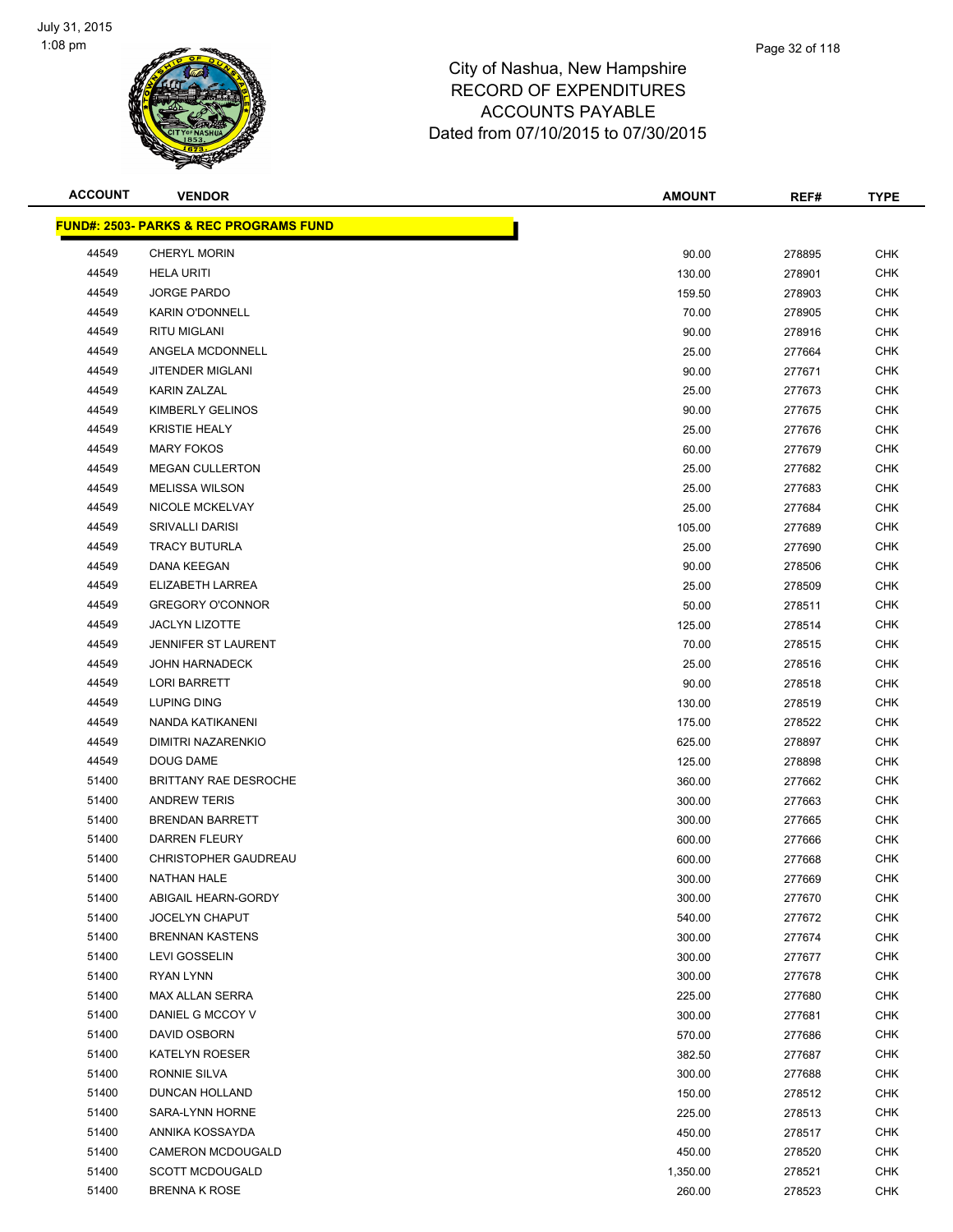

| <b>ACCOUNT</b> | <b>VENDOR</b>                                          | <b>AMOUNT</b> | REF#   | <b>TYPE</b> |
|----------------|--------------------------------------------------------|---------------|--------|-------------|
|                | <b>FUND#: 2503- PARKS &amp; REC PROGRAMS FUND</b>      |               |        |             |
| 51400          | ETHAN R ROSE                                           | 260.00        | 278524 | <b>CHK</b>  |
| 51400          | PAIGE SHAUGHNESSY                                      | 150.00        | 278525 | <b>CHK</b>  |
| 51400          | <b>LIAN Y TUMAS</b>                                    | 450.00        | 278528 | <b>CHK</b>  |
| 51400          | YELFRY MIGUEL ALMONTE DE LEON                          | 300.00        | 278529 | <b>CHK</b>  |
| 51400          | ASHLEY M RESTALLI                                      | 350.00        | 278893 | <b>CHK</b>  |
| 51400          | <b>AMY CARTIER</b>                                     | 525.00        | 278894 | <b>CHK</b>  |
| 51400          | ROBERT R HOLBROOK                                      | 225.00        | 278902 | CHK         |
| 51400          | KAYLA E KING                                           | 525.00        | 278906 | <b>CHK</b>  |
| 51400          | <b>MORGAN KOZYRA</b>                                   | 525.00        | 278907 | <b>CHK</b>  |
| 51400          | <b>ERIC LANGLEY</b>                                    | 225.00        | 278908 | <b>CHK</b>  |
| 51400          | <b>GUY JEAN LETARTE</b>                                | 650.00        | 278909 | <b>CHK</b>  |
| 51400          | <b>MICHAEL HABIBI</b>                                  | 225.00        | 278911 | <b>CHK</b>  |
| 51400          | <b>MORGAN C BOULE</b>                                  | 350.00        | 278912 | <b>CHK</b>  |
| 51400          | <b>MORGAN MILLER</b>                                   | 525.00        | 278913 | <b>CHK</b>  |
| 51400          | NATALIE COOK                                           | 350.00        | 278914 | <b>CHK</b>  |
| 51400          | <b>CAMERON O'NEIL</b>                                  | 450.00        | 278915 | <b>CHK</b>  |
| 51400          | ETHAN R ROSE                                           | 60.00         | 278917 | <b>CHK</b>  |
| 51400          | ARYA A SALIANY                                         | 270.00        | 278918 | <b>CHK</b>  |
| 53600          | BECK'S ARTS EXPRESS LLC                                | 156.00        | 278156 | <b>CHK</b>  |
| 53600          | ROBOTECH CENTER                                        | 4,575.00      | 278306 | <b>CHK</b>  |
|                | <b>TOTAL FUND 2503 - PARKS &amp; REC PROGRAMS FUND</b> | \$22,598.00   |        |             |
|                | <b>FUND#: 2504- HOLMAN STADIUM EVENTS FUND</b>         |               |        |             |
| 55658          | <b>NHLC</b>                                            | 275.00        | 278103 | <b>CHK</b>  |
| 55658          | SAM'S CLUB DIRECT-0860                                 | 89.98         | 278307 | <b>CHK</b>  |
|                | <b>TOTAL FUND 2504 - HOLMAN STADIUM EVENTS FUND</b>    | \$364.98      |        |             |
|                | <b>FUND#: 2505- GOVT &amp; EDUCATION CHANNELS FUND</b> |               |        |             |
| 53470          | <b>JOHN COLLINS</b>                                    | 75.00         | 278177 | CHK         |
| 53470          | MIKE JEYNES                                            | 75.00         | 278237 | <b>CHK</b>  |
| 53470          | <b>THOMAS KING</b>                                     | 125.00        | 278243 | <b>CHK</b>  |
| 53470          | PATRICK MALONE                                         | 50.00         | 278256 | <b>CHK</b>  |
| 53470          | <b>JIM MCLEAN</b>                                      | 250.00        | 278265 | <b>CHK</b>  |
| 53470          | TIM O'NEIL                                             | 450.00        | 278290 | <b>CHK</b>  |
| 53470          | FRANK J WALLENT                                        | 150.00        | 278331 | <b>CHK</b>  |
| 54100          | <b>EVERSOURCE</b>                                      | 314.18        | 278530 | <b>CHK</b>  |
| 54114          | LIBERTY UTILITIES - NH                                 | 9.70          | 278078 | CHK         |
| 54114          | DIRECT ENERGY BUSINESS                                 | 11.01         | 278188 | <b>CHK</b>  |
| 54141          | PENNICHUCK WATER WORKS INC                             | 21.29         | 277357 | CHK         |
| 54141          | PENNICHUCK WATER WORKS INC                             | 16.91         | 278133 | CHK         |
| 55300          | <b>JEFF POEHNERT</b>                                   | 152.38        | 278571 | <b>CHK</b>  |
| 55699          | AARDVARK THE DEAN OF CLEAN                             | 195.00        | 277371 | <b>CHK</b>  |

 J P PEST SERVICES 74.24 278681 CHK ACCESS AV 436.70 277372 CHK DELL MARKETING LP 241.01 278645 CHK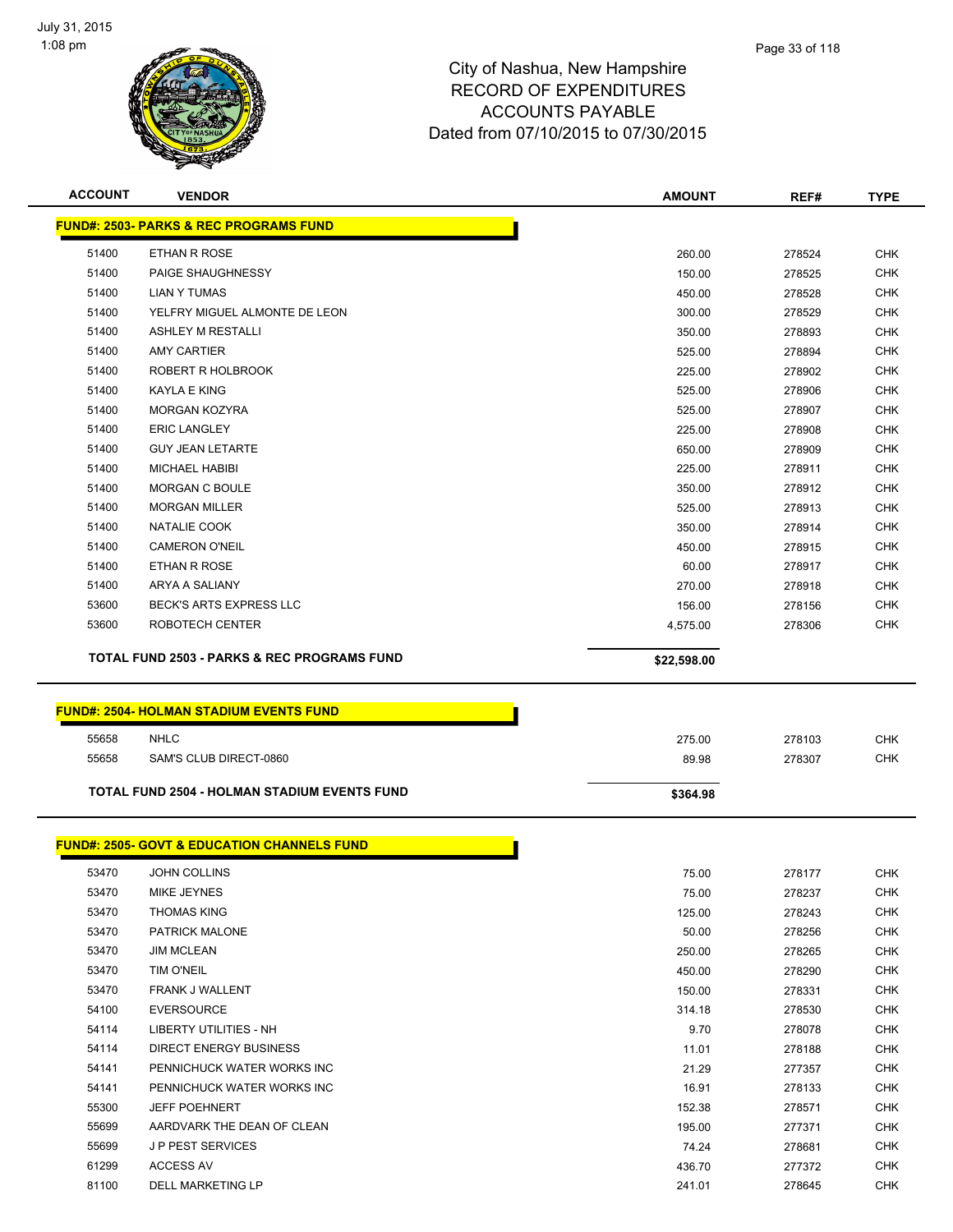| <b>ACCOUNT</b> | <b>VENDOR</b>                                               |                              | <b>AMOUNT</b>  | REF#     | <b>TYPE</b> |
|----------------|-------------------------------------------------------------|------------------------------|----------------|----------|-------------|
|                | <b>TOTAL FUND 2505 - GOVT &amp; EDUCATION CHANNELS FUND</b> |                              | \$2,647.42     |          |             |
|                | <u> FUND#: 2506- HUNT BLDG FACILITY RENTAL FUND</u>         |                              |                |          |             |
| 54100          | <b>EVERSOURCE</b>                                           |                              | 593.26         | 278530   | <b>CHK</b>  |
| 54141          | PENNICHUCK WATER WORKS INC                                  |                              | 232.64         | 278133   | <b>CHK</b>  |
| 54200          | ERICKSON CLEANING SERVICES LLC                              |                              | 380.00         | 277425   | <b>CHK</b>  |
| 54280          | <b>KAPESCO PAINTING LLC</b>                                 |                              | 1,100.00       | 278687   | <b>CHK</b>  |
|                | <b>TOTAL FUND 2506 - HUNT BLDG FACILITY RENTAL FUND</b>     |                              | \$2,305.90     |          |             |
|                | <u> FUND#: 2508- SPECIAL ROAD &amp; HIGHWAY FUND</u>        |                              |                |          |             |
| 81704          | <b>BROX INDUSTRIES INC</b>                                  |                              | 94,163.57      | 278629   | <b>CHK</b>  |
|                | <b>TOTAL FUND 2508 - SPECIAL ROAD &amp; HIGHWAY FUND</b>    |                              | \$94,163.57    |          |             |
|                | <b>FUND#: 2510- PENNICHUCK BOND FUND</b>                    |                              |                |          |             |
| 75200          | US BANK N.A. (091000022)                                    |                              | 2,722,864.65   | 148985   | <b>ACH</b>  |
|                | <b>TOTAL FUND 2510 - PENNICHUCK BOND FUND</b>               |                              | \$2,722,864.65 |          |             |
|                | <b>FUND#: 3030- EMERGENCY MGMT GRANTS FUND</b>              |                              |                |          |             |
| 55699          | <b>TACTICAL ELECTRONICS</b>                                 |                              | 37,926.53      | 278319   | <b>CHK</b>  |
| 61299          | CITIZENS BANK CREDIT CARD                                   | Amazon.com                   | 245.36         | 92016021 | <b>ACH</b>  |
| 61299          | CITIZENS BANK CREDIT CARD                                   | Amazon.com                   | 712.50         | 92016021 | <b>ACH</b>  |
| 61299          | CITIZENS BANK CREDIT CARD                                   | Amazon.com                   | 67.55          | 92016021 | <b>ACH</b>  |
| 61299          | CITIZENS BANK CREDIT CARD                                   | Amazon.com                   | 69.90          | 92016021 | <b>ACH</b>  |
| 61299          | CITIZENS BANK CREDIT CARD                                   | Amazon.com                   | 427.38         | 92016021 | ACH         |
| 61299          | CITIZENS BANK CREDIT CARD                                   | Amazon.com                   | 12.36          | 92016021 | <b>ACH</b>  |
| 61299          | <b>KRISTINE SUMINSKI</b>                                    |                              | 500.00         | 278274   | <b>CHK</b>  |
|                | TOTAL FUND 3030 - EMERGENCY MGMT GRANTS FUND                |                              | \$39,961.58    |          |             |
|                | <u> FUND#: 3050- POLICE GRANTS FUND</u>                     |                              |                |          |             |
| 55400          | ROGER WILLIAMS UNIVERSITY                                   |                              | 1,630.00       | 278587   | <b>CHK</b>  |
| 55400          | <b>CITIZENS BANK CREDIT CARD</b>                            | <b>Hyatt Place Princeton</b> | 897.00         | 9201602  | <b>ACH</b>  |
| 55400          | CITIZENS BANK CREDIT CARD                                   | <b>Hyatt Place Princeton</b> | 897.00         | 9201602  | ACH         |
|                | <b>TOTAL FUND 3050 - POLICE GRANTS FUND</b>                 |                              | \$3,424.00     |          |             |
|                | <b>FUND#: 3068- COMMUNITY SERVICES GRANTS FUND</b>          |                              |                |          |             |
|                |                                                             |                              |                |          |             |
| 53999          | <b>GREATER NASHUA MENTAL HEALTH</b>                         |                              | 12,324.30      | 278215   | <b>CHK</b>  |
| 55100          | <b>ASHLEY CONLEY</b>                                        |                              | 22.50          | 278094   | <b>CHK</b>  |
| 55100          | AT & T MOBILITY                                             |                              | 76.22          | 278114   | <b>CHK</b>  |
| 55300          | AMY MOUTENOT                                                |                              | 125.00         | 278102   | <b>CHK</b>  |
| 55300          | LISA VASQUEZ                                                |                              | 248.88         | 278112   | <b>CHK</b>  |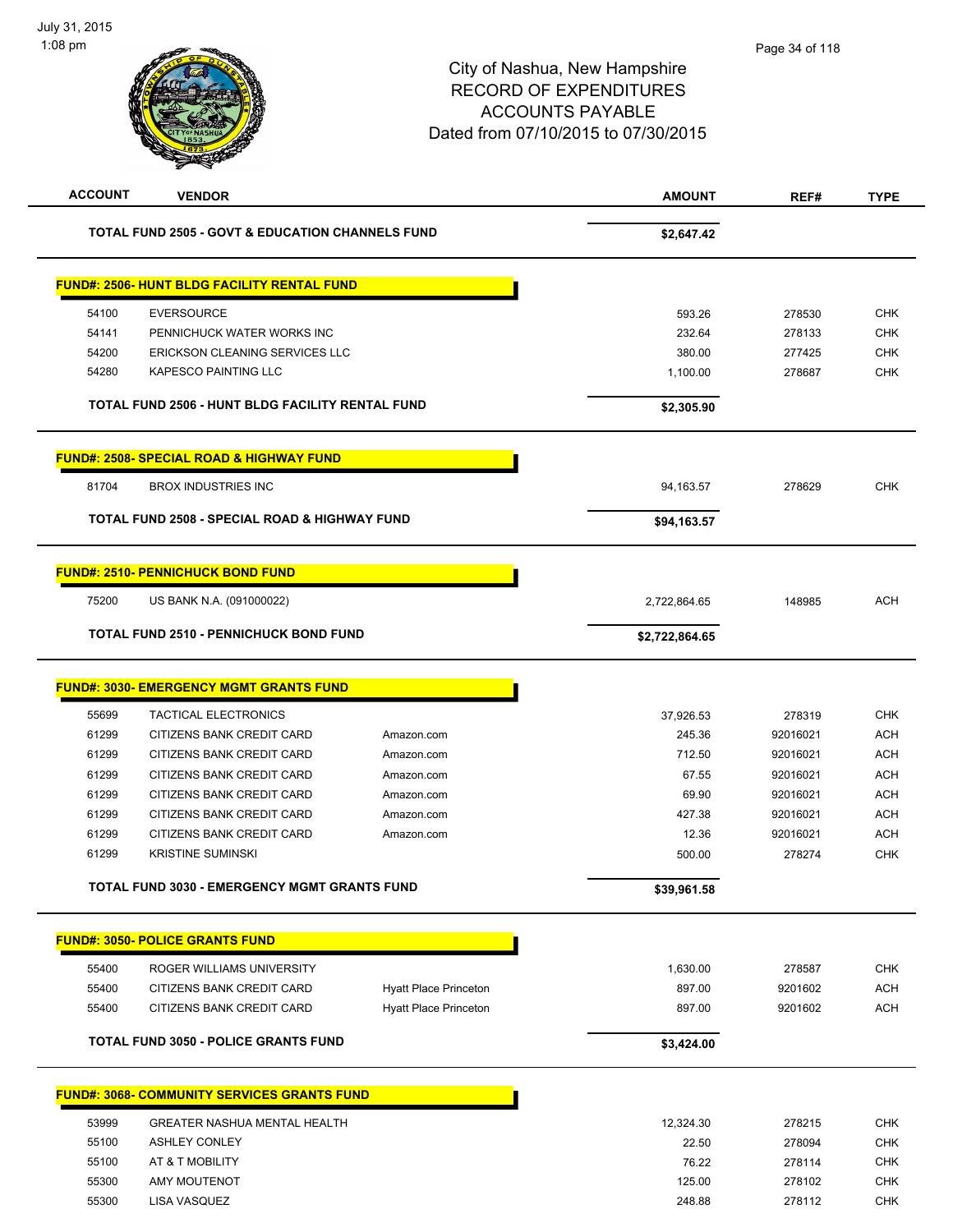

| <b>ACCOUNT</b> | <b>VENDOR</b>                                           |                | <b>AMOUNT</b> | REF#    | <b>TYPE</b> |
|----------------|---------------------------------------------------------|----------------|---------------|---------|-------------|
|                | <b>FUND#: 3068- COMMUNITY SERVICES GRANTS FUND</b>      |                |               |         |             |
| 55421          | NH PREVENT CERTIFICATION BOARD                          |                | 150.00        | 278584  | <b>CHK</b>  |
| 55699          | SOUTHERN NH HIV AIDS TASK FORC                          |                | 7,965.00      | 278313  | <b>CHK</b>  |
| 55810          | <b>HARBOR HOMES INC</b>                                 |                | 20,466.49     | 278670  | <b>CHK</b>  |
| 55810          | <b>HARBOR HOMES INC</b>                                 |                | 27,613.51     | 278670  | <b>CHK</b>  |
| 61100          | <b>ALPHAGRAPHICS</b>                                    |                | 259.77        | 278148  | <b>CHK</b>  |
| 61142          | AMAZON                                                  |                | 180.00        | 278577  | <b>CHK</b>  |
| 61830          | CITIZENS BANK CREDIT CARD                               | AnyMeeting.com | 780.00        | 9201602 | <b>ACH</b>  |
| 68235          | SOUTHERN NH HIV AIDS TASK FORC                          |                | 625.00        | 278313  | <b>CHK</b>  |
| 68235          | <b>HARBOR HOMES INC</b>                                 |                | 3,365.60      | 278670  | <b>CHK</b>  |
| 69025          | SOUTHERN NH HIV AIDS TASK FORC                          |                | 960.00        | 278313  | <b>CHK</b>  |
| 71000          | <b>DELL MARKETING LP</b>                                |                | 216.96        | 278186  | <b>CHK</b>  |
| 71000          | <b>AMAZON</b>                                           |                | 6.99          | 278577  | <b>CHK</b>  |
|                | <b>TOTAL FUND 3068 - COMMUNITY SERVICES GRANTS FUND</b> |                | \$75,386.22   |         |             |
|                | <b>FUND#: 3070- COMMUNITY HEALTH GRANTS FUND</b>        |                |               |         |             |
| 54221          | <b>STERICYCLE INC</b>                                   |                | 88.72         | 278759  | <b>CHK</b>  |
| 61100          | WB MASON CO INC                                         |                | 3.84          | 278333  | <b>CHK</b>  |
| 61135          | AMAZON                                                  |                | 58.82         | 278577  | <b>CHK</b>  |
| 61142          | NH MEDICAL DENTAL SUPPLY LLC                            |                | 447.21        | 278725  | <b>CHK</b>  |
| 61250          | <b>RUMBO</b>                                            |                | 1.920.00      | 277792  | <b>CHK</b>  |

|       | TOTAL FUND 3070 - COMMUNITY HEALTH GRANTS FUND |                | \$19.023.47 |         |            |
|-------|------------------------------------------------|----------------|-------------|---------|------------|
| 71800 | CITIZENS BANK CREDIT CARD                      | Home Depot     | 199.99      | 9201602 | <b>ACH</b> |
| 71000 | CITIZENS BANK CREDIT CARD                      | BuildASign.com | 208.99      | 9201602 | <b>ACH</b> |
| 61250 | <b>HIPPO PUBLICATIONS LLC</b>                  |                | 1.173.00    | 278674  | <b>CHK</b> |
| 61250 | <b>MERRIMACK PREMIUM OUTLETS</b>               |                | 5.025.00    | 278268  | <b>CHK</b> |
| 61250 | THE TELEGRAPH                                  |                | 606.90      | 278136  | <b>CHK</b> |
| 61250 | <b>RUMBO</b>                                   |                | 2.460.00    | 277792  | <b>CHK</b> |
| 61250 | PHEASANT LANE MALL                             |                | 5.025.00    | 277507  | <b>CHK</b> |
| 61250 | YMCA OF GREATER NASHUA                         |                | 1.024.00    | 278774  | <b>CHK</b> |
| 61250 | <b>HIPPO PUBLICATIONS LLC</b>                  |                | 782.00      | 278674  | <b>CHK</b> |
|       |                                                |                |             |         |            |

|       | <b>FUND#: 3080- COMMUNITY DEVELOPMENT GRANTS</b>      |            |        |     |
|-------|-------------------------------------------------------|------------|--------|-----|
| 53400 | MCNULTY & FOLEY EXPRES CATERER                        | 758.62     | 278267 | CHK |
| 53628 | CREDERE ASSOCIATES                                    | 2.008.50   | 278641 | СНК |
|       | <b>TOTAL FUND 3080 - COMMUNITY DEVELOPMENT GRANTS</b> | \$2,767.12 |        |     |

|       | <b>FUND#: 3090- URBAN PROGRAM GRANTS FUND</b> |           |        |
|-------|-----------------------------------------------|-----------|--------|
| 54210 | DAD'S ABATEMENT LLC                           | 50.000.00 | 277326 |
| 54210 | DAD'S ABATEMENT LLC                           | 20,000.00 | 278096 |
| 54210 | DAD'S ABATEMENT LLC                           | 23,000.00 | 278561 |
| 54210 | DAD'S ABATEMENT LLC                           | 20,000.00 | 278096 |
| 54210 | DAD'S ABATEMENT LLC                           | 5.000.00  | 278561 |
| 55118 | AT & T MOBILITY                               | 32.09     | 278114 |
|       |                                               |           |        |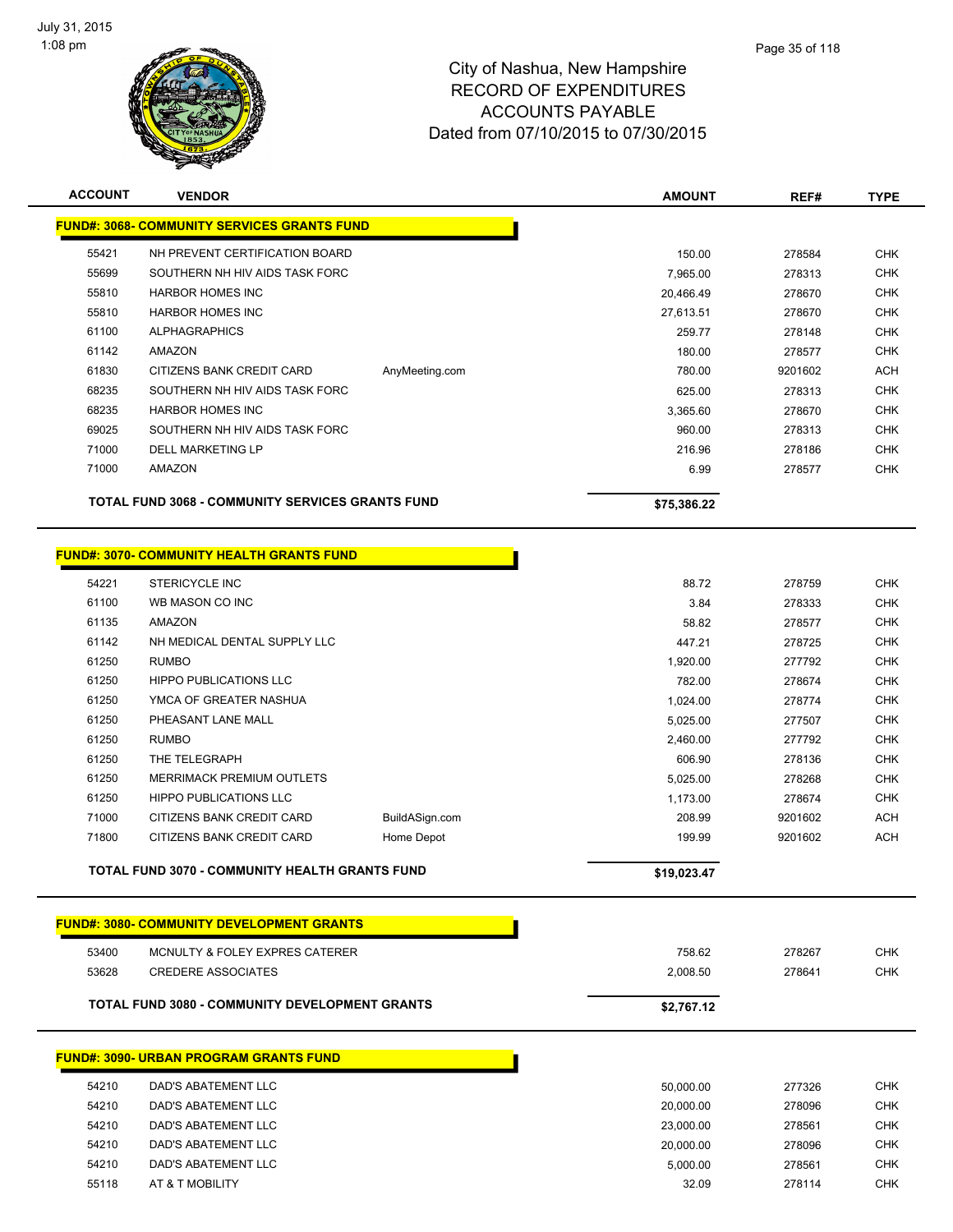

| <b>ACCOUNT</b>                                       | <b>VENDOR</b>                                   |              | <b>AMOUNT</b> | REF#     | <b>TYPE</b> |
|------------------------------------------------------|-------------------------------------------------|--------------|---------------|----------|-------------|
|                                                      | <b>FUND#: 3090- URBAN PROGRAM GRANTS FUND</b>   |              |               |          |             |
| 55307                                                | SHAWNASEY MADISON                               |              | 332.35        | 278572   | <b>CHK</b>  |
| 69025                                                | <b>DAD'S ABATEMENT LLC</b>                      |              | 22,000.00     | 278561   | <b>CHK</b>  |
| 69075                                                | BRIDGES DOM & SEXUAL VIOLENCE                   |              | 2,134.01      | 278161   | <b>CHK</b>  |
| 69075                                                | BRIDGES DOM & SEXUAL VIOLENCE                   |              | 1,369.54      | 278161   | <b>CHK</b>  |
|                                                      |                                                 |              |               |          |             |
|                                                      | TOTAL FUND 3090 - URBAN PROGRAM GRANTS FUND     | \$143,867.99 |               |          |             |
|                                                      | <b>FUND#: 3100- ECONOMIC DEVELOPMENT GRANTS</b> |              |               |          |             |
| 53400                                                | MCNULTY & FOLEY EXPRES CATERER                  |              | 252.88        | 278267   | <b>CHK</b>  |
| <b>TOTAL FUND 3100 - ECONOMIC DEVELOPMENT GRANTS</b> |                                                 |              |               |          |             |
|                                                      |                                                 |              | \$252.88      |          |             |
|                                                      | <b>FUND#: 3120- TRANSIT GRANTS FUND</b>         |              |               |          |             |
| 54100                                                | <b>EVERSOURCE</b>                               |              | 1,162.48      | 278530   | <b>CHK</b>  |
| 54100                                                | <b>EVERSOURCE</b>                               |              | 415.83        | 278530   | <b>CHK</b>  |
| 54114                                                | LIBERTY UTILITIES - NH                          |              | 57.32         | 278079   | <b>CHK</b>  |
| 54114                                                | LIBERTY UTILITIES - NH                          |              | 35.90         | 278078   | <b>CHK</b>  |
| 54114                                                | <b>DIRECT ENERGY BUSINESS</b>                   |              | 40.73         | 278188   | <b>CHK</b>  |
| 54114                                                | <b>DIRECT ENERGY BUSINESS</b>                   |              | 21.31         | 278188   | <b>CHK</b>  |
| 54114                                                | <b>DIRECT ENERGY BUSINESS</b>                   |              | 1.34          | 277419   | <b>CHK</b>  |
| 54141                                                | PENNICHUCK WATER WORKS INC                      |              | 63.73         | 278586   | <b>CHK</b>  |
| 54141                                                | PENNICHUCK WATER WORKS INC                      |              | 78.06         | 277357   | <b>CHK</b>  |
| 54141                                                | PENNICHUCK WATER WORKS INC                      |              | 61.99         | 278133   | <b>CHK</b>  |
| 54600                                                | AMBI CIRCUIT BOARD ELECTRONICS                  |              | 245.00        | 277380   | <b>CHK</b>  |
| 55109                                                | <b>FAIRPOINT COMMUNICATIONS</b>                 |              | 180.75        | 278580   | <b>CHK</b>  |
| 55118                                                | AT & T MOBILITY                                 |              | 125.88        | 278114   | <b>CHK</b>  |
| 55200                                                | NEW HAMPSHIRE TRANSIT ASSOC                     |              | 625.00        | 277355   | <b>CHK</b>  |
| 55200                                                | SAM'S CLUB DIRECT-0860                          |              | 15.00         | 278307   | <b>CHK</b>  |
| 55607                                                | PETTY CASH                                      |              | 45.00         | 277340   | <b>CHK</b>  |
| 55699                                                | VERIZON WIRELESS-342008805                      |              | 131.00        | 278597   | <b>CHK</b>  |
| 55699                                                | VERIZON WIRELESS-842008777                      |              | 191.04        | 278598   | <b>CHK</b>  |
| 55699                                                | J P PEST SERVICES                               |              | 67.00         | 278681   | <b>CHK</b>  |
| 55699                                                | MASI PLUMBING & HEATING INC                     |              | 620.20        | 278698   | <b>CHK</b>  |
| 55699                                                | FIRST TRANSIT INC                               |              | 197.14        | 278198   | <b>CHK</b>  |
| 55699                                                | FIRST TRANSIT INC                               |              |               |          | <b>CHK</b>  |
|                                                      | BEST OF THE BEST CLEANING & SE                  |              | 132,023.12    | 278658   | <b>CHK</b>  |
| 55699                                                | WB MASON CO INC                                 |              | 850.00        | 278160   |             |
| 61299                                                | CITIZENS BANK CREDIT CARD                       |              | 584.02        | 278771   | <b>CHK</b>  |
| 61299                                                |                                                 | Amazon.com   | 323.64        | 92016021 | <b>ACH</b>  |
| 61299                                                | NASHUA GLASS                                    |              | 320.00        | 278279   | <b>CHK</b>  |
| 61299                                                | DEPENDABLE LOCK SERVICE INC                     |              | 6.00          | 278647   | <b>CHK</b>  |
| 61299                                                | HOME DEPOT CREDIT SERVICE 3065                  |              | 95.93         | 278676   | <b>CHK</b>  |
| 61299                                                | <b>FASTENAL CO</b>                              |              | 5.73          | 278656   | <b>CHK</b>  |
| 61299                                                | HOME DEPOT CREDIT SERVICE 3065                  |              | 14.47         | 278676   | <b>CHK</b>  |
| 61299                                                | BOBCAT OF NEW HAMPSHIRE                         |              | (17.23)       | 278625   | CHK         |
| 61299                                                | F W WEBB CO                                     |              | 86.14         | 277426   | <b>CHK</b>  |
| 61299                                                | F W WEBB CO                                     |              | 115.40        | 278194   | <b>CHK</b>  |
| 61300                                                | CITY OF NASHUA/TAX COLLECTORS                   |              | 42.05         | 278093   | CHK         |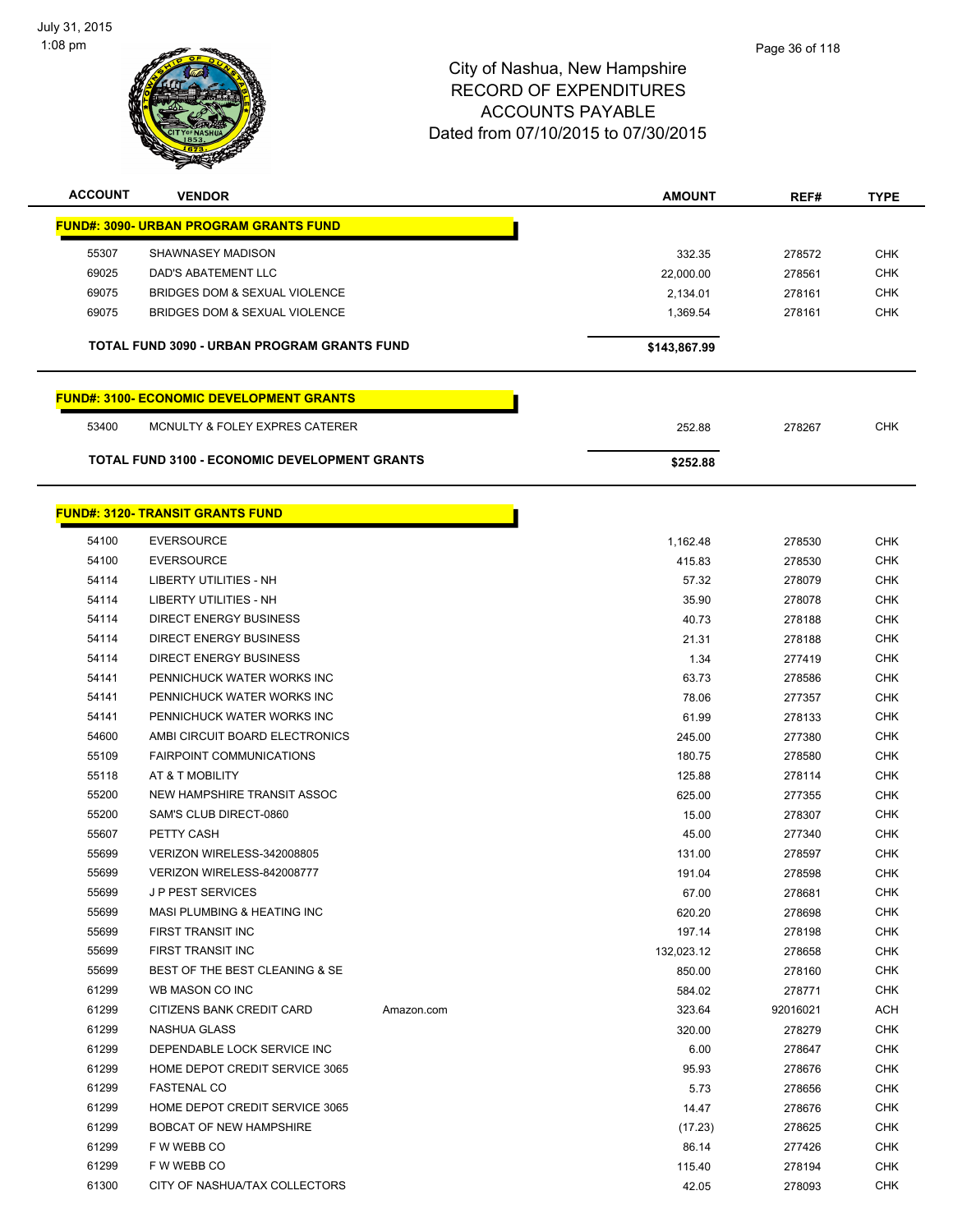

| <b>ACCOUNT</b> | <b>VENDOR</b>                                | <b>AMOUNT</b> | REF#             | <b>TYPE</b> |
|----------------|----------------------------------------------|---------------|------------------|-------------|
|                | <b>FUND#: 3120- TRANSIT GRANTS FUND</b>      |               |                  |             |
| 61310          | <b>AVSG LP</b>                               | 1,036.56      | 278612           | <b>CHK</b>  |
| 61705          | <b>MAYNARD &amp; LESIEUR INC</b>             | 6,750.00      | 278263           | <b>CHK</b>  |
| 61799          | NAPA AUTO PARTS                              | 139.34        | 278277           | <b>CHK</b>  |
| 61799          | <b>GILLIG LLC</b>                            | 217.28        | 278664           | <b>CHK</b>  |
| 61799          | NAPA AUTO PARTS                              | 77.89         | 278716           | <b>CHK</b>  |
| 61799          | NAPA AUTO PARTS                              | 102.34        | 278277           | <b>CHK</b>  |
| 61799          | NAPA AUTO PARTS                              | 156.63        | 278716           | <b>CHK</b>  |
| 61799          | NAPA AUTO PARTS                              | 114.05        | 278277           | <b>CHK</b>  |
| 61799          | NAPA AUTO PARTS                              | 3.17          | 278277           | <b>CHK</b>  |
| 61799          | NAPA AUTO PARTS                              | 71.01         | 278716           | <b>CHK</b>  |
| 61799          | <b>GILLIG LLC</b>                            | 207.68        | 277436           | <b>CHK</b>  |
| 61799          | YANKEE TRUCK LLC                             | 227.46        | 277550           | <b>CHK</b>  |
| 61799          | <b>CUMMINS NORTHEAST LLC</b>                 | 200.72        | 278184           | <b>CHK</b>  |
| 61799          | <b>GILLIG LLC</b>                            | 541.55        | 278208           | <b>CHK</b>  |
| 61799          | AIREX FILTER CORPORATION                     | 139.92        | 278604           | <b>CHK</b>  |
| 61799          | <b>CUMMINS NORTHEAST LLC</b>                 | 151.52        | 278642           | <b>CHK</b>  |
| 61799          | <b>FASTENAL CO</b>                           | 7.06          | 278656           | <b>CHK</b>  |
| 61799          | <b>GILLIG LLC</b>                            | 179.66        | 278664           | <b>CHK</b>  |
| 61799          | ALLIANCE BUS GROUP INC                       | 78.12         | 277378           | <b>CHK</b>  |
| 61799          | YANKEE TRUCK LLC                             | 569.68        | 277550           | <b>CHK</b>  |
| 61799          | ALLIANCE BUS GROUP INC                       | 277.88        | 278147           | <b>CHK</b>  |
| 61799          | MOLLY CORPORATION                            | 499.78        |                  | <b>CHK</b>  |
| 61799          | <b>GRAINGER</b>                              | 78.80         | 278273<br>277440 | <b>CHK</b>  |
|                |                                              |               |                  |             |
|                |                                              |               |                  |             |
|                | <b>TOTAL FUND 3120 - TRANSIT GRANTS FUND</b> | \$150,659.07  |                  |             |
|                |                                              |               |                  |             |
|                | <b>FUND#: 3300- LIBRARY GRANTS FUND</b>      |               |                  |             |
| 68322          | <b>GEORGE MORRISON</b>                       | 231.00        | 277486           | <b>CHK</b>  |
| 71221          | DELL MARKETING LP                            | 109.19        | 278186           | <b>CHK</b>  |
|                | <b>TOTAL FUND 3300 - LIBRARY GRANTS FUND</b> | \$340.19      |                  |             |
|                |                                              |               |                  |             |
|                | <b>FUND#: 3800- SCHOOL GRANTS FUND</b>       |               |                  |             |
| 53600          | <b>SERESC</b>                                | 2,418.75      | 277647           | <b>CHK</b>  |
| 53600          | <b>SERESC</b>                                | 3,075.00      | 278883           | <b>CHK</b>  |
| 53600          | <b>SERESC</b>                                | 368.00        | 277647           | <b>CHK</b>  |
| 53607          | <b>SERESC</b>                                | 12,135.00     | 277647           | <b>CHK</b>  |
| 53607          | <b>SERESC</b>                                | 6,463.00      | 278883           | <b>CHK</b>  |
| 53607          | <b>GAYLE R ESTERLY</b>                       | 4,930.00      | 277600           | <b>CHK</b>  |
| 53628          | <b>ICAT RESOURCES LLC</b>                    | 4,800.00      | 278390           | <b>CHK</b>  |
| 53628          | <b>SERESC</b>                                | 14,513.62     | 277647           | <b>CHK</b>  |
| 53628          | <b>SERESC</b>                                | 14,513.62     | 278883           | <b>CHK</b>  |
| 53628          | <b>SERESC</b>                                | 513.00        | 278883           | <b>CHK</b>  |
| 55109          | <b>FAIRPOINT COMMUNICATIONS</b>              | 170.52        | 278121           | <b>CHK</b>  |
| 55300          | AMERICAN SCHOOL COUNSELOR ASSN               | 1,157.00      | 277566           | <b>CHK</b>  |
| 55300          | <b>KELLY HOLMES</b>                          | 190.98        | 278840           | <b>CHK</b>  |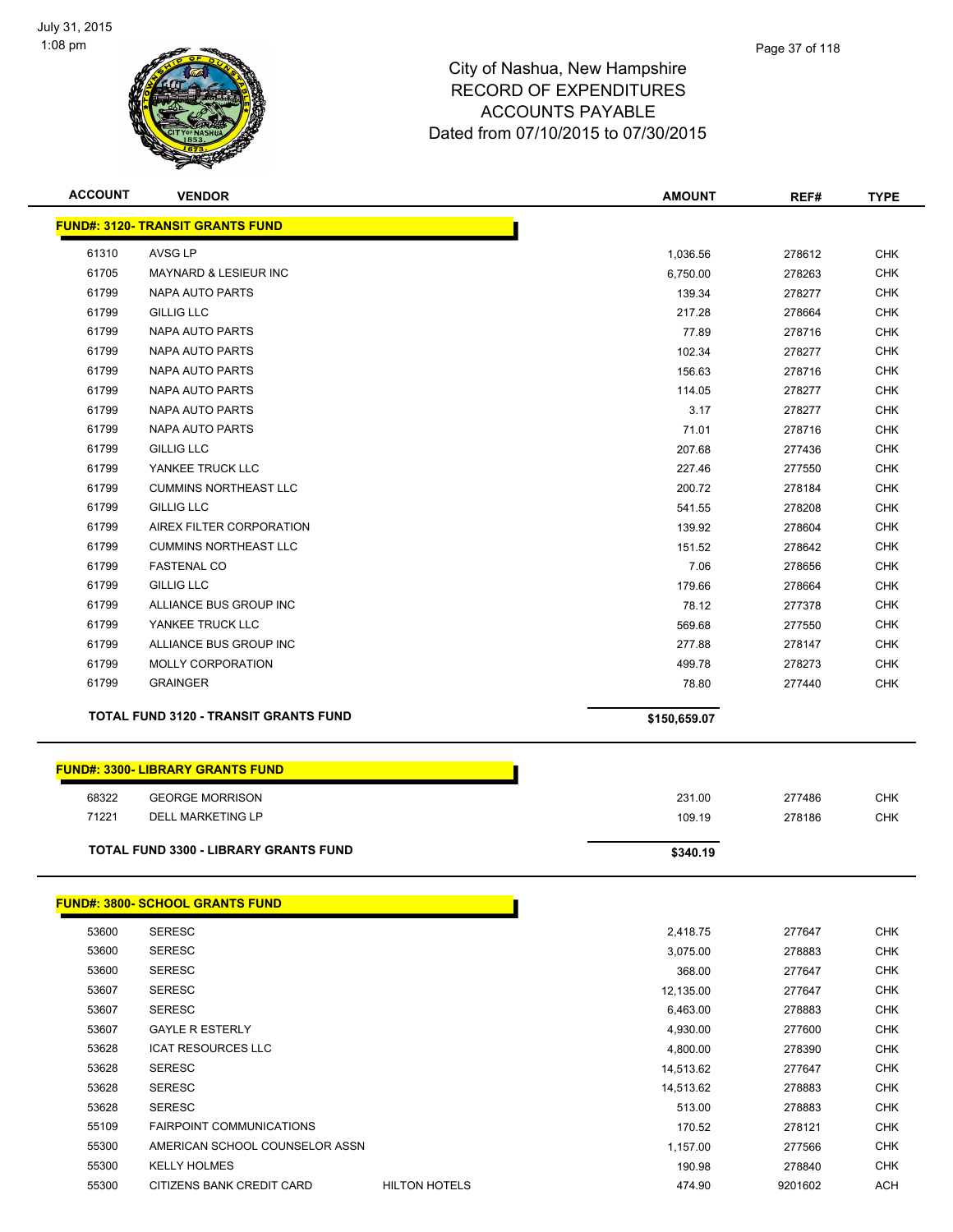

| <b>ACCOUNT</b> | <b>VENDOR</b>                          |                          | <b>AMOUNT</b> | REF#     | TYPE       |
|----------------|----------------------------------------|--------------------------|---------------|----------|------------|
|                | <b>FUND#: 3800- SCHOOL GRANTS FUND</b> |                          |               |          |            |
| 55300          | <b>TINA HAMILTON</b>                   |                          | 1,077.95      | 278830   | <b>CHK</b> |
| 55300          | CITIZENS BANK CREDIT CARD              | <b>HILTON HOTELS</b>     | 781.85        | 9201602  | <b>ACH</b> |
| 55300          | TRACEY A CASSADY                       |                          | 1,040.18      | 278358   | <b>CHK</b> |
| 55300          | <b>LESA MCQUESTEN</b>                  |                          | 1,046.50      | 278406   | <b>CHK</b> |
| 55300          | <b>MARIE ALSUP</b>                     |                          | 634.98        | 278790   | CHK        |
| 55300          | <b>NHASP</b>                           |                          | 478.76        | 278864   | <b>CHK</b> |
| 55300          | CITIZENS BANK CREDIT CARD              | <b>COLONY HOUSE</b>      | 327.00        | 92016021 | <b>ACH</b> |
| 55300          | LISA JANOSIK                           |                          | 233.45        | 278844   | CHK        |
| 55300          | <b>CENTER FOR RESPONSIVE SCHOOLS</b>   |                          | 1,458.00      | 277583   | CHK        |
| 55300          | <b>MARGARET ADAMS</b>                  |                          | 276.00        | 278344   | CHK        |
| 55300          | NICOLE OSMER                           |                          | 870.49        | 278418   | CHK        |
| 55300          | <b>MICHAEL HARRINGTON</b>              |                          | 718.30        | 278833   | <b>CHK</b> |
| 55300          | <b>BRENDA LEMON</b>                    |                          | 86.25         | 278851   | CHK        |
| 55300          | RENSSELAER NETWORKING ACADEMY          |                          | 2,000.00      | 277640   | <b>CHK</b> |
| 55307          | <b>SERESC</b>                          |                          | 48.00         | 278883   | CHK        |
| 55400          | <b>GREAT MINDS</b>                     |                          | 1,200.00      | 277609   | <b>CHK</b> |
| 55400          | <b>KEENE STATE COLLEGE</b>             |                          | 17,850.00     | 278848   | <b>CHK</b> |
| 55400          | MICHAEL HARRINGTON                     |                          | 1,980.00      | 278833   | CHK        |
| 55400          | CITIZENS BANK CREDIT CARD              | <b>LANGUAGE LEARNING</b> | 1,100.00      | 92016021 | ACH        |
| 55400          | <b>CHERRIE FULTON</b>                  |                          | 400.00        | 277604   | <b>CHK</b> |
| 55690          | FIRST STUDENT INC                      |                          | 476.28        | 278822   | CHK        |
| 61135          | <b>BARNES &amp; NOBLE INC</b>          |                          | 95.98         | 278350   | <b>CHK</b> |
| 61135          | <b>CENTER FOR TEACHING</b>             |                          | 180.00        | 278803   | <b>CHK</b> |
| 61135          | <b>HEINEMANN</b>                       |                          | 429.00        | 278836   | CHK        |
| 61135          | <b>SCHOLASTIC INC</b>                  |                          | 446.25        | 278879   | <b>CHK</b> |
| 61135          | WB MASON CO INC                        |                          | 609.81        | 277659   | CHK        |
| 61135          | WB MASON CO INC                        |                          | 146.83        | 278445   | CHK        |
| 61135          | <b>ALPHAGRAPHICS</b>                   |                          | 99.20         | 277565   | CHK        |
| 61135          | <b>ALPHAGRAPHICS</b>                   |                          | 1,062.90      | 278346   | <b>CHK</b> |
| 61299          | THE COPY SHOP                          |                          | 843.60        | 278364   | <b>CHK</b> |
| 61299          | WB MASON CO INC                        |                          | 377.24        | 278445   | <b>CHK</b> |
| 61299          | <b>SERESC</b>                          |                          | 15.00         | 278883   | <b>CHK</b> |
| 61299          | <b>JEANNE MCNEILL</b>                  |                          | 74.59         | 277627   | <b>CHK</b> |
| 61299          | DEBORAH A MURRAY                       |                          | 227.48        | 277630   | <b>CHK</b> |
| 61299          | <b>SCHOLASTIC INC</b>                  |                          | 90.65         | 278879   | <b>CHK</b> |
| 61299          | CAROLYN DUQUETTE                       |                          | 430.33        | 277594   | <b>CHK</b> |
| 61299          | <b>SCHOLASTIC INC</b>                  |                          | 369.00        | 277645   | <b>CHK</b> |
| 61299          | <b>SCHOOL SPECIALTY</b>                |                          | 341.86        | 277646   | <b>CHK</b> |
| 61299          | <b>KRISTINE KELLEHER</b>               |                          | 5.97          | 278395   | CHK        |
| 61299          | <b>SCHOLASTIC INC</b>                  |                          | 341.70        | 277645   | <b>CHK</b> |
| 61299          | <b>LARISSA MANNING</b>                 |                          | 108.88        | 278403   | CHK        |
| 61299          | <b>KATE TESSIER</b>                    |                          | 191.54        | 278438   | CHK        |
| 61299          | LARISSA MANNING                        |                          | 125.13        | 278854   | CHK        |
| 61299          | <b>KATE TESSIER</b>                    |                          | 203.57        | 278887   | <b>CHK</b> |
| 61299          | <b>SCHOLASTIC INC</b>                  |                          | 341.70        | 277645   | CHK        |
| 61299          | RITA LEWANDOWSKI                       |                          | 235.18        | 278398   | CHK        |
| 61299          | <b>SCHOLASTIC INC</b>                  |                          | 341.70        | 277645   | CHK        |
| 61299          | <b>CYNTHIA MICHAUD</b>                 |                          | 223.80        | 278407   | CHK        |
| 61299          | <b>KATELYN TOCCI</b>                   |                          | 297.81        | 278439   | <b>CHK</b> |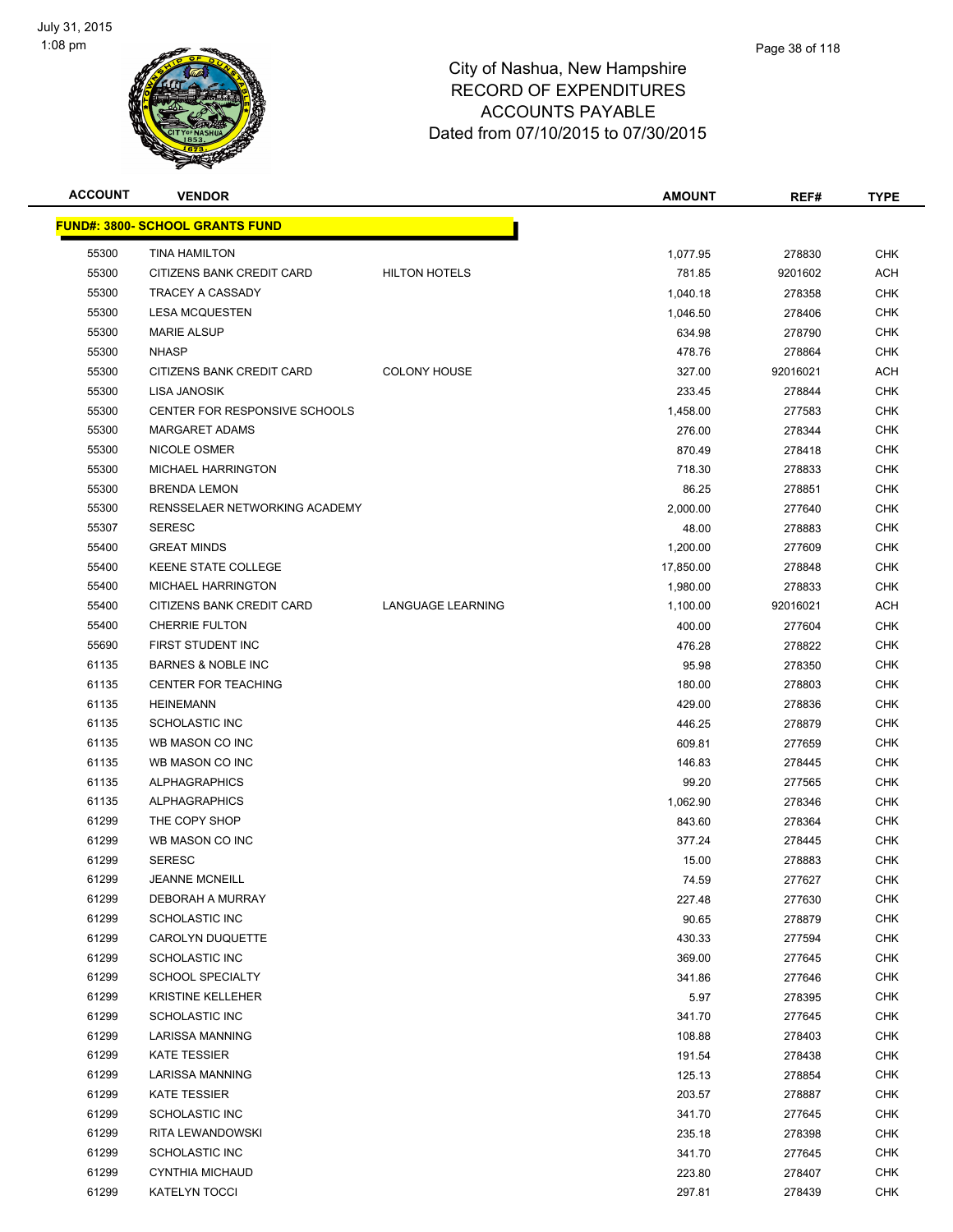

| <b>ACCOUNT</b> | <b>VENDOR</b>                                    | <b>AMOUNT</b> | REF#   | <b>TYPE</b> |
|----------------|--------------------------------------------------|---------------|--------|-------------|
|                | <b>FUND#: 3800- SCHOOL GRANTS FUND</b>           |               |        |             |
| 61299          | CYNTHIA MICHAUD                                  | 165.55        | 278858 | <b>CHK</b>  |
| 61299          | <b>SCHOLASTIC INC</b>                            | 88.00         | 277645 | <b>CHK</b>  |
| 61299          | WB MASON CO INC                                  | 843.69        | 277659 | <b>CHK</b>  |
| 61299          | WB MASON CO INC                                  | 150.28        | 278892 | <b>CHK</b>  |
| 61299          | <b>WAL-MART</b>                                  | 262.28        | 277658 | <b>CHK</b>  |
| 61299          | TEACHCHILDREN.COM                                | 155.29        | 278437 | CHK         |
| 61875          | <b>GALE/CENGAGE LEARNING</b>                     | 25,513.20     | 277605 | <b>CHK</b>  |
| 61875          | HANDWRITING WITHOUT TEARS                        | 202.00        | 278831 | <b>CHK</b>  |
| 61875          | <b>BARNES &amp; NOBLE INC</b>                    | 150.92        | 277570 | <b>CHK</b>  |
| 61875          | <b>CENTER FOR TEACHING</b>                       | 118.80        | 278803 | <b>CHK</b>  |
| 61875          | <b>HEINEMANN</b>                                 | 309.10        | 278836 | <b>CHK</b>  |
| 61875          | <b>SCHOLASTIC INC</b>                            | 561.06        | 278879 | <b>CHK</b>  |
| 71999          | PRO AV SYSTEMS INC                               | 2,378.00      | 278421 | <b>CHK</b>  |
|                | <b>TOTAL FUND 3800 - SCHOOL GRANTS FUND</b>      | \$138,962.25  |        |             |
|                | <b>FUND#: 4005- TRAFFIC VIOLATIONS FUND</b>      |               |        |             |
|                |                                                  |               |        |             |
| 55699          | <b>1ST PRIORITY TOWING &amp; RECOVERY</b>        | 95.00         | 277365 | <b>CHK</b>  |
| 55699          | D & R TOWING INC                                 | 315.00        | 277414 | <b>CHK</b>  |
| 55699          | STATEWIDE COLLISION LLC                          | 1,005.00      | 277524 | <b>CHK</b>  |
| 55699          | <b>1ST PRIORITY TOWING &amp; RECOVERY</b>        | 190.00        | 278139 | <b>CHK</b>  |
| 55699          | VERIZON WIRELESS-742016226                       | 192.60        | 278599 | <b>CHK</b>  |
| 61799          | NORTHERN FOREIGN CAR PARTS INC                   | 57.48         | 278288 | <b>CHK</b>  |
|                | TOTAL FUND 4005 - TRAFFIC VIOLATIONS FUND        | \$1,855.08    |        |             |
|                | <b>FUND#: 4020- POLICE DRUG ENFORCEMENT FUND</b> |               |        |             |
| 54899          | LITCHFIELD VANTAGE LLC                           | 3,166.66      | 278250 | <b>CHK</b>  |
| 55699          | <b>TRANSUNION RISK &amp; ALTERNATIVE</b>         | 110.00        | 277535 | <b>CHK</b>  |
| 55699          | NASHUA CRIME LINE INC                            | 3,000.00      | 278278 | <b>CHK</b>  |
|                |                                                  |               |        |             |
|                | TOTAL FUND 4020 - POLICE DRUG ENFORCEMENT FUND   | \$6,276.66    |        |             |
|                | <b>FUND#: 4025- DOJ DRUG FORFEITURE FUND</b>     |               |        |             |
| 54100          | <b>EVERSOURCE</b>                                | 466.72        | 277349 | <b>CHK</b>  |
| 55118          | VERIZON WIRELESS-785728687                       | 660.01        | 278595 | <b>CHK</b>  |
| 55400          | <b>KEVIN ROURKE</b>                              | 494.88        | 278073 | <b>CHK</b>  |
| 55699          | COMCAST CABLE COMMUNICATIONS I                   | 235.19        | 277348 | <b>CHK</b>  |
| 61799          | <b>GRANITE STATE GLASS</b>                       | 495.00        | 277441 | <b>CHK</b>  |
| 61799          | NORTHERN FOREIGN CAR PARTS INC                   | 224.69        | 278288 | <b>CHK</b>  |
|                | TOTAL FUND 4025 - DOJ DRUG FORFEITURE FUND       | \$2,576.49    |        |             |
|                | <b>FUND#: 4030- POLICE SPECIAL DETAILS FUND</b>  |               |        |             |
| 44542          | NASHUA POLICE DEPARTMENT                         | 50.00         | 277335 | <b>CHK</b>  |
| 44542          | AE MECHANICAL INC                                | 204.56        | 277375 | <b>CHK</b>  |
|                |                                                  |               |        |             |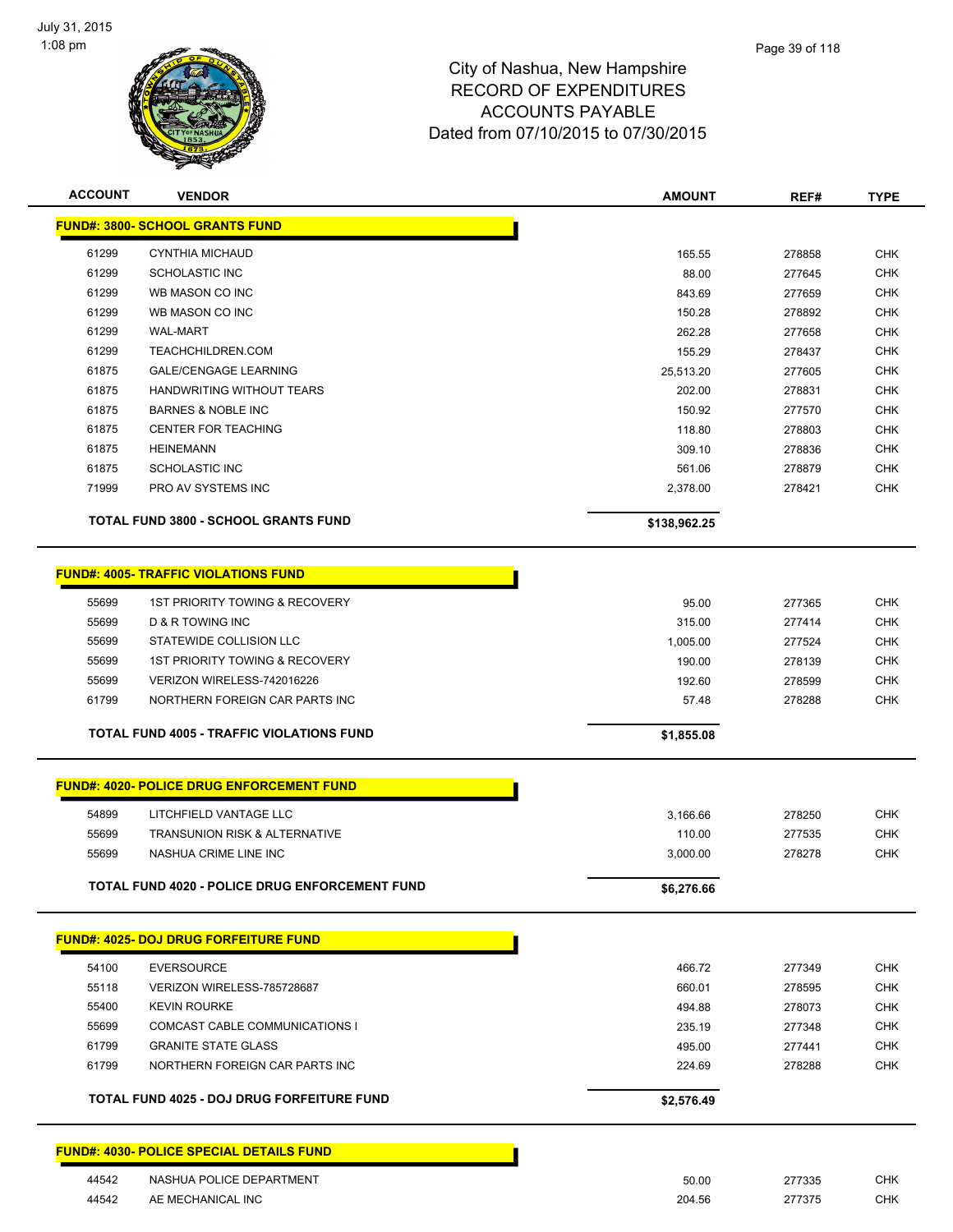| <b>ACCOUNT</b> | <b>VENDOR</b>                                      | <b>AMOUNT</b> | REF#   | <b>TYPE</b> |
|----------------|----------------------------------------------------|---------------|--------|-------------|
|                | TOTAL FUND 4030 - POLICE SPECIAL DETAILS FUND      | \$254.56      |        |             |
|                | <b>FUND#: 4032- PISTOL PERMIT FEES FUND</b>        |               |        |             |
| 55699          | <b>MARIKAS TAILOR SHOP</b>                         | 35.00         | 277473 | <b>CHK</b>  |
| 55699          | <b>MARIKAS TAILOR SHOP</b>                         | 140.00        | 278697 | <b>CHK</b>  |
|                | TOTAL FUND 4032 - PISTOL PERMIT FEES FUND          | \$175.00      |        |             |
|                | <b>FUND#: 4053- FIRE REGIONAL HAZMAT FUND</b>      |               |        |             |
| 53135          | ST JOSEPHS BUSINESS & HEALTH                       | 3,195.40      | 278315 | <b>CHK</b>  |
| 71000          | MOORE MEDICAL LLC                                  | 750.79        | 277484 | <b>CHK</b>  |
|                | TOTAL FUND 4053 - FIRE REGIONAL HAZMAT FUND        | \$3,946.19    |        |             |
|                | <b>FUND#: 4090- LIB-LOST/DAMAGED BOOK FINES</b>    |               |        |             |
| 54280          | <b>AQUATIC CREATIONS LLC</b>                       | 870.00        | 278609 | <b>CHK</b>  |
| 55699          | UNIQUE MANAGEMENT SERVICES INC                     | 196.90        | 277539 | <b>CHK</b>  |
| 61807          | UNIVERSITY OF UTAH                                 | 20.00         | 278593 | <b>CHK</b>  |
| 61807          | MANCHESTER CITY LIBRARY                            | 17.99         | 278696 | <b>CHK</b>  |
| 61814          | <b>MIDWEST TAPE</b>                                | 19.64         | 277481 | <b>CHK</b>  |
|                | TOTAL FUND 4090 - LIB-LOST/DAMAGED BOOK FINES      | \$1,124.53    |        |             |
|                | <b>FUND#: 4100- COMM DEV-ENVIRONMENTAL RLF</b>     |               |        |             |
| 53142          | <b>GZA GEOENVIRONMENTAL INC</b>                    | 3,900.00      | 278216 | <b>CHK</b>  |
|                | TOTAL FUND 4100 - COMM DEV-ENVIRONMENTAL RLF       | \$3,900.00    |        |             |
|                | <b>FUND#: 4600- ECON DEV-GREATER NASHUA RLF</b>    |               |        |             |
| 53628          | CAPITAL REGIONAL DEVELOPMENT                       | 500.00        | 278167 | <b>CHK</b>  |
| 55607          | UNITED PARCEL SERVICE                              | 12.15         | 277360 | CHK         |
|                | TOTAL FUND 4600 - ECON DEV-GREATER NASHUA RLF      | \$512.15      |        |             |
|                | FUND#: 4602- HUD SECTION 108 LOAN FUND             |               |        |             |
| 53107          | <b>GZA GEOENVIRONMENTAL INC</b>                    | 25,000.00     | 278217 | <b>CHK</b>  |
|                | <b>TOTAL FUND 4602 - HUD SECTION 108 LOAN FUND</b> | \$25,000.00   |        |             |
|                | FUND#: 5010- CAP PROJECTS-INFO TECHNOLOGY          |               |        |             |
| 81342          | CREATIVE INFORMATION SYSTEMS                       | 4,050.00      | 278183 | <b>CHK</b>  |
| 81342          | TYLER TECHNOLOGIES INC                             | 6,807.97      | 278767 | <b>CHK</b>  |
|                |                                                    |               |        |             |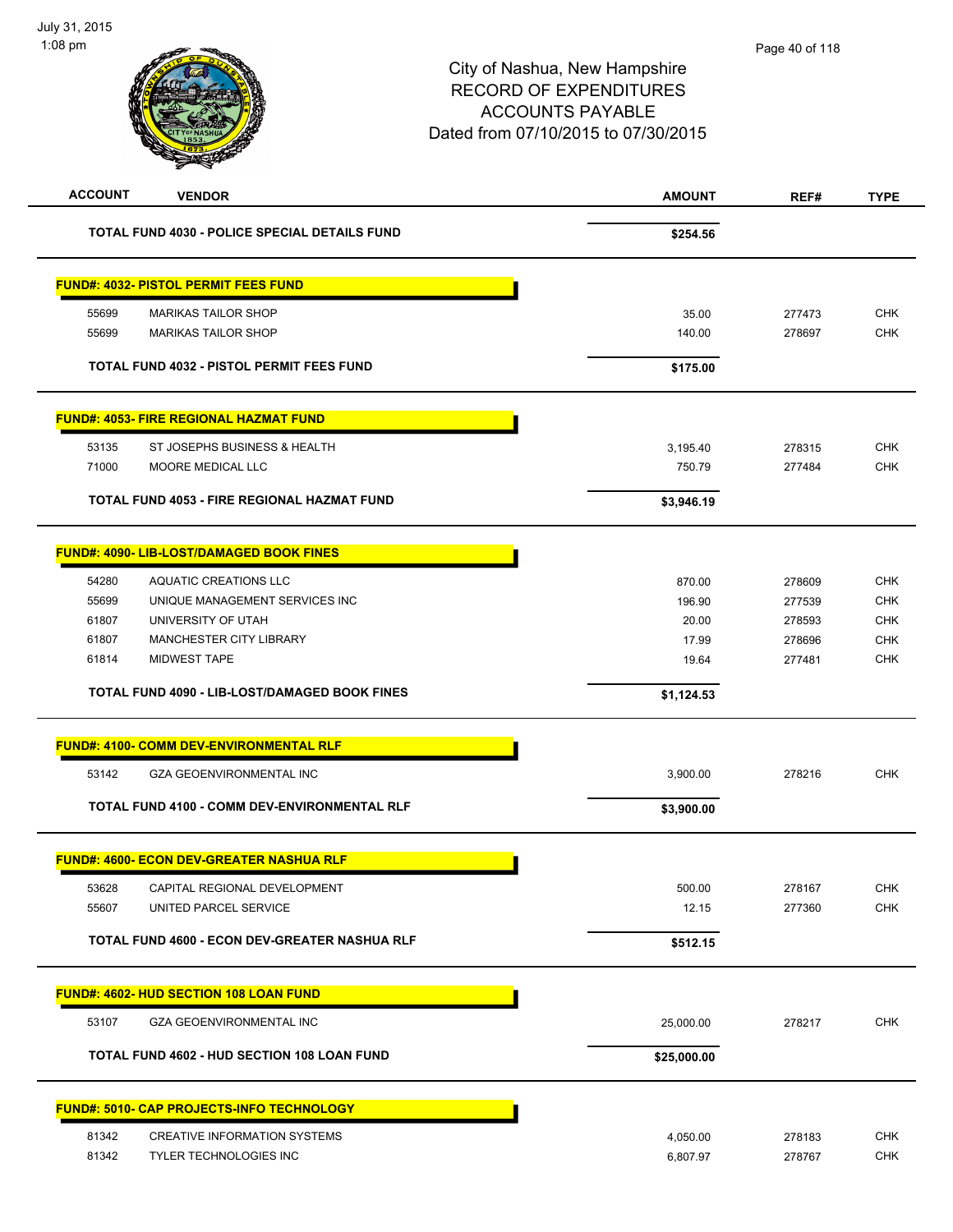| <b>ACCOUNT</b> | <b>VENDOR</b>                                   | <b>AMOUNT</b> | REF#   | <b>TYPE</b> |
|----------------|-------------------------------------------------|---------------|--------|-------------|
|                | TOTAL FUND 5010 - CAP PROJECTS-INFO TECHNOLOGY  | \$10,857.97   |        |             |
|                | <b>FUND#: 5040- CAPITAL PROJECTS-FIRE</b>       |               |        |             |
| 81200          | LIGHTEC INC                                     | 57,702.23     | 277468 | <b>CHK</b>  |
|                | <b>TOTAL FUND 5040 - CAPITAL PROJECTS-FIRE</b>  | \$57,702.23   |        |             |
|                | <b>FUND#: 5050- CAPITAL PROJ-COMMUNICATIONS</b> |               |        |             |
| 53999          | COMCAST CABLE COMMUNICATIONS I                  | 99.90         | 277348 | <b>CHK</b>  |
| 53999          | 2-WAY COMMUNICATIONS SERVICE                    | 230.00        | 277366 | <b>CHK</b>  |
| 81300          | 2-WAY COMMUNICATIONS SERVICE                    | 150.00        | 277366 | <b>CHK</b>  |
| 81300          | MOTOROLA SOLUTIONS INC                          | 2,346.69      | 278128 | <b>CHK</b>  |
| 81300          | ADAMSON INDUSTRIES CORP                         | 94.00         | 278142 | <b>CHK</b>  |
| 81300          | <b>TESSCO INC</b>                               | 121.34        | 278320 | <b>CHK</b>  |
|                | TOTAL FUND 5050 - CAPITAL PROJ-COMMUNICATIONS   | \$3,041.93    |        |             |
|                | <b>FUND#: 5200- CAPITAL PROJECTS-STREETS</b>    |               |        |             |
|                |                                                 |               |        |             |
| 81700          | JOHN TURNER CONSULTING INC                      | 3,218.00      | 277461 | <b>CHK</b>  |
| 81700          | R S AUDLEY INC                                  | 143,267.18    | 278301 | <b>CHK</b>  |
| 81700          | <b>CLD CONSULTING ENGINEERS INC</b>             | 9,954.22      | 278637 | <b>CHK</b>  |
| 81700          | <b>STV INCORPORATED</b>                         | 13,546.97     | 278761 | CHK         |
|                | TOTAL FUND 5200 - CAPITAL PROJECTS-STREETS      | \$169,986.37  |        |             |
|                | <b>FUND#: 5300- CAPITAL PROJECTS-PARKING</b>    |               |        |             |
| 81200          | <b>TYCO INTEGRATED SECURITY LLC</b>             | 1,579.53      | 277536 | <b>CHK</b>  |
|                | TOTAL FUND 5300 - CAPITAL PROJECTS-PARKING      | \$1,579.53    |        |             |
|                |                                                 |               |        |             |
|                | <b>FUND#: 5700- CAP PROJECTS-BROAD ST PKWY</b>  |               |        |             |
| 81700          | E D SWETT INC                                   | 386,838.11    | 278190 | <b>CHK</b>  |
| 81700          | FAY SPOFFORD & THORNDIKE                        | 30,955.65     | 278657 | <b>CHK</b>  |
| 81700          | E D SWETT INC                                   | 298,463.12    | 278190 | CHK         |
| 81700          | R S AUDLEY INC                                  | 200,288.39    | 278301 | <b>CHK</b>  |
| 81700          | WB MASON CO INC                                 | 174.11        | 278771 | <b>CHK</b>  |
| 81700          | CONTINENTAL PAVING INC                          | 646,079.70    | 278179 | <b>CHK</b>  |
| 81700          | HAYNER SWANSON INC                              | 27,650.66     | 277445 | <b>CHK</b>  |
| 81700          | <b>HAYNER SWANSON INC</b>                       | 3,227.45      | 277445 | <b>CHK</b>  |
| 81700          | FAY SPOFFORD & THORNDIKE                        | 44,305.00     | 278657 | <b>CHK</b>  |
| 81700          | HAYNER SWANSON INC                              | 21,617.71     | 277445 | <b>CHK</b>  |
| 81700          | FAY SPOFFORD & THORNDIKE                        | 130,375.62    | 278657 | <b>CHK</b>  |
| 81700          | HAYNER SWANSON INC                              | 23,794.45     | 277445 | <b>CHK</b>  |
| 81700          | FAY SPOFFORD & THORNDIKE                        | 20,406.44     | 278657 | <b>CHK</b>  |
| 81700          | <b>DENNIS MIRES PA</b>                          | 250.00        | 277418 | CHK         |
| 81700          | HALL MORSE ANDERSON SPINELLA                    | 257.40        | 277444 | <b>CHK</b>  |
|                |                                                 |               |        |             |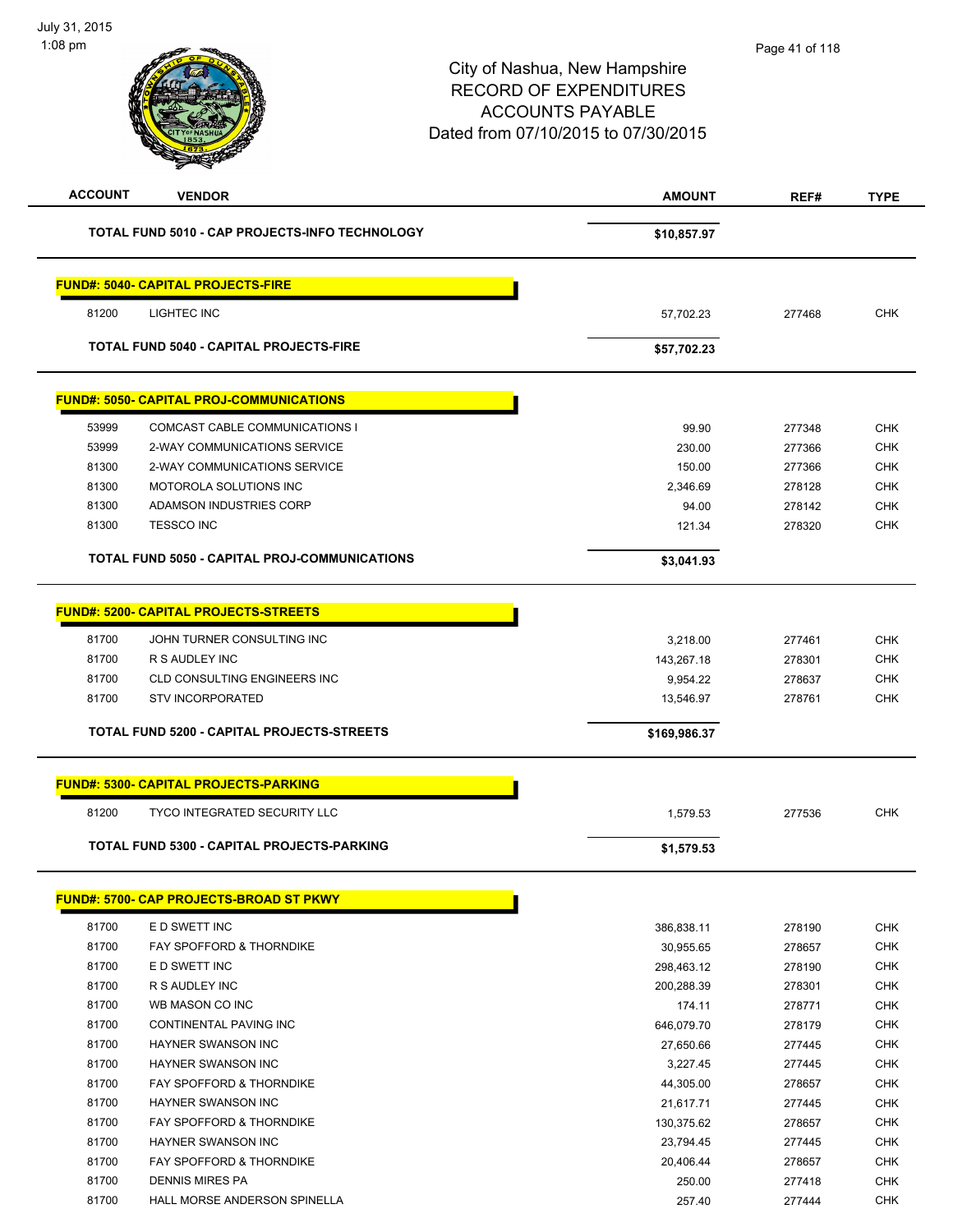

| <b>ACCOUNT</b> | <b>VENDOR</b>                                         | <b>AMOUNT</b>  | REF#   | <b>TYPE</b> |  |
|----------------|-------------------------------------------------------|----------------|--------|-------------|--|
|                | <b>FUND#: 5700- CAP PROJECTS-BROAD ST PKWY</b>        |                |        |             |  |
|                |                                                       |                |        |             |  |
| 81700          | <b>HAYNER SWANSON INC</b>                             | 7,680.16       | 277445 | <b>CHK</b>  |  |
| 81700          | WARD GEOTECHNICAL CONSULTING                          | 3,348.00       | 277547 | <b>CHK</b>  |  |
| 81700          | FAY SPOFFORD & THORNDIKE                              | 577.22         | 278657 | <b>CHK</b>  |  |
| 81700          | RPF ENVIRONMENTAL INC                                 | 8,604.25       | 278742 | <b>CHK</b>  |  |
| 81700          | PAN AM SYSTEMS INC                                    | 9,158.10       | 277502 | <b>CHK</b>  |  |
| 81700          | NASHUA MILLYARD ASSOC INC                             | 703.46         | 277489 | <b>CHK</b>  |  |
| 81700          | ROBERT W CHAMPAGNE                                    | 580.00         | 278739 | <b>CHK</b>  |  |
| 81700          | ROBERT W CHAMPAGNE                                    | 4,800.00       | 278740 | <b>CHK</b>  |  |
|                | TOTAL FUND 5700 - CAP PROJECTS-BROAD ST PKWY          | \$1,870,135.00 |        |             |  |
|                | <b>FUND#: 5800- SCHOOL CAPITAL PROJECTS FUND</b>      |                |        |             |  |
| 81200          | HARVEY CONSTRUCTION CO                                | 182,731.81     | 278834 | <b>CHK</b>  |  |
| 81200          | PAGE STREET LEASING LLC                               | 285.00         | 278867 | <b>CHK</b>  |  |
| 81200          | <b>HARRIMAN ASSOCIATES</b>                            | 7,200.00       | 278832 | <b>CHK</b>  |  |
| 81200          | HARVEY CONSTRUCTION CO                                | 922,985.84     | 278834 | <b>CHK</b>  |  |
| 81200          | HAYNER SWANSON INC                                    | 1,306.40       | 278835 | <b>CHK</b>  |  |
| 81200          | <b>SMRT INC</b>                                       | 1,696.00       | 278884 | <b>CHK</b>  |  |
| 81200          | <b>VIKING ROOFING INC</b>                             | 135,329.40     | 278443 | <b>CHK</b>  |  |
|                |                                                       |                |        |             |  |
|                | <b>TOTAL FUND 5800 - SCHOOL CAPITAL PROJECTS FUND</b> | \$1,251,534.45 |        |             |  |
|                | <u> FUND#: 6000- SOLID WASTE FUND</u>                 |                |        |             |  |
| 53107          | CHEMSERVE ENVIRONMENTAL ANALYS                        | 53.28          | 277404 | <b>CHK</b>  |  |
| 53107          | <b>ECS INC</b>                                        | 4,378.55       | 277423 | <b>CHK</b>  |  |
| 53107          | SANBORN HEAD & ASSOC INC                              | 11,264.20      | 278744 | <b>CHK</b>  |  |
| 53999          | USDA, APHIS, GENERAL                                  | 31,029.54      | 278594 | <b>CHK</b>  |  |
| 54100          | <b>EVERSOURCE</b>                                     | 264.96         | 278530 | <b>CHK</b>  |  |
| 54100          | <b>EVERSOURCE</b>                                     | 825.02         | 278579 | <b>CHK</b>  |  |
| 54200          | BILLS WORLD CLASS CLEANING SER                        | 780.00         | 278623 | <b>CHK</b>  |  |
| 54280          | PETTY CASH                                            | 30.46          | 277339 | <b>CHK</b>  |  |
| 54280          | <b>BELLETETES INC</b>                                 | 31.80          | 277390 | <b>CHK</b>  |  |
| 54280          | HOME DEPOT CREDIT SERVICE 3065                        | 182.79         | 277451 | <b>CHK</b>  |  |
| 54280          | JOHNNY APPLESEED TREE & LANDSC                        | 8,000.00       | 277462 | <b>CHK</b>  |  |
| 54280          | <b>B &amp; S LOCKSMITHS INC</b>                       | 19.00          | 278153 | <b>CHK</b>  |  |
| 54280          | <b>ISCO INDUSTRIES</b>                                | 53.38          | 278233 | <b>CHK</b>  |  |
| 54280          | HOME DEPOT CREDIT SERVICE 3065                        | 155.56         | 278676 | <b>CHK</b>  |  |
| 54600          | CARPARTS OF NASHUA                                    | 896.38         | 277400 | <b>CHK</b>  |  |
| 54600          | <b>D &amp; R TOWING INC</b>                           | 330.00         | 277414 | <b>CHK</b>  |  |
| 54600          | <b>FASTENAL CO</b>                                    | 34.17          | 277427 | <b>CHK</b>  |  |
| 54600          | FREIGHTLINER OF NH INC                                | 654.60         | 277431 | <b>CHK</b>  |  |
| 54600          | MCDEVITT TRUCKS INC                                   | 36.39          | 277478 | <b>CHK</b>  |  |
| 54600          | NAPA AUTO PARTS                                       | 105.32         | 277488 | <b>CHK</b>  |  |
| 54600          | NORTH AMERICAN EQUIP UPFITTERS                        | 9,900.00       | 277495 | <b>CHK</b>  |  |
| 54600          | <b>CAMEROTA TRUCK PARTS</b>                           | 20,176.99      | 278166 | <b>CHK</b>  |  |
| 54600          | CARPARTS OF NASHUA                                    | 68.59          | 278168 | <b>CHK</b>  |  |
| 54600          | <b>FASTENAL CO</b>                                    | 24.74          | 278195 | <b>CHK</b>  |  |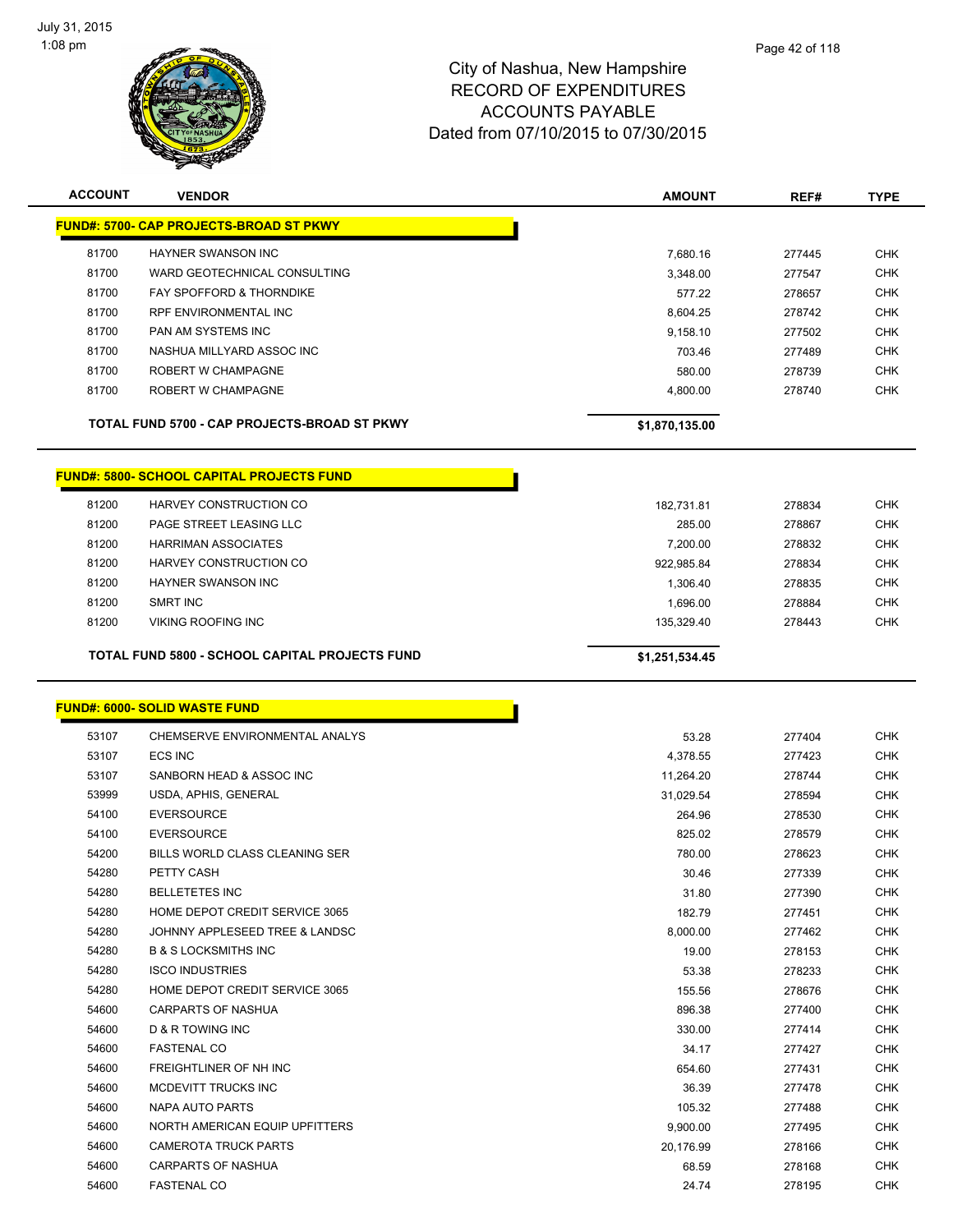

| <b>ACCOUNT</b> | <b>VENDOR</b>                         | <b>AMOUNT</b> | REF#   | TYPE       |
|----------------|---------------------------------------|---------------|--------|------------|
|                | <u> FUND#: 6000- SOLID WASTE FUND</u> |               |        |            |
| 54600          | FREIGHTLINER OF NH INC                | 198.02        | 278200 | <b>CHK</b> |
| 54600          | <b>GRANITE INDUSTRIAL GASES</b>       | 7,679.05      | 278212 | <b>CHK</b> |
| 54600          | POWER PRODUCTS                        | 55.01         | 278299 | <b>CHK</b> |
| 54600          | AMERICAN TANK MANAGEMENT INC          | 395.00        | 278608 | <b>CHK</b> |
| 54600          | <b>BAYNE MACHINE WORKS</b>            | 1,019.81      | 278618 | <b>CHK</b> |
| 54600          | CARPARTS OF NASHUA                    | 218.45        | 278633 | <b>CHK</b> |
| 54600          | FREIGHTLINER OF NH INC                | 1,024.48      | 278662 | <b>CHK</b> |
| 54600          | <b>G H BERLIN WINDWARD</b>            | 310.18        | 278663 | <b>CHK</b> |
| 54600          | MCNEILUS TRUCK & MANUFACTURING        | 3,496.18      | 278707 | <b>CHK</b> |
| 54600          | NAPA AUTO PARTS                       | 124.38        | 278715 | CHK        |
| 54600          | NAPA AUTO PARTS                       | 18.76         | 278717 | <b>CHK</b> |
| 54600          | SANEL AUTO PARTS CO                   | 34.89         | 278745 | CHK        |
| 54600          | SOUTHWORTH-MILTON INC                 | 185.24        | 278753 | <b>CHK</b> |
| 54625          | ONTRACK EQUIPMENT TRANSPORT           | 300.00        | 278729 | <b>CHK</b> |
| 55109          | <b>FAIRPOINT COMMUNICATIONS</b>       | 32.78         | 278122 | <b>CHK</b> |
| 55109          | COMCAST CABLE COMMUNICATIONS I        | 112.68        | 278578 | <b>CHK</b> |
| 55307          | SARAH O HYLAND                        | 20.99         | 277344 | <b>CHK</b> |
| 55400          | PETTY CASH                            | 10.00         | 277339 | <b>CHK</b> |
| 55400          | NORTHEAST RESOURCE RECOVERY           | 375.00        | 277496 | <b>CHK</b> |
| 55699          | AMHERST APPLIANCE REPAIR              | 1,050.00      | 277384 | <b>CHK</b> |
| 55699          | <b>CALLOGIX INC</b>                   | 76.57         | 277399 | <b>CHK</b> |
| 55699          | NEW ENGLAND ENERGY SERVICES           | 925.00        | 278723 | <b>CHK</b> |
| 55699          | NRRA (NORTHEAST RESOURCE RECOV        | 104.00        | 278727 | <b>CHK</b> |
| 55699          | UNIVERSAL RECYCLING TECH              | 2,657.18      | 278769 | <b>CHK</b> |
| 61100          | PETTY CASH                            | 7.29          | 277339 | <b>CHK</b> |
| 61100          | WB MASON CO INC                       | 222.96        | 277548 | <b>CHK</b> |
| 61107          | PHOENIX SCREEN PRINTING               | 1,219.20      | 278297 | <b>CHK</b> |
| 61110          | ALECS SHOE STORE INC                  | 374.95        | 278146 | <b>CHK</b> |
| 61110          | UNIFIRST CORPORATION                  | 349.16        | 278768 | <b>CHK</b> |
| 61142          | <b>BASS FIRST AID SERVICE</b>         | 18.85         | 278617 | <b>CHK</b> |
| 61192          | <b>B-B CHAIN INC</b>                  | 0.30          | 277387 | CHK        |
| 61192          | REFLECTIVE APPAREL FACTORY INC        | 536.20        | 277514 | <b>CHK</b> |
| 61192          | NH BRAGG & SONS INC                   | 1.547.60      | 278285 | <b>CHK</b> |
| 61192          | <b>BASS FIRST AID SERVICE</b>         | 25.85         | 278617 | <b>CHK</b> |
| 61192          | STANLEY CONVERGENT SECURITY           | 1,025.75      | 278755 | <b>CHK</b> |
| 61307          | SHATTUCK MALONE OIL CO                | 397.20        | 277358 | <b>CHK</b> |
| 61307          | SHATTUCK MALONE OIL CO                | 1,447.01      | 278134 | <b>CHK</b> |
| 61307          | SHATTUCK MALONE OIL CO                | 882.11        | 278588 | <b>CHK</b> |
| 61310          | AVSG LP                               | 16,720.25     | 278612 | <b>CHK</b> |
| 61705          | MAYNARD & LESIEUR INC                 | 526.50        | 277475 | <b>CHK</b> |
| 61705          | <b>GCR TIRES AND SERVICE</b>          | 331.14        | 278205 | <b>CHK</b> |
| 61705          | F W WEBB CO                           | 55.82         | 278655 | <b>CHK</b> |
| 61705          | MAYNARD & LESIEUR INC                 | 4,970.54      | 278700 | <b>CHK</b> |
| 71000          | <b>ISCO INDUSTRIES</b>                | 448.31        | 278680 | <b>CHK</b> |
| 71228          | <b>CREATIVE INFORMATION SYSTEMS</b>   | 3,796.00      | 277411 | <b>CHK</b> |
| 71228          | <b>DLT SOLUTIONS LLC</b>              | 958.44        | 277421 | <b>CHK</b> |
| 71630          | <b>TOTER LLC</b>                      | 37,149.12     | 277534 | <b>CHK</b> |
| 75100          | US BANK (091000022)                   | 61,250.00     | 148983 | <b>ACH</b> |
| 75100          | NH DEPT OF ENVIRONMENTAL SERVS        | 1,222,659.22  | 149081 | <b>ACH</b> |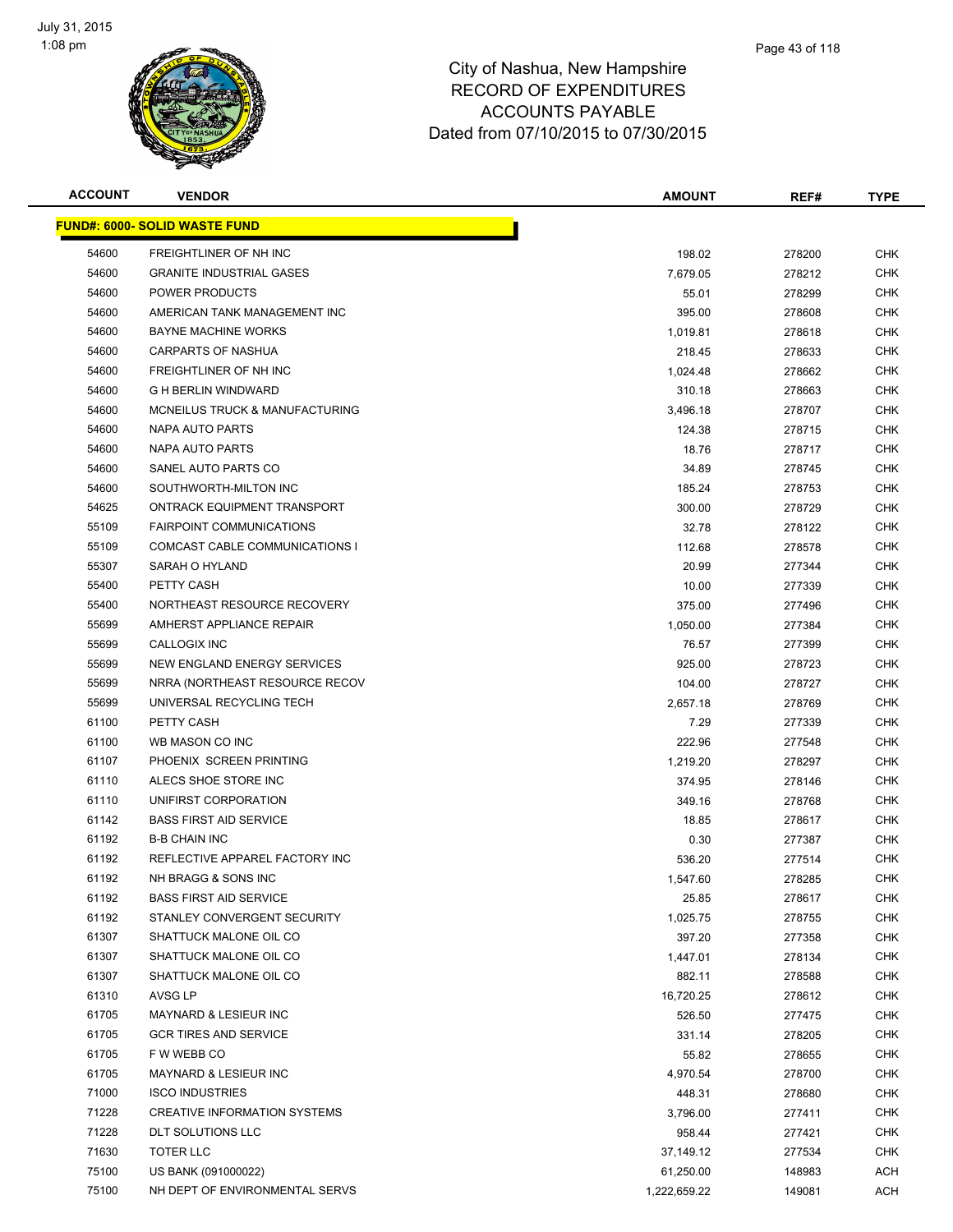

| <b>ACCOUNT</b> | <b>VENDOR</b>                        | <b>AMOUNT</b>  | REF#   | <b>TYPE</b> |
|----------------|--------------------------------------|----------------|--------|-------------|
|                | <b>FUND#: 6000- SOLID WASTE FUND</b> |                |        |             |
| 75200          | US BANK (091000022)                  | 6,161.39       | 148983 | ACH         |
| 75200          | NH DEPT OF ENVIRONMENTAL SERVS       | 143,113.70     | 149081 | ACH         |
|                | TOTAL FUND 6000 - SOLID WASTE FUND   | \$1,615,914.23 |        |             |
|                |                                      |                |        |             |
|                | <b>FUND#: 6200- WASTEWATER FUND</b>  |                |        |             |
| 21775          | <b>REBECCA WITTS</b>                 | 22.55          | 277695 | <b>CHK</b>  |
| 53107          | EASTERN ANALYTICAL INC               | 65.00          | 277422 | <b>CHK</b>  |
| 53107          | <b>HAZEN &amp; SAWYER PC</b>         | 40,401.47      | 277446 | <b>CHK</b>  |
| 53107          | <b>WRIGHT-PIERCE</b>                 | 1,258.54       | 277549 | <b>CHK</b>  |
| 53107          | CHEMSERVE ENVIRONMENTAL ANALYS       | 321.18         | 278176 | <b>CHK</b>  |
| 53107          | <b>WOODARD &amp; CURRAN</b>          | 5,900.00       | 278335 | <b>CHK</b>  |
| 53107          | CHEMSERVE ENVIRONMENTAL ANALYS       | 445.48         | 278636 | <b>CHK</b>  |
| 53107          | EASTERN ANALYTICAL INC               | 234.00         | 278651 | <b>CHK</b>  |
| 53107          | FLOW ASSESSMENT SERVICES LLC         | 13,023.32      | 278660 | <b>CHK</b>  |
| 53107          | <b>WRIGHT-PIERCE</b>                 | 9,026.22       | 278772 | <b>CHK</b>  |
| 53128          | RATH YOUNG & PIGNATELLI PC           | 19,693.51      | 278303 | <b>CHK</b>  |
| 53467          | MAILINGS UNLIMITED - NWS             | 7,000.00       | 149080 | <b>ACH</b>  |
| 53467          | <b>MAILINGS UNLIMITED</b>            | 983.80         | 277472 | <b>CHK</b>  |
| 53467          | PENNICHUCK WATER WORKS INC           | 9,507.96       | 278132 | <b>CHK</b>  |
| 53467          | US POSTAL SERVICES                   | 350.00         | 278574 | <b>CHK</b>  |
| 54100          | <b>EVERSOURCE</b>                    | 25.48          | 278074 | <b>CHK</b>  |
| 54100          | <b>EVERSOURCE</b>                    | 60,795.94      | 278120 | <b>CHK</b>  |
| 54114          | LIBERTY UTILITIES - NH               | 156.18         | 278126 | <b>CHK</b>  |
| 54114          | DIRECT ENERGY BUSINESS               | 348.76         | 278188 | <b>CHK</b>  |
| 54114          | LIBERTY UTILITIES - NH               | 51.20          | 278532 | <b>CHK</b>  |
| 54114          | <b>LIBERTY UTILITIES - NH</b>        | 141.36         | 278535 | <b>CHK</b>  |
| 54114          | <b>LIBERTY UTILITIES - NH</b>        | 147.83         | 278536 | <b>CHK</b>  |
| 54114          | LIBERTY UTILITIES - NH               | 148.78         | 278537 | <b>CHK</b>  |
| 54114          | LIBERTY UTILITIES - NH               | 145.51         | 278538 | <b>CHK</b>  |
| 54114          | LIBERTY UTILITIES - NH               | 49.60          | 278539 | <b>CHK</b>  |
| 54114          | <b>LIBERTY UTILITIES - NH</b>        | 49.77          | 278540 | <b>CHK</b>  |
| 54114          | LIBERTY UTILITIES - NH               | 50.21          | 278541 | <b>CHK</b>  |
| 54114          | <b>DIRECT ENERGY BUSINESS</b>        | 5.54           | 278648 | <b>CHK</b>  |
| 54141          | PENNICHUCK WATER WORKS INC           | 184.70         | 277357 | <b>CHK</b>  |
| 54141          | PENNICHUCK WATER WORKS INC           | 903.76         | 278133 | <b>CHK</b>  |
| 54221          | <b>CASELLA ORGANICS</b>              | 49,854.85      | 278634 | <b>CHK</b>  |
| 54280          | HOME DEPOT CREDIT SERVICE 3065       | 71.91          | 278676 | <b>CHK</b>  |
| 54300          | CRISP CONTRACTING LLC                | 3,000.00       | 277325 | <b>CHK</b>  |
| 54300          | <b>BROX INDUSTRIES INC</b>           | 1,322.90       | 277396 | <b>CHK</b>  |
| 54300          | ROBERT W CHAMPAGNE                   | 3,800.00       | 277515 | <b>CHK</b>  |
| 54300          | TEAM EJP CONCORD NH                  | 1,946.88       | 277532 | <b>CHK</b>  |
| 54300          | CRISP CONTRACTING LLC                | 500.00         | 278095 | <b>CHK</b>  |
| 54300          | A-BEE SEPTIC LLC                     | 210.00         | 278141 | <b>CHK</b>  |
| 54300          | <b>BROX INDUSTRIES INC</b>           | 1,352.21       | 278162 | <b>CHK</b>  |
| 54300          | NEENAH FOUNDRY CO                    | 6,970.00       | 278282 | <b>CHK</b>  |
| 54300          | P & L LANDSCAPING LLC                | 480.00         | 278294 | <b>CHK</b>  |
| 54300          | <b>BROX INDUSTRIES INC</b>           | 1,237.37       | 278630 | <b>CHK</b>  |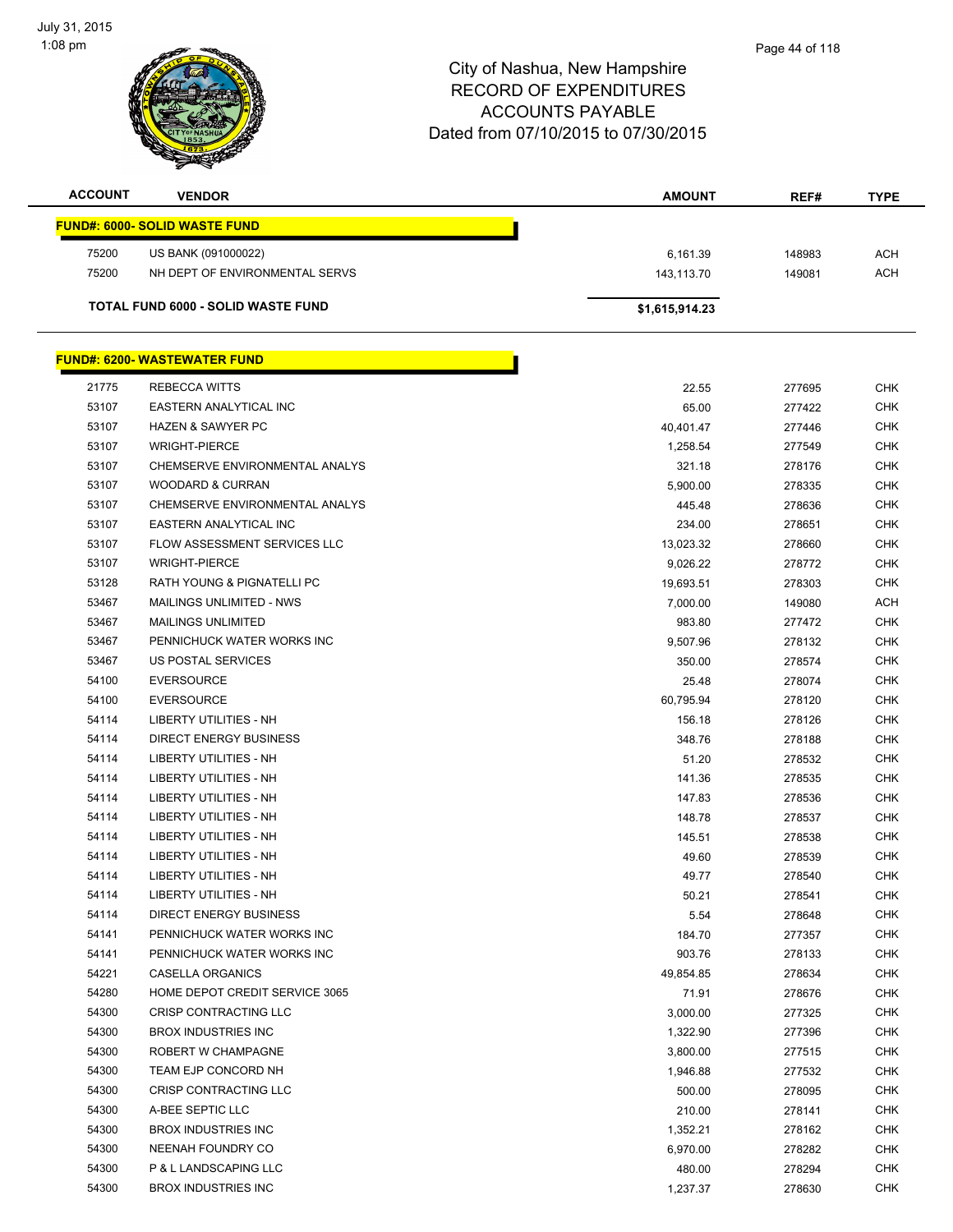

**FUND#: 6200- WASTEWATER FUND**

| ACCOUNT | <b>VENDOR</b>                       | <b>AMOUNT</b> | REF#   | <b>TYPE</b> |
|---------|-------------------------------------|---------------|--------|-------------|
|         | <u> IND#: 6200- WASTEWATER FUND</u> |               |        |             |
| 54487   | PETTY CASH                          | 27.00         | 277339 | <b>CHK</b>  |
| 54487   | <b>FEDEX</b>                        | 31.46         | 277350 | <b>CHK</b>  |
| 54487   | A W CHESTERTON COMPANY              | 360.00        | 277369 | <b>CHK</b>  |
| 54487   | <b>GRAINGER</b>                     | 60.30         | 277440 | <b>CHK</b>  |
| 54487   | <b>HAJOCA CORPORATION</b>           | 1,905.97      | 277443 | <b>CHK</b>  |
| 54487   | PINE MOTOR PARTS                    | 16.49         | 277508 | <b>CHK</b>  |
| 54487   | AMERICAN TANK MANAGEMENT INC        | 390.00        | 278151 | <b>CHK</b>  |
| 54487   | F W WEBB CO                         | 28.94         | 278194 | <b>CHK</b>  |
| 54487   | <b>FASTENAL CO</b>                  | 452.55        | 278195 | <b>CHK</b>  |
| 54487   | M & M ELECTRICAL SUPPLY CO INC      | 295.98        | 278252 | <b>CHK</b>  |
| 54487   | MCMASTER-CARR                       | 154.39        | 278266 | <b>CHK</b>  |
| 54487   | NASHUA OUTDOOR POWER EQUIPMENT      | 373.82        | 278280 | <b>CHK</b>  |
| 54487   | PINE MOTOR PARTS                    | 23.17         | 278298 | <b>CHK</b>  |
| 54487   | F W WEBB CO                         | 218.86        | 278655 | <b>CHK</b>  |
| 54487   | <b>FASTENAL CO</b>                  | 12.39         | 278656 | <b>CHK</b>  |
| 54487   | HOME DEPOT CREDIT SERVICE 3065      | 29.00         | 278676 | <b>CHK</b>  |
| 54487   | M & M ELECTRICAL SUPPLY CO INC      | 461.40        | 278694 | <b>CHK</b>  |
| 54487   | <b>MAYNARD &amp; LESIEUR INC</b>    | 89.44         | 278704 | <b>CHK</b>  |
| 54487   | MCMASTER-CARR                       | 398.85        | 278706 | <b>CHK</b>  |
| 54487   | PROGRESSIVE ALARM SERVICES INC      | 240.00        | 278736 | <b>CHK</b>  |
| 54600   | NORTH AMERICAN EQUIP UPFITTERS      | 1,550.00      | 277495 | <b>CHK</b>  |
| 54600   | <b>CARPARTS OF NASHUA</b>           | 9.36          | 278168 | <b>CHK</b>  |
| 54600   | FREIGHTLINER OF NH INC              | 235.50        | 278662 | <b>CHK</b>  |
| 55109   | BAYRING COMMUNICATIONS              | 60.21         | 278117 | <b>CHK</b>  |
| 55109   | <b>FAIRPOINT COMMUNICATIONS</b>     | 735.51        | 278121 | <b>CHK</b>  |
| 55118   | AT & T MOBILITY                     | 173.70        | 278114 | <b>CHK</b>  |
| 55118   | AT & T MOBILITY                     | 448.68        | 278116 | <b>CHK</b>  |
| 55200   | SAM'S CLUB DIRECT-0860              | 15.00         | 278307 | <b>CHK</b>  |
| 55400   | <b>NHWPCA</b>                       | 290.00        | 278287 | <b>CHK</b>  |
| 55421   | <b>NEWEA</b>                        | 35.00         | 277356 | <b>CHK</b>  |

| 54487 | M & M ELECTRICAL SUPPLY CO INC  | 461.40    | 278694 | CHK        |
|-------|---------------------------------|-----------|--------|------------|
| 54487 | MAYNARD & LESIEUR INC           | 89.44     | 278704 | <b>CHK</b> |
| 54487 | MCMASTER-CARR                   | 398.85    | 278706 | <b>CHK</b> |
| 54487 | PROGRESSIVE ALARM SERVICES INC  | 240.00    | 278736 | <b>CHK</b> |
| 54600 | NORTH AMERICAN EQUIP UPFITTERS  | 1,550.00  | 277495 | <b>CHK</b> |
| 54600 | CARPARTS OF NASHUA              | 9.36      | 278168 | CHK        |
| 54600 | FREIGHTLINER OF NH INC          | 235.50    | 278662 | <b>CHK</b> |
| 55109 | BAYRING COMMUNICATIONS          | 60.21     | 278117 | <b>CHK</b> |
| 55109 | <b>FAIRPOINT COMMUNICATIONS</b> | 735.51    | 278121 | <b>CHK</b> |
| 55118 | AT & T MOBILITY                 | 173.70    | 278114 | <b>CHK</b> |
| 55118 | AT & T MOBILITY                 | 448.68    | 278116 | <b>CHK</b> |
| 55200 | SAM'S CLUB DIRECT-0860          | 15.00     | 278307 | <b>CHK</b> |
| 55400 | <b>NHWPCA</b>                   | 290.00    | 278287 | <b>CHK</b> |
| 55421 | <b>NEWEA</b>                    | 35.00     | 277356 | <b>CHK</b> |
| 55421 | DAVID A SIMMONS                 | 758.11    | 278109 | <b>CHK</b> |
| 55421 | <b>NHWPCA</b>                   | 590.00    | 278287 | <b>CHK</b> |
| 55421 | DONALD FOSSETT                  | 60.00     | 278661 | <b>CHK</b> |
| 55607 | PETTY CASH                      | 13.48     | 277339 | <b>CHK</b> |
| 55618 | <b>CITIZENS BANK</b>            | 1,549.62  | 149012 | <b>ACH</b> |
| 55618 | <b>CITIZENS BANK</b>            | 765.70    | 149013 | ACH        |
| 55699 | CALLOGIX INC                    | 210.00    | 278632 | <b>CHK</b> |
| 55699 | LUBRICATION TECHNOLOGIES INC    | 4,950.00  | 278693 | <b>CHK</b> |
| 61100 | WB MASON CO INC                 | 190.48    | 277548 | <b>CHK</b> |
| 61100 | WB MASON CO INC                 | 104.95    | 278333 | <b>CHK</b> |
| 61100 | WB MASON CO INC                 | (59.20)   | 278771 | <b>CHK</b> |
| 61107 | UNIFIRST CORPORATION            | 266.05    | 277537 | <b>CHK</b> |
| 61107 | ALECS SHOE STORE INC            | 110.00    | 278606 | CHK        |
| 61149 | <b>VWR INTERNATIONAL</b>        | 77.84     | 277542 | <b>CHK</b> |
| 61149 | <b>VWR INTERNATIONAL</b>        | 287.75    | 277543 | <b>CHK</b> |
| 61149 | <b>VWR INTERNATIONAL</b>        | 246.16    | 278330 | <b>CHK</b> |
| 61149 | <b>ENVIROSYSTEMS INC</b>        | 1,165.00  | 278653 | <b>CHK</b> |
| 61156 | <b>BASF CORP</b>                | 16,931.50 | 278616 | <b>CHK</b> |
| 61156 | JCI JONES CHEMICALS INC         | 3,916.51  | 278684 | <b>CHK</b> |
|       |                                 |           |        |            |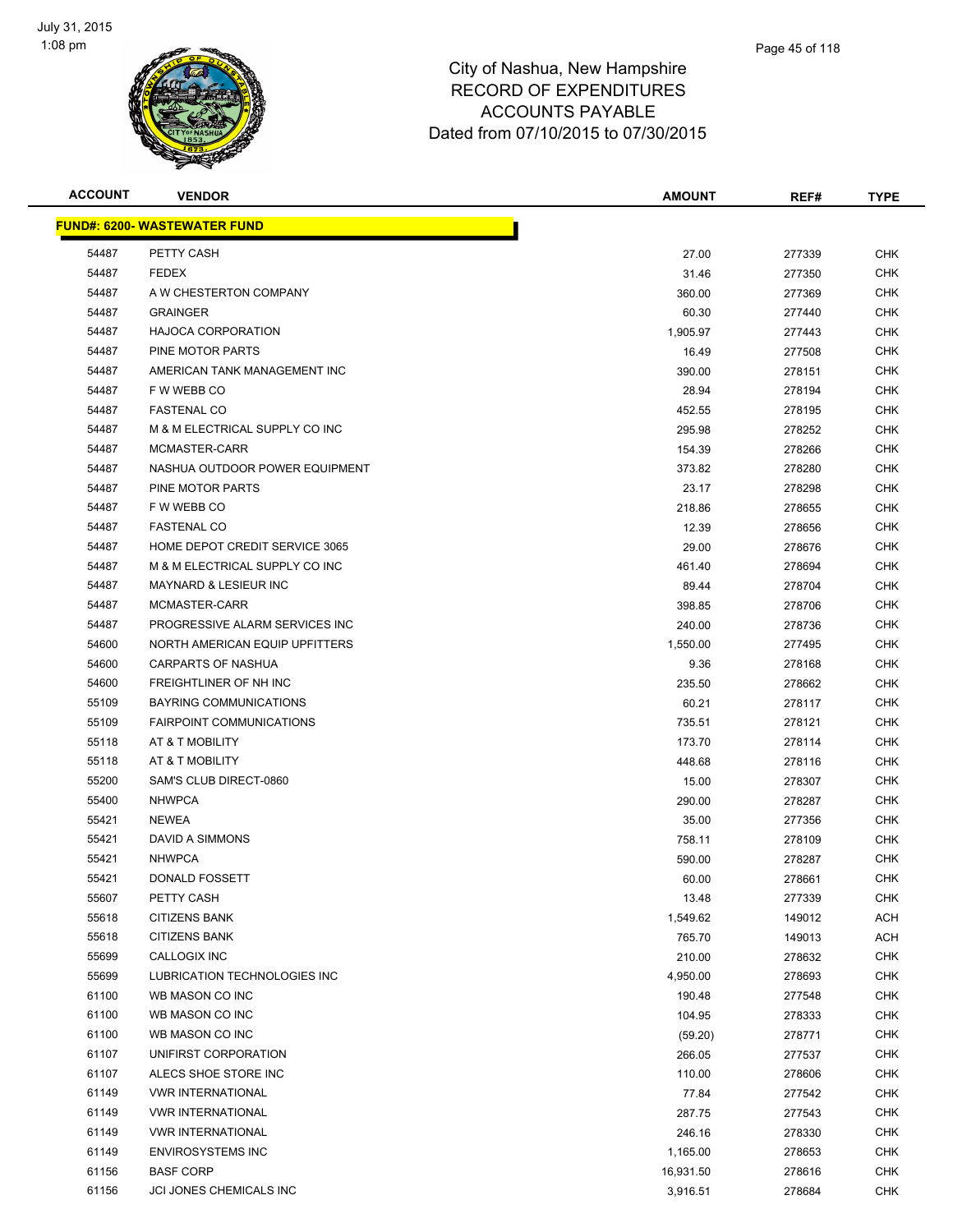

| <b>ACCOUNT</b> | <b>VENDOR</b>                            | <b>AMOUNT</b>  | REF#   | <b>TYPE</b> |
|----------------|------------------------------------------|----------------|--------|-------------|
|                | <b>FUND#: 6200- WASTEWATER FUND</b>      |                |        |             |
| 61156          | POLYDYNE INC                             | 35,617.40      | 278734 | <b>CHK</b>  |
| 61299          | PETTY CASH                               | 10.99          | 277339 | <b>CHK</b>  |
| 61299          | <b>GRAINGER</b>                          | 598.90         | 277440 | <b>CHK</b>  |
| 61299          | HOWARD P FAIRFIELD LLC                   | 209.79         | 277453 | <b>CHK</b>  |
| 61299          | OMEGA INDUSTRIAL SUPPLY INC              | 1,837.75       | 277499 | <b>CHK</b>  |
| 61299          | SAM'S CLUB DIRECT-0860                   | 39.84          | 277517 | <b>CHK</b>  |
| 61299          | SAM'S CLUB DIRECT-0860                   | 109.16         | 278743 | <b>CHK</b>  |
| 61310          | AVSG LP                                  | 534.72         | 278612 | <b>CHK</b>  |
| 61428          | CENTRAL PAPER PRODUCTS CO                | 243.96         | 278173 | <b>CHK</b>  |
| 71228          | <b>DLT SOLUTIONS LLC</b>                 | 3,833.76       | 277421 | <b>CHK</b>  |
| 75100          | NH DEPT OF ENVIRONMENTAL SERVS           | 2,228,480.47   | 149081 | <b>ACH</b>  |
| 75200          | NH DEPT OF ENVIRONMENTAL SERVS           | 749,934.25     | 149081 | ACH         |
| 81300          | KOMLINE-SANDERSON ENGR CORP              | 127,960.00     | 278688 | CHK         |
| 81300          | PENTA CORP                               | 250,519.01     | 278732 | <b>CHK</b>  |
| 81700          | <b>CARTEGRAPH SYSTEMS INC</b>            | 53,320.00      | 277401 | <b>CHK</b>  |
| 81700          | <b>BROX INDUSTRIES INC</b>               | 171,624.82     | 278629 | <b>CHK</b>  |
| 81700          | <b>HAZEN &amp; SAWYER PC</b>             | 388.02         | 278671 | <b>CHK</b>  |
| 81700          | <b>HAZEN &amp; SAWYER PC</b>             | 7,477.39       | 278221 | <b>CHK</b>  |
| 81700          | <b>HAZEN &amp; SAWYER PC</b>             | 121,351.79     | 277446 | <b>CHK</b>  |
| 81700          | <b>HAZEN &amp; SAWYER PC</b>             | 24,577.62      | 278671 | <b>CHK</b>  |
| 81700          | TEAM EJP CONCORD NH                      | 6,003.60       | 277532 | <b>CHK</b>  |
| 81700          | NORTHPOINT CONSTRUCTION MGMT             | 8,200.00       | 278289 | <b>CHK</b>  |
| 81700          | <b>EASTERN PIPE SERVICE LLC</b>          | 8,268.00       | 278191 | <b>CHK</b>  |
| 81700          | ALBANESE D & S INC                       | 19,200.76      | 278145 | <b>CHK</b>  |
| 81700          | <b>WRIGHT-PIERCE</b>                     | 3,003.43       | 277549 | CHK         |
| 81700          | <b>WRIGHT-PIERCE</b>                     | 1,323.21       | 278772 | <b>CHK</b>  |
| 81700          | <b>WRIGHT-PIERCE</b>                     | 47,018.70      | 277549 | <b>CHK</b>  |
| 81700          | <b>WRIGHT-PIERCE</b>                     | 30,435.36      | 278772 | <b>CHK</b>  |
| 81700          | PENTA CORP                               | 35,823.05      | 277505 | <b>CHK</b>  |
| 81700          | <b>HAZEN &amp; SAWYER PC</b>             | 8,140.32       | 278671 | <b>CHK</b>  |
| 81700          | PENTA CORP                               | 140,915.49     | 278732 | <b>CHK</b>  |
|                | <b>TOTAL FUND 6200 - WASTEWATER FUND</b> | \$4,370,442.25 |        |             |

#### **FUND#: 6500- PROPERTY & CASUALTY FUND**

| 53142 | HUB INT'L NEW ENGLAND LLC   | 17,500.00  | 149047 | <b>ACH</b> |
|-------|-----------------------------|------------|--------|------------|
| 54267 | STANLEY CONVERGENT SECURITY | 118.66     | 277521 | <b>CHK</b> |
| 54267 | STANLEY ELEVATOR CO INC     | 4,295.88   | 278756 | <b>CHK</b> |
| 54267 | STANLEY ELEVATOR CO INC     | 118.66     | 278757 | CHK        |
| 59107 | HUB INT'L NEW ENGLAND LLC   | 102.203.00 | 149047 | <b>ACH</b> |
| 59120 | HUB INT'L NEW ENGLAND LLC   | 447.001.00 | 149047 | <b>ACH</b> |
| 59148 | HUB INT'L NEW ENGLAND LLC   | 70.000.00  | 149047 | <b>ACH</b> |
| 59207 | APPLE NASHUA LLC            | 879.00     | 278475 | CHK        |
| 59207 | ASSOCIATED RADIOLOGISTS PA  | 834.00     | 278476 | CHK        |
| 59207 | CLAIMS BUREAU USA INC       | 1.993.50   | 278478 | CHK        |
| 59207 | <b>CONCORD HOSPITAL</b>     | 486.00     | 278479 | CHK        |
| 59207 | <b>CPTE NASHUA</b>          | 3.786.00   | 278480 | CHK        |
| 59207 | CULLENCOLLIMORE PLLC        | 210.00     | 278481 | CHK        |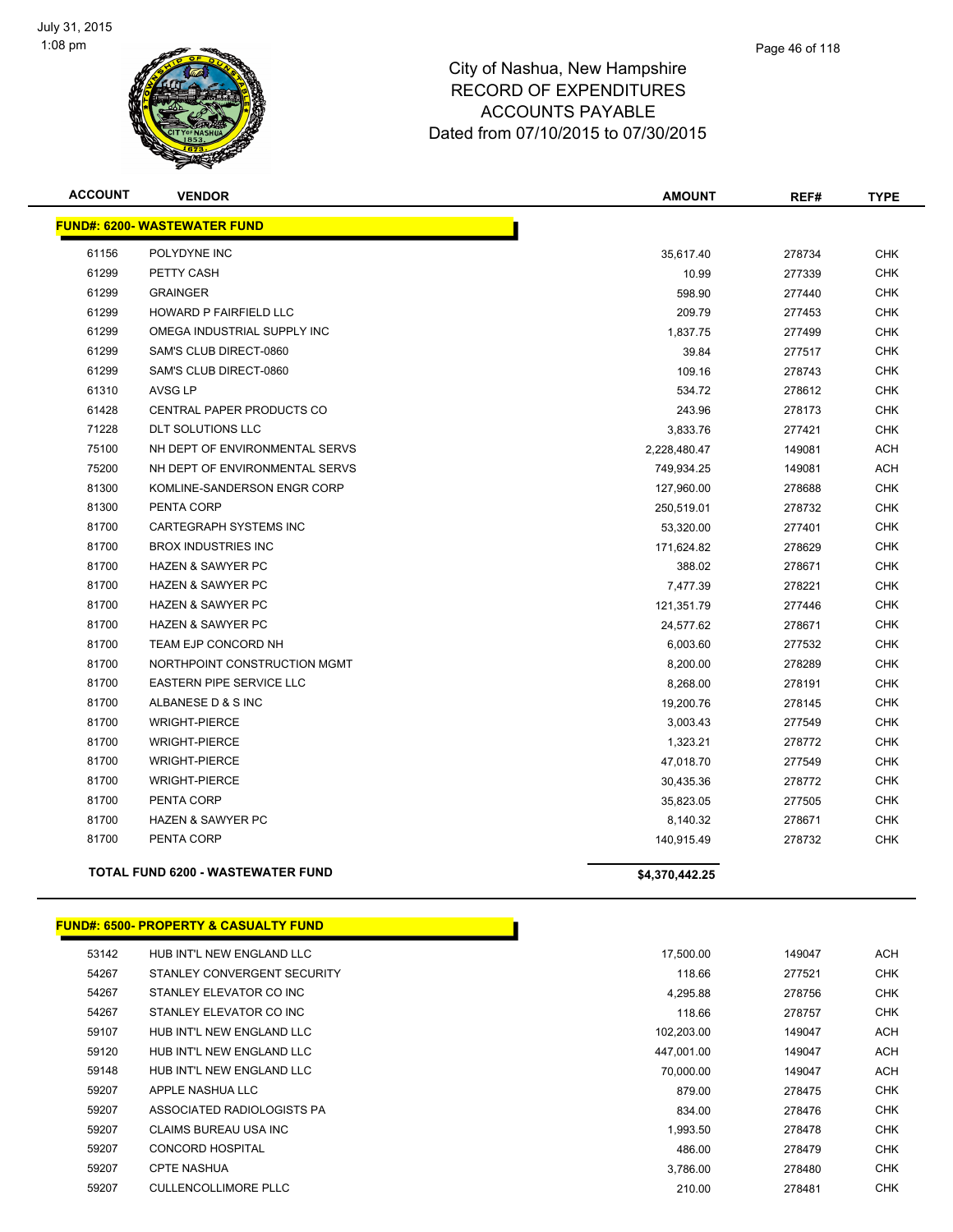

| <b>ACCOUNT</b> | <b>VENDOR</b>                                    | <b>AMOUNT</b> | REF#   | <b>TYPE</b> |
|----------------|--------------------------------------------------|---------------|--------|-------------|
|                | <b>FUND#: 6500- PROPERTY &amp; CASUALTY FUND</b> |               |        |             |
| 59207          | DARTMOUTH HITCHCOCK CLINIC                       | 7,149.37      | 278482 | <b>CHK</b>  |
| 59207          | <b>FLEISCHER SPINE PLLC</b>                      | 2,059.58      | 278483 | <b>CHK</b>  |
| 59207          | FOUNDATION MEDICAL PARTNERS                      | 30.00         | 278484 | CHK         |
| 59207          | FOUR SEASONS ORTHOPEDIC CENTER                   | 180.00        | 278485 | <b>CHK</b>  |
| 59207          | INJURED WORKERS PHARMACY LLC                     | 172.03        | 278486 | CHK         |
| 59207          | THE LOWELL GENERAL HOSPITAL                      | 6,616.06      | 278487 | <b>CHK</b>  |
| 59207          | <b>KEVIN S MORIARTY DC</b>                       | 258.00        | 278489 | <b>CHK</b>  |
| 59207          | NASHUA AMBULATORY SURGICAL CTR                   | 5,136.60      | 278490 | <b>CHK</b>  |
| 59207          | <b>PAIN SOLUTIONS PLLC</b>                       | 200.00        | 278492 | <b>CHK</b>  |
| 59207          | PARTNERS IN REHABILITATION LLC                   | 692.00        | 278494 | CHK         |
| 59207          | PERFORMANCE REHAB INC                            | 150.00        | 278495 | CHK         |
| 59207          | PINNACLE REHABILITATION                          | 300.00        | 278496 | CHK         |
| 59207          | SANG-GIL LEE MD                                  | 275.00        | 278498 | CHK         |
| 59207          | <b>SJ PHYSICIAN SERVICES</b>                     | 85.00         | 278499 | CHK         |
| 59207          | SO NH REGIONAL MEDICAL CENTER                    | 913.42        | 278500 | <b>CHK</b>  |
| 59207          | ST JOSEPH BUSINESS & HEALTH                      | 185.00        | 278501 | <b>CHK</b>  |
| 59207          | ST JOSEPHS HOSPITAL                              | 397.20        | 278502 | <b>CHK</b>  |
| 59207          | STONERIVER PHARMACY SOLUTIONS                    | 261.24        | 278504 | <b>CHK</b>  |
| 59207          | APPLE NASHUA LLC                                 | 3,034.00      | 278932 | <b>CHK</b>  |
| 59207          | DARTMOUTH HITCHCOCK CLINIC                       | 785.00        | 278933 | <b>CHK</b>  |
| 59207          | FOUNDATION MEDICAL PARTNERS                      | 158.00        | 278935 | <b>CHK</b>  |
| 59207          | FOUR SEASONS ORTHOPEDIC CENTER                   | 50.00         | 278936 | <b>CHK</b>  |
| 59207          | HARVARD VANGUARD MEDICAL ASSOC                   | 545.00        | 278937 | <b>CHK</b>  |
| 59207          | <b>KEVIN S MORIARTY DC</b>                       | 171.00        | 278939 | <b>CHK</b>  |
| 59207          | NASHUA RADIOLOGY PA                              | 220.00        | 278940 | CHK         |
| 59207          | PARTNERS IN REHABILITATION LLC                   | 163.00        | 278941 | <b>CHK</b>  |
| 59207          | PINNACLE REHABILITATION                          | 395.00        | 278943 | <b>CHK</b>  |
| 59207          | PRATT ANESTHESIOLOGY ASSOC                       | 1,993.00      | 278944 | <b>CHK</b>  |
| 59207          | ST JOSEPHS HOSPITAL                              | 1,479.75      | 278946 | <b>CHK</b>  |
| 59225          | <b>CULLENCOLLIMORE PLLC</b>                      | 7,583.15      | 278481 | CHK         |
| 59225          | PARTELLO LAW PLLC                                | 11,280.00     | 278493 | CHK         |
| 59225          | <b>RENEE GILMARTIN</b>                           | 834.00        | 278497 | CHK         |
| 59225          | DEVINE MILLIMET & BRANCH PA                      | 879.28        | 278934 | <b>CHK</b>  |
| 59250          | MARVELL PLATE GLASS INC                          | 355.05        | 278488 | <b>CHK</b>  |
| 59275          | <b>CHUCK GERLOWSKI</b>                           | 152.00        | 278477 | <b>CHK</b>  |
| 59275          | NORMAND GOULET                                   | 275.00        | 278491 | <b>CHK</b>  |
| 59275          | STATEWIDE COLLISION LLC                          | 1,201.44      | 278503 | <b>CHK</b>  |
| 59275          | <b>ILLG AUTOMOTIVE CORP</b>                      | 951.06        | 278938 | <b>CHK</b>  |
| 59275          | PETER RETKEVICZ                                  | 341.84        | 278942 | <b>CHK</b>  |
| 59275          | <b>RIMA DESIGNS LLC</b>                          | 1,650.00      | 278945 | <b>CHK</b>  |
| 59275          | <b>STACEY POMINVILLE</b>                         | 125.00        | 278947 | <b>CHK</b>  |
| 59275          | <b>SWENSON GRANITE WORKS</b>                     | 543.95        | 278948 | <b>CHK</b>  |
| 61100          | WB MASON CO INC                                  | 216.39        | 277548 | <b>CHK</b>  |
| 61100          | OFFICE ALTERNATIVES LLC                          | 1,233.00      | 278292 | <b>CHK</b>  |
| 68365          | OCCUPATIONAL DRUG TESTING LLC                    | 1,110.00      | 278728 | <b>CHK</b>  |
| 68365          | ST JOSEPH BUSINESS & HEALTH                      | 1,255.00      | 278754 | CHK         |
|                |                                                  |               |        |             |
|                | TOTAL FUND 6500 - PROPERTY & CASUALTY FUND       | \$713,466.11  |        |             |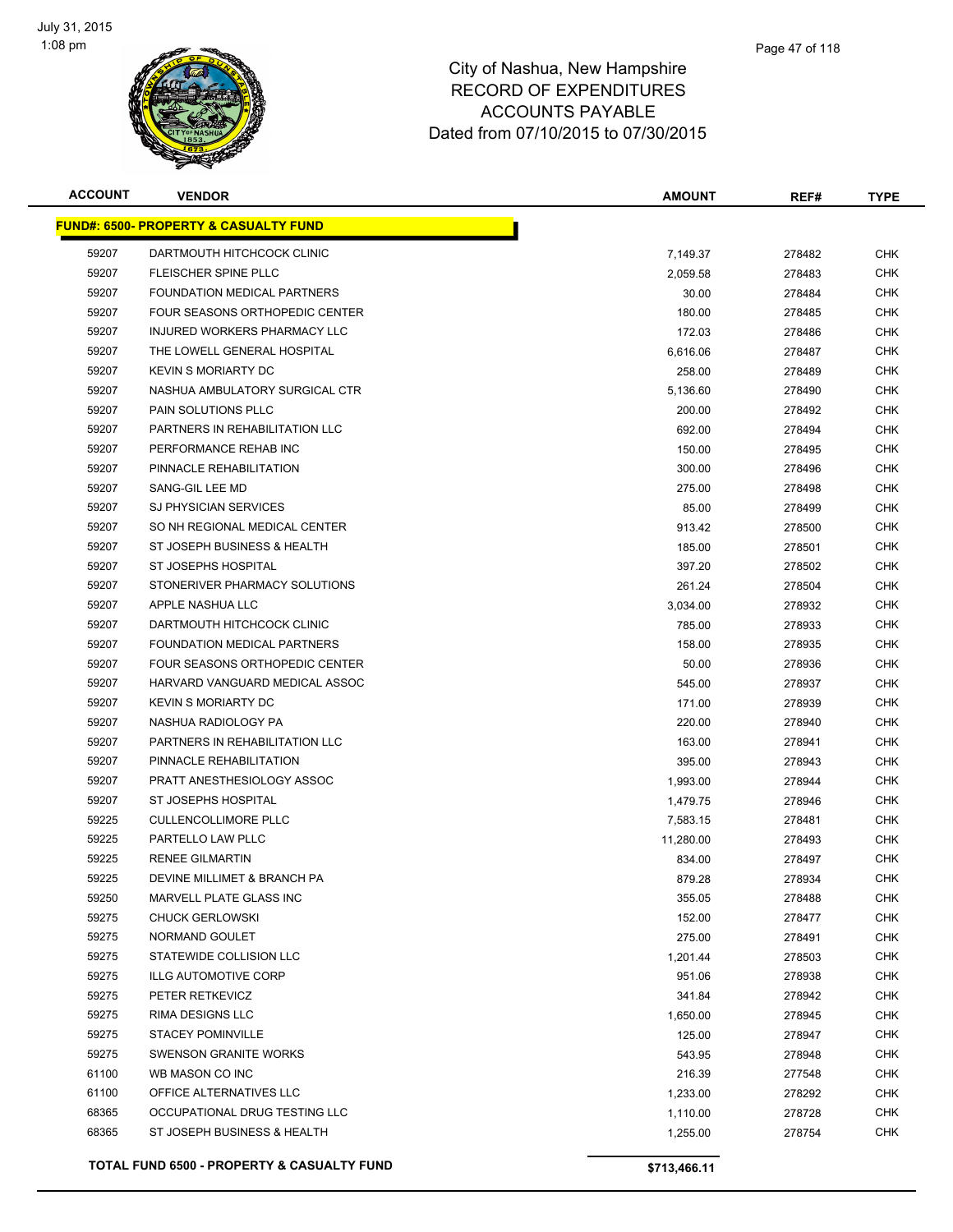

| <b>ACCOUNT</b> | <b>VENDOR</b>                                    | <b>AMOUNT</b> | REF#   | <b>TYPE</b> |
|----------------|--------------------------------------------------|---------------|--------|-------------|
|                | <u>FUND#: 6600- BENEFITS SELF INSURANCE FUND</u> |               |        |             |
| 14100          | ANTHEM BCBS OF NE                                | (39,050.00)   | 149045 | <b>ACH</b>  |
| 21500          | <b>ITT HARTFORD</b>                              | 35,095.89     | 149048 | <b>ACH</b>  |
| 21516          | BOSTON MUTUAL LIFE INSURANCE                     | 8,181.69      | 149019 | <b>ACH</b>  |
| 21520          | COLONIAL LIFE AND ACCIDENT INS                   | 1,933.40      | 148992 | ACH         |
| 21520          | COLONIAL LIFE AND ACCIDENT INS                   | 1,825.92      | 149026 | ACH         |
| 21520          | COLONIAL LIFE AND ACCIDENT INS                   | 1,974.17      | 149055 | <b>ACH</b>  |
| 21545          | NORTHERN NEW ENGLAND BENEFIT                     | 33,258.80     | 149017 | ACH         |
| 21553          | ANTHEM BLUE CROSS /BLUE SHIELD                   | 389,283.30    | 149077 | ACH         |
| 21575          | NORTHEAST DELTA DENTAL                           | 163,681.27    | 149082 | <b>ACH</b>  |
| 21825          | <b>ALAN STUART</b>                               | 1,206.69      | 277793 | <b>CHK</b>  |
| 21825          | <b>KEITH ANDERSON</b>                            | 3,805.09      | 277794 | CHK         |
| 21825          | <b>ANTHONY PATTI</b>                             | 1,206.69      | 277795 | <b>CHK</b>  |
| 21825          | <b>ANTHONY PIVERO</b>                            | 1,890.18      | 277796 | <b>CHK</b>  |
| 21825          | ARSENAULT JAMES                                  | 599.00        | 277797 | <b>CHK</b>  |
| 21825          | <b>ANNETTE BALBONI</b>                           | 1,065.60      | 277798 | <b>CHK</b>  |
| 21825          | <b>DAVID BARLOW</b>                              | 4,122.18      | 277799 | <b>CHK</b>  |
| 21825          | <b>BARRY FENTON</b>                              | 3,805.09      | 277800 | <b>CHK</b>  |
| 21825          | <b>BARTHOLOMEW DEFINA</b>                        | 1,206.69      | 277801 | <b>CHK</b>  |
| 21825          | <b>HENRY BASIL</b>                               | 599.00        | 277802 | <b>CHK</b>  |
| 21825          | <b>JOSEPH BEAUDOIN</b>                           | 1,206.69      | 277803 | <b>CHK</b>  |
| 21825          | <b>BECHARD DONNA</b>                             | 1,890.18      | 277804 | <b>CHK</b>  |
| 21825          | <b>BEDELL JOEL</b>                               | 499.17        | 277805 | CHK         |
| 21825          | ANN BEDELL                                       | 177.60        | 277806 | <b>CHK</b>  |
| 21825          | <b>BELOWSKI MARGARET</b>                         | 457.91        | 277807 | <b>CHK</b>  |
| 21825          | <b>BENAY WATTS</b>                               | 299.49        | 277808 | <b>CHK</b>  |
| 21825          | <b>BETSY FEIKER</b>                              | 1,499.26      | 277809 | <b>CHK</b>  |
| 21825          | <b>BOTELHO BRUCE</b>                             | 1,206.69      | 277810 | <b>CHK</b>  |
| 21825          | <b>BOUCHARD CAROLYN</b>                          | 149.75        | 277811 | <b>CHK</b>  |
| 21825          | PETER BOUCHARD                                   | 599.00        | 277812 | CHK         |
| 21825          | <b>BOYER CHERENE</b>                             | 472.55        | 277813 | CHK         |
| 21825          | <b>BRIAN DONALDSON</b>                           | 1,206.69      | 277814 | <b>CHK</b>  |
| 21825          | <b>BRICKEY NANCY</b>                             | 49.92         | 277815 | CHK         |
| 21825          | <b>ANN BUERGER</b>                               | 158.28        | 277816 | <b>CHK</b>  |
| 21825          | ROBERT BURNHAM                                   | 599.00        | 277817 | <b>CHK</b>  |
| 21825          | <b>MICHAEL BUXTON</b>                            | 1,156.05      | 277818 | <b>CHK</b>  |
| 21825          | ROBERT CAREY                                     | 599.00        | 277819 | <b>CHK</b>  |
| 21825          | <b>CAROLINE POIRIER</b>                          | 465.40        | 277820 | <b>CHK</b>  |
| 21825          | <b>CAROLYN MARSHALL</b>                          | 945.08        | 277821 | <b>CHK</b>  |
| 21825          | CARPENTER DEBORAH                                | 299.50        | 277822 | <b>CHK</b>  |
| 21825          | <b>CASEY JAMES</b>                               | 599.00        | 277823 | <b>CHK</b>  |
| 21825          | <b>CATHERINE FINNERTY</b>                        | 400.92        | 277824 | <b>CHK</b>  |
| 21825          | CHASE ALETHEA                                    | 4,016.83      | 277825 | <b>CHK</b>  |
| 21825          | <b>JOHN CHESNULEVICH</b>                         | 1,206.69      | 277826 | <b>CHK</b>  |
| 21825          | PHILIP CHOUINARD                                 | 1,206.69      | 277827 | <b>CHK</b>  |
| 21825          | CHRISTINE BOUDREAU                               | 1,989.95      | 277828 | CHK         |
| 21825          | <b>CHRISTINE LOMANDO</b>                         | 2,177.31      | 277829 | <b>CHK</b>  |
| 21825          | <b>CLIFFORD CHURCH</b>                           | 599.00        | 277830 | <b>CHK</b>  |
| 21825          | <b>STEVEN CLOSS</b>                              | 852.20        | 277832 | <b>CHK</b>  |
| 21825          | <b>CATHARINE COMES</b>                           | 1,133.33      | 277833 | <b>CHK</b>  |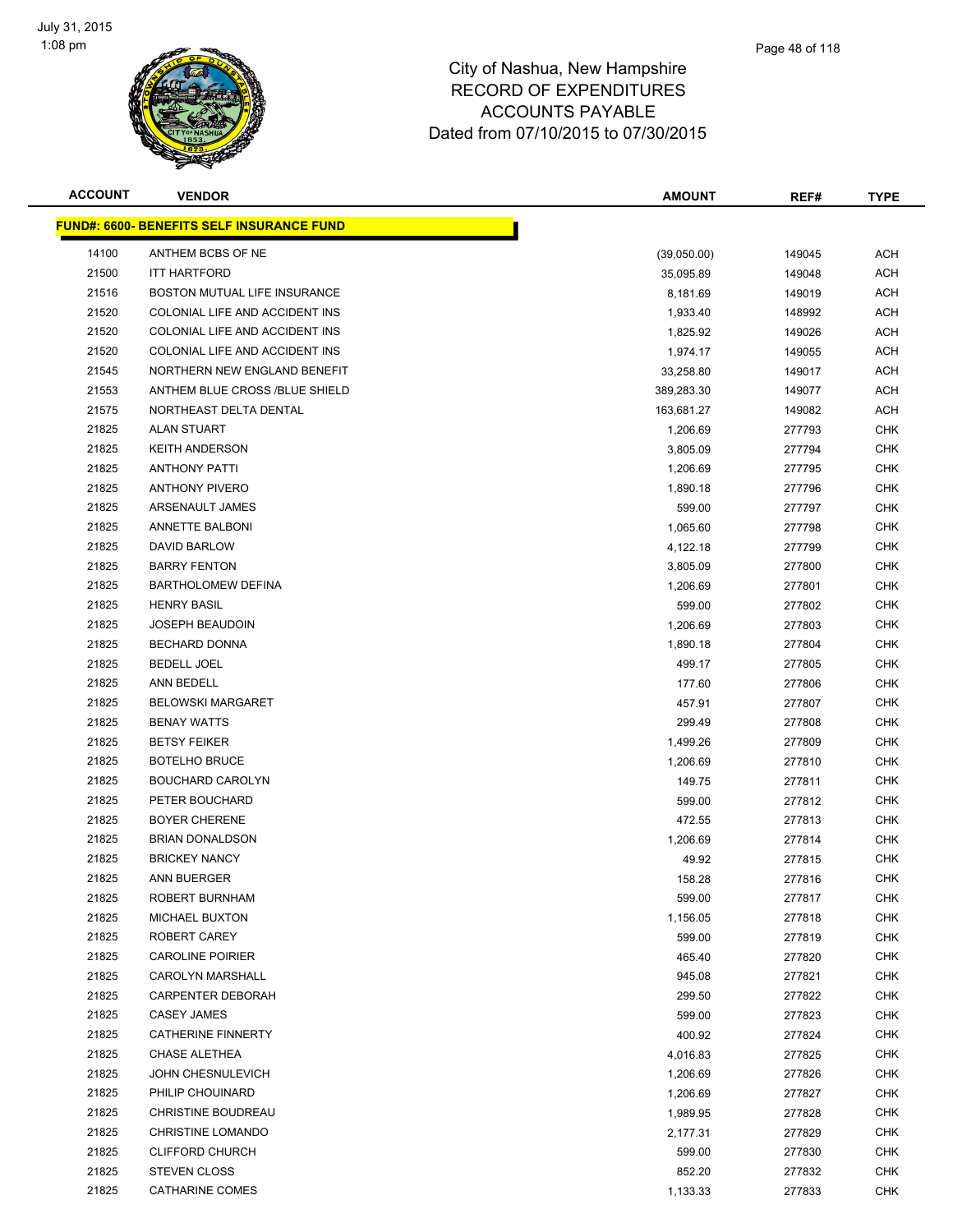

| <b>ACCOUNT</b> | <b>VENDOR</b>                                     | <b>AMOUNT</b> | REF#   | <b>TYPE</b> |
|----------------|---------------------------------------------------|---------------|--------|-------------|
|                | <u> FUND#: 6600- BENEFITS SELF INSURANCE FUND</u> |               |        |             |
| 21825          | <b>FRED CONTI</b>                                 | 599.00        | 277834 | <b>CHK</b>  |
| 21825          | COTE JOHN                                         | 268.91        | 277835 | <b>CHK</b>  |
| 21825          | <b>CRAIG HAMMOND</b>                              | 5,373.19      | 277836 | <b>CHK</b>  |
| 21825          | DANIEL CRONIN                                     | 1,206.69      | 277837 | <b>CHK</b>  |
| 21825          | <b>CYNTHIA BEAN</b>                               | 457.91        | 277838 | <b>CHK</b>  |
| 21825          | DANIEL DONAHUE                                    | 1,206.69      | 277839 | <b>CHK</b>  |
| 21825          | DANIEL MOREAU                                     | 1,613.44      | 277840 | <b>CHK</b>  |
| 21825          | <b>DAVID DUPRAT</b>                               | 3,805.09      | 277841 | <b>CHK</b>  |
| 21825          | <b>DAVID MILLER</b>                               | 4,016.83      | 277842 | <b>CHK</b>  |
| 21825          | DAVID PELLETIER                                   | 1,206.69      | 277843 | <b>CHK</b>  |
| 21825          | DELL COYNE                                        | 1,102.61      | 277844 | <b>CHK</b>  |
| 21825          | <b>DENNING DIANE</b>                              | 99.83         | 277845 | <b>CHK</b>  |
| 21825          | <b>DENNIS BROWN</b>                               | 3,805.09      | 277846 | <b>CHK</b>  |
| 21825          | <b>CAROL DESROSIERS</b>                           | 1,206.69      | 277847 | <b>CHK</b>  |
| 21825          | <b>DIANE MARCUM</b>                               | 1,989.95      | 277848 | <b>CHK</b>  |
| 21825          | <b>DIANE REYNOLDS</b>                             | 964.32        | 277849 | <b>CHK</b>  |
| 21825          | <b>DIANNE KELLEHER</b>                            | 599.00        | 277850 | <b>CHK</b>  |
| 21825          | <b>DOBENS PETER</b>                               | 1,206.69      | 277851 | <b>CHK</b>  |
| 21825          | MICHAEL DOLAN                                     | 599.00        | 277852 | <b>CHK</b>  |
| 21825          | <b>DONA STALEY</b>                                | 599.00        | 277853 | <b>CHK</b>  |
| 21825          | DONALD CONLEY                                     | 1,206.69      | 277854 | <b>CHK</b>  |
| 21825          | DONALD DEBOISBRIAND                               | 1,206.69      | 277855 | <b>CHK</b>  |
| 21825          | <b>DONALD FORCIER</b>                             | 3,166.79      | 277856 | <b>CHK</b>  |
| 21825          | DONALD FOURNIER                                   | 599.00        | 277857 | <b>CHK</b>  |
| 21825          | <b>DONALD GILL</b>                                | 1,485.14      | 277858 | <b>CHK</b>  |
| 21825          | DONALD GROSS                                      | 3,805.09      | 277859 | <b>CHK</b>  |
| 21825          | DONALD PROVENCHER                                 | 299.49        | 277860 | <b>CHK</b>  |
| 21825          | DONNA CARDOZA                                     | 149.75        | 277861 | <b>CHK</b>  |
| 21825          | DONNA KENNEY                                      | 224.62        | 277862 | <b>CHK</b>  |
| 21825          | DONNA LEE SHAW-KILBURY                            | 1,633.32      | 277863 | <b>CHK</b>  |
| 21825          | DONNA MAYNARD                                     | 199.67        | 277864 | <b>CHK</b>  |
| 21825          | DONNA PEREIRA                                     | 169.17        | 277865 | <b>CHK</b>  |
| 21825          | DONNA PERRAULT                                    | 457.91        | 277866 | <b>CHK</b>  |
| 21825          | <b>BRUCE DONOHUE</b>                              | 599.00        | 277867 | <b>CHK</b>  |
| 21825          | DOROTHY KRAHENBUHL                                | 190.79        | 277868 | <b>CHK</b>  |
| 21825          | <b>DOUGLAS COTE</b>                               | 599.00        | 277869 | <b>CHK</b>  |
| 21825          | <b>BRIAN DUBOIS</b>                               | 1,613.44      | 277870 | <b>CHK</b>  |
| 21825          | JANET DURAND                                      | 599.00        | 277871 | <b>CHK</b>  |
| 21825          | JOHN DUVARNEY                                     | 1,206.69      | 277872 | <b>CHK</b>  |
| 21825          | EDEN GALLANT                                      | 599.00        | 277873 | <b>CHK</b>  |
| 21825          | <b>ELAINE PRATT</b>                               | 945.08        | 277874 | <b>CHK</b>  |
| 21825          | <b>ELAINE ST JACQUES</b>                          | 457.91        | 277875 | <b>CHK</b>  |
| 21825          | ELIZABETH MCLAUGHLIN                              | 457.91        | 277876 | <b>CHK</b>  |
| 21825          | <b>EVANS GERALD</b>                               | 599.00        | 277877 | <b>CHK</b>  |
| 21825          | LEE FARRAR                                        | 1,206.69      | 277878 | <b>CHK</b>  |
| 21825          | <b>FAUVEL ROLAND</b>                              | 5,373.19      | 277879 | CHK         |
| 21825          | <b>FRANCES DEPONTBRIAND</b>                       | 1,396.20      | 277880 | <b>CHK</b>  |
| 21825          | <b>HOWARD FRIZZELL</b>                            | 599.00        | 277881 | <b>CHK</b>  |
| 21825          | <b>GEORGE GAGNON</b>                              | 1,613.44      | 277882 | <b>CHK</b>  |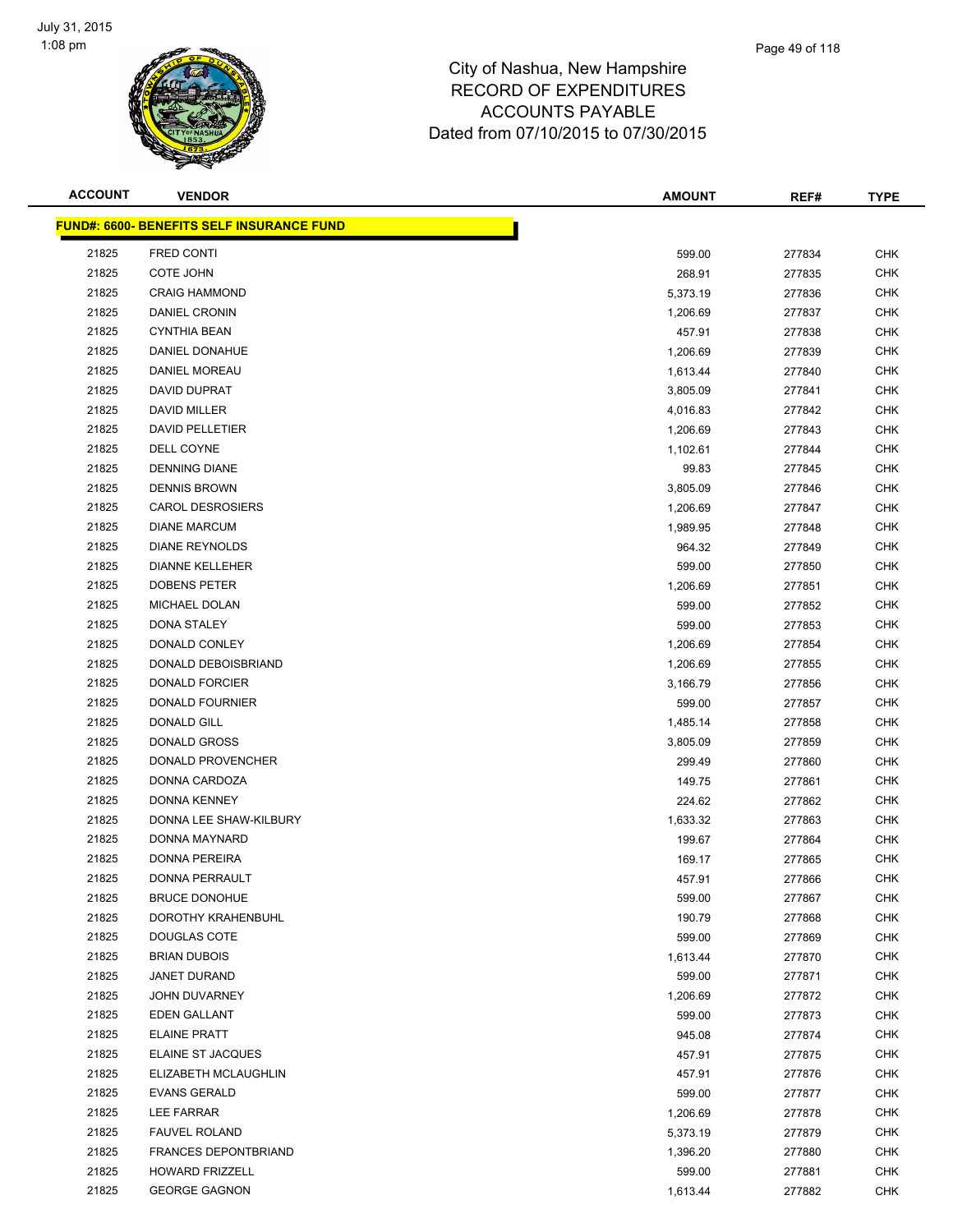

| <b>ACCOUNT</b> | <b>VENDOR</b>                                    | <b>AMOUNT</b> | REF#   | <b>TYPE</b> |
|----------------|--------------------------------------------------|---------------|--------|-------------|
|                | <b>FUND#: 6600- BENEFITS SELF INSURANCE FUND</b> |               |        |             |
| 21825          | <b>GAIL ALBRO</b>                                | 3,820.56      | 277883 | <b>CHK</b>  |
| 21825          | <b>GAIL DONAHUE</b>                              | 1,106.14      | 277884 | <b>CHK</b>  |
| 21825          | <b>GARY RAFFERTY</b>                             | 1,890.18      | 277885 | <b>CHK</b>  |
| 21825          | <b>BRUCE GEER</b>                                | 1,206.69      | 277886 | <b>CHK</b>  |
| 21825          | <b>NELSON GEROW</b>                              | 599.00        | 277887 | <b>CHK</b>  |
| 21825          | <b>THOMAS GILFOYLE</b>                           | 998.86        | 277888 | <b>CHK</b>  |
| 21825          | <b>GINA DUBE</b>                                 | 3,805.09      | 277889 | <b>CHK</b>  |
| 21825          | ROBERT L GOFF                                    | 599.00        | 277890 | <b>CHK</b>  |
| 21825          | <b>JENNIFER GOODWIN</b>                          | 1,206.69      | 277891 | <b>CHK</b>  |
| 21825          | <b>GREGORY BRONSON</b>                           | 599.00        | 277892 | CHK         |
| 21825          | <b>GARY HARGREAVES</b>                           | 1,206.69      | 277893 | <b>CHK</b>  |
| 21825          | <b>HAWKINS JACQUELINE</b>                        | 1,890.18      | 277894 | <b>CHK</b>  |
| 21825          | <b>TIMOTHY HEFFERAN</b>                          | 1,206.69      | 277895 | <b>CHK</b>  |
| 21825          | ROBERT HODGES                                    | 1,206.69      | 277896 | <b>CHK</b>  |
| 21825          | <b>HOLLY SYKES</b>                               | 994.96        | 277897 | <b>CHK</b>  |
| 21825          | <b>LORRAINE HORNE</b>                            | 1,065.60      | 277898 | <b>CHK</b>  |
| 21825          | <b>JAMES BRIGGS</b>                              | 1,890.18      | 277899 | <b>CHK</b>  |
| 21825          | <b>JAMES HARGREAVES</b>                          | 1,613.44      | 277900 | <b>CHK</b>  |
| 21825          | <b>JAMES MITCHELL</b>                            | 1,890.18      | 277901 | <b>CHK</b>  |
| 21825          | <b>JAMES WILKINS</b>                             | 953.48        | 277902 | <b>CHK</b>  |
| 21825          | <b>JANET EMMETT</b>                              | 1,890.18      | 277903 | <b>CHK</b>  |
| 21825          | <b>JANET STONE</b>                               | 457.91        | 277904 | <b>CHK</b>  |
| 21825          | <b>JANET VALUK</b>                               | 1,555.96      | 277905 | CHK         |
| 21825          | <b>JANICE LESSARD</b>                            | 299.49        | 277906 | <b>CHK</b>  |
| 21825          | <b>JASON VARNEY</b>                              | 599.00        | 277907 | <b>CHK</b>  |
| 21825          | JEFFERY PANGBURN                                 | 1,206.69      | 277908 | <b>CHK</b>  |
| 21825          | JOAN ABBOTT                                      | 1,228.61      | 277909 | <b>CHK</b>  |
| 21825          | <b>JOAN GAUCHER</b>                              | 457.91        | 277910 | <b>CHK</b>  |
| 21825          | <b>JOAN POLTACK</b>                              | 925.17        | 277911 | <b>CHK</b>  |
| 21825          | <b>JOHN ALLISON</b>                              | 1,890.18      | 277912 | <b>CHK</b>  |
| 21825          | <b>JOHN BUCCINI</b>                              | 449.25        | 277913 | <b>CHK</b>  |
| 21825          | <b>JOHN HANNA</b>                                | 1,890.18      | 277914 | <b>CHK</b>  |
| 21825          | <b>JOHN JOYCE</b>                                | 842.60        | 277915 | <b>CHK</b>  |
| 21825          | <b>JOHN LANDRY</b>                               | 599.00        | 277916 | <b>CHK</b>  |
| 21825          | <b>JOHN MCMAHON</b>                              | 3,805.09      | 277917 | <b>CHK</b>  |
| 21825          | <b>JOHN RICHARD</b>                              | 892.70        | 277918 | <b>CHK</b>  |
| 21825          | JOANNE JOHNSON                                   | 599.00        | 277919 | <b>CHK</b>  |
| 21825          | <b>JOSEPH CHRISTIANSEN</b>                       | 599.00        | 277920 | <b>CHK</b>  |
| 21825          | <b>JOYCE SHARON</b>                              | 1,417.64      | 277921 | <b>CHK</b>  |
| 21825          | <b>JULIA GALLI</b>                               | 1,396.20      | 277922 | CHK         |
| 21825          | <b>KAREN BECOTTE</b>                             | 1,890.18      | 277923 | <b>CHK</b>  |
| 21825          | KAREN GOULET                                     | 1,065.60      | 277924 | <b>CHK</b>  |
| 21825          | KATHLEEN GIACOBBE                                | 1,890.18      | 277925 | <b>CHK</b>  |
| 21825          | <b>KEITH DUVAL</b>                               | 1,206.69      | 277926 | <b>CHK</b>  |
| 21825          | <b>KERRY SIENKIEWICZ</b>                         | 599.00        | 277927 | CHK         |
| 21825          | <b>KEVIN CORBIT</b>                              | 4,016.83      | 277928 | CHK         |
| 21825          | <b>KEVIN CROWLEY</b>                             | 599.00        | 277929 | <b>CHK</b>  |
| 21825          | <b>KRAMARCZYK JUNE</b>                           | 1,394.33      | 277930 | <b>CHK</b>  |
| 21825          | KRISTINE GOULET                                  | 1,499.26      | 277931 | <b>CHK</b>  |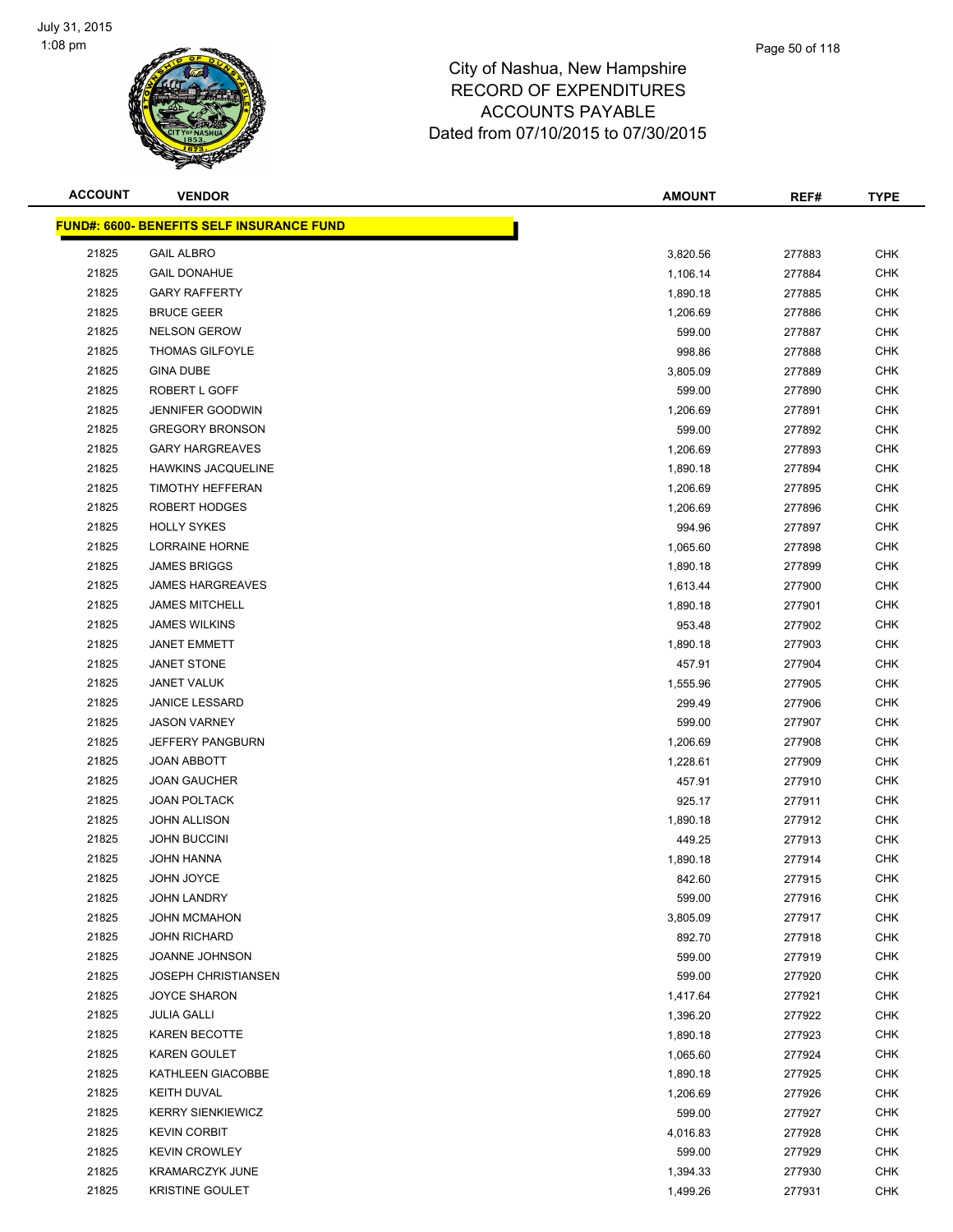

| <b>ACCOUNT</b> | <b>VENDOR</b>                             | <b>AMOUNT</b> | REF#   | <b>TYPE</b> |
|----------------|-------------------------------------------|---------------|--------|-------------|
|                | FUND#: 6600- BENEFITS SELF INSURANCE FUND |               |        |             |
| 21825          | <b>MARY KRULL</b>                         | 199.67        | 277932 | <b>CHK</b>  |
| 21825          | MICHAEL LACOMBE                           | 599.00        | 277933 | <b>CHK</b>  |
| 21825          | <b>GARY LAMB</b>                          | 1,206.69      | 277934 | <b>CHK</b>  |
| 21825          | LAURA COTE                                | 599.00        | 277935 | <b>CHK</b>  |
| 21825          | LAURA DUNN                                | 925.32        | 277936 | <b>CHK</b>  |
| 21825          | <b>LEACH DANIEL</b>                       | 1,396.20      | 277937 | <b>CHK</b>  |
| 21825          | CHRISTINE LEFAVE-REMINGTON                | 905.02        | 277938 | <b>CHK</b>  |
| 21825          | LINDA GAUDETTE                            | 599.00        | 277939 | <b>CHK</b>  |
| 21825          | <b>LINDA PETRAIN</b>                      | 599.00        | 277940 | <b>CHK</b>  |
| 21825          | LINDA WALSH                               | 1,065.60      | 277941 | CHK         |
| 21825          | <b>LISA WHITMORE</b>                      | 599.00        | 277942 | CHK         |
| 21825          | ALEXANDER LLUKAN                          | 1,206.69      | 277943 | <b>CHK</b>  |
| 21825          | LOUISE AUCLAIR                            | 278.53        | 277944 | <b>CHK</b>  |
| 21825          | <b>VIRGINIA LUMBRA</b>                    | 267.11        | 277945 | <b>CHK</b>  |
| 21825          | <b>LYALL SMITH</b>                        | 3,805.09      | 277946 | <b>CHK</b>  |
| 21825          | <b>MALLEY JEAN</b>                        | 599.00        | 277947 | <b>CHK</b>  |
| 21825          | <b>MARK MANLEY</b>                        | 1,206.69      | 277948 | <b>CHK</b>  |
| 21825          | <b>MARK DETERING</b>                      | 1,206.69      | 277949 | <b>CHK</b>  |
| 21825          | <b>MARK FIDLER</b>                        | 1,989.95      | 277950 | <b>CHK</b>  |
| 21825          | <b>BRIAN MARQUIS</b>                      | 1,206.69      | 277951 | <b>CHK</b>  |
| 21825          | <b>MARTHA BRACKETT</b>                    | 1,206.69      | 277952 | <b>CHK</b>  |
| 21825          | ELIZABETH MARTINSON                       | 950.59        | 277953 | <b>CHK</b>  |
| 21825          | <b>MARY CUTLER</b>                        | 457.91        | 277954 | <b>CHK</b>  |
| 21825          | <b>MAUREEN DECKER</b>                     | 599.00        | 277955 | <b>CHK</b>  |
| 21825          | DONALD MCALLISTER                         | 599.00        | 277956 | <b>CHK</b>  |
| 21825          | MCDANNELL RAYMOND                         | 599.00        | 277957 | <b>CHK</b>  |
| 21825          | MCDERMOTT JANICE                          | 249.58        | 277958 | <b>CHK</b>  |
| 21825          | RICHARD MCDONALD                          | 1,613.44      | 277959 | <b>CHK</b>  |
| 21825          | ROBERT MCNAMARA                           | 1,206.69      | 277960 | <b>CHK</b>  |
| 21825          | <b>MATTHEW MCNULTY</b>                    | 1,206.69      | 277961 | <b>CHK</b>  |
| 21825          | MICHAEL LAVOIE                            | 1,206.69      | 277962 | <b>CHK</b>  |
| 21825          | MICHAEL LETENDRE                          | 1,352.19      | 277963 | <b>CHK</b>  |
| 21825          | MICHAEL LEVESQUE                          | 1,613.44      | 277964 | <b>CHK</b>  |
| 21825          | MICHAUD LYNNE                             | 399.33        | 277965 | <b>CHK</b>  |
| 21825          | MICHAUD STEPHANIE                         | 599.00        | 277966 | <b>CHK</b>  |
| 21825          | <b>MICHELE KARG</b>                       | 3,427.05      | 277967 | <b>CHK</b>  |
| 21825          | MICHAEL MIGNEAULT                         | 1,206.69      | 277968 | <b>CHK</b>  |
| 21825          | <b>MILLIKEN EDWARD</b>                    | 522.46        | 277969 | <b>CHK</b>  |
| 21825          | <b>KENNETH MOORE</b>                      | 402.23        | 277970 | <b>CHK</b>  |
| 21825          | <b>WILLIAM MOORE</b>                      | 599.00        | 277971 | <b>CHK</b>  |
| 21825          | <b>MORSE DAVID</b>                        | 599.00        | 277972 | <b>CHK</b>  |
| 21825          | MULLIGAN JAMES                            | 599.00        | 277973 | <b>CHK</b>  |
| 21825          | <b>GARY MURTAGH</b>                       | 5,095.49      | 277974 | <b>CHK</b>  |
| 21825          | NANCY HATZOPOULOS                         | 599.00        | 277975 | <b>CHK</b>  |
| 21825          | NANCY MCGUINNESS                          | 228.95        | 277976 | CHK         |
| 21825          | <b>NAOMI PATCH</b>                        | 499.17        | 277977 | CHK         |
| 21825          | <b>NEAL CASALE</b>                        | 1,613.44      | 277978 | <b>CHK</b>  |
| 21825          | <b>FRED NICHOLS</b>                       | 5,095.49      | 277979 | <b>CHK</b>  |
| 21825          | O'KEEFE LINDA                             | 499.17        | 277980 | <b>CHK</b>  |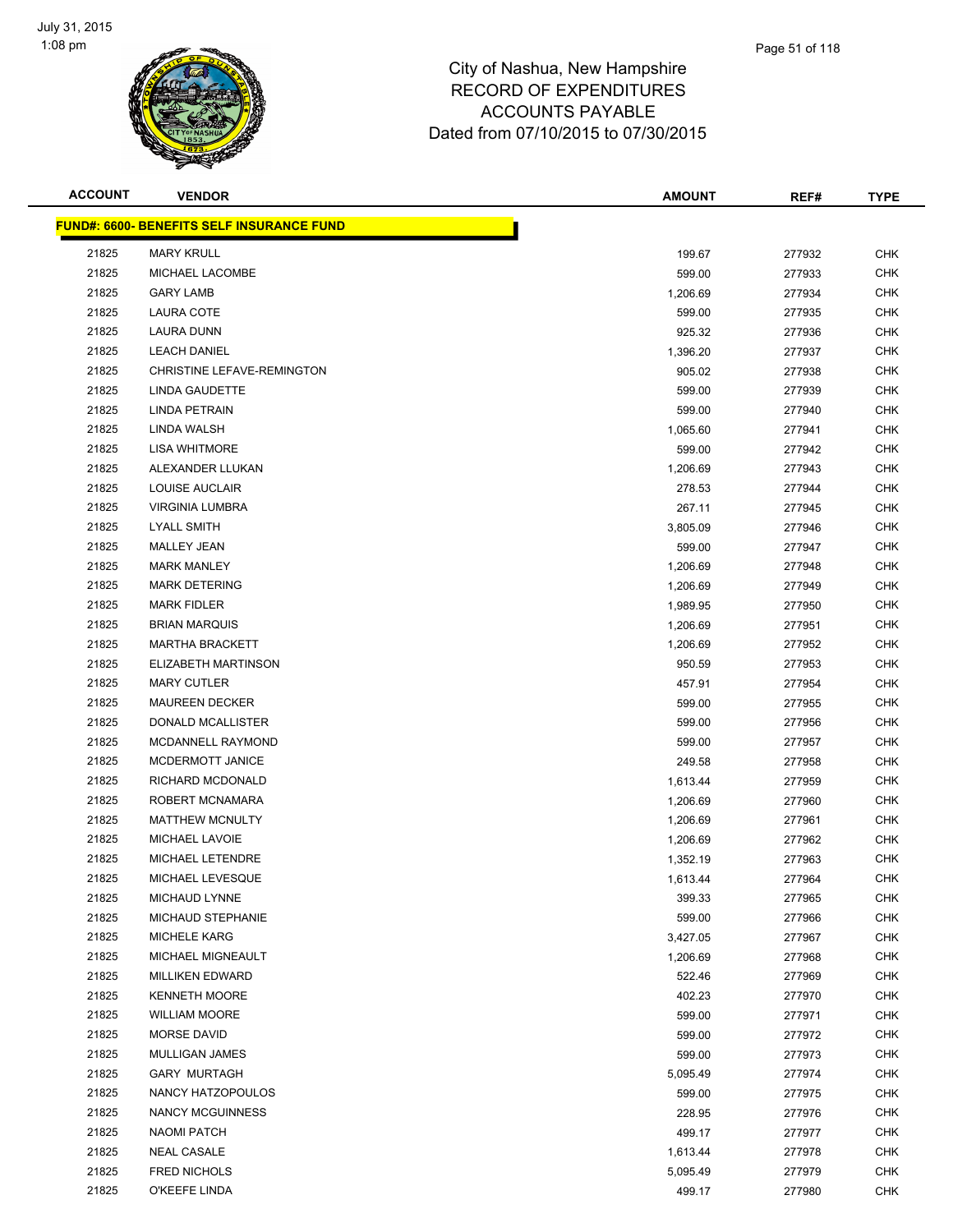

| <b>ACCOUNT</b> | <b>VENDOR</b>                                    | <b>AMOUNT</b> | REF#   | <b>TYPE</b> |
|----------------|--------------------------------------------------|---------------|--------|-------------|
|                | <u>FUND#: 6600- BENEFITS SELF INSURANCE FUND</u> |               |        |             |
| 21825          | <b>EDMOND O'KEEFE</b>                            | 167.28        | 277981 | <b>CHK</b>  |
| 21825          | <b>ARTHUR PAINE</b>                              | 1,206.69      | 277982 | <b>CHK</b>  |
| 21825          | <b>FRANK PAISON</b>                              | 1,613.44      | 277983 | <b>CHK</b>  |
| 21825          | PAMELA MICHAEL                                   | 603.35        | 277984 | <b>CHK</b>  |
| 21825          | PAMELA WILLETT                                   | 788.22        | 277985 | CHK         |
| 21825          | <b>LAWRENCE PARLON</b>                           | 1,613.44      | 277986 | <b>CHK</b>  |
| 21825          | <b>KEVIN E PARZYCH</b>                           | 5,133.27      | 277987 | <b>CHK</b>  |
| 21825          | PATRICIA MURDY                                   | 114.48        | 277988 | <b>CHK</b>  |
| 21825          | PAUL BECHARD                                     | 1,989.95      | 277989 | <b>CHK</b>  |
| 21825          | PAUL GOUPIL                                      | 4,010.69      | 277990 | CHK         |
| 21825          | PAULA LOCHHEAD                                   | 3,805.09      | 277991 | <b>CHK</b>  |
| 21825          | PAULA PITARYS                                    | 1,396.20      | 277992 | CHK         |
| 21825          | PAULINE CARON                                    | 1,890.18      | 277993 | CHK         |
| 21825          | PETER LEVESQUE                                   | 3,805.09      | 277994 | CHK         |
| 21825          | <b>DONNA PICKERING</b>                           | 214.35        | 277995 | <b>CHK</b>  |
| 21825          | PIERRE LALIBERTE                                 | 1,206.69      | 277996 | <b>CHK</b>  |
| 21825          | <b>PIMLEY MARIE</b>                              | 449.25        | 277997 | <b>CHK</b>  |
| 21825          | PIMLEY WILLIAM                                   | 266.40        | 277998 | <b>CHK</b>  |
| 21825          | RALPH COTE                                       | 1,890.18      | 277999 | <b>CHK</b>  |
| 21825          | <b>JOANNE RAPSIS</b>                             | 599.00        | 278000 | <b>CHK</b>  |
| 21825          | RAYMOND CABANA                                   | 1,989.95      | 278001 | <b>CHK</b>  |
| 21825          | RICHARD RAYMOND                                  | 1,890.18      | 278002 | <b>CHK</b>  |
| 21825          | <b>KAREN RETKEVICZ</b>                           | 131.41        | 278003 | CHK         |
| 21825          | <b>RICHARD BAILEY</b>                            | 201.12        | 278004 | CHK         |
| 21825          | RICHARD LANCOURT                                 | 301.67        | 278005 | CHK         |
| 21825          | <b>RICHARD STRAND</b>                            | 1,206.69      | 278006 | <b>CHK</b>  |
| 21825          | RICHARDSON DEBORAH                               | 349.42        | 278007 | CHK         |
| 21825          | PHILIP RICHARDSON                                | 468.69        | 278008 | <b>CHK</b>  |
| 21825          | <b>JOANNE RIVARD</b>                             | 457.91        | 278009 | <b>CHK</b>  |
| 21825          | ROBERT DESCOTEAU                                 | 1,477.86      | 278010 | CHK         |
| 21825          | ROBERT DION                                      | 599.00        | 278011 | CHK         |
| 21825          | ROBERT DUQUETTE                                  | 1,890.18      | 278012 | CHK         |
| 21825          | <b>ROBERT EDWARDS</b>                            | 599.00        | 278013 | <b>CHK</b>  |
| 21825          | ROBERT FITZ                                      | 1,613.44      | 278014 | <b>CHK</b>  |
| 21825          | ROBERT JENKINS                                   | 599.00        | 278015 | CHK         |
| 21825          | ROBERT LECLAIR                                   | 1,890.18      | 278016 | <b>CHK</b>  |
| 21825          | ROBERT LIND                                      | 3,805.09      | 278017 | <b>CHK</b>  |
| 21825          | ROBERT MCGILVARY                                 | 3,805.09      | 278018 | <b>CHK</b>  |
| 21825          | ROBERT SCHULTZ                                   | 1,426.51      | 278019 | <b>CHK</b>  |
| 21825          | ROBERT SULLIVAN                                  | 1,260.12      | 278020 | CHK         |
| 21825          | <b>SUSAN ROCCA</b>                               | 224.62        | 278021 | <b>CHK</b>  |
| 21825          | ROGER HALL                                       | 1,206.69      | 278022 | <b>CHK</b>  |
| 21825          | ROGER VAILLANCOURT                               | 3,805.09      | 278023 | CHK         |
| 21825          | ROLAND BOUCHARD                                  | 402.23        | 278024 | <b>CHK</b>  |
| 21825          | ROLAND COURTEMANCHE                              | 3,805.09      | 278025 | CHK         |
| 21825          | ROMANO MARK                                      | 1,890.18      | 278026 | CHK         |
| 21825          | RONALD BOISVERT                                  | 1,074.07      | 278027 | <b>CHK</b>  |
| 21825          | RONALD BRICKEY                                   | 1,106.14      | 278028 | <b>CHK</b>  |
| 21825          | RONALD RICARD                                    | 1,206.69      | 278029 | <b>CHK</b>  |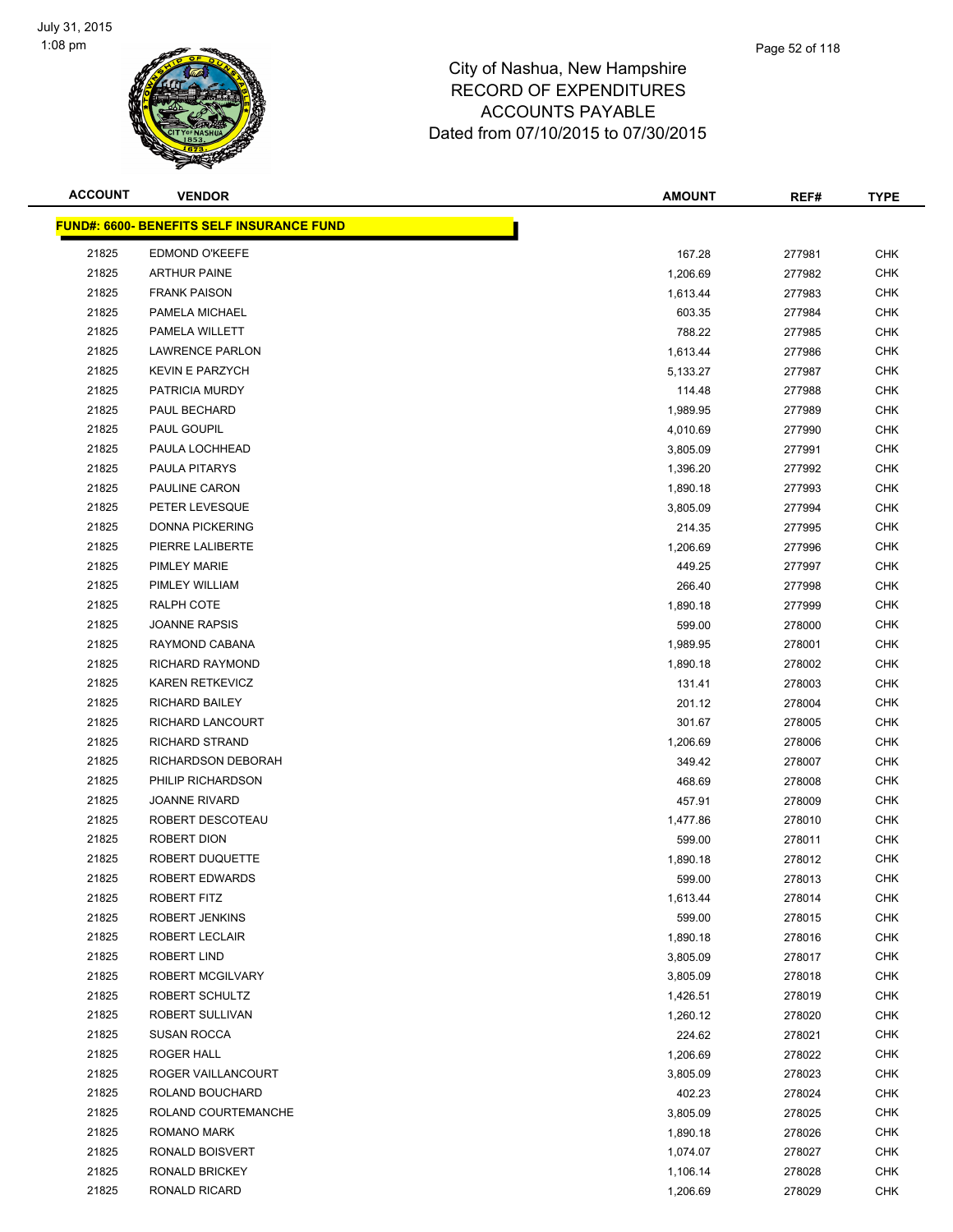

| <b>ACCOUNT</b> | <b>VENDOR</b>                                     | <b>AMOUNT</b> | REF#   | <b>TYPE</b> |
|----------------|---------------------------------------------------|---------------|--------|-------------|
|                | <u> FUND#: 6600- BENEFITS SELF INSURANCE FUND</u> |               |        |             |
| 21825          | RONALD WELLIVER                                   | 1,989.95      | 278030 | <b>CHK</b>  |
| 21825          | ROSE LEONARD                                      | 4,601.51      | 278031 | <b>CHK</b>  |
| 21825          | ROSEMARIA BEAUDETTE                               | 497.49        | 278032 | <b>CHK</b>  |
| 21825          | <b>BARBARA ROTT</b>                               | 1,613.44      | 278033 | <b>CHK</b>  |
| 21825          | KATHLEEN ROUSSEL                                  | 199.67        | 278034 | <b>CHK</b>  |
| 21825          | KATHY ROY                                         | 599.00        | 278035 | <b>CHK</b>  |
| 21825          | <b>SALMI SANDRA</b>                               | 1,396.20      | 278036 | <b>CHK</b>  |
| 21825          | DEBORAH SANDALL                                   | 474.84        | 278037 | <b>CHK</b>  |
| 21825          | <b>GULHIMA SCALES</b>                             | 500.24        | 278038 | <b>CHK</b>  |
| 21825          | <b>SCARDIGNO STEPHEN</b>                          | 399.33        | 278039 | CHK         |
| 21825          | <b>SCHROEDER SUSAN</b>                            | 99.83         | 278040 | CHK         |
| 21825          | <b>ROBERT SCIRE</b>                               | 1,206.69      | 278041 | <b>CHK</b>  |
| 21825          | <b>SCOTT MARTINAGE</b>                            | 1,206.69      | 278042 | CHK         |
| 21825          | <b>ALTHEA SHEAFF</b>                              | 549.08        | 278043 | CHK         |
| 21825          | ROBERT SHERMAN                                    | 1,585.45      | 278044 | <b>CHK</b>  |
| 21825          | SMITH DAVID                                       | 1,989.95      | 278045 | CHK         |
| 21825          | <b>MICHAEL ST PIERRE</b>                          | 599.00        | 278046 | <b>CHK</b>  |
| 21825          | <b>STEPHEN CYR</b>                                | 1,989.95      | 278047 | <b>CHK</b>  |
| 21825          | <b>SUSAN LAVOICE</b>                              | 1,174.06      | 278048 | <b>CHK</b>  |
| 21825          | <b>SUSAN MELLIN</b>                               | 599.00        | 278049 | <b>CHK</b>  |
| 21825          | <b>SUSAN PHANEUF</b>                              | 1,890.18      | 278050 | CHK         |
| 21825          | <b>SUSAN REGULA</b>                               | 1,356.31      | 278051 | CHK         |
| 21825          | <b>SUSAN RUBE</b>                                 | 74.87         | 278052 | <b>CHK</b>  |
| 21825          | <b>TERESA PETERS</b>                              | 267.11        | 278053 | CHK         |
| 21825          | <b>MARIE TESSIER</b>                              | 305.27        | 278054 | <b>CHK</b>  |
| 21825          | <b>THOMAS BURNHAM</b>                             | 4,601.51      | 278055 | <b>CHK</b>  |
| 21825          | <b>TIMOTHY GOULDEN</b>                            | 1,613.44      | 278056 | CHK         |
| 21825          | TIMOTHY MAYNARD                                   | 1,206.69      | 278057 | <b>CHK</b>  |
| 21825          | <b>STEVEN VARNEY</b>                              | 599.00        | 278058 | <b>CHK</b>  |
| 21825          | LINDA VAUGHAN                                     | 3,012.62      | 278059 | CHK         |
| 21825          | <b>MARK VERMETTE</b>                              | 1,613.44      | 278060 | CHK         |
| 21825          | <b>VINCENT CARNEY</b>                             | 787.58        | 278061 | CHK         |
| 21825          | <b>JANET VON HANDORF</b>                          | 1,206.69      | 278062 | <b>CHK</b>  |
| 21825          | <b>VOVERIS RONALD</b>                             | 599.00        | 278063 | <b>CHK</b>  |
| 21825          | DONNA VOVERIS                                     | 599.00        | 278064 | <b>CHK</b>  |
| 21825          | <b>WAGNER AMBER</b>                               | 169.48        | 278065 | <b>CHK</b>  |
| 21825          | ELLIOTT WALLER                                    | 1,613.44      | 278066 | <b>CHK</b>  |
| 21825          | <b>WALTER O'BRIEN</b>                             | 817.34        | 278067 | <b>CHK</b>  |
| 21825          | <b>WAYLAND WALTERS</b>                            | 317.85        | 278068 | <b>CHK</b>  |
| 21825          | <b>WAYNE ANDREWS</b>                              | 1,989.95      | 278069 | <b>CHK</b>  |
| 21825          | <b>GEORGE WEIGAND</b>                             | 599.00        | 278070 | <b>CHK</b>  |
| 21825          | RICHARD WIDENER                                   | 1,613.44      | 278071 | <b>CHK</b>  |
| 21825          | <b>ZANI JANICE</b>                                | 1,405.92      | 278072 | CHK         |
| 45623          | THE BANK OF NEW YORK MELLON                       | 6,000.00      | 148981 | ACH         |
| 53135          | ST JOSEPHS BUSINESS & HEALTH                      | 2,831.30      | 278315 | CHK         |
| 59165          | HCC LIFE INSURANCE CO                             | 95,888.90     | 149021 | ACH         |
| 59165          | HCC LIFE INSURANCE CO                             | 105,862.75    | 149079 | ACH         |
| 59500          | NORTHEAST DELTA DENTAL                            | 12,363.96     | 149016 | ACH         |
| 59507          | ANTHEM BCBS OF NE                                 | (1,320.63)    | 148987 | ACH         |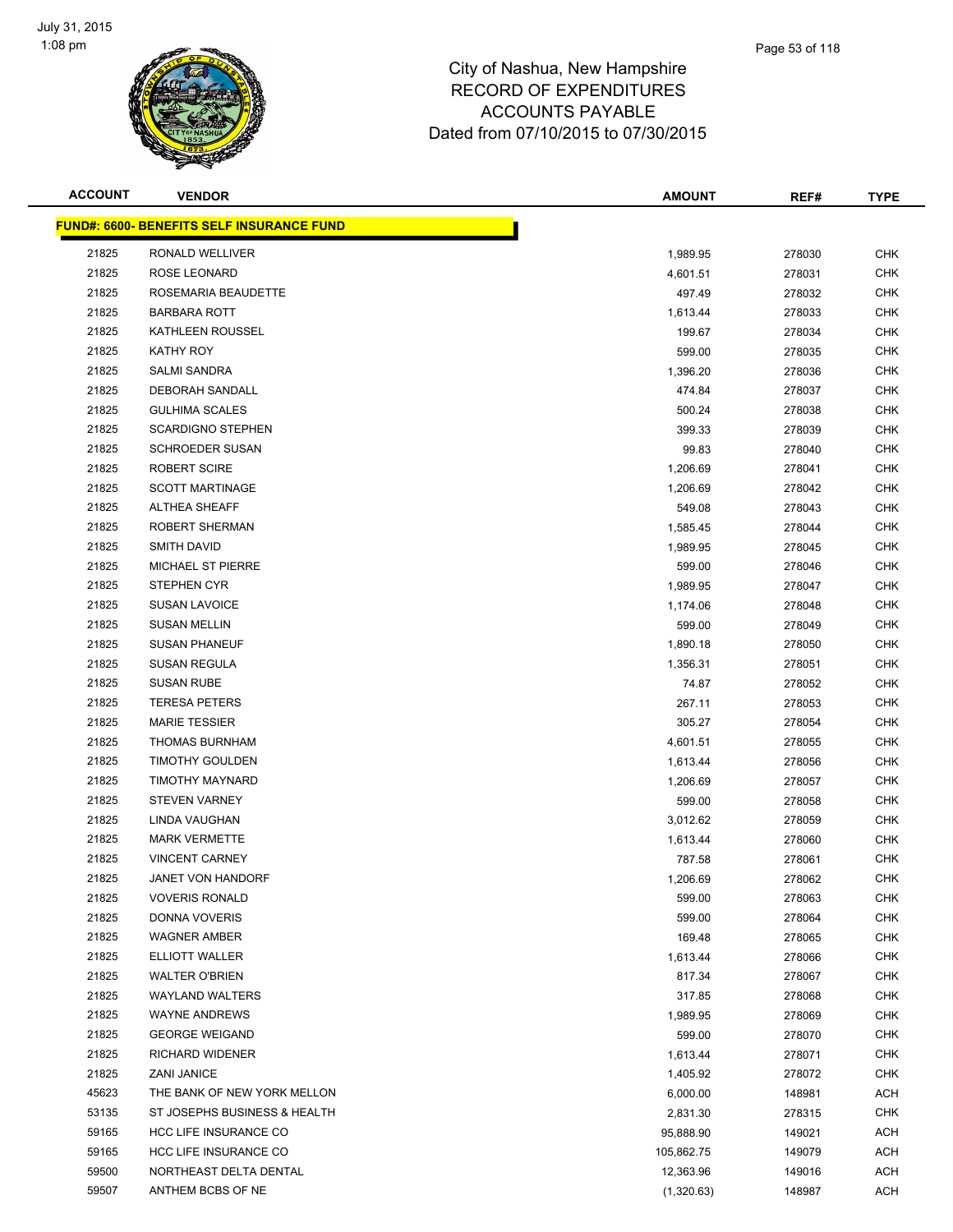

| <b>ACCOUNT</b> | <b>VENDOR</b>                                           | <b>AMOUNT</b>  | REF#   | <b>TYPE</b> |
|----------------|---------------------------------------------------------|----------------|--------|-------------|
|                | <b>FUND#: 6600- BENEFITS SELF INSURANCE FUND</b>        |                |        |             |
| 59507          | ANTHEM BCBS OF NE                                       | 8,854.45       | 148979 | <b>ACH</b>  |
| 59507          | ANTHEM BCBS OF NE                                       | 229,724.26     | 148987 | <b>ACH</b>  |
| 59507          | ANTHEM BCBS OF NE                                       | 59,293.28      | 149045 | <b>ACH</b>  |
| 59507          | ANTHEM BCBS OF NE                                       | 55,959.05      | 149076 | <b>ACH</b>  |
| 59507          | ANTHEM BCBS OF NE                                       | 68,704.85      | 148979 | <b>ACH</b>  |
| 59507          | ANTHEM BCBS OF NE                                       | 1,541,271.28   | 148987 | <b>ACH</b>  |
| 59507          | ANTHEM BCBS OF NE                                       | 429,539.02     | 149045 | <b>ACH</b>  |
| 59507          | ANTHEM BCBS OF NE                                       | 404,543.28     | 149076 | <b>ACH</b>  |
| 59507          | ANTHEM BCBS OF NE                                       | 10,417.00      | 148979 | <b>ACH</b>  |
| 59507          | ANTHEM BCBS OF NE                                       | 253,264.28     | 148987 | <b>ACH</b>  |
| 59507          | ANTHEM BCBS OF NE                                       | 46,579.69      | 149045 | ACH         |
| 59507          | ANTHEM BCBS OF NE                                       | 27,633.07      | 149076 | ACH         |
| 59507          | HARVARD PILGRIM HEALTH CARE                             | 314,188.43     | 149015 | ACH         |
| 59507          | HARVARD PILGRIM HEALTH CARE                             | 107,014.37     | 149078 | ACH         |
| 59525          | NORTHEAST DELTA DENTAL                                  | 88,707.42      | 149016 | <b>ACH</b>  |
| 59525          | NORTHEAST DELTA DENTAL                                  | 78,741.58      | 149083 | <b>ACH</b>  |
| 59585          | DEPARTMENT OF THE TREASURY                              | 10,834.00      | 277327 | <b>CHK</b>  |
|                | TOTAL FUND 6600 - BENEFITS SELF INSURANCE FUND          | \$4,912,485.16 |        |             |
|                |                                                         |                |        |             |
|                | <b>FUND#: 7026- CAPITAL EQUIPMENT RESERVE FUND</b>      |                |        |             |
| 81500          | MHQ MUNICIPAL VEHICLES                                  | 49,832.65      | 278269 | <b>CHK</b>  |
| 81500          | MHQ MUNICIPAL VEHICLES                                  | 1,297.50       | 278708 | <b>CHK</b>  |
| 81500          | MHQ MUNICIPAL VEHICLES                                  | 62,114.00      | 278708 | <b>CHK</b>  |
| 81500          | SOUTHWORTH-MILTON INC                                   | 354,500.00     | 277520 | <b>CHK</b>  |
| 81500          | <b>MHQ MUNICIPAL VEHICLES</b>                           | 51,825.00      | 277480 | <b>CHK</b>  |
| 81500          | HOWARD P FAIRFIELD LLC                                  | 71,856.50      | 278225 | <b>CHK</b>  |
| 81500          | <b>GRAPPONE FORD</b>                                    | 32,752.00      | 278379 | <b>CHK</b>  |
|                | TOTAL FUND 7026 - CAPITAL EQUIPMENT RESERVE FUND        | \$624,177.65   |        |             |
|                | <u>FUND#: 7050- HOLMAN STADIUM IMPROVEMNTS ETF</u>      |                |        |             |
| 54280          | HUSSEY SEATING COMPANY                                  | 5,116.54       | 278230 | <b>CHK</b>  |
|                | <b>TOTAL FUND 7050 - HOLMAN STADIUM IMPROVEMNTS ETF</b> | \$5,116.54     |        |             |
|                |                                                         |                |        |             |
|                | <b>FUND#: 7052- MINE FALLS PARK ETF</b>                 |                |        |             |
| 54280          | THE DIRT DOCTORS LLC                                    | 1,527.50       | 277420 | <b>CHK</b>  |
| 54280          | UNITED SITE SERVICES                                    | 109.94         | 277540 | <b>CHK</b>  |
| 54280          | JOHNSONS ELECTRIC INC                                   | 322.40         | 278241 | <b>CHK</b>  |
| 54280          | PENNICHUCK WATER WORKS INC                              | 771.70         | 278586 | <b>CHK</b>  |
| 55514          | NHDES - WETLANDS BUREAU                                 | 470.00         | 277336 | <b>CHK</b>  |
|                | TOTAL FUND 7052 - MINE FALLS PARK ETF                   | \$3,201.54     |        |             |
|                |                                                         |                |        |             |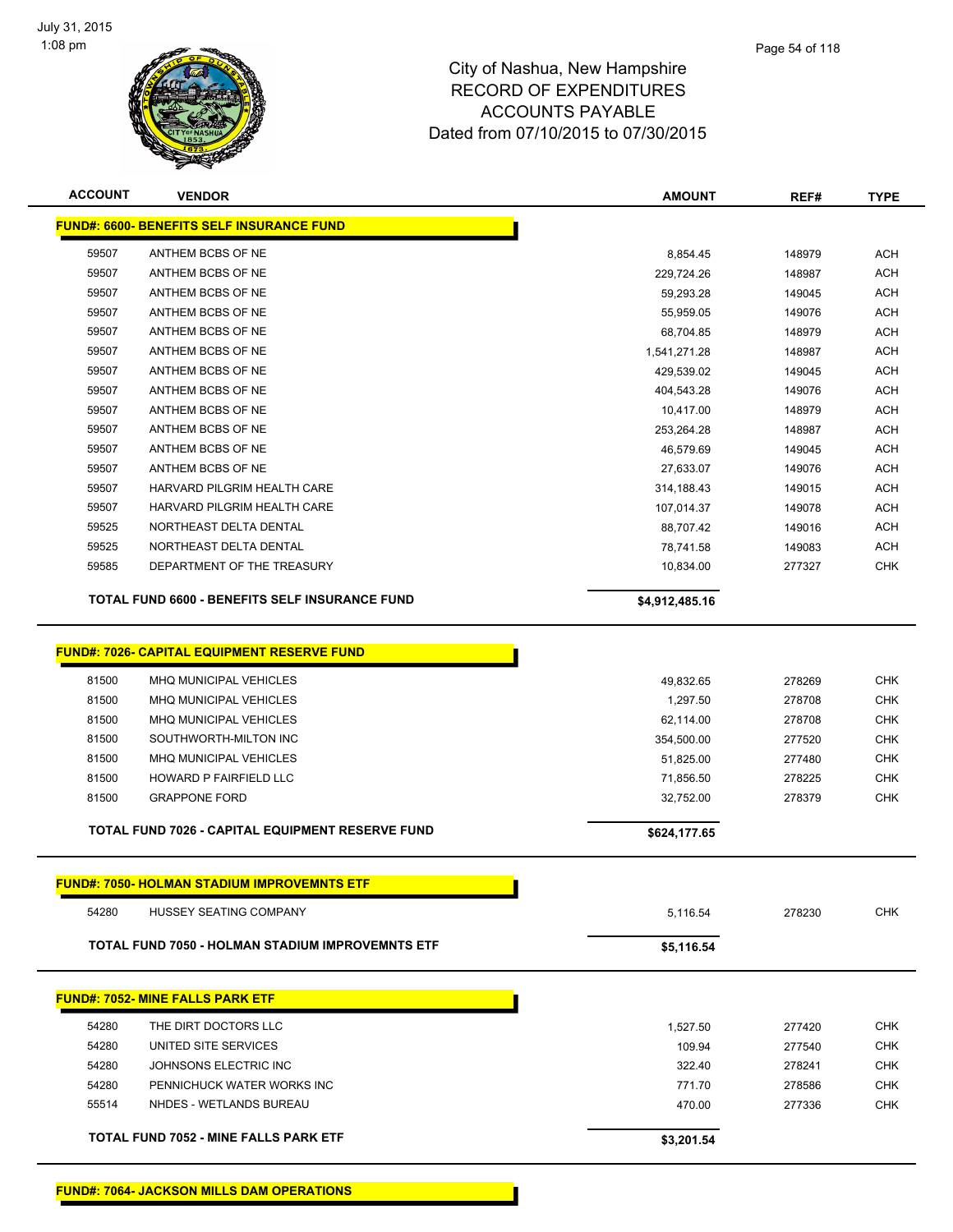

| <b>ACCOUNT</b> | <b>VENDOR</b>                                     | <b>AMOUNT</b> | REF#   | <b>TYPE</b> |
|----------------|---------------------------------------------------|---------------|--------|-------------|
|                | <b>FUND#: 7064- JACKSON MILLS DAM OPERATIONS</b>  |               |        |             |
| 54100          | <b>EVERSOURCE</b>                                 | 702.61        | 278074 | <b>CHK</b>  |
| 54221          | DAVES SEPTIC SERVICE INC                          | 92.15         | 277415 | <b>CHK</b>  |
| 54221          | CHARLES GEORGE COMPANIES INC                      | 100.00        | 278175 | <b>CHK</b>  |
| 55699          | <b>ESSEX POWER SERVICES INC</b>                   | 15,312.82     | 278193 | <b>CHK</b>  |
|                |                                                   |               |        |             |
|                | TOTAL FUND 7064 - JACKSON MILLS DAM OPERATIONS    | \$16,207.58   |        |             |
|                | <b>FUND#: 7078- CITY BUILDINGS ETF</b>            |               |        |             |
| 54280          | SCOTT WOODBURY CONTRACTOR                         | 1,000.00      | 278309 | <b>CHK</b>  |
|                | <b>TOTAL FUND 7078 - CITY BUILDINGS ETF</b>       | \$1,000.00    |        |             |
|                |                                                   |               |        |             |
|                | FUND#: 7504- ETF CONTRIB EDGEWOOD-DEED FUND       |               |        |             |
| 45121          | <b>MARK E CONTO</b>                               | 400.00        | 278258 | <b>CHK</b>  |
|                | TOTAL FUND 7504 - ETF CONTRIB EDGEWOOD-DEED FUND  | \$400.00      |        |             |
|                | <b>FUND#: 7506- ETF CONTRIB-WOODLAWN CEMETERY</b> |               |        |             |
|                |                                                   |               |        |             |
| 54280          | CORNERSTONE CEMETERY SERVICES                     | 1,100.00      | 278181 | <b>CHK</b>  |
| 61299          | <b>HARDY DORIC INC</b>                            | 585.00        | 278220 | <b>CHK</b>  |
|                | TOTAL FUND 7506 - ETF CONTRIB-WOODLAWN CEMETERY   | \$1,685.00    |        |             |
|                | <b>FUND#: 7551- P&amp;R-SUMMERFUN</b>             |               |        |             |
| 68322          | <b>SWANK MOTION PICTURES</b>                      | 526.00        | 277526 | <b>CHK</b>  |
| 68322          | <b>DAZIAN RENTALS</b>                             | 411.54        | 278185 | <b>CHK</b>  |
| 68322          | <b>MARCUS GALE</b>                                | 400.00        | 278202 | <b>CHK</b>  |
| 68322          | ORIENTAL TRADING CO INC                           | 283.50        | 278293 | <b>CHK</b>  |
| 68322          | <b>SWANK MOTION PICTURES</b>                      | 601.00        | 278318 | <b>CHK</b>  |
|                |                                                   |               |        |             |
|                | TOTAL FUND 7551 - P&R-SUMMERFUN                   | \$2,222.04    |        |             |
|                | <b>FUND#: 7565- SCHOOL RELATED PROGRAMS-ETF</b>   |               |        |             |
| 61135          | WB MASON CO INC                                   | 738.65        | 277659 | <b>CHK</b>  |
| 61299          | WB MASON CO INC                                   | 162.16        | 277659 | <b>CHK</b>  |
|                |                                                   |               |        |             |
|                | TOTAL FUND 7565 - SCHOOL RELATED PROGRAMS-ETF     | \$900.81      |        |             |
|                | <b>FUND#: 8001- PINEWOOD CEMETERY PERP-CARE</b>   |               |        |             |
| 10684          | NATIONAL FINANCIAL SERVICE LLC                    | 1,854.99      | 277353 | <b>CHK</b>  |
|                | TOTAL FUND 8001 - PINEWOOD CEMETERY PERP-CARE     | \$1,854.99    |        |             |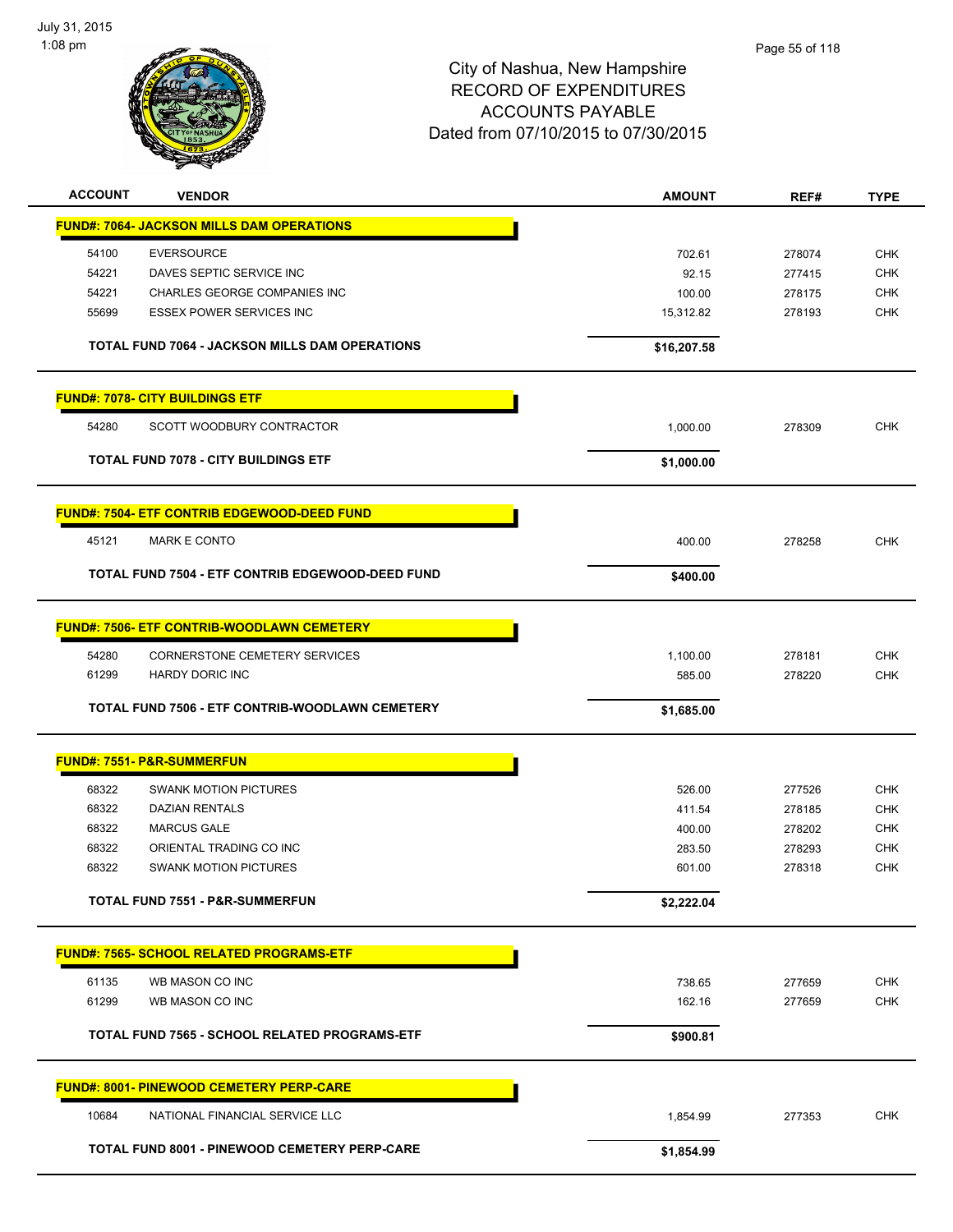

| <b>ACCOUNT</b><br><b>VENDOR</b>                        | <b>AMOUNT</b> | REF#   | <b>TYPE</b> |
|--------------------------------------------------------|---------------|--------|-------------|
| <b>FUND#: 8007- EDGEWOOD CEMETERY PERP-CARE</b>        |               |        |             |
| 10640<br>TD BANK ACCT#664854015                        | 11,000.00     | 277530 | <b>CHK</b>  |
| 44338<br><b>MARK E CONTO</b>                           | 1,600.00      | 278258 | <b>CHK</b>  |
|                                                        |               |        |             |
| TOTAL FUND 8007 - EDGEWOOD CEMETERY PERP-CARE          | \$12,600.00   |        |             |
| <b>FUND#: 8010- EDGEWOOD CEMETERY FLOWER FUND</b>      |               |        |             |
| 10644<br>TD BANK ACCT#664855012                        | 300.00        | 277531 | <b>CHK</b>  |
| <b>TOTAL FUND 8010 - EDGEWOOD CEMETERY FLOWER FUND</b> | \$300.00      |        |             |
| <b>FUND#: 8014- SUBURBAN CEMETERY PERP-CARE</b>        |               |        |             |
| 10628<br>TD BANK ACCT#663492015                        | 2,000.00      | 277529 | <b>CHK</b>  |
| <b>TOTAL FUND 8014 - SUBURBAN CEMETERY PERP-CARE</b>   | \$2,000.00    |        |             |
|                                                        |               |        |             |
| <b>FUND#: 8028- WOODLAWN CEMETERY PERP-CARE</b>        |               |        |             |
| 10672<br>NATIONAL FINANCIAL SERVICE LLC                | 6,010.80      | 277352 | <b>CHK</b>  |
| TOTAL FUND 8028 - WOODLAWN CEMETERY PERP-CARE          | \$6,010.80    |        |             |
| <b>FUND#: 8050- LIBRARY-CHARLES ZYLONIS</b>            |               |        |             |
| 68322<br><b>JULIA OKRUSKO</b>                          | 800.00        | 278104 | <b>CHK</b>  |
| TOTAL FUND 8050 - LIBRARY-CHARLES ZYLONIS              | \$800.00      |        |             |
| <b>FUND#: 8063- LIBRARY-HENRY STEARNS FUND</b>         |               |        |             |
| 61807<br><b>BAKER &amp; TAYLOR</b>                     | 154.22        | 277389 | <b>CHK</b>  |
| 61807<br><b>BAKER &amp; TAYLOR</b>                     | 41.93         | 278155 | <b>CHK</b>  |
| <b>BAKER &amp; TAYLOR</b><br>61807                     | 516.56        | 278615 | <b>CHK</b>  |
| 61807<br><b>INGRAM LIBRARY SERVICES</b>                | 25.12         | 278679 | CHK         |
| 61814<br>MICRO MARKETING ASSOCIATES                    | 40.00         | 278270 | <b>CHK</b>  |
| TOTAL FUND 8063 - LIBRARY-HENRY STEARNS FUND           | \$777.83      |        |             |
| <b>FUND#: 8400- AGENCY-DEVELOPER ESCROWS</b>           |               |        |             |
| 21730<br>LAPIERRE BUILDERS LLC                         | 4,744.00      | 278690 | CHK         |
| 21730<br>341 MAIN DUNSTABLE LLC                        | 14,794.00     | 278140 | CHK         |
| <b>TOTAL FUND 8400 - AGENCY-DEVELOPER ESCROWS</b>      | \$19,538.00   |        |             |
|                                                        |               |        |             |
| <b>FUND#: 8600- WILLIS T DODGE AWARD</b>               |               |        |             |
| 68370<br><b>JAY CHITTIDI AND</b>                       | 280.00        | 277743 | <b>CHK</b>  |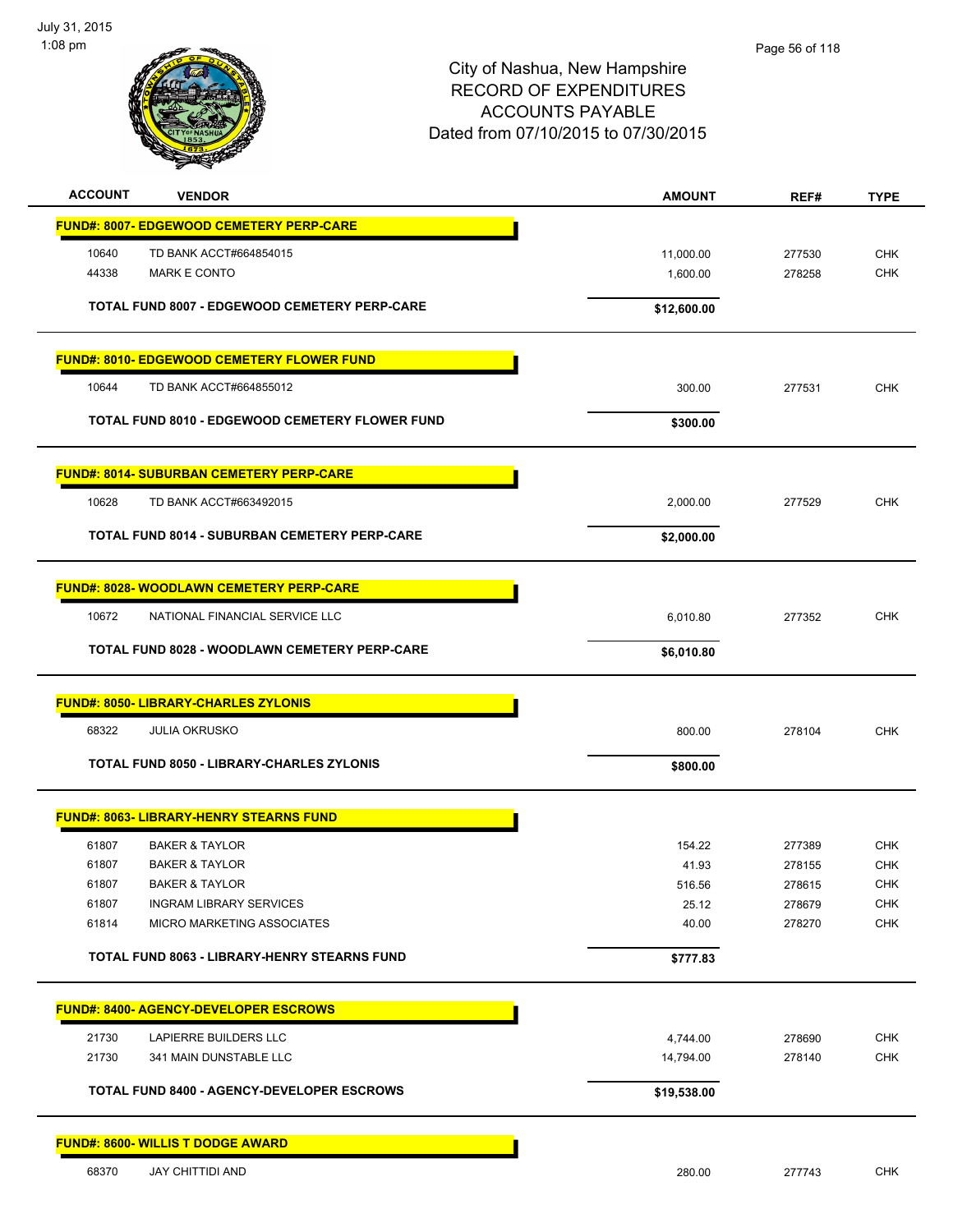| <b>ACCOUNT</b>                  | <b>VENDOR</b>                                        | <b>AMOUNT</b> | REF#   | <b>TYPE</b> |
|---------------------------------|------------------------------------------------------|---------------|--------|-------------|
|                                 | TOTAL FUND 8600 - WILLIS T DODGE AWARD               | \$280.00      |        |             |
| <b>FUND#: 8601- NOYES PRIZE</b> |                                                      |               |        |             |
| 68370                           | ADAEZE OBINELO AND                                   | 75.00         | 277712 | <b>CHK</b>  |
|                                 | <b>TOTAL FUND 8601 - NOYES PRIZE</b>                 | \$75.00       |        |             |
|                                 | FUND#: 8602- CLASS OF 1924 EVELYN F LAMOND           |               |        |             |
| 68370                           | OLIVIA BROWN AND                                     | 365.00        | 277769 | <b>CHK</b>  |
| 68370                           | VICTORIA WAKEFIELD AND                               | 365.00        | 277787 | <b>CHK</b>  |
|                                 | TOTAL FUND 8602 - CLASS OF 1924 EVELYN F LAMOND      | \$730.00      |        |             |
|                                 | <b>FUND#: 8603- RALPH J &amp; ALICE F BURNS</b>      |               |        |             |
| 68370                           | ALYSSA DOBENS AND                                    | 780.00        | 277715 | <b>CHK</b>  |
| 68370                           | CHUN WU AND                                          | 400.00        | 277729 | <b>CHK</b>  |
| 68370                           | <b>COURTNEY STUART AND</b>                           | 780.00        | 277732 | <b>CHK</b>  |
| 68370                           | MICHAEL DUBIEN AND                                   | 780.00        | 277767 | <b>CHK</b>  |
| 68370                           | <b>TAYLOR CHOATE AND</b>                             | 780.00        | 277783 | <b>CHK</b>  |
| 68370                           | VINCENT PALERMO AND                                  | 780.00        | 277788 | <b>CHK</b>  |
|                                 | <b>TOTAL FUND 8603 - RALPH J &amp; ALICE F BURNS</b> | \$4,300.00    |        |             |
|                                 | FUND#: 8604- THELMA F DOE                            |               |        |             |
| 68370                           | HANNAH JAURIS AND                                    | 340.00        | 277738 | <b>CHK</b>  |
|                                 | <b>TOTAL FUND 8604 - THELMA F DOE</b>                | \$340.00      |        |             |
|                                 | <b>FUND#: 8605- MATSIS MATH ACH AWARD</b>            |               |        |             |
| 68370                           | HANNAH JAURIS AND                                    | 340.00        | 277739 | CHK         |
|                                 | <b>TOTAL FUND 8605 - MATSIS MATH ACH AWARD</b>       | \$340.00      |        |             |
|                                 | <b>FUND#: 8606- LEO &amp; OLIVE FERRYALL</b>         |               |        |             |
| 68370                           | JONATHAN PACHECO AND                                 | 480.00        | 277750 | <b>CHK</b>  |
|                                 | <b>TOTAL FUND 8606 - LEO &amp; OLIVE FERRYALL</b>    | \$480.00      |        |             |
|                                 | <b>FUND#: 8608- WALTER &amp; EVELYN NESMITH</b>      |               |        |             |
| 68370                           | KAYLEE SMITH AND                                     | 260.00        | 277755 | <b>CHK</b>  |
|                                 | TOTAL FUND 8608 - WALTER & EVELYN NESMITH            | \$260.00      |        |             |
|                                 |                                                      |               |        |             |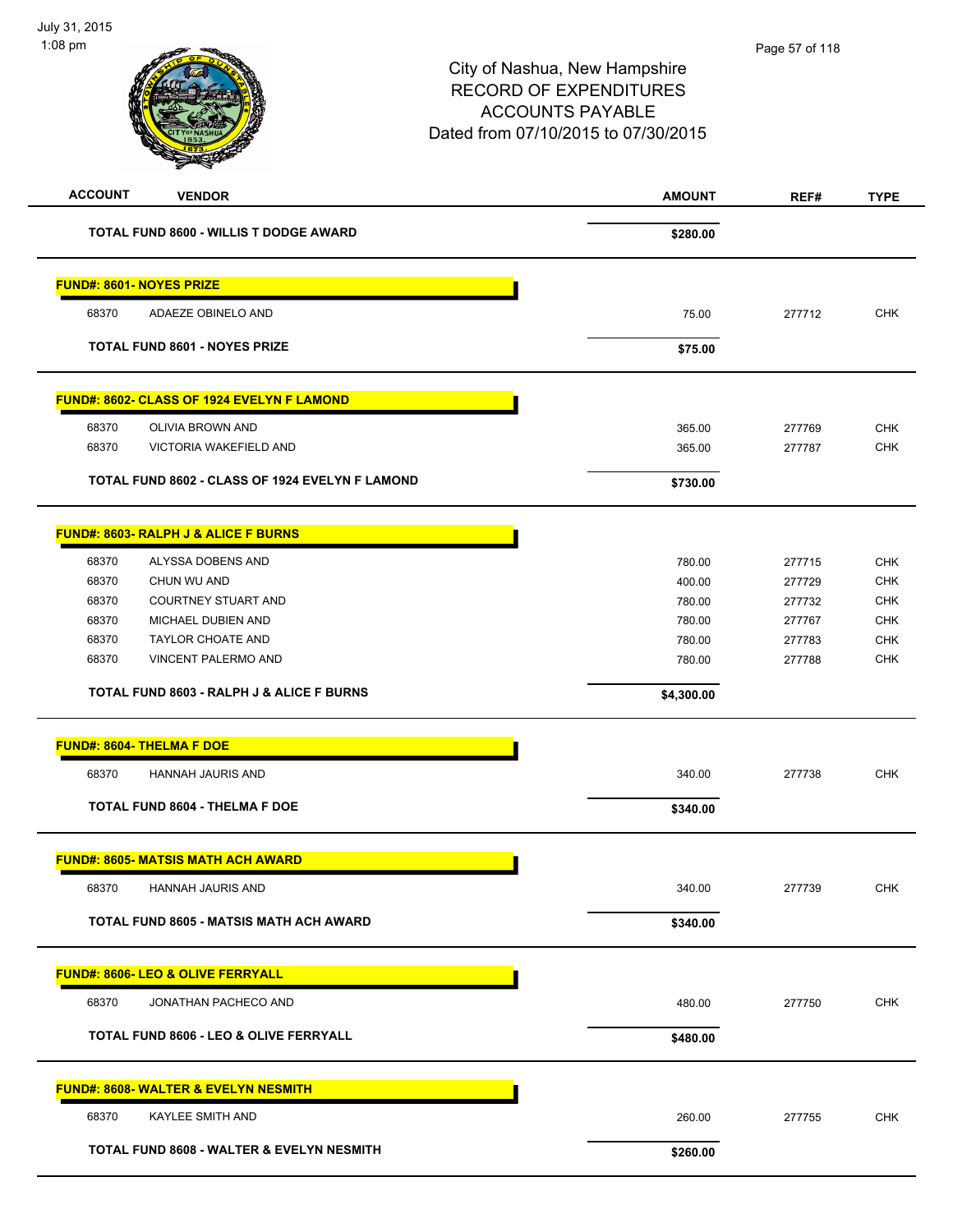

| <b>ACCOUNT</b> | <b>VENDOR</b>                                      | <b>AMOUNT</b>    | REF#             | <b>TYPE</b>              |
|----------------|----------------------------------------------------|------------------|------------------|--------------------------|
|                | <b>FUND#: 8609- ARTHUR J NAKOS</b>                 |                  |                  |                          |
|                |                                                    |                  |                  |                          |
| 68370          | HANNAH JAURIS AND                                  | 900.00           | 277740           | <b>CHK</b>               |
|                | <b>TOTAL FUND 8609 - ARTHUR J NAKOS</b>            | \$900.00         |                  |                          |
|                |                                                    |                  |                  |                          |
|                |                                                    |                  |                  |                          |
|                | <b>FUND#: 8610- NHS CLASS OF 1939 MEM</b>          |                  |                  |                          |
| 68370          | <b>RYAN MARVIN AND</b>                             | 490.00           | 277776           | <b>CHK</b>               |
|                | TOTAL FUND 8610 - NHS CLASS OF 1939 MEM            | \$490.00         |                  |                          |
|                |                                                    |                  |                  |                          |
|                |                                                    |                  |                  |                          |
|                | <b>FUND#: 8611- RAYMOND N CHANTAL MEM</b>          |                  |                  |                          |
| 68370          | <b>BENJAMIN IRWIN AND</b>                          | 230.00           | 277723           | <b>CHK</b>               |
|                | TOTAL FUND 8611 - RAYMOND N CHANTAL MEM            | \$230.00         |                  |                          |
|                |                                                    |                  |                  |                          |
|                |                                                    |                  |                  |                          |
|                | <b>FUND#: 8612- FRANK &amp; EMMA CLANCY</b>        |                  |                  |                          |
| 68370          | ANDREI JUNGKMAN AND                                | 780.00           | 277716           | <b>CHK</b>               |
| 68370          | CHUN WU AND                                        | 380.00           | 277730           | <b>CHK</b>               |
| 68370          | <b>EMILY LANDRY AND</b>                            | 780.00           | 277734           | <b>CHK</b>               |
| 68370          | <b>MEREDITH RITTER AND</b>                         | 780.00           | 277766           | <b>CHK</b>               |
| 68370          | OLIVIA PARE AND                                    | 780.00           | 277772           | <b>CHK</b>               |
| 68370          | <b>WILLIAM BARRY AND</b>                           | 90.00            | 277790           | <b>CHK</b>               |
|                | <b>TOTAL FUND 8612 - FRANK &amp; EMMA CLANCY</b>   | \$3,590.00       |                  |                          |
|                |                                                    |                  |                  |                          |
|                |                                                    |                  |                  |                          |
|                | <b>FUND#: 8613- WILLIAM H &amp; EDITH E KEENAN</b> |                  |                  |                          |
| 68370          | <b>ASHELY GILLIN AND</b>                           | 1,000.00         | 277719           | <b>CHK</b>               |
| 68370          | ASHLEY BRAY AND                                    | 1,000.00         | 277721           | <b>CHK</b>               |
| 68370          | <b>BRENNAN KASTENS AND</b>                         | 800.00           | 277725           | <b>CHK</b>               |
| 68370          | <b>EMILY BURNS AND</b>                             | 1,000.00         | 277733           | <b>CHK</b>               |
| 68370          | ERIKA IBARRA AND                                   | 1,000.00         | 277735           | <b>CHK</b>               |
| 68370          | JACOB LAVOIE AND                                   | 1,000.00         | 277741           | <b>CHK</b>               |
| 68370          | JESSE CLAUSS AND                                   | 1,000.00         | 277744           | <b>CHK</b>               |
| 68370          | <b>JESSICA SCHUYLER AND</b>                        | 800.00           | 277745           | <b>CHK</b>               |
| 68370          | JOHN DUBE AND                                      | 800.00           | 277749           | <b>CHK</b>               |
| 68370          | JONATHAN PACHECO AND                               | 1,000.00         | 277751           | <b>CHK</b>               |
| 68370          | JOSHUA DION AND                                    | 1,000.00         | 277752           | <b>CHK</b>               |
| 68370          | KAYLEE SMITH AND                                   | 800.00           | 277754           | <b>CHK</b>               |
| 68370          | KIANA MARSH AND                                    | 1,000.00         | 277758           | <b>CHK</b>               |
| 68370          | MACKENZIE PARDOE AND                               | 500.00           | 277760           | <b>CHK</b>               |
| 68370          | <b>MATTHEW CAPLAN AND</b>                          | 1,000.00         | 277763           | <b>CHK</b>               |
| 68370          | ROISIN FLANAGAN AND                                | 1,000.00         | 277775           | <b>CHK</b>               |
| 68370          | SARAH SOLIMAN AND                                  | 800.00           | 277778           | <b>CHK</b>               |
|                |                                                    |                  |                  |                          |
|                |                                                    |                  |                  |                          |
| 68370<br>68370 | SHEYLA ZEHER AND<br>WILLIAM BARRY AND              | 800.00<br>700.00 | 277780<br>277791 | <b>CHK</b><br><b>CHK</b> |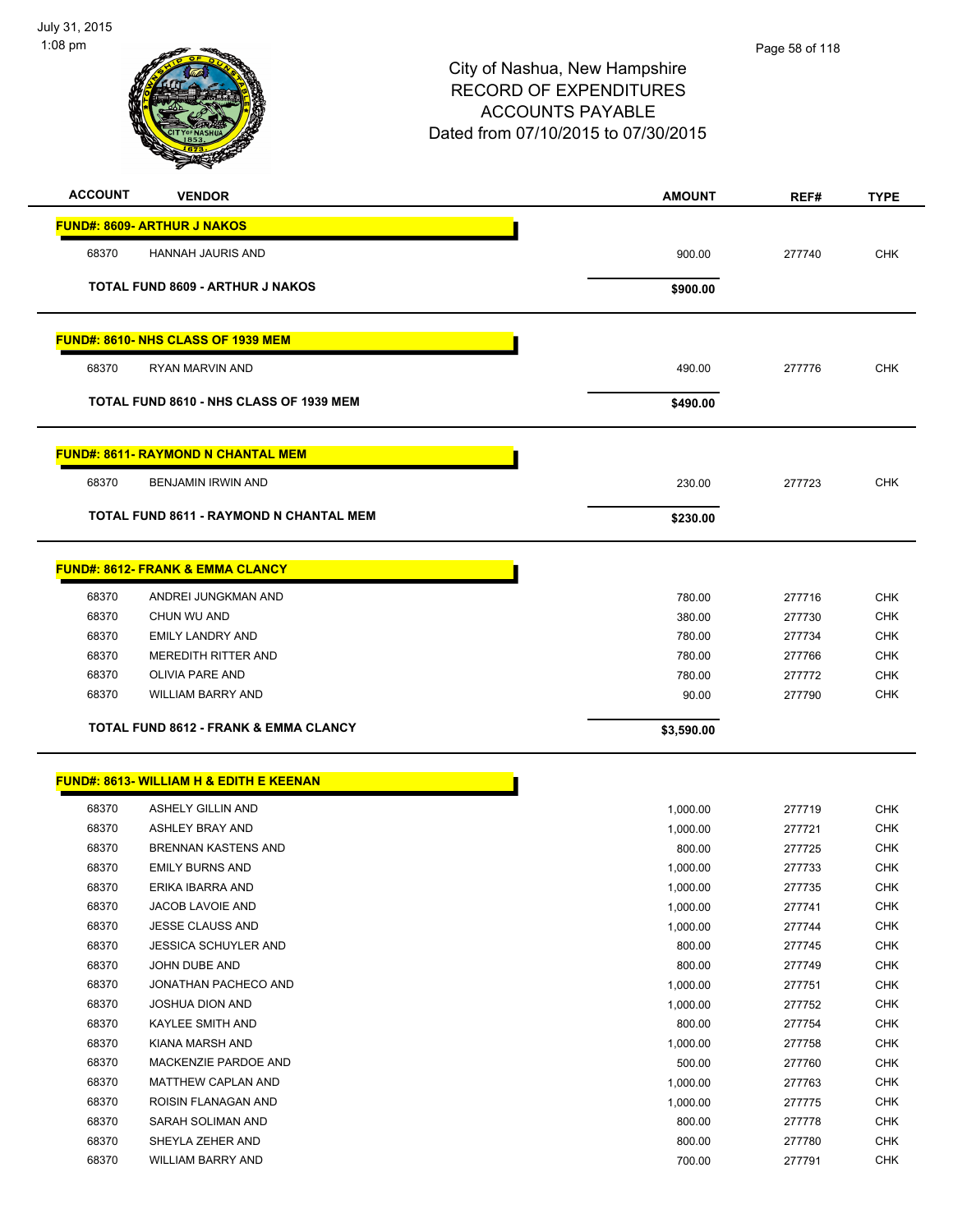

| <b>ACCOUNT</b> | <b>VENDOR</b>                                   | <b>AMOUNT</b> | REF#   | <b>TYPE</b>              |
|----------------|-------------------------------------------------|---------------|--------|--------------------------|
|                | TOTAL FUND 8613 - WILLIAM H & EDITH E KEENAN    | \$17,000.00   |        |                          |
|                | <b>FUND#: 8614- CHARLES H AUSTIN</b>            |               |        |                          |
| 68370          | AARON CHENG AND                                 | 4,271.00      | 277711 | <b>CHK</b>               |
| 68370          | ALEXANDER NGUYEN AND                            | 4,271.00      | 277714 | <b>CHK</b>               |
| 68370          | ANDREW DECARTERET AND                           | 2,000.00      | 277717 | <b>CHK</b>               |
| 68370          | <b>BRIAN BARROWS AND</b>                        | 2,450.00      | 277727 | <b>CHK</b>               |
| 68370          | GIOVANNI BACZYNSKI AND                          | 4,271.00      | 277737 | <b>CHK</b>               |
| 68370          | JOCELYN CLANCY AND                              | 4,271.00      | 277747 | <b>CHK</b>               |
| 68370          | KAREEM EL-FARAMAWI AND                          | 4,274.00      | 277753 | <b>CHK</b>               |
| 68370          | <b>KEVIN SMITH AND</b>                          | 3,000.00      | 277756 | <b>CHK</b>               |
| 68370          | <b>MATTHEW CURREN AND</b>                       | 4,271.00      | 277764 | <b>CHK</b>               |
| 68370          | <b>MATTHEW STAPLES AND</b>                      | 2,000.00      | 277765 | <b>CHK</b>               |
| 68370          | OLIVIA MAFFIA AND                               | 2,450.00      | 277771 | <b>CHK</b>               |
| 68370          | PEDRO CAMPOS AND                                | 3,000.00      | 277773 | <b>CHK</b>               |
| 68370          | <b>SEAN VIGEANT AND</b>                         | 2,000.00      | 277779 | <b>CHK</b>               |
| 68370          | <b>STEFEN NGUYEN AND</b>                        | 4,271.00      | 277781 | <b>CHK</b>               |
| 68370          | STEPHEN GAKUYA AND                              | 2,000.00      | 277782 | <b>CHK</b>               |
| 68370          | TIEN NGUYEN AND                                 | 3,000.00      | 277784 | <b>CHK</b>               |
| 68370          | <b>TINA TA AND</b>                              | 2,000.00      | 277785 | <b>CHK</b>               |
| 68370          | <b>TYLER VARTABEDIAN AND</b>                    | 3,000.00      | 277786 | <b>CHK</b>               |
|                | <b>TOTAL FUND 8614 - CHARLES H AUSTIN</b>       | \$56,800.00   |        |                          |
|                | <b>FUND#: 8615- LANTZAS/ERICKSON SCHOL</b>      |               |        |                          |
| 68370          | NATASHA RODRIGUEZ AND                           | 550.00        | 278949 | <b>CHK</b>               |
|                | TOTAL FUND 8615 - LANTZAS/ERICKSON SCHOL        | \$550.00      |        |                          |
|                | <b>FUND#: 8616- RUTH MILAN SCHOL</b>            |               |        |                          |
|                |                                                 |               |        |                          |
| 68370<br>68370 | <b>GABRIELLA FOSTER AND</b><br>JANE KENNERY AND | 10,000.00     | 277736 | <b>CHK</b><br><b>CHK</b> |
|                |                                                 | 10,000.00     | 277742 |                          |
|                | <b>TOTAL FUND 8616 - RUTH MILAN SCHOL</b>       | \$20,000.00   |        |                          |
|                | <b>FUND#: 8620- LINDA SWIDLER SCHOL</b>         |               |        |                          |
| 68370          | KIANA MARSH AND                                 | 3,000.00      | 277759 | <b>CHK</b>               |
|                | <b>TOTAL FUND 8620 - LINDA SWIDLER SCHOL</b>    | \$3,000.00    |        |                          |
|                | <b>FUND#: 8621- STEPHEN GUILFOY MEM SCHOL</b>   |               |        |                          |
| 68370          | MARGARET ST. LOUIS AND                          | 2,000.00      | 277761 | <b>CHK</b>               |
|                | TOTAL FUND 8621 - STEPHEN GUILFOY MEM SCHOL     | \$2,000.00    |        |                          |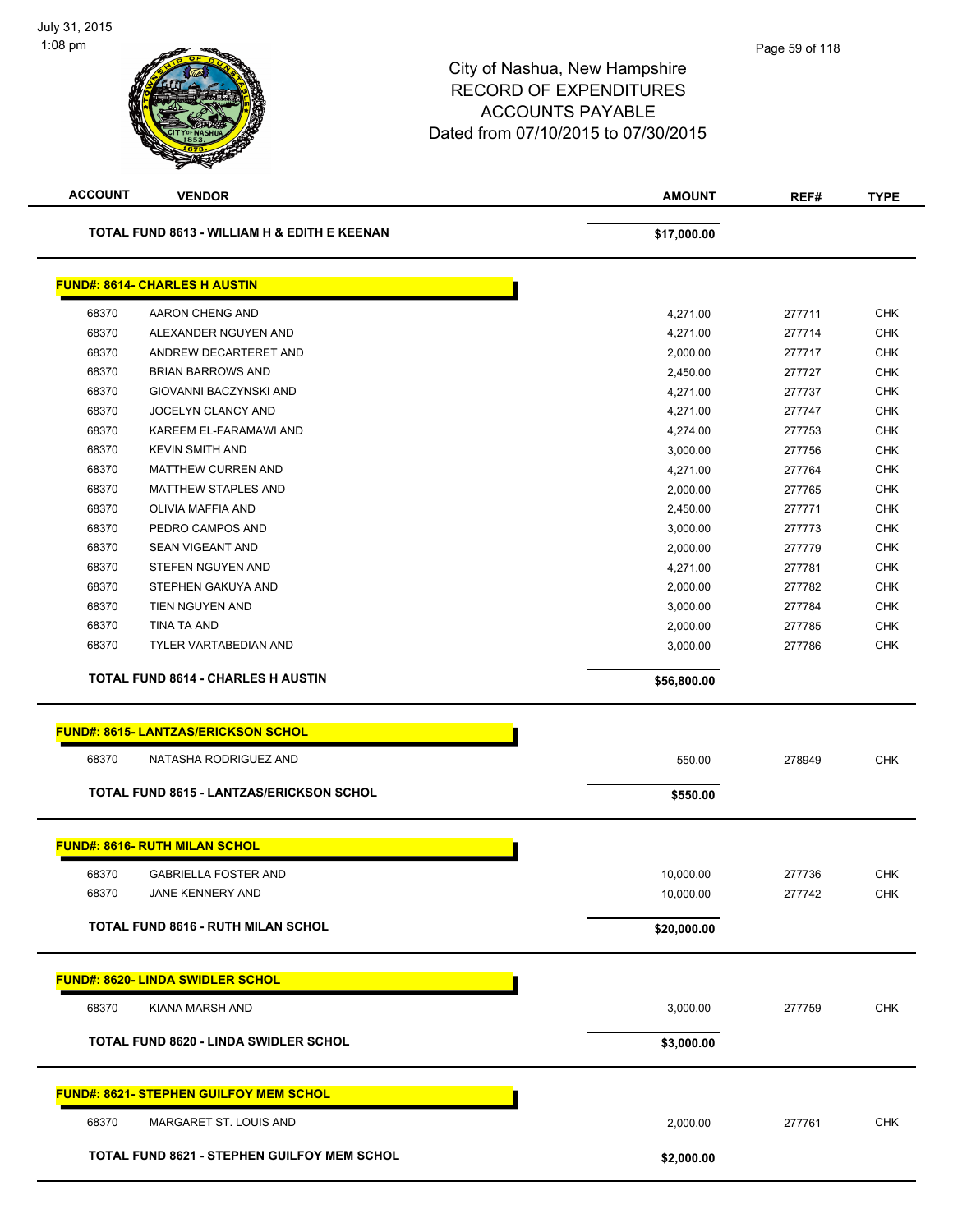

**FUND#: 8634- NHS NORTH GEN SCHOL**

| <b>ACCOUNT</b><br><b>VENDOR</b>                   | <b>AMOUNT</b> | REF#   | <b>TYPE</b> |
|---------------------------------------------------|---------------|--------|-------------|
| <b>FUND#: 8624- ALAN H RUDMAN MEM AWARD</b>       |               |        |             |
| 68370<br>SARAH ALLISON AND                        | 2,600.00      | 277777 | <b>CHK</b>  |
| TOTAL FUND 8624 - ALAN H RUDMAN MEM AWARD         | \$2,600.00    |        |             |
| <b>FUND#: 8626- LINDA HAYTAYAN LAX FUND</b>       |               |        |             |
| 68370<br>ANDREW DECARTERET AND                    | 500.00        | 277718 | <b>CHK</b>  |
| 68370<br><b>JESSICA WILLIAMS AND</b>              | 500.00        | 277746 | <b>CHK</b>  |
| TOTAL FUND 8626 - LINDA HAYTAYAN LAX FUND         | \$1,000.00    |        |             |
| <b>FUND#: 8627- SHAWN ECKERT MEM FUND</b>         |               |        |             |
| <b>KEVIN SMITH AND</b><br>68370                   | 1,000.00      | 277757 | <b>CHK</b>  |
| <b>TOTAL FUND 8627 - SHAWN ECKERT MEM FUND</b>    | \$1,000.00    |        |             |
| <b>FUND#: 8628- STANFORD MARK LARSEN MEM</b>      |               |        |             |
| 68370<br>CHARLES DEICHMANN AND                    | 500.00        | 277728 | <b>CHK</b>  |
| <b>TOTAL FUND 8628 - STANFORD MARK LARSEN MEM</b> | \$500.00      |        |             |
| <b>FUND#: 8629- NHS SOUTH GEN SCHOL</b>           |               |        |             |
| 68370<br>ADAEZE OBINELO AND                       | 500.00        | 277713 | <b>CHK</b>  |
| 68370<br>NATHALY DAVIS AND                        | 500.00        | 277768 | <b>CHK</b>  |
| <b>TOTAL FUND 8629 - NHS SOUTH GEN SCHOL</b>      | \$1,000.00    |        |             |
| <b>FUND#: 8630- SHAWN ECKERT AUTO TECH</b>        |               |        |             |
| 68370<br>RICARDO DUENAS AND                       | 1,000.00      | 277774 | <b>CHK</b>  |
| <b>TOTAL FUND 8630 - SHAWN ECKERT AUTO TECH</b>   | \$1,000.00    |        |             |
| <b>FUND#: 8631- MICHELLE TRODDYN MEM</b>          |               |        |             |
| 68370<br><b>ASHLEY GILLIN</b>                     | 350.00        | 277722 | CHK         |
| <b>TOTAL FUND 8631 - MICHELLE TRODDYN MEM</b>     | \$350.00      |        |             |
| <b>FUND#: 8632- MARTIN J CORONIS ED</b>           |               |        |             |
| 68370<br>JOHN DUBE AND                            | 500.00        | 277748 | CHK         |
| <b>TOTAL FUND 8632 - MARTIN J CORONIS ED</b>      | \$500.00      |        |             |
|                                                   |               |        |             |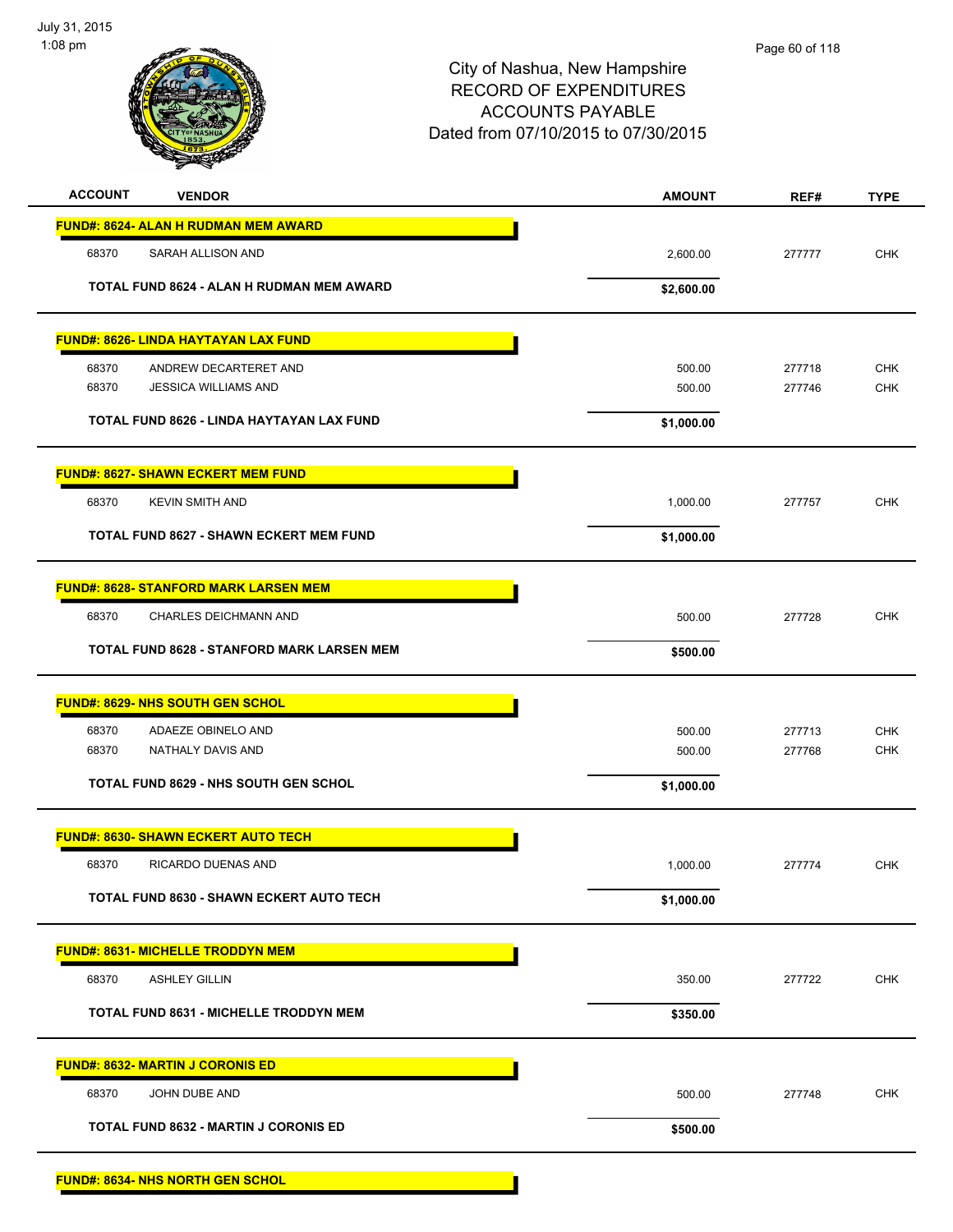

| <b>ACCOUNT</b> | <b>VENDOR</b>                                          | <b>AMOUNT</b> | REF#   | <b>TYPE</b> |
|----------------|--------------------------------------------------------|---------------|--------|-------------|
|                | <b>FUND#: 8634- NHS NORTH GEN SCHOL</b>                |               |        |             |
| 68370          | <b>COTY DUBE AND</b>                                   | 1,000.00      | 277731 | <b>CHK</b>  |
| 68370          | VINCENT PALERMO AND                                    | 500.00        | 277789 | <b>CHK</b>  |
|                |                                                        |               |        |             |
|                | <b>TOTAL FUND 8634 - NHS NORTH GEN SCHOL</b>           | \$1,500.00    |        |             |
|                | <b>FUND#: 8636- EILEEN MCDEVITT FUCILE</b>             |               |        |             |
| 68370          | MARGARET ST. LOUIS AND                                 | 2,400.00      | 277762 | <b>CHK</b>  |
|                | <b>TOTAL FUND 8636 - EILEEN MCDEVITT FUCILE</b>        | \$2,400.00    |        |             |
|                | <b>FUND#: 8637- REBECCA ROSE TABAT MEMOR</b>           |               |        |             |
|                |                                                        |               |        |             |
| 68370          | <b>BENJAMIN IRWIN AND</b>                              | 1,000.00      | 277724 | <b>CHK</b>  |
|                | <b>TOTAL FUND 8637 - REBECCA ROSE TABAT MEMOR</b>      | \$1,000.00    |        |             |
|                | <b>FUND#: 8641- NHS N/S GEN SCHOLARSHIPS</b>           |               |        |             |
| 68370          | <b>ASHLEY BENTLEY AND</b>                              | 1,000.00      | 277720 | <b>CHK</b>  |
|                | <b>TOTAL FUND 8641 - NHS N/S GEN SCHOLARSHIPS</b>      | \$1,000.00    |        |             |
|                | FUND#: 8642- WALTER HEINHOLD SCHOLARSHIP               |               |        |             |
|                |                                                        |               |        |             |
| 68370          | OLIVIA HODSDON AND                                     | 2,000.00      | 277770 | <b>CHK</b>  |
|                | <b>TOTAL FUND 8642 - WALTER HEINHOLD SCHOLARSHIP</b>   | \$2,000.00    |        |             |
|                | <b>FUND#: 8643- KAUSHIK KORRAPATY SCHOLARSHIP</b>      |               |        |             |
| 68370          | <b>BRENNAN KASTENS AND</b>                             | 1,000.00      | 277726 | <b>CHK</b>  |
|                | <b>TOTAL FUND 8643 - KAUSHIK KORRAPATY SCHOLARSHIP</b> | \$1,000.00    |        |             |
|                |                                                        |               |        |             |

**\$35,245,427.06**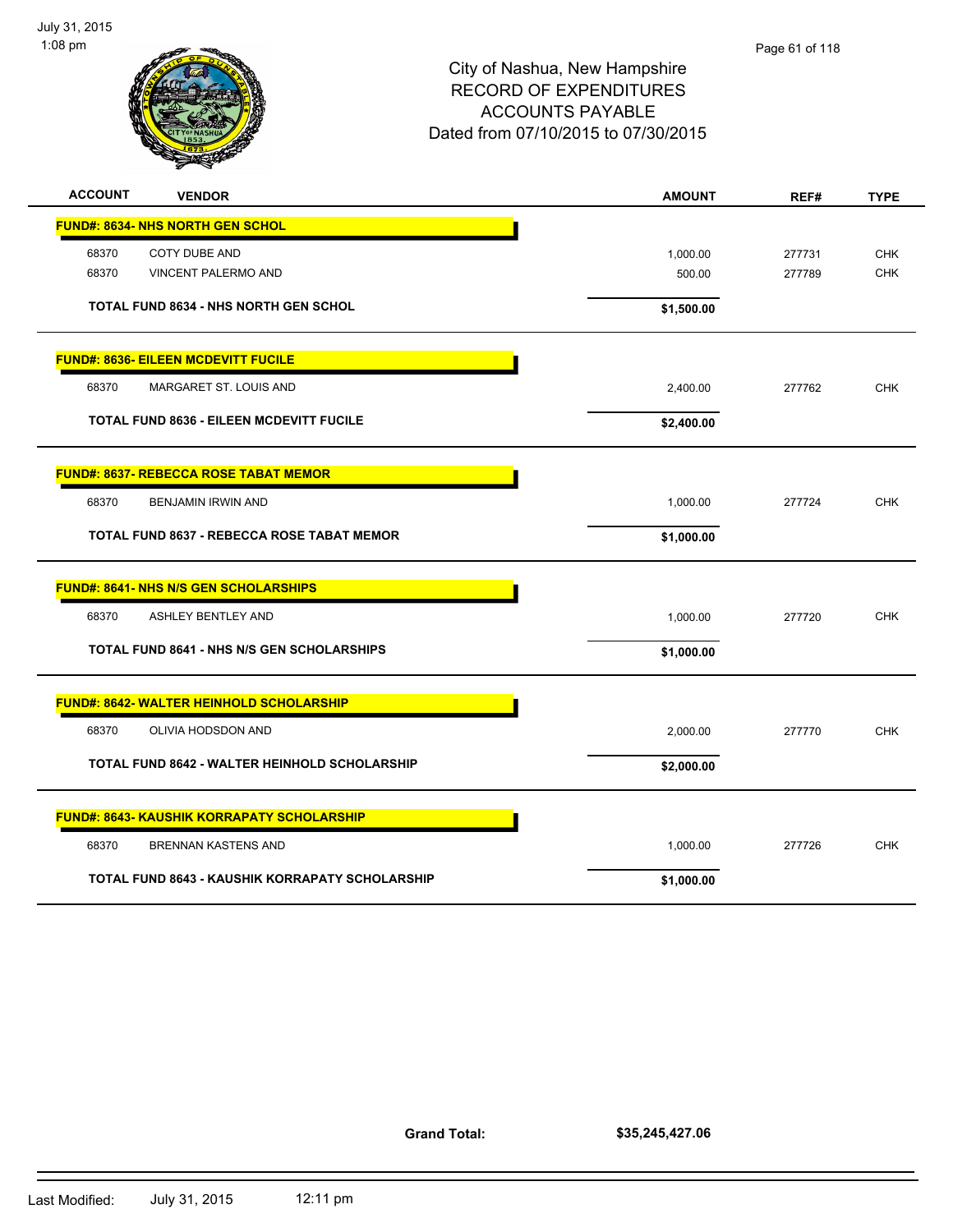

|     | <b>PAY DATE</b>                   | <b>ACCOUNT</b>                       | <b>DESCRIPTION</b>             | <b>AMOUNT</b> |
|-----|-----------------------------------|--------------------------------------|--------------------------------|---------------|
|     | <b>FUND#: 1000 - GENERAL FUND</b> |                                      |                                |               |
| 101 | <b>MAYOR</b>                      |                                      |                                |               |
|     | 7/16/15                           | 51100                                | <b>COMMUNICATIONS DIRECTOR</b> | 903.15        |
|     | 7/23/15                           | 51100                                | <b>COMMUNICATIONS DIRECTOR</b> | 903.15        |
|     | 7/30/15                           | 51100                                | <b>COMMUNICATIONS DIRECTOR</b> | 903.15        |
|     | 7/16/15                           | 51100                                | EXECUTIVE SECRETARY AA         | 1,029.10      |
|     | 7/23/15                           | 51100                                | EXECUTIVE SECRETARY AA         | 957.30        |
|     | 7/30/15                           | 51100                                | EXECUTIVE SECRETARY AA         | 957.29        |
|     | 7/16/15                           | 51100                                | SECRETARY RECEPTIONIST         | 585.00        |
|     | 7/23/15                           | 51100                                | SECRETARY RECEPTIONIST         | 585.00        |
|     | 7/30/15                           | 51100                                | SECRETARY RECEPTIONIST         | 585.00        |
|     | 7/16/15                           | 51500                                | <b>MAYOR</b>                   | 2,215.69      |
|     | 7/23/15                           | 51500                                | <b>MAYOR</b>                   | 2,194.95      |
|     | 7/30/15                           | 51500                                | MAYOR                          | 2,194.95      |
|     | 7/30/15                           | 55118                                | TELEPHONE-CELLULAR             | 50.00         |
|     | <b>TOTAL 101 - MAYOR</b>          |                                      |                                | \$14,063.73   |
| 102 |                                   | <b>BOARD OF ALDERMEN</b>             |                                |               |
|     | 7/16/15                           | 51100                                | ALDERMANIC LEGISLATION MANAGER | 2,978.71      |
|     | 7/23/15                           | 51100                                | ALDERMANIC LEGISLATION MANAGER | 1,489.35      |
|     | 7/16/15                           | 51200                                | LEGISLATIVE TRANSCRIPTION SPEC | 459.32        |
|     | 7/23/15                           | 51200                                | LEGISLATIVE TRANSCRIPTION SPEC | 356.75        |
|     | 7/30/15                           | 51200                                | LEGISLATIVE TRANSCRIPTION SPEC | 370.13        |
|     |                                   | <b>TOTAL 102 - BOARD OF ALDERMEN</b> |                                | \$5,654.26    |
| 103 | LEGAL                             |                                      |                                |               |
|     | 7/16/15                           | 51100                                | ASSOCIATE CORPORATION COUNSEL  | 1,529.80      |
|     | 7/23/15                           | 51100                                | ASSOCIATE CORPORATION COUNSEL  | 1,529.80      |
|     | 7/30/15                           | 51100                                | ASSOCIATE CORPORATION COUNSEL  | 1,529.80      |
|     | 7/16/15                           | 51100                                | <b>CORPORATION COUNSEL</b>     | 2,265.30      |
|     | 7/23/15                           | 51100                                | <b>CORPORATION COUNSEL</b>     | 2,265.30      |
|     | 7/30/15                           | 51100                                | <b>CORPORATION COUNSEL</b>     | 2,265.30      |
|     | 7/16/15                           | 51100                                | DEPUTY CORPORATION COUNSEL     | 2,060.85      |
|     | 7/23/15                           | 51100                                | DEPUTY CORPORATION COUNSEL     | 2,060.85      |
|     | 7/30/15                           | 51100                                | DEPUTY CORPORATION COUNSEL     | 2,060.85      |
|     | 7/16/15                           | 51100                                | <b>LEGAL ASSISTANT</b>         | 1,957.20      |
|     | 7/23/15                           | 51100                                | <b>LEGAL ASSISTANT</b>         | 1,957.20      |
|     | 7/30/15                           | 51100                                | <b>LEGAL ASSISTANT</b>         | 1,951.18      |
|     | 7/30/15                           | 55118                                | TELEPHONE-CELLULAR             | 100.00        |
|     | <b>TOTAL 103 - LEGAL</b>          |                                      |                                | \$23,533.43   |
| 107 | <b>CITY CLERK</b>                 |                                      |                                |               |
|     | 7/16/15                           | 51100                                | <b>CITY CLERK</b>              | 1,823.90      |
|     | 7/23/15                           | 51100                                | <b>CITY CLERK</b>              | 1,899.79      |
|     | 7/30/15                           | 51100                                | <b>CITY CLERK</b>              | 1,853.10      |

7/16/15 51100 CLERK VITAL RECORDS II 330.30 7/23/15 51100 CLERK VITAL RECORDS II 2,191.80 7/30/15 51100 CLERK VITAL RECORDS II 2,165.60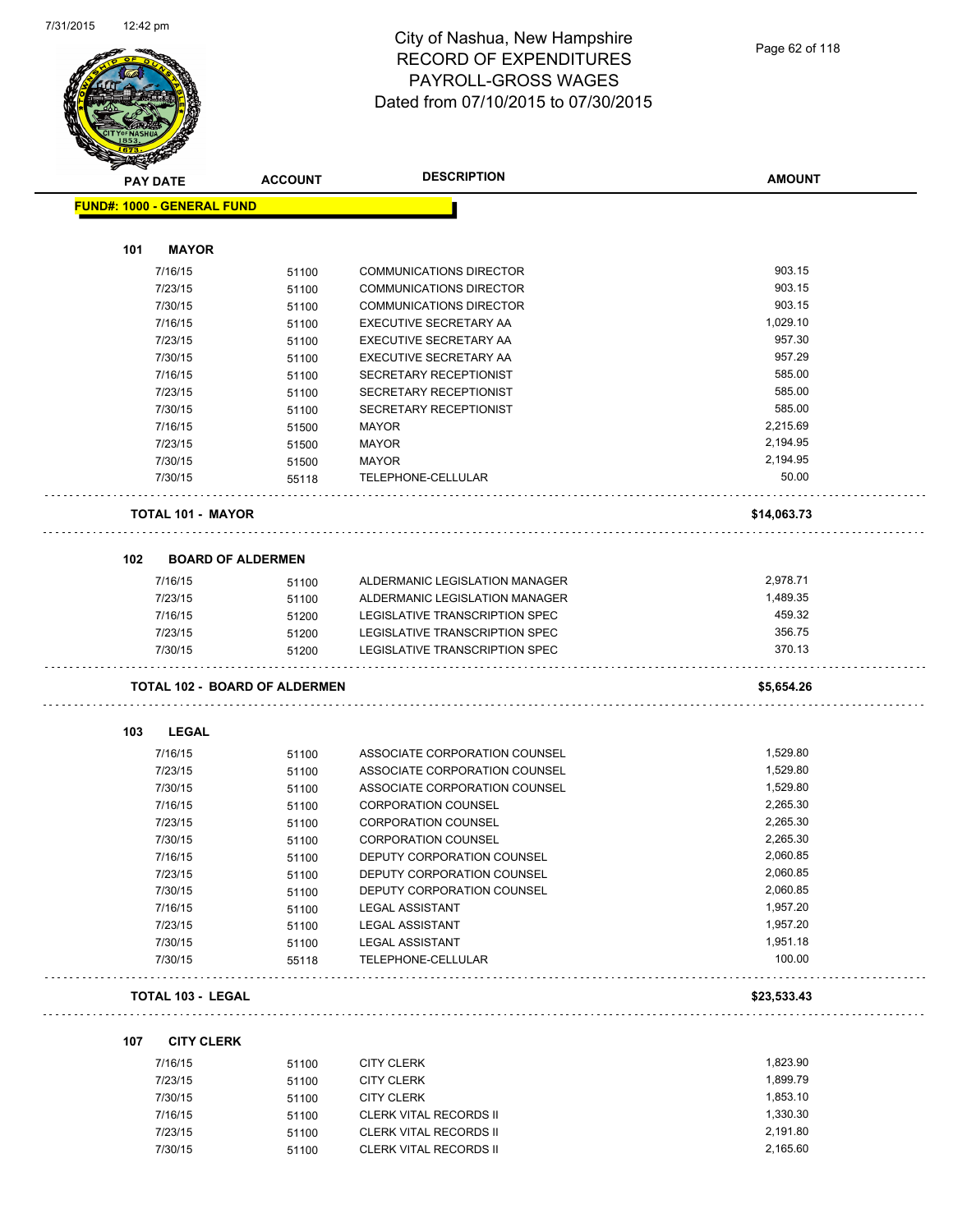$\overline{\phantom{a}}$ 



#### City of Nashua, New Hampshire RECORD OF EXPENDITURES PAYROLL-GROSS WAGES Dated from 07/10/2015 to 07/30/2015

| <b>PAY DATE</b>                   | <b>ACCOUNT</b>                       | <b>DESCRIPTION</b>                          | <b>AMOUNT</b> |
|-----------------------------------|--------------------------------------|---------------------------------------------|---------------|
| <b>FUND#: 1000 - GENERAL FUND</b> |                                      |                                             |               |
|                                   |                                      |                                             |               |
| 107<br><b>CITY CLERK</b>          |                                      |                                             |               |
| 7/16/15                           | 51100                                | DEPARTMENT COORDINATOR, CC                  | 833.70        |
| 7/23/15                           | 51100                                | DEPARTMENT COORDINATOR, CC                  | 833.70        |
| 7/30/15                           | 51100                                | DEPARTMENT COORDINATOR, CC                  | 833.70        |
| 7/16/15                           | 51100                                | DEPUTY CITY CLERK                           | 1,434.40      |
| 7/23/15                           | 51100                                | DEPUTY CITY CLERK                           | 1,434.40      |
| 7/30/15                           | 51100                                | DEPUTY CITY CLERK                           | 1,434.40      |
| 7/16/15                           | 51300                                | OVERTIME-REGULAR                            | 7.82          |
| 7/30/15                           | 51300                                | OVERTIME-REGULAR                            | 31.28         |
| 7/23/15                           | 51500                                | ELECTED MODERATOR                           | 165.00        |
| 7/30/15                           | 51750                                | <b>RETIREMENT &amp; SEPARATION PAY</b><br>. | 24,235.91     |
| <b>TOTAL 107 - CITY CLERK</b>     |                                      |                                             | \$42,508.80   |
| 111                               | <b>HUMAN RESOURCES</b>               |                                             |               |
| 7/16/15                           | 51100                                | <b>COMPENSATION MANAGER</b>                 | 1,626.10      |
| 7/23/15                           | 51100                                | <b>COMPENSATION MANAGER</b>                 | 1,626.10      |
| 7/30/15                           | 51100                                | <b>COMPENSATION MANAGER</b>                 | 1,626.10      |
| 7/16/15                           | 51100                                | <b>HR SPEC</b>                              | 833.85        |
| 7/23/15                           | 51100                                | HR SPEC                                     | 833.85        |
| 7/30/15                           | 51100                                | <b>HR SPEC</b>                              | 833.85        |
| 7/9/15                            | 51100                                | HUMAN RESOURCES DIRECTOR                    | (154.41)      |
| 7/16/15                           | 51100                                | HUMAN RESOURCES DIRECTOR                    | 2,230.42      |
| 7/23/15                           | 51100                                | HUMAN RESOURCES DIRECTOR                    | 1,973.05      |
| 7/30/15                           | 51100                                | HUMAN RESOURCES DIRECTOR                    | 1,973.05      |
| 7/16/15                           | 51100                                | PAYROLL ANALYST                             | 1,914.80      |
| 7/23/15                           | 51100                                | PAYROLL ANALYST                             | 1,914.80      |
| 7/30/15                           | 51100                                | PAYROLL ANALYST                             | 1,914.79      |
| 7/16/15                           | 51200                                | ADMINISTRATIVE ASSISTANT I                  | 287.08        |
| 7/23/15                           | 51200                                | ADMINISTRATIVE ASSISTANT I                  | 283.66        |
| 7/30/15                           | 51200                                | ADMINISTRATIVE ASSISTANT I                  | 276.81        |
| 7/16/15                           | 51300                                | OVERTIME-REGULAR                            | 266.40        |
| 7/23/15                           | 51300                                | OVERTIME-REGULAR                            | 356.10        |
| 7/30/15                           | 51300                                | OVERTIME-REGULAR                            | 78.43         |
| 7/23/15                           | 55425                                | <b>EMPLOYMENT BACKGROUND CHECKS</b>         | 80.00         |
|                                   | <b>TOTAL 111 - HUMAN RESOURCES</b>   |                                             | \$20,774.83   |
| 115                               | <b>CITYWIDE PENSIONS</b>             |                                             |               |
| 7/30/15                           | 52120                                | PENSION DISTRIBUTIONS                       | 50.00         |
|                                   | <b>TOTAL 115 - CITYWIDE PENSIONS</b> |                                             | \$50.00       |
| 122                               | <b>INFORMATION TECHNOLOGY</b>        |                                             |               |
| 7/16/15                           | 51100                                | ADMIN ASSISTANT II                          | 704.60        |
| 7/23/15                           | 51100                                | ADMIN ASSISTANT II                          | 704.60        |
| 7/30/15                           | 51100                                | ADMIN ASSISTANT II                          | 704.60        |
| 7/16/15                           | 51100                                | ENTERPRISE SYS ADMINISTRATOR                | 1,404.70      |
| 7/23/15                           | 51100                                | ENTERPRISE SYS ADMINISTRATOR                | 1,404.70      |

7/30/15 51100 ENTERPRISE SYS ADMINISTRATOR 1,404.70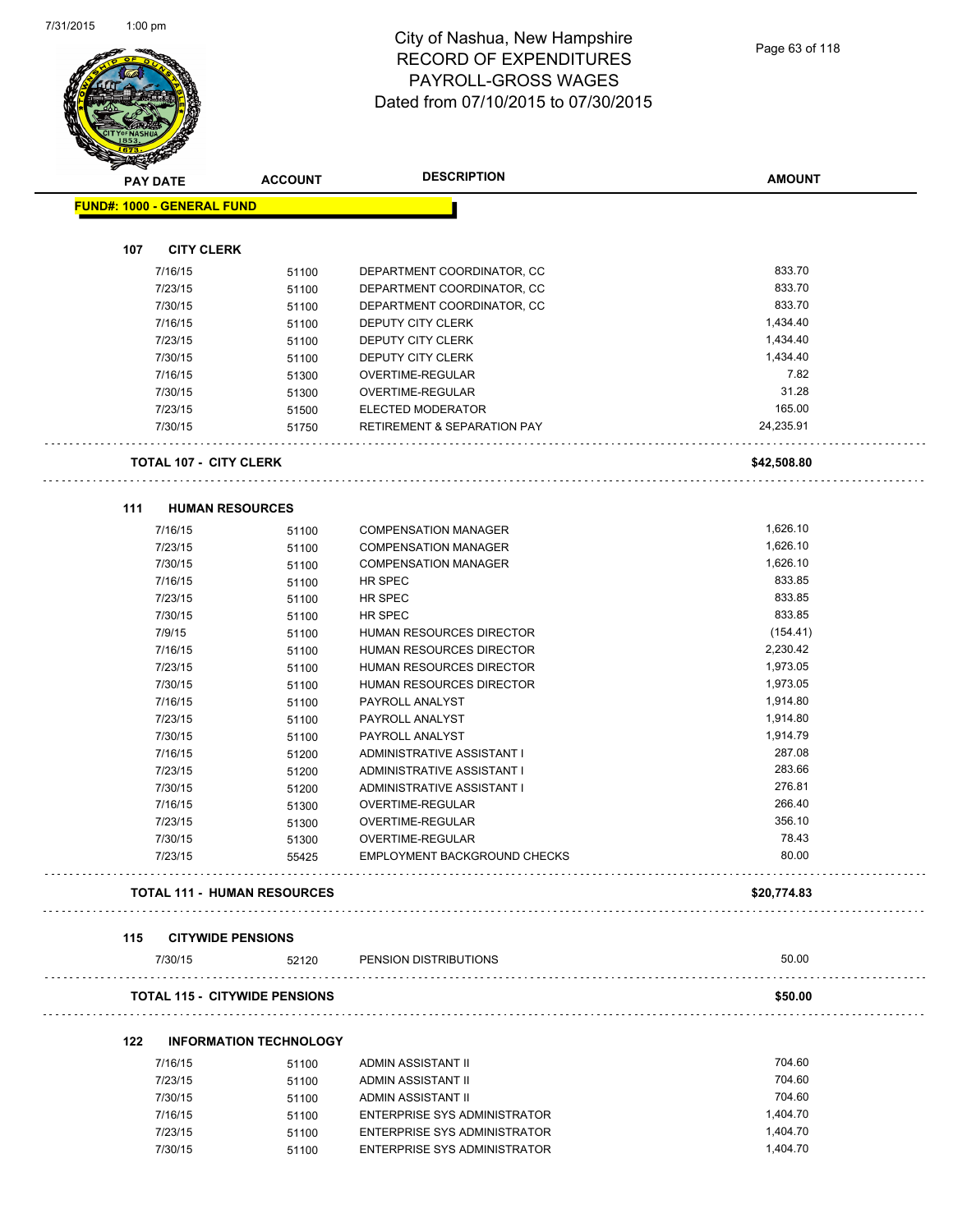$\overline{\phantom{a}}$ 

| <b>PAY DATE</b>                   | <b>ACCOUNT</b>                            | <b>DESCRIPTION</b>            | <b>AMOUNT</b> |
|-----------------------------------|-------------------------------------------|-------------------------------|---------------|
| <b>FUND#: 1000 - GENERAL FUND</b> |                                           |                               |               |
|                                   |                                           |                               |               |
| 122                               | <b>INFORMATION TECHNOLOGY</b>             |                               |               |
| 7/16/15                           | 51100                                     | ERP SYSTEM ADMIN DBA          | 1,720.00      |
| 7/23/15                           | 51100                                     | ERP SYSTEM ADMIN DBA          | 1,720.00      |
| 7/30/15                           | 51100                                     | ERP SYSTEM ADMIN DBA          | 1,720.00      |
| 7/16/15                           | 51100                                     | INTER INTRA APPL DEV PROJ LDR | 1,674.50      |
| 7/23/15                           | 51100                                     | INTER INTRA APPL DEV PROJ LDR | 1,674.50      |
| 7/30/15                           | 51100                                     | INTER INTRA APPL DEV PROJ LDR | 1,674.49      |
| 7/16/15                           | 51100                                     | IT APPLICATIONS ANALYST       | 1,200.45      |
| 7/23/15                           | 51100                                     | IT APPLICATIONS ANALYST       | 1,200.45      |
| 7/30/15                           | 51100                                     | IT APPLICATIONS ANALYST       | 1,200.45      |
| 7/16/15                           | 51100                                     | IT DIVISION DIRECTOR          | 2,080.32      |
| 7/23/15                           | 51100                                     | IT DIVISION DIRECTOR          | 2,054.36      |
| 7/30/15                           | 51100                                     | IT DIVISION DIRECTOR          | 2,060.85      |
| 7/16/15                           | 51100                                     | IT INFRASTRUCTURE ANALYST     | 1,218.45      |
| 7/23/15                           | 51100                                     | IT INFRASTRUCTURE ANALYST     | 1,218.45      |
| 7/30/15                           | 51100                                     | IT INFRASTRUCTURE ANALYST     | 1,218.45      |
| 7/16/15                           | 51100                                     | IT INFRASTRUCTURE TEAM LEADER | 1,853.20      |
| 7/23/15                           | 51100                                     | IT INFRASTRUCTURE TEAM LEADER | 1,853.20      |
| 7/30/15                           | 51100                                     | IT INFRASTRUCTURE TEAM LEADER | 1,853.20      |
| 7/16/15                           | 51100                                     | SYSTEMS ADM DATABASE ADM      | 1,688.80      |
| 7/23/15                           | 51100                                     | SYSTEMS ADM DATABASE ADM      | 1,688.80      |
| 7/30/15                           | 51100                                     | SYSTEMS ADM DATABASE ADM      | 1,688.80      |
| 7/16/15                           | 51100                                     | TECH SUPPORT TEAM LEADER      | 1,562.00      |
| 7/23/15                           | 51100                                     | TECH SUPPORT TEAM LEADER      | 1,562.00      |
| 7/30/15                           | 51100                                     | TECH SUPPORT TEAM LEADER      | 1,562.00      |
| 7/16/15                           | 51100                                     | TECHNICAL SPEC II NET SUPPORT | 1,162.75      |
| 7/23/15                           | 51100                                     | TECHNICAL SPEC II NET SUPPORT | 1,162.75      |
| 7/30/15                           | 51100                                     | TECHNICAL SPEC II NET SUPPORT | 1,162.75      |
| 7/16/15                           | 51100                                     | <b>TECHNICAL SPECIALIST I</b> | 727.34        |
| 7/23/15                           | 51100                                     | <b>TECHNICAL SPECIALIST I</b> | 727.35        |
| 7/30/15                           | 51100                                     | <b>TECHNICAL SPECIALIST I</b> | 727.35        |
| 7/16/15                           | 51100                                     | <b>WEB DESIGNER</b>           | 670.60        |
| 7/23/15                           | 51100                                     | <b>WEB DESIGNER</b>           | 670.60        |
| 7/30/15                           | 51100                                     | <b>WEB DESIGNER</b>           | 662.22        |
| 7/16/15                           | 51300                                     | OVERTIME-REGULAR              | 6.29          |
| 7/30/15                           | 51300                                     | OVERTIME-REGULAR              | 43.60         |
| 7/30/15                           | 55118                                     | TELEPHONE-CELLULAR            | 267.00        |
|                                   | <b>TOTAL 122 - INFORMATION TECHNOLOGY</b> |                               | \$53,266.22   |
| 126                               | <b>FINANCIAL SERVICES</b>                 |                               |               |
| 7/16/15                           | 51100                                     | ACCOUNTING COMPLIANCE MGR     | 1,280.54      |
| 7/23/15                           | 51100                                     | ACCOUNTING COMPLIANCE MGR     | 1,138.25      |
| 7/30/15                           | 51100                                     | ACCOUNTING COMPLIANCE MGR     | 1,138.25      |
| 7/16/15                           | 51100                                     | ACCOUNTS PAYABLE COORDINATOR  | 1,462.64      |
| 7/23/15                           | 51100                                     | ACCOUNTS PAYABLE COORDINATOR  | 1,462.65      |
| 7/30/15                           | 51100                                     | ACCOUNTS PAYABLE COORDINATOR  | 1,462.65      |
| 7/16/15                           | 51100                                     | ACCOUNTS PAYABLE SUPV         | 850.35        |
| 7/23/15                           | 51100                                     | ACCOUNTS PAYABLE SUPV         | 850.36        |
| 7/30/15                           | 51100                                     | ACCOUNTS PAYABLE SUPV         | 985.55        |
| 7/16/15                           | 51100                                     | ADMINISTRATIVE ASSISTANT I    | 682.50        |
|                                   |                                           |                               |               |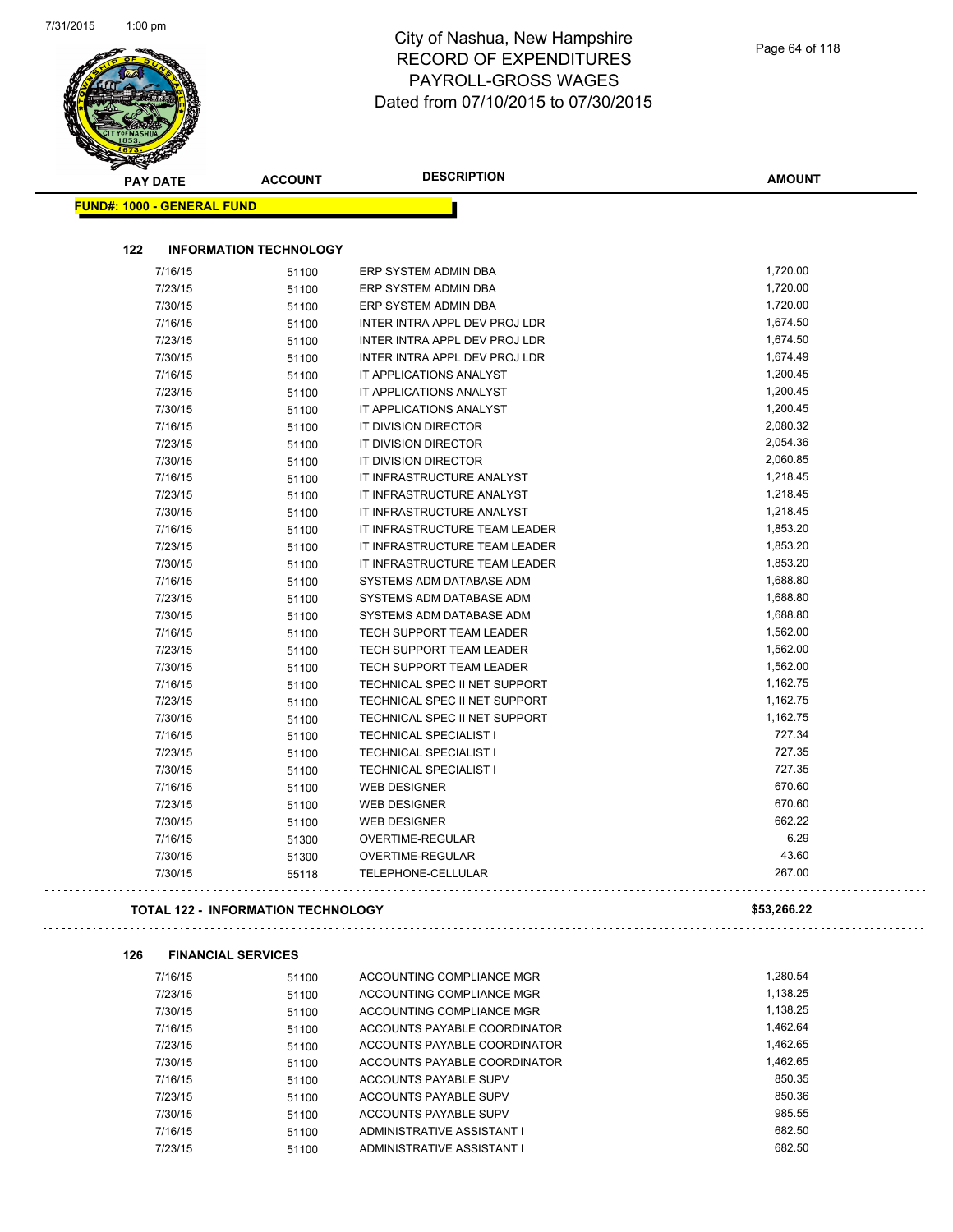

| <b>PAY DATE</b>                   | <b>ACCOUNT</b> | <b>DESCRIPTION</b>                | <b>AMOUNT</b> |  |
|-----------------------------------|----------------|-----------------------------------|---------------|--|
| <b>FUND#: 1000 - GENERAL FUND</b> |                |                                   |               |  |
|                                   |                |                                   |               |  |
|                                   |                |                                   |               |  |
| 126<br><b>FINANCIAL SERVICES</b>  |                |                                   |               |  |
| 7/30/15                           | 51100          | ADMINISTRATIVE ASSISTANT I        | 682.50        |  |
| 7/16/15                           | 51100          | <b>CFO COMPTROLLER</b>            | 2,059.25      |  |
| 7/23/15                           | 51100          | <b>CFO COMPTROLLER</b>            | 2,059.25      |  |
| 7/30/15                           | 51100          | <b>CFO COMPTROLLER</b>            | 2,059.25      |  |
| 7/16/15                           | 51100          | DEP TREASURER TAX COLLECTOR       | 1,116.40      |  |
| 7/23/15                           | 51100          | DEP TREASURER TAX COLLECTOR       | 1,116.40      |  |
| 7/30/15                           | 51100          | DEP TREASURER TAX COLLECTOR       | 1,116.40      |  |
| 7/16/15                           | 51100          | FINANCE AND ADMIN MANAGER         | 766.80        |  |
| 7/23/15                           | 51100          | FINANCE AND ADMIN MANAGER         | 766.80        |  |
| 7/30/15                           | 51100          | FINANCE AND ADMIN MANAGER         | 766.80        |  |
| 7/16/15                           | 51100          | FINANCIAL MANAGER GENERAL GOVT    | 1,450.00      |  |
| 7/23/15                           | 51100          | FINANCIAL MANAGER GENERAL GOVT    | 1,450.00      |  |
| 7/30/15                           | 51100          | FINANCIAL MANAGER GENERAL GOVT    | 1,450.00      |  |
| 7/16/15                           | 51100          | FINANCIAL SERVICES COORDINATOR    | 992.85        |  |
| 7/23/15                           | 51100          | FINANCIAL SERVICES COORDINATOR    | 992.85        |  |
| 7/30/15                           | 51100          | FINANCIAL SERVICES COORDINATOR    | 992.85        |  |
| 7/16/15                           | 51100          | <b>MOTOR VEHICLE COORDINATOR</b>  | 682.50        |  |
| 7/23/15                           | 51100          | <b>MOTOR VEHICLE COORDINATOR</b>  | 682.49        |  |
| 7/30/15                           | 51100          | <b>MOTOR VEHICLE COORDINATOR</b>  | 682.50        |  |
| 7/16/15                           | 51100          | MV CLERK II REGISTRATION          | 1,303.65      |  |
| 7/23/15                           | 51100          | MV CLERK II REGISTRATION          | 1,303.65      |  |
| 7/30/15                           | 51100          | MV CLERK II REGISTRATION          | 1,303.65      |  |
| 7/16/15                           | 51100          | OPERATIONS ANALYST                | 769.95        |  |
| 7/23/15                           | 51100          | OPERATIONS ANALYST                | 769.95        |  |
| 7/30/15                           | 51100          | OPERATIONS ANALYST                | 769.95        |  |
| 7/23/15                           | 51100          | <b>RESOURCE COORDINATOR</b>       | 258.99        |  |
| 7/30/15                           | 51100          | RESOURCE COORDINATOR              | 248.88        |  |
| 7/16/15                           | 51100          | REVENUE ACCOUNTS SPEC             | 772.90        |  |
| 7/23/15                           | 51100          | REVENUE ACCOUNTS SPEC             | 772.90        |  |
| 7/30/15                           | 51100          | REVENUE ACCOUNTS SPEC             | 772.90        |  |
| 7/16/15                           | 51100          | <b>REVENUE COORDINATOR</b>        | 1,007.95      |  |
| 7/23/15                           | 51100          | REVENUE COORDINATOR               | 1,007.95      |  |
| 7/30/15                           | 51100          | REVENUE COORDINATOR               | 1,007.95      |  |
| 7/16/15                           | 51100          | SENIOR ACCOUNTANT                 | 1,064.25      |  |
| 7/23/15                           | 51100          | SENIOR ACCOUNTANT                 | 1,064.25      |  |
| 7/30/15                           | 51100          | SENIOR ACCOUNTANT                 | 1,064.25      |  |
| 7/16/15                           | 51100          | SENIOR FINANCIAL ANALYST          | 1,155.05      |  |
| 7/23/15                           | 51100          | SENIOR FINANCIAL ANALYST          | 1,155.05      |  |
| 7/30/15                           | 51100          | SENIOR FINANCIAL ANALYST          | 1,155.05      |  |
| 7/16/15                           | 51100          | SUPV VEHICLE REGISTRATION         | 1,092.80      |  |
| 7/23/15                           | 51100          | <b>SUPV VEHICLE REGISTRATION</b>  | 1,092.80      |  |
| 7/30/15                           | 51100          | <b>SUPV VEHICLE REGISTRATION</b>  | 1,092.80      |  |
| 7/16/15                           | 51100          | TREASURER TAX COLLECTOR           | 1,853.20      |  |
| 7/23/15                           | 51100          | TREASURER TAX COLLECTOR           | 1,853.20      |  |
| 7/30/15                           | 51100          | TREASURER TAX COLLECTOR           | 1,853.20      |  |
| 7/16/15                           | 51100          | <b>VEHICLE REGISTRATION CLERK</b> | 1,093.59      |  |
| 7/23/15                           | 51100          | <b>VEHICLE REGISTRATION CLERK</b> | 1,093.60      |  |
| 7/30/15                           | 51100          | <b>VEHICLE REGISTRATION CLERK</b> | 1,093.60      |  |
| 7/16/15                           | 51200          | TRUST ACCOUNTANT PT               | 704.13        |  |
| 7/23/15                           | 51200          | TRUST ACCOUNTANT PT               | 704.12        |  |
| 7/30/15                           | 51200          | TRUST ACCOUNTANT PT               | 704.12        |  |
| 7/16/15                           | 51300          | OVERTIME-REGULAR                  | 97.10         |  |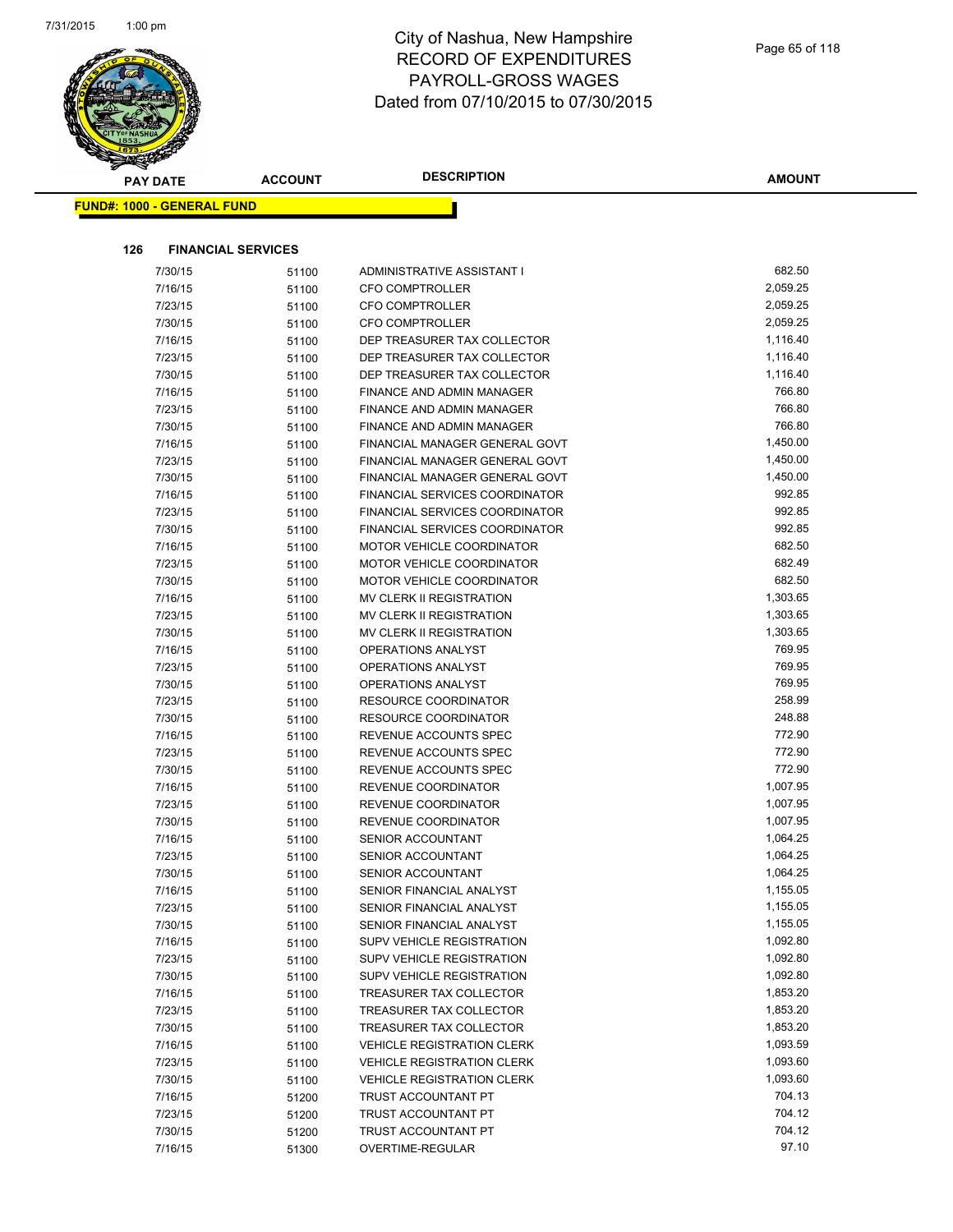| 1131/ZU15                         | 1:00 pm         |                                       | City of Nashua, New Hampshire<br><b>RECORD OF EXPENDITURES</b><br>PAYROLL-GROSS WAGES | Page 66 of 118 |
|-----------------------------------|-----------------|---------------------------------------|---------------------------------------------------------------------------------------|----------------|
|                                   |                 |                                       | Dated from 07/10/2015 to 07/30/2015                                                   |                |
|                                   | <b>PAY DATE</b> | <b>ACCOUNT</b>                        | <b>DESCRIPTION</b>                                                                    | <b>AMOUNT</b>  |
| <b>FUND#: 1000 - GENERAL FUND</b> |                 |                                       |                                                                                       |                |
| 126                               |                 | <b>FINANCIAL SERVICES</b>             |                                                                                       |                |
|                                   | 7/23/15         | 51300                                 | OVERTIME-REGULAR                                                                      | 66.14          |
|                                   | 7/30/15         | 51300                                 | OVERTIME-REGULAR                                                                      | 151.19         |
|                                   | 7/30/15         | 55118                                 | TELEPHONE-CELLULAR                                                                    | 50.00          |
|                                   |                 | <b>TOTAL 126 - FINANCIAL SERVICES</b> |                                                                                       | \$67,206.84    |
| 129                               |                 | <b>CITY BUILDINGS</b>                 |                                                                                       |                |
|                                   | 7/16/15         | 51100                                 | <b>BUILDING MANAGER</b>                                                               | 1,110.45       |
|                                   | 7/23/15         | 51100                                 | <b>BUILDING MANAGER</b>                                                               | 1,110.45       |
|                                   | 7/30/15         | 51100                                 | <b>BUILDING MANAGER</b>                                                               | 1,110.44       |
|                                   | 7/16/15         | 51100                                 | <b>CUSTODIAN I</b>                                                                    | 1,192.22       |
|                                   | 7/23/15         | 51100                                 | <b>CUSTODIAN I</b>                                                                    | 1,247.44       |
|                                   | 7/30/15         | 51100                                 | <b>CUSTODIAN I</b>                                                                    | 1,247.44       |
|                                   | 7/16/15         | 51100                                 | MAINTENANCE SPEC                                                                      | 699.45         |
|                                   | 7/23/15         | 51100                                 | MAINTENANCE SPEC                                                                      | 699.45         |
|                                   | 7/30/15         | 51100                                 | MAINTENANCE SPEC                                                                      | 699.45         |
|                                   | 7/16/15         | 51200                                 | <b>CUSTODIAN I</b>                                                                    | 324.84         |
|                                   | 7/23/15         | 51200                                 | <b>CUSTODIAN I</b>                                                                    | 324.84         |
|                                   | 7/30/15         | 51200                                 | <b>CUSTODIAN I</b>                                                                    | 324.84         |
|                                   | 7/16/15         | 51300                                 | OVERTIME-REGULAR                                                                      | 82.83          |
|                                   |                 | <b>TOTAL 129 - CITY BUILDINGS</b>     |                                                                                       | \$10,174.14    |
| 130                               |                 | <b>PURCHASING</b>                     |                                                                                       |                |
|                                   | 7/16/15         | 51100                                 | PRINTING TECH MAIL DIST                                                               | 1,019.20       |
|                                   | 7/23/15         | 51100                                 | PRINTING TECH MAIL DIST                                                               | 1,019.20       |
|                                   | 7/30/15         | 51100                                 | PRINTING TECH MAIL DIST                                                               | 1,019.20       |
|                                   | 7/16/15         | 51100                                 | PURCHASING AGENT I                                                                    | 698.45         |
|                                   | 7/23/15         | 51100                                 | PURCHASING AGENT I                                                                    | 698.45         |
|                                   | 7/30/15         | 51100                                 | PURCHASING AGENT I                                                                    | 698.45         |
|                                   | 7/16/15         | 51100                                 | PURCHASING AGENT II                                                                   | 878.75         |
|                                   | 7/23/15         | 51100                                 | PURCHASING AGENT II                                                                   | 703.00         |
|                                   | 7/30/15         | 51100                                 | PURCHASING AGENT II                                                                   | 878.75         |
|                                   | 7/16/15         | 51100                                 | PURCHASING MANAGER                                                                    | 1,579.20       |
|                                   | 7/23/15         | 51100                                 | PURCHASING MANAGER                                                                    | 1,579.20       |
|                                   | 7/30/15         | 51100                                 | PURCHASING MANAGER                                                                    | 1,579.20       |
|                                   | 7/16/15         | 51300                                 | OVERTIME-REGULAR                                                                      | 78.58          |
|                                   | 7/30/15         | 51300                                 | OVERTIME-REGULAR                                                                      | 39.30          |
|                                   |                 | <b>TOTAL 130 - PURCHASING</b>         |                                                                                       | \$12,468.93    |
| 131                               |                 | <b>HUNT BUILDING</b>                  |                                                                                       |                |
|                                   | 7/16/15         | 51200                                 | <b>COMMUNICATIONS DIRECTOR</b>                                                        | 200.00         |
|                                   | 7/23/15         | 51200                                 | <b>COMMUNICATIONS DIRECTOR</b>                                                        | 200.00         |
|                                   | 7/30/15         | 51200                                 | <b>COMMUNICATIONS DIRECTOR</b>                                                        | 200.00         |
|                                   |                 |                                       |                                                                                       |                |
|                                   |                 | <b>TOTAL 131 - HUNT BUILDING</b>      |                                                                                       | \$600.00       |

7/31/2015 1:00 pm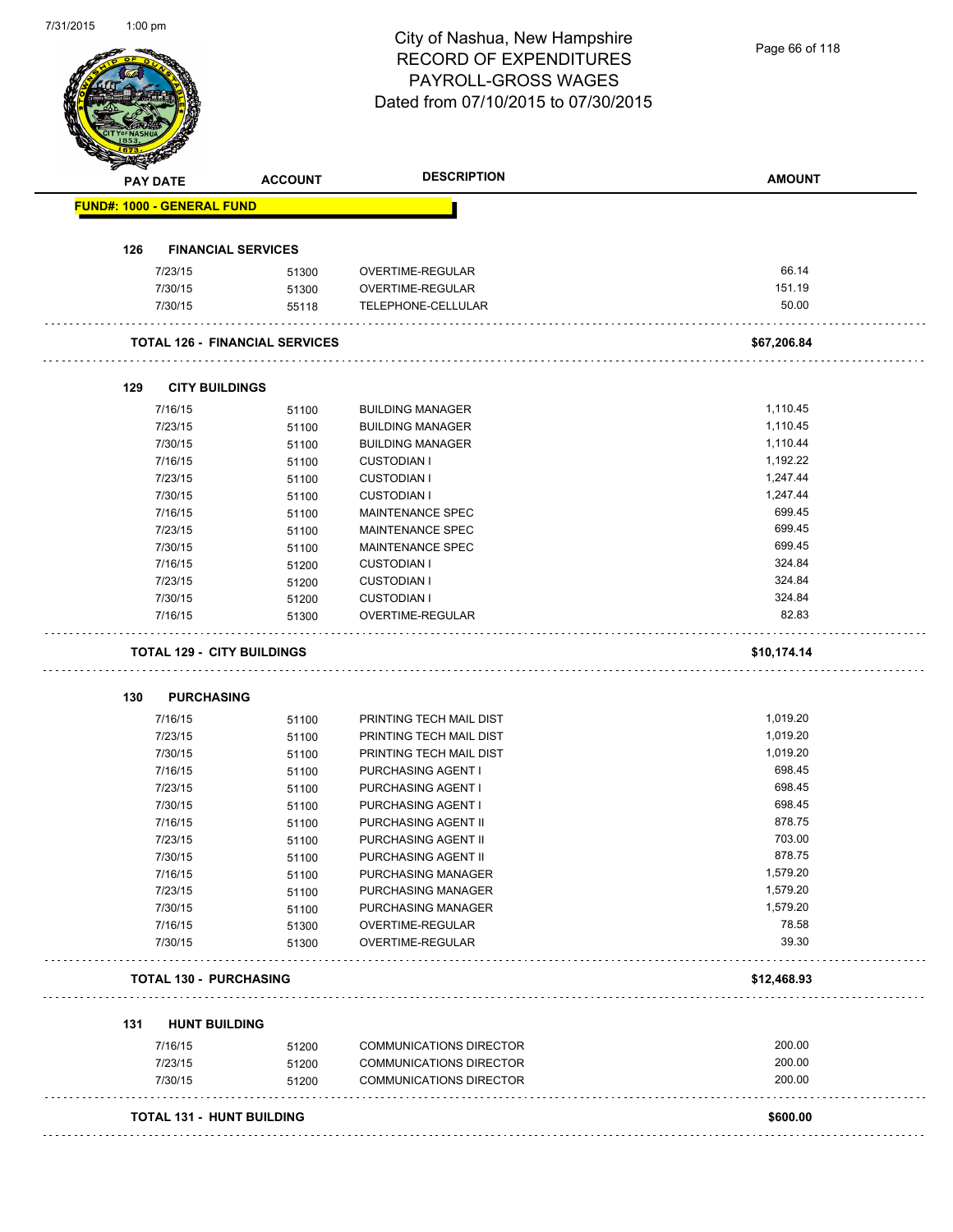

| Page 67 of 118 |  |  |  |
|----------------|--|--|--|
|----------------|--|--|--|

|     |                  | <b>ACCOUNT</b>                                                                                                                                                                                                                                                                                                                                                                                                                                                                                                           |                                                                                                                                                                                                                                                                                                                                                                                               | <b>AMOUNT</b>                                                                                                                                                                                                                                                                                                                                                                                                                                                                                                                                                                                                                                                                                                                                                                                                              |
|-----|------------------|--------------------------------------------------------------------------------------------------------------------------------------------------------------------------------------------------------------------------------------------------------------------------------------------------------------------------------------------------------------------------------------------------------------------------------------------------------------------------------------------------------------------------|-----------------------------------------------------------------------------------------------------------------------------------------------------------------------------------------------------------------------------------------------------------------------------------------------------------------------------------------------------------------------------------------------|----------------------------------------------------------------------------------------------------------------------------------------------------------------------------------------------------------------------------------------------------------------------------------------------------------------------------------------------------------------------------------------------------------------------------------------------------------------------------------------------------------------------------------------------------------------------------------------------------------------------------------------------------------------------------------------------------------------------------------------------------------------------------------------------------------------------------|
|     |                  |                                                                                                                                                                                                                                                                                                                                                                                                                                                                                                                          |                                                                                                                                                                                                                                                                                                                                                                                               |                                                                                                                                                                                                                                                                                                                                                                                                                                                                                                                                                                                                                                                                                                                                                                                                                            |
|     |                  |                                                                                                                                                                                                                                                                                                                                                                                                                                                                                                                          |                                                                                                                                                                                                                                                                                                                                                                                               |                                                                                                                                                                                                                                                                                                                                                                                                                                                                                                                                                                                                                                                                                                                                                                                                                            |
| 132 | <b>ASSESSING</b> |                                                                                                                                                                                                                                                                                                                                                                                                                                                                                                                          |                                                                                                                                                                                                                                                                                                                                                                                               |                                                                                                                                                                                                                                                                                                                                                                                                                                                                                                                                                                                                                                                                                                                                                                                                                            |
|     |                  |                                                                                                                                                                                                                                                                                                                                                                                                                                                                                                                          | <b>APPRAISER I</b>                                                                                                                                                                                                                                                                                                                                                                            | 895.45                                                                                                                                                                                                                                                                                                                                                                                                                                                                                                                                                                                                                                                                                                                                                                                                                     |
|     |                  |                                                                                                                                                                                                                                                                                                                                                                                                                                                                                                                          | <b>APPRAISER I</b>                                                                                                                                                                                                                                                                                                                                                                            | 895.45                                                                                                                                                                                                                                                                                                                                                                                                                                                                                                                                                                                                                                                                                                                                                                                                                     |
|     |                  |                                                                                                                                                                                                                                                                                                                                                                                                                                                                                                                          |                                                                                                                                                                                                                                                                                                                                                                                               | 895.45                                                                                                                                                                                                                                                                                                                                                                                                                                                                                                                                                                                                                                                                                                                                                                                                                     |
|     |                  |                                                                                                                                                                                                                                                                                                                                                                                                                                                                                                                          |                                                                                                                                                                                                                                                                                                                                                                                               | 1,069.65                                                                                                                                                                                                                                                                                                                                                                                                                                                                                                                                                                                                                                                                                                                                                                                                                   |
|     |                  |                                                                                                                                                                                                                                                                                                                                                                                                                                                                                                                          | <b>APPRAISER II</b>                                                                                                                                                                                                                                                                                                                                                                           | 1,069.65                                                                                                                                                                                                                                                                                                                                                                                                                                                                                                                                                                                                                                                                                                                                                                                                                   |
|     |                  |                                                                                                                                                                                                                                                                                                                                                                                                                                                                                                                          | <b>APPRAISER II</b>                                                                                                                                                                                                                                                                                                                                                                           | 1,069.65                                                                                                                                                                                                                                                                                                                                                                                                                                                                                                                                                                                                                                                                                                                                                                                                                   |
|     |                  |                                                                                                                                                                                                                                                                                                                                                                                                                                                                                                                          | <b>APPRAISER III</b>                                                                                                                                                                                                                                                                                                                                                                          | 1,218.49                                                                                                                                                                                                                                                                                                                                                                                                                                                                                                                                                                                                                                                                                                                                                                                                                   |
|     |                  | 51100                                                                                                                                                                                                                                                                                                                                                                                                                                                                                                                    | <b>APPRAISER III</b>                                                                                                                                                                                                                                                                                                                                                                          | 1,218.50                                                                                                                                                                                                                                                                                                                                                                                                                                                                                                                                                                                                                                                                                                                                                                                                                   |
|     |                  |                                                                                                                                                                                                                                                                                                                                                                                                                                                                                                                          | <b>APPRAISER III</b>                                                                                                                                                                                                                                                                                                                                                                          | 1,218.50                                                                                                                                                                                                                                                                                                                                                                                                                                                                                                                                                                                                                                                                                                                                                                                                                   |
|     |                  |                                                                                                                                                                                                                                                                                                                                                                                                                                                                                                                          | ASSESSING ADMIN SPEC I CSR                                                                                                                                                                                                                                                                                                                                                                    | 634.60                                                                                                                                                                                                                                                                                                                                                                                                                                                                                                                                                                                                                                                                                                                                                                                                                     |
|     |                  |                                                                                                                                                                                                                                                                                                                                                                                                                                                                                                                          |                                                                                                                                                                                                                                                                                                                                                                                               | 634.60                                                                                                                                                                                                                                                                                                                                                                                                                                                                                                                                                                                                                                                                                                                                                                                                                     |
|     |                  |                                                                                                                                                                                                                                                                                                                                                                                                                                                                                                                          | ASSESSING ADMIN SPEC I CSR                                                                                                                                                                                                                                                                                                                                                                    | 634.60                                                                                                                                                                                                                                                                                                                                                                                                                                                                                                                                                                                                                                                                                                                                                                                                                     |
|     |                  |                                                                                                                                                                                                                                                                                                                                                                                                                                                                                                                          | ASSESSING ADMIN SPEC II CSR                                                                                                                                                                                                                                                                                                                                                                   | 740.35                                                                                                                                                                                                                                                                                                                                                                                                                                                                                                                                                                                                                                                                                                                                                                                                                     |
|     |                  |                                                                                                                                                                                                                                                                                                                                                                                                                                                                                                                          |                                                                                                                                                                                                                                                                                                                                                                                               | 740.35                                                                                                                                                                                                                                                                                                                                                                                                                                                                                                                                                                                                                                                                                                                                                                                                                     |
|     |                  |                                                                                                                                                                                                                                                                                                                                                                                                                                                                                                                          |                                                                                                                                                                                                                                                                                                                                                                                               | 740.35                                                                                                                                                                                                                                                                                                                                                                                                                                                                                                                                                                                                                                                                                                                                                                                                                     |
|     |                  |                                                                                                                                                                                                                                                                                                                                                                                                                                                                                                                          |                                                                                                                                                                                                                                                                                                                                                                                               | 931.60                                                                                                                                                                                                                                                                                                                                                                                                                                                                                                                                                                                                                                                                                                                                                                                                                     |
|     |                  |                                                                                                                                                                                                                                                                                                                                                                                                                                                                                                                          |                                                                                                                                                                                                                                                                                                                                                                                               | 931.60                                                                                                                                                                                                                                                                                                                                                                                                                                                                                                                                                                                                                                                                                                                                                                                                                     |
|     |                  |                                                                                                                                                                                                                                                                                                                                                                                                                                                                                                                          |                                                                                                                                                                                                                                                                                                                                                                                               | 931.60                                                                                                                                                                                                                                                                                                                                                                                                                                                                                                                                                                                                                                                                                                                                                                                                                     |
|     |                  |                                                                                                                                                                                                                                                                                                                                                                                                                                                                                                                          |                                                                                                                                                                                                                                                                                                                                                                                               | 2,154.80                                                                                                                                                                                                                                                                                                                                                                                                                                                                                                                                                                                                                                                                                                                                                                                                                   |
|     |                  |                                                                                                                                                                                                                                                                                                                                                                                                                                                                                                                          |                                                                                                                                                                                                                                                                                                                                                                                               | 2,154.80                                                                                                                                                                                                                                                                                                                                                                                                                                                                                                                                                                                                                                                                                                                                                                                                                   |
|     |                  |                                                                                                                                                                                                                                                                                                                                                                                                                                                                                                                          |                                                                                                                                                                                                                                                                                                                                                                                               | 2,154.80                                                                                                                                                                                                                                                                                                                                                                                                                                                                                                                                                                                                                                                                                                                                                                                                                   |
|     |                  |                                                                                                                                                                                                                                                                                                                                                                                                                                                                                                                          |                                                                                                                                                                                                                                                                                                                                                                                               | 884.70                                                                                                                                                                                                                                                                                                                                                                                                                                                                                                                                                                                                                                                                                                                                                                                                                     |
|     |                  |                                                                                                                                                                                                                                                                                                                                                                                                                                                                                                                          |                                                                                                                                                                                                                                                                                                                                                                                               | 884.69                                                                                                                                                                                                                                                                                                                                                                                                                                                                                                                                                                                                                                                                                                                                                                                                                     |
|     |                  |                                                                                                                                                                                                                                                                                                                                                                                                                                                                                                                          |                                                                                                                                                                                                                                                                                                                                                                                               | 884.70                                                                                                                                                                                                                                                                                                                                                                                                                                                                                                                                                                                                                                                                                                                                                                                                                     |
|     |                  |                                                                                                                                                                                                                                                                                                                                                                                                                                                                                                                          |                                                                                                                                                                                                                                                                                                                                                                                               | 1,537.40                                                                                                                                                                                                                                                                                                                                                                                                                                                                                                                                                                                                                                                                                                                                                                                                                   |
|     |                  |                                                                                                                                                                                                                                                                                                                                                                                                                                                                                                                          |                                                                                                                                                                                                                                                                                                                                                                                               | 1,537.40                                                                                                                                                                                                                                                                                                                                                                                                                                                                                                                                                                                                                                                                                                                                                                                                                   |
|     |                  |                                                                                                                                                                                                                                                                                                                                                                                                                                                                                                                          |                                                                                                                                                                                                                                                                                                                                                                                               | 1,537.40                                                                                                                                                                                                                                                                                                                                                                                                                                                                                                                                                                                                                                                                                                                                                                                                                   |
|     |                  |                                                                                                                                                                                                                                                                                                                                                                                                                                                                                                                          | <b>WAGES APPOINTED OFFICIALS</b>                                                                                                                                                                                                                                                                                                                                                              | 375.00                                                                                                                                                                                                                                                                                                                                                                                                                                                                                                                                                                                                                                                                                                                                                                                                                     |
|     |                  |                                                                                                                                                                                                                                                                                                                                                                                                                                                                                                                          |                                                                                                                                                                                                                                                                                                                                                                                               |                                                                                                                                                                                                                                                                                                                                                                                                                                                                                                                                                                                                                                                                                                                                                                                                                            |
|     |                  |                                                                                                                                                                                                                                                                                                                                                                                                                                                                                                                          |                                                                                                                                                                                                                                                                                                                                                                                               | \$30,576.13                                                                                                                                                                                                                                                                                                                                                                                                                                                                                                                                                                                                                                                                                                                                                                                                                |
| 134 | <b>GIS</b>       |                                                                                                                                                                                                                                                                                                                                                                                                                                                                                                                          |                                                                                                                                                                                                                                                                                                                                                                                               |                                                                                                                                                                                                                                                                                                                                                                                                                                                                                                                                                                                                                                                                                                                                                                                                                            |
|     |                  |                                                                                                                                                                                                                                                                                                                                                                                                                                                                                                                          |                                                                                                                                                                                                                                                                                                                                                                                               | 1,094.30                                                                                                                                                                                                                                                                                                                                                                                                                                                                                                                                                                                                                                                                                                                                                                                                                   |
|     |                  |                                                                                                                                                                                                                                                                                                                                                                                                                                                                                                                          |                                                                                                                                                                                                                                                                                                                                                                                               | 1,094.30                                                                                                                                                                                                                                                                                                                                                                                                                                                                                                                                                                                                                                                                                                                                                                                                                   |
|     |                  | 51100                                                                                                                                                                                                                                                                                                                                                                                                                                                                                                                    | <b>GIS TECHNICIAN II</b>                                                                                                                                                                                                                                                                                                                                                                      | 1,094.30                                                                                                                                                                                                                                                                                                                                                                                                                                                                                                                                                                                                                                                                                                                                                                                                                   |
|     |                  |                                                                                                                                                                                                                                                                                                                                                                                                                                                                                                                          |                                                                                                                                                                                                                                                                                                                                                                                               | \$3,282.90                                                                                                                                                                                                                                                                                                                                                                                                                                                                                                                                                                                                                                                                                                                                                                                                                 |
|     |                  |                                                                                                                                                                                                                                                                                                                                                                                                                                                                                                                          |                                                                                                                                                                                                                                                                                                                                                                                               |                                                                                                                                                                                                                                                                                                                                                                                                                                                                                                                                                                                                                                                                                                                                                                                                                            |
| 140 |                  |                                                                                                                                                                                                                                                                                                                                                                                                                                                                                                                          |                                                                                                                                                                                                                                                                                                                                                                                               |                                                                                                                                                                                                                                                                                                                                                                                                                                                                                                                                                                                                                                                                                                                                                                                                                            |
|     |                  | 51400                                                                                                                                                                                                                                                                                                                                                                                                                                                                                                                    |                                                                                                                                                                                                                                                                                                                                                                                               | 705.00                                                                                                                                                                                                                                                                                                                                                                                                                                                                                                                                                                                                                                                                                                                                                                                                                     |
|     |                  |                                                                                                                                                                                                                                                                                                                                                                                                                                                                                                                          |                                                                                                                                                                                                                                                                                                                                                                                               | 100.00                                                                                                                                                                                                                                                                                                                                                                                                                                                                                                                                                                                                                                                                                                                                                                                                                     |
|     |                  |                                                                                                                                                                                                                                                                                                                                                                                                                                                                                                                          |                                                                                                                                                                                                                                                                                                                                                                                               | \$805.00                                                                                                                                                                                                                                                                                                                                                                                                                                                                                                                                                                                                                                                                                                                                                                                                                   |
| 142 |                  |                                                                                                                                                                                                                                                                                                                                                                                                                                                                                                                          |                                                                                                                                                                                                                                                                                                                                                                                               |                                                                                                                                                                                                                                                                                                                                                                                                                                                                                                                                                                                                                                                                                                                                                                                                                            |
|     |                  |                                                                                                                                                                                                                                                                                                                                                                                                                                                                                                                          |                                                                                                                                                                                                                                                                                                                                                                                               | 1,339.69                                                                                                                                                                                                                                                                                                                                                                                                                                                                                                                                                                                                                                                                                                                                                                                                                   |
|     |                  |                                                                                                                                                                                                                                                                                                                                                                                                                                                                                                                          |                                                                                                                                                                                                                                                                                                                                                                                               | 1,339.70                                                                                                                                                                                                                                                                                                                                                                                                                                                                                                                                                                                                                                                                                                                                                                                                                   |
|     |                  |                                                                                                                                                                                                                                                                                                                                                                                                                                                                                                                          |                                                                                                                                                                                                                                                                                                                                                                                               | 1,339.70                                                                                                                                                                                                                                                                                                                                                                                                                                                                                                                                                                                                                                                                                                                                                                                                                   |
|     |                  |                                                                                                                                                                                                                                                                                                                                                                                                                                                                                                                          |                                                                                                                                                                                                                                                                                                                                                                                               | 766.05                                                                                                                                                                                                                                                                                                                                                                                                                                                                                                                                                                                                                                                                                                                                                                                                                     |
|     |                  | <b>STATE OF</b><br><b>PAY DATE</b><br><b>FUND#: 1000 - GENERAL FUND</b><br>7/16/15<br>7/23/15<br>7/30/15<br>7/16/15<br>7/23/15<br>7/30/15<br>7/16/15<br>7/23/15<br>7/30/15<br>7/16/15<br>7/23/15<br>7/30/15<br>7/16/15<br>7/23/15<br>7/30/15<br>7/16/15<br>7/23/15<br>7/30/15<br>7/16/15<br>7/23/15<br>7/30/15<br>7/16/15<br>7/23/15<br>7/30/15<br>7/16/15<br>7/23/15<br>7/30/15<br>7/30/15<br>7/16/15<br>7/23/15<br>7/30/15<br><b>TOTAL 134 - GIS</b><br>7/30/15<br>7/30/15<br>7/16/15<br>7/23/15<br>7/30/15<br>7/16/15 | 51100<br>51100<br>51100<br>51100<br>51100<br>51100<br>51100<br>51100<br>51100<br>51100<br>51100<br>51100<br>51100<br>51100<br>51100<br>51100<br>51100<br>51100<br>51100<br>51100<br>51100<br>51100<br>51100<br>51100<br>51100<br>51100<br>51512<br><b>TOTAL 132 - ASSESSING</b><br>51100<br><b>PINEWOOD CEMETERY</b><br>55314<br><b>WOODLAWN CEMETERY</b><br>51100<br>51100<br>51100<br>51100 | <b>DESCRIPTION</b><br><b>APPRAISER I</b><br><b>APPRAISER II</b><br>ASSESSING ADMIN SPEC I CSR<br>ASSESSING ADMIN SPEC II CSR<br>ASSESSING ADMIN SPEC II CSR<br>ASSESSING ADMIN SPEC III CSR<br>ASSESSING ADMIN SPEC III CSR<br>ASSESSING ADMIN SPEC III CSR<br>CHIEF ASSESSOR GIS MANAGER<br>CHIEF ASSESSOR GIS MANAGER<br>CHIEF ASSESSOR GIS MANAGER<br>DEPARTMENT COORDINATOR<br>DEPARTMENT COORDINATOR<br>DEPARTMENT COORDINATOR<br>DEPUTY MANAGER APPRAISER IV<br>DEPUTY MANAGER APPRAISER IV<br>DEPUTY MANAGER APPRAISER IV<br><b>GIS TECHNICIAN II</b><br><b>GIS TECHNICIAN II</b><br>51100<br>WAGES TEMP-SEASONAL<br>FIXED RATE MILEAGE ALLOWANCE<br><b>TOTAL 140 - PINEWOOD CEMETERY</b><br><b>GROUNDSKEEPER CEMETERY</b><br><b>GROUNDSKEEPER CEMETERY</b><br><b>GROUNDSKEEPER CEMETERY</b><br>SUBFOREMAN CEMETERY |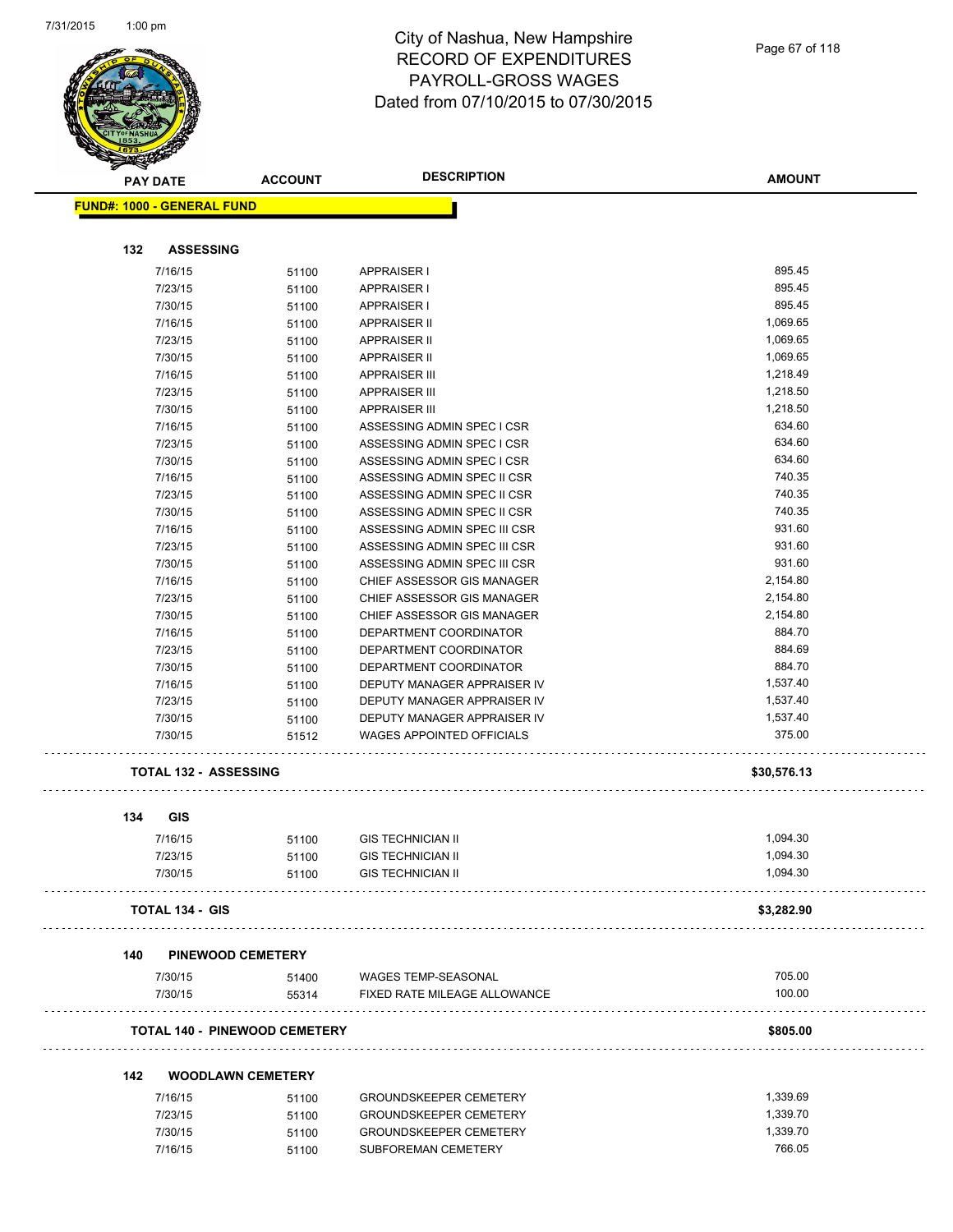# City of Nashua, New Hampshire RECORD OF EXPENDITURES PAYROLL-GROSS WAGES

|                                   |                                                       | <b>RECORD OF EXPENDITURES</b><br>PAYROLL-GROSS WAGES | Page 68 of 118 |
|-----------------------------------|-------------------------------------------------------|------------------------------------------------------|----------------|
|                                   |                                                       |                                                      |                |
|                                   |                                                       | Dated from 07/10/2015 to 07/30/2015                  |                |
|                                   |                                                       |                                                      |                |
|                                   |                                                       |                                                      |                |
|                                   |                                                       |                                                      |                |
| <b>PAY DATE</b>                   | <b>ACCOUNT</b>                                        | <b>DESCRIPTION</b>                                   | <b>AMOUNT</b>  |
| <b>FUND#: 1000 - GENERAL FUND</b> |                                                       |                                                      |                |
|                                   |                                                       |                                                      |                |
| 142                               | <b>WOODLAWN CEMETERY</b>                              |                                                      | 766.05         |
| 7/23/15<br>7/30/15                | 51100                                                 | SUBFOREMAN CEMETERY                                  | 766.05         |
|                                   | 51100                                                 | SUBFOREMAN CEMETERY                                  | 1,075.60       |
| 7/16/15                           | 51100                                                 | SUPERINTENDENT CEMETERY I                            | 1,075.60       |
| 7/23/15                           | 51100                                                 | SUPERINTENDENT CEMETERY I                            |                |
| 7/30/15                           | 51100                                                 | SUPERINTENDENT CEMETERY I                            | 1,075.60       |
| 7/16/15                           | 51400                                                 | WAGES TEMP-SEASONAL                                  | 472.50         |
| 7/23/15                           | 51400                                                 | <b>WAGES TEMP-SEASONAL</b>                           | 475.00         |
|                                   | <b>TOTAL 142 - WOODLAWN CEMETERY</b>                  |                                                      | \$10,491.54    |
|                                   |                                                       |                                                      |                |
| 144                               | <b>EDGEWOOD &amp; SUBURBAN CEMETERIES</b>             |                                                      |                |
| 7/16/15                           | 51100                                                 | <b>GROUNDSKEEPER CEMETERY</b>                        | 1,160.05       |
| 7/23/15                           | 51100                                                 | <b>GROUNDSKEEPER CEMETERY</b>                        | 1,124.85       |
| 7/30/15                           | 51100                                                 | <b>GROUNDSKEEPER CEMETERY</b>                        | 1,160.05       |
| 7/16/15                           | 51100                                                 | SUBFOREMAN CEMETERY                                  | 835.75         |
| 7/23/15                           | 51100                                                 | <b>SUBFOREMAN CEMETERY</b>                           | 835.75         |
| 7/30/15                           | 51100                                                 | SUBFOREMAN CEMETERY                                  | 835.75         |
| 7/16/15                           | 51100                                                 | SUPERINTENDENT CEMETERY II                           | 1,166.65       |
| 7/23/15                           | 51100                                                 | SUPERINTENDENT CEMETERY II                           | 1,166.65       |
| 7/30/15                           | 51100                                                 | SUPERINTENDENT CEMETERY II                           | 1,166.65       |
| 7/16/15                           | 51300                                                 | OVERTIME-REGULAR                                     | 108.37         |
| 7/23/15                           | 51300                                                 | OVERTIME-REGULAR                                     | 97.14          |
| 7/30/15                           | 51300                                                 | OVERTIME-REGULAR                                     | 63.37          |
| 7/16/15                           | 51400                                                 | <b>WAGES TEMP-SEASONAL</b>                           | 1,760.00       |
| 7/23/15                           | 51400                                                 | <b>WAGES TEMP-SEASONAL</b>                           | 2,000.00       |
| 7/30/15                           | 51400                                                 | <b>WAGES TEMP-SEASONAL</b>                           | 1,975.00       |
| 7/30/15                           | 55314                                                 | FIXED RATE MILEAGE ALLOWANCE                         | 100.00         |
|                                   | <b>TOTAL 144 - EDGEWOOD &amp; SUBURBAN CEMETERIES</b> |                                                      |                |
|                                   |                                                       |                                                      | \$15,556.03    |
| <b>POLICE</b><br>150              |                                                       |                                                      |                |
| 7/16/15                           | 51100                                                 | <b>1ST YEAR OFFICERS</b>                             | 10,694.75      |
| 7/23/15                           | 51100                                                 | <b>1ST YEAR OFFICERS</b>                             | 10,236.29      |
| 7/30/15                           | 51100                                                 | <b>1ST YEAR OFFICERS</b>                             | 10,694.75      |
| 7/16/15                           | 51100                                                 | <b>ACCOUNT CLERK III</b>                             | 1,501.25       |
| 7/23/15                           | 51100                                                 | <b>ACCOUNT CLERK III</b>                             | 1,501.25       |
| 7/30/15                           | 51100                                                 | <b>ACCOUNT CLERK III</b>                             | 1,501.24       |
| 7/16/15                           | 51100                                                 | ADMINISTRATIVE PROJECT SPEC                          | 1,285.00       |
| 7/23/15                           | 51100                                                 | ADMINISTRATIVE PROJECT SPEC                          | 1,285.00       |
| 7/30/15                           | 51100                                                 | ADMINISTRATIVE PROJECT SPEC                          | 1,285.00       |
| 7/16/15                           | 51100                                                 | ANIMAL CONTROL OFFICER                               | 945.95         |
| 7/23/15                           | 51100                                                 | ANIMAL CONTROL OFFICER                               | 945.95         |
| 7/30/15                           | 51100                                                 | ANIMAL CONTROL OFFICER                               | 945.95         |
| 7/16/15                           | 51100                                                 | ASSISTANT RECORDS MANAGER                            | 962.10         |
| 7/23/15                           | 51100                                                 | ASSISTANT RECORDS MANAGER                            | 962.10         |
| 7/30/15                           | 51100                                                 | ASSISTANT RECORDS MANAGER                            | 962.10         |
| 7/16/15                           | 51100                                                 | AUTO MECHANIC 1ST CLASS                              | 1,629.05       |
|                                   |                                                       | AUTO MECHANIC 1ST CLASS                              | 1,629.05       |
| 7/23/15                           | 51100                                                 |                                                      |                |
| 7/30/15                           | 51100                                                 | AUTO MECHANIC 1ST CLASS                              | 1,629.04       |
| 7/16/15                           | 51100                                                 | <b>BUILDING MAINTENANCE SUPV</b>                     | 962.00         |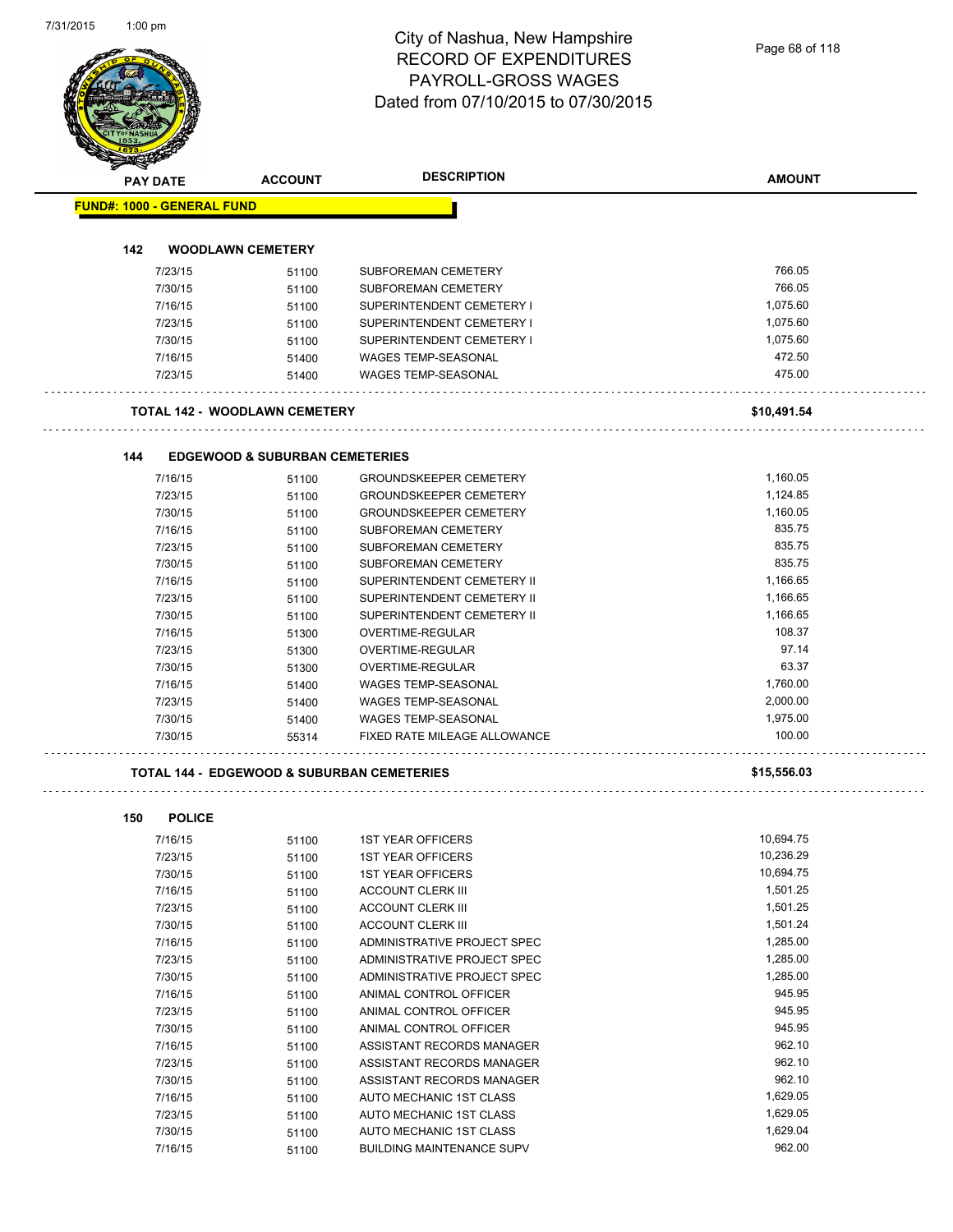

|     | <b>PAY DATE</b>                    | <b>ACCOUNT</b> | <b>DESCRIPTION</b>                                         | <b>AMOUNT</b>        |
|-----|------------------------------------|----------------|------------------------------------------------------------|----------------------|
|     | <u> FUND#: 1000 - GENERAL FUND</u> |                |                                                            |                      |
|     |                                    |                |                                                            |                      |
|     |                                    |                |                                                            |                      |
| 150 | <b>POLICE</b>                      |                |                                                            |                      |
|     | 7/23/15                            | 51100          | <b>BUILDING MAINTENANCE SUPV</b>                           | 962.00               |
|     | 7/30/15                            | 51100          | <b>BUILDING MAINTENANCE SUPV</b>                           | 962.00               |
|     | 7/16/15                            | 51100          | <b>CAPTAIN</b>                                             | 14,910.11            |
|     | 7/23/15                            | 51100          | <b>CAPTAIN</b>                                             | 14,627.90            |
|     | 7/30/15                            | 51100          | <b>CAPTAIN</b>                                             | 14,627.90            |
|     | 7/16/15                            | 51100          | CHIEF OF POLICE                                            | 2,574.80             |
|     | 7/23/15                            | 51100          | CHIEF OF POLICE                                            | 2,574.80             |
|     | 7/30/15                            | 51100          | CHIEF OF POLICE                                            | 2,574.80             |
|     | 7/16/15                            | 51100          | COMM TECH ALL DESIGNATIONS                                 | 9,452.70             |
|     | 7/23/15                            | 51100          | COMM TECH ALL DESIGNATIONS                                 | 9,452.70             |
|     | 7/30/15                            | 51100          | COMM TECH ALL DESIGNATIONS                                 | 9,452.70<br>1,266.80 |
|     | 7/16/15<br>7/23/15                 | 51100          | COMMUNITY POLICE COORD CEMD<br>COMMUNITY POLICE COORD CEMD | 1,266.80             |
|     | 7/30/15                            | 51100          | COMMUNITY POLICE COORD CEMD                                | 1,266.80             |
|     | 7/16/15                            | 51100          | <b>CRIME ANALYST</b>                                       | 1,260.50             |
|     | 7/23/15                            | 51100<br>51100 | <b>CRIME ANALYST</b>                                       | 1,260.50             |
|     | 7/30/15                            | 51100          | <b>CRIME ANALYST</b>                                       | 1,260.50             |
|     | 7/16/15                            | 51100          | <b>CUSTODIAN II</b>                                        | 760.00               |
|     | 7/23/15                            | 51100          | <b>CUSTODIAN II</b>                                        | 760.00               |
|     | 7/30/15                            | 51100          | <b>CUSTODIAN II</b>                                        | 760.00               |
|     | 7/16/15                            | 51100          | <b>CUSTODIAN III</b>                                       | 1,485.55             |
|     | 7/23/15                            | 51100          | <b>CUSTODIAN III</b>                                       | 1,485.55             |
|     | 7/30/15                            | 51100          | <b>CUSTODIAN III</b>                                       | 1,485.55             |
|     | 7/16/15                            | 51100          | DEPUTY CHIEF OF POLICE                                     | 4,861.32             |
|     | 7/23/15                            | 51100          | DEPUTY CHIEF OF POLICE                                     | 4,666.50             |
|     | 7/30/15                            | 51100          | DEPUTY CHIEF OF POLICE                                     | 4,666.50             |
|     | 7/16/15                            | 51100          | DETENTION SPEC                                             | 858.60               |
|     | 7/23/15                            | 51100          | DETENTION SPEC                                             | 858.60               |
|     | 7/30/15                            | 51100          | DETENTION SPEC                                             | 858.60               |
|     | 7/16/15                            | 51100          | DISPATCHERS ALL DESIGNATIONS                               | 5,555.77             |
|     | 7/23/15                            | 51100          | DISPATCHERS ALL DESIGNATIONS                               | 5,555.77             |
|     | 7/30/15                            | 51100          | DISPATCHERS ALL DESIGNATIONS                               | 5,555.76             |
|     | 7/16/15                            | 51100          | FLEET MAINTENANCE ASST SUPV                                | 900.80               |
|     | 7/23/15                            | 51100          | FLEET MAINTENANCE ASST SUPV                                | 900.80               |
|     | 7/30/15                            | 51100          | FLEET MAINTENANCE ASST SUPV                                | 900.80               |
|     | 7/16/15                            | 51100          | IT MANAGER/SOFTWARE SPECIALIST                             | 1,616.40             |
|     | 7/23/15                            | 51100          | IT MANAGER/SOFTWARE SPECIALIST                             | 1,616.40             |
|     | 7/30/15                            | 51100          | IT MANAGER/SOFTWARE SPECIALIST                             | 1,616.40             |
|     | 7/16/15                            | 51100          | <b>LEGAL SECRETARY</b>                                     | 695.35               |
|     | 7/23/15                            | 51100          | <b>LEGAL SECRETARY</b>                                     | 695.35               |
|     | 7/30/15                            | 51100          | <b>LEGAL SECRETARY</b>                                     | 695.35               |
|     | 7/16/15                            | 51100          | LIEUTENANT                                                 | 15,602.84            |
|     | 7/23/15                            | 51100          | LIEUTENANT                                                 | 15,632.55            |
|     | 7/30/15                            | 51100          | LIEUTENANT                                                 | 15,632.55            |
|     | 7/16/15                            | 51100          | NPD BUSINESS COORDINATOR                                   | 923.10               |
|     | 7/23/15                            | 51100          | NPD BUSINESS COORDINATOR                                   | 923.10               |
|     | 7/30/15                            | 51100          | NPD BUSINESS COORDINATOR                                   | 923.10               |
|     | 7/16/15                            | 51100          | <b>NPD BUSINESS MANAGER</b>                                | 1,737.00             |
|     | 7/23/15                            | 51100          | <b>NPD BUSINESS MANAGER</b>                                | 1,737.00             |
|     | 7/30/15                            | 51100          | NPD BUSINESS MANAGER                                       | 1,737.00             |
|     | 7/16/15                            | 51100          | NPD NETWORK ADMINISTRATOR                                  | 1,288.45             |
|     | 7/23/15                            | 51100          | NPD NETWORK ADMINISTRATOR                                  | 1,288.45             |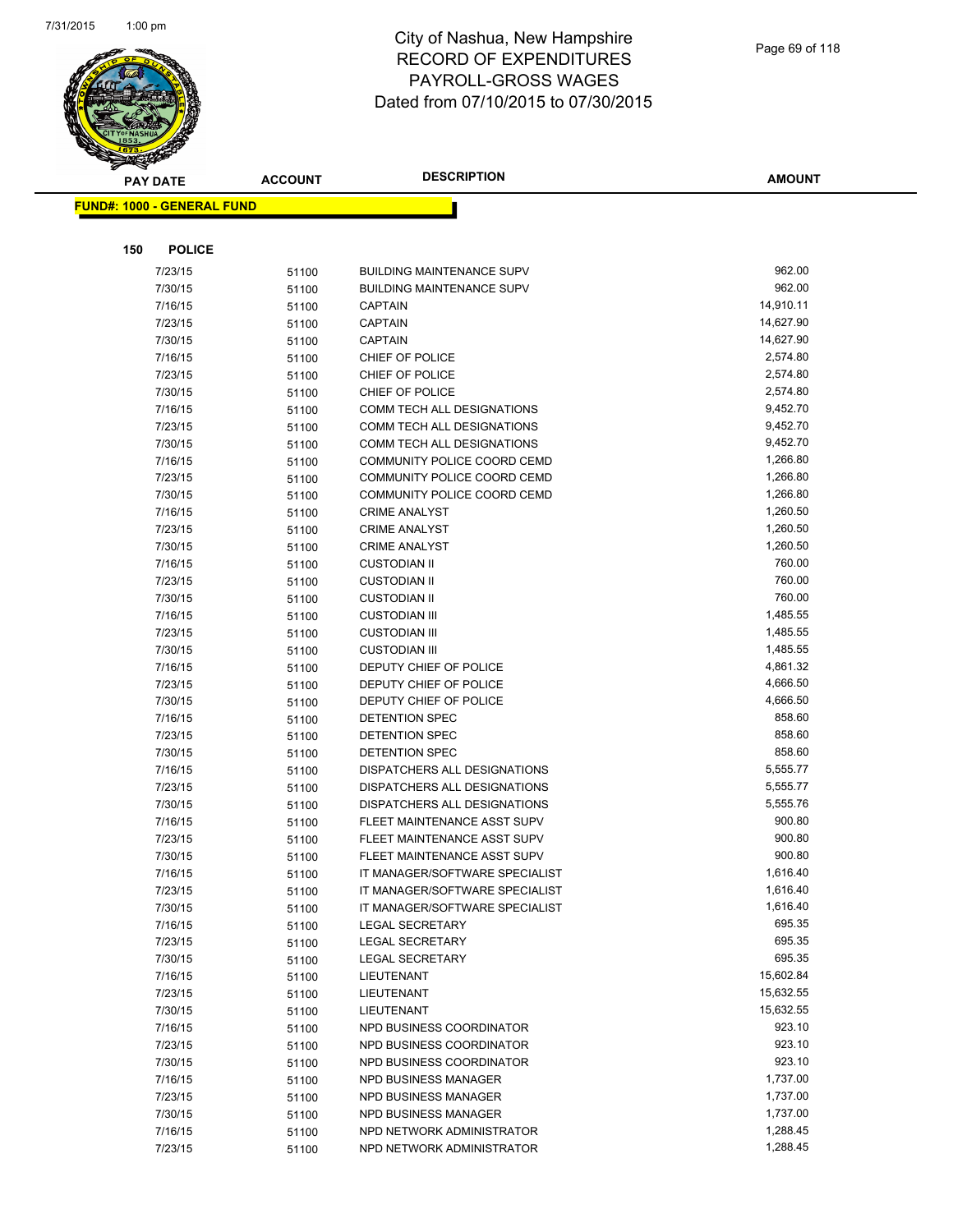

| <b>PAY DATE</b>                   | <b>ACCOUNT</b> | <b>DESCRIPTION</b>                             | <b>AMOUNT</b>        |
|-----------------------------------|----------------|------------------------------------------------|----------------------|
| <b>FUND#: 1000 - GENERAL FUND</b> |                |                                                |                      |
|                                   |                |                                                |                      |
|                                   |                |                                                |                      |
| <b>POLICE</b><br>150              |                |                                                |                      |
| 7/30/15                           | 51100          | NPD NETWORK ADMINISTRATOR                      | 1,288.45             |
| 7/16/15                           | 51100          | PARALEGAL                                      | 972.40               |
| 7/23/15                           | 51100          | PARALEGAL                                      | 972.40               |
| 7/30/15                           | 51100          | PARALEGAL                                      | 972.40               |
| 7/2/15                            | 51100          | PATROLMAN ALL RANKS                            | (250.89)             |
| 7/16/15                           | 51100          | PATROLMAN ALL RANKS                            | 157,683.78           |
| 7/23/15                           | 51100          | PATROLMAN ALL RANKS                            | 157,731.95           |
| 7/30/15                           | 51100          | PATROLMAN ALL RANKS                            | 157,985.89           |
| 7/16/15                           | 51100          | POLICE ATTORNEY                                | 1,561.60             |
| 7/23/15                           | 51100          | POLICE ATTORNEY                                | 1,561.60             |
| 7/30/15                           | 51100          | POLICE ATTORNEY                                | 1,561.60             |
| 7/16/15                           | 51100          | <b>RECORDS &amp; COMMUNICATIONS MGR</b>        | 1,486.65             |
| 7/23/15                           | 51100          | RECORDS & COMMUNICATIONS MGR                   | 1,486.65             |
| 7/30/15                           | 51100          | <b>RECORDS &amp; COMMUNICATIONS MGR</b>        | 1,486.65             |
| 7/16/15                           | 51100          | <b>RECORDS TECHNICIAN I</b>                    | 1,558.30             |
| 7/23/15                           | 51100          | <b>RECORDS TECHNICIAN I</b>                    | 1,947.85<br>1,947.85 |
| 7/30/15                           | 51100          | <b>RECORDS TECHNICIAN I</b>                    | 844.70               |
| 7/16/15                           | 51100          | RECORDS TECHNICIAN II                          | 844.70               |
| 7/23/15                           | 51100          | RECORDS TECHNICIAN II<br>RECORDS TECHNICIAN II | 844.70               |
| 7/30/15<br>7/16/15                | 51100          | SEC DOMESTIC VIOLENCE UNIT                     | 718.60               |
| 7/23/15                           | 51100<br>51100 | SEC DOMESTIC VIOLENCE UNIT                     | 718.60               |
| 7/30/15                           | 51100          | SEC DOMESTIC VIOLENCE UNIT                     | 718.60               |
| 7/16/15                           | 51100          | SECRETARIAL SUPV DET BUREAU                    | 882.80               |
| 7/23/15                           | 51100          | SECRETARIAL SUPV DET BUREAU                    | 882.80               |
| 7/30/15                           | 51100          | SECRETARIAL SUPV DET BUREAU                    | 882.80               |
| 7/16/15                           | 51100          | <b>SECRETARY III</b>                           | 2,797.15             |
| 7/23/15                           | 51100          | <b>SECRETARY III</b>                           | 2,797.15             |
| 7/30/15                           | 51100          | <b>SECRETARY III</b>                           | 2,797.15             |
| 7/16/15                           | 51100          | <b>SECRETARY V</b>                             | 1,665.25             |
| 7/23/15                           | 51100          | <b>SECRETARY V</b>                             | 1,665.25             |
| 7/30/15                           | 51100          | <b>SECRETARY V</b>                             | 1,665.25             |
| 7/16/15                           | 51100          | <b>SECRETARY VI</b>                            | 791.85               |
| 7/23/15                           | 51100          | <b>SECRETARY VI</b>                            | 791.85               |
| 7/30/15                           | 51100          | <b>SECRETARY VI</b>                            | 791.86               |
| 7/16/15                           | 51100          | <b>SERGEANT</b>                                | 36,215.44            |
| 7/23/15                           | 51100          | SERGEANT                                       | 35,919.75            |
| 7/30/15                           | 51100          | <b>SERGEANT</b>                                | 34,276.62            |
| 7/16/15                           | 51100          | SHIFT LEADER                                   | 1,996.70             |
| 7/23/15                           | 51100          | SHIFT LEADER                                   | 1,996.70             |
| 7/30/15                           | 51100          | SHIFT LEADER                                   | 1,996.70             |
| 7/16/15                           | 51100          | <b>SUPV POLICE FLEET</b>                       | 1,222.00             |
| 7/23/15                           | 51100          | <b>SUPV POLICE FLEET</b>                       | 1,222.01             |
| 7/30/15                           | 51100          | SUPV POLICE FLEET                              | 1,222.00             |
| 7/16/15                           | 51200          | <b>ACCREDITATION MANAGER</b>                   | 1,069.28             |
| 7/23/15                           | 51200          | <b>ACCREDITATION MANAGER</b>                   | 1,069.28             |
| 7/30/15                           | 51200          | <b>ACCREDITATION MANAGER</b>                   | 1,069.28             |
| 7/16/15                           | 51200          | DETENTION SPEC                                 | 734.56               |
| 7/23/15                           | 51200          | DETENTION SPEC                                 | 734.56               |
| 7/30/15                           | 51200          | DETENTION SPEC                                 | 734.56               |
| 7/16/15                           | 51200          | POLICE ATTORNEY PT                             | 1,208.96             |
| 7/23/15                           | 51200          | POLICE ATTORNEY PT                             | 1,208.96             |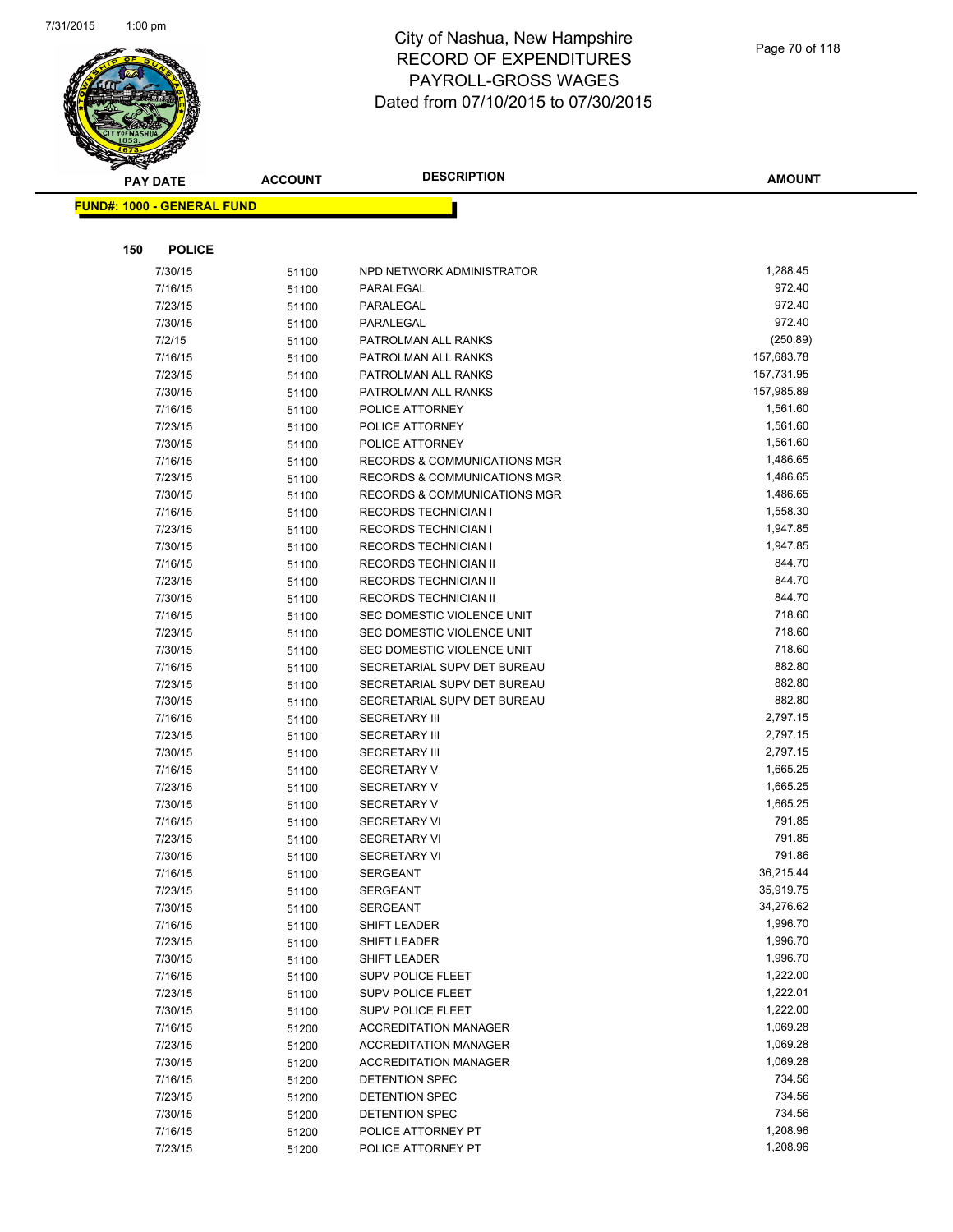

| <b>PAY DATE</b>                   | <b>ACCOUNT</b> | <b>DESCRIPTION</b>             | <b>AMOUNT</b> |
|-----------------------------------|----------------|--------------------------------|---------------|
| <b>FUND#: 1000 - GENERAL FUND</b> |                |                                |               |
|                                   |                |                                |               |
| <b>POLICE</b><br>150              |                |                                |               |
| 7/30/15                           | 51200          | POLICE ATTORNEY PT             | 1,208.96      |
| 7/16/15                           | 51200          | PRISONER TRANSPORT OFFICER     | 791.32        |
| 7/23/15                           | 51200          | PRISONER TRANSPORT OFFICER     | 791.32        |
| 7/30/15                           | 51200          | PRISONER TRANSPORT OFFICER     | 791.32        |
| 7/16/15                           | 51200          | SENIOR RELATIONS SPECIALIST    | 686.88        |
| 7/23/15                           | 51200          | SENIOR RELATIONS SPECIALIST    | 686.88        |
| 7/30/15                           | 51200          | SENIOR RELATIONS SPECIALIST    | 686.88        |
| 7/9/15                            | 51300          | <b>OVERTIME-REGULAR</b>        | (303.38)      |
| 7/16/15                           | 51300          | <b>OVERTIME-REGULAR</b>        | 1,982.95      |
| 7/23/15                           | 51300          | OVERTIME-REGULAR               | 1,579.46      |
| 7/30/15                           | 51300          | OVERTIME-REGULAR               | 1,523.48      |
| 7/23/15                           | 51309          | <b>OVERTIME-TRAINING</b>       | 1,197.64      |
| 7/30/15                           | 51309          | <b>OVERTIME-TRAINING</b>       | 545.81        |
| 7/16/15                           | 51315          | <b>OVERTIME-WITNESS</b>        | 2,604.17      |
| 7/23/15                           | 51315          | <b>OVERTIME-WITNESS</b>        | 2,574.53      |
| 7/30/15                           | 51315          | <b>OVERTIME-WITNESS</b>        | 4,196.37      |
| 7/16/15                           | 51322          | OVERTIME-INVESTIGATIVE         | 6,108.74      |
| 7/23/15                           | 51322          | OVERTIME-INVESTIGATIVE         | 6,377.89      |
| 7/30/15                           | 51322          | OVERTIME-INVESTIGATIVE         | 8,619.03      |
| 7/16/15                           | 51330          | OVERTIME-COVERAGE              | 4,550.00      |
| 7/23/15                           | 51330          | OVERTIME-COVERAGE              | 8,339.91      |
| 7/30/15                           | 51330          | OVERTIME-COVERAGE              | 4,275.82      |
| 7/16/15                           | 51412          | <b>WAGES PER DIEM</b>          | 1,271.00      |
| 7/23/15                           | 51412          | <b>WAGES PER DIEM</b>          | 1,209.50      |
| 7/30/15                           | 51412          | <b>WAGES PER DIEM</b>          | 820.00        |
| 7/16/15                           | 51600          | <b>LONGEVITY</b>               | 1,650.00      |
| 7/30/15                           | 51600          | <b>LONGEVITY</b>               | 2,300.00      |
| 7/30/15                           | 55118          | <b>TELEPHONE-CELLULAR</b>      | 100.00        |
| 7/23/15                           | 61107          | <b>CLOTHING &amp; UNIFORMS</b> | 3,467.82      |
| 7/30/15                           | 61107          | <b>CLOTHING &amp; UNIFORMS</b> | 619.89        |
| <b>TOTAL 150 - POLICE</b>         |                |                                | \$958,756.73  |

| 7/16/15 | 51100 | ADMINISTRATIVE ASSISTANT II    | 2,335.55  |
|---------|-------|--------------------------------|-----------|
| 7/23/15 | 51100 | ADMINISTRATIVE ASSISTANT II    | 2,335.55  |
| 7/30/15 | 51100 | ADMINISTRATIVE ASSISTANT II    | 2,335.55  |
| 7/16/15 | 51100 | <b>ASST FIRE CHIEF</b>         | 2,066.16  |
| 7/23/15 | 51100 | <b>ASST FIRE CHIEF</b>         | 2,066.16  |
| 7/30/15 | 51100 | <b>ASST FIRE CHIEF</b>         | 2,066.16  |
| 7/16/15 | 51100 | ASST SUPERINTENDENT FIRE ALARM | 1,512.76  |
| 7/23/15 | 51100 | ASST SUPERINTENDENT FIRE ALARM | 1,512.76  |
| 7/30/15 | 51100 | ASST SUPERINTENDENT FIRE ALARM | 1,605.36  |
| 7/16/15 | 51100 | ASST SUPERINTENDENT FIRE FLEET | 1,497.76  |
| 7/23/15 | 51100 | ASST SUPERINTENDENT FIRE FLEET | 1,497.76  |
| 7/30/15 | 51100 | ASST SUPERINTENDENT FIRE FLEET | 1,497.76  |
| 7/16/15 | 51100 | ASST SUPERINTENDENT PREVENTION | 1,512.76  |
| 7/23/15 | 51100 | ASST SUPERINTENDENT PREVENTION | 1,512.76  |
| 7/30/15 | 51100 | ASST SUPERINTENDENT PREVENTION | 1,512.76  |
| 7/16/15 | 51100 | <b>CAPTAIN</b>                 | 10,463.01 |
| 7/23/15 | 51100 | <b>CAPTAIN</b>                 | 10.592.44 |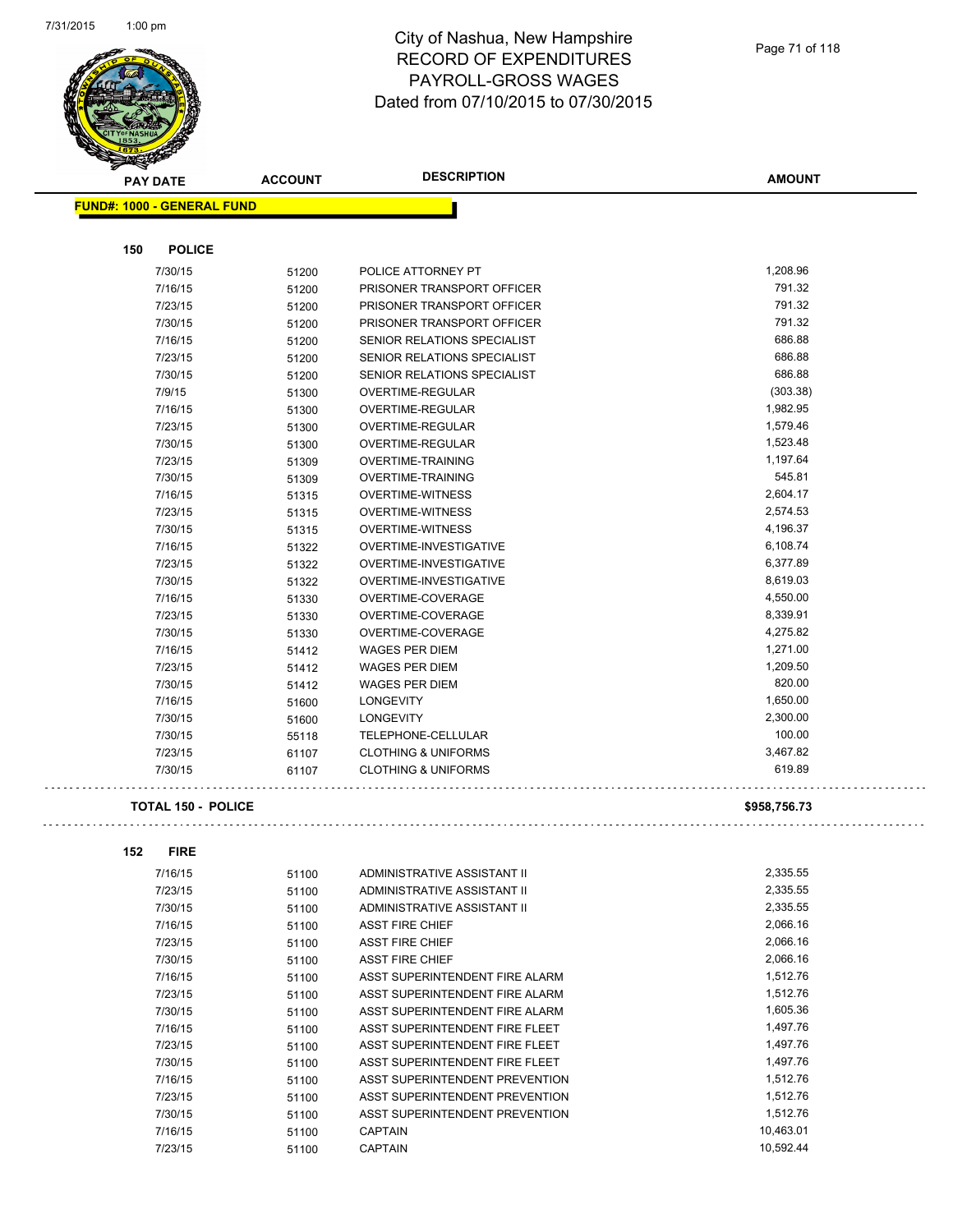

|                                   | <b>PAY DATE</b>    | <b>ACCOUNT</b> | <b>DESCRIPTION</b>                                               | <b>AMOUNT</b>             |
|-----------------------------------|--------------------|----------------|------------------------------------------------------------------|---------------------------|
| <b>FUND#: 1000 - GENERAL FUND</b> |                    |                |                                                                  |                           |
|                                   |                    |                |                                                                  |                           |
|                                   |                    |                |                                                                  |                           |
| 152                               | <b>FIRE</b>        |                |                                                                  |                           |
|                                   | 7/30/15            | 51100          | <b>CAPTAIN</b>                                                   | 10,592.44                 |
|                                   | 7/16/15            | 51100          | CAPTAIN FIRE TRAINING SAFETY                                     | 1,704.12                  |
|                                   | 7/23/15            | 51100          | CAPTAIN FIRE TRAINING SAFETY                                     | 1,704.12                  |
|                                   | 7/30/15            | 51100          | CAPTAIN FIRE TRAINING SAFETY                                     | 1,704.12                  |
|                                   | 7/10/15            | 51100          | DEPUTY FIRE CHIEF                                                | (66, 825.55)<br>11,089.74 |
|                                   | 7/16/15<br>7/23/15 | 51100          | <b>DEPUTY FIRE CHIEF</b><br>DEPUTY FIRE CHIEF                    | 7,256.99                  |
|                                   | 7/30/15            | 51100<br>51100 | <b>DEPUTY FIRE CHIEF</b>                                         | 7,256.98                  |
|                                   | 7/16/15            | 51100          | <b>EXEC ASST BUSINESS COORD</b>                                  | 1,091.55                  |
|                                   | 7/23/15            | 51100          | <b>EXEC ASST BUSINESS COORD</b>                                  | 1,091.55                  |
|                                   | 7/30/15            | 51100          | <b>EXEC ASST BUSINESS COORD</b>                                  | 1,091.55                  |
|                                   | 7/16/15            | 51100          | <b>FIRE CHIEF</b>                                                | 2,292.80                  |
|                                   | 7/23/15            | 51100          | FIRE CHIEF                                                       | 2,292.80                  |
|                                   | 7/30/15            | 51100          | <b>FIRE CHIEF</b>                                                | 2,292.80                  |
|                                   | 7/16/15            | 51100          | FIRE DISPATCH ALL RANKS                                          | 7,103.23                  |
|                                   | 7/23/15            | 51100          | FIRE DISPATCH ALL RANKS                                          | 7,443.34                  |
|                                   | 7/30/15            | 51100          | FIRE DISPATCH ALL RANKS                                          | 7,332.63                  |
|                                   | 7/16/15            | 51100          | FIRE DISPATCHER CLERK TRAINER                                    | 1,531.02                  |
|                                   | 7/23/15            | 51100          | FIRE DISPATCHER CLERK TRAINER                                    | 1,084.47                  |
|                                   | 7/30/15            | 51100          | FIRE DISPATCHER CLERK TRAINER                                    | 1,212.06                  |
|                                   | 7/16/15            | 51100          | FIRE LIEUTENANT                                                  | 38,168.09                 |
|                                   | 7/23/15            | 51100          | FIRE LIEUTENANT                                                  | 38,142.27                 |
|                                   | 7/30/15            | 51100          | FIRE LIEUTENANT                                                  | 38,269.14                 |
|                                   | 7/16/15            | 51100          | <b>FIRE MECHANIC</b>                                             | 1,341.20                  |
|                                   | 7/23/15            | 51100          | <b>FIRE MECHANIC</b>                                             | 1,341.20                  |
|                                   | 7/30/15            | 51100          | <b>FIRE MECHANIC</b>                                             | 1,341.20                  |
|                                   | 7/16/15            | 51100          | FIRE TRAINING OFFICER                                            | 1,482.96                  |
|                                   | 7/23/15            | 51100          | FIRE TRAINING OFFICER                                            | 1,482.96                  |
|                                   | 7/30/15            | 51100          | FIRE TRAINING OFFICER                                            | 1,482.96                  |
|                                   | 7/16/15            | 51100          | <b>FIREFIGHTERS ALL RANKS</b>                                    | 124,432.36                |
|                                   | 7/23/15            | 51100          | <b>FIREFIGHTERS ALL RANKS</b>                                    | 124,156.89                |
|                                   | 7/30/15            | 51100          | <b>FIREFIGHTERS ALL RANKS</b>                                    | 124,432.27                |
|                                   | 7/16/15            | 51100          | SUPERINTENDENT FIRE ALARM                                        | 1,670.56                  |
|                                   | 7/23/15            | 51100          | SUPERINTENDENT FIRE ALARM                                        | 1,670.56                  |
|                                   | 7/30/15            | 51100          | SUPERINTENDENT FIRE ALARM                                        | 1,670.56                  |
|                                   | 7/16/15            | 51100          | SUPERINTENDENT FIRE FLEET                                        | 1,670.56                  |
|                                   | 7/23/15            | 51100          | SUPERINTENDENT FIRE FLEET                                        | 1,670.56                  |
|                                   | 7/30/15            | 51100          | SUPERINTENDENT FIRE FLEET                                        | 1,670.56                  |
|                                   | 7/16/15            | 51100          | SUPERINTENDENT FIRE PREVENTION                                   | 1,670.56<br>1,670.56      |
|                                   | 7/23/15<br>7/30/15 | 51100          | SUPERINTENDENT FIRE PREVENTION<br>SUPERINTENDENT FIRE PREVENTION | 1,670.56                  |
|                                   | 7/16/15            | 51100          | OVERTIME-REGULAR                                                 | 908.71                    |
|                                   | 7/23/15            | 51300<br>51300 | OVERTIME-REGULAR                                                 | 41.37                     |
|                                   | 7/30/15            | 51300          | OVERTIME-REGULAR                                                 | 198.46                    |
|                                   | 7/16/15            | 51330          | OVERTIME-COVERAGE                                                | 20,842.22                 |
|                                   | 7/23/15            | 51330          | OVERTIME-COVERAGE                                                | 12,139.39                 |
|                                   | 7/30/15            | 51330          | OVERTIME-COVERAGE                                                | 15,993.36                 |
|                                   | 7/16/15            | 51628          | <b>EXTRA HOLIDAY</b>                                             | 18.12                     |
|                                   | 7/16/15            | 51650          | <b>ADDITIONAL HOURS</b>                                          | 46,368.34                 |
|                                   | 7/23/15            | 51650          | ADDITIONAL HOURS                                                 | 27,847.92                 |
|                                   | 7/30/15            | 51650          | <b>ADDITIONAL HOURS</b>                                          | 35,544.56                 |
|                                   | 7/16/15            | 51700          | <b>STIPENDS</b>                                                  | 4,560.42                  |
|                                   |                    |                |                                                                  |                           |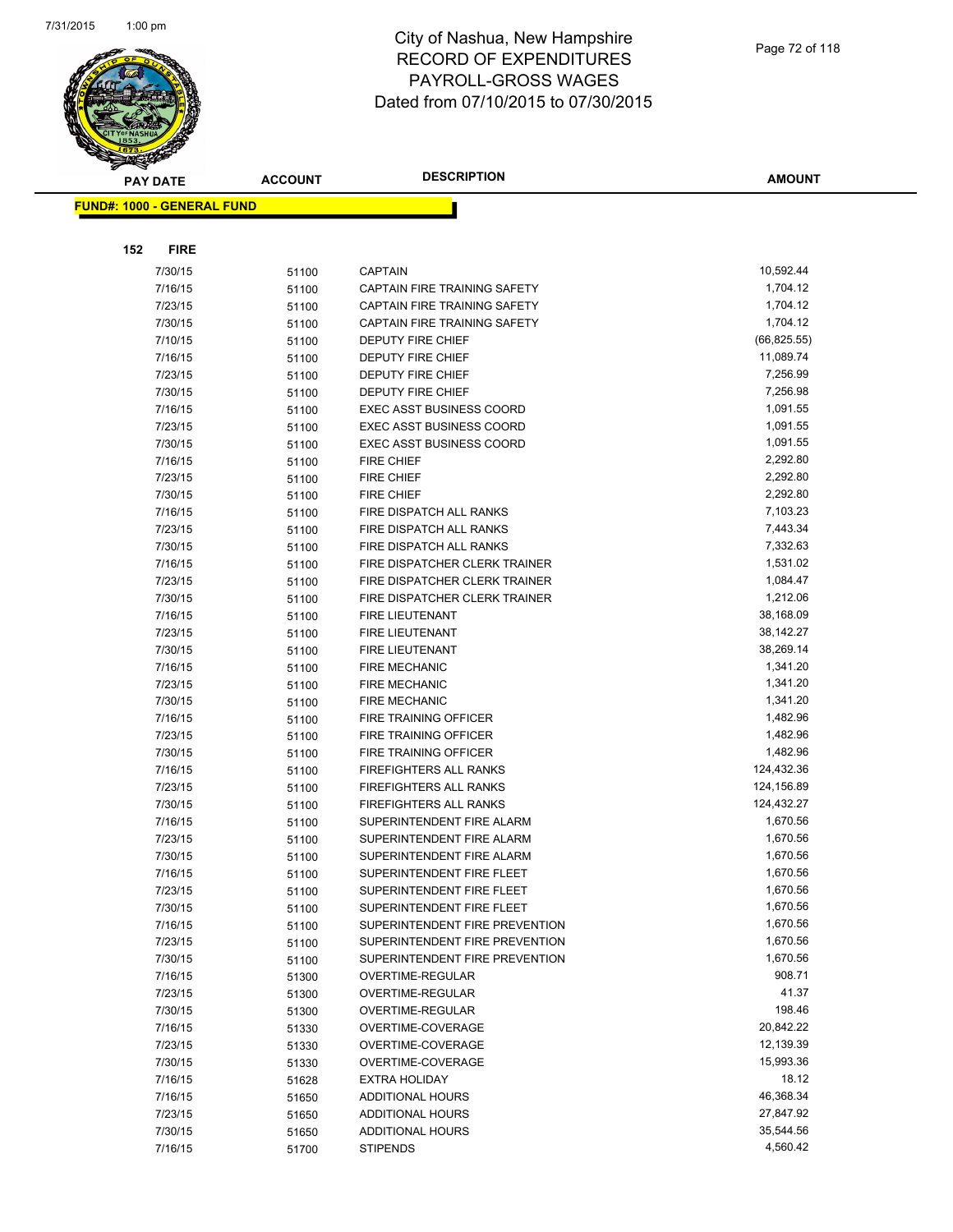|     | PAY DATE                          | <b>ACCOUNT</b>                         | <b>DESCRIPTION</b>                     | <b>AMOUNT</b> |
|-----|-----------------------------------|----------------------------------------|----------------------------------------|---------------|
|     | <b>FUND#: 1000 - GENERAL FUND</b> |                                        |                                        |               |
|     |                                   |                                        |                                        |               |
| 152 | <b>FIRE</b>                       |                                        |                                        |               |
|     | 7/23/15                           | 51700                                  | <b>STIPENDS</b>                        | 4,435.49      |
|     | 7/30/15                           | 51700                                  | <b>STIPENDS</b>                        | 4,527.24      |
|     | 7/16/15                           | 51750                                  | <b>RETIREMENT &amp; SEPARATION PAY</b> | 62,992.79     |
|     | 7/30/15                           | 55118                                  | TELEPHONE-CELLULAR                     | 335.00        |
|     | 7/23/15                           | 61107                                  | <b>CLOTHING &amp; UNIFORMS</b>         | 85.00         |
|     | 7/30/15                           | 61107                                  | <b>CLOTHING &amp; UNIFORMS</b>         | 96.000.00     |
|     | <b>TOTAL 152 - FIRE</b>           |                                        |                                        | \$902,212.71  |
| 153 |                                   | <b>BUILDING INSPECTION</b>             |                                        |               |
|     | 7/16/15                           | 51100                                  | <b>BUILDING AND UTILITIES INSPCTR</b>  | 3,380.59      |
|     | 7/23/15                           | 51100                                  | <b>BUILDING AND UTILITIES INSPCTR</b>  | 3,380.60      |
|     | 7/30/15                           | 51100                                  | <b>BUILDING AND UTILITIES INSPCTR</b>  | 3,380.59      |
|     | 7/16/15                           | 51100                                  | <b>BUILDING DEPARTMENT MANAGER</b>     | 1,450.00      |
|     | 7/23/15                           | 51100                                  | <b>BUILDING DEPARTMENT MANAGER</b>     | 1,450.00      |
|     | 7/30/15                           | 51100                                  | <b>BUILDING DEPARTMENT MANAGER</b>     | 1,450.00      |
|     | 7/16/15                           | 51100                                  | PERMIT TECHNICIAN I                    | 631.40        |
|     | 7/23/15                           | 51100                                  | PERMIT TECHNICIAN I                    | 631.40        |
|     | 7/30/15                           | 51100                                  | PERMIT TECHNICIAN I                    | 631.40        |
|     | 7/16/15                           | 51100                                  | PERMIT TECHNICIAN III                  | 777.85        |
|     | 7/23/15                           | 51100                                  | PERMIT TECHNICIAN III                  | 777.85        |
|     | 7/30/15                           | 51100                                  | PERMIT TECHNICIAN III                  | 777.85        |
|     | 7/16/15                           | 51100                                  | <b>PLANS EXAMINER</b>                  | 1,186.04      |
|     | 7/23/15                           | 51100                                  | <b>PLANS EXAMINER</b>                  | 1,186.05      |
|     | 7/30/15                           | 51100                                  | <b>PLANS EXAMINER</b>                  | 1,186.05      |
|     | 7/16/15                           | 51200                                  | <b>BUILDING AND UTILITIES INSPCTR</b>  | 805.65        |
|     | 7/23/15                           | 51200                                  | <b>BUILDING AND UTILITIES INSPCTR</b>  | 805.65        |
|     | 7/30/15                           | 51200                                  | <b>BUILDING AND UTILITIES INSPCTR</b>  | 805.65        |
|     |                                   | <b>TOTAL 153 - BUILDING INSPECTION</b> |                                        | \$24,694.62   |
| 155 |                                   | <b>CODE ENFORCEMENT</b>                |                                        |               |
|     | 7/16/15                           | 51100                                  | <b>CODE ENFORCEMENT OFFICER II</b>     | 2,124.35      |
|     | 7/23/15                           | 51100                                  | <b>CODE ENFORCEMENT OFFICER II</b>     | 2,124.35      |
|     | 7/30/15                           | 51100                                  | <b>CODE ENFORCEMENT OFFICER II</b>     | 2,124.35      |
|     | 7/16/15                           | 51100                                  | MGR CODE ENFORCEMENT DEPT              | 1,367.60      |
|     | 7/23/15                           | 51100                                  | MGR CODE ENFORCEMENT DEPT              | 1,367.60      |
|     | 7/30/15                           | 51100                                  | MGR CODE ENFORCEMENT DEPT              | 1,367.60      |
|     | 7/30/15                           | 55118                                  | TELEPHONE-CELLULAR                     | 17.00         |
|     |                                   | <b>TOTAL 155 - CODE ENFORCEMENT</b>    |                                        | \$10,492.85   |
| 156 |                                   | <b>EMERGENCY MANAGEMENT</b>            |                                        |               |
|     | 7/16/15                           | 51100                                  | EMERGENCY MANAGEMENT DIRECTOR          | 1,485.70      |
|     | 7/23/15                           | 51100                                  | <b>EMERGENCY MANAGEMENT DIRECTOR</b>   | 1,485.70      |
|     |                                   |                                        |                                        |               |
|     | 7/30/15                           | 51100                                  | <b>EMERGENCY MANAGEMENT DIRECTOR</b>   | 1,485.70      |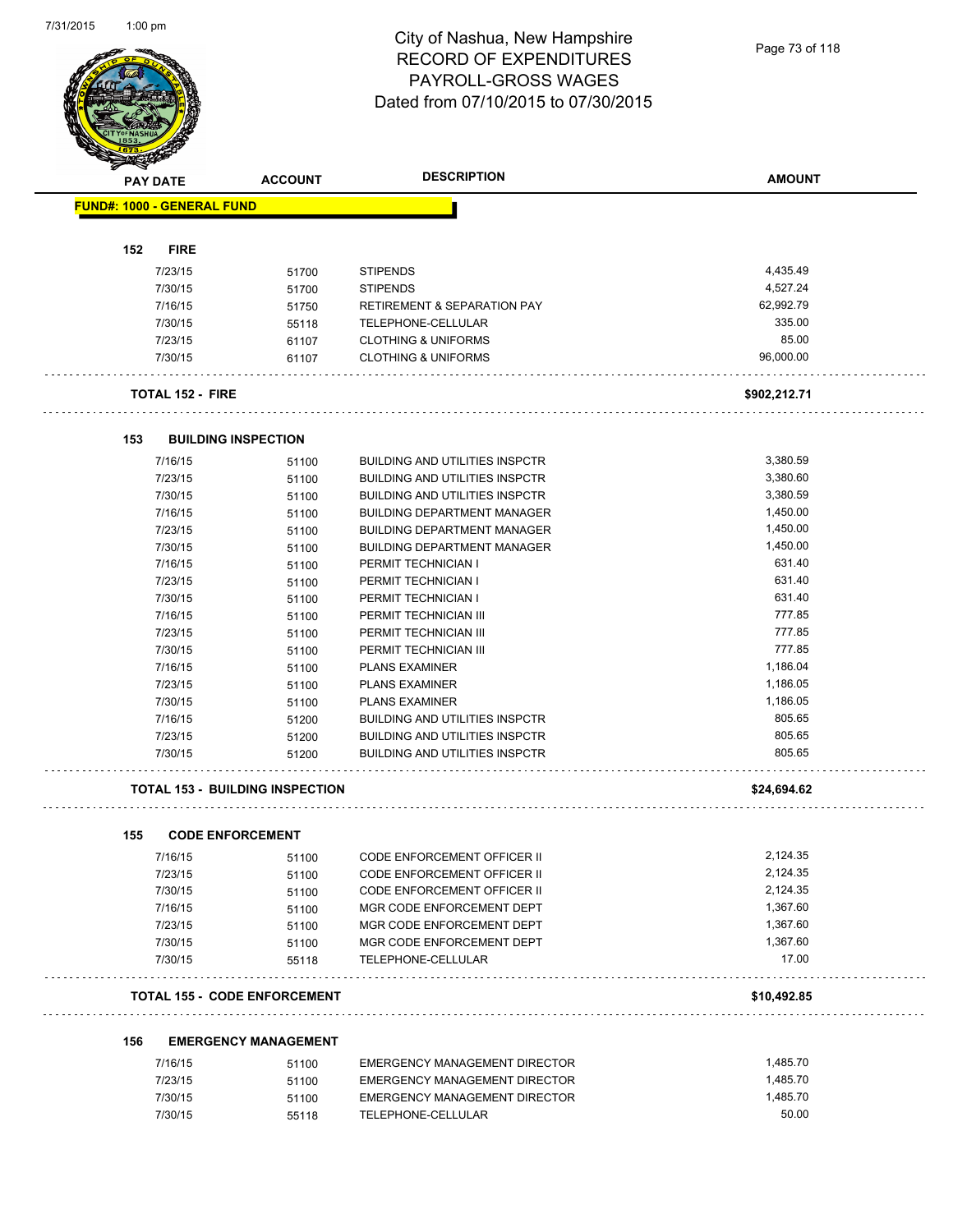| 7/31/2015 | $1:00$ pm                         |                                            | City of Nashua, New Hampshire<br><b>RECORD OF EXPENDITURES</b><br>PAYROLL-GROSS WAGES<br>Dated from 07/10/2015 to 07/30/2015 | Page 74 of 118       |
|-----------|-----------------------------------|--------------------------------------------|------------------------------------------------------------------------------------------------------------------------------|----------------------|
|           | <b>PAY DATE</b>                   | <b>ACCOUNT</b>                             | <b>DESCRIPTION</b>                                                                                                           | <b>AMOUNT</b>        |
|           | <b>FUND#: 1000 - GENERAL FUND</b> |                                            |                                                                                                                              |                      |
|           |                                   | <b>TOTAL 156 - EMERGENCY MANAGEMENT</b>    |                                                                                                                              | \$4,507.10           |
|           | 157                               | <b>CITYWIDE COMMUNICATIONS</b>             |                                                                                                                              |                      |
|           | 7/16/15                           | 51100                                      | <b>COMM SYS ENGR TECH</b>                                                                                                    | 1,512.40             |
|           | 7/23/15                           | 51100                                      | <b>COMM SYS ENGR TECH</b>                                                                                                    | 1,512.40             |
|           | 7/30/15                           | 51100                                      | <b>COMM SYS ENGR TECH</b>                                                                                                    | 1,512.40             |
|           | 7/16/15                           | 51200                                      | RADIO SYSTEMS MANAGER                                                                                                        | 1,283.52             |
|           | 7/23/15                           | 51200                                      | RADIO SYSTEMS MANAGER                                                                                                        | 1,283.52             |
|           | 7/30/15                           | 51200                                      | RADIO SYSTEMS MANAGER                                                                                                        | 1,283.52             |
|           | 7/30/15                           | 55118                                      | TELEPHONE-CELLULAR                                                                                                           | 100.00               |
|           |                                   | <b>TOTAL 157 - CITYWIDE COMMUNICATIONS</b> |                                                                                                                              | \$8,487.76           |
|           |                                   |                                            |                                                                                                                              |                      |
|           | 160                               | <b>PUBLIC WORKS-ADMIN/ENGINEERING</b>      |                                                                                                                              |                      |
|           | 7/16/15                           | 51100                                      | ADMINISTRATIVE ASSISTANT II                                                                                                  | 704.60<br>704.60     |
|           | 7/23/15<br>7/30/15                | 51100                                      | ADMINISTRATIVE ASSISTANT II<br>ADMINISTRATIVE ASSISTANT II                                                                   | 704.60               |
|           | 7/16/15                           | 51100<br>51100                             | CITIZEN SERVICES COORDINATOR                                                                                                 | 763.50               |
|           | 7/23/15                           | 51100                                      | CITIZEN SERVICES COORDINATOR                                                                                                 | 763.50               |
|           | 7/30/15                           | 51100                                      | CITIZEN SERVICES COORDINATOR                                                                                                 | 763.50               |
|           | 7/16/15                           | 51100                                      | <b>CITY ENGINEER</b>                                                                                                         | 1,030.45             |
|           | 7/23/15                           | 51100                                      | <b>CITY ENGINEER</b>                                                                                                         | 1,030.45             |
|           | 7/30/15                           | 51100                                      | <b>CITY ENGINEER</b>                                                                                                         | 1,030.45             |
|           | 7/16/15                           | 51100                                      | CONST INSP ENGINEERING ASST                                                                                                  | 947.54               |
|           | 7/23/15                           | 51100                                      | CONST INSP ENGINEERING ASST                                                                                                  | 947.55               |
|           | 7/30/15                           | 51100                                      | CONST INSP ENGINEERING ASST                                                                                                  | 947.55               |
|           | 7/16/15                           | 51100                                      | DEPUTY MANAGER OF ENGINEERING                                                                                                | 710.65               |
|           | 7/23/15                           | 51100                                      | DEPUTY MANAGER OF ENGINEERING                                                                                                | 710.65               |
|           | 7/30/15                           | 51100                                      | DEPUTY MANAGER OF ENGINEERING                                                                                                | 710.65               |
|           | 7/16/15                           | 51100                                      | DIRECTOR PUBLIC WORKS                                                                                                        | 1,484.40<br>1,599.41 |
|           | 7/23/15<br>7/30/15                | 51100                                      | DIRECTOR PUBLIC WORKS<br>DIRECTOR PUBLIC WORKS                                                                               | 1,528.65             |
|           | 7/16/15                           | 51100<br>51100                             | DIVISION OPERATIONS MANAGER                                                                                                  | 1,455.50             |
|           | 7/23/15                           | 51100                                      | DIVISION OPERATIONS MANAGER                                                                                                  | 1,455.50             |
|           | 7/30/15                           | 51100                                      | DIVISION OPERATIONS MANAGER                                                                                                  | 1,455.50             |
|           | 7/16/15                           | 51100                                      | DPW CONTRACT ADMINISTRATOR                                                                                                   | 340.55               |
|           | 7/23/15                           | 51100                                      | DPW CONTRACT ADMINISTRATOR                                                                                                   | 340.55               |
|           | 7/30/15                           | 51100                                      | DPW CONTRACT ADMINISTRATOR                                                                                                   | 340.55               |
|           | 7/16/15                           | 51100                                      | <b>ENGINEERING INSPECTORS</b>                                                                                                | 1,904.85             |
|           | 7/23/15                           | 51100                                      | <b>ENGINEERING INSPECTORS</b>                                                                                                | 1,904.84             |
|           | 7/30/15                           | 51100                                      | <b>ENGINEERING INSPECTORS</b>                                                                                                | 1,904.85             |
|           | 7/16/15                           | 51100                                      | <b>EXECUTIVE ASSISTANT</b>                                                                                                   | 68.99                |
|           | 7/23/15                           | 51100                                      | <b>EXECUTIVE ASSISTANT</b>                                                                                                   | 68.99                |
|           | 7/30/15                           | 51100                                      | <b>EXECUTIVE ASSISTANT</b>                                                                                                   | 68.99                |
|           | 7/16/15                           | 51100                                      | <b>SENIOR FOREMAN</b>                                                                                                        | 1,305.60             |
|           | 7/23/15                           | 51100                                      | <b>SENIOR FOREMAN</b>                                                                                                        | 1,044.48<br>1,305.60 |
|           | 7/30/15<br>7/16/15                | 51100                                      | <b>SENIOR FOREMAN</b><br>SENIOR STAFF ENGINEER                                                                               | 439.55               |
|           | 7/23/15                           | 51100<br>51100                             | SENIOR STAFF ENGINEER                                                                                                        | 439.55               |
|           | 7/30/15                           | 51100                                      | SENIOR STAFF ENGINEER                                                                                                        | 439.55               |
|           | 7/16/15                           | 51100                                      | SENIOR TRAFFIC ENGINEER                                                                                                      | 1,626.10             |
|           |                                   |                                            |                                                                                                                              |                      |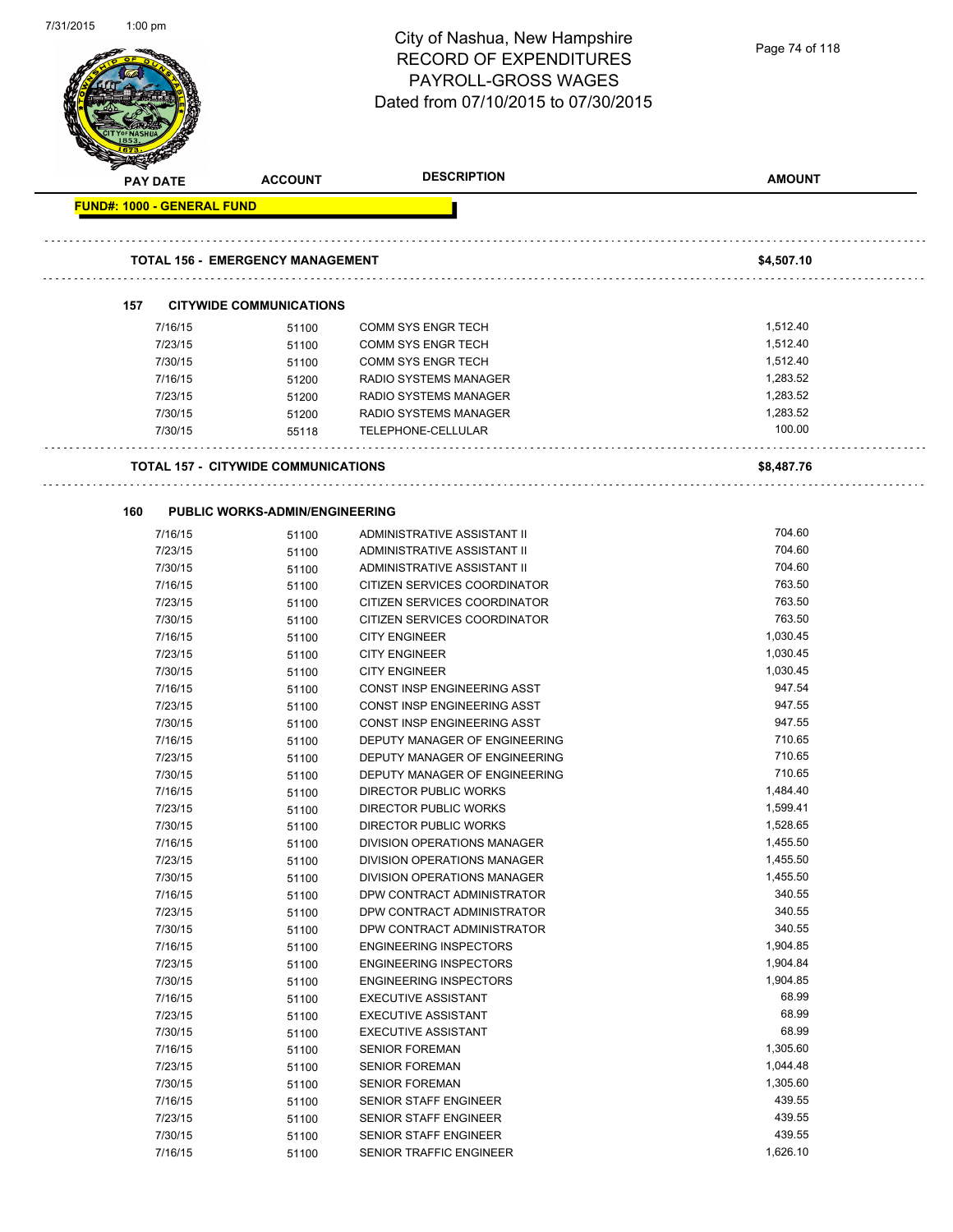# City of Nashua, New Hampshire RECORD OF EXPENDITURES PAYROLL-GROSS WAGES

|                                   |                    |                                                   | Dated from 07/10/2015 to 07/30/2015                        |               |  |
|-----------------------------------|--------------------|---------------------------------------------------|------------------------------------------------------------|---------------|--|
|                                   |                    |                                                   |                                                            |               |  |
|                                   | <b>PAY DATE</b>    | <b>ACCOUNT</b>                                    | <b>DESCRIPTION</b>                                         | <b>AMOUNT</b> |  |
| <b>FUND#: 1000 - GENERAL FUND</b> |                    |                                                   |                                                            |               |  |
|                                   |                    |                                                   |                                                            |               |  |
| 160                               |                    | <b>PUBLIC WORKS-ADMIN/ENGINEERING</b>             |                                                            |               |  |
|                                   | 7/23/15            | 51100                                             | <b>SENIOR TRAFFIC ENGINEER</b>                             | 1,626.10      |  |
|                                   | 7/30/15            | 51100                                             | <b>SENIOR TRAFFIC ENGINEER</b>                             | 1,626.11      |  |
|                                   | 7/16/15            | 51100                                             | <b>STAFF ENGINEER</b>                                      | 1,219.70      |  |
|                                   | 7/23/15            | 51100                                             | <b>STAFF ENGINEER</b>                                      | 1,219.70      |  |
|                                   | 7/30/15            | 51100                                             | <b>STAFF ENGINEER</b>                                      | 1,219.71      |  |
|                                   | 7/16/15            | 51100                                             | STREET CONSTRUCTION ENGINEER                               | 1,332.95      |  |
|                                   | 7/23/15            | 51100                                             | STREET CONSTRUCTION ENGINEER                               | 1,332.95      |  |
|                                   | 7/30/15            | 51100                                             | STREET CONSTRUCTION ENGINEER                               | 1,332.95      |  |
|                                   | 7/16/15            | 51100                                             | <b>SURVEY TECHNICIAN</b>                                   | 1,149.50      |  |
|                                   | 7/23/15            | 51100                                             | <b>SURVEY TECHNICIAN</b>                                   | 1,149.50      |  |
|                                   | 7/30/15            | 51100                                             | <b>SURVEY TECHNICIAN</b>                                   | 1,149.50      |  |
|                                   | 7/16/15            | 51300                                             | OVERTIME-REGULAR                                           | 88.75         |  |
|                                   | 7/23/15            | 51300                                             | OVERTIME-REGULAR                                           | 17.68         |  |
|                                   | 7/30/15            | 51300                                             | OVERTIME-REGULAR                                           | 54.10         |  |
|                                   | 7/30/15            | 55118                                             | TELEPHONE-CELLULAR                                         | 268.00        |  |
|                                   |                    |                                                   |                                                            |               |  |
|                                   |                    | <b>TOTAL 160 - PUBLIC WORKS-ADMIN/ENGINEERING</b> |                                                            | \$49,779.99   |  |
| 161                               | <b>STREETS</b>     |                                                   |                                                            |               |  |
|                                   |                    |                                                   |                                                            | 999.20        |  |
|                                   | 7/16/15            | 51100                                             | ADMINISTRATIVE ASSISTANT III                               | 999.20        |  |
|                                   | 7/23/15            | 51100                                             | ADMINISTRATIVE ASSISTANT III                               | 999.20        |  |
|                                   | 7/30/15<br>7/16/15 | 51100                                             | ADMINISTRATIVE ASSISTANT III<br>AUTO MECH 1ST CLASS NIGHTS | 3,163.20      |  |
|                                   | 7/23/15            | 51100                                             | AUTO MECH 1ST CLASS NIGHTS                                 | 3,156.00      |  |
|                                   | 7/30/15            | 51100<br>51100                                    | <b>AUTO MECH 1ST CLASS NIGHTS</b>                          | 3,163.20      |  |
|                                   | 7/16/15            | 51100                                             | AUTO MECH 2ND CLASS                                        | 1,896.80      |  |
|                                   | 7/23/15            | 51100                                             | AUTO MECH 2ND CLASS                                        | 1,896.80      |  |
|                                   | 7/30/15            | 51100                                             | AUTO MECH 2ND CLASS                                        | 1,896.80      |  |
|                                   | 7/16/15            | 51100                                             | AUTO MECH 2ND CLASS NIGHTS                                 | 960.40        |  |
|                                   | 7/23/15            | 51100                                             | AUTO MECH 2ND CLASS NIGHTS                                 | 960.40        |  |
|                                   | 7/30/15            | 51100                                             | AUTO MECH 2ND CLASS NIGHTS                                 | 960.40        |  |
|                                   | 7/16/15            | 51100                                             | AUTO MECHANIC 1ST CLASS                                    | 3,123.20      |  |
|                                   | 7/23/15            | 51100                                             | AUTO MECHANIC 1ST CLASS                                    | 2,915.52      |  |
|                                   | 7/30/15            | 51100                                             | AUTO MECHANIC 1ST CLASS                                    | 3,123.21      |  |
|                                   | 7/16/15            | 51100                                             | <b>EQUIP OPR STREET REPAIR</b>                             | 7,816.80      |  |
|                                   | 7/23/15            | 51100                                             | EQUIP OPR STREET REPAIR                                    | 7,581.20      |  |
|                                   | 7/30/15            | 51100                                             | EQUIP OPR STREET REPAIR                                    | 7,816.80      |  |
|                                   | 7/16/15            | 51100                                             | FLEET MAINTENANCE FOREMAN                                  | 1,149.50      |  |
|                                   | 7/23/15            | 51100                                             | FLEET MAINTENANCE FOREMAN                                  | 1,149.50      |  |
|                                   | 7/30/15            | 51100                                             | FLEET MAINTENANCE FOREMAN                                  | 1,149.50      |  |
|                                   | 7/16/15            | 51100                                             | FLEET MANAGER STREET DEPT                                  | 1,075.00      |  |
|                                   | 7/23/15            | 51100                                             | FLEET MANAGER STREET DEPT                                  | 1,075.00      |  |
|                                   | 7/30/15            | 51100                                             | FLEET MANAGER STREET DEPT                                  | 1,075.00      |  |
|                                   | 7/16/15            | 51100                                             | <b>MASON PIPELAYER</b>                                     | 2,721.60      |  |
|                                   | 7/23/15            | 51100                                             | <b>MASON PIPELAYER</b>                                     | 2,721.60      |  |
|                                   | 7/30/15            | 51100                                             | <b>MASON PIPELAYER</b>                                     | 2,721.60      |  |
|                                   | 7/16/15            | 51100                                             | OPERATIONS COORDINATOR                                     | 836.05        |  |
|                                   | 7/23/15            | 51100                                             | OPERATIONS COORDINATOR                                     | 825.60        |  |
|                                   | 7/30/15            | 51100                                             | OPERATIONS COORDINATOR                                     | 836.05        |  |
|                                   | 7/16/15            | 51100                                             | <b>SIGN MAINTENANCE</b>                                    | 1,805.60      |  |
|                                   | 7/23/15            | 51100                                             | <b>SIGN MAINTENANCE</b>                                    | 1,805.60      |  |
|                                   |                    |                                                   |                                                            |               |  |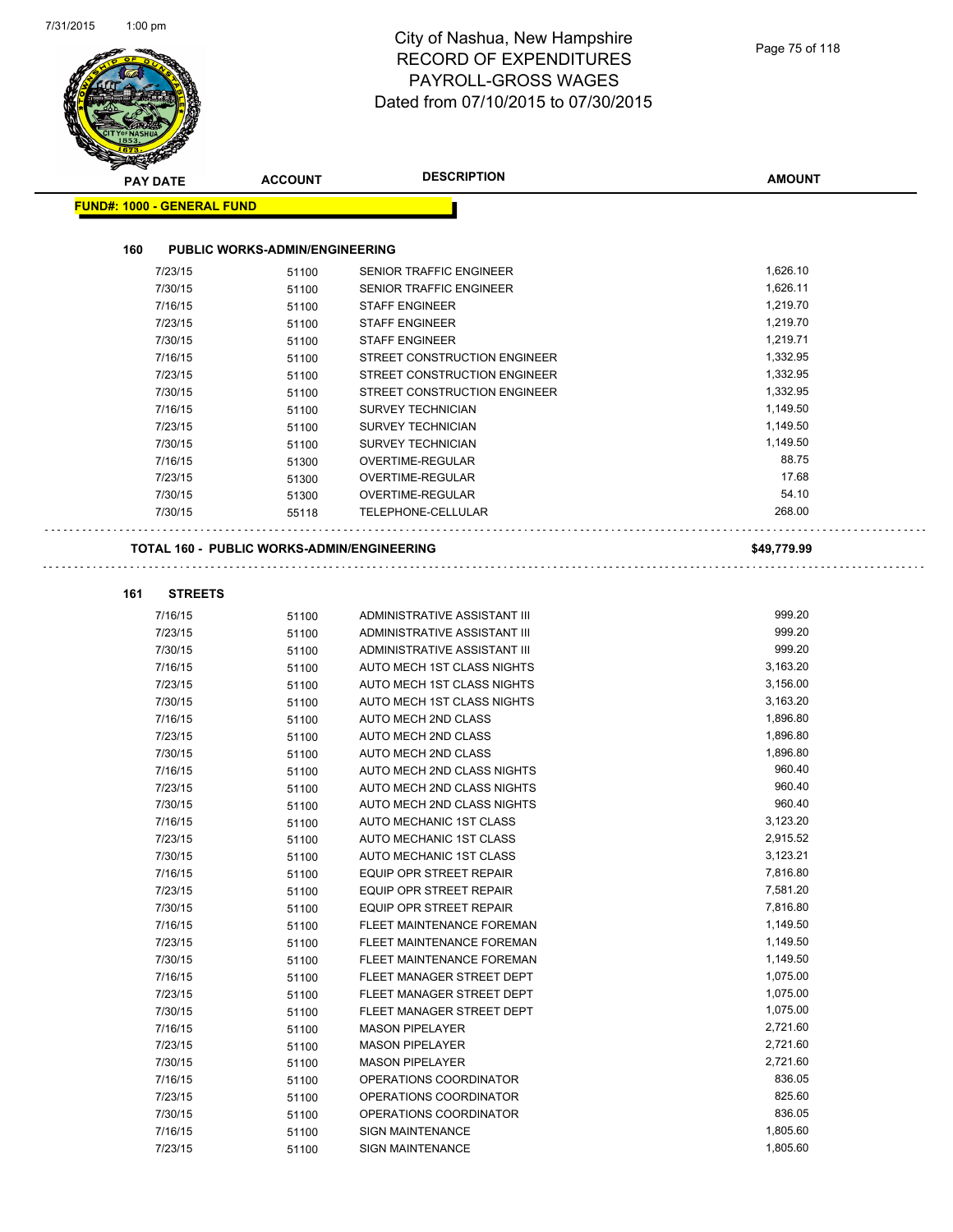$\mathbb{R}^2$ 

 $\mathbb{Z}^2$ 

. . .



# City of Nashua, New Hampshire RECORD OF EXPENDITURES PAYROLL-GROSS WAGES Dated from 07/10/2015 to 07/30/2015

|     | <b>PAY DATE</b>                   | <b>ACCOUNT</b> | <b>DESCRIPTION</b>                                               | <b>AMOUNT</b>    |
|-----|-----------------------------------|----------------|------------------------------------------------------------------|------------------|
|     | <b>FUND#: 1000 - GENERAL FUND</b> |                |                                                                  |                  |
|     |                                   |                |                                                                  |                  |
| 161 | <b>STREETS</b>                    |                |                                                                  |                  |
|     |                                   |                |                                                                  |                  |
|     | 7/30/15                           | 51100          | <b>SIGN MAINTENANCE</b>                                          | 1,805.60         |
|     | 7/16/15                           | 51100          | SIGN MAINTENANCE ASSISTANT                                       | 842.00           |
|     | 7/23/15                           | 51100          | SIGN MAINTENANCE ASSISTANT                                       | 1,684.00         |
|     | 7/30/15                           | 51100          | SIGN MAINTENANCE ASSISTANT                                       | 842.00           |
|     | 7/16/15                           | 51100          | STOREKEEPER PWD                                                  | 938.85           |
|     | 7/23/15                           | 51100          | STOREKEEPER PWD                                                  | 950.59<br>927.12 |
|     | 7/30/15                           | 51100          | STOREKEEPER PWD                                                  | 1,126.95         |
|     | 7/16/15                           | 51100          | STR CONSTR RPR AND PERMT COORD                                   | 1,126.95         |
|     | 7/23/15<br>7/30/15                | 51100          | STR CONSTR RPR AND PERMT COORD<br>STR CONSTR RPR AND PERMT COORD | 1,126.95         |
|     | 7/16/15                           | 51100          | <b>STREET FOREMAN</b>                                            | 4,839.18         |
|     | 7/23/15                           | 51100          | <b>STREET FOREMAN</b>                                            | 3,629.40         |
|     | 7/30/15                           | 51100<br>51100 | <b>STREET FOREMAN</b>                                            | 4,839.20         |
|     | 7/16/15                           | 51100          | SUPERINTENDENT OF STREETS                                        | 1,823.90         |
|     | 7/23/15                           | 51100          | SUPERINTENDENT OF STREETS                                        | 1,823.90         |
|     | 7/30/15                           | 51100          | SUPERINTENDENT OF STREETS                                        | 1,823.90         |
|     | 7/16/15                           | 51100          | TRAFFIC MAINTENANCE ASSISTANT                                    | 898.00           |
|     | 7/23/15                           | 51100          | TRAFFIC MAINTENANCE ASSISTANT                                    | 695.95           |
|     | 7/30/15                           | 51100          | TRAFFIC MAINTENANCE ASSISTANT                                    | 898.00           |
|     | 7/16/15                           | 51100          | <b>TRAFFIC TECHNICIAN I</b>                                      | 2,160.80         |
|     | 7/23/15                           | 51100          | <b>TRAFFIC TECHNICIAN I</b>                                      | 2,160.80         |
|     | 7/30/15                           | 51100          | <b>TRAFFIC TECHNICIAN I</b>                                      | 2,160.81         |
|     | 7/16/15                           | 51100          | TRUCK DRIVER STREET REPAIR                                       | 16,606.32        |
|     | 7/23/15                           | 51100          | TRUCK DRIVER STREET REPAIR                                       | 17,774.25        |
|     | 7/30/15                           | 51100          | <b>TRUCK DRIVER STREET REPAIR</b>                                | 18,347.32        |
|     | 7/16/15                           | 51100          | <b>WELDER FIRST CLASS</b>                                        | 2,070.41         |
|     | 7/23/15                           | 51100          | <b>WELDER FIRST CLASS</b>                                        | 2,070.42         |
|     | 7/30/15                           | 51100          | <b>WELDER FIRST CLASS</b>                                        | 2,070.41         |
|     | 7/16/15                           | 51300          | OVERTIME-REGULAR                                                 | 4,345.26         |
|     | 7/23/15                           | 51300          | OVERTIME-REGULAR                                                 | 3,195.27         |
|     | 7/30/15                           | 51300          | OVERTIME-REGULAR                                                 | 2,189.73         |
|     | 7/30/15                           | 55118          | TELEPHONE-CELLULAR                                               | 67.00            |
|     |                                   |                |                                                                  |                  |
|     | <b>TOTAL 161 - STREETS</b>        |                |                                                                  | \$182,236.77     |
|     |                                   |                |                                                                  |                  |
| 166 | <b>PARKING LOTS</b>               |                |                                                                  |                  |
|     | 7/16/15                           | 51100          | ADMINISTRATIVE ASSISTANT II                                      | 704.59           |
|     | 7/23/15                           | 51100          | ADMINISTRATIVE ASSISTANT II                                      | 704.60           |
|     | 7/30/15                           | 51100          | ADMINISTRATIVE ASSISTANT II                                      | 704.60           |
|     | 7/16/15                           | 51100          | PARKING MAINTENANCE                                              | 1,383.40         |
|     | 7/23/15                           | 51100          | PARKING MAINTENANCE                                              | 1,383.40         |
|     | 7/30/15                           | 51100          | PARKING MAINTENANCE                                              | 1,383.40         |
|     | 7/16/15                           | 51100          | <b>TRANSPORTATION DEPT MANAGER</b>                               | 68.40            |
|     | 7/23/15                           | 51100          | <b>TRANSPORTATION DEPT MANAGER</b>                               | 68.40            |
|     | 7/30/15                           | 51100          | <b>TRANSPORTATION DEPT MANAGER</b>                               | 68.40            |
|     | 7/23/15                           | 51300          | OVERTIME-REGULAR                                                 | 85.69            |
|     | 7/30/15                           | 51300          | OVERTIME-REGULAR                                                 | 253.86           |
|     | 7/30/15                           | 55118          | TELEPHONE-CELLULAR                                               | 101.00           |
|     |                                   |                |                                                                  |                  |

#### **TOTAL 166 - PARKING LOTS \$6,909.74**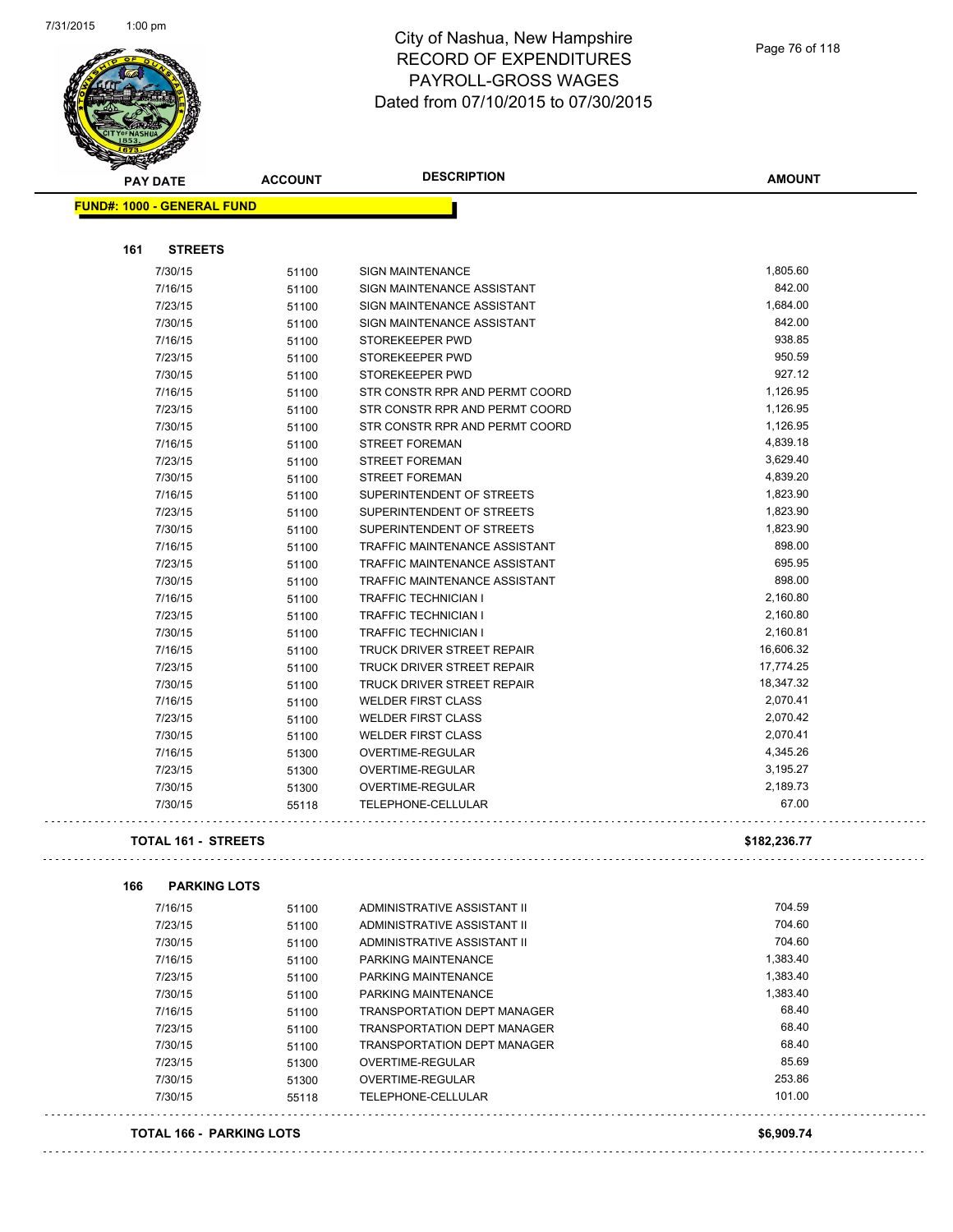| <b>PAY DATE</b>                   | <b>ACCOUNT</b>                          | <b>DESCRIPTION</b>                   | <b>AMOUNT</b> |
|-----------------------------------|-----------------------------------------|--------------------------------------|---------------|
| <b>FUND#: 1000 - GENERAL FUND</b> |                                         |                                      |               |
| 171                               | <b>COMMUNITY SERVICES</b>               |                                      |               |
| 7/16/15                           | 51100                                   | DIRECTOR HEALTH AND COMM SVS         | 1,726.90      |
| 7/23/15                           | 51100                                   | DIRECTOR HEALTH AND COMM SVS         | 1,726.90      |
| 7/30/15                           | 51100                                   | DIRECTOR HEALTH AND COMM SVS         | 1,726.90      |
| 7/16/15                           | 51100                                   | PROGRAM ASSISTANT                    | 902.75        |
| 7/23/15                           | 51100                                   | PROGRAM ASSISTANT                    | 902.75        |
| 7/30/15                           | 51100                                   | PROGRAM ASSISTANT                    | 902.75        |
| 7/16/15                           | 51100                                   | PROGRAM COORDINATOR                  | 957.30        |
| 7/23/15                           | 51100                                   | PROGRAM COORDINATOR                  | 957.30        |
| 7/30/15                           | 51100                                   | PROGRAM COORDINATOR                  | 957.30        |
| 7/30/15                           | 55118                                   | TELEPHONE-CELLULAR                   | 150.00        |
|                                   | <b>TOTAL 171 - COMMUNITY SERVICES</b>   |                                      | \$10,910.85   |
| 172                               | <b>COMMUNITY HEALTH</b>                 |                                      |               |
| 7/16/15                           | 51100                                   | <b>BILINGUAL OUTREACH WORKER</b>     | 786.80        |
| 7/23/15                           | 51100                                   | <b>BILINGUAL OUTREACH WORKER</b>     | 786.80        |
| 7/30/15                           | 51100                                   | <b>BILINGUAL OUTREACH WORKER</b>     | 786.80        |
| 7/16/15                           | 51100                                   | <b>MANAGER COMMUNITY HEALTH</b>      | 1,404.70      |
| 7/23/15                           | 51100                                   | <b>MANAGER COMMUNITY HEALTH</b>      | 1,404.70      |
| 7/30/15                           | 51100                                   | MANAGER COMMUNITY HEALTH             | 1,404.70      |
| 7/16/15                           | 51100                                   | PUB HEALTH NURSE                     | 3,405.95      |
| 7/23/15                           | 51100                                   | PUB HEALTH NURSE                     | 3,405.95      |
| 7/30/15                           | 51100                                   | PUB HEALTH NURSE                     | 3,405.95      |
| 7/30/15                           | 51412                                   | <b>WAGES PER DIEM</b>                | 136.35        |
| 7/30/15                           | 55118                                   | TELEPHONE-CELLULAR                   | 50.00         |
|                                   | <b>TOTAL 172 - COMMUNITY HEALTH</b>     |                                      | \$16,978.70   |
| 173                               | <b>ENVIRONMENTAL HEALTH</b>             |                                      |               |
| 7/16/15                           | 51100                                   | ENVIRONMENTAL HEALTH SPEC            | 2,457.36      |
| 7/23/15                           | 51100                                   | ENVIRONMENTAL HEALTH SPEC            | 2,457.35      |
| 7/30/15                           | 51100                                   | ENVIRONMENTAL HEALTH SPEC            | 2,457.35      |
| 7/16/15                           | 51100                                   | <b>ENVIRONMENTAL TECH OFFICE MGR</b> | 1,008.81      |
| 7/23/15                           | 51100                                   | ENVIRONMENTAL TECH OFFICE MGR        | 1,008.80      |
| 7/30/15                           | 51100                                   | ENVIRONMENTAL TECH OFFICE MGR        | 1,008.80      |
| 7/16/15                           | 51100                                   | LABORATORY DIRECTOR                  | 1,017.40      |
| 7/23/15                           | 51100                                   | LABORATORY DIRECTOR                  | 1,017.40      |
| 7/30/15                           | 51100                                   | LABORATORY DIRECTOR                  | 1,017.40      |
| 7/16/15                           | 51100                                   | MANAGER ENVIRONMENTAL HEALTH         | 1,489.35      |
| 7/23/15                           | 51100                                   | MANAGER ENVIRONMENTAL HEALTH         | 1,489.35      |
| 7/30/15                           | 51100                                   | MANAGER ENVIRONMENTAL HEALTH         | 1,489.35      |
| 7/30/15                           | 55118                                   | TELEPHONE-CELLULAR                   | 84.00         |
|                                   | <b>TOTAL 173 - ENVIRONMENTAL HEALTH</b> |                                      | \$18,002.72   |
|                                   |                                         |                                      |               |
| 174                               | <b>WELFARE ADMINISTRATION</b>           |                                      |               |
| 7/16/15                           | 51100                                   | ADMINISTRATIVE ASSISTANT I           | 842.60        |
| 7/23/15                           | 51100                                   | ADMINISTRATIVE ASSISTANT I           | 842.60        |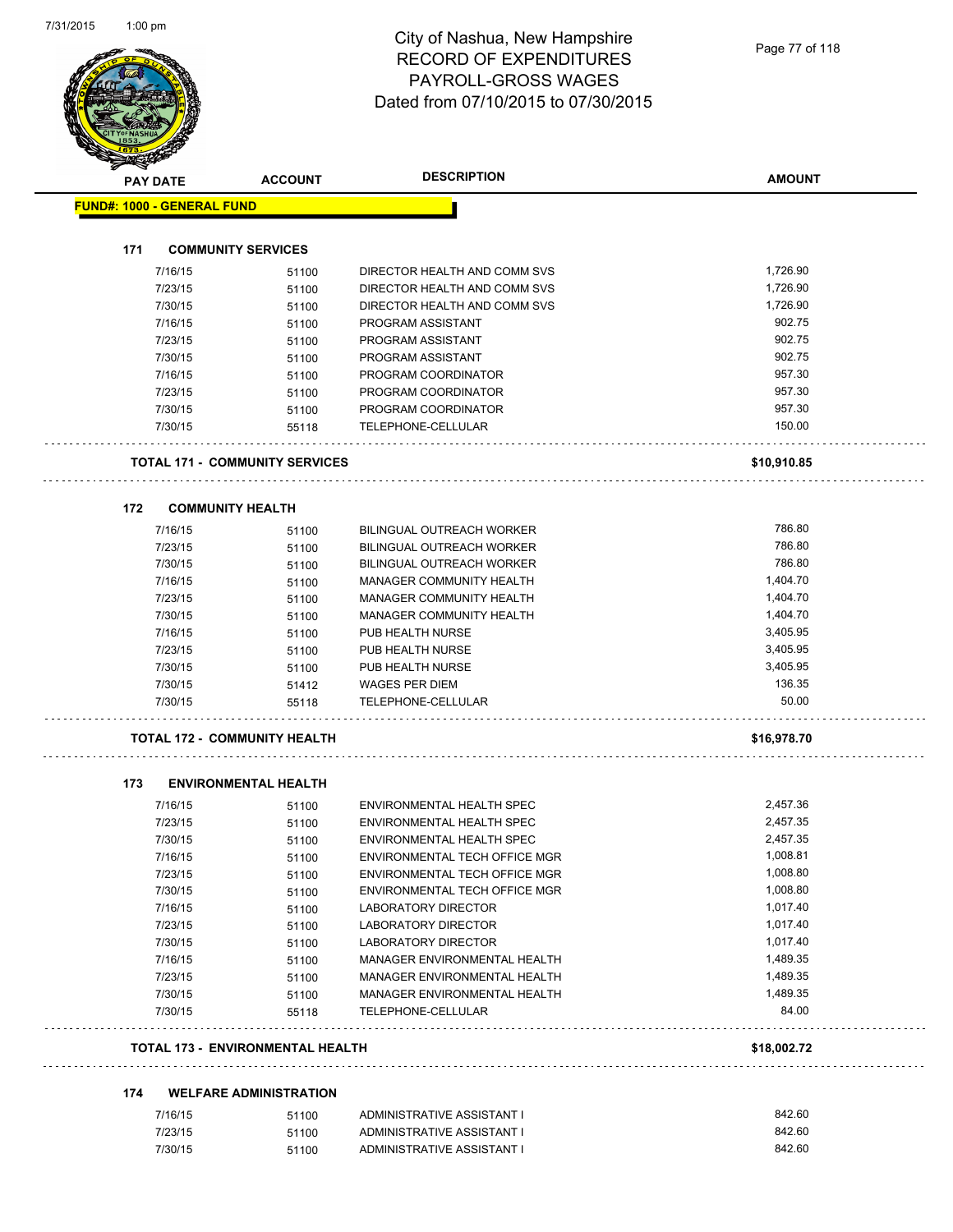| <b>PAY DATE</b>                   | <b>ACCOUNT</b>                            | <b>DESCRIPTION</b>                                     | <b>AMOUNT</b>    |
|-----------------------------------|-------------------------------------------|--------------------------------------------------------|------------------|
| <b>FUND#: 1000 - GENERAL FUND</b> |                                           |                                                        |                  |
| 174                               | <b>WELFARE ADMINISTRATION</b>             |                                                        |                  |
| 7/16/15                           | 51100                                     | CASE TECHNICIAN WELFARE                                | 2,455.24         |
| 7/23/15                           | 51100                                     | CASE TECHNICIAN WELFARE                                | 2,455.25         |
| 7/30/15                           | 51100                                     | <b>CASE TECHNICIAN WELFARE</b>                         | 2,111.87         |
| 7/16/15                           | 51100                                     | INTAKE WORKER ACCOUNTANT                               | 964.35           |
| 7/23/15                           | 51100                                     | INTAKE WORKER ACCOUNTANT                               | 964.35           |
| 7/30/15                           | 51100                                     | INTAKE WORKER ACCOUNTANT                               | 964.35           |
| 7/16/15                           | 51100                                     | SENIOR CASE TECHNICIAN                                 | 985.55           |
| 7/23/15                           | 51100                                     | SENIOR CASE TECHNICIAN                                 | 985.55           |
| 7/30/15                           | 51100                                     | SENIOR CASE TECHNICIAN                                 | 985.55           |
| 7/16/15                           | 51100                                     | <b>WELFARE OFFICER</b>                                 | 1,493.05         |
| 7/23/15                           | 51100                                     | <b>WELFARE OFFICER</b>                                 | 1,493.06         |
| 7/30/15                           | 51100                                     | <b>WELFARE OFFICER</b>                                 | 1,493.05         |
| 7/30/15                           | 51750                                     | <b>RETIREMENT &amp; SEPARATION PAY</b>                 | 397.03           |
| 7/30/15                           | 55118                                     | TELEPHONE-CELLULAR                                     | 50.00            |
|                                   | <b>TOTAL 174 - WELFARE ADMINISTRATION</b> |                                                        | \$20,326.05      |
|                                   |                                           |                                                        |                  |
| 177                               | <b>PARKS &amp; RECREATION</b>             |                                                        |                  |
| 7/16/15                           | 51100                                     | ADMINISTRATIVE ASSISTANT II                            | 777.85           |
| 7/23/15                           | 51100                                     | ADMINISTRATIVE ASSISTANT II                            | 777.85           |
| 7/30/15                           | 51100                                     | ADMINISTRATIVE ASSISTANT II                            | 777.86           |
| 7/16/15                           | 51100                                     | EQUIPMENT OPERATOR, PARKS                              | 948.40           |
| 7/23/15                           | 51100                                     | EQUIPMENT OPERATOR, PARKS                              | 948.40           |
| 7/30/15                           | 51100                                     | EQUIPMENT OPERATOR, PARKS                              | 948.40           |
| 7/16/15                           | 51100                                     | FOREMAN LABOR PARK                                     | 3,425.95         |
| 7/23/15                           | 51100                                     | FOREMAN LABOR PARK                                     | 3,425.96         |
| 7/30/15                           | 51100                                     | FOREMAN LABOR PARK                                     | 3,425.95         |
| 7/16/15                           | 51100                                     | <b>GROUNDSKEEPER MAINTENANCE</b>                       | 6,865.62         |
| 7/23/15                           | 51100                                     | <b>GROUNDSKEEPER MAINTENANCE</b>                       | 6,865.61         |
| 7/30/15                           | 51100                                     | <b>GROUNDSKEEPER MAINTENANCE</b>                       | 6,890.80         |
| 7/16/15                           | 51100                                     | <b>GROUNDSMAN I</b>                                    | 2,439.60         |
| 7/23/15                           | 51100                                     | <b>GROUNDSMAN I</b>                                    | 2,444.21         |
| 7/30/15                           | 51100                                     | <b>GROUNDSMAN I</b>                                    | 2,442.66         |
| 7/16/15                           | 51100                                     | <b>GROUNDSMAN II</b>                                   | 854.00           |
| 7/23/15                           | 51100                                     | <b>GROUNDSMAN II</b>                                   | 854.00           |
| 7/30/15                           | 51100                                     | <b>GROUNDSMAN II</b>                                   | 854.00           |
| 7/16/15                           | 51100                                     | <b>LEAD GROUNDSMAN</b>                                 | 1,934.30         |
| 7/23/15                           | 51100                                     | <b>LEAD GROUNDSMAN</b>                                 | 1,964.42         |
| 7/30/15                           | 51100                                     | <b>LEAD GROUNDSMAN</b>                                 | 1,921.11         |
| 7/16/15                           | 51100                                     | NURSERY WORKER PARKS                                   | 902.80           |
| 7/23/15                           | 51100                                     | NURSERY WORKER PARKS                                   | 902.80           |
| 7/30/15                           | 51100                                     | NURSERY WORKER PARKS                                   | 902.80           |
| 7/16/15                           | 51100                                     | PROGRAM COORDINATOR                                    | 365.10           |
| 7/23/15                           | 51100                                     | PROGRAM COORDINATOR                                    | 365.10           |
| 7/30/15                           | 51100                                     | PROGRAM COORDINATOR                                    | 365.10           |
| 7/16/15                           | 51100                                     | RECREATION PROGRAM MANAGER                             | 1,115.75         |
| 7/23/15                           | 51100                                     | RECREATION PROGRAM MANAGER                             | 1,115.75         |
| 7/30/15                           | 51100                                     | RECREATION PROGRAM MANAGER                             | 1,115.75         |
| 7/16/15                           | 51100<br>51100                            | STELLOS STADIUM ATTENDANT<br>STELLOS STADIUM ATTENDANT | 948.40<br>948.70 |
| 7/23/15                           |                                           |                                                        |                  |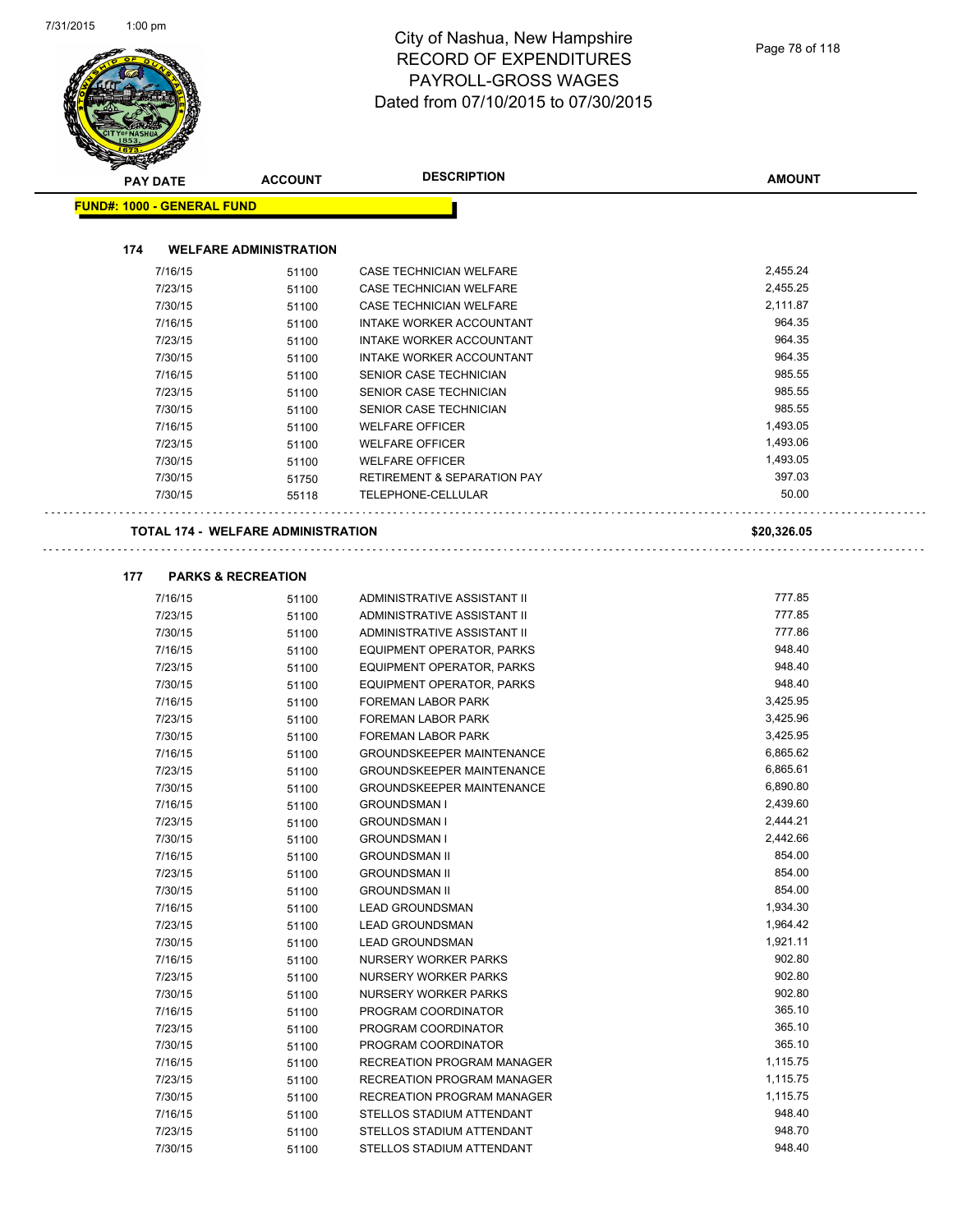$\ddot{\phantom{a}}$ 

| <b>PAY DATE</b>                   | <b>ACCOUNT</b>                            | <b>DESCRIPTION</b>             | <b>AMOUNT</b> |
|-----------------------------------|-------------------------------------------|--------------------------------|---------------|
| <b>FUND#: 1000 - GENERAL FUND</b> |                                           |                                |               |
|                                   |                                           |                                |               |
| 177                               | <b>PARKS &amp; RECREATION</b>             |                                |               |
| 7/16/15                           | 51100                                     | SUPERINTENDENT OF PARKS RECR   | 1,771.20      |
| 7/23/15                           | 51100                                     | SUPERINTENDENT OF PARKS RECR   | 1,771.20      |
| 7/30/15                           | 51100                                     | SUPERINTENDENT OF PARKS RECR   | 1,771.20      |
| 7/16/15                           | 51100                                     | <b>TRUCK DRIVER</b>            | 885.65        |
| 7/23/15                           | 51100                                     | <b>TRUCK DRIVER</b>            | 884.00        |
| 7/30/15                           | 51100                                     | <b>TRUCK DRIVER</b>            | 880.80        |
| 7/16/15                           | 51300                                     | OVERTIME-REGULAR               | 4,602.86      |
| 7/23/15                           | 51300                                     | OVERTIME-REGULAR               | 6,062.25      |
| 7/30/15                           | 51300                                     | OVERTIME-REGULAR               | 6,950.00      |
| 7/16/15                           | 51400                                     | <b>WAGES TEMP-SEASONAL</b>     | 16,931.25     |
| 7/23/15                           | 51400                                     | <b>WAGES TEMP-SEASONAL</b>     | 17,486.00     |
| 7/30/15                           | 51400                                     | <b>WAGES TEMP-SEASONAL</b>     | 17,120.50     |
| 7/30/15                           | 55118                                     | <b>TELEPHONE-CELLULAR</b>      | 67.00         |
| 7/16/15                           | 55642                                     | <b>GAME OFFICIALS</b>          | 150.00        |
|                                   | <b>TOTAL 177 - PARKS &amp; RECREATION</b> |                                | \$139,117.31  |
|                                   |                                           |                                |               |
| 179<br><b>LIBRARY</b>             |                                           |                                |               |
| 7/16/15                           | 51100                                     | ADMIN ASST COST ACCOUNTANT     | 829.16        |
| 7/23/15                           | 51100                                     | ADMIN ASST COST ACCOUNTANT     | 829.16        |
| 7/30/15                           | 51100                                     | ADMIN ASST COST ACCOUNTANT     | 829.16        |
| 7/16/15                           | 51100                                     | ASSISTANT DIRECTOR LIBRARY     | 1,331.45      |
| 7/23/15                           | 51100                                     | ASSISTANT DIRECTOR LIBRARY     | 1,331.47      |
| 7/30/15                           | 51100                                     | ASSISTANT DIRECTOR LIBRARY     | 2,413.16      |
| 7/16/15                           | 51100                                     | ASSISTANT LIBRARIAN CIRCULATIO | 973.40        |
| 7/23/15                           | 51100                                     | ASSISTANT LIBRARIAN CIRCULATIO | 973.40        |
| 7/30/15                           | 51100                                     | ASSISTANT LIBRARIAN CIRCULATIO | 973.40        |
| 7/16/15                           | 51100                                     | ASSISTANT LIBRARIAN YOUTH SERV | 780.10        |
| 7/23/15                           | 51100                                     | ASSISTANT LIBRARIAN YOUTH SERV | 780.10        |
| 7/30/15                           | 51100                                     | ASSISTANT LIBRARIAN YOUTH SERV | 780.10        |
| 7/16/15                           | 51100                                     | <b>DIRECTOR LIBRARY</b>        | 1,885.70      |
| 7/23/15                           | 51100                                     | <b>DIRECTOR LIBRARY</b>        | 1,885.70      |
| 7/30/15                           | 51100                                     | <b>DIRECTOR LIBRARY</b>        | 1,885.70      |
| 7/16/15                           | 51100                                     | EXECUTIVE ASST OFFICE MANAGER  | 883.75        |
| 7/23/15                           | 51100                                     | EXECUTIVE ASST OFFICE MANAGER  | 883.76        |
| 7/30/15                           | 51100                                     | EXECUTIVE ASST OFFICE MANAGER  | 883.75        |
| 7/16/15                           | 51100                                     | IT COORDINATOR                 | 903.85        |
| 7/23/15                           | 51100                                     | IT COORDINATOR                 | 903.85        |
| 7/30/15                           | 51100                                     | IT COORDINATOR                 | 881.26        |
| 7/16/15                           | 51100                                     | <b>JANITOR</b>                 | 490.50        |
| 7/23/15                           | 51100                                     | <b>JANITOR</b>                 | 490.50        |
| 7/30/15                           | 51100                                     | <b>JANITOR</b>                 | 490.51        |
| 7/16/15                           | 51100                                     | LIBRARIAN ADULT SERVICES       | 962.61        |
| 7/23/15                           | 51100                                     | LIBRARIAN ADULT SERVICES       | 962.60        |
| 7/30/15                           | 51100                                     | LIBRARIAN ADULT SERVICES       | 962.61        |
| 7/16/15                           | 51100                                     | LIBRARIAN CIRCULATION          | 1,003.20      |
| 7/23/15                           | 51100                                     | LIBRARIAN CIRCULATION          | 1,003.20      |
| 7/30/15                           | 51100                                     | LIBRARIAN CIRCULATION          | 1,003.20      |
| 7/16/15                           | 51100                                     | LIBRARIAN OUTREACH SVS         | 999.18        |
| 7/23/15                           | 51100                                     | <b>LIBRARIAN OUTREACH SVS</b>  | 999.18        |
| 7/30/15                           | 51100                                     | <b>LIBRARIAN OUTREACH SVS</b>  | 999.19        |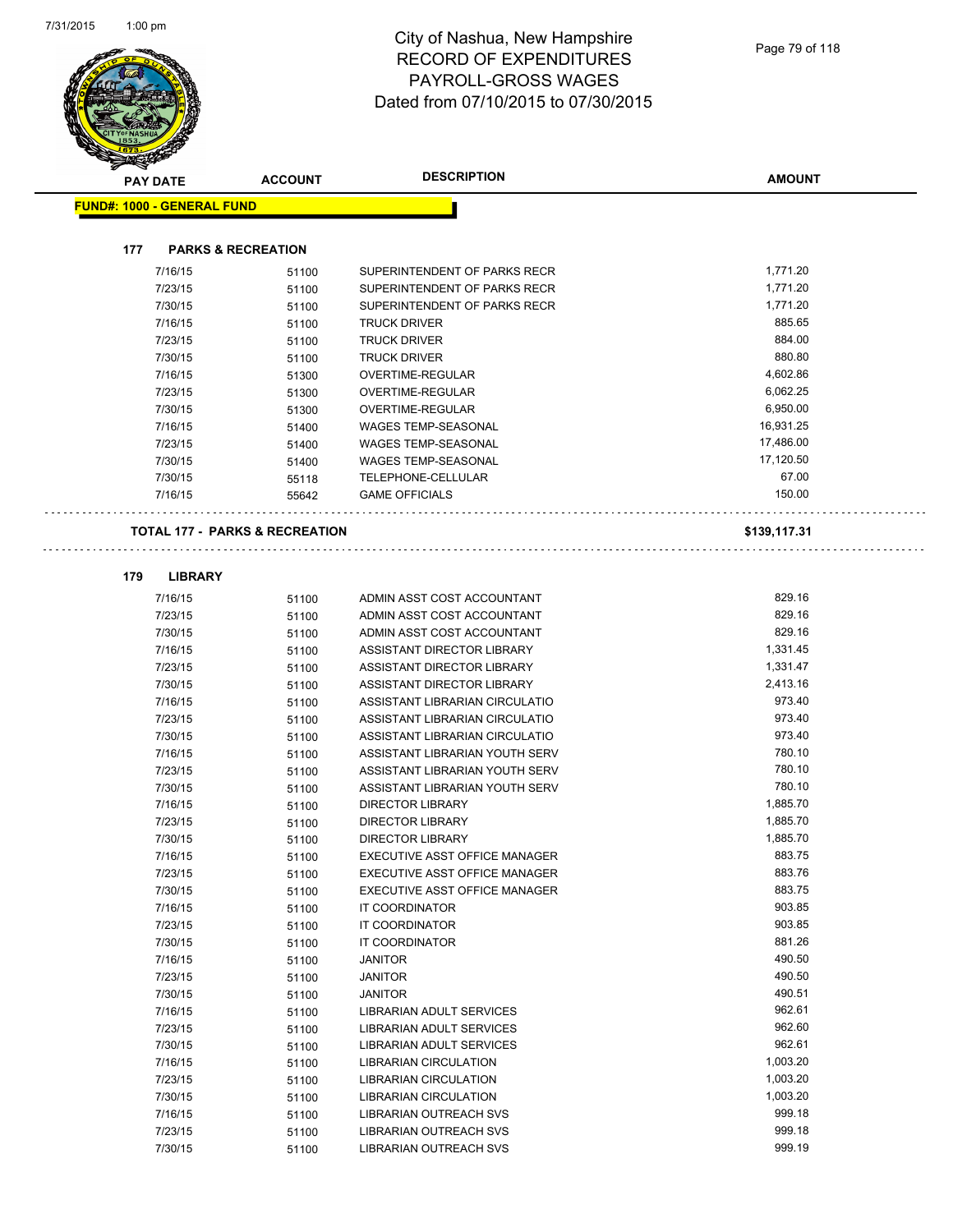

**AMOUNT**

|     | <b>FUND#: 1000 - GENERAL FUND</b> |                |                                                    |                  |
|-----|-----------------------------------|----------------|----------------------------------------------------|------------------|
|     |                                   |                |                                                    |                  |
| 179 | <b>LIBRARY</b>                    |                |                                                    |                  |
|     | 7/16/15                           | 51100          | <b>LIBRARIAN TECH SERVICES</b>                     | 1,998.70         |
|     | 7/23/15                           | 51100          | <b>LIBRARIAN TECH SERVICES</b>                     | 1,998.70         |
|     | 7/30/15                           | 51100          | <b>LIBRARIAN TECH SERVICES</b>                     | 1,998.70         |
|     | 7/16/15                           | 51100          | LIBRARIAN YOUTH SERVICES                           | 1,450.80         |
|     | 7/23/15                           | 51100          | <b>LIBRARIAN YOUTH SERVICES</b>                    | 1,450.80         |
|     | 7/30/15                           | 51100          | <b>LIBRARIAN YOUTH SERVICES</b>                    | 1,450.81         |
|     | 7/16/15                           | 51100          | <b>LIBRARY ASSISTANT CIRCULATION</b>               | 5,360.95         |
|     | 7/23/15                           | 51100          | LIBRARY ASSISTANT CIRCULATION                      | 5,360.95         |
|     | 7/30/15                           | 51100          | <b>LIBRARY ASSISTANT CIRCULATION</b>               | 5,360.94         |
|     | 7/16/15                           | 51100          | LIBRARY ASSISTANT MEDIA SERVIC                     | 706.90           |
|     | 7/23/15                           | 51100          | LIBRARY ASSISTANT MEDIA SERVIC                     | 706.90           |
|     | 7/30/15                           | 51100          | LIBRARY ASSISTANT MEDIA SERVIC                     | 711.31           |
|     | 7/16/15                           | 51100          | <b>LIBRARY ASSISTANT TECH SVS</b>                  | 706.90           |
|     | 7/23/15                           | 51100          | <b>LIBRARY ASSISTANT TECH SVS</b>                  | 706.90           |
|     | 7/30/15                           | 51100          | <b>LIBRARY ASSISTANT TECH SVS</b>                  | 706.89           |
|     | 7/16/15                           | 51100          | LIBRARY ASSISTANT YOUTH SERVIC                     | 1,328.25         |
|     | 7/23/15                           | 51100          | LIBRARY ASSISTANT YOUTH SERVIC                     | 1,328.25         |
|     | 7/30/15                           | 51100          | LIBRARY ASSISTANT YOUTH SERVIC                     | 1,328.25         |
|     | 7/16/15                           | 51100          | MAINTENANCE SUPV                                   | 852.54           |
|     | 7/23/15                           | 51100          | <b>MAINTENANCE SUPV</b>                            | 852.55           |
|     | 7/30/15                           | 51100          | MAINTENANCE SUPV                                   | 852.55           |
|     | 7/16/15                           | 51100          | <b>MEDIA SERVICES COORDINATOR</b>                  | 1,205.05         |
|     | 7/23/15                           | 51100          | <b>MEDIA SERVICES COORDINATOR</b>                  | 1,205.06         |
|     | 7/30/15                           | 51100          | MEDIA SERVICES COORDINATOR                         | 1,205.04         |
|     | 7/16/15                           | 51100          | PAGE & COLLECTION COORDINATOR                      | 840.00           |
|     | 7/23/15                           | 51100          | PAGE & COLLECTION COORDINATOR                      | 840.00           |
|     | 7/30/15                           | 51100          | PAGE & COLLECTION COORDINATOR                      | 840.00           |
|     | 7/16/15                           | 51100          | REFERENCE LIBRARIAN ADULT SERV                     | 3,057.26         |
|     | 7/23/15                           | 51100          | REFERENCE LIBRARIAN ADULT SERV                     | 3,057.25         |
|     | 7/30/15                           | 51100          | REFERENCE LIBRARIAN ADULT SERV                     | 3,057.27         |
|     | 7/16/15                           | 51100          | REFERENCE LIBRARIAN TECH SVS                       | 756.45           |
|     | 7/23/15                           | 51100          | REFERENCE LIBRARIAN TECH SVS                       | 756.45           |
|     | 7/30/15                           | 51100          | REFERENCE LIBRARIAN TECH SVS                       | 756.45<br>614.05 |
|     | 7/16/15<br>7/23/15                | 51100          | <b>SECURITY LIBRARY</b><br><b>SECURITY LIBRARY</b> | 614.04           |
|     | 7/30/15                           | 51100<br>51100 | <b>SECURITY LIBRARY</b>                            | 610.21           |
|     | 7/16/15                           | 51200          | LIBRARY ASSISTANT CIRCULATION                      | 380.93           |
|     | 7/23/15                           | 51200          | LIBRARY ASSISTANT CIRCULATION                      | 324.20           |
|     | 7/30/15                           | 51200          | LIBRARY ASSISTANT CIRCULATION                      | 324.20           |
|     | 7/16/15                           | 51200          | <b>LIBRARY ASSISTANT TECH SVS</b>                  | 415.50           |
|     | 7/23/15                           | 51200          | LIBRARY ASSISTANT TECH SVS                         | 415.50           |
|     | 7/30/15                           | 51200          | LIBRARY ASSISTANT TECH SVS                         | 415.50           |
|     | 7/16/15                           | 51200          | <b>LIBRARY ASSISTANT YOUTH SERVIC</b>              | 389.04           |
|     | 7/23/15                           | 51200          | LIBRARY ASSISTANT YOUTH SERVIC                     | 352.57           |
|     | 7/30/15                           | 51200          | LIBRARY ASSISTANT YOUTH SERVIC                     | 380.94           |
|     | 7/16/15                           | 51200          | LIBRARY PAGE YOUTH SERVICES                        | 464.43           |
|     | 7/23/15                           | 51200          | LIBRARY PAGE YOUTH SERVICES                        | 472.80           |
|     | 7/30/15                           | 51200          | LIBRARY PAGE YOUTH SERVICES                        | 585.25           |
|     | 7/16/15                           | 51200          | LIBRARY PAGES CIRCULATION                          | 449.05           |
|     | 7/23/15                           | 51200          | <b>LIBRARY PAGES CIRCULATION</b>                   | 498.00           |
|     | 7/30/15                           | 51200          | LIBRARY PAGES CIRCULATION                          | 492.20           |
|     | 7/16/15                           | 51200          | <b>LIBRARY PAGES MEDIA SERVICES</b>                | 480.60           |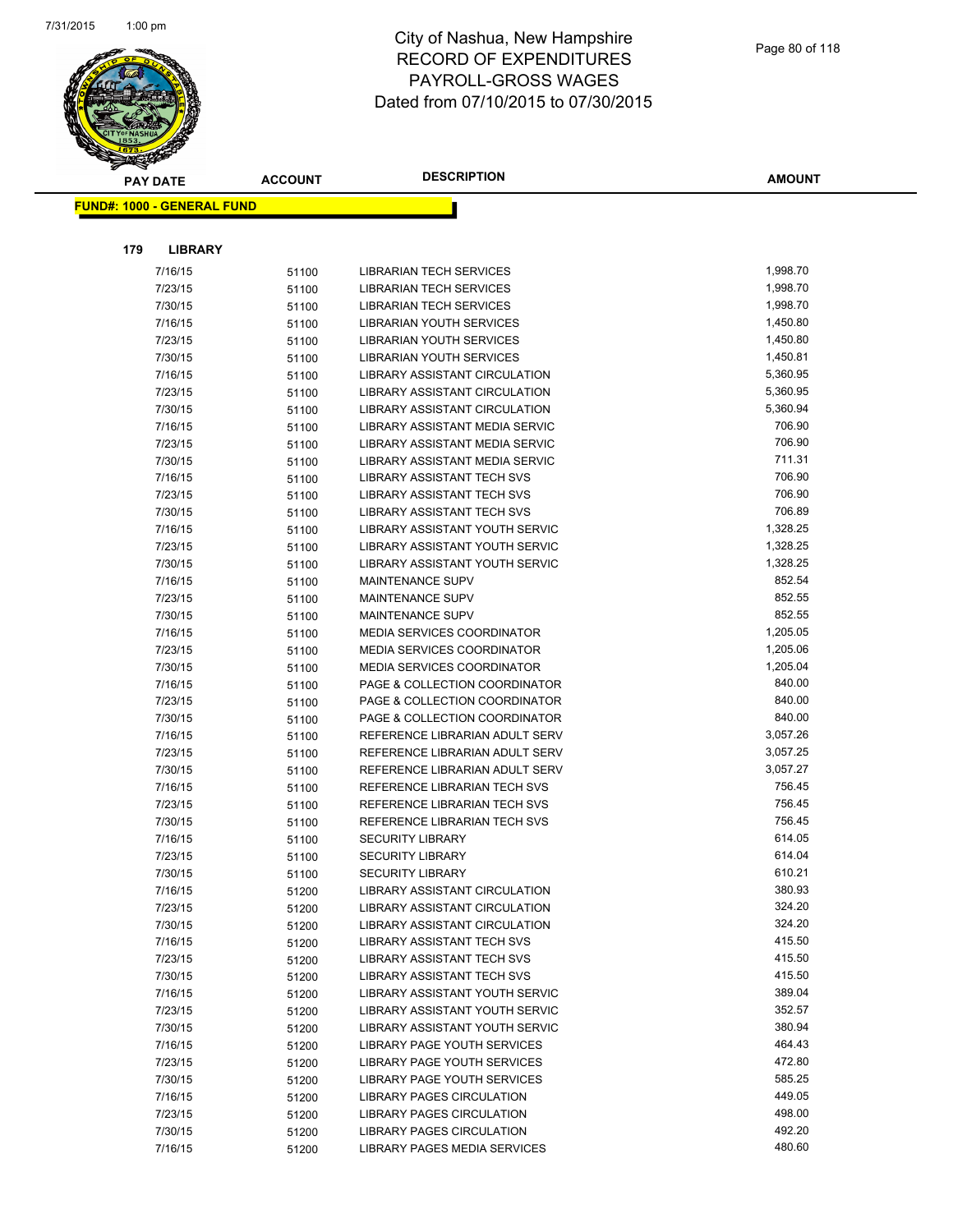

| <b>PAY DATE</b>                   | <b>ACCOUNT</b>                           | <b>DESCRIPTION</b>                       | <b>AMOUNT</b> |
|-----------------------------------|------------------------------------------|------------------------------------------|---------------|
| <b>FUND#: 1000 - GENERAL FUND</b> |                                          |                                          |               |
|                                   |                                          |                                          |               |
| 179                               | <b>LIBRARY</b>                           |                                          |               |
| 7/23/15                           | 51200                                    | LIBRARY PAGES MEDIA SERVICES             | 246.98        |
| 7/30/15                           | 51200                                    | LIBRARY PAGES MEDIA SERVICES             | 382.71        |
| 7/16/15                           | 51200                                    | REFERENCE LIBRARIAN ADULT SERV           | 378.23        |
| 7/23/15                           | 51200                                    | REFERENCE LIBRARIAN ADULT SERV           | 369.00        |
| 7/30/15                           | 51200                                    | REFERENCE LIBRARIAN ADULT SERV           | 373.61        |
| 7/16/15                           | 51200                                    | <b>SECURITY LIBRARY</b>                  | 360.00        |
| 7/23/15                           | 51200                                    | <b>SECURITY LIBRARY</b>                  | 360.00        |
| 7/30/15                           | 51200                                    | <b>SECURITY LIBRARY</b>                  | 360.00        |
| 7/16/15                           | 51300                                    | OVERTIME-REGULAR                         | 31.97         |
| 7/23/15                           | 51300                                    | OVERTIME-REGULAR                         | 192.39        |
| 7/30/15                           | 51300                                    | OVERTIME-REGULAR                         | 19.69         |
|                                   | <b>TOTAL 179 - LIBRARY</b>               |                                          | \$100,737.27  |
| 181                               | <b>COMMUNITY DEVELOPMENT</b>             |                                          |               |
| 7/16/15                           | 51100                                    | ADMINISTRATIVE ASSISTANT II              | 704.60        |
| 7/23/15                           | 51100                                    | ADMINISTRATIVE ASSISTANT II              | 704.60        |
| 7/30/15                           | 51100                                    | ADMINISTRATIVE ASSISTANT II              | 704.60        |
| 7/16/15                           | 51100                                    | DIRECTOR COMMUNITY DEVELOPMENT           | 1,873.49      |
| 7/23/15                           | 51100                                    | DIRECTOR COMMUNITY DEVELOPMENT           | 1,873.50      |
| 7/30/15                           | 51100                                    | DIRECTOR COMMUNITY DEVELOPMENT           | 1,873.50      |
| 7/16/15                           | 51200                                    | ADMINISTRATIVE ASSISTANT I               | 369.63        |
| 7/23/15                           | 51200                                    | ADMINISTRATIVE ASSISTANT I               | 411.74        |
| 7/30/15                           | 51200                                    | ADMINISTRATIVE ASSISTANT I               | 299.44        |
| 7/23/15                           | 51400                                    | <b>WAGES TEMP-SEASONAL</b>               | 95.00         |
| 7/30/15                           | 51400                                    | <b>WAGES TEMP-SEASONAL</b>               | 100.00        |
| 7/30/15                           | 55118                                    | TELEPHONE-CELLULAR                       | 50.00         |
|                                   | <b>TOTAL 181 - COMMUNITY DEVELOPMENT</b> |                                          | \$9,060.10    |
| 182                               | <b>PLANNING &amp; ZONING</b>             |                                          |               |
| 7/16/15                           | 51100                                    | DEPARTMENT COORDINATOR                   | 957.65        |
| 7/23/15                           | 51100                                    | DEPARTMENT COORDINATOR                   | 957.65        |
| 7/30/15                           |                                          | DEPARTMENT COORDINATOR                   | 957.65        |
| 7/16/15                           | 51100<br>51100                           | DEPUTY PLANNING MANAGER                  | 2,714.45      |
| 7/23/15                           | 51100                                    | DEPUTY PLANNING MANAGER                  | 2,714.45      |
| 7/30/15                           | 51100                                    | DEPUTY PLANNING MANAGER                  | 2,714.45      |
| 7/16/15                           |                                          | MANAGER PLANNING DEPT                    | 1,935.50      |
| 7/23/15                           | 51100                                    | MANAGER PLANNING DEPT                    | 1,935.50      |
| 7/30/15                           | 51100                                    | MANAGER PLANNING DEPT                    | 1,935.50      |
| 7/16/15                           | 51100                                    | <b>PLANNER I</b>                         | 1,757.20      |
| 7/23/15                           | 51100                                    | PLANNER I                                | 1,757.20      |
| 7/30/15                           | 51100                                    | PLANNER I                                | 1,757.20      |
| 7/16/15                           | 51100                                    |                                          | 722.30        |
| 7/23/15                           | 51100                                    | ZONING COORDINATOR<br>ZONING COORDINATOR | 722.30        |
|                                   | 51100                                    |                                          | 722.30        |
| 7/30/15                           | 51100                                    | ZONING COORDINATOR                       |               |

7/23/15 53428 STENOGRAPHIC SERVICES 250.00 7/30/15 53428 STENOGRAPHIC SERVICES 250.00

7/30/15 55118 TELEPHONE-CELLULAR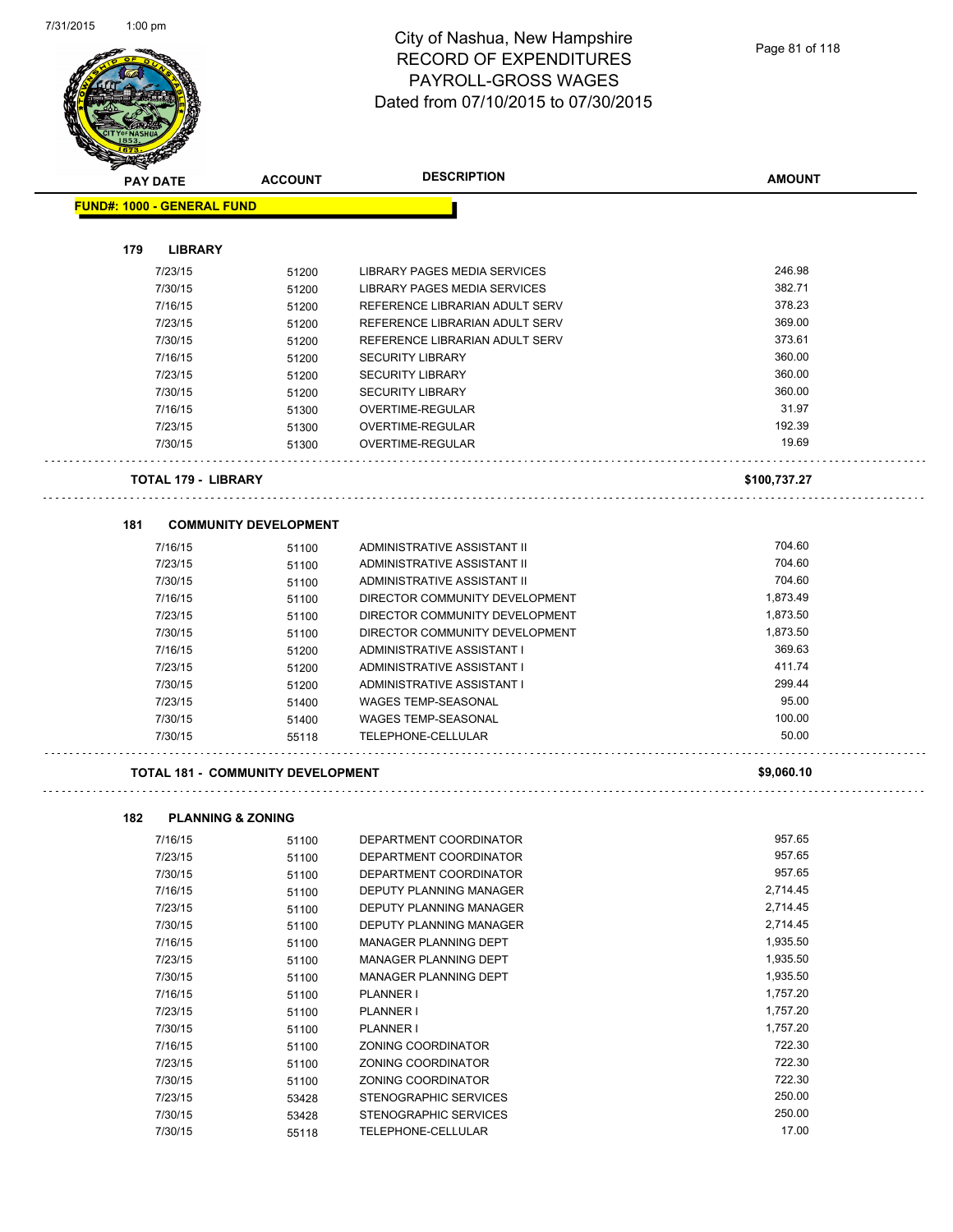| 7/31/2015 | 1:00 $pm$ |                                   |                                          | City of Nashua, New Hampshire<br><b>RECORD OF EXPENDITURES</b><br>PAYROLL-GROSS WAGES<br>Dated from 07/10/2015 to 07/30/2015 | Page 82 of 118       |
|-----------|-----------|-----------------------------------|------------------------------------------|------------------------------------------------------------------------------------------------------------------------------|----------------------|
|           |           | <b>PAY DATE</b>                   | <b>ACCOUNT</b>                           | <b>DESCRIPTION</b>                                                                                                           | <b>AMOUNT</b>        |
|           |           | <b>FUND#: 1000 - GENERAL FUND</b> |                                          |                                                                                                                              |                      |
|           |           |                                   | <b>TOTAL 182 - PLANNING &amp; ZONING</b> |                                                                                                                              | \$24,778.30          |
|           | 183       |                                   | <b>ECONOMIC DEVELOPMENT</b>              |                                                                                                                              |                      |
|           |           | 7/16/15                           | 51100                                    | ECONOMIC DEV DIRECTOR                                                                                                        | 1,873.50             |
|           |           | 7/23/15                           | 51100                                    | <b>ECONOMIC DEV DIRECTOR</b>                                                                                                 | 1,873.50             |
|           |           | 7/30/15                           | 51100                                    | <b>ECONOMIC DEV DIRECTOR</b>                                                                                                 | 1,873.50             |
|           |           | 7/30/15                           | 55118                                    | TELEPHONE-CELLULAR                                                                                                           | 50.00                |
|           |           |                                   | <b>TOTAL 183 - ECONOMIC DEVELOPMENT</b>  |                                                                                                                              | \$5,670.50           |
|           |           |                                   |                                          |                                                                                                                              |                      |
|           | 184       | <b>URBAN PROGRAMS</b>             |                                          |                                                                                                                              |                      |
|           |           | 6/25/15                           | 51300                                    | OVERTIME-REGULAR                                                                                                             | (8.82)               |
|           |           |                                   | <b>TOTAL 184 - URBAN PROGRAMS</b>        |                                                                                                                              | $-$ \$8.82           |
|           |           |                                   |                                          |                                                                                                                              |                      |
|           | 191       | <b>SCHOOL</b>                     |                                          |                                                                                                                              |                      |
|           |           | 7/16/15                           | 51100                                    | ASSISTANT DIRECTOR BUSINESS                                                                                                  | 2,971.10             |
|           |           | 7/30/15                           | 51100                                    | ASSISTANT DIRECTOR BUSINESS                                                                                                  | 2,971.10             |
|           |           | 7/16/15                           | 51100                                    | ASSISTANT PRINCIPAL AMH                                                                                                      | 1,451.90             |
|           |           | 7/30/15                           | 51100                                    | ASSISTANT PRINCIPAL AMH                                                                                                      | 1,451.90             |
|           |           | 7/16/15                           | 51100                                    | ASSISTANT PRINCIPAL BIC                                                                                                      | 3,000.00             |
|           |           | 7/30/15                           | 51100                                    | ASSISTANT PRINCIPAL BIC                                                                                                      | 3,000.00             |
|           |           | 7/16/15                           | 51100                                    | ASSISTANT PRINCIPAL BRO                                                                                                      | 1,451.90             |
|           |           | 7/30/15                           | 51100                                    | ASSISTANT PRINCIPAL BRO                                                                                                      | 1,451.90             |
|           |           | 7/16/15                           | 51100                                    | ASSISTANT PRINCIPAL CHARL                                                                                                    | 1,524.04             |
|           |           | 7/30/15                           | 51100                                    | ASSISTANT PRINCIPAL CHARL                                                                                                    | 1,524.05             |
|           |           | 7/16/15                           | 51100                                    | ASSISTANT PRINCIPAL DR CRSP                                                                                                  | 2,807.70             |
|           |           | 7/23/15                           | 51100                                    | ASSISTANT PRINCIPAL DR CRSP                                                                                                  | 2,731.34             |
|           |           | 7/30/15                           | 51100                                    | ASSISTANT PRINCIPAL DR CRSP                                                                                                  | 5,759.62             |
|           |           | 7/16/15                           | 51100                                    | ASSISTANT PRINCIPAL ELM                                                                                                      | 6,730.80             |
|           |           | 7/30/15                           | 51100                                    | ASSISTANT PRINCIPAL ELM                                                                                                      | 6,730.80             |
|           |           | 7/16/15                           | 51100                                    | ASSISTANT PRINCIPAL FES                                                                                                      | 3,048.10             |
|           |           | 7/30/15                           | 51100                                    | <b>ASSISTANT PRINCIPAL FES</b>                                                                                               | 3,048.10             |
|           |           | 7/23/15                           | 51100                                    | ASSISTANT PRINCIPAL FMS                                                                                                      | 2,928.33             |
|           |           | 7/30/15                           | 51100                                    | ASSISTANT PRINCIPAL FMS                                                                                                      | 2,928.33             |
|           |           | 7/16/15                           | 51100                                    | ASSISTANT PRINCIPAL LEDGE                                                                                                    | 2,903.80             |
|           |           | 7/30/15                           | 51100                                    | ASSISTANT PRINCIPAL LEDGE                                                                                                    | 2,903.80             |
|           |           | 7/16/15<br>7/30/15                | 51100                                    | ASSISTANT PRINCIPAL MTP<br>ASSISTANT PRINCIPAL MTP                                                                           | 2,951.90<br>2,951.90 |
|           |           | 7/16/15                           | 51100                                    | ASSISTANT PRINCIPAL NHN                                                                                                      | 13,028.80            |
|           |           | 7/30/15                           | 51100<br>51100                           | ASSISTANT PRINCIPAL NHN                                                                                                      | 11,254.40            |
|           |           | 7/16/15                           | 51100                                    | ASSISTANT PRINCIPAL NHS                                                                                                      | 9,807.70             |
|           |           | 7/30/15                           | 51100                                    | ASSISTANT PRINCIPAL NHS                                                                                                      | 9,807.70             |
|           |           | 7/16/15                           | 51100                                    | ASSISTANT PRINCIPAL PMS                                                                                                      | 3,365.40             |
|           |           | 7/30/15                           | 51100                                    | ASSISTANT PRINCIPAL PMS                                                                                                      | 3,365.40             |
|           |           | 7/16/15                           | 51100                                    | ASSISTANT PRINCIPAL SHE                                                                                                      | 1,451.90             |
|           |           | 7/30/15                           | 51100                                    | ASSISTANT PRINCIPAL SHE                                                                                                      | 1,451.90             |
|           |           | 7/16/15                           | 51100                                    | ASSISTANT SUPERINTENDENT                                                                                                     | 8,484.50             |
|           |           | 7/30/15                           | 51100                                    | ASSISTANT SUPERINTENDENT                                                                                                     | 8,484.50             |
|           |           | 7/16/15                           | 51100                                    | ASST DIRECTOR PLANT OPS                                                                                                      | 4,470.90             |
|           |           |                                   |                                          |                                                                                                                              |                      |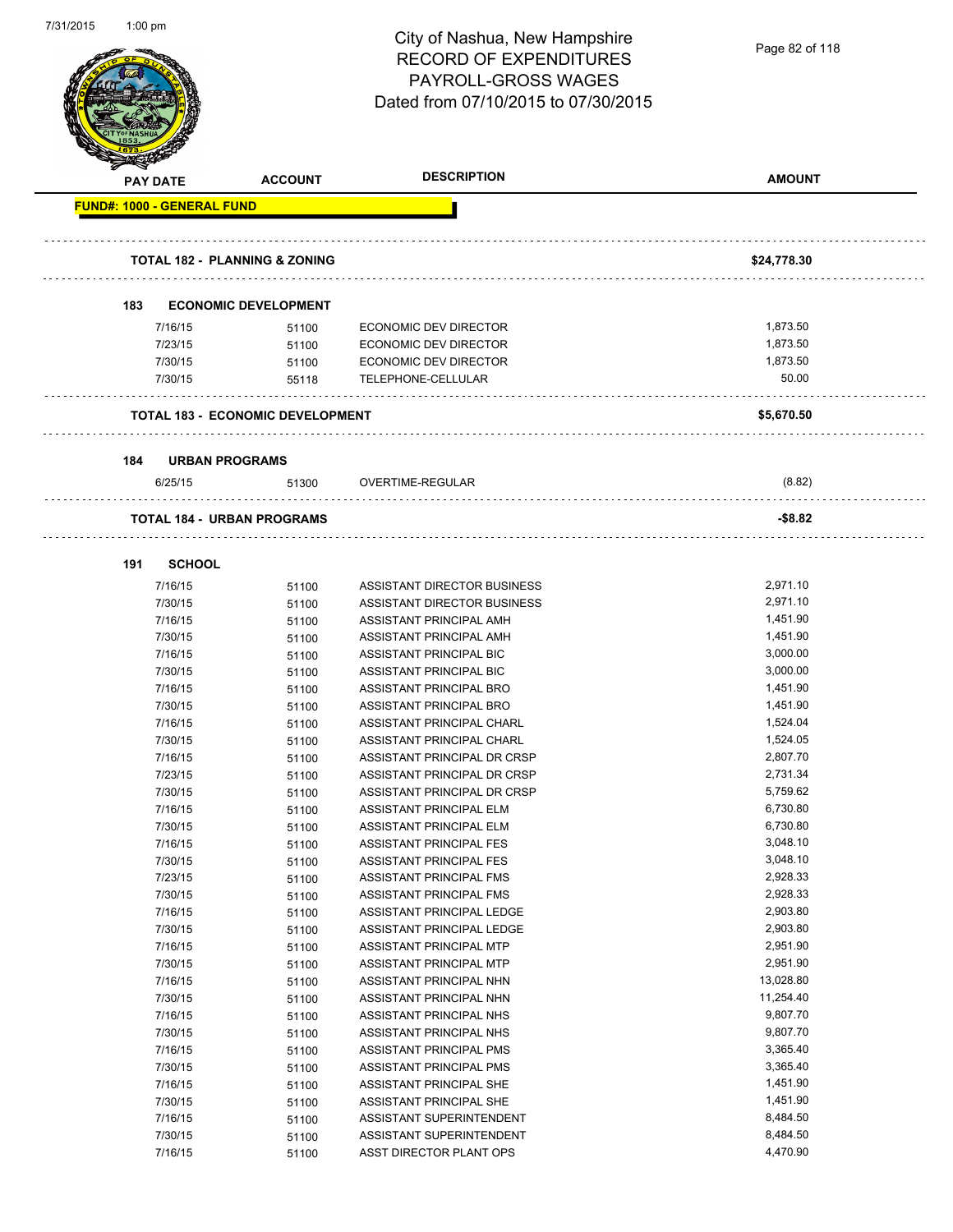

|     | <b>PAY DATE</b>                   | <b>ACCOUNT</b> | <b>DESCRIPTION</b>              | <b>AMOUNT</b> |
|-----|-----------------------------------|----------------|---------------------------------|---------------|
|     | <b>FUND#: 1000 - GENERAL FUND</b> |                |                                 |               |
|     |                                   |                |                                 |               |
|     |                                   |                |                                 |               |
| 191 | <b>SCHOOL</b>                     |                |                                 |               |
|     | 7/30/15                           | 51100          | ASST DIRECTOR PLANT OPS         | 4,470.90      |
|     | 7/16/15                           | 51100          | <b>ASST DIRECTOR SPED</b>       | 6,243.60      |
|     | 7/30/15                           | 51100          | <b>ASST DIRECTOR SPED</b>       | 6,243.60      |
|     | 7/16/15                           | 51100          | ASST SYSTEMS ADMIN FULL YEAR    | 12,653.77     |
|     | 7/30/15                           | 51100          | ASST SYSTEMS ADMIN FULL YEAR    | 12,653.80     |
|     | 7/16/15                           | 51100          | CAREER CENTER COORD NHN         | 1,518.29      |
|     | 7/30/15                           | 51100          | CAREER CENTER COORD NHN         | 1,518.29      |
|     | 7/16/15                           | 51100          | CHIEF OPERATING OFFICER         | 4,044.00      |
|     | 7/30/15                           | 51100          | CHIEF OPERATING OFFICER         | 4,044.00      |
|     | 7/16/15                           | 51100          | CLERICAL ACADEMY NHN            | 1,862.74      |
|     | 7/23/15                           | 51100          | CLERICAL ACADEMY NHN            | 2,064.10      |
|     | 7/30/15                           | 51100          | CLERICAL ACADEMY NHN            | 1,690.42      |
|     | 7/16/15                           | 51100          | CLERICAL ACADEMY NHS            | 1,413.58      |
|     | 7/23/15                           | 51100          | CLERICAL ACADEMY NHS            | 1,575.67      |
|     | 7/30/15                           | 51100          | CLERICAL ACADEMY NHS            | 1,816.05      |
|     | 7/16/15                           | 51100          | CLERICAL ADULT ED NHN           | 715.34        |
|     | 7/23/15                           | 51100          | CLERICAL ADULT ED NHN           | 745.14        |
|     | 7/30/15                           | 51100          | CLERICAL ADULT ED NHN           | 740.18        |
|     | 7/16/15                           | 51100          | <b>CLERICAL ASST SUPER SUP</b>  | 2,206.04      |
|     | 7/23/15                           | 51100          | CLERICAL ASST SUPER SUP         | 1,977.58      |
|     | 7/30/15                           | 51100          | <b>CLERICAL ASST SUPER SUP</b>  | 1,828.30      |
|     | 7/16/15                           | 51100          | CLERICAL ATHLETIC NHN           | 413.45        |
|     | 7/23/15                           | 51100          | CLERICAL ATHLETIC NHN           | 384.60        |
|     | 7/30/15                           | 51100          | CLERICAL ATHLETIC NHN           | 384.61        |
|     | 7/16/15                           | 51100          | CLERICAL ATHLETIC NHS           | 645.80        |
|     | 7/23/15                           | 51100          | CLERICAL ATHLETIC NHS           | 397.40        |
|     | 7/30/15                           | 51100          | <b>CLERICAL ATHLETIC NHS</b>    | 417.28        |
|     | 7/16/15                           | 51100          | <b>CLERICAL BUSINESS</b>        | 3,718.20      |
|     | 7/23/15                           | 51100          | <b>CLERICAL BUSINESS</b>        | 3,718.20      |
|     | 7/30/15                           | 51100          | <b>CLERICAL BUSINESS</b>        | 3,718.20      |
|     | 7/16/15                           | 51100          | CLERICAL CHIEF OP OFFICER SUP   | 816.08        |
|     | 7/23/15                           | 51100          | CLERICAL CHIEF OP OFFICER SUP   | 826.98        |
|     | 7/30/15                           | 51100          | CLERICAL CHIEF OP OFFICER SUP   | 816.09        |
|     | 7/16/15                           | 51100          | <b>CLERICAL CTE NHS</b>         | 509.30        |
|     | 7/23/15                           | 51100          | <b>CLERICAL CTE NHS</b>         | 655.55        |
|     | 7/30/15                           | 51100          | CLERICAL CTE NHS                | 655.55        |
|     | 7/16/15                           | 51100          | <b>CLERICAL GUIDANCE ELM</b>    | 554.69        |
|     | 7/23/15                           | 51100          | <b>CLERICAL GUIDANCE ELM</b>    | 403.40        |
|     | 7/30/15                           | 51100          | <b>CLERICAL GUIDANCE ELM</b>    | 655.55        |
|     | 7/16/15                           | 51100          | CLERICAL GUIDANCE NHN           | 851.23        |
|     | 7/23/15                           | 51100          | <b>CLERICAL GUIDANCE NHN</b>    | 994.55        |
|     | 7/30/15                           | 51100          | CLERICAL GUIDANCE NHN           | 1,049.20      |
|     | 7/16/15                           | 51100          | <b>CLERICAL GUIDANCE NHS</b>    | 1,069.03      |
|     | 7/23/15                           | 51100          | CLERICAL GUIDANCE NHS           | 978.26        |
|     | 7/30/15                           | 51100          | <b>CLERICAL GUIDANCE NHS</b>    | 1,058.95      |
|     | 7/16/15                           | 51100          | <b>CLERICAL HUMAN RESOURCES</b> | 1,477.50      |
|     | 7/23/15                           | 51100          | CLERICAL HUMAN RESOURCES        | 2,156.68      |
|     | 7/30/15                           | 51100          | CLERICAL HUMAN RESOURCES        | 2,141.55      |
|     | 7/16/15                           | 51100          | <b>CLERICAL PAYROLL SUP</b>     | 677.25        |
|     | 7/23/15                           | 51100          | <b>CLERICAL PAYROLL SUP</b>     | 677.25        |
|     | 7/30/15                           | 51100          | <b>CLERICAL PAYROLL SUP</b>     | 677.25        |
|     | 7/16/15                           | 51100          | <b>CLERICAL PLANT OPS</b>       | 643.90        |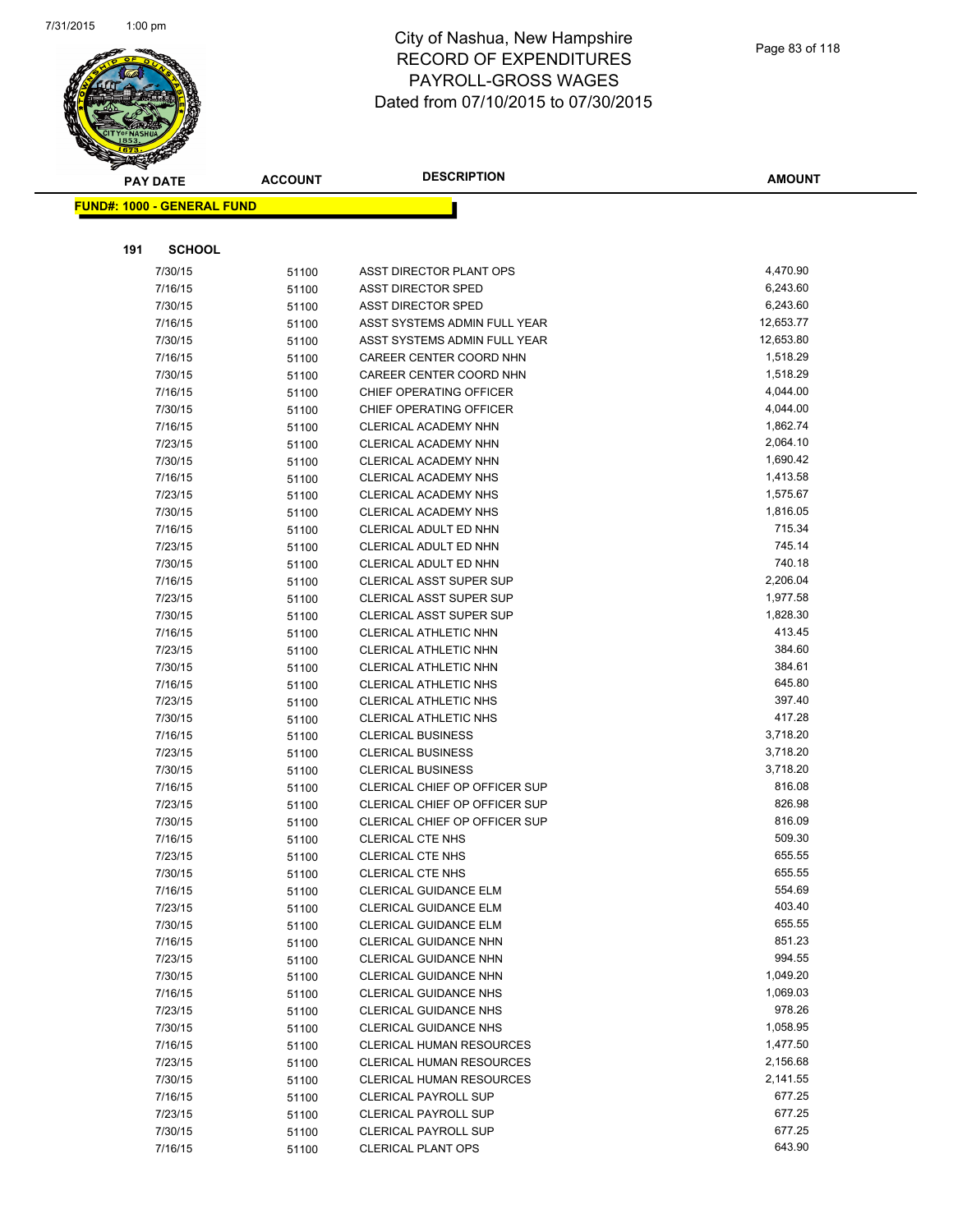

**AMOUNT**

| <u> FUND#: 1000 - GENERAL FUND</u> |                |                                                                |                    |
|------------------------------------|----------------|----------------------------------------------------------------|--------------------|
|                                    |                |                                                                |                    |
| 191<br><b>SCHOOL</b>               |                |                                                                |                    |
| 7/23/15                            | 51100          | <b>CLERICAL PLANT OPS</b>                                      | 643.90             |
| 7/30/15                            | 51100          | <b>CLERICAL PLANT OPS</b>                                      | 639.60             |
| 7/16/15                            | 51100          | <b>CLERICAL PRINCIPAL AMH</b>                                  | 708.89             |
| 7/23/15                            | 51100          | <b>CLERICAL PRINCIPAL AMH</b>                                  | 704.59             |
| 7/30/15                            | 51100          | <b>CLERICAL PRINCIPAL AMH</b>                                  | 1,004.07           |
| 7/16/15                            | 51100          | <b>CLERICAL PRINCIPAL BIC</b>                                  | 968.40             |
| 7/23/15                            | 51100          | <b>CLERICAL PRINCIPAL BIC</b>                                  | 942.65             |
| 7/30/15                            | 51100          | <b>CLERICAL PRINCIPAL BIC</b>                                  | 968.40             |
| 7/16/15                            | 51100          | <b>CLERICAL PRINCIPAL BIR</b>                                  | 1,159.81           |
| 7/23/15                            | 51100          | CLERICAL PRINCIPAL BIR                                         | 857.23             |
| 7/30/15                            | 51100          | <b>CLERICAL PRINCIPAL BIR</b>                                  | 857.23             |
| 7/16/15                            | 51100          | <b>CLERICAL PRINCIPAL BRO</b>                                  | 1,053.91           |
| 7/23/15                            | 51100          | <b>CLERICAL PRINCIPAL BRO</b>                                  | 877.40             |
| 7/30/15                            | 51100          | <b>CLERICAL PRINCIPAL BRO</b>                                  | 1,058.95           |
| 7/16/15                            | 51100          | CLERICAL PRINCIPAL CHA                                         | 857.85             |
| 7/23/15                            | 51100          | CLERICAL PRINCIPAL CHA                                         | 767.55             |
| 7/30/15                            | 51100          | CLERICAL PRINCIPAL CHA                                         | 767.55             |
| 7/16/15                            | 51100          | <b>CLERICAL PRINCIPAL DRC</b>                                  | 994.53             |
| 7/23/15                            | 51100          | <b>CLERICAL PRINCIPAL DRC</b>                                  | 986.66             |
| 7/30/15                            | 51100          | <b>CLERICAL PRINCIPAL DRC</b>                                  | 1,044.19           |
| 7/16/15                            | 51100          | <b>CLERICAL PRINCIPAL ELM</b>                                  | 1,276.85           |
| 7/23/15                            | 51100          | <b>CLERICAL PRINCIPAL ELM</b>                                  | 1,372.19           |
| 7/30/15                            | 51100          | <b>CLERICAL PRINCIPAL ELM</b>                                  | 1,372.19           |
| 7/16/15                            | 51100          | <b>CLERICAL PRINCIPAL FES</b>                                  | 998.58             |
| 7/23/15                            | 51100          | <b>CLERICAL PRINCIPAL FES</b>                                  | 1,088.51<br>951.25 |
| 7/30/15<br>7/16/15                 | 51100          | <b>CLERICAL PRINCIPAL FES</b><br><b>CLERICAL PRINCIPAL FMS</b> | 1,479.09           |
| 7/23/15                            | 51100<br>51100 | <b>CLERICAL PRINCIPAL FMS</b>                                  | 1,581.82           |
| 7/30/15                            | 51100          | <b>CLERICAL PRINCIPAL FMS</b>                                  | 1,586.46           |
| 7/16/15                            | 51100          | <b>CLERICAL PRINCIPAL LDG</b>                                  | 881.79             |
| 7/23/15                            | 51100          | <b>CLERICAL PRINCIPAL LDG</b>                                  | 965.55             |
| 7/30/15                            | 51100          | <b>CLERICAL PRINCIPAL LDG</b>                                  | 976.45             |
| 7/16/15                            | 51100          | CLERICAL PRINCIPAL MDE                                         | 1,301.35           |
| 7/23/15                            | 51100          | CLERICAL PRINCIPAL MDE                                         | 1,059.28           |
| 7/30/15                            | 51100          | <b>CLERICAL PRINCIPAL MDE</b>                                  | 1,107.60           |
| 7/16/15                            | 51100          | <b>CLERICAL PRINCIPAL MTP</b>                                  | 1,013.06           |
| 7/23/15                            | 51100          | CLERICAL PRINCIPAL MTP                                         | 767.93             |
| 7/30/15                            | 51100          | <b>CLERICAL PRINCIPAL MTP</b>                                  | 999.85             |
| 7/16/15                            | 51100          | CLERICAL PRINCIPAL NHN                                         | 980.97             |
| 7/23/15                            | 51100          | CLERICAL PRINCIPAL NHN                                         | 957.89             |
| 7/30/15                            | 51100          | CLERICAL PRINCIPAL NHN                                         | 1,055.10           |
| 7/16/15                            | 51100          | CLERICAL PRINCIPAL NHS                                         | 774.17             |
| 7/23/15                            | 51100          | CLERICAL PRINCIPAL NHS                                         | 785.80             |
| 7/30/15                            | 51100          | <b>CLERICAL PRINCIPAL NHS</b>                                  | 808.50             |
| 7/16/15                            | 51100          | <b>CLERICAL PRINCIPAL NSE</b>                                  | 860.56             |
| 7/23/15                            | 51100          | <b>CLERICAL PRINCIPAL NSE</b>                                  | 956.38             |
| 7/30/15                            | 51100          | <b>CLERICAL PRINCIPAL NSE</b>                                  | 1,049.20           |
| 7/16/15                            | 51100          | <b>CLERICAL PRINCIPAL PMS</b>                                  | 1,183.56           |
| 7/23/15                            | 51100          | <b>CLERICAL PRINCIPAL PMS</b>                                  | 1,187.85           |
| 7/30/15                            | 51100          | <b>CLERICAL PRINCIPAL PMS</b>                                  | 1,332.61           |
| 7/16/15                            | 51100          | <b>CLERICAL PRINCIPAL SHE</b>                                  | 1,069.05           |
| 7/23/15                            | 51100          | <b>CLERICAL PRINCIPAL SHE</b>                                  | 1,058.95           |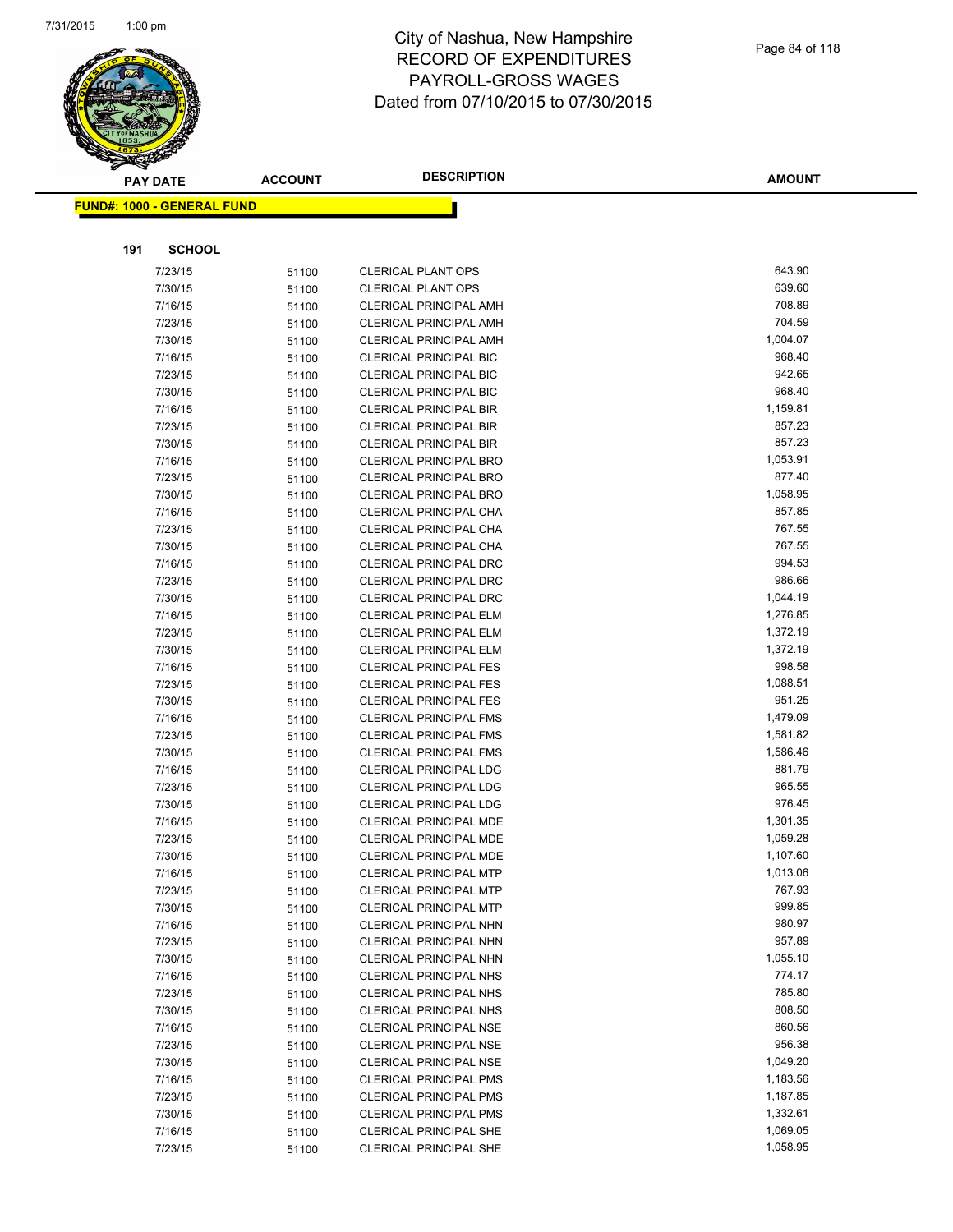

**AMOUNT**

| <u> FUND#: 1000 - GENERAL FUND</u> |                |                                                                  |                  |
|------------------------------------|----------------|------------------------------------------------------------------|------------------|
|                                    |                |                                                                  |                  |
| 191<br><b>SCHOOL</b>               |                |                                                                  |                  |
|                                    |                |                                                                  | 1,058.95         |
| 7/30/15                            | 51100          | <b>CLERICAL PRINCIPAL SHE</b>                                    | 655.55           |
| 7/16/15<br>7/23/15                 | 51100          | CLERICAL RECEPTIONIST NHN<br>CLERICAL RECEPTIONIST NHN           | 655.55           |
| 7/30/15                            | 51100          | CLERICAL RECEPTIONIST NHN                                        | 403.40           |
| 7/16/15                            | 51100<br>51100 | <b>CLERICAL RECEPTIONIST NHS</b>                                 | 615.25           |
| 7/23/15                            | 51100          | CLERICAL RECEPTIONIST NHS                                        | 615.25           |
| 7/30/15                            | 51100          | CLERICAL RECEPTIONIST NHS                                        | 378.60           |
| 7/16/15                            | 51100          | CLERICAL SPECIAL ED NHN                                          | 403.40           |
| 7/23/15                            | 51100          | CLERICAL SPECIAL ED NHN                                          | 463.92           |
| 7/30/15                            | 51100          | CLERICAL SPECIAL ED NHN                                          | 403.40           |
| 7/16/15                            | 51100          | CLERICAL SPECIAL ED NHS                                          | 446.44           |
| 7/23/15                            | 51100          | CLERICAL SPECIAL ED NHS                                          | 351.98           |
| 7/30/15                            | 51100          | CLERICAL SPECIAL ED NHS                                          | 558.05           |
| 7/16/15                            | 51100          | <b>CLERICAL SPECIAL ED SUP</b>                                   | 1,487.58         |
| 7/23/15                            | 51100          | CLERICAL SPECIAL ED SUP                                          | 1,512.80         |
| 7/30/15                            | 51100          | <b>CLERICAL SPECIAL ED SUP</b>                                   | 1,512.80         |
| 7/16/15                            | 51100          | <b>CLERICAL STUDENT SERV SUP</b>                                 | 805.30           |
| 7/23/15                            | 51100          | <b>CLERICAL STUDENT SERV SUP</b>                                 | 805.30           |
| 7/30/15                            | 51100          | CLERICAL STUDENT SERV SUP                                        | 805.30           |
| 7/16/15                            | 51100          | <b>CLERICAL SUPERINTENDANT SUP</b>                               | 1,621.24         |
| 7/30/15                            | 51100          | CLERICAL SUPERINTENDANT SUP                                      | 1,692.30         |
| 7/16/15                            | 51100          | <b>CLERICAL TRANSPORTATION SUP</b>                               | 631.02           |
| 7/23/15                            | 51100          | <b>CLERICAL TRANSPORTATION SUP</b>                               | 639.60           |
| 7/30/15                            | 51100          | <b>CLERICAL TRANSPORTATION SUP</b>                               | 643.90           |
| 7/16/15                            | 51100          | <b>CURRICULUM SUPERVISOR</b>                                     | 5,772.90         |
| 7/30/15                            | 51100          | <b>CURRICULUM SUPERVISOR</b>                                     | 6,900.69         |
| 7/16/15                            | 51100          | <b>CUSTODIAN AMH</b>                                             | 2,084.40         |
| 7/23/15                            | 51100          | <b>CUSTODIAN AMH</b>                                             | 2,080.06         |
| 7/30/15                            | 51100          | <b>CUSTODIAN AMH</b>                                             | 2,084.40         |
| 7/16/15                            | 51100          | <b>CUSTODIAN ASST HEAD ELM</b>                                   | 791.20<br>791.20 |
| 7/23/15                            | 51100          | <b>CUSTODIAN ASST HEAD ELM</b>                                   | 791.20           |
| 7/30/15<br>7/16/15                 | 51100          | <b>CUSTODIAN ASST HEAD ELM</b><br><b>CUSTODIAN ASST HEAD FMS</b> | 791.20           |
| 7/23/15                            | 51100<br>51100 | <b>CUSTODIAN ASST HEAD FMS</b>                                   | 791.20           |
| 7/30/15                            | 51100          | <b>CUSTODIAN ASST HEAD FMS</b>                                   | 791.20           |
| 7/16/15                            | 51100          | <b>CUSTODIAN ASST HEAD NHN</b>                                   | 791.20           |
| 7/23/15                            | 51100          | CUSTODIAN ASST HEAD NHN                                          | 1,866.82         |
| 7/30/15                            | 51100          | <b>CUSTODIAN ASST HEAD NHN</b>                                   | 1,175.35         |
| 7/16/15                            | 51100          | <b>CUSTODIAN ASST HEAD NHS</b>                                   | 2,664.67         |
| 7/23/15                            | 51100          | <b>CUSTODIAN ASST HEAD NHS</b>                                   | 1,736.80         |
| 7/30/15                            | 51100          | <b>CUSTODIAN ASST HEAD NHS</b>                                   | 1,736.80         |
| 7/16/15                            | 51100          | <b>CUSTODIAN ASST HEAD PMS</b>                                   | 791.20           |
| 7/23/15                            | 51100          | <b>CUSTODIAN ASST HEAD PMS</b>                                   | 791.20           |
| 7/30/15                            | 51100          | <b>CUSTODIAN ASST HEAD PMS</b>                                   | 791.20           |
| 7/16/15                            | 51100          | <b>CUSTODIAN BIC</b>                                             | 2,084.40         |
| 7/23/15                            | 51100          | <b>CUSTODIAN BIC</b>                                             | 2,084.41         |
| 7/30/15                            | 51100          | <b>CUSTODIAN BIC</b>                                             | 2,084.40         |
| 7/16/15                            | 51100          | <b>CUSTODIAN BIR</b>                                             | 2,084.41         |
| 7/23/15                            | 51100          | <b>CUSTODIAN BIR</b>                                             | 2,084.40         |
| 7/30/15                            | 51100          | <b>CUSTODIAN BIR</b>                                             | 2,084.40         |
| 7/16/15                            | 51100          | <b>CUSTODIAN BRO</b>                                             | 1,389.60         |
| 7/23/15                            | 51100          | <b>CUSTODIAN BRO</b>                                             | 1,389.60         |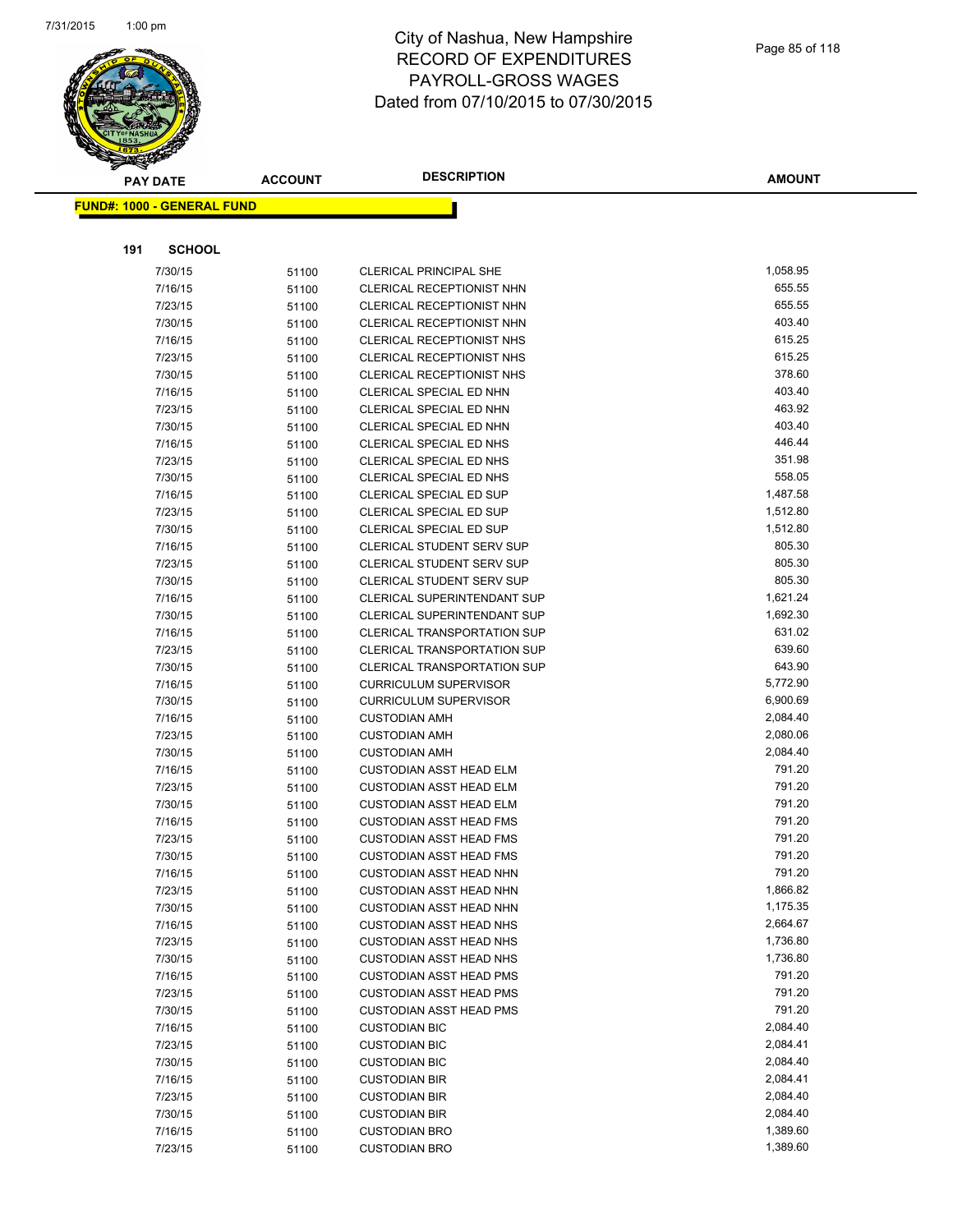

|     | <b>PAY DATE</b>                    | <b>ACCOUNT</b> | <b>DESCRIPTION</b>                                     | <b>AMOUNT</b>      |
|-----|------------------------------------|----------------|--------------------------------------------------------|--------------------|
|     | <u> FUND#: 1000 - GENERAL FUND</u> |                |                                                        |                    |
|     |                                    |                |                                                        |                    |
|     |                                    |                |                                                        |                    |
| 191 | <b>SCHOOL</b>                      |                |                                                        |                    |
|     | 7/30/15                            | 51100          | <b>CUSTODIAN BRO</b>                                   | 1,389.60           |
|     | 7/16/15                            | 51100          | <b>CUSTODIAN CHA</b>                                   | 1,380.92           |
|     | 7/23/15                            | 51100          | <b>CUSTODIAN CHA</b>                                   | 1,389.60           |
|     | 7/30/15                            | 51100          | <b>CUSTODIAN CHA</b>                                   | 1,389.60           |
|     | 7/16/15                            | 51100          | <b>CUSTODIAN DRC</b>                                   | 1,483.61           |
|     | 7/23/15                            | 51100          | <b>CUSTODIAN DRC</b>                                   | 1,486.00           |
|     | 7/30/15                            | 51100          | <b>CUSTODIAN DRC</b>                                   | 1,486.00           |
|     | 7/16/15                            | 51100          | <b>CUSTODIAN ELM</b>                                   | 4,953.20           |
|     | 7/23/15                            | 51100          | <b>CUSTODIAN ELM</b>                                   | 4,953.20           |
|     | 7/30/15                            | 51100          | <b>CUSTODIAN ELM</b>                                   | 4,953.20           |
|     | 7/16/15                            | 51100          | <b>CUSTODIAN FES</b>                                   | 1,389.60           |
|     | 7/23/15                            | 51100          | <b>CUSTODIAN FES</b>                                   | 1,389.60           |
|     | 7/30/15                            | 51100          | <b>CUSTODIAN FES</b>                                   | 1,389.60           |
|     | 7/16/15                            | 51100          | <b>CUSTODIAN FMS</b>                                   | 2,779.20           |
|     | 7/23/15                            | 51100          | <b>CUSTODIAN FMS</b>                                   | 2,779.21           |
|     | 7/30/15                            | 51100          | <b>CUSTODIAN FMS</b><br><b>CUSTODIAN HEAD AMH</b>      | 2,362.31<br>791.20 |
|     | 7/16/15                            | 51100          |                                                        | 791.20             |
|     | 7/23/15<br>7/30/15                 | 51100          | <b>CUSTODIAN HEAD AMH</b><br><b>CUSTODIAN HEAD AMH</b> | 791.20             |
|     | 7/16/15                            | 51100          | <b>CUSTODIAN HEAD BIC</b>                              | 873.23             |
|     | 7/23/15                            | 51100<br>51100 | <b>CUSTODIAN HEAD BIC</b>                              | 791.20             |
|     | 7/30/15                            | 51100          | <b>CUSTODIAN HEAD BIC</b>                              | 791.20             |
|     | 7/16/15                            | 51100          | <b>CUSTODIAN HEAD BIR</b>                              | 791.20             |
|     | 7/23/15                            | 51100          | <b>CUSTODIAN HEAD BIR</b>                              | 791.20             |
|     | 7/30/15                            | 51100          | <b>CUSTODIAN HEAD BIR</b>                              | 791.20             |
|     | 7/16/15                            | 51100          | <b>CUSTODIAN HEAD BRO</b>                              | 791.20             |
|     | 7/23/15                            | 51100          | <b>CUSTODIAN HEAD BRO</b>                              | 791.20             |
|     | 7/30/15                            | 51100          | <b>CUSTODIAN HEAD BRO</b>                              | 791.20             |
|     | 7/16/15                            | 51100          | <b>CUSTODIAN HEAD CHA</b>                              | 791.20             |
|     | 7/23/15                            | 51100          | <b>CUSTODIAN HEAD CHA</b>                              | 791.20             |
|     | 7/30/15                            | 51100          | <b>CUSTODIAN HEAD CHA</b>                              | 791.20             |
|     | 7/16/15                            | 51100          | <b>CUSTODIAN HEAD DRC</b>                              | 168.13             |
|     | 7/23/15                            | 51100          | <b>CUSTODIAN HEAD DRC</b>                              | 168.13             |
|     | 7/30/15                            | 51100          | <b>CUSTODIAN HEAD DRC</b>                              | 168.13             |
|     | 7/16/15                            | 51100          | <b>CUSTODIAN HEAD ELM</b>                              | 937.60             |
|     | 7/23/15                            | 51100          | <b>CUSTODIAN HEAD ELM</b>                              | 937.60             |
|     | 7/30/15                            | 51100          | <b>CUSTODIAN HEAD ELM</b>                              | 937.60             |
|     | 7/16/15                            | 51100          | <b>CUSTODIAN HEAD FES</b>                              | 791.20             |
|     | 7/23/15                            | 51100          | <b>CUSTODIAN HEAD FES</b>                              | 791.21             |
|     | 7/30/15                            | 51100          | <b>CUSTODIAN HEAD FES</b>                              | 791.20             |
|     | 7/16/15                            | 51100          | <b>CUSTODIAN HEAD FMS</b>                              | 937.60             |
|     | 7/23/15                            | 51100          | <b>CUSTODIAN HEAD FMS</b>                              | 937.60             |
|     | 7/30/15                            | 51100          | <b>CUSTODIAN HEAD FMS</b>                              | 937.60             |
|     | 7/16/15                            | 51100          | <b>CUSTODIAN HEAD LDG</b>                              | 791.20             |
|     | 7/23/15                            | 51100          | <b>CUSTODIAN HEAD LDG</b>                              | 791.20             |
|     | 7/30/15                            | 51100          | <b>CUSTODIAN HEAD LDG</b>                              | 791.20             |
|     | 7/16/15                            | 51100          | <b>CUSTODIAN HEAD MDE</b>                              | 791.20             |
|     | 7/23/15                            | 51100          | <b>CUSTODIAN HEAD MDE</b>                              | 791.20             |
|     | 7/30/15                            | 51100          | <b>CUSTODIAN HEAD MDE</b>                              | 791.20             |
|     | 7/16/15                            | 51100          | <b>CUSTODIAN HEAD MTP</b>                              | 791.20             |
|     | 7/23/15                            | 51100          | <b>CUSTODIAN HEAD MTP</b>                              | 791.20             |
|     | 7/30/15                            | 51100          | <b>CUSTODIAN HEAD MTP</b>                              | 791.20             |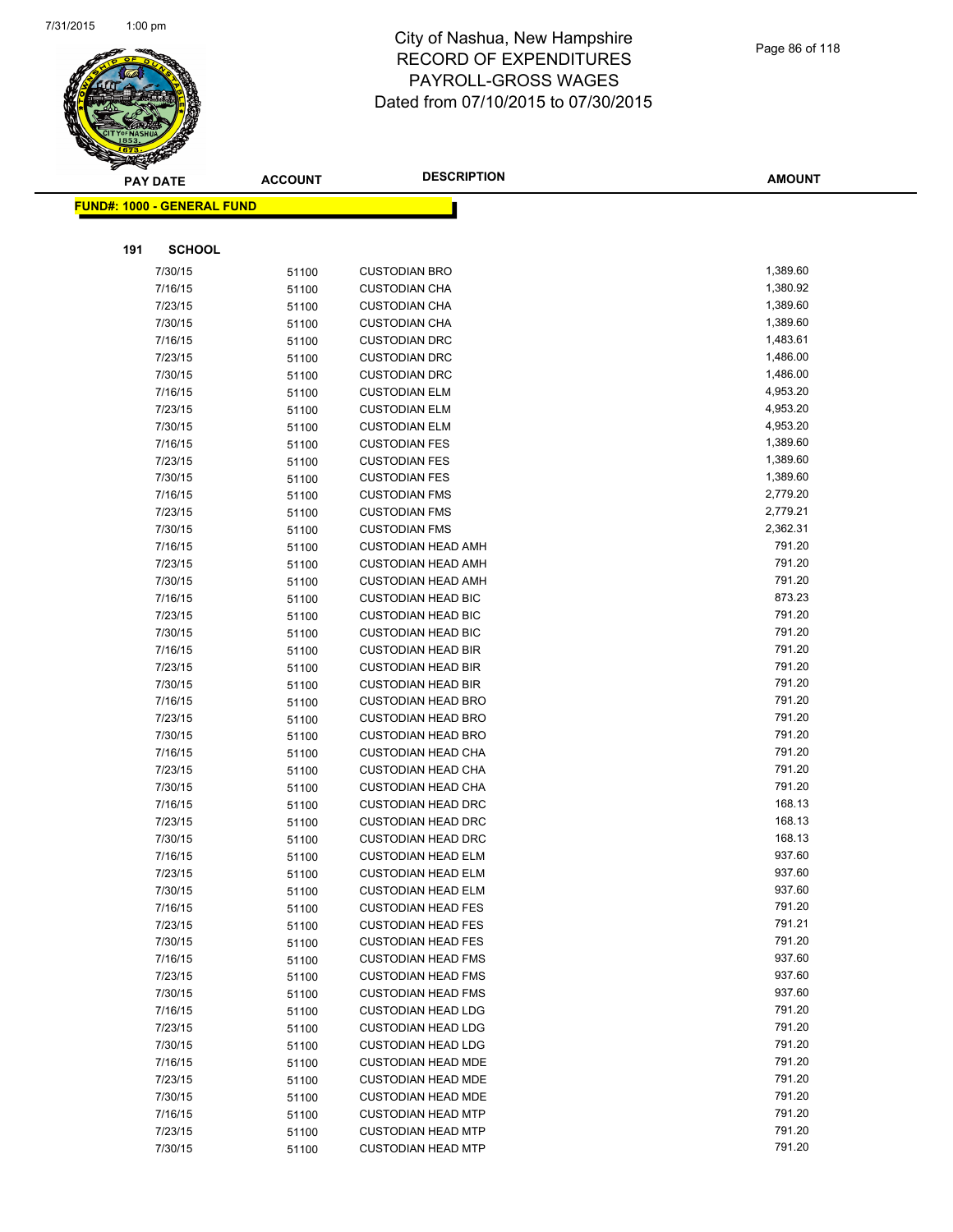

|     | <b>PAY DATE</b>                    | <b>ACCOUNT</b> | <b>DESCRIPTION</b>                                     | <b>AMOUNT</b>    |
|-----|------------------------------------|----------------|--------------------------------------------------------|------------------|
|     | <u> FUND#: 1000 - GENERAL FUND</u> |                |                                                        |                  |
|     |                                    |                |                                                        |                  |
| 191 | <b>SCHOOL</b>                      |                |                                                        |                  |
|     |                                    |                |                                                        |                  |
|     | 7/16/15                            | 51100          | <b>CUSTODIAN HEAD NHN</b>                              | 943.20           |
|     | 7/23/15                            | 51100          | <b>CUSTODIAN HEAD NHN</b>                              | 943.20           |
|     | 7/30/15                            | 51100          | <b>CUSTODIAN HEAD NHN</b>                              | 943.20           |
|     | 7/16/15                            | 51100          | <b>CUSTODIAN HEAD NHS</b>                              | 943.20           |
|     | 7/23/15                            | 51100          | <b>CUSTODIAN HEAD NHS</b>                              | 943.20           |
|     | 7/30/15                            | 51100          | <b>CUSTODIAN HEAD NHS</b>                              | 943.20           |
|     | 7/16/15                            | 51100          | <b>CUSTODIAN HEAD NSE</b>                              | 791.20<br>791.20 |
|     | 7/23/15                            | 51100          | <b>CUSTODIAN HEAD NSE</b>                              | 791.20           |
|     | 7/30/15                            | 51100          | <b>CUSTODIAN HEAD NSE</b>                              | 937.60           |
|     | 7/16/15                            | 51100          | <b>CUSTODIAN HEAD PMS</b>                              | 937.60           |
|     | 7/23/15                            | 51100          | <b>CUSTODIAN HEAD PMS</b>                              | 2,812.80         |
|     | 7/30/15<br>7/16/15                 | 51100          | <b>CUSTODIAN HEAD PMS</b><br><b>CUSTODIAN HEAD SHE</b> | 316.48           |
|     | 7/23/15                            | 51100          |                                                        | 791.20           |
|     | 7/30/15                            | 51100          | <b>CUSTODIAN HEAD SHE</b><br><b>CUSTODIAN HEAD SHE</b> | 672.52           |
|     | 7/16/15                            | 51100          | <b>CUSTODIAN LDG</b>                                   | 2,080.06         |
|     | 7/23/15                            | 51100<br>51100 | <b>CUSTODIAN LDG</b>                                   | 2,084.40         |
|     | 7/30/15                            | 51100          | <b>CUSTODIAN LDG</b>                                   | 2,084.40         |
|     | 7/16/15                            | 51100          | <b>CUSTODIAN MDE</b>                                   | 1,389.60         |
|     | 7/23/15                            | 51100          | <b>CUSTODIAN MDE</b>                                   | 1,389.60         |
|     | 7/30/15                            | 51100          | <b>CUSTODIAN MDE</b>                                   | 1,389.60         |
|     | 7/16/15                            | 51100          | <b>CUSTODIAN MTP</b>                                   | 1,389.60         |
|     | 7/23/15                            | 51100          | <b>CUSTODIAN MTP</b>                                   | 1,389.60         |
|     | 7/30/15                            | 51100          | <b>CUSTODIAN MTP</b>                                   | 1,389.60         |
|     | 7/16/15                            | 51100          | <b>CUSTODIAN NHN</b>                                   | 10,469.35        |
|     | 7/23/15                            | 51100          | <b>CUSTODIAN NHN</b>                                   | 9,744.13         |
|     | 7/30/15                            | 51100          | <b>CUSTODIAN NHN</b>                                   | 11,172.87        |
|     | 7/16/15                            | 51100          | <b>CUSTODIAN NHS</b>                                   | 10,481.77        |
|     | 7/23/15                            | 51100          | <b>CUSTODIAN NHS</b>                                   | 10,347.15        |
|     | 7/30/15                            | 51100          | <b>CUSTODIAN NHS</b>                                   | 10,486.09        |
|     | 7/16/15                            | 51100          | <b>CUSTODIAN NSE</b>                                   | 1,389.60         |
|     | 7/23/15                            | 51100          | <b>CUSTODIAN NSE</b>                                   | 1,389.60         |
|     | 7/30/15                            | 51100          | <b>CUSTODIAN NSE</b>                                   | 1,389.60         |
|     | 7/16/15                            | 51100          | <b>CUSTODIAN PMS</b>                                   | 2,779.20         |
|     | 7/23/15                            | 51100          | <b>CUSTODIAN PMS</b>                                   | 2,779.20         |
|     | 7/30/15                            | 51100          | <b>CUSTODIAN PMS</b>                                   | 2,779.20         |
|     | 7/16/15                            | 51100          | <b>CUSTODIAN SHE</b>                                   | 2,084.40         |
|     | 7/23/15                            | 51100          | <b>CUSTODIAN SHE</b>                                   | 2,084.40         |
|     | 7/30/15                            | 51100          | <b>CUSTODIAN SHE</b>                                   | 2,084.40         |
|     | 7/16/15                            | 51100          | <b>CUSTODIAN SUPERVISOR WPO</b>                        | 2,039.30         |
|     | 7/30/15                            | 51100          | <b>CUSTODIAN SUPERVISOR WPO</b>                        | 2,039.30         |
|     | 7/16/15                            | 51100          | <b>CUSTODIAN WID</b>                                   | 896.35           |
|     | 7/23/15                            | 51100          | <b>CUSTODIAN WID</b>                                   | 908.45           |
|     | 7/30/15                            | 51100          | <b>CUSTODIAN WID</b>                                   | 972.72           |
|     | 7/16/15                            | 51100          | DATA ANALYST                                           | 1,808.40         |
|     | 7/30/15                            | 51100          | DATA ANALYST                                           | 1,808.40         |
|     | 7/16/15                            | 51100          | DIRECTOR ADULT ED                                      | 3,160.00         |
|     | 7/30/15                            | 51100          | DIRECTOR ADULT ED                                      | 3,160.00         |
|     | 7/16/15                            | 51100          | <b>DIRECTOR ATHLETICS</b>                              | 3,476.00         |
|     | 7/30/15                            | 51100          | <b>DIRECTOR ATHLETICS</b>                              | 3,476.00         |
|     | 7/16/15                            | 51100          | DIRECTOR COM GRANTS                                    | 3,090.10         |
|     | 7/30/15                            | 51100          | DIRECTOR COM GRANTS                                    | 3,090.10         |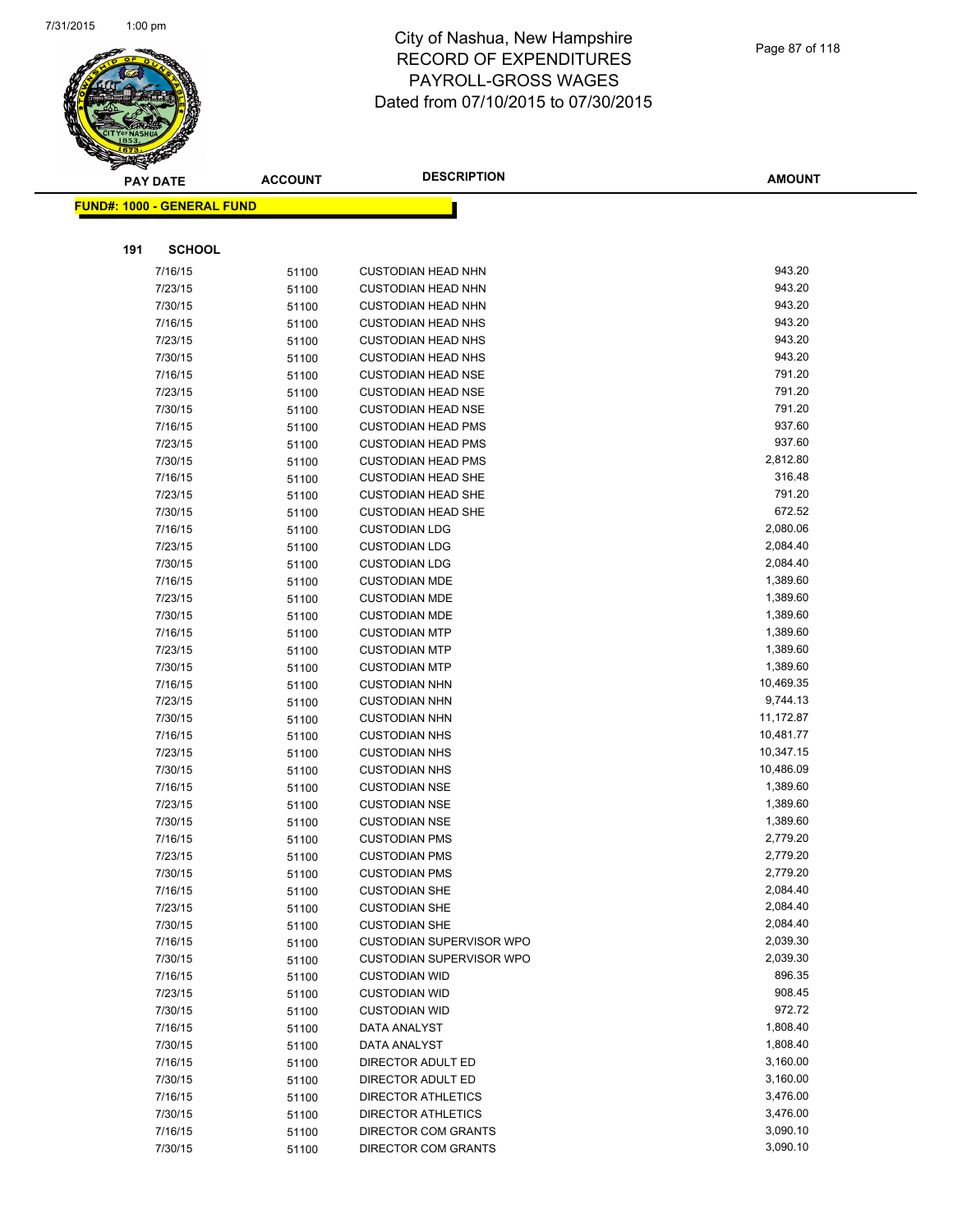

|     | <b>PAY DATE</b>                   | <b>ACCOUNT</b> | <b>DESCRIPTION</b>                                    | <b>AMOUNT</b>        |
|-----|-----------------------------------|----------------|-------------------------------------------------------|----------------------|
|     | <b>FUND#: 1000 - GENERAL FUND</b> |                |                                                       |                      |
|     |                                   |                |                                                       |                      |
|     |                                   |                |                                                       |                      |
| 191 | <b>SCHOOL</b>                     |                |                                                       |                      |
|     | 7/23/15                           | 51100          | <b>DIRECTOR GUIDANCE</b>                              | 3,153.80             |
|     | 7/30/15                           | 51100          | <b>DIRECTOR GUIDANCE</b>                              | 4,063.45             |
|     | 7/16/15                           | 51100          | DIRECTOR HUMAN RESOURCES                              | 3,201.10             |
|     | 7/30/15                           | 51100          | DIRECTOR HUMAN RESOURCES                              | 3,201.10             |
|     | 7/16/15                           | 51100          | <b>DIRECTOR PLANT OPS</b>                             | 3,608.20             |
|     | 7/30/15                           | 51100          | <b>DIRECTOR PLANT OPS</b>                             | 3,608.20             |
|     | 7/16/15                           | 51100          | DIRECTOR PRE SCHOOL                                   | 2,663.50             |
|     | 7/30/15                           | 51100          | DIRECTOR PRE SCHOOL                                   | 2,663.50             |
|     | 7/16/15                           | 51100          | DIRECTOR SEC CURRICULUM & INST                        | 3,413.50             |
|     | 7/30/15                           | 51100          | DIRECTOR SEC CURRICULUM & INST                        | 3,413.50             |
|     | 7/16/15                           | 51100          | DIRECTOR SPECIAL ED                                   | 3,730.80             |
|     | 7/30/15                           | 51100          | DIRECTOR SPECIAL ED                                   | 3,730.80             |
|     | 7/16/15                           | 51100          | DIRECTOR STUDENT SERVICES                             | 3,222.00             |
|     | 7/30/15                           | 51100          | DIRECTOR STUDENT SERVICES                             | 3,222.00             |
|     | 7/16/15                           | 51100          | DIRECTOR TECHNOLOGY                                   | 4,058.30             |
|     | 7/30/15                           | 51100          | DIRECTOR TECHNOLOGY                                   | 4,058.30<br>3,067.10 |
|     | 7/16/15                           | 51100          | DIRECTOR TRANSPORTATION                               |                      |
|     | 7/30/15                           | 51100          | DIRECTOR TRANSPORTATION<br><b>DIRECTOR VOCATIONAL</b> | 3,067.10<br>7,084.40 |
|     | 7/16/15                           | 51100          | <b>DIRECTOR VOCATIONAL</b>                            | 7,084.40             |
|     | 7/30/15<br>7/16/15                | 51100          | ELL OUTREACH WORKER                                   | 1,611.53             |
|     | 7/30/15                           | 51100          | ELL OUTREACH WORKER                                   | 1,611.54             |
|     | 7/16/15                           | 51100          | <b>GUIDANCE COUNSELOR AMH</b>                         | 1,762.12             |
|     | 7/30/15                           | 51100<br>51100 | <b>GUIDANCE COUNSELOR AMH</b>                         | 1,762.12             |
|     | 7/16/15                           | 51100          | <b>GUIDANCE COUNSELOR BIC</b>                         | 1,823.08             |
|     | 7/30/15                           | 51100          | GUIDANCE COUNSELOR BIC                                | 1,823.08             |
|     | 7/16/15                           | 51100          | <b>GUIDANCE COUNSELOR BRO</b>                         | 1,694.54             |
|     | 7/30/15                           | 51100          | GUIDANCE COUNSELOR BRO                                | 1,694.54             |
|     | 7/16/15                           | 51100          | GUIDANCE COUNSELOR CHA                                | 2,816.65             |
|     | 7/30/15                           | 51100          | GUIDANCE COUNSELOR CHA                                | 2,816.65             |
|     | 7/16/15                           | 51100          | <b>GUIDANCE COUNSELOR ELM</b>                         | 5,102.12             |
|     | 7/30/15                           | 51100          | <b>GUIDANCE COUNSELOR ELM</b>                         | 5,102.12             |
|     | 7/16/15                           | 51100          | <b>GUIDANCE COUNSELOR FES</b>                         | 2,728.35             |
|     | 7/30/15                           | 51100          | <b>GUIDANCE COUNSELOR FES</b>                         | 2,728.35             |
|     | 7/16/15                           | 51100          | <b>GUIDANCE COUNSELOR FMS</b>                         | 5,431.69             |
|     | 7/30/15                           | 51100          | <b>GUIDANCE COUNSELOR FMS</b>                         | 5,431.69             |
|     | 7/16/15                           | 51100          | <b>GUIDANCE COUNSELOR LDG</b>                         | 2,650.85             |
|     | 7/30/15                           | 51100          | <b>GUIDANCE COUNSELOR LDG</b>                         | 2,650.85             |
|     | 7/16/15                           | 51100          | <b>GUIDANCE COUNSELOR MDE</b>                         | 2,204.15             |
|     | 7/30/15                           | 51100          | <b>GUIDANCE COUNSELOR MDE</b>                         | 2,204.15             |
|     | 7/16/15                           | 51100          | <b>GUIDANCE COUNSELOR NHN</b>                         | 12,112.62            |
|     | 7/30/15                           | 51100          | GUIDANCE COUNSELOR NHN                                | 12,112.62            |
|     | 7/16/15                           | 51100          | GUIDANCE COUNSELOR NHS                                | 13,107.72            |
|     | 7/30/15                           | 51100          | <b>GUIDANCE COUNSELOR NHS</b>                         | 13,107.72            |
|     | 7/16/15                           | 51100          | <b>GUIDANCE COUNSELOR NSE</b>                         | 2,728.35             |
|     | 7/30/15                           | 51100          | <b>GUIDANCE COUNSELOR NSE</b>                         | 2,728.35             |
|     | 7/16/15                           | 51100          | <b>GUIDANCE COUNSELOR PMS</b>                         | 3,267.23             |
|     | 7/30/15                           | 51100          | <b>GUIDANCE COUNSELOR PMS</b>                         | 3,267.23             |
|     | 7/16/15                           | 51100          | JOB DEVELOPER SPED NHN                                | 2,816.65             |
|     | 7/30/15                           | 51100          | JOB DEVELOPER SPED NHN                                | 2,816.65             |
|     | 7/16/15                           | 51100          | <b>LIBRARIAN AMH</b>                                  | 2,566.73             |
|     | 7/30/15                           | 51100          | <b>LIBRARIAN AMH</b>                                  | 2,566.73             |
|     |                                   |                |                                                       |                      |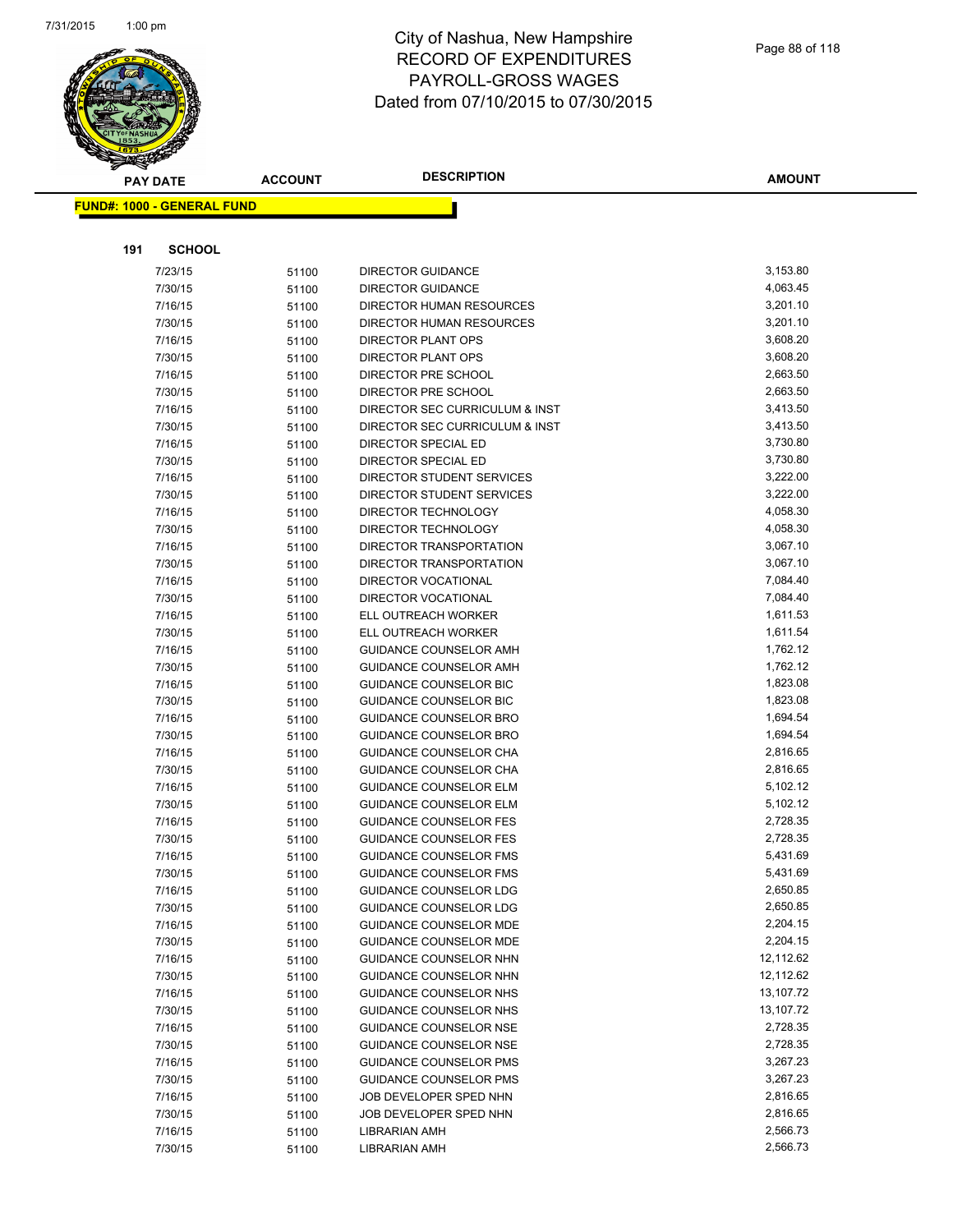

|     | <b>PAY DATE</b>                    | <b>ACCOUNT</b> | <b>DESCRIPTION</b>           | <b>AMOUNT</b> |
|-----|------------------------------------|----------------|------------------------------|---------------|
|     | <u> FUND#: 1000 - GENERAL FUND</u> |                |                              |               |
|     |                                    |                |                              |               |
|     |                                    |                |                              |               |
| 191 | <b>SCHOOL</b>                      |                |                              |               |
|     | 7/16/15                            | 51100          | <b>LIBRARIAN BIC</b>         | 1,795.80      |
|     | 7/30/15                            | 51100          | <b>LIBRARIAN BIC</b>         | 1,667.00      |
|     | 7/16/15                            | 51100          | <b>LIBRARIAN ELM</b>         | 1,622.42      |
|     | 7/30/15                            | 51100          | LIBRARIAN ELM                | 1,622.42      |
|     | 7/16/15                            | 51100          | <b>LIBRARIAN LDG</b>         | 1,960.60      |
|     | 7/30/15                            | 51100          | <b>LIBRARIAN LDG</b>         | 1,960.60      |
|     | 7/16/15                            | 51100          | <b>LIBRARIAN MDE</b>         | 2,204.15      |
|     | 7/30/15                            | 51100          | <b>LIBRARIAN MDE</b>         | 2,204.15      |
|     | 7/16/15                            | 51100          | <b>LIBRARIAN MTP</b>         | 2,398.88      |
|     | 7/30/15                            | 51100          | <b>LIBRARIAN MTP</b>         | 2,398.88      |
|     | 7/16/15                            | 51100          | <b>LIBRARIAN NHN</b>         | 1,954.27      |
|     | 7/30/15                            | 51100          | <b>LIBRARIAN NHN</b>         | 1,954.27      |
|     | 7/16/15                            | 51100          | <b>LIBRARIAN NHS</b>         | 1,949.65      |
|     | 7/30/15                            | 51100          | <b>LIBRARIAN NHS</b>         | 1,949.65      |
|     | 7/16/15                            | 51100          | <b>LIBRARIAN PMS</b>         | 1,762.12      |
|     | 7/30/15                            | 51100          | <b>LIBRARIAN PMS</b>         | 1,762.12      |
|     | 7/16/15                            | 51100          | <b>LIBRARIAN SHE</b>         | 2,728.35      |
|     | 7/30/15                            | 51100          | <b>LIBRARIAN SHE</b>         | 2,728.35      |
|     | 7/16/15                            | 51100          | LICENSED PRACTICAL NURSE AMH | 1,156.74      |
|     | 7/30/15                            | 51100          | LICENSED PRACTICAL NURSE AMH | 1,156.74      |
|     | 7/16/15                            | 51100          | LICENSED PRACTICAL NURSE ELM | 1,475.97      |
|     | 7/30/15                            | 51100          | LICENSED PRACTICAL NURSE ELM | 1,475.97      |
|     | 7/16/15                            | 51100          | MAINTENANCE ALARM WPO        | 998.80        |
|     | 7/23/15                            | 51100          | MAINTENANCE ALARM WPO        | 998.80        |
|     | 7/30/15                            | 51100          | <b>MAINTENANCE ALARM WPO</b> | 998.80        |
|     | 7/16/15                            | 51100          | MAINTENANCE ASST GRDS WPO    | 951.20        |
|     | 7/23/15                            | 51100          | MAINTENANCE ASST GRDS WPO    | 951.21        |
|     | 7/30/15                            | 51100          | MAINTENANCE ASST GRDS WPO    | 951.20        |
|     | 7/16/15                            | 51100          | MAINTENANCE CARPENTER WPO    | 975.60        |
|     | 7/23/15                            | 51100          | MAINTENANCE CARPENTER WPO    | 975.60        |
|     | 7/30/15                            | 51100          | MAINTENANCE CARPENTER WPO    | 975.60        |
|     | 7/16/15                            | 51100          | MAINTENANCE ELECTRICIAN WPO  | 1,997.60      |
|     | 7/23/15                            | 51100          | MAINTENANCE ELECTRICIAN WPO  | 1,997.60      |
|     | 7/30/15                            | 51100          | MAINTENANCE ELECTRICIAN WPO  | 3,995.20      |
|     | 7/16/15                            | 51100          | MAINTENANCE GRDS FORMEN WPO  | 975.60        |
|     | 7/23/15                            | 51100          | MAINTENANCE GRDS FORMEN WPO  | 975.60        |
|     | 7/30/15                            | 51100          | MAINTENANCE GRDS FORMEN WPO  | 975.60        |
|     | 7/16/15                            | 51100          | MAINTENANCE GROUNDS WPO      | 3,624.16      |
|     | 7/23/15                            | 51100          | MAINTENANCE GROUNDS WPO      | 3,487.20      |
|     | 7/30/15                            | 51100          | MAINTENANCE GROUNDS WPO      | 3,487.21      |
|     | 7/16/15                            | 51100          | MAINTENANCE HVAC WPO         | 4,793.20      |
|     | 7/23/15                            | 51100          | MAINTENANCE HVAC WPO         | 4,841.60      |
|     | 7/30/15                            | 51100          | MAINTENANCE HVAC WPO         | 4,841.60      |
|     | 7/16/15                            | 51100          | MAINTENANCE MESSENGER WPO    | 948.77        |
|     | 7/23/15                            | 51100          | MAINTENANCE MESSENGER WPO    | 351.60        |
|     | 7/30/15                            | 51100          | MAINTENANCE MESSENGER WPO    | 351.60        |
|     | 7/16/15                            | 51100          | MAINTENANCE PLUMBER WPO      | 1,002.80      |
|     | 7/23/15                            | 51100          | MAINTENANCE PLUMBER WPO      | 1,002.80      |
|     | 7/30/15                            | 51100          | MAINTENANCE PLUMBER WPO      | 1,002.80      |
|     | 7/16/15                            | 51100          | MAINTENANCE TRADES WPO       | 3,497.52      |
|     | 7/23/15                            | 51100          | MAINTENANCE TRADES WPO       | 2,946.00      |
|     | 7/30/15                            | 51100          | MAINTENANCE TRADES WPO       | 4,784.40      |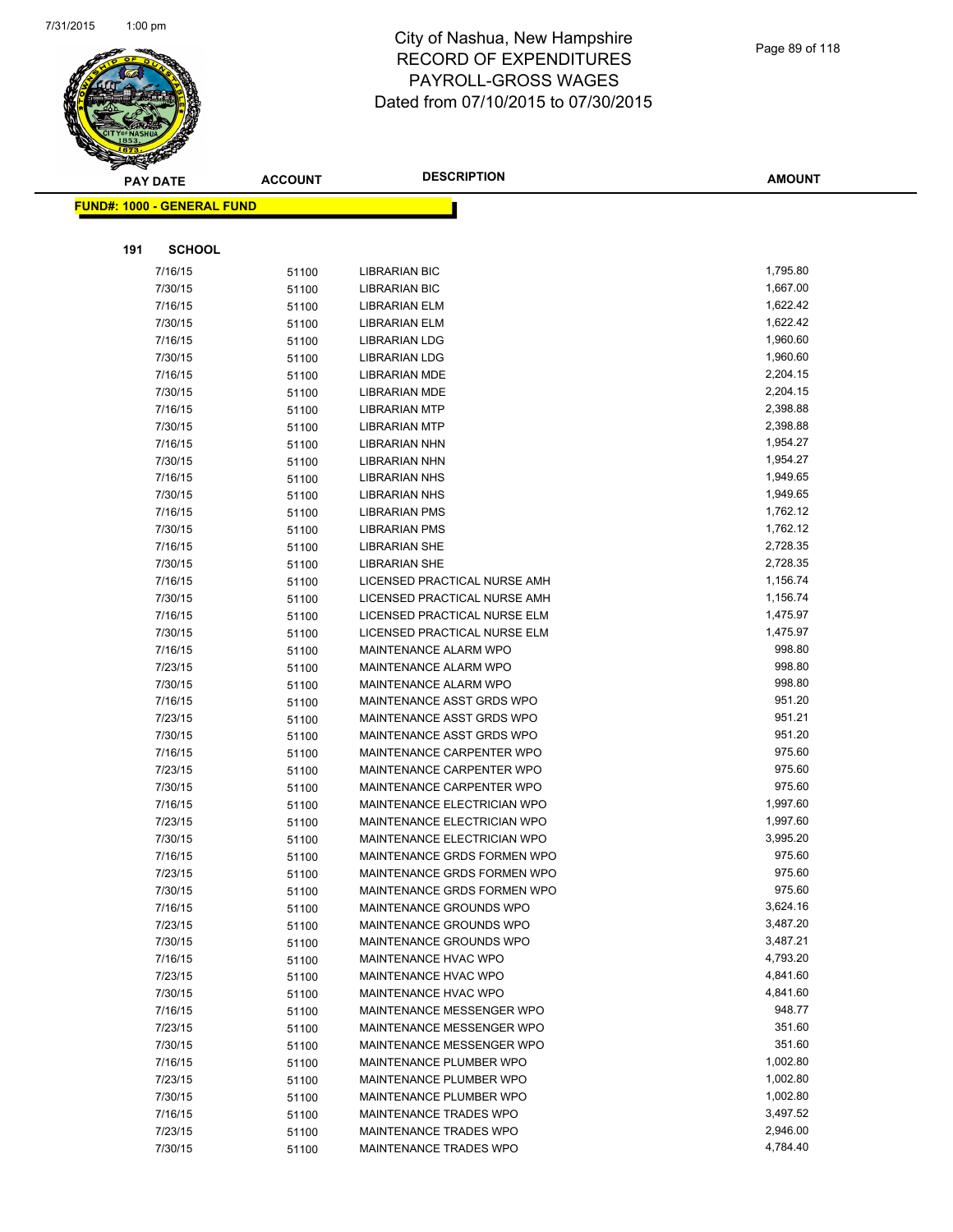

|     | <b>PAY DATE</b>                    | <b>ACCOUNT</b> | <b>DESCRIPTION</b>             | <b>AMOUNT</b> |
|-----|------------------------------------|----------------|--------------------------------|---------------|
|     | <u> FUND#: 1000 - GENERAL FUND</u> |                |                                |               |
|     |                                    |                |                                |               |
|     |                                    |                |                                |               |
| 191 | <b>SCHOOL</b>                      |                |                                |               |
|     | 7/16/15                            | 51100          | <b>NURSE BIC</b>               | 3,177.23      |
|     | 7/30/15                            | 51100          | <b>NURSE BIC</b>               | 3,177.23      |
|     | 7/16/15                            | 51100          | <b>NURSE BIR</b>               | 1,950.42      |
|     | 7/30/15                            | 51100          | <b>NURSE BIR</b>               | 1,950.42      |
|     | 7/16/15                            | 51100          | <b>NURSE BRO</b>               | 2,104.23      |
|     | 7/30/15                            | 51100          | NURSE BRO                      | 2,104.23      |
|     | 7/16/15                            | 51100          | <b>NURSE CHA</b>               | 2,424.31      |
|     | 7/30/15                            | 51100          | <b>NURSE CHA</b>               | 2,424.31      |
|     | 7/16/15                            | 51100          | <b>NURSE DRC</b>               | 2,424.31      |
|     | 7/30/15                            | 51100          | <b>NURSE DRC</b>               | 2,424.31      |
|     | 7/16/15                            | 51100          | <b>NURSE FMS</b>               | 2,424.31      |
|     | 7/30/15                            | 51100          | <b>NURSE FMS</b>               | 2,424.31      |
|     | 7/16/15                            | 51100          | NURSE LDG                      | 1,950.42      |
|     | 7/30/15                            | 51100          | <b>NURSE LDG</b>               | 1,950.42      |
|     | 7/16/15                            | 51100          | <b>NURSE MDE</b>               | 2,424.31      |
|     | 7/30/15                            | 51100          | <b>NURSE MDE</b>               | 2,424.31      |
|     | 7/16/15                            | 51100          | <b>NURSE MTP</b>               | 1,541.31      |
|     | 7/30/15                            | 51100          | <b>NURSE MTP</b>               | 1,541.31      |
|     | 7/16/15                            | 51100          | <b>NURSE NHN</b>               | 2,424.31      |
|     | 7/30/15                            | 51100          | <b>NURSE NHN</b>               | 2,649.31      |
|     | 7/16/15                            | 51100          | <b>NURSE NHS</b>               | 4,848.62      |
|     | 7/30/15                            | 51100          | <b>NURSE NHS</b>               | 4,848.62      |
|     | 7/16/15                            | 51100          | <b>NURSE NSE</b>               | 2,278.92      |
|     | 7/30/15                            | 51100          | <b>NURSE NSE</b>               | 2,278.92      |
|     | 7/16/15                            | 51100          | <b>NURSE PMS</b>               | 4,944.77      |
|     | 7/30/15                            | 51100          | <b>NURSE PMS</b>               | 4,944.77      |
|     | 7/16/15                            | 51100          | OFFICE MANAGER BUSINESS        | 2,453.60      |
|     | 7/30/15                            | 51100          | OFFICE MANAGER BUSINESS        | 2,453.60      |
|     | 7/16/15                            | 51100          | OFFICE MANAGER HUMAN RESOURCES | 1,777.50      |
|     | 7/30/15                            | 51100          | OFFICE MANAGER HUMAN RESOURCES | 1,777.50      |
|     | 7/16/15                            | 51100          | OFFICE MANAGER PLANT OPS       | 1,916.20      |
|     | 7/30/15                            | 51100          | OFFICE MANAGER PLANT OPS       | 1,916.20      |
|     | 7/16/15                            | 51100          | OFFICE MANAGER SPED            | 1,880.80      |
|     | 7/30/15                            | 51100          | OFFICE MANAGER SPED            | 1,880.80      |
|     | 7/16/15                            | 51100          | PARA ELL PMS                   | 178.36        |
|     | 7/16/15                            | 51100          | PARA INST FES                  | 122.22        |
|     | 7/23/15                            | 51100          | PARA INST FES                  | 115.43        |
|     | 7/30/15                            | 51100          | PARA INST FES                  | 115.43        |
|     | 7/23/15                            | 51100          | PARA INST SHE                  | 119.21        |
|     | 7/16/15                            | 51100          | PARA MEDIA NHS                 | 391.23        |
|     | 7/23/15                            | 51100          | PARA MEDIA NHS                 | 260.82        |
|     | 7/16/15                            | 51100          | PEER COACH SCIENCE             | 2,857.56      |
|     | 7/30/15                            | 51100          | PEER COACH SCIENCE             | 2,816.65      |
|     | 7/16/15                            | 51100          | PRINCIPAL AMH                  | 3,514.40      |
|     | 7/30/15                            | 51100          | PRINCIPAL AMH                  | 3,514.40      |
|     | 7/16/15                            | 51100          | PRINCIPAL BIC                  | 3,884.60      |
|     | 7/30/15                            | 51100          | PRINCIPAL BIC                  | 3,884.60      |
|     | 7/16/15                            | 51100          | PRINCIPAL BIR                  | 3,620.20      |
|     | 7/30/15                            | 51100          | PRINCIPAL BIR                  | 3,620.20      |
|     | 7/16/15                            | 51100          | PRINCIPAL CHA                  | 3,567.30      |
|     | 7/30/15                            | 51100          | PRINCIPAL CHA                  | 3,567.30      |
|     | 7/16/15                            | 51100          | PRINCIPAL DRC                  | 6,923.05      |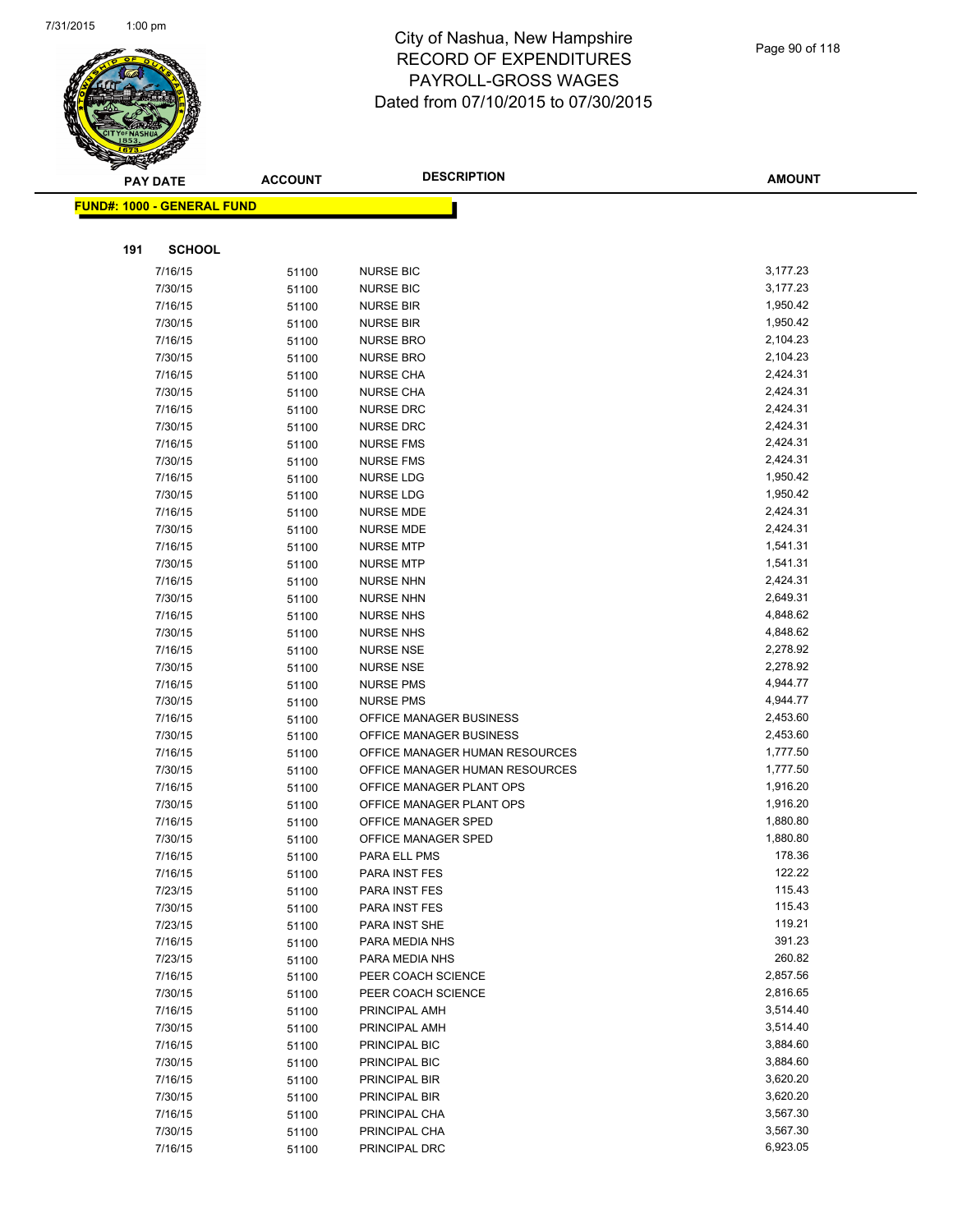

|     | <b>PAY DATE</b>                   | <b>ACCOUNT</b> | <b>DESCRIPTION</b>                               | <b>AMOUNT</b>         |
|-----|-----------------------------------|----------------|--------------------------------------------------|-----------------------|
|     | <b>FUND#: 1000 - GENERAL FUND</b> |                |                                                  |                       |
|     |                                   |                |                                                  |                       |
| 191 | <b>SCHOOL</b>                     |                |                                                  |                       |
|     | 7/30/15                           | 51100          | PRINCIPAL DRC                                    | 3,461.50              |
|     | 7/16/15                           | 51100          | PRINCIPAL ELM                                    | 3,701.90              |
|     | 7/30/15                           | 51100          | PRINCIPAL ELM                                    | 3,701.90              |
|     | 7/16/15                           | 51100          | <b>PRINCIPAL FES</b>                             | 3,514.40              |
|     | 7/30/15                           | 51100          | PRINCIPAL FES                                    | 3,514.40              |
|     | 7/16/15                           | 51100          | PRINCIPAL FMS                                    | 3,653.90              |
|     | 7/30/15                           | 51100          | PRINCIPAL FMS                                    | 3,653.90              |
|     | 7/16/15                           | 51100          | PRINCIPAL LDG                                    | 3,884.60              |
|     | 7/30/15                           | 51100          | PRINCIPAL LDG                                    | 3,884.60              |
|     | 7/16/15                           | 51100          | PRINCIPAL MDE                                    | 3,567.30              |
|     | 7/30/15                           | 51100          | PRINCIPAL MDE                                    | 3,567.30              |
|     | 7/16/15                           | 51100          | PRINCIPAL MTP                                    | 3,620.20              |
|     | 7/30/15                           | 51100          | PRINCIPAL MTP                                    | 3,620.20              |
|     | 7/16/15                           | 51100          | PRINCIPAL NHN                                    | 4,009.60              |
|     | 7/30/15                           | 51100          | PRINCIPAL NHN                                    | 4,009.60              |
|     | 7/16/15                           | 51100          | PRINCIPAL NHS                                    | 4,096.20              |
|     | 7/30/15                           | 51100          | PRINCIPAL NHS                                    | 4,096.20              |
|     | 7/16/15                           | 51100          | PRINCIPAL NSE                                    | 3,620.20              |
|     | 7/30/15                           | 51100          | PRINCIPAL NSE                                    | 3,620.20              |
|     | 7/16/15                           | 51100          | PRINCIPAL PMS                                    | 3,750.00              |
|     | 7/30/15                           | 51100          | PRINCIPAL PMS                                    | 3,750.00              |
|     | 7/16/15                           | 51100          | PRINCIPAL SHE                                    | 3,884.60              |
|     | 7/30/15                           | 51100          | PRINCIPAL SHE                                    | 3,884.60              |
|     | 7/16/15                           | 51100          | SCHOOL PSYCHOLOGIST WID                          | 25,765.84             |
|     | 7/23/15                           | 51100          | SCHOOL PSYCHOLOGIST WID                          | 1,200.00              |
|     | 7/30/15                           | 51100          | SCHOOL PSYCHOLOGIST WID                          | 25,765.84             |
|     | 7/16/15                           | 51100          | SECURITY MONITOR NHS                             | 564.55                |
|     | 7/23/15                           | 51100          | <b>SECURITY MONITOR NHS</b>                      | 564.55                |
|     | 7/30/15                           | 51100          | SECURITY MONITOR NHS                             | 577.57                |
|     | 7/16/15                           | 51100          | SOCIAL WORKER ELM                                | 2,101.75              |
|     | 7/30/15                           | 51100          | SOCIAL WORKER ELM                                | 2,101.75              |
|     | 7/16/15                           | 51100          | SOCIAL WORKER FMS                                | 1,529.51              |
|     | 7/30/15                           | 51100          | SOCIAL WORKER FMS                                | 1,529.51              |
|     | 7/16/15                           | 51100          | SPEECH LANG PATHOLOGIST WID                      | 26,492.43             |
|     | 7/30/15                           | 51100          | SPEECH LANG PATHOLOGIST WID                      | 26,492.43             |
|     | 7/16/15                           | 51100          | STUDENT INFO COORDINATOR                         | 1,777.50              |
|     | 7/30/15                           | 51100          | STUDENT INFO COORDINATOR                         | 1,777.51              |
|     | 7/16/15                           | 51100          | SUPERINTENDENT                                   | 5,489.10              |
|     | 7/30/15                           | 51100          | <b>SUPERINTENDENT</b>                            | 5,489.10<br>11,319.26 |
|     | 7/16/15<br>7/30/15                | 51100          | SYSTEMS ADMIN FULL YEAR                          | 10,852.30             |
|     | 7/16/15                           | 51100          | SYSTEMS ADMIN FULL YEAR                          | 1,885.04              |
|     | 7/30/15                           | 51100          | <b>TEACHER ART BIC</b><br><b>TEACHER ART BIC</b> | 1,885.04              |
|     | 7/16/15                           | 51100          |                                                  | 4,490.47              |
|     | 7/30/15                           | 51100<br>51100 | <b>TEACHER ART ELM</b><br><b>TEACHER ART ELM</b> | 4,490.47              |
|     | 7/16/15                           | 51100          | <b>TEACHER ART FES</b>                           | 1,885.04              |
|     | 7/30/15                           | 51100          | <b>TEACHER ART FES</b>                           | 1,885.04              |
|     | 7/16/15                           | 51100          | <b>TEACHER ART FMS</b>                           | 2,214.96              |
|     | 7/30/15                           | 51100          | <b>TEACHER ART FMS</b>                           | 2,214.96              |
|     | 7/16/15                           | 51100          | TEACHER ART MDE                                  | 1,823.08              |
|     | 7/30/15                           | 51100          | TEACHER ART MDE                                  | 1,823.08              |
|     | 7/16/15                           | 51100          | <b>TEACHER ART NHN</b>                           | 5,430.46              |
|     |                                   |                |                                                  |                       |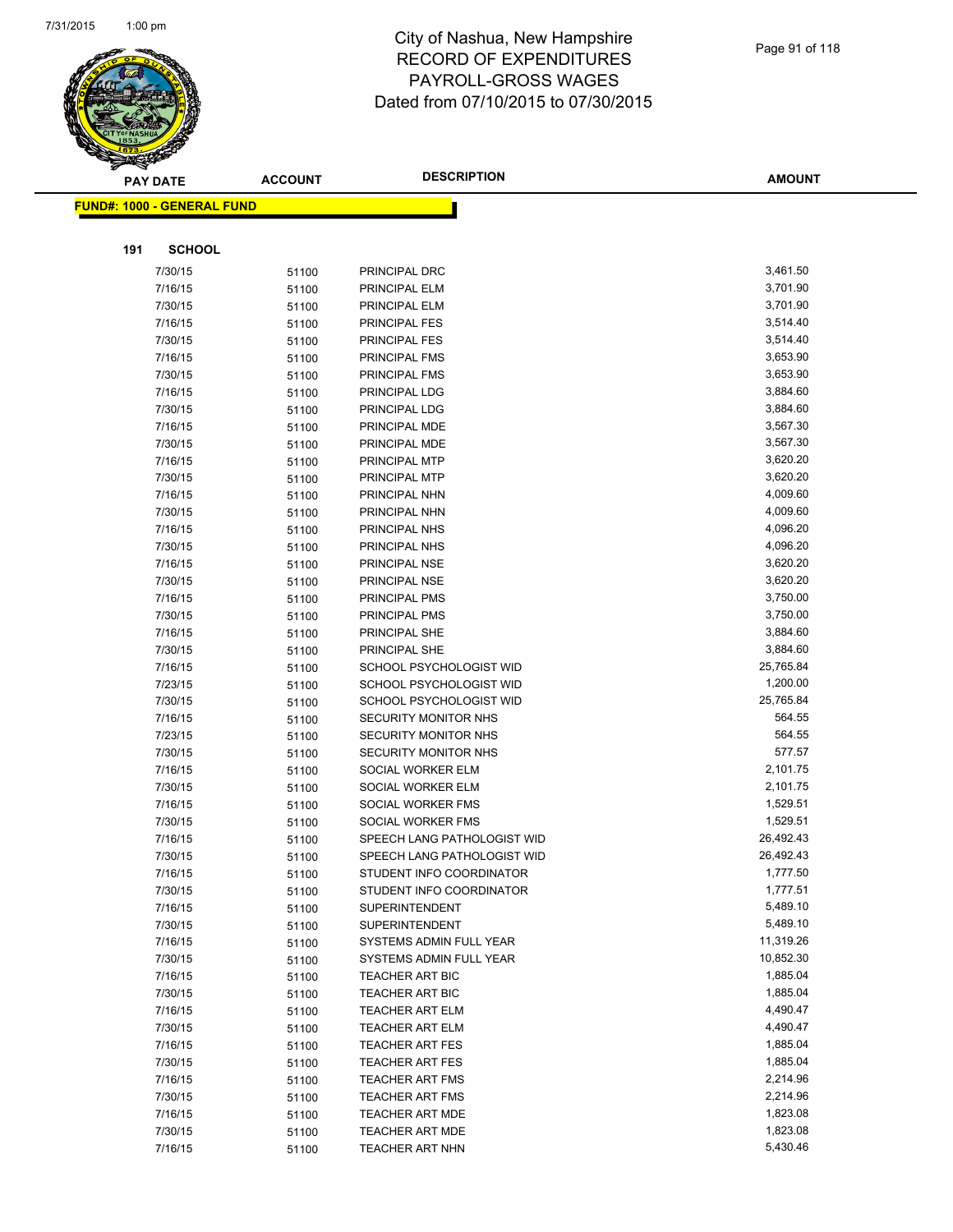

| <b>PAY DATE</b>                   | <b>ACCOUNT</b> | <b>DESCRIPTION</b>               | <b>AMOUNT</b> |
|-----------------------------------|----------------|----------------------------------|---------------|
| <b>FUND#: 1000 - GENERAL FUND</b> |                |                                  |               |
|                                   |                |                                  |               |
|                                   |                |                                  |               |
| 191<br><b>SCHOOL</b>              |                |                                  |               |
| 7/30/15                           | 51100          | <b>TEACHER ART NHN</b>           | 5,430.46      |
| 7/16/15                           | 51100          | TEACHER ART NHS                  | 4,747.54      |
| 7/30/15                           | 51100          | TEACHER ART NHS                  | 4,747.54      |
| 7/16/15                           | 51100          | <b>TEACHER ART PMS</b>           | 1,823.08      |
| 7/30/15                           | 51100          | <b>TEACHER ART PMS</b>           | 1,823.08      |
| 7/16/15                           | 51100          | TEACHER ART SHE                  | 1,891.15      |
| 7/30/15                           | 51100          | <b>TEACHER ART SHE</b>           | 1,891.15      |
| 7/16/15                           | 51100          | <b>TEACHER AUTO NHN</b>          | 2,551.88      |
| 7/30/15                           | 51100          | <b>TEACHER AUTO NHN</b>          | 2,551.88      |
| 7/16/15                           | 51100          | TEACHER BEHAVIOR SPEC WID        | 5,456.70      |
| 7/30/15                           | 51100          | <b>TEACHER BEHAVIOR SPEC WID</b> | 5,456.70      |
| 7/16/15                           | 51100          | TEACHER BIO TEC NHN              | 2,179.65      |
| 7/30/15                           | 51100          | TEACHER BIO TEC NHN              | 2,179.65      |
| 7/16/15                           | 51100          | TEACHER BUILD CONST NHS          | 2,551.88      |
| 7/30/15                           | 51100          | TEACHER BUILD CONST NHS          | 2,551.88      |
| 7/16/15                           | 51100          | <b>TEACHER BUSINESS NHN</b>      | 4,921.27      |
| 7/30/15                           | 51100          | TEACHER BUSINESS NHN             | 5,296.27      |
| 7/16/15                           | 51100          | <b>TEACHER BUSINESS NHS</b>      | 5,190.42      |
| 7/30/15                           | 51100          | <b>TEACHER BUSINESS NHS</b>      | 5,190.42      |
| 7/16/15                           | 51100          | <b>TEACHER COMPUTER ELM</b>      | 2,566.73      |
| 7/30/15                           | 51100          | <b>TEACHER COMPUTER ELM</b>      | 2,566.73      |
| 7/16/15                           | 51100          | <b>TEACHER COMPUTER FMS</b>      | 2,728.35      |
| 7/30/15                           | 51100          | <b>TEACHER COMPUTER FMS</b>      | 2,728.35      |
| 7/16/15                           | 51100          | <b>TEACHER COMPUTER NHS</b>      | 1,823.08      |
| 7/30/15                           | 51100          | TEACHER COMPUTER NHS             | 1,823.08      |
| 7/16/15                           | 51100          | <b>TEACHER COMPUTER PMS</b>      | 2,728.35      |
| 7/30/15                           | 51100          | <b>TEACHER COMPUTER PMS</b>      | 2,728.35      |
| 7/16/15                           | 51100          | TEACHER COSMETOLOGY NHN          | 2,551.88      |
| 7/30/15                           | 51100          | <b>TEACHER COSMETOLOGY NHN</b>   | 2,551.88      |
| 7/16/15                           | 51100          | TEACHER CULINARY NHN             | 5,103.76      |
| 7/30/15                           | 51100          | TEACHER CULINARY NHN             | 5,103.76      |
| 7/16/15                           | 51100          | <b>TEACHER DEAF NSE</b>          | 4,684.12      |
| 7/30/15                           | 51100          | <b>TEACHER DEAF NSE</b>          | 4,684.12      |
| 7/16/15                           | 51100          | TEACHER DEAF WID                 | 2,728.35      |
| 7/30/15                           | 51100          | <b>TEACHER DEAF WID</b>          | 2,728.35      |
| 7/16/15                           | 51100          | <b>TEACHER DWSE AMH</b>          | 7,057.20      |
| 7/30/15                           | 51100          | <b>TEACHER DWSE AMH</b>          | 7,057.20      |
| 6/18/15                           | 51100          | <b>TEACHER DWSE BIR</b>          | (7,048.48)    |
| 7/16/15                           | 51100          | <b>TEACHER DWSE BIR</b>          | 2,398.88      |
| 7/30/15                           | 51100          | <b>TEACHER DWSE BIR</b>          | 2,398.88      |
| 7/16/15                           | 51100          | <b>TEACHER DWSE BRO</b>          | 5,560.54      |
| 7/30/15                           | 51100          | <b>TEACHER DWSE BRO</b>          | 5,560.54      |
| 7/16/15                           | 51100          | TEACHER DWSE CHA                 | 1,622.42      |
| 7/30/15                           | 51100          | <b>TEACHER DWSE CHA</b>          | 1,622.42      |
| 6/18/15                           | 51100          | <b>TEACHER DWSE ELM</b>          | (6,489.68)    |
| 7/16/15                           | 51100          | <b>TEACHER DWSE ELM</b>          | 8,096.88      |
| 7/30/15                           | 51100          | <b>TEACHER DWSE ELM</b>          | 8,096.88      |
| 6/18/15                           | 51100          | <b>TEACHER DWSE MDE</b>          | (7,048.48)    |
| 7/16/15                           | 51100          | TEACHER DWSE MDE                 | 2,566.73      |
| 7/30/15                           | 51100          | TEACHER DWSE MDE                 | 2,566.73      |
| 7/16/15                           | 51100          | <b>TEACHER DWSE NSE</b>          | 2,728.35      |
| 7/30/15                           | 51100          | <b>TEACHER DWSE NSE</b>          | 2,728.35      |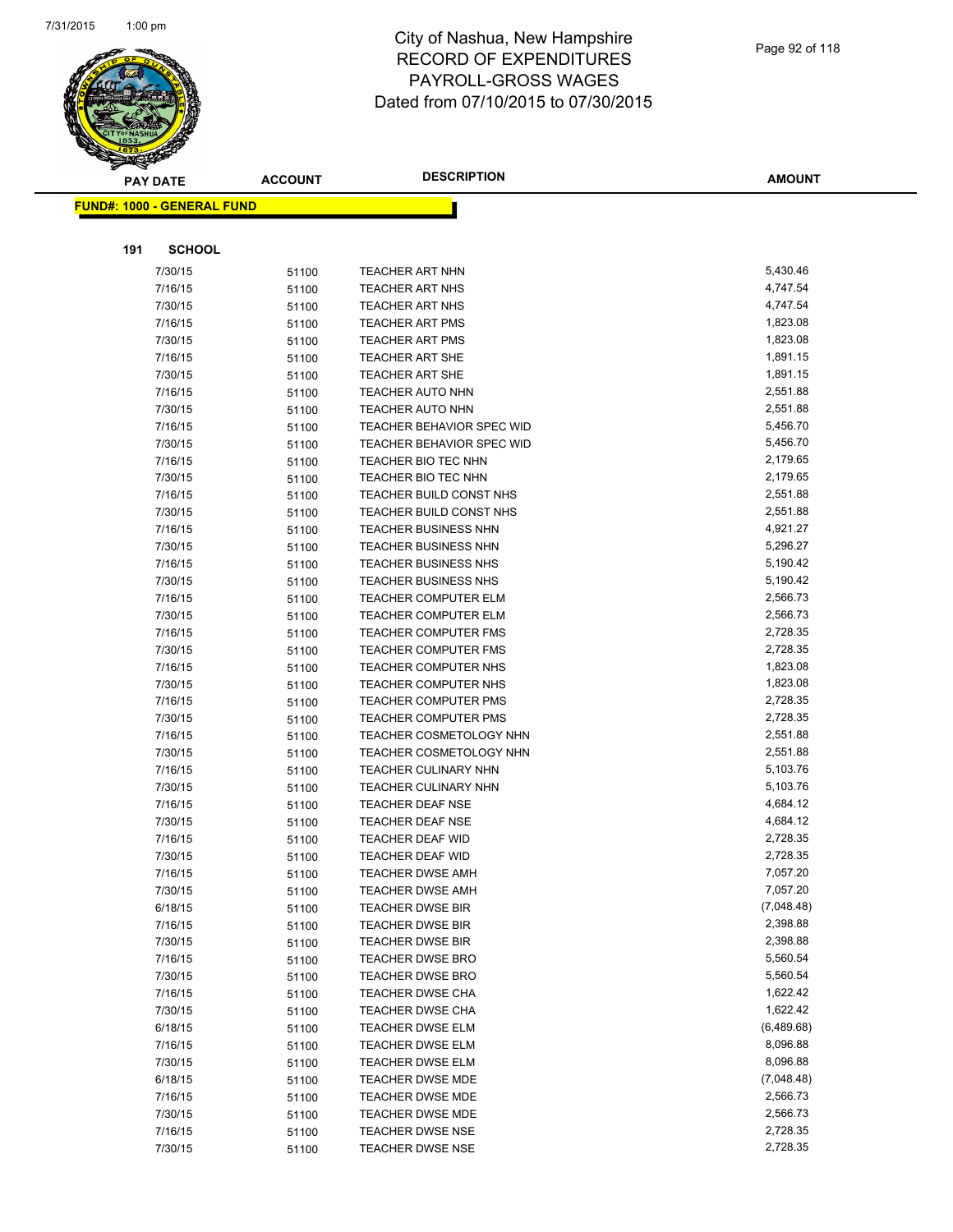

|     | <b>PAY DATE</b>                    | <b>ACCOUNT</b> | <b>DESCRIPTION</b>              | <b>AMOUNT</b> |
|-----|------------------------------------|----------------|---------------------------------|---------------|
|     | <u> FUND#: 1000 - GENERAL FUND</u> |                |                                 |               |
|     |                                    |                |                                 |               |
| 191 | <b>SCHOOL</b>                      |                |                                 |               |
|     | 7/16/15                            | 51100          | TEACHER DWSE PMS                | 4,387.43      |
|     | 7/30/15                            | 51100          | <b>TEACHER DWSE PMS</b>         | 4,387.43      |
|     | 7/16/15                            | 51100          | <b>TEACHER DWSE SHE</b>         | 5,435.61      |
|     | 7/30/15                            | 51100          | <b>TEACHER DWSE SHE</b>         | 5,435.61      |
|     | 7/16/15                            | 51100          | TEACHER ECE NHS                 | 5,456.70      |
|     | 7/30/15                            | 51100          | TEACHER ECE NHS                 | 5,456.70      |
|     | 7/16/15                            | 51100          | <b>TEACHER ELL BIR</b>          | 2,728.35      |
|     | 7/30/15                            | 51100          | <b>TEACHER ELL BIR</b>          | 2,728.35      |
|     | 7/16/15                            | 51100          | <b>TEACHER ELL ELM</b>          | 4,411.81      |
|     | 7/30/15                            | 51100          | <b>TEACHER ELL ELM</b>          | 4,411.81      |
|     | 7/16/15                            | 51100          | <b>TEACHER ELL FES</b>          | 8,023.43      |
|     | 7/30/15                            | 51100          | TEACHER ELL FES                 | 8,023.43      |
|     | 7/16/15                            | 51100          | <b>TEACHER ELL FMS</b>          | 2,034.50      |
|     | 7/30/15                            | 51100          | <b>TEACHER ELL FMS</b>          | 2,034.50      |
|     | 7/16/15                            | 51100          | <b>TEACHER ELL LDG</b>          | 1,650.69      |
|     | 7/30/15                            | 51100          | <b>TEACHER ELL LDG</b>          | 1,650.69      |
|     | 7/16/15                            | 51100          | <b>TEACHER ELL MTP</b>          | 2,728.35      |
|     | 7/30/15                            | 51100          | <b>TEACHER ELL MTP</b>          | 2,728.35      |
|     | 7/16/15                            | 51100          | TEACHER ELL NHN                 | 4,165.39      |
|     | 7/30/15                            | 51100          | TEACHER ELL NHN                 | 4,165.39      |
|     | 7/16/15                            | 51100          | TEACHER ELL NHS                 | 4,741.81      |
|     | 7/30/15                            | 51100          | <b>TEACHER ELL NHS</b>          | 4,741.81      |
|     | 7/16/15                            | 51100          | <b>TEACHER ENGLISH ELM</b>      | 11,761.93     |
|     | 7/30/15                            | 51100          | <b>TEACHER ENGLISH ELM</b>      | 11,761.93     |
|     | 7/16/15                            | 51100          | <b>TEACHER ENGLISH FMS</b>      | 2,816.65      |
|     | 7/30/15                            | 51100          | <b>TEACHER ENGLISH FMS</b>      | 2,816.65      |
|     | 7/16/15                            | 51100          | <b>TEACHER ENGLISH NHN</b>      | 25,780.91     |
|     | 7/30/15                            | 51100          | <b>TEACHER ENGLISH NHN</b>      | 25,780.91     |
|     | 7/16/15                            | 51100          | <b>TEACHER ENGLISH NHS</b>      | 34,381.73     |
|     | 7/30/15                            | 51100          | <b>TEACHER ENGLISH NHS</b>      | 34,381.73     |
|     | 7/16/15                            | 51100          | <b>TEACHER ENGLISH PMS</b>      | 13,075.16     |
|     | 7/30/15                            | 51100          | <b>TEACHER ENGLISH PMS</b>      | 13,075.16     |
|     | 7/16/15                            | 51100          | <b>TEACHER FACS FMS</b>         | 3,778.98      |
|     | 7/30/15                            | 51100          | <b>TEACHER FACS FMS</b>         | 3,778.98      |
|     | 7/16/15                            | 51100          | <b>TEACHER FACS NHN</b>         | 3,102.20      |
|     | 7/30/15                            | 51100          | <b>TEACHER FACS NHN</b>         | 3,102.20      |
|     | 7/16/15                            | 51100          | <b>TEACHER FACS NHS</b>         | 7,136.77      |
|     | 7/30/15                            | 51100          | <b>TEACHER FACS NHS</b>         | 7,136.77      |
|     | 7/16/15                            | 51100          | <b>TEACHER FOREIGN LANG FMS</b> | 2,728.35      |
|     | 7/30/15                            | 51100          | TEACHER FOREIGN LANG FMS        | 2,728.35      |
|     | 7/16/15                            | 51100          | TEACHER FOREIGN LANG NHN        | 5,112.02      |
|     | 7/30/15                            | 51100          | TEACHER FOREIGN LANG NHN        | 5,112.02      |
|     | 7/16/15                            | 51100          | TEACHER FOREIGN LANG NHS        | 12,219.12     |
|     | 7/30/15                            | 51100          | TEACHER FOREIGN LANG NHS        | 12,219.12     |
|     | 7/16/15                            | 51100          | <b>TEACHER FOREIGN LANG PMS</b> | 2,551.88      |
|     | 7/30/15                            | 51100          | <b>TEACHER FOREIGN LANG PMS</b> | 2,551.88      |
|     | 7/16/15                            | 51100          | <b>TEACHER GR1 AMH</b>          | 7,283.30      |
|     | 7/30/15                            | 51100          | <b>TEACHER GR1 AMH</b>          | 7,283.30      |
|     | 7/16/15                            | 51100          | <b>TEACHER GR1 BIC</b>          | 9,492.50      |
|     | 7/30/15                            | 51100          | TEACHER GR1 BIC                 | 9,492.50      |
|     | 7/16/15                            | 51100          | <b>TEACHER GR1 BIR</b>          | 4,394.19      |
|     | 7/30/15                            | 51100          | <b>TEACHER GR1 BIR</b>          | 4,394.19      |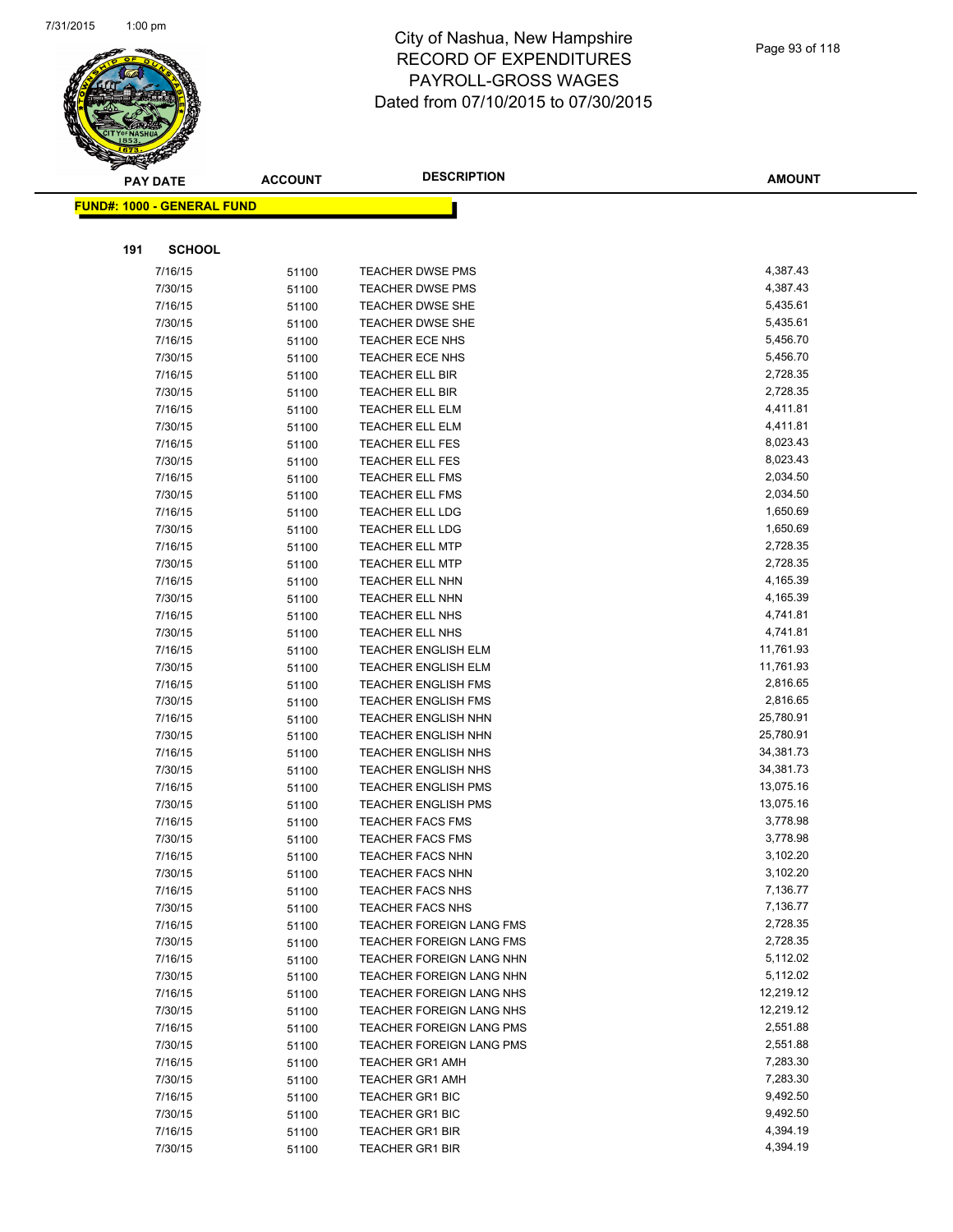

|     | <b>PAY DATE</b>                   | <b>ACCOUNT</b> | <b>DESCRIPTION</b>                               | <b>AMOUNT</b>        |
|-----|-----------------------------------|----------------|--------------------------------------------------|----------------------|
|     | <b>FUND#: 1000 - GENERAL FUND</b> |                |                                                  |                      |
|     |                                   |                |                                                  |                      |
| 191 | <b>SCHOOL</b>                     |                |                                                  |                      |
|     | 7/16/15                           | 51100          | <b>TEACHER GR1 CHA</b>                           | 9,166.56             |
|     | 7/30/15                           | 51100          | <b>TEACHER GR1 CHA</b>                           | 9,166.56             |
|     | 7/16/15                           | 51100          | <b>TEACHER GR1 DRC</b>                           | 6,864.24             |
|     | 7/30/15                           | 51100          | <b>TEACHER GR1 DRC</b>                           | 6,864.24             |
|     | 7/16/15                           | 51100          | <b>TEACHER GR1 FES</b>                           | 10,312.93            |
|     | 7/30/15                           | 51100          | <b>TEACHER GR1 FES</b>                           | 10,312.93            |
|     | 7/16/15                           | 51100          | <b>TEACHER GR1 LDG</b>                           | 6,746.81             |
|     | 7/30/15                           | 51100          | <b>TEACHER GR1 LDG</b>                           | 6,746.81             |
|     | 7/16/15                           | 51100          | <b>TEACHER GR1 MDE</b>                           | 5,954.53             |
|     | 7/30/15                           | 51100          | <b>TEACHER GR1 MDE</b>                           | 5,954.53             |
|     | 7/16/15                           | 51100          | <b>TEACHER GR1 MTP</b>                           | 4,422.89             |
|     | 7/30/15                           | 51100          | <b>TEACHER GR1 MTP</b>                           | 4,422.89             |
|     | 7/16/15                           | 51100          | <b>TEACHER GR1 NSE</b>                           | 4,350.77             |
|     | 7/30/15                           | 51100          | <b>TEACHER GR1 NSE</b>                           | 4,350.77             |
|     | 7/16/15                           | 51100          | <b>TEACHER GR1 SHE</b>                           | 7,846.96             |
|     | 7/30/15                           | 51100          | <b>TEACHER GR1 SHE</b>                           | 7,846.96             |
|     | 7/16/15                           | 51100          | <b>TEACHER GR2 AMH</b>                           | 3,273.12             |
|     | 7/30/15                           | 51100          | <b>TEACHER GR2 AMH</b>                           | 3,273.12             |
|     | 7/16/15                           | 51100          | <b>TEACHER GR2 BIC</b>                           | 1,885.04             |
|     | 7/30/15                           | 51100          | <b>TEACHER GR2 BIC</b>                           | 1,885.04             |
|     | 7/16/15                           | 51100          | <b>TEACHER GR2 BIR</b>                           | 4,328.85             |
|     | 7/30/15                           | 51100          | <b>TEACHER GR2 BIR</b>                           | 4,328.85             |
|     | 7/16/15                           | 51100          | <b>TEACHER GR2 BRO</b>                           | 4,441.25             |
|     | 7/30/15                           | 51100          | <b>TEACHER GR2 BRO</b>                           | 4,441.25             |
|     | 7/16/15                           | 51100          | <b>TEACHER GR2 CHA</b>                           | 3,708.12             |
|     | 7/30/15                           | 51100          | <b>TEACHER GR2 CHA</b>                           | 3,708.12             |
|     | 7/16/15                           | 51100          | <b>TEACHER GR2 DRC</b>                           | 7,624.89             |
|     | 7/30/15                           | 51100          | <b>TEACHER GR2 DRC</b>                           | 7,624.89             |
|     | 7/16/15                           | 51100          | <b>TEACHER GR2 FES</b>                           | 6,862.29             |
|     | 7/30/15                           | 51100          | <b>TEACHER GR2 FES</b>                           | 6,862.29             |
|     | 7/16/15                           | 51100          | <b>TEACHER GR2 LDG</b>                           | 4,328.85             |
|     | 7/30/15                           | 51100          | <b>TEACHER GR2 LDG</b>                           | 4,328.85             |
|     | 7/16/15                           | 51100          | <b>TEACHER GR2 MDE</b>                           | 6,217.58             |
|     | 7/30/15                           | 51100          | <b>TEACHER GR2 MDE</b>                           | 6,217.58             |
|     | 7/16/15                           | 51100          | <b>TEACHER GR2 MTP</b>                           | 3,698.42             |
|     | 7/30/15                           | 51100          | <b>TEACHER GR2 MTP</b>                           | 3,698.42             |
|     | 7/16/15                           | 51100          | <b>TEACHER GR2 NSE</b>                           | 6,651.88             |
|     | 7/30/15                           | 51100          | <b>TEACHER GR2 NSE</b>                           | 6,651.88             |
|     | 7/16/15                           | 51100          | <b>TEACHER GR2 SHE</b>                           | 4,374.96             |
|     | 7/30/15                           | 51100          | <b>TEACHER GR2 SHE</b>                           | 4,374.96             |
|     | 7/16/15                           | 51100          | <b>TEACHER GR3 AMH</b>                           | 1,762.12             |
|     | 7/30/15                           | 51100          | <b>TEACHER GR3 AMH</b>                           | 1,762.12             |
|     | 7/16/15                           | 51100          | <b>TEACHER GR3 BIC</b>                           | 1,762.12             |
|     | 7/30/15                           | 51100          | <b>TEACHER GR3 BIC</b>                           | 1,762.12             |
|     | 7/16/15                           | 51100          | <b>TEACHER GR3 BIR</b>                           | 3,384.54<br>3,384.54 |
|     | 7/30/15<br>7/16/15                | 51100          | <b>TEACHER GR3 BIR</b>                           | 5,280.23             |
|     |                                   | 51100          | <b>TEACHER GR3 BRO</b>                           | 5,280.23             |
|     | 7/30/15<br>7/16/15                | 51100          | <b>TEACHER GR3 BRO</b>                           | 6,004.27             |
|     | 7/30/15                           | 51100          | <b>TEACHER GR3 CHA</b>                           | 6,004.27             |
|     | 7/16/15                           | 51100          | <b>TEACHER GR3 CHA</b><br><b>TEACHER GR3 DRC</b> | 5,201.93             |
|     | 7/30/15                           | 51100<br>51100 | <b>TEACHER GR3 DRC</b>                           | 5,201.93             |
|     |                                   |                |                                                  |                      |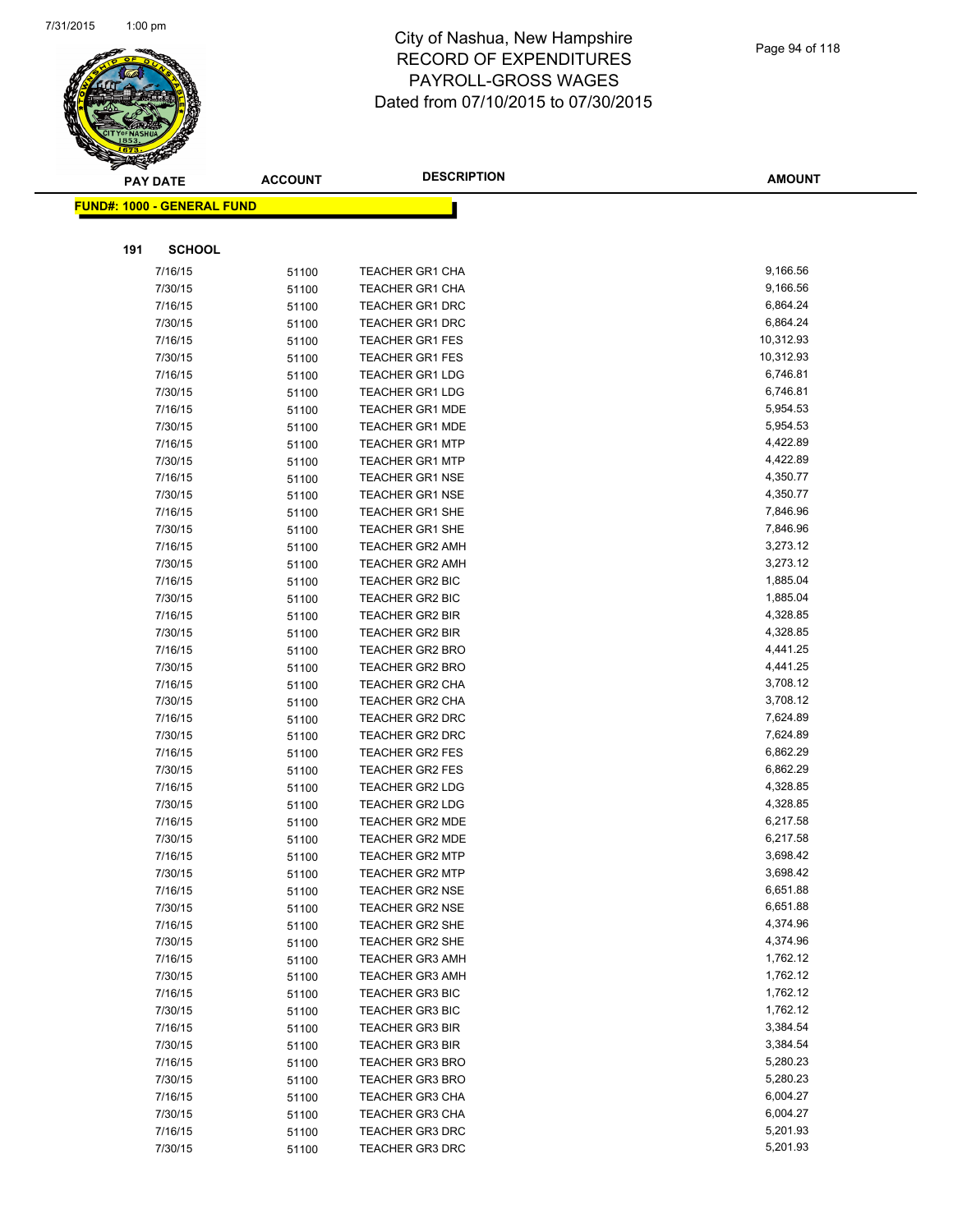

|     | <b>PAY DATE</b>                   | <b>ACCOUNT</b> | <b>DESCRIPTION</b>     | <b>AMOUNT</b> |
|-----|-----------------------------------|----------------|------------------------|---------------|
|     | <b>FUND#: 1000 - GENERAL FUND</b> |                |                        |               |
|     |                                   |                |                        |               |
| 191 | <b>SCHOOL</b>                     |                |                        |               |
|     | 7/16/15                           | 51100          | <b>TEACHER GR3 FES</b> | 6,738.47      |
|     | 7/30/15                           | 51100          | <b>TEACHER GR3 FES</b> | 6,738.47      |
|     | 7/16/15                           | 51100          | <b>TEACHER GR3 LDG</b> | 1,762.12      |
|     | 7/30/15                           | 51100          | <b>TEACHER GR3 LDG</b> | 1,762.12      |
|     | 7/16/15                           | 51100          | <b>TEACHER GR3 MDE</b> | 5,295.08      |
|     | 7/30/15                           | 51100          | <b>TEACHER GR3 MDE</b> | 5,295.08      |
|     | 7/16/15                           | 51100          | <b>TEACHER GR3 MTP</b> | 1,823.08      |
|     | 7/30/15                           | 51100          | <b>TEACHER GR3 MTP</b> | 1,823.08      |
|     | 7/16/15                           | 51100          | <b>TEACHER GR3 NSE</b> | 4,100.00      |
|     | 7/30/15                           | 51100          | <b>TEACHER GR3 NSE</b> | 4,100.00      |
|     | 7/16/15                           | 51100          | <b>TEACHER GR3 SHE</b> | 2,728.66      |
|     | 7/30/15                           | 51100          | <b>TEACHER GR3 SHE</b> | 2,728.66      |
|     | 7/16/15                           | 51100          | <b>TEACHER GR4 AMH</b> | 1,885.04      |
|     | 7/30/15                           | 51100          | <b>TEACHER GR4 AMH</b> | 1,885.04      |
|     | 7/16/15                           | 51100          | <b>TEACHER GR4 BIC</b> | 4,781.43      |
|     | 7/30/15                           | 51100          | TEACHER GR4 BIC        | 4,781.43      |
|     | 7/16/15                           | 51100          | <b>TEACHER GR4 BIR</b> | 6,201.19      |
|     | 7/30/15                           | 51100          | <b>TEACHER GR4 BIR</b> | 6,201.19      |
|     | 7/16/15                           | 51100          | <b>TEACHER GR4 BRO</b> | 4,678.00      |
|     | 7/30/15                           | 51100          | <b>TEACHER GR4 BRO</b> | 4,678.00      |
|     | 7/16/15                           | 51100          | <b>TEACHER GR4 CHA</b> | 2,728.35      |
|     | 7/30/15                           | 51100          | <b>TEACHER GR4 CHA</b> | 2,728.35      |
|     | 7/16/15                           | 51100          | <b>TEACHER GR4 DRC</b> | 5,069.27      |
|     | 7/30/15                           | 51100          | <b>TEACHER GR4 DRC</b> | 5,069.27      |
|     | 7/16/15                           | 51100          | <b>TEACHER GR4 FES</b> | 4,328.85      |
|     | 7/30/15                           | 51100          | <b>TEACHER GR4 FES</b> | 4,328.85      |
|     | 7/16/15                           | 51100          | <b>TEACHER GR4 MDE</b> | 3,796.62      |
|     | 7/30/15                           | 51100          | <b>TEACHER GR4 MDE</b> | 3,796.62      |
|     | 7/16/15                           | 51100          | <b>TEACHER GR4 MTP</b> | 2,204.15      |
|     | 7/30/15                           | 51100          | <b>TEACHER GR4 MTP</b> | 2,204.15      |
|     | 7/16/15                           | 51100          | <b>TEACHER GR4 NSE</b> | 2,373.77      |
|     | 7/30/15                           | 51100          | <b>TEACHER GR4 NSE</b> | 2,373.77      |
|     | 7/16/15                           | 51100          | <b>TEACHER GR4 SHE</b> | 7,715.47      |
|     | 7/30/15                           | 51100          | <b>TEACHER GR4 SHE</b> | 7,715.47      |
|     | 7/16/15                           | 51100          | <b>TEACHER GR5 AMH</b> | 5,280.23      |
|     | 7/30/15                           | 51100          | <b>TEACHER GR5 AMH</b> | 5,280.23      |
|     | 7/16/15                           | 51100          | <b>TEACHER GR5 BIC</b> | 9,908.47      |
|     | 7/30/15                           | 51100          | <b>TEACHER GR5 BIC</b> | 9,908.47      |
|     | 7/16/15                           | 51100          | <b>TEACHER GR5 BIR</b> | 4,630.92      |
|     | 7/30/15                           | 51100          | <b>TEACHER GR5 BIR</b> | 4,630.92      |
|     | 7/16/15                           | 51100          | <b>TEACHER GR5 BRO</b> | 5,181.97      |
|     | 7/30/15                           | 51100          | <b>TEACHER GR5 BRO</b> | 5,181.97      |
|     | 7/16/15                           | 51100          | <b>TEACHER GR5 CHA</b> | 3,972.14      |
|     | 7/30/15                           | 51100          | <b>TEACHER GR5 CHA</b> | 3,972.14      |
|     | 7/16/15                           | 51100          | <b>TEACHER GR5 DRC</b> | 1,762.12      |
|     | 7/30/15                           | 51100          | <b>TEACHER GR5 DRC</b> | 1,762.12      |
|     | 7/16/15                           | 51100          | <b>TEACHER GR5 FES</b> | 3,656.92      |
|     | 7/30/15                           | 51100          | <b>TEACHER GR5 FES</b> | 3,656.92      |
|     | 7/16/15                           | 51100          | <b>TEACHER GR5 LDG</b> | 7,329.58      |
|     | 7/30/15                           | 51100          | <b>TEACHER GR5 LDG</b> | 7,329.58      |
|     | 7/16/15                           | 51100          | <b>TEACHER GR5 MDE</b> | 10,398.84     |
|     | 7/30/15                           | 51100          | <b>TEACHER GR5 MDE</b> | 10,398.84     |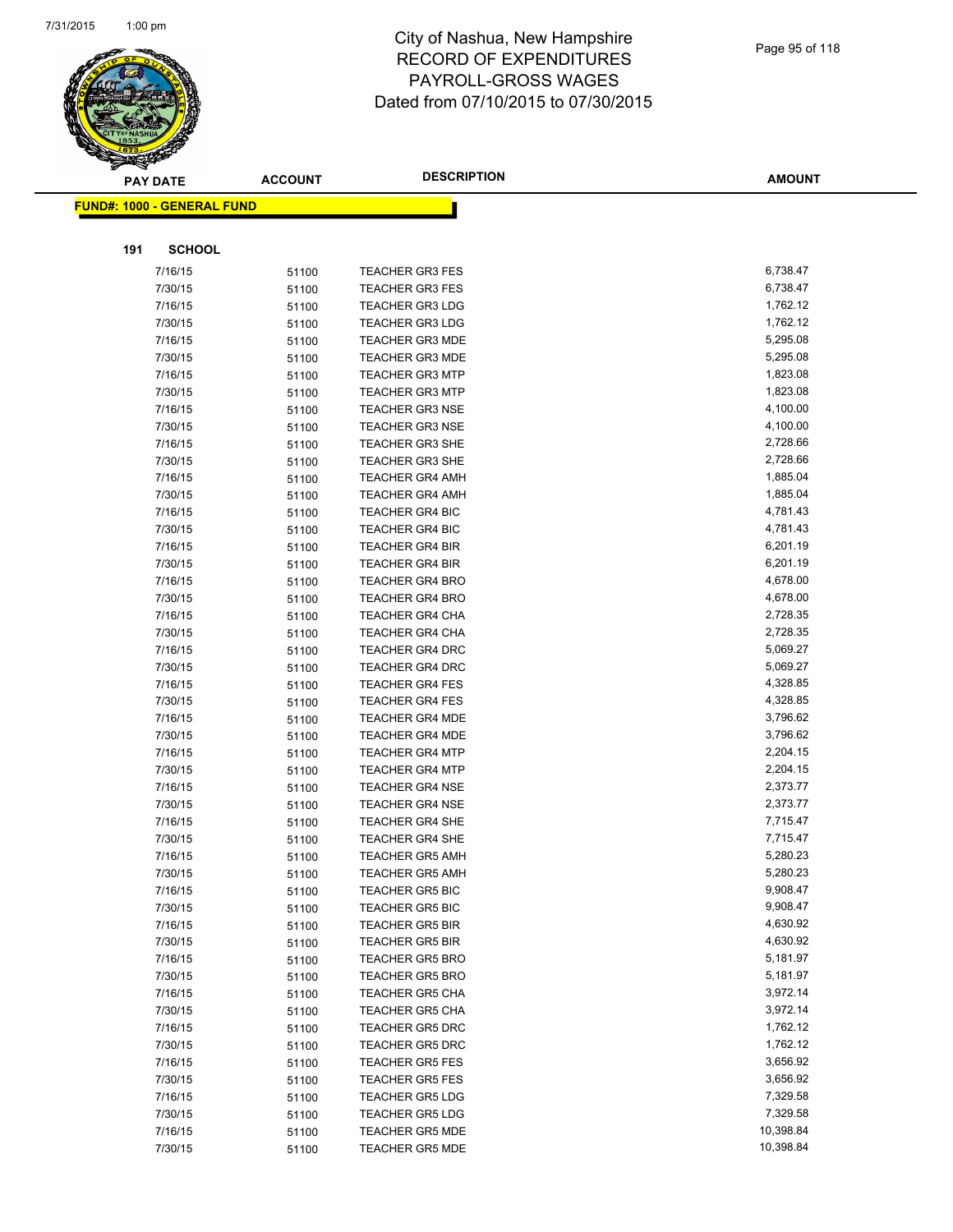

**AMOUNT**

| <u> FUND#: 1000 - GENERAL FUND</u> |                |                                                    |                      |
|------------------------------------|----------------|----------------------------------------------------|----------------------|
|                                    |                |                                                    |                      |
| 191<br><b>SCHOOL</b>               |                |                                                    |                      |
| 7/16/15                            | 51100          | <b>TEACHER GR5 MTP</b>                             | 4,578.77             |
| 7/30/15                            | 51100          | <b>TEACHER GR5 MTP</b>                             | 4,578.77             |
| 7/16/15                            | 51100          | <b>TEACHER GR5 NSE</b>                             | 5,368.47             |
| 7/30/15                            | 51100          | <b>TEACHER GR5 NSE</b>                             | 5,368.47             |
| 7/16/15                            | 51100          | <b>TEACHER GR5 SHE</b>                             | 2,204.15             |
| 7/30/15                            | 51100          | <b>TEACHER GR5 SHE</b>                             | 2,204.15             |
| 7/16/15                            | 51100          | <b>TEACHER GR6 ELM</b>                             | 20,217.54            |
| 7/30/15                            | 51100          | <b>TEACHER GR6 ELM</b>                             | 20,125.17            |
| 7/16/15                            | 51100          | <b>TEACHER GR6 FMS</b>                             | 17,218.15            |
| 7/30/15                            | 51100          | <b>TEACHER GR6 FMS</b>                             | 17,218.15            |
| 7/16/15                            | 51100          | <b>TEACHER GR6 PMS</b>                             | 17,687.54            |
| 7/30/15                            | 51100          | <b>TEACHER GR6 PMS</b>                             | 17,687.54            |
| 7/16/15                            | 51100          | <b>TEACHER GRAPH NHS</b>                           | 2,053.08             |
| 7/30/15                            | 51100          | <b>TEACHER GRAPH NHS</b>                           | 2,053.08             |
| 7/16/15                            | 51100          | <b>TEACHER GRAPHICS NHN</b>                        | 2,551.88             |
| 7/30/15                            | 51100          | <b>TEACHER GRAPHICS NHN</b>                        | 2,551.88             |
| 7/16/15                            | 51100          | <b>TEACHER HEALTH ELM</b>                          | 2,482.65             |
| 7/30/15                            | 51100          | TEACHER HEALTH ELM                                 | 2,482.65             |
| 7/16/15                            | 51100          | TEACHER HEALTH NHS                                 | 4,246.42             |
| 7/30/15                            | 51100          | TEACHER HEALTH NHS                                 | 4,246.42             |
| 7/16/15                            | 51100          | <b>TEACHER HEALTHOC NHS</b>                        | 5,280.23             |
| 7/30/15                            | 51100          | <b>TEACHER HEALTHOC NHS</b>                        | 5,280.23             |
| 7/16/15                            | 51100          | TEACHER HVAC NHS                                   | 1,622.42             |
| 7/30/15                            | 51100          | TEACHER HVAC NHS                                   | 1,622.42             |
| 7/16/15                            | 51100          | TEACHER IN SCH SUSPENSION ELM                      | 1,554.77             |
| 7/30/15                            | 51100          | TEACHER IN SCH SUSPENSION ELM                      | 1,554.77             |
| 7/16/15                            | 51100          | TEACHER IN SCH SUSPENSION NHN                      | 2,566.73             |
| 7/30/15                            | 51100          | TEACHER IN SCH SUSPENSION NHN                      | 2,566.73             |
| 7/16/15                            | 51100          | <b>TEACHER KIND AMH</b>                            | 2,373.77             |
| 7/30/15                            | 51100          | <b>TEACHER KIND AMH</b>                            | 2,373.77             |
| 7/16/15                            | 51100          | <b>TEACHER KIND BIR</b>                            | 2,566.73             |
| 7/30/15                            | 51100          | <b>TEACHER KIND BIR</b>                            | 2,566.73             |
| 7/16/15                            | 51100          | <b>TEACHER KIND CHA</b>                            | 4,422.89             |
| 7/30/15                            | 51100          | <b>TEACHER KIND CHA</b>                            | 4,422.89             |
| 7/16/15                            | 51100          | TEACHER KIND DRC                                   | 8,070.05             |
| 7/30/15                            | 51100          | <b>TEACHER KIND DRC</b>                            | 8,070.05<br>5,164.39 |
| 7/16/15                            | 51100          | TEACHER KIND FES                                   | 5,164.39             |
| 7/30/15                            | 51100          | <b>TEACHER KIND FES</b>                            | 4,297.34             |
| 7/16/15<br>7/30/15                 | 51100          | <b>TEACHER KIND LDG</b>                            | 4,297.34             |
| 7/16/15                            | 51100          | <b>TEACHER KIND LDG</b><br><b>TEACHER KIND MDE</b> | 4,657.77             |
| 7/30/15                            | 51100<br>51100 | TEACHER KIND MDE                                   | 4,657.77             |
| 7/16/15                            | 51100          | <b>TEACHER KIND MTP</b>                            | 3,504.42             |
| 7/30/15                            | 51100          | <b>TEACHER KIND MTP</b>                            | 3,504.42             |
| 7/16/15                            | 51100          | <b>TEACHER KIND NSE</b>                            | 1,949.65             |
| 7/30/15                            | 51100          | <b>TEACHER KIND NSE</b>                            | 1,949.65             |
| 7/16/15                            | 51100          | <b>TEACHER KIND SHE</b>                            | 2,034.50             |
| 7/30/15                            | 51100          | TEACHER KIND SHE                                   | 2,034.50             |
| 7/16/15                            | 51100          | <b>TEACHER MATH ELM</b>                            | 5,272.86             |
| 7/30/15                            | 51100          | <b>TEACHER MATH ELM</b>                            | 5,272.86             |
| 7/16/15                            | 51100          | <b>TEACHER MATH FMS</b>                            | 6,027.61             |
| 7/30/15                            | 51100          | <b>TEACHER MATH FMS</b>                            | 6,027.61             |
|                                    |                |                                                    |                      |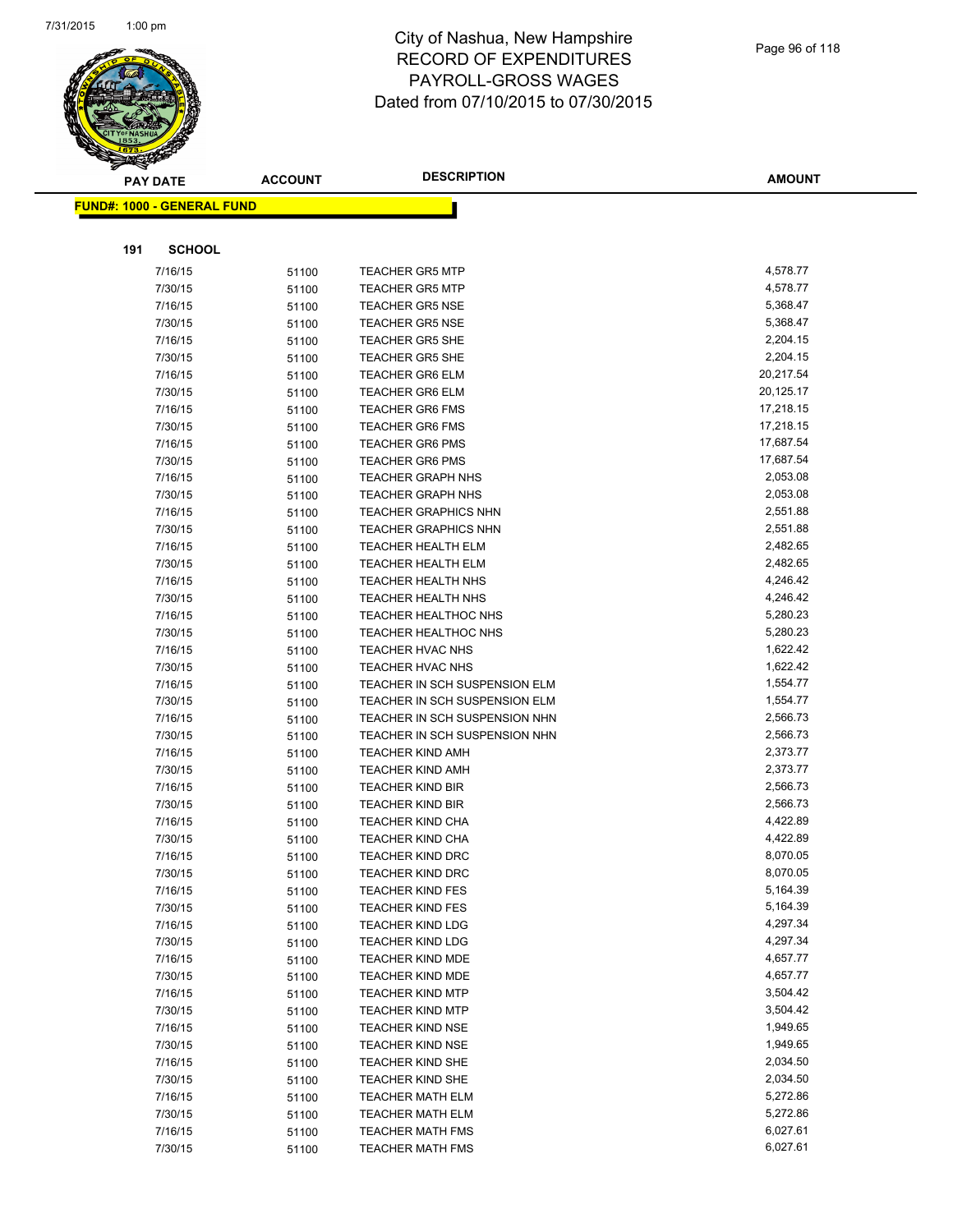

|     | <b>PAY DATE</b>                    | <b>ACCOUNT</b> | <b>DESCRIPTION</b>                                   | <b>AMOUNT</b>        |
|-----|------------------------------------|----------------|------------------------------------------------------|----------------------|
|     | <u> FUND#: 1000 - GENERAL FUND</u> |                |                                                      |                      |
|     |                                    |                |                                                      |                      |
|     |                                    |                |                                                      |                      |
| 191 | <b>SCHOOL</b>                      |                |                                                      |                      |
|     | 7/16/15                            | 51100          | <b>TEACHER MATH NHN</b>                              | 25,748.41            |
|     | 7/30/15                            | 51100          | <b>TEACHER MATH NHN</b>                              | 25,748.41            |
|     | 7/16/15                            | 51100          | <b>TEACHER MATH NHS</b>                              | 20,735.98            |
|     | 7/30/15                            | 51100          | <b>TEACHER MATH NHS</b>                              | 20,735.98            |
|     | 7/16/15                            | 51100          | <b>TEACHER MATH PMS</b>                              | 5,038.67             |
|     | 7/30/15                            | 51100          | <b>TEACHER MATH PMS</b>                              | 5,038.67             |
|     | 7/16/15                            | 51100          | <b>TEACHER MUSIC AMH</b>                             | 1,622.42             |
|     | 7/30/15                            | 51100          | <b>TEACHER MUSIC AMH</b>                             | 1,622.42             |
|     | 7/16/15                            | 51100          | <b>TEACHER MUSIC BRO</b>                             | 2,728.35             |
|     | 7/30/15                            | 51100          | <b>TEACHER MUSIC BRO</b>                             | 2,728.35             |
|     | 7/16/15                            | 51100          | <b>TEACHER MUSIC DRC</b>                             | 2,640.10             |
|     | 7/30/15                            | 51100          | <b>TEACHER MUSIC DRC</b>                             | 2,640.10             |
|     | 7/16/15                            | 51100          | <b>TEACHER MUSIC ELM</b>                             | 1,949.65             |
|     | 7/30/15                            | 51100          | <b>TEACHER MUSIC ELM</b>                             | 1,949.65             |
|     | 7/16/15                            | 51100          | <b>TEACHER MUSIC FES</b>                             | 2,551.88             |
|     | 7/30/15                            | 51100          | <b>TEACHER MUSIC FES</b>                             | 2,551.88             |
|     | 7/16/15                            | 51100          | <b>TEACHER MUSIC FMS</b>                             | 5,009.73             |
|     | 7/30/15                            | 51100          | <b>TEACHER MUSIC FMS</b>                             | 5,009.73             |
|     | 7/16/15                            | 51100          | <b>TEACHER MUSIC LDG</b>                             | 2,650.85             |
|     | 7/30/15                            | 51100          | <b>TEACHER MUSIC LDG</b>                             | 2,650.85             |
|     | 7/16/15                            | 51100          | <b>TEACHER MUSIC MDE</b>                             | 1,885.04             |
|     | 7/30/15                            | 51100          | <b>TEACHER MUSIC MDE</b>                             | 1,885.04             |
|     | 7/16/15                            | 51100          | <b>TEACHER MUSIC NHN</b>                             | 2,686.51             |
|     | 7/30/15                            | 51100          | <b>TEACHER MUSIC NHN</b>                             | 2,661.40<br>2,398.88 |
|     | 7/16/15                            | 51100          | TEACHER MUSIC NHS                                    |                      |
|     | 7/30/15                            | 51100          | <b>TEACHER MUSIC NHS</b>                             | 2,398.88<br>4,243.23 |
|     | 7/16/15                            | 51100          | <b>TEACHER MUSIC PMS</b><br><b>TEACHER MUSIC PMS</b> |                      |
|     | 7/30/15                            | 51100          |                                                      | 4,243.23<br>2,650.85 |
|     | 7/16/15<br>7/30/15                 | 51100          | TEACHER PE BIR<br>TEACHER PE BIR                     | 2,650.85             |
|     | 7/16/15                            | 51100          |                                                      | 2,640.12             |
|     | 7/30/15                            | 51100          | <b>TEACHER PE BRO</b><br><b>TEACHER PE BRO</b>       | 2,640.12             |
|     | 7/16/15                            | 51100          |                                                      | 2,551.88             |
|     | 7/30/15                            | 51100          | <b>TEACHER PE CHA</b><br><b>TEACHER PE CHA</b>       | 2,551.88             |
|     | 7/16/15                            | 51100<br>51100 | <b>TEACHER PE DRC</b>                                | 2,728.35             |
|     | 7/30/15                            |                | TEACHER PE DRC                                       | 2,728.35             |
|     | 7/16/15                            | 51100<br>51100 | TEACHER PE ELM                                       | 3,815.20             |
|     | 7/30/15                            | 51100          | TEACHER PE ELM                                       | 3,815.20             |
|     | 7/16/15                            | 51100          | TEACHER PE FES                                       | 1,510.92             |
|     | 7/30/15                            | 51100          | TEACHER PE FES                                       | 1,510.92             |
|     | 7/16/15                            | 51100          | <b>TEACHER PE FMS</b>                                | 2,551.88             |
|     | 7/30/15                            | 51100          | <b>TEACHER PE FMS</b>                                | 2,551.88             |
|     | 7/16/15                            | 51100          | TEACHER PE LDG                                       | 1,911.08             |
|     | 7/30/15                            | 51100          | <b>TEACHER PE LDG</b>                                | 2,157.34             |
|     | 7/16/15                            | 51100          | TEACHER PE NHN                                       | 7,755.38             |
|     | 7/30/15                            | 51100          | TEACHER PE NHN                                       | 7,755.38             |
|     | 7/16/15                            | 51100          | TEACHER PE NHS                                       | 4,547.60             |
|     | 7/30/15                            | 51100          | TEACHER PE NHS                                       | 4,547.60             |
|     | 7/16/15                            | 51100          | TEACHER PE PMS                                       | 4,477.45             |
|     | 7/30/15                            | 51100          | <b>TEACHER PE PMS</b>                                | 4,477.45             |
|     | 7/16/15                            | 51100          | TEACHER PE SHE                                       | 2,566.73             |
|     | 7/30/15                            | 51100          | TEACHER PE SHE                                       | 2,566.73             |
|     |                                    |                |                                                      |                      |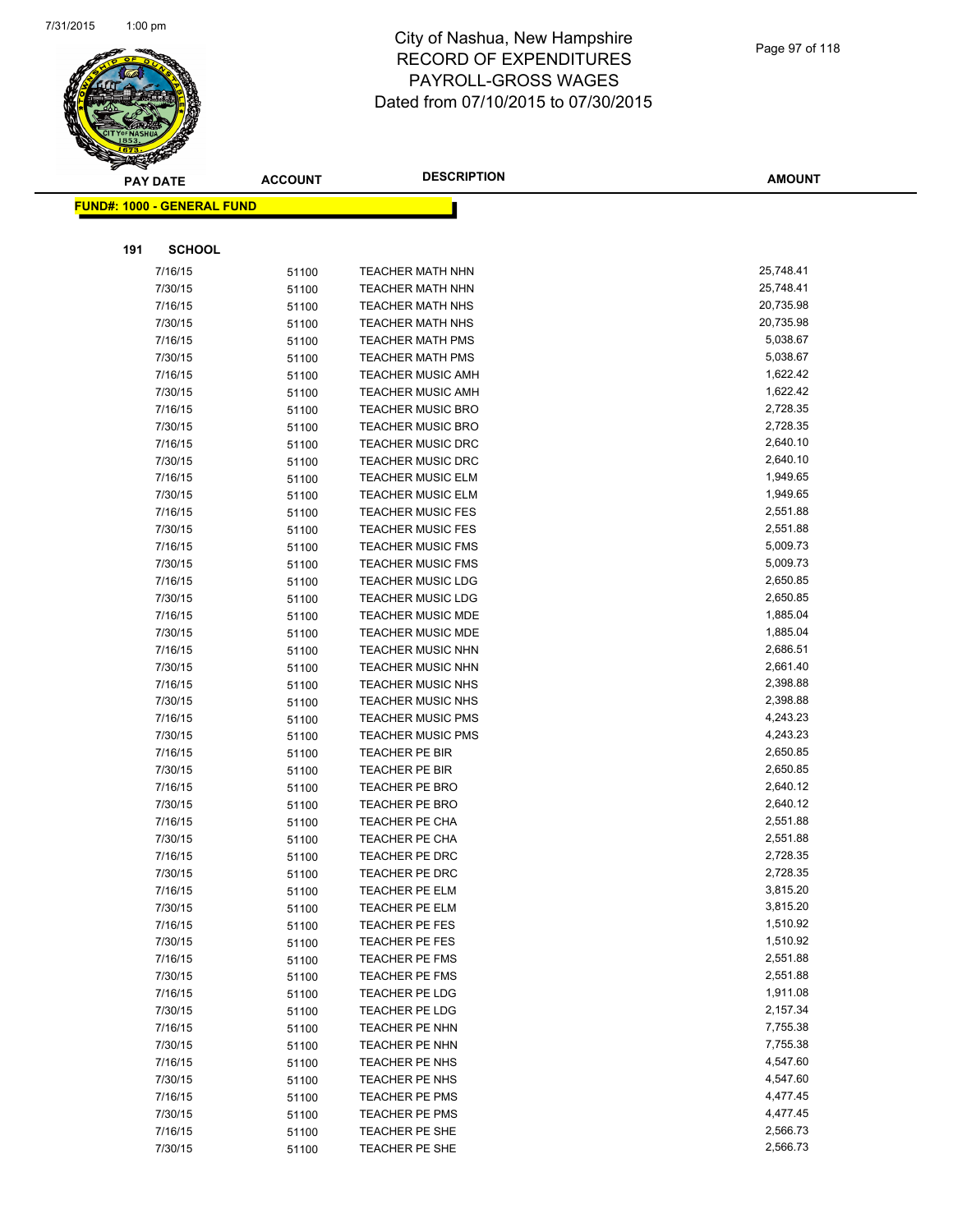

|     | <b>PAY DATE</b>                    | <b>ACCOUNT</b> | <b>DESCRIPTION</b>                                           | <b>AMOUNT</b>        |
|-----|------------------------------------|----------------|--------------------------------------------------------------|----------------------|
|     | <u> FUND#: 1000 - GENERAL FUND</u> |                |                                                              |                      |
|     |                                    |                |                                                              |                      |
|     |                                    |                |                                                              |                      |
| 191 | <b>SCHOOL</b>                      |                |                                                              |                      |
|     | 7/16/15                            | 51100          | TEACHER PRESCHOOL BIC                                        | 8,133.35             |
|     | 7/30/15                            | 51100          | <b>TEACHER PRESCHOOL BIC</b>                                 | 8,133.35             |
|     | 7/16/15                            | 51100          | <b>TEACHER PRESCHOOL BRO</b>                                 | 4,797.76             |
|     | 7/30/15                            | 51100          | <b>TEACHER PRESCHOOL BRO</b>                                 | 4,797.76             |
|     | 7/16/15                            | 51100          | TEACHER PRESCHOOL DRC                                        | 4,297.34             |
|     | 7/30/15                            | 51100          | <b>TEACHER PRESCHOOL DRC</b>                                 | 4,297.34             |
|     | 7/16/15                            | 51100          | TEACHER PRESCHOOL MTP                                        | 2,728.35             |
|     | 7/30/15                            | 51100          | <b>TEACHER PRESCHOOL MTP</b>                                 | 2,728.35             |
|     | 7/16/15                            | 51100          | <b>TEACHER PRESCHOOL NHS</b>                                 | 1,126.66             |
|     | 7/30/15                            | 51100          | <b>TEACHER PRESCHOOL NHS</b>                                 | 1,126.66             |
|     | 7/16/15<br>7/30/15                 | 51100          | <b>TEACHER PRESCHOOL NSE</b><br><b>TEACHER PRESCHOOL NSE</b> | 5,620.19<br>5,620.19 |
|     | 7/16/15                            | 51100          | <b>TEACHER READ AMH</b>                                      | 2,816.65             |
|     | 7/30/15                            | 51100          | <b>TEACHER READ AMH</b>                                      | 2,816.65             |
|     | 7/16/15                            | 51100          | <b>TEACHER READ BIC</b>                                      | 2,373.77             |
|     | 7/30/15                            | 51100<br>51100 | <b>TEACHER READ BIC</b>                                      | 2,373.77             |
|     | 7/16/15                            | 51100          | <b>TEACHER READ BIR</b>                                      | 2,728.35             |
|     | 7/30/15                            | 51100          | <b>TEACHER READ BIR</b>                                      | 2,728.35             |
|     | 7/16/15                            | 51100          | <b>TEACHER READ BRO</b>                                      | 1,414.51             |
|     | 7/30/15                            | 51100          | <b>TEACHER READ BRO</b>                                      | 1,414.51             |
|     | 7/16/15                            | 51100          | <b>TEACHER READ ELM</b>                                      | 2,816.65             |
|     | 7/30/15                            | 51100          | <b>TEACHER READ ELM</b>                                      | 2,816.65             |
|     | 7/16/15                            | 51100          | <b>TEACHER READ FES</b>                                      | 2,728.35             |
|     | 7/30/15                            | 51100          | <b>TEACHER READ FES</b>                                      | 2,728.35             |
|     | 7/16/15                            | 51100          | <b>TEACHER READ FMS</b>                                      | 2,566.73             |
|     | 7/30/15                            | 51100          | <b>TEACHER READ FMS</b>                                      | 2,566.73             |
|     | 7/16/15                            | 51100          | <b>TEACHER READ LDG</b>                                      | 2,373.77             |
|     | 7/30/15                            | 51100          | <b>TEACHER READ LDG</b>                                      | 2,373.77             |
|     | 7/16/15                            | 51100          | <b>TEACHER READ MDE</b>                                      | 2,728.35             |
|     | 7/30/15                            | 51100          | TEACHER READ MDE                                             | 2,728.35             |
|     | 7/16/15                            | 51100          | <b>TEACHER READ MTP</b>                                      | 1,955.77             |
|     | 7/30/15                            | 51100          | <b>TEACHER READ MTP</b>                                      | 1,955.77             |
|     | 7/16/15                            | 51100          | TEACHER READ NHN                                             | 1,762.12             |
|     | 7/30/15                            | 51100          | <b>TEACHER READ NHN</b>                                      | 1,762.12             |
|     | 7/16/15                            | 51100          | <b>TEACHER READ NSE</b>                                      | 2,728.35             |
|     | 7/30/15                            | 51100          | <b>TEACHER READ NSE</b>                                      | 2,728.35             |
|     | 7/16/15                            | 51100          | <b>TEACHER READ PMS</b>                                      | 4,389.81             |
|     | 7/30/15                            | 51100          | <b>TEACHER READ PMS</b>                                      | 2,566.73             |
|     | 7/16/15                            | 51100          | TEACHER READ SHE                                             | 2,566.73             |
|     | 7/30/15                            | 51100          | TEACHER READ SHE                                             | 2,566.73             |
|     | 7/16/15                            | 51100          | TEACHER SCIENCE ELM                                          | 17,133.99            |
|     | 7/30/15                            | 51100          | TEACHER SCIENCE ELM                                          | 17,133.99            |
|     | 7/16/15                            | 51100          | <b>TEACHER SCIENCE FMS</b>                                   | 6,743.74             |
|     | 7/30/15                            | 51100          | TEACHER SCIENCE FMS                                          | 6,743.74             |
|     | 7/16/15                            | 51100          | <b>TEACHER SCIENCE NHN</b>                                   | 21,832.84            |
|     | 7/30/15                            | 51100          | <b>TEACHER SCIENCE NHN</b>                                   | 21,832.84            |
|     | 7/16/15                            | 51100          | <b>TEACHER SCIENCE NHS</b>                                   | 21,743.81            |
|     | 7/30/15                            | 51100          | TEACHER SCIENCE NHS                                          | 21,743.81            |
|     | 7/16/15                            | 51100          | TEACHER SCIENCE PMS                                          | 7,339.88             |
|     | 7/30/15                            | 51100          | <b>TEACHER SCIENCE PMS</b>                                   | 7,339.88             |
|     | 7/16/15                            | 51100          | TEACHER SOCIAL STUDIES ELM                                   | 6,000.97             |
|     | 7/30/15                            | 51100          | TEACHER SOCIAL STUDIES ELM                                   | 6,000.97             |
|     |                                    |                |                                                              |                      |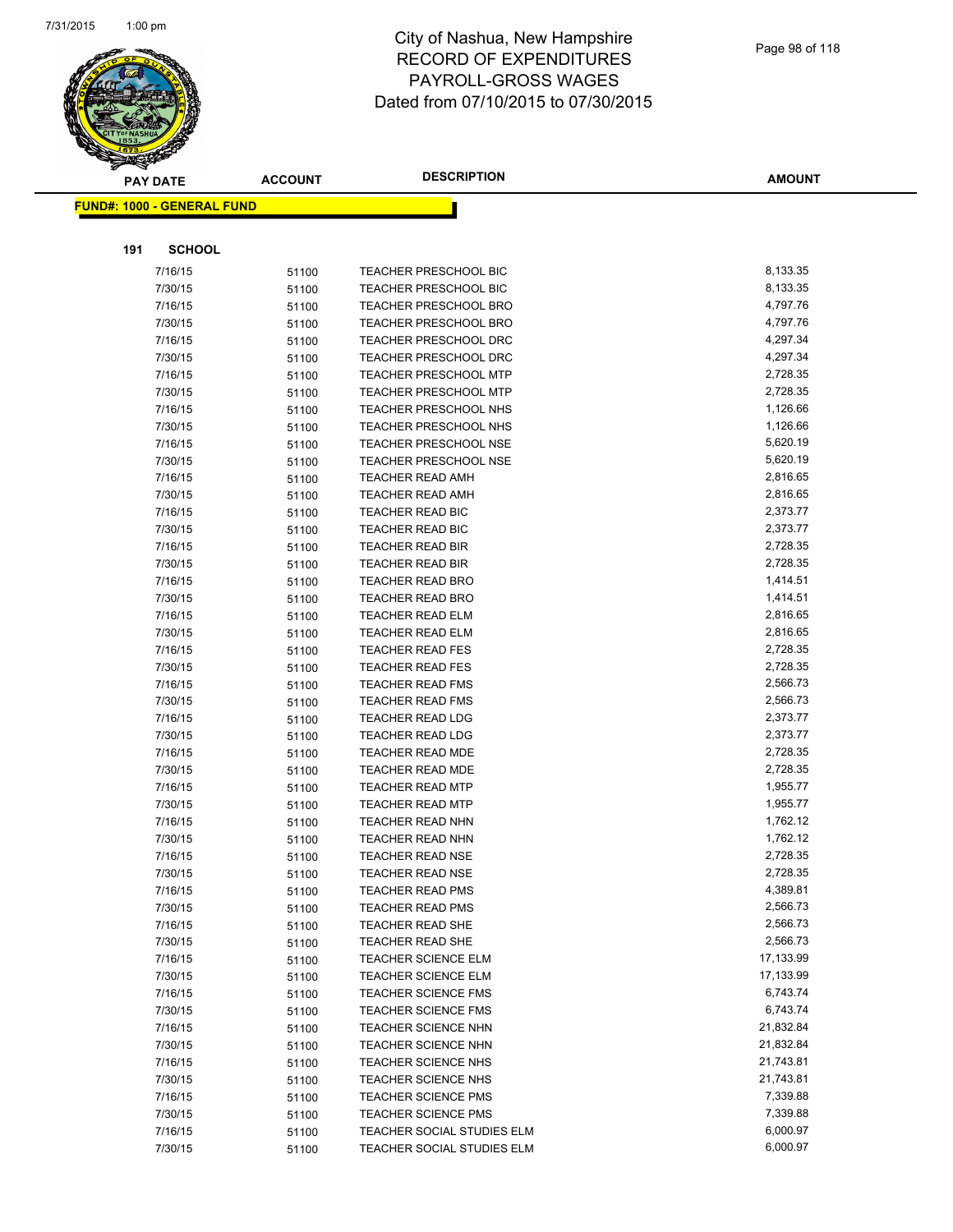

|     | <b>PAY DATE</b>                    | <b>ACCOUNT</b> | <b>DESCRIPTION</b>                                 | <b>AMOUNT</b>        |
|-----|------------------------------------|----------------|----------------------------------------------------|----------------------|
|     | <u> FUND#: 1000 - GENERAL FUND</u> |                |                                                    |                      |
|     |                                    |                |                                                    |                      |
|     |                                    |                |                                                    |                      |
| 191 | <b>SCHOOL</b>                      |                |                                                    |                      |
|     | 7/16/15                            | 51100          | TEACHER SOCIAL STUDIES NHN                         | 23,958.46            |
|     | 7/30/15                            | 51100          | TEACHER SOCIAL STUDIES NHN                         | 23,958.46            |
|     | 7/16/15                            | 51100          | TEACHER SOCIAL STUDIES NHS                         | 19,911.44            |
|     | 7/30/15                            | 51100          | TEACHER SOCIAL STUDIES NHS                         | 19,911.44            |
|     | 7/16/15                            | 51100          | <b>TEACHER SOCIAL STUDIES PMS</b>                  | 4,511.19             |
|     | 7/30/15                            | 51100          | TEACHER SOCIAL STUDIES PMS                         | 4,511.19             |
|     | 7/16/15                            | 51100          | <b>TEACHER SPED BIC</b>                            | 6,081.15             |
|     | 7/30/15                            | 51100          | <b>TEACHER SPED BIC</b>                            | 6,081.15             |
|     | 7/16/15                            | 51100          | <b>TEACHER SPED BIR</b>                            | 5,127.23             |
|     | 7/30/15                            | 51100          | <b>TEACHER SPED BIR</b>                            | 5,127.23             |
|     | 7/16/15                            | 51100          | <b>TEACHER SPED BRO</b>                            | 5,545.00             |
|     | 7/30/15                            | 51100          | TEACHER SPED BRO                                   | 5,545.00             |
|     | 7/16/15                            | 51100          | <b>TEACHER SPED CHA</b>                            | 5,368.53             |
|     | 7/30/15                            | 51100          | TEACHER SPED CHA                                   | 5,368.53             |
|     | 6/18/15                            | 51100          | <b>TEACHER SPED DRC</b>                            | (7,375.08)           |
|     | 7/16/15                            | 51100          | <b>TEACHER SPED DRC</b>                            | 2,566.73             |
|     | 7/30/15                            | 51100          | <b>TEACHER SPED DRC</b>                            | 2,566.73             |
|     | 6/18/15                            | 51100          | <b>TEACHER SPED ELM</b>                            | (7,540.16)           |
|     | 7/16/15                            | 51100          | <b>TEACHER SPED ELM</b>                            | 7,130.46<br>7,130.46 |
|     | 7/30/15                            | 51100          | <b>TEACHER SPED ELM</b>                            | 3,504.42             |
|     | 7/16/15<br>7/30/15                 | 51100          | <b>TEACHER SPED FES</b><br><b>TEACHER SPED FES</b> | 3,504.42             |
|     | 7/16/15                            | 51100          | <b>TEACHER SPED FMS</b>                            | 4,766.27             |
|     | 7/30/15                            | 51100          | <b>TEACHER SPED FMS</b>                            | 4,766.27             |
|     | 7/16/15                            | 51100          | TEACHER SPED LDG                                   | 2,204.15             |
|     | 7/30/15                            | 51100<br>51100 | <b>TEACHER SPED LDG</b>                            | 2,204.15             |
|     | 7/16/15                            | 51100          | TEACHER SPED MDE                                   | 4,046.27             |
|     | 7/30/15                            | 51100          | <b>TEACHER SPED MDE</b>                            | 4,046.27             |
|     | 7/16/15                            | 51100          | <b>TEACHER SPED MTP</b>                            | 5,280.23             |
|     | 7/30/15                            | 51100          | <b>TEACHER SPED MTP</b>                            | 5,280.23             |
|     | 7/16/15                            | 51100          | <b>TEACHER SPED NHN</b>                            | 11,770.39            |
|     | 7/30/15                            | 51100          | <b>TEACHER SPED NHN</b>                            | 11,770.39            |
|     | 7/16/15                            | 51100          | TEACHER SPED NHS                                   | 21,028.93            |
|     | 7/30/15                            | 51100          | <b>TEACHER SPED NHS</b>                            | 21,222.96            |
|     | 7/16/15                            | 51100          | <b>TEACHER SPED NSE</b>                            | 1,961.92             |
|     | 7/30/15                            | 51100          | TEACHER SPED NSE                                   | 1,961.92             |
|     | 6/18/15                            | 51100          | <b>TEACHER SPED PMS</b>                            | (6,489.68)           |
|     | 7/16/15                            | 51100          | TEACHER SPED PMS                                   | 9,162.46             |
|     | 7/30/15                            | 51100          | <b>TEACHER SPED PMS</b>                            | 9,162.46             |
|     | 7/16/15                            | 51100          | <b>TEACHER SPED SHE</b>                            | 2,728.35             |
|     | 7/30/15                            | 51100          | <b>TEACHER SPED SHE</b>                            | 2,728.35             |
|     | 7/16/15                            | 51100          | TEACHER TECHED ELM                                 | 5,031.61             |
|     | 7/30/15                            | 51100          | <b>TEACHER TECHED ELM</b>                          | 5,031.61             |
|     | 7/16/15                            | 51100          | TEACHER TECHED NHN                                 | 2,816.65             |
|     | 7/30/15                            | 51100          | <b>TEACHER TECHED NHN</b>                          | 2,816.65             |
|     | 7/16/15                            | 51100          | <b>TEACHER TECHED NHS</b>                          | 7,832.11             |
|     | 7/30/15                            | 51100          | <b>TEACHER TECHED NHS</b>                          | 7,832.11             |
|     | 7/16/15                            | 51100          | TEACHER TECHED PMS                                 | 5,456.70             |
|     | 7/30/15                            | 51100          | TEACHER TECHED PMS                                 | 5,456.70             |
|     | 7/16/15                            | 51100          | TEACHER TV PROD NHS                                | 2,566.73             |
|     | 7/30/15                            | 51100          | TEACHER TV PROD NHS                                | 2,566.73             |
|     | 7/16/15                            | 51100          | <b>TEACHER VISION WID</b>                          | 1,832.88             |
|     |                                    |                |                                                    |                      |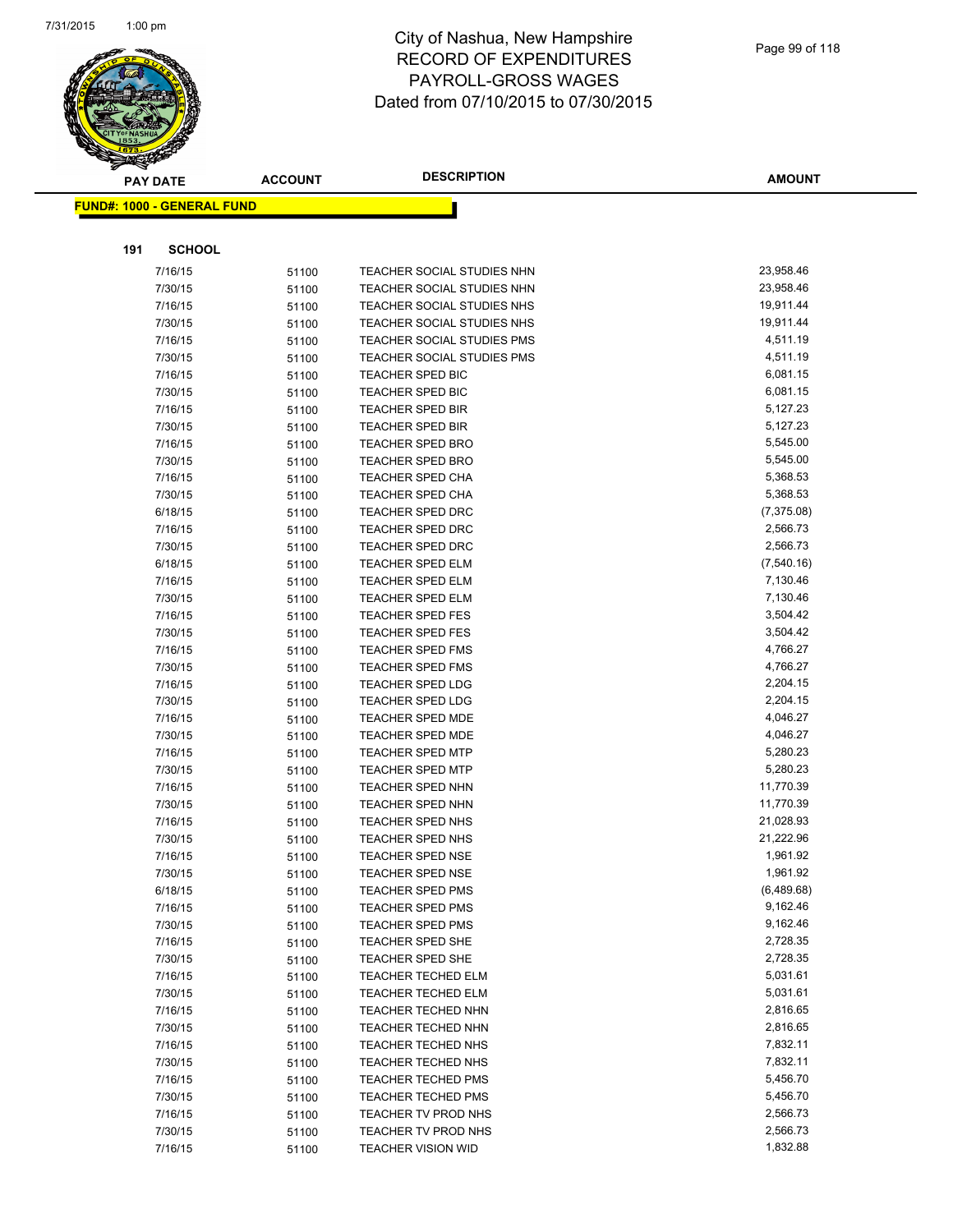

|     | <b>PAY DATE</b>                    | <b>ACCOUNT</b> | <b>DESCRIPTION</b>                                             | <b>AMOUNT</b>    |
|-----|------------------------------------|----------------|----------------------------------------------------------------|------------------|
|     | <u> FUND#: 1000 - GENERAL FUND</u> |                |                                                                |                  |
|     |                                    |                |                                                                |                  |
|     |                                    |                |                                                                |                  |
| 191 | <b>SCHOOL</b>                      |                |                                                                |                  |
|     | 7/30/15                            | 51100          | <b>TEACHER VISION WID</b>                                      | 1,832.88         |
|     | 7/16/15                            | 51100          | TECH INTERGRATION ASST NSE                                     | 159.25           |
|     | 7/23/15                            | 51100          | TECH INTERGRATION ASST NSE                                     | 277.88           |
|     | 7/30/15                            | 51100          | TECH INTERGRATION ASST NSE                                     | 152.88           |
|     | 7/16/15                            | 51200          | CLERICAL BOARD OF ED SUP                                       | 689.92           |
|     | 7/23/15                            | 51200          | CLERICAL BOARD OF ED SUP                                       | 705.82           |
|     | 7/30/15                            | 51200          | CLERICAL BOARD OF ED SUP                                       | 700.52           |
|     | 7/16/15                            | 51200          | <b>CUSTODIAN CHA</b>                                           | 347.40           |
|     | 7/23/15                            | 51200          | <b>CUSTODIAN CHA</b>                                           | 347.40           |
|     | 7/30/15                            | 51200          | <b>CUSTODIAN CHA</b>                                           | 347.40           |
|     | 7/16/15                            | 51200          | <b>CUSTODIAN NHN</b>                                           | 486.36           |
|     | 7/23/15                            | 51200          | <b>CUSTODIAN NHN</b>                                           | 529.78<br>521.10 |
|     | 7/30/15                            | 51200          | <b>CUSTODIAN NHN</b>                                           | 1,421.52         |
|     | 7/16/15<br>7/30/15                 | 51200          | DATA ANALYST                                                   | 1,421.52         |
|     |                                    | 51200          | DATA ANALYST                                                   | 802.92           |
|     | 7/16/15<br>7/30/15                 | 51200          | <b>GUIDANCE COUNSELOR NHS</b><br><b>GUIDANCE COUNSELOR NHS</b> | 802.92           |
|     | 7/16/15                            | 51200          | PARA DW SPEC ED MDE                                            | 150.00           |
|     | 7/16/15                            | 51200          | PARA DW SPEC ED NHN                                            | 187.50           |
|     | 7/23/15                            | 51200<br>51200 | PARA DW SPEC ED NHN                                            | 175.00           |
|     | 7/30/15                            | 51200          | PARA DW SPEC ED NHN                                            | 250.00           |
|     | 7/16/15                            | 51200          | PARA INST SHE                                                  | 800.00           |
|     | 7/23/15                            | 51200          | PARA INST SHE                                                  | 100.00           |
|     | 7/30/15                            | 51200          | PARA INST SHE                                                  | 118.75           |
|     | 7/23/15                            | 51200          | <b>SCHOOL ADMIN INTERN</b>                                     | 160.00           |
|     | 7/30/15                            | 51200          | <b>SCHOOL ADMIN INTERN</b>                                     | 160.00           |
|     | 7/16/15                            | 51200          | SCHOOL PSYCHOLOGIST WID                                        | 3,965.82         |
|     | 7/30/15                            | 51200          | SCHOOL PSYCHOLOGIST WID                                        | 5,607.70         |
|     | 7/16/15                            | 51200          | SOCIAL WORKER FMS                                              | 150.00           |
|     | 7/30/15                            | 51200          | SOCIAL WORKER FMS                                              | 225.00           |
|     | 7/16/15                            | 51200          | SPEECH LANG PATHOLOGIST WID                                    | 8,073.39         |
|     | 7/30/15                            | 51200          | SPEECH LANG PATHOLOGIST WID                                    | 8,073.39         |
|     | 7/16/15                            | 51200          | <b>SUB CLERICAL</b>                                            | 356.41           |
|     | 7/23/15                            | 51200          | <b>SUB CLERICAL</b>                                            | 356.41           |
|     | 7/30/15                            | 51200          | <b>SUB CLERICAL</b>                                            | 338.44           |
|     | 7/16/15                            | 51200          | <b>TEACHER ART NHN</b>                                         | 181.95           |
|     | 7/30/15                            | 51200          | <b>TEACHER ART NHN</b>                                         | 651.45           |
|     | 7/16/15                            | 51200          | <b>TEACHER BEHAVIOR SPEC WID</b>                               | 1,026.69         |
|     | 7/30/15                            | 51200          | <b>TEACHER BEHAVIOR SPEC WID</b>                               | 1,026.69         |
|     | 7/16/15                            | 51200          | <b>TEACHER DWSE ELM</b>                                        | 475.00           |
|     | 7/30/15                            | 51200          | <b>TEACHER DWSE ELM</b>                                        | 412.50           |
|     | 7/30/15                            | 51200          | <b>TEACHER DWSE MDE</b>                                        | 162.50           |
|     | 7/16/15                            | 51200          | <b>TEACHER ENGLISH ELM</b>                                     | 150.00           |
|     | 7/16/15                            | 51200          | <b>TEACHER ENGLISH NHS</b>                                     | 276.62           |
|     | 7/30/15                            | 51200          | <b>TEACHER ENGLISH NHS</b>                                     | 276.62           |
|     | 7/16/15                            | 51200          | <b>TEACHER FOREIGN LANG FMS</b>                                | 959.55           |
|     | 7/30/15                            | 51200          | <b>TEACHER FOREIGN LANG FMS</b>                                | 959.55           |
|     | 7/30/15                            | 51200          | <b>TEACHER GR5 CHA</b>                                         | 125.00           |
|     | 7/16/15                            | 51200          | TEACHER INST SPED WID                                          | 1,899.02         |
|     | 7/30/15                            | 51200          | <b>TEACHER INST SPED WID</b>                                   | 1,899.02         |
|     | 7/16/15                            | 51200          | <b>TEACHER KIND BIC</b>                                        | 946.92           |
|     | 7/30/15                            | 51200          | <b>TEACHER KIND BIC</b>                                        | 946.92           |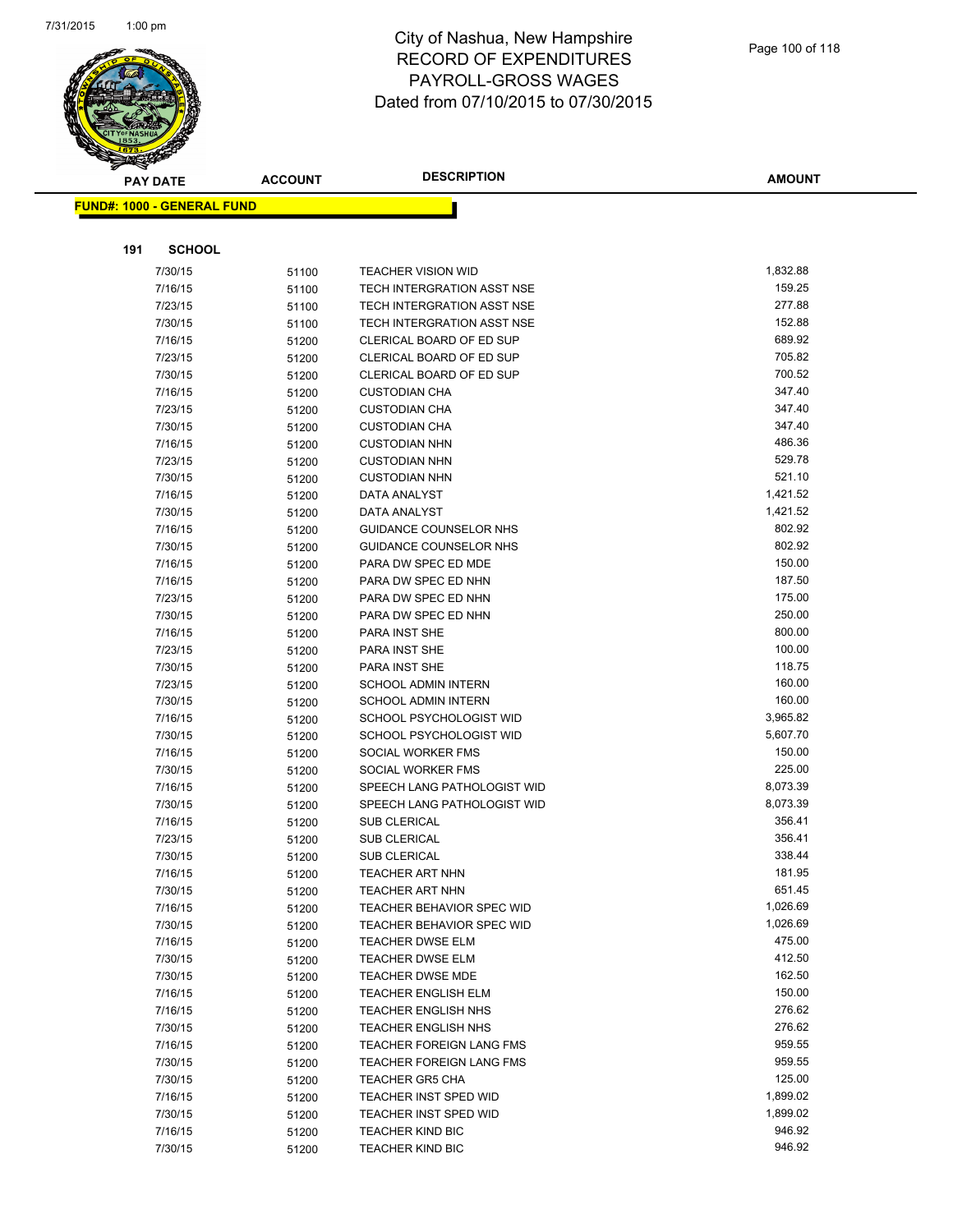

| <b>PAY DATE</b>                   | <b>ACCOUNT</b> | <b>DESCRIPTION</b>                     | <b>AMOUNT</b>  |
|-----------------------------------|----------------|----------------------------------------|----------------|
| <b>FUND#: 1000 - GENERAL FUND</b> |                |                                        |                |
|                                   |                |                                        |                |
| 191<br><b>SCHOOL</b>              |                |                                        |                |
| 7/30/15                           | 51200          | <b>TEACHER KIND LDG</b>                | 50.00          |
| 7/16/15                           | 51200          | <b>TEACHER MATH NHN</b>                | 1,133.19       |
| 7/30/15                           | 51200          | <b>TEACHER MATH NHN</b>                | 1,133.19       |
| 7/16/15                           | 51200          | <b>TEACHER MUSIC ELM</b>               | 825.35         |
| 7/30/15                           | 51200          | <b>TEACHER MUSIC ELM</b>               | 825.35         |
| 7/16/15                           | 51200          | TEACHER PE NHS                         | 236.54         |
| 7/30/15                           | 51200          | TEACHER PE NHS                         | 236.54         |
| 7/16/15                           | 51200          | <b>TEACHER SOCIAL STUDIES NHN</b>      | 50.00          |
| 7/30/15                           | 51200          | TEACHER SOCIAL STUDIES NHN             | 375.00         |
| 7/30/15                           | 51200          | TEACHER SPED BIC                       | 75.00          |
| 7/16/15                           | 51200          | <b>TEACHER SPED BRO</b>                | 100.00         |
| 7/30/15                           | 51200          | <b>TEACHER SPED BRO</b>                | 200.00         |
| 7/16/15                           | 51200          | <b>TEACHER SPED NHN</b>                | 4,085.11       |
| 7/30/15                           | 51200          | TEACHER SPED NHN                       | 4,088.11       |
| 7/16/15                           | 51200          | <b>TEACHER SPED NHS</b>                | 881.06         |
| 7/30/15                           | 51200          | <b>TEACHER SPED NHS</b>                | 1,231.06       |
| 7/16/15                           | 51200          | <b>TEACHER SPED PMS</b>                | 100.00         |
| 7/30/15                           | 51200          | <b>TEACHER SPED PMS</b>                | 100.00         |
| 6/18/15                           | 51200          | <b>TEACHER TTI AMH</b>                 | (6,631.44)     |
| 6/18/15                           | 51200          | <b>TEACHER TTI FES</b>                 | (16, 832.60)   |
| 6/18/15                           | 51200          | <b>TEACHER TTI LDG</b>                 | (21, 342.76)   |
| 6/18/15                           | 51200          | <b>TEACHER TTI MTP</b>                 | (13, 974.88)   |
| 6/18/15                           | 51200          | TEACHER TTI NURSERY                    | (7,808.76)     |
| 6/18/15                           | 51200          | <b>TEACHER TTIDRC</b>                  | (23, 367.12)   |
| 7/16/15                           | 51200          | TECHNOLOGY SUMMER HELP                 | 2,062.50       |
| 7/23/15                           | 51200          | <b>TECHNOLOGY SUMMER HELP</b>          | 2,062.50       |
| 7/30/15                           |                | <b>TECHNOLOGY SUMMER HELP</b>          | 1,980.00       |
| 7/16/15                           | 51200          | OVERTIME-REGULAR                       | 2,373.12       |
|                                   | 51300          |                                        |                |
| 7/23/15                           | 51300          | OVERTIME-REGULAR                       | 2,141.19       |
| 7/30/15                           | 51300          | OVERTIME-REGULAR                       | 4,158.00       |
| 7/16/15                           | 51400          | WAGES TEMP-SEASONAL                    | 3,591.60       |
| 7/23/15                           | 51400          | WAGES TEMP-SEASONAL                    | 5,587.94       |
| 7/30/15                           | 51400          | WAGES TEMP-SEASONAL                    | 5,279.60       |
| 7/11/15                           | 51412          | <b>WAGES PER DIEM</b>                  | (65.00)        |
| 7/16/15                           | 51412          | <b>WAGES PER DIEM</b>                  | 806.99         |
| 7/23/15                           | 51412          | WAGES PER DIEM                         | 586.05         |
| 7/30/15                           | 51412          | <b>WAGES PER DIEM</b>                  | 971.45         |
| 7/23/15                           | 51600          | <b>LONGEVITY</b>                       | 1,075.00       |
| 7/16/15                           | 51650          | <b>ADDITIONAL HOURS</b>                | 68,036.99      |
| 7/23/15                           | 51650          | <b>ADDITIONAL HOURS</b>                | 46,770.02      |
| 7/30/15                           | 51650          | <b>ADDITIONAL HOURS</b>                | 104,448.82     |
| 7/16/15                           | 51700          | <b>STIPENDS</b>                        | 150.00         |
| 7/16/15                           | 51750          | <b>RETIREMENT &amp; SEPARATION PAY</b> | 53,022.32      |
| 7/23/15                           | 51750          | <b>RETIREMENT &amp; SEPARATION PAY</b> | 6,550.19       |
| 7/30/15                           | 51750          | <b>RETIREMENT &amp; SEPARATION PAY</b> | 5,381.18       |
| 7/30/15                           | 55118          | TELEPHONE-CELLULAR                     | 2,420.00       |
| <b>TOTAL 191 - SCHOOL</b>         |                |                                        | \$3,764,006.77 |

 $\sim$   $\sim$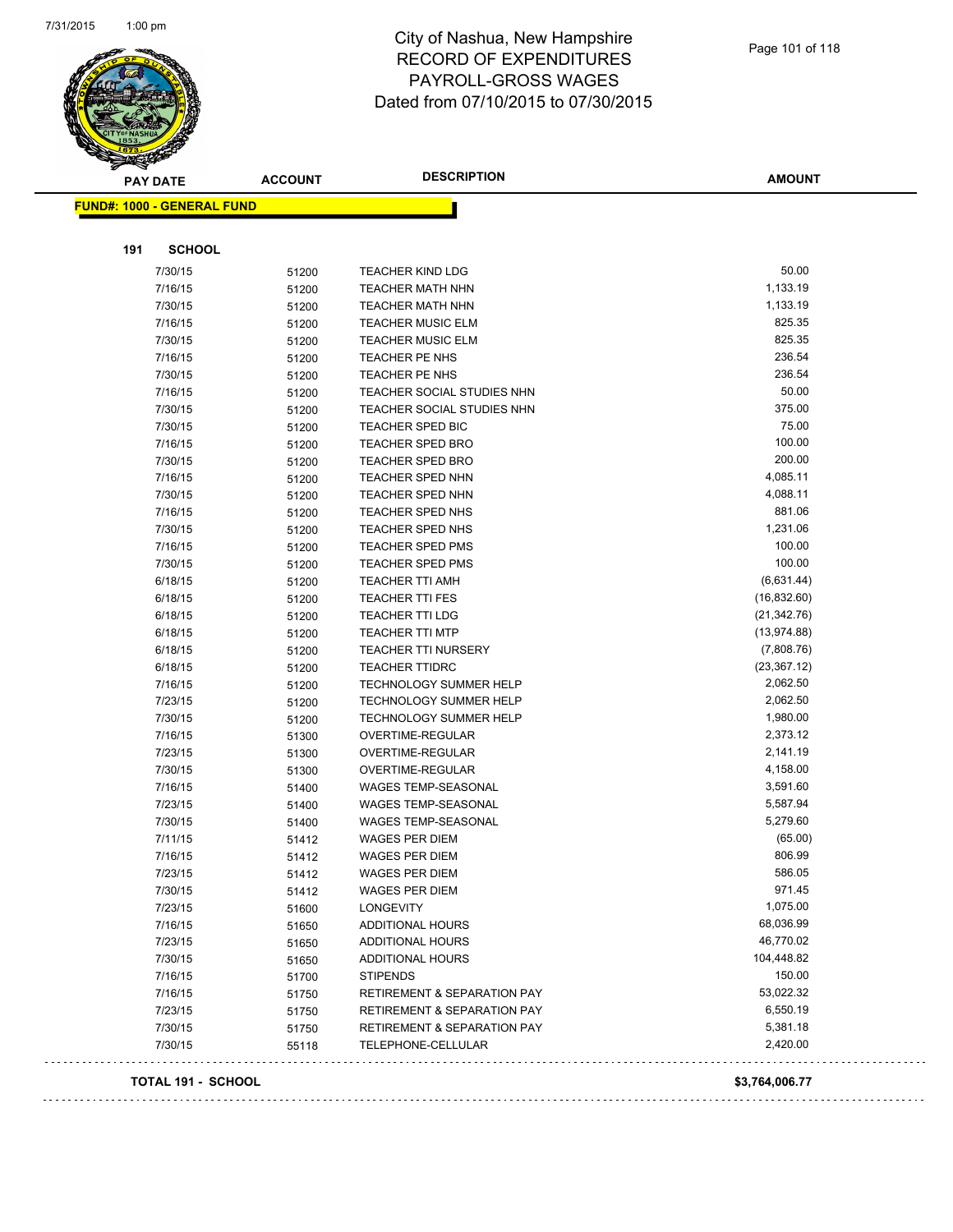| 7/31/2015<br>1:00 $pm$                           |                                    | City of Nashua, New Hampshire<br><b>RECORD OF EXPENDITURES</b><br>PAYROLL-GROSS WAGES<br>Dated from 07/10/2015 to 07/30/2015 | Page 102 of 118      |
|--------------------------------------------------|------------------------------------|------------------------------------------------------------------------------------------------------------------------------|----------------------|
| <b>PAY DATE</b>                                  | <b>ACCOUNT</b>                     | <b>DESCRIPTION</b>                                                                                                           | <b>AMOUNT</b>        |
| <b>TOTAL FUND 1000 - GENERAL FUND</b>            |                                    |                                                                                                                              | \$6,568,670.80       |
| <b>FUND#: 1001 - GF-CAPITAL IMPROVEMENTS</b>     |                                    |                                                                                                                              |                      |
| 161<br><b>STREETS-CAP IMP</b><br>7/23/15         | 51300                              | OVERTIME-REGULAR                                                                                                             | 2,709.07             |
|                                                  | <b>TOTAL 161 - STREETS-CAP IMP</b> |                                                                                                                              | \$2,709.07           |
| <b>TOTAL FUND 1001 - GF-CAPITAL IMPROVEMENTS</b> |                                    |                                                                                                                              | \$2,709.07           |
| <b>FUND#: 2100 - FOOD SERVICES FUND</b>          |                                    |                                                                                                                              |                      |
| 7/16/15                                          | 51100                              | CLERICAL FOOD SERVICE NHS                                                                                                    | 709.90               |
| 7/23/15                                          | 51100                              | CLERICAL FOOD SERVICE NHS                                                                                                    | 709.90               |
| 7/30/15                                          | 51100                              | CLERICAL FOOD SERVICE NHS                                                                                                    | 709.90               |
| 7/16/15                                          | 51100                              | DIRECTOR FOOD SERVICE                                                                                                        | 2,930.90             |
| 7/30/15                                          | 51100                              | DIRECTOR FOOD SERVICE                                                                                                        | 2,930.90             |
| 7/16/15<br>7/30/15                               | 51100                              | FOOD SERVICE BUSINESS MANAGER<br>FOOD SERVICE BUSINESS MANAGER                                                               | 2,085.32<br>2,085.32 |
| 7/16/15                                          | 51100<br>51200                     | <b>FOOD SERVICE ASST PT LDG</b>                                                                                              | 48.24                |
| 7/30/15                                          | 55118                              | TELEPHONE-CELLULAR                                                                                                           | 80.00                |
| <b>TOTAL FUND 2100 - FOOD SERVICES FUND</b>      |                                    |                                                                                                                              | \$12,290.38          |
| <b>FUND#: 2120 - SUMMER FEEDING PROGRAM FUND</b> |                                    |                                                                                                                              |                      |
| 7/16/15                                          |                                    | DELIVERY DRIVER FOOD SERVICE                                                                                                 | 59.00                |
| 7/16/15                                          | 51100<br>51100                     | FOOD SERVICE COOK AMH                                                                                                        | 280.80               |
| 7/23/15                                          | 51100                              | FOOD SERVICE COOK AMH                                                                                                        | 242.19               |
| 7/30/15                                          | 51100                              | FOOD SERVICE COOK AMH                                                                                                        | 277.29               |
| 7/16/15                                          | 51100                              | FOOD SERVICE COOK BIC                                                                                                        | 308.88               |
| 7/23/15                                          | 51100                              | FOOD SERVICE COOK BIC                                                                                                        | 308.88               |
| 7/30/15                                          | 51100                              | FOOD SERVICE COOK BIC                                                                                                        | 308.88               |
| 7/16/15                                          | 51100                              | FOOD SERVICE COOK BRO                                                                                                        | 435.24               |
| 7/23/15                                          | 51100                              | FOOD SERVICE COOK BRO                                                                                                        | 435.24               |
| 7/30/15                                          | 51100                              | FOOD SERVICE COOK BRO                                                                                                        | 442.26               |
| 7/16/15                                          | 51100                              | FOOD SERVICE COOK FMS                                                                                                        | 218.70<br>297.57     |
| 7/23/15                                          | 51100                              | FOOD SERVICE COOK FMS                                                                                                        | 297.57               |
| 7/30/15<br>7/16/15                               | 51100                              | FOOD SERVICE COOK FMS<br>FOOD SERVICE COOK LDG                                                                               | 375.74               |
| 7/23/15                                          | 51100<br>51100                     | FOOD SERVICE COOK LDG                                                                                                        | 372.35               |
| 7/30/15                                          | 51100                              | FOOD SERVICE COOK LDG                                                                                                        | 372.35               |
| 7/16/15                                          | 51100                              | FOOD SERVICE COOK NHS                                                                                                        | 338.62               |
| 7/23/15                                          | 51100                              | FOOD SERVICE COOK NHS                                                                                                        | 410.96               |
| 7/30/15                                          | 51100                              | FOOD SERVICE COOK NHS                                                                                                        | 410.96               |
| 7/16/15                                          | 51100                              | FOOD SERVICE SITE CORD                                                                                                       | 1,512.50             |
|                                                  |                                    |                                                                                                                              |                      |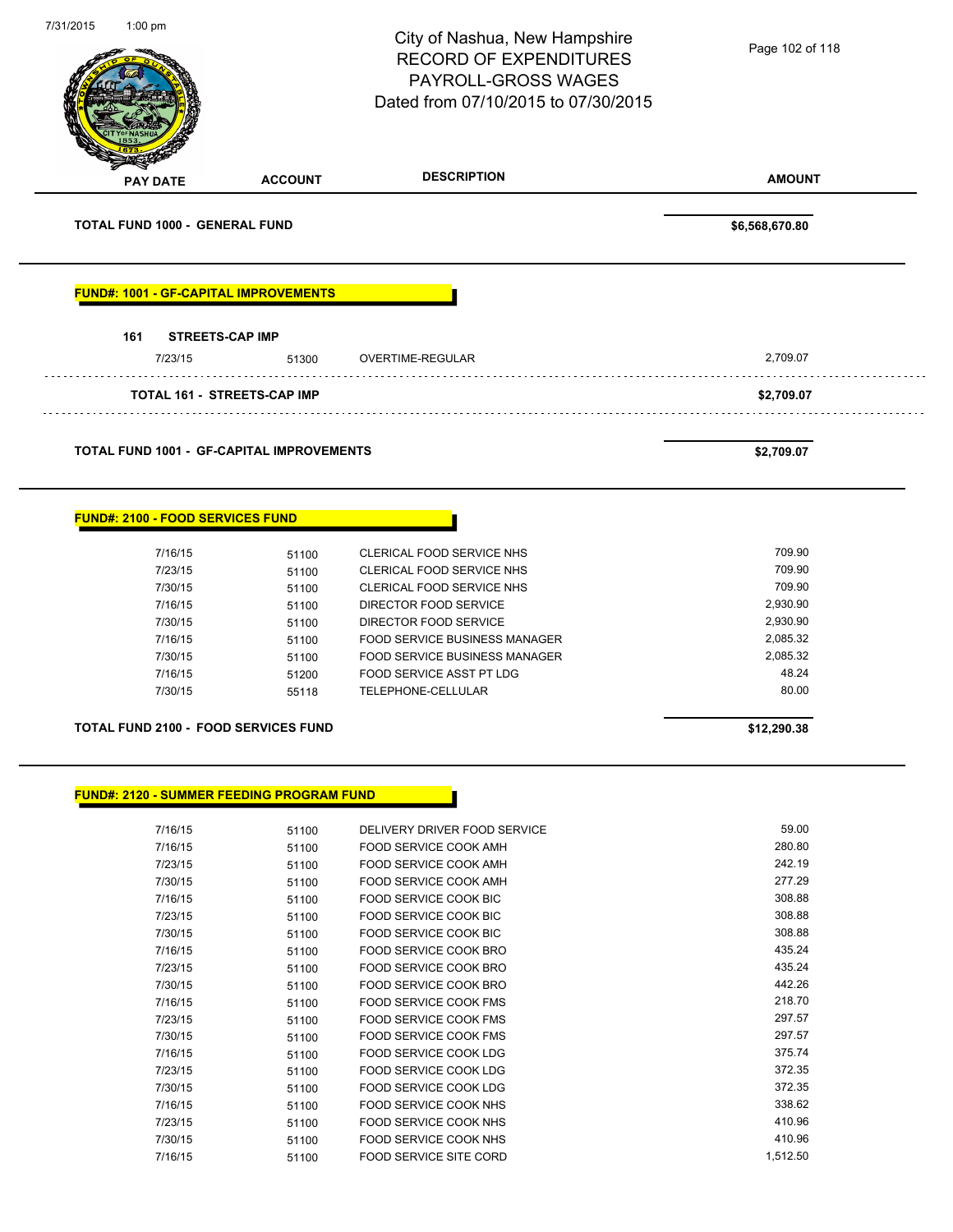

| <b>PAY DATE</b>                                  | <b>ACCOUNT</b> | <b>DESCRIPTION</b>              | <b>AMOUNT</b> |
|--------------------------------------------------|----------------|---------------------------------|---------------|
| <b>FUND#: 2120 - SUMMER FEEDING PROGRAM FUND</b> |                |                                 |               |
|                                                  |                |                                 |               |
| 7/30/15                                          | 51100          | <b>FOOD SERVICE SITE CORD</b>   | 3,000.00      |
| 7/16/15                                          | 51100          | <b>FOOD SERVICECOOK MTP</b>     | 313.80        |
| 7/23/15                                          | 51100          | <b>FOOD SERVICECOOK MTP</b>     | 307.33        |
| 7/30/15                                          | 51100          | <b>FOOD SERVICECOOK MTP</b>     | 304.09        |
| 7/16/15                                          | 51200          | FOOD SERVICE ASST PT BIC        | 160.30        |
| 7/23/15                                          | 51200          | FOOD SERVICE ASST PT BIC        | 169.54        |
| 7/30/15                                          | 51200          | FOOD SERVICE ASST PT BIC        | 132.55        |
| 7/16/15                                          | 51200          | <b>FOOD SERVICE ASST PT FES</b> | 113.50        |
| 7/23/15                                          | 51200          | <b>FOOD SERVICE ASST PT FES</b> | 221.33        |
| 7/30/15                                          | 51200          | <b>FOOD SERVICE ASST PT FES</b> | 204.30        |
| 7/16/15                                          | 51200          | <b>FOOD SERVICE ASST PT FMS</b> | 106.47        |
| 7/23/15                                          | 51200          | <b>FOOD SERVICE ASST PT FMS</b> | 141.96        |
| 7/30/15                                          | 51200          | <b>FOOD SERVICE ASST PT FMS</b> | 141.96        |
| 7/16/15                                          | 51200          | <b>FOOD SERVICE ASST PT LDG</b> | 233.64        |
| 7/23/15                                          | 51200          | <b>FOOD SERVICE ASST PT LDG</b> | 236.60        |
| 7/30/15                                          | 51200          | <b>FOOD SERVICE ASST PT LDG</b> | 236.60        |
| 7/16/15                                          | 51200          | FOOD SERVICE ASST PT NHN        | 852.56        |
| 7/23/15                                          | 51200          | FOOD SERVICE ASST PT NHN        | 855.27        |
| 7/30/15                                          | 51200          | FOOD SERVICE ASST PT NHN        | 757.67        |
| 7/16/15                                          | 51200          | FOOD SERVICE ASST PT NHS        | 410.97        |
| 7/23/15                                          | 51200          | <b>FOOD SERVICE ASST PT NHS</b> | 413.86        |
| 7/30/15                                          | 51200          | FOOD SERVICE ASST PT NHS        | 422.54        |
| 7/16/15                                          | 51200          | <b>FOOD SERVICE ASST PT PMS</b> | 224.16        |
| 7/23/15                                          | 51200          | FOOD SERVICE ASST PT PMS        | 227.00        |
| 7/30/15                                          | 51200          | <b>FOOD SERVICE ASST PT PMS</b> | 227.00        |
| 7/16/15                                          | 51200          | <b>FOOD SERVICE ASST PT SHE</b> | 133.06        |
| 7/23/15                                          | 51200          | <b>FOOD SERVICE ASST PT SHE</b> | 135.95        |
| 7/30/15                                          | 51200          | <b>FOOD SERVICE ASST PT SHE</b> | 138.84        |

**TOTAL FUND 2120 - SUMMER FEEDING PROGRAM FUND \$18,528.83** 

# **FUND#: 2201 - DRIVERS EDUCATION FUND**

| 7/16/15 | 51200 | ADULT ED DIPOLMA INST      | 500.00 |
|---------|-------|----------------------------|--------|
| 7/30/15 | 51200 | ADULT ED DIPOLMA INST      | 800.00 |
| 7/16/15 | 51200 | DRIVER INSTRUCTOR          | 600.00 |
| 7/23/15 | 51200 | DRIVER INSTRUCTOR          | 600.00 |
| 7/30/15 | 51200 | DRIVER INSTRUCTOR          | 850.00 |
| 7/16/15 | 51200 | ELL OUTREACH WORKER HOURLY | 250.00 |
| 7/23/15 | 51200 | ELL OUTREACH WORKER HOURLY | 200.00 |
| 7/30/15 | 51200 | ELL OUTREACH WORKER HOURLY | 200.00 |
| 7/16/15 | 51200 | <b>TEACHER TECHED ELM</b>  | 400.00 |
| 7/30/15 | 51200 | <b>TEACHER TECHED ELM</b>  | 450.00 |
| 7/16/15 | 51200 | TEACHER TECHED PMS         | 600.00 |
| 7/30/15 | 51200 | TEACHER TECHED PMS         | 875.00 |
|         |       |                            |        |

#### **TOTAL FUND 2201 - DRIVERS EDUCATION FUND \$6,325.00**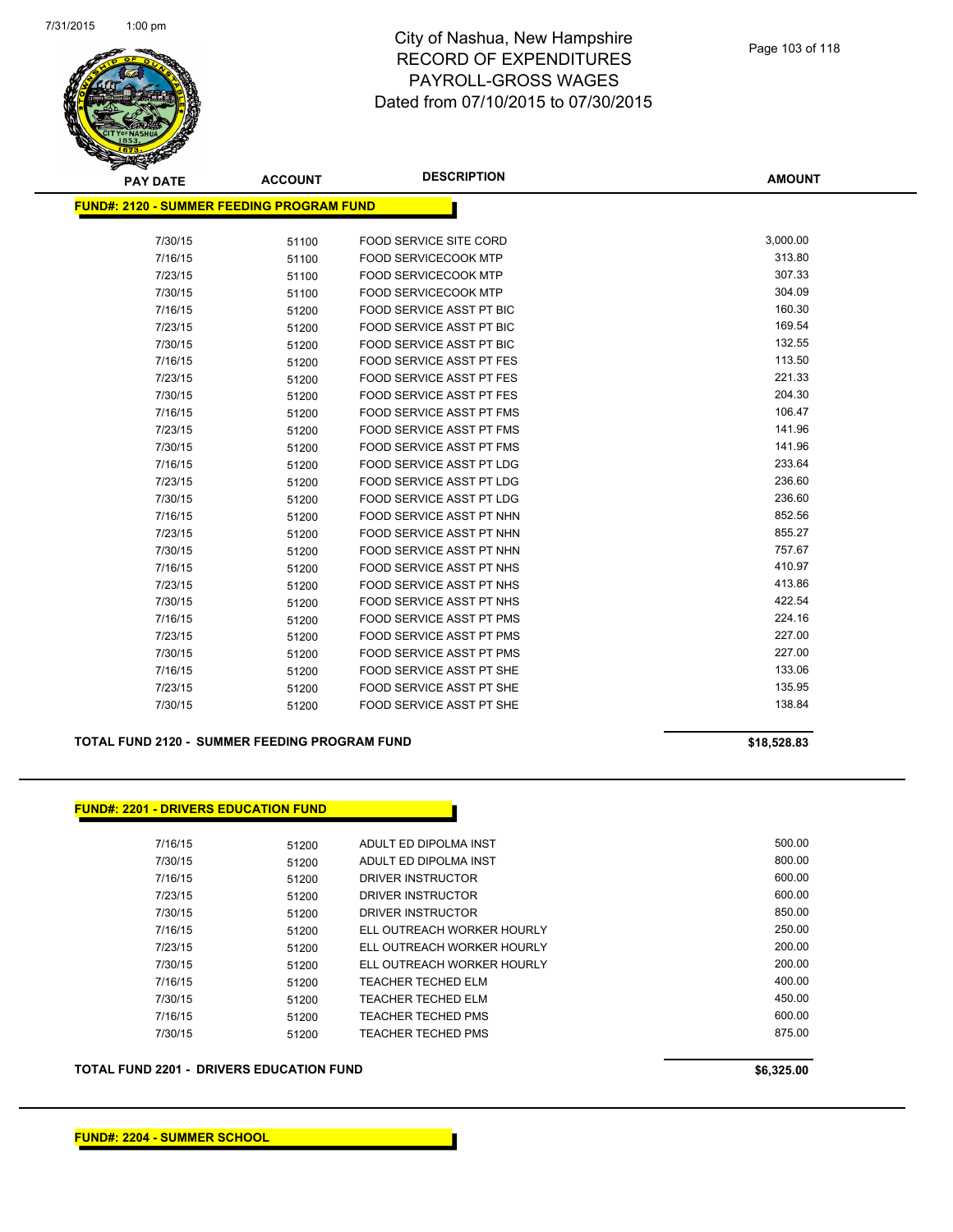$\overline{\phantom{a}}$ 



| <b>PAY DATE</b>                                 | <b>ACCOUNT</b> | <b>DESCRIPTION</b>             | <b>AMOUNT</b> |
|-------------------------------------------------|----------------|--------------------------------|---------------|
| <b>FUND#: 2204 - SUMMER SCHOOL</b>              |                |                                |               |
| 7/16/15                                         | 51650          | <b>ADDITIONAL HOURS</b>        | 5,388.35      |
| 7/23/15                                         | 51650          | ADDITIONAL HOURS               | 483.10        |
| 7/30/15                                         | 51650          | ADDITIONAL HOURS               | 10,805.26     |
| <b>TOTAL FUND 2204 - SUMMER SCHOOL</b>          |                |                                | \$16,676.71   |
|                                                 |                |                                |               |
| <u> FUND#: 2207 - ADULT ED/CONTINUING ED</u>    |                |                                |               |
| 7/16/15                                         | 51200          | <b>GUIDANCE COUNSELOR NHS</b>  | 150.00        |
| <b>TOTAL FUND 2207 - ADULT ED/CONTINUING ED</b> |                |                                | \$150.00      |
|                                                 |                |                                |               |
| FUND#: 2222 - AFTER SCHOOL PROGRAM              |                |                                |               |
| 7/16/15                                         | 51100          | <b>DIRECTOR 21 CENTURY</b>     | 2,730.80      |
| 7/30/15                                         | 51100          | DIRECTOR 21 CENTURY            | 2,730.80      |
| 7/23/15                                         | 51200          | 21 CENTURY ELEM MFAM RES COORD | 480.60        |
| 7/30/15                                         | 51200          | 21 CENTURY ELEM MFAM RES COORD | 240.30        |
| 7/16/15                                         | 51200          | 21ST CENTURY INSTRUCTOR        | 1,092.72      |
| 7/23/15                                         | 51200          | 21ST CENTURY INSTRUCTOR        | 744.78        |
| 7/30/15                                         | 51200          | 21ST CENTURY INSTRUCTOR        | 1,083.46      |
| 6/25/15                                         | 51200          | LUNCH MONITOR DRC              | 1,815.86      |
| 6/25/15                                         | 51200          | LUNCH MONITOR SHE              | 5,523.54      |
| 7/16/15                                         | 51200          | LUNCH MONITOR SHE              | 230.29        |
| 7/23/15                                         | 51200          | LUNCH MONITOR SHE              | 343.76        |
| 7/30/15                                         | 51200          | LUNCH MONITOR SHE              | 210.26        |
| 7/30/15                                         | 51200          | <b>PARA INST FES</b>           | 63.41         |
| 7/16/15                                         | 51200          | PARA INST PMS                  | 340.43        |
| 7/23/15                                         | 51200          | PARA INST PMS                  | 333.75        |
| 7/30/15                                         | 51200          | PARA INST PMS                  | 380.48        |
| 7/16/15                                         | 51200          | <b>SUMMER SCHOOL PARA</b>      | 340.43        |
| 7/23/15                                         | 51200          | SUMMER SCHOOL PARA             | 407.18        |
| 7/30/15                                         | 51200          | SUMMER SCHOOL PARA             | 367.13        |
| TOTAL FUND 2222 - AFTER SCHOOL PROGRAM          |                |                                | \$19,459.98   |
|                                                 |                |                                |               |
| <b>FUND#: 2252 - DAY CARE</b>                   |                |                                |               |
| 7/16/15                                         | 51100          | PANTHER PRESCHOOL DIRECTOR     | 869.05        |
| 7/30/15                                         | 51100          | PANTHER PRESCHOOL DIRECTOR     | 869.05        |
| TOTAL FUND 2252 - DAY CARE                      |                |                                | \$1,738.10    |
|                                                 |                |                                |               |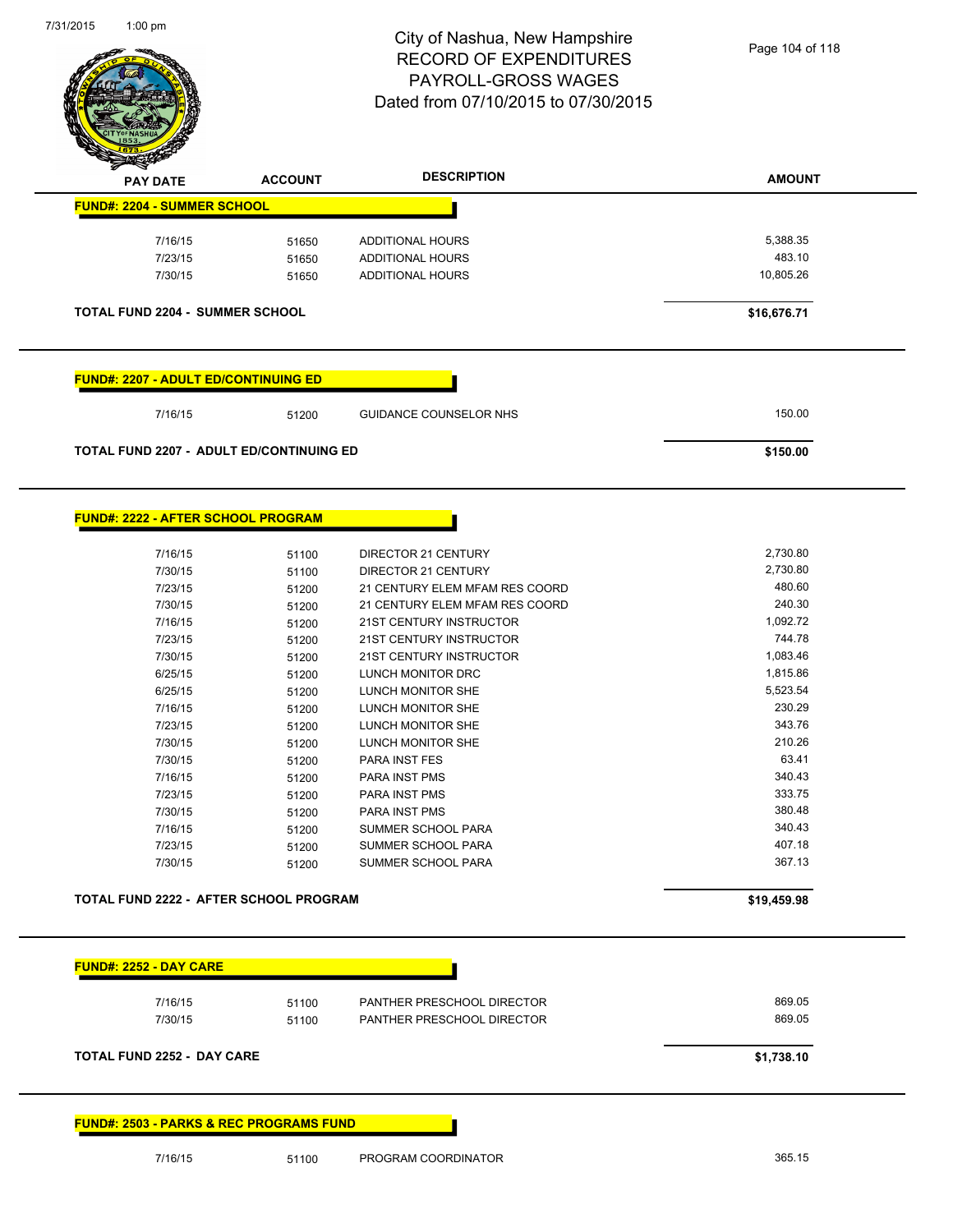

| <b>PAY DATE</b>                                                                                                                        | <b>ACCOUNT</b> | <b>DESCRIPTION</b>                   | <b>AMOUNT</b> |
|----------------------------------------------------------------------------------------------------------------------------------------|----------------|--------------------------------------|---------------|
| <b>FUND#: 2503 - PARKS &amp; REC PROGRAMS FUND</b>                                                                                     |                |                                      |               |
| 7/23/15                                                                                                                                | 51100          | PROGRAM COORDINATOR                  | 365.14        |
| 7/30/15                                                                                                                                | 51100          | PROGRAM COORDINATOR                  | 365.14        |
| 7/16/15                                                                                                                                | 51400          | <b>WAGES TEMP-SEASONAL</b>           | 2,700.00      |
| 7/23/15                                                                                                                                | 51400          | <b>WAGES TEMP-SEASONAL</b>           | 600.00        |
| <b>TOTAL FUND 2503 - PARKS &amp; REC PROGRAMS FUND</b>                                                                                 |                |                                      | \$4,395.43    |
| <b>FUND#: 2505 - GOVT &amp; EDUCATION CHANNELS FUND</b>                                                                                |                |                                      |               |
| 7/16/15                                                                                                                                | 51100          | ECHANNEL ACCESS ADMINISTRATOR        | 1,075.60      |
| 7/23/15                                                                                                                                | 51100          | ECHANNEL ACCESS ADMINISTRATOR        | 1,075.60      |
| 7/30/15                                                                                                                                | 51100          | ECHANNEL ACCESS ADMINISTRATOR        | 1,075.60      |
| 7/16/15                                                                                                                                | 51100          | PEG PROGRAM MANAGER                  | 1,192.40      |
| 7/23/15                                                                                                                                | 51100          | PEG PROGRAM MANAGER                  | 1,192.40      |
| 7/30/15                                                                                                                                | 51100          | PEG PROGRAM MANAGER                  | 1,192.40      |
| 7/30/15                                                                                                                                | 55118          | TELEPHONE-CELLULAR                   | 100.00        |
|                                                                                                                                        |                |                                      |               |
|                                                                                                                                        |                |                                      | \$6,904.00    |
| <b>TOTAL FUND 2505 - GOVT &amp; EDUCATION CHANNELS FUND</b>                                                                            |                |                                      |               |
| <b>FUND#: 3030 - EMERGENCY MGMT GRANTS FUND</b>                                                                                        |                |                                      |               |
| 7/16/15                                                                                                                                | 51400          | <b>WAGES TEMP-SEASONAL</b>           | 228.75        |
| 7/23/15                                                                                                                                | 51400          | <b>WAGES TEMP-SEASONAL</b>           | 120.00        |
| 7/30/15                                                                                                                                | 51400          | <b>WAGES TEMP-SEASONAL</b>           | 442.50        |
|                                                                                                                                        |                |                                      | \$791.25      |
|                                                                                                                                        |                |                                      |               |
|                                                                                                                                        |                |                                      |               |
| 7/16/15                                                                                                                                | 51100          | DOMESTIC VIOLENCE ADVOCATE           | 807.60        |
| 7/23/15                                                                                                                                | 51100          | DOMESTIC VIOLENCE ADVOCATE           | 807.60        |
| 7/30/15                                                                                                                                | 51100          | DOMESTIC VIOLENCE ADVOCATE           | 807.60        |
| 7/2/15                                                                                                                                 | 51100          | PATROLMAN ALL RANKS                  | 250.89        |
| 7/16/15                                                                                                                                | 51100          | PATROLMAN ALL RANKS                  | 1,279.55      |
| 7/23/15                                                                                                                                | 51100          | PATROLMAN ALL RANKS                  | 1,279.55      |
| 7/30/15                                                                                                                                | 51100          | PATROLMAN ALL RANKS                  | 1,279.55      |
|                                                                                                                                        |                | OVERTIME-REGULAR                     | 1,543.95      |
| 7/16/15                                                                                                                                | 51300          |                                      | 829.96        |
| 7/23/15<br>7/30/15                                                                                                                     | 51300<br>51300 | OVERTIME-REGULAR<br>OVERTIME-REGULAR | 1,549.99      |
| <b>TOTAL FUND 3030 - EMERGENCY MGMT GRANTS FUND</b><br><b>FUND#: 3050 - POLICE GRANTS FUND</b><br>TOTAL FUND 3050 - POLICE GRANTS FUND |                |                                      | \$10,436.24   |

| <b>FUND#: 3068 - COMMUNITY SERVICES GRANTS FUND</b> |  |
|-----------------------------------------------------|--|
|                                                     |  |

| 7/16/15 | 51100 | <b>EPIDEMIOLOGIST</b> | .401.25 |
|---------|-------|-----------------------|---------|
| 7/23/15 | 51100 | <b>EPIDEMIOLOGIST</b> | .401.25 |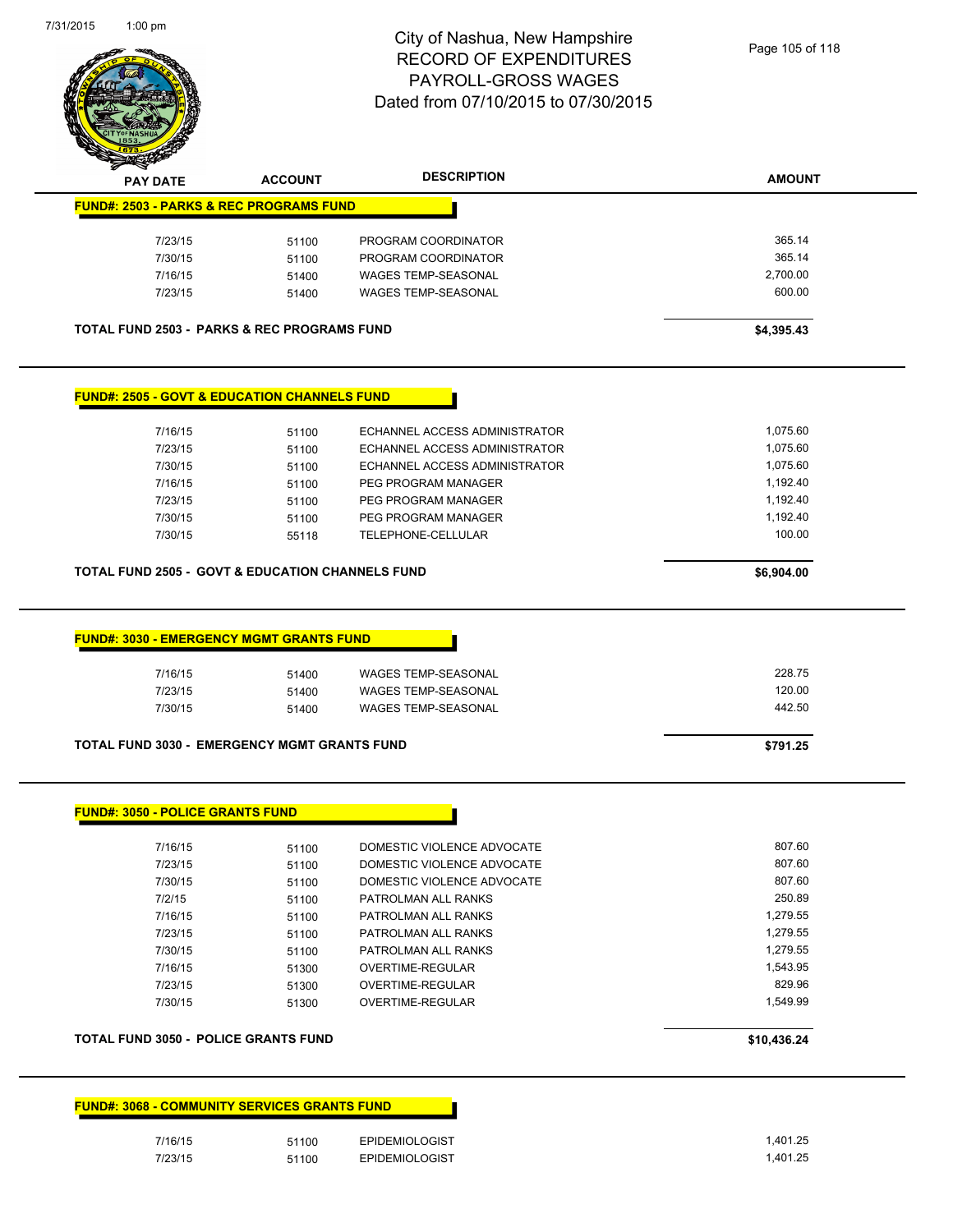

| <b>PAY DATE</b>                              | <b>ACCOUNT</b> | <b>DESCRIPTION</b>             | <b>AMOUNT</b> |
|----------------------------------------------|----------------|--------------------------------|---------------|
| FUND#: 3068 - COMMUNITY SERVICES GRANTS FUND |                |                                |               |
|                                              |                |                                |               |
| 7/30/15                                      | 51100          | <b>EPIDEMIOLOGIST</b>          | 1,401.25      |
| 7/16/15                                      | 51100          | INTAKE SPECIALIST PROGRAM ASST | 192.10        |
| 7/23/15                                      | 51100          | INTAKE SPECIALIST PROGRAM ASST | 192.10        |
| 7/30/15                                      | 51100          | INTAKE SPECIALIST PROGRAM ASST | 192.10        |
| 7/16/15                                      | 51100          | PUB HEALTH NURSE               | 128.45        |
| 7/23/15                                      | 51100          | PUB HEALTH NURSE               | 128.45        |
| 7/30/15                                      | 51100          | PUB HEALTH NURSE               | 128.45        |
| 7/16/15                                      | 51100          | PUB HEALTH PREPAREDNESS COORD  | 1,184.61      |
| 7/23/15                                      | 51100          | PUB HEALTH PREPAREDNESS COORD  | 1,184.60      |
| 7/30/15                                      | 51100          | PUB HEALTH PREPAREDNESS COORD  | 1,184.61      |
| 7/16/15                                      | 51100          | SMP PROGRAM COORDINATOR        | 877.25        |
| 7/23/15                                      | 51100          | SMP PROGRAM COORDINATOR        | 877.25        |
| 7/30/15                                      | 51100          | SMP PROGRAM COORDINATOR        | 877.26        |
| 6/25/15                                      | 51300          | <b>OVERTIME-REGULAR</b>        | 1.76          |
|                                              |                |                                |               |

**TOTAL FUND 3068 - COMMUNITY SERVICES GRANTS FUND \$11,352.74** 

#### **FUND#: 3070 - COMMUNITY HEALTH GRANTS FUND**

| 7/23/15 | 51100 | NURSE PER DIEM (PRACTIONER) | 114.00 |
|---------|-------|-----------------------------|--------|
| 7/30/15 | 51100 | NURSE PER DIEM (PRACTIONER) | 142.50 |
| 7/16/15 | 51100 | PUB HEALTH NURSE            | 859.75 |
| 7/23/15 | 51100 | PUB HEALTH NURSE            | 859.75 |
| 7/30/15 | 51100 | PUB HEALTH NURSE            | 859.75 |
|         |       |                             |        |

**TOTAL FUND 3070 - COMMUNITY HEALTH GRANTS FUND \$2,835.75** 

#### **FUND#: 3090 - URBAN PROGRAM GRANTS FUND**

| 51100 | <b>CODE ENFORCEMENT OFFICER II</b> | 739.85   |
|-------|------------------------------------|----------|
| 51100 | CODE ENFORCEMENT OFFICER II        | 739.85   |
| 51100 | CODE ENFORCEMENT OFFICER II        | 739.85   |
| 51100 | <b>GRANT MGMT SPECIALIST</b>       | 1,007.95 |
| 51100 | <b>GRANT MGMT SPECIALIST</b>       | 1,007.95 |
| 51100 | <b>GRANT MGMT SPECIALIST</b>       | 1,007.95 |
| 51100 | INTAKE SPECIALIST PROGRAM ASST     | 768.30   |
| 51100 | INTAKE SPECIALIST PROGRAM ASST     | 768.30   |
| 51100 | INTAKE SPECIALIST PROGRAM ASST     | 768.30   |
| 51100 | <b>MANAGER URBAN PROGRAMS</b>      | 1,493.05 |
| 51100 | <b>MANAGER URBAN PROGRAMS</b>      | 1,493.05 |
| 51100 | <b>MANAGER URBAN PROGRAMS</b>      | 1,493.05 |
| 51100 | PROGRAM COORDINATOR LP&HH          | 1,125.65 |
| 51100 | PROGRAM COORDINATOR LP&HH          | 1,125.65 |
| 51100 | PROGRAM COORDINATOR LP&HH          | 450.26   |
| 51100 | PROJECT ADMINISTRATOR              | 1,218.50 |
| 51100 | PROJECT ADMINISTRATOR              | 1,218.50 |
| 51100 | PROJECT ADMINISTRATOR              | 1,218.50 |
| 51100 | PROJECT ADMINISTRATOR LP&HH        | 1,048.70 |
| 51100 | PROJECT ADMINISTRATOR LP&HH        | 1,048.70 |
| 51100 | PROJECT ADMINISTRATOR LP&HH        | 1,048.70 |
|       |                                    |          |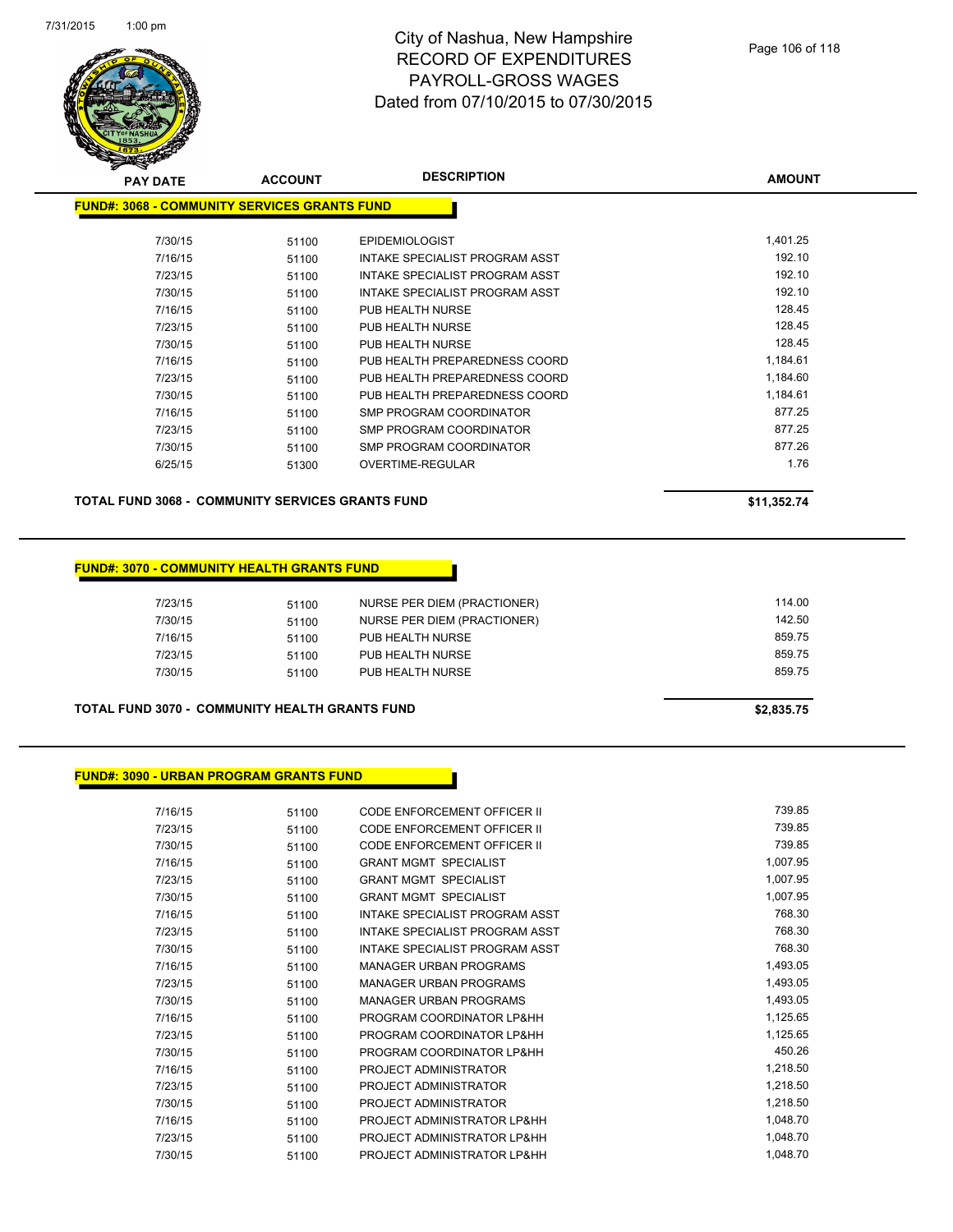

| s<br>$\tilde{\phantom{a}}$<br><b>PAY DATE</b>      | <b>ACCOUNT</b> | <b>DESCRIPTION</b> | <b>AMOUNT</b> |
|----------------------------------------------------|----------------|--------------------|---------------|
| <b>FUND#: 3090 - URBAN PROGRAM GRANTS FUND</b>     |                |                    |               |
| 6/25/15                                            | 51300          | OVERTIME-REGULAR   | 7.06          |
| 7/30/15                                            | 55118          | TELEPHONE-CELLULAR | 34.00         |
| <b>TOTAL FUND 3090 - URBAN PROGRAM GRANTS FUND</b> |                |                    | \$21.571.67   |

#### **FUND#: 3120 - TRANSIT GRANTS FUND**

| 7/16/15 | 51100 | <b>TRANSIT FINANCE COORDINATOR</b>    | 1,194.60 |
|---------|-------|---------------------------------------|----------|
| 7/23/15 | 51100 | <b>TRANSIT FINANCE COORDINATOR</b>    | 1,194.60 |
| 7/30/15 | 51100 | <b>TRANSIT FINANCE COORDINATOR</b>    | 1,194.60 |
| 7/16/15 | 51100 | <b>TRANSIT FLEET FACILITIES SUPV</b>  | 1,007.95 |
| 7/23/15 | 51100 | <b>TRANSIT FLEET FACILITIES SUPV</b>  | 1,007.95 |
| 7/30/15 | 51100 | <b>TRANSIT FLEET FACILITIES SUPV</b>  | 1.007.95 |
| 7/9/15  | 51100 | <b>TRANSIT MECHANICS</b>              | 76.35    |
| 7/16/15 | 51100 | <b>TRANSIT MECHANICS</b>              | 1.828.10 |
| 7/23/15 | 51100 | <b>TRANSIT MECHANICS</b>              | 1,828.10 |
| 7/30/15 | 51100 | <b>TRANSIT MECHANICS</b>              | 1,828.10 |
| 7/16/15 | 51100 | <b>TRANSIT OPER MKTG SUPV</b>         | 1,044.25 |
| 7/23/15 | 51100 | <b>TRANSIT OPER MKTG SUPV</b>         | 1,044.25 |
| 7/30/15 | 51100 | <b>TRANSIT OPER MKTG SUPV</b>         | 1,044.25 |
| 7/9/15  | 51100 | <b>TRANSIT OPERATIONS COORDINATOR</b> | 16.97    |
| 7/16/15 | 51100 | <b>TRANSIT OPERATIONS COORDINATOR</b> | 905.00   |
| 7/23/15 | 51100 | <b>TRANSIT OPERATIONS COORDINATOR</b> | 905.00   |
| 7/30/15 | 51100 | <b>TRANSIT OPERATIONS COORDINATOR</b> | 905.00   |
| 7/9/15  | 51100 | <b>TRANSIT UTILITY SERVICE WORKER</b> | 152.31   |
| 7/16/15 | 51100 | <b>TRANSIT UTILITY SERVICE WORKER</b> | 676.95   |
| 7/23/15 | 51100 | <b>TRANSIT UTILITY SERVICE WORKER</b> | 676.95   |
| 7/30/15 | 51100 | <b>TRANSIT UTILITY SERVICE WORKER</b> | 676.95   |
| 7/9/15  | 51100 | <b>TRANSPORTATION DEPT MANAGER</b>    | 0.00     |
| 7/16/15 | 51100 | <b>TRANSPORTATION DEPT MANAGER</b>    | 1.299.20 |
| 7/23/15 | 51100 | <b>TRANSPORTATION DEPT MANAGER</b>    | 1,299.20 |
| 7/30/15 | 51100 | <b>TRANSPORTATION DEPT MANAGER</b>    | 1,299.20 |
| 7/16/15 | 51200 | <b>TRANSIT UTILITY SERVICE WORKER</b> | 156.77   |
| 7/23/15 | 51200 | <b>TRANSIT UTILITY SERVICE WORKER</b> | 156.77   |
| 7/9/15  | 51300 | <b>OVERTIME-REGULAR</b>               | (245.63) |
|         |       |                                       |          |

#### **TOTAL FUND 3120 - TRANSIT GRANTS FUND \$24,181.69**

#### **FUND#: 3800 - SCHOOL GRANTS FUND**

7/16/15 51100 21 CENTURY ELEM MFAM RES COORD 5,965.55 7/30/15 51100 21 CENTURY ELEM MFAM RES COORD 5,965.57 7/16/15 51100 ASSISTANT PRINCIPAL AMH 7/30/15 51100 ASSISTANT PRINCIPAL AMH 1,451.90 7/16/15 51100 ASSISTANT PRINCIPAL BRO 7/30/15 51100 ASSISTANT PRINCIPAL BRO 51100 7/16/15 51100 ASSISTANT PRINCIPAL CHARL 51524.06 7/30/15 51100 ASSISTANT PRINCIPAL CHARL 65 1100 51100 7/16/15 51100 ASSISTANT PRINCIPAL SHE 1,451.90 7/30/15 51100 ASSISTANT PRINCIPAL SHE 51100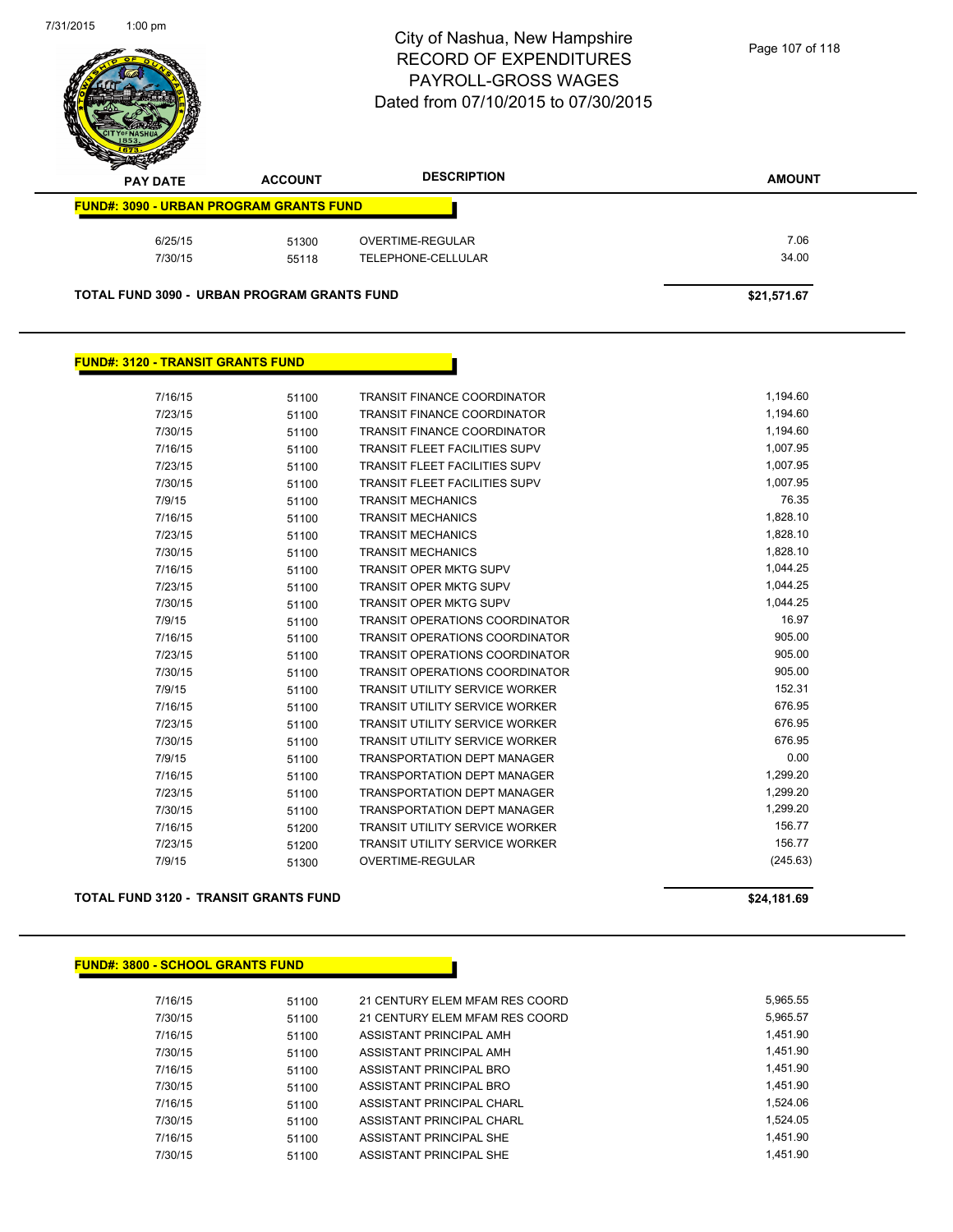

| <b>PAY DATE</b>                          | <b>ACCOUNT</b> | <b>DESCRIPTION</b>                          | <b>AMOUNT</b>        |
|------------------------------------------|----------------|---------------------------------------------|----------------------|
| <u> FUND#: 3800 - SCHOOL GRANTS FUND</u> |                |                                             |                      |
|                                          |                |                                             |                      |
| 7/16/15                                  | 51100          | AYP FACILITATOR FES                         | 2,816.65             |
| 7/30/15                                  | 51100          | AYP FACILITATOR FES                         | 2,816.65             |
| 7/16/15                                  | 51100          | <b>CLERICAL 21 CENTURY</b>                  | 437.15               |
| 7/23/15                                  | 51100          | CLERICAL 21 CENTURY                         | 387.47               |
| 7/30/15                                  | 51100          | <b>CLERICAL 21 CENTURY</b>                  | 392.44               |
| 7/16/15                                  | 51100          | <b>DIRECTOR TITLE 1</b>                     | 3,239.00             |
| 7/30/15                                  | 51100          | <b>DIRECTOR TITLE 1</b>                     | 3,239.00             |
| 7/16/15                                  | 51100          | <b>GUIDANCE COUNSELOR FES</b>               | 2,583.03             |
| 7/30/15                                  | 51100          | <b>GUIDANCE COUNSELOR FES</b>               | 2,583.03             |
| 7/16/15                                  | 51100          | <b>INTRUCTIONAL LEADER FES</b>              | 2,576.92             |
| 7/30/15                                  | 51100          | <b>INTRUCTIONAL LEADER FES</b>              | 2,576.92             |
| 7/16/15                                  | 51100          | JOB DEVELOPER SPED NHS                      | 2,020.42             |
| 7/30/15                                  | 51100          | JOB DEVELOPER SPED NHS                      | 2,020.42             |
| 6/25/15                                  | 51100          | LUNCH MONITOR SHE                           | (5,523.54)           |
| 7/23/15                                  | 51100          | OFFICE MANAGER TITLE 1                      | 1,481.34             |
| 7/30/15                                  | 51100          | <b>OFFICE MANAGER TITLE 1</b>               | 1,481.30             |
| 7/16/15                                  | 51100          | PARA INST FES                               | 122.22               |
| 7/23/15                                  | 51100          | PARA INST FES                               | 115.43               |
| 7/30/15                                  | 51100          | PARA INST FES                               | 115.43               |
| 7/16/15                                  | 51100          | PARA KIND FES                               | 93.97                |
| 7/16/15                                  | 51100          | PARA TTI AMH                                | 364.60               |
| 7/23/15                                  | 51100          | PARA TTI AMH                                | 364.60               |
| 7/30/15                                  | 51100          | PARA TTI AMH                                | 364.60               |
| 7/16/15                                  | 51100          | PARA TTI DRC                                | 108.64               |
| 7/23/15                                  | 51100          | PARA TTI DRC                                | 501.20               |
| 7/30/15                                  | 51100          | PARA TTI DRC                                | 486.36               |
| 7/23/15                                  | 51100          | PARA TTI NURSERY                            | 483.84               |
| 7/30/15                                  | 51100          | PARA TTI NURSERY                            | 241.92               |
| 7/16/15                                  | 51100          | PEER COACH SCIENCE                          | 1,885.04             |
| 7/30/15                                  | 51100          | PEER COACH SCIENCE                          | 1,885.04             |
| 6/18/15                                  | 51100          | <b>TEACHER DWSE BIR</b>                     | 7,048.48             |
| 7/16/15                                  | 51100          | <b>TEACHER DWSE BRO</b>                     | 1,893.85<br>1,893.85 |
| 7/30/15                                  | 51100          | <b>TEACHER DWSE BRO</b><br>TEACHER DWSE CHA | 1,885.04             |
| 7/16/15<br>7/30/15                       | 51100          | <b>TEACHER DWSE CHA</b>                     | 1,885.04             |
| 6/18/15                                  | 51100          | <b>TEACHER DWSE ELM</b>                     | 6,489.68             |
| 6/18/15                                  | 51100<br>51100 | <b>TEACHER DWSE MDE</b>                     | 7,048.48             |
| 7/16/15                                  | 51100          | <b>TEACHER GR4 BIC</b>                      | 1,650.69             |
| 7/30/15                                  | 51100          | TEACHER GR4 BIC                             | 1,650.69             |
| 7/16/15                                  | 51100          | <b>TEACHER GR5 BIR</b>                      | 2,500.00             |
| 7/16/15                                  | 51100          | TEACHER PRESCHOOL NHS                       | 1,689.99             |
| 7/30/15                                  | 51100          | TEACHER PRESCHOOL NHS                       | 1,689.99             |
| 7/16/15                                  | 51100          | <b>TEACHER SPED AMH</b>                     | 4,073.22             |
| 7/30/15                                  | 51100          | <b>TEACHER SPED AMH</b>                     | 4,073.22             |
| 6/18/15                                  | 51100          | <b>TEACHER SPED DRC</b>                     | 7,375.08             |
| 7/16/15                                  | 51100          | <b>TEACHER SPED DRC</b>                     | 1,745.46             |
| 7/30/15                                  | 51100          | <b>TEACHER SPED DRC</b>                     | 1,745.46             |
| 6/18/15                                  | 51100          | TEACHER SPED ELM                            | 7,540.16             |
| 7/16/15                                  | 51100          | TEACHER SPED ELM                            | 1,622.42             |
| 7/30/15                                  | 51100          | TEACHER SPED ELM                            | 1,622.42             |
| 7/16/15                                  | 51100          | TEACHER SPED FES                            | 2,398.88             |
| 7/30/15                                  | 51100          | <b>TEACHER SPED FES</b>                     | 2,398.88             |
| 7/16/15                                  | 51100          | TEACHER SPED FMS                            | 3,699.31             |
| 7/30/15                                  | 51100          | TEACHER SPED FMS                            | 3,699.31             |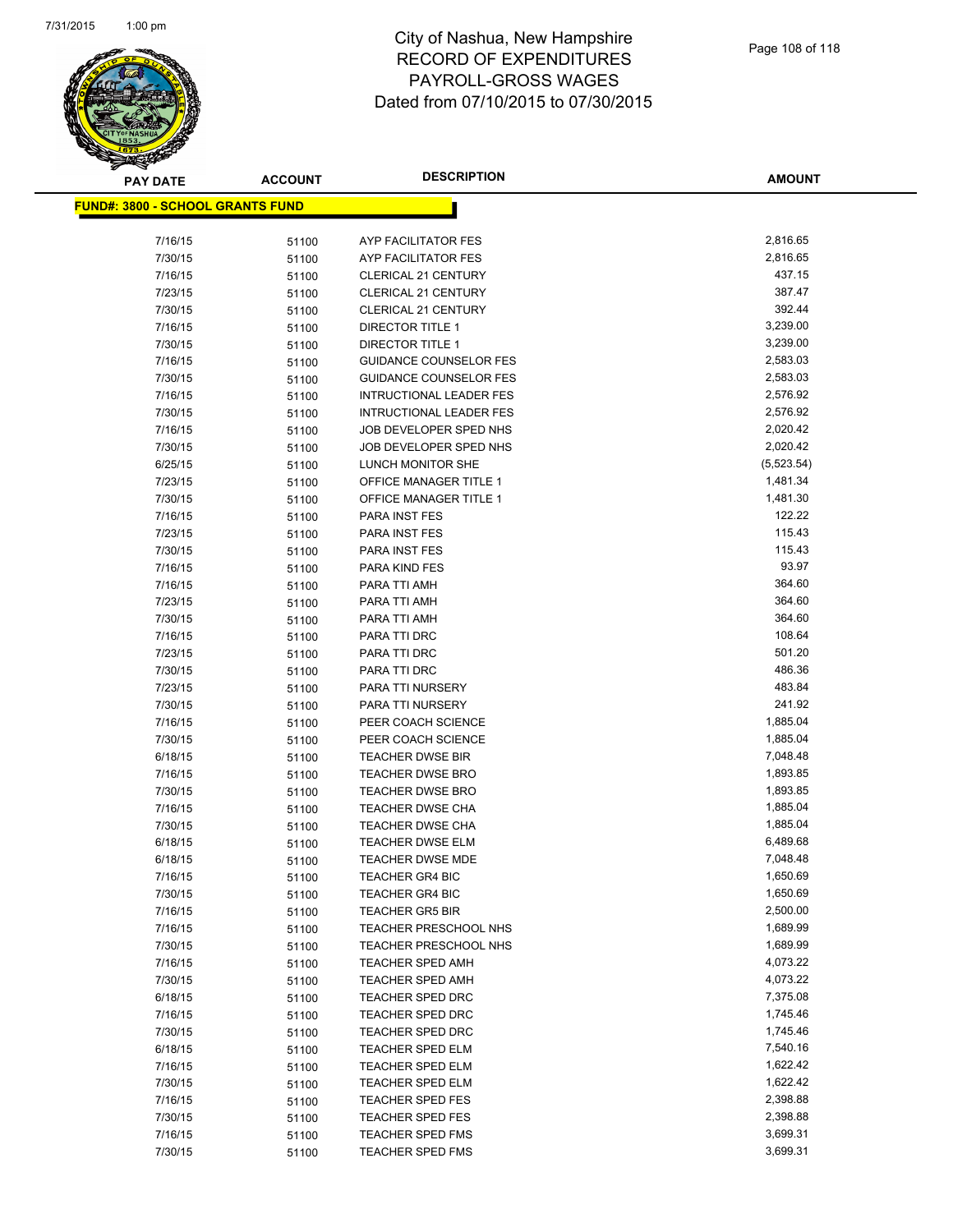

| <b>PAY DATE</b>                          | <b>ACCOUNT</b> | <b>DESCRIPTION</b>                         | <b>AMOUNT</b>    |
|------------------------------------------|----------------|--------------------------------------------|------------------|
| <u> FUND#: 3800 - SCHOOL GRANTS FUND</u> |                |                                            |                  |
|                                          |                |                                            |                  |
| 7/16/15                                  | 51100          | <b>TEACHER SPED LDG</b>                    | 4,742.70         |
| 7/30/15                                  | 51100          | <b>TEACHER SPED LDG</b>                    | 4,742.70         |
| 7/16/15                                  | 51100          | <b>TEACHER SPED MDE</b>                    | 1,622.42         |
| 7/30/15                                  | 51100          | TEACHER SPED MDE                           | 1,622.42         |
| 7/16/15                                  | 51100          | TEACHER SPED NHN                           | 6,953.08         |
| 7/30/15                                  | 51100          | TEACHER SPED NHN                           | 6,953.08         |
| 7/16/15                                  | 51100          | TEACHER SPED NHS                           | 4,578.74         |
| 7/30/15                                  | 51100          | TEACHER SPED NHS                           | 4,578.74         |
| 7/16/15                                  | 51100          | <b>TEACHER SPED NSE</b>                    | 3,334.00         |
| 7/30/15                                  | 51100          | TEACHER SPED NSE                           | 3,334.00         |
| 6/18/15                                  | 51100          | <b>TEACHER SPED PMS</b>                    | 6,489.68         |
| 7/16/15                                  | 51100          | TEACHER TEAM FACILITATOR AMH               | 2,551.88         |
| 7/30/15                                  | 51100          | TEACHER TEAM FACILITATOR AMH               | 2,551.88         |
| 7/16/15                                  | 51100          | TEACHER TEAM FACILITATOR MTP               | 1,949.65         |
| 7/30/15                                  | 51100          | TEACHER TEAM FACILITATOR MTP               | 1,949.65         |
| 7/16/15                                  | 51100          | TECH INTERGRATION ASST AMH                 | 750.00           |
| 7/16/15                                  | 51200          | ELL OUTREACH WORKER                        | 662.50           |
| 7/23/15                                  | 51200          | ELL OUTREACH WORKER                        | 550.00           |
| 7/30/15                                  | 51200          | ELL OUTREACH WORKER                        | 550.00           |
| 7/16/15                                  | 51200          | FOCUS MONITORING DATA ANALYST              | 883.90           |
| 7/30/15                                  | 51200          | FOCUS MONITORING DATA ANALYST              | 1,591.02         |
| 7/16/15                                  | 51200          | <b>INTERPRETER</b>                         | 350.00           |
| 7/23/15                                  | 51200          | <b>INTERPRETER</b>                         | 300.00           |
| 7/16/15                                  | 51200          | <b>LIBRARIAN AMH</b>                       | 203.84           |
| 7/30/15                                  | 51200          | <b>LIBRARIAN AMH</b>                       | 407.68           |
| 6/25/15                                  | 51200          | LUNCH MONITOR DRC                          | (1,815.86)       |
| 7/16/15                                  | 51200          | PARA DW SPEC ED AMH                        | 572.00<br>699.04 |
| 7/23/15                                  | 51200          | PARA DW SPEC ED AMH<br>PARA DW SPEC ED AMH | 699.04           |
| 7/30/15<br>7/16/15                       | 51200          |                                            | 282.56           |
| 7/23/15                                  | 51200          | PARA ELL BIR<br>PARA ELL BIR               | 282.56           |
| 7/30/15                                  | 51200<br>51200 | PARA ELL BIR                               | 282.56           |
| 7/16/15                                  | 51200          | PARA ELL LDG                               | 282.56           |
| 7/23/15                                  | 51200          | PARA ELL LDG                               | 282.56           |
| 7/30/15                                  | 51200          | PARA ELL LDG                               | 282.56           |
| 7/23/15                                  | 51200          | PARA ELL PMS                               | 213.40           |
| 7/30/15                                  | 51200          | PARA ELL PMS                               | 203.84           |
| 7/16/15                                  | 51200          | PARA INST BIR                              | 279.24           |
| 7/23/15                                  | 51200          | PARA INST BIR                              | 218.76           |
| 7/30/15                                  | 51200          | PARA INST BIR                              | 291.68           |
| 7/16/15                                  | 51200          | PARA INST DRC                              | 241.92           |
| 7/23/15                                  | 51200          | PARA INST DRC                              | 241.92           |
| 7/30/15                                  | 51200          | PARA INST DRC                              | 241.92           |
| 7/16/15                                  | 51200          | PARA INST FES                              | 217.28           |
| 7/23/15                                  | 51200          | PARA INST FES                              | 217.28           |
| 7/30/15                                  | 51200          | PARA INST FES                              | 217.28           |
| 7/16/15                                  | 51200          | PARA INST LDG                              | 353.20           |
| 7/23/15                                  | 51200          | PARA INST LDG                              | 353.20           |
| 7/30/15                                  | 51200          | PARA INST LDG                              | 353.20           |
| 7/16/15                                  | 51200          | PARA INST SHE                              | 291.68           |
| 7/23/15                                  | 51200          | PARA INST SHE                              | 291.68           |
| 7/30/15                                  | 51200          | PARA INST SHE                              | 291.68           |
| 7/16/15                                  | 51200          | SOCIAL WORKER FMS                          | 203.84           |
| 7/30/15                                  | 51200          | SOCIAL WORKER FMS                          | 407.68           |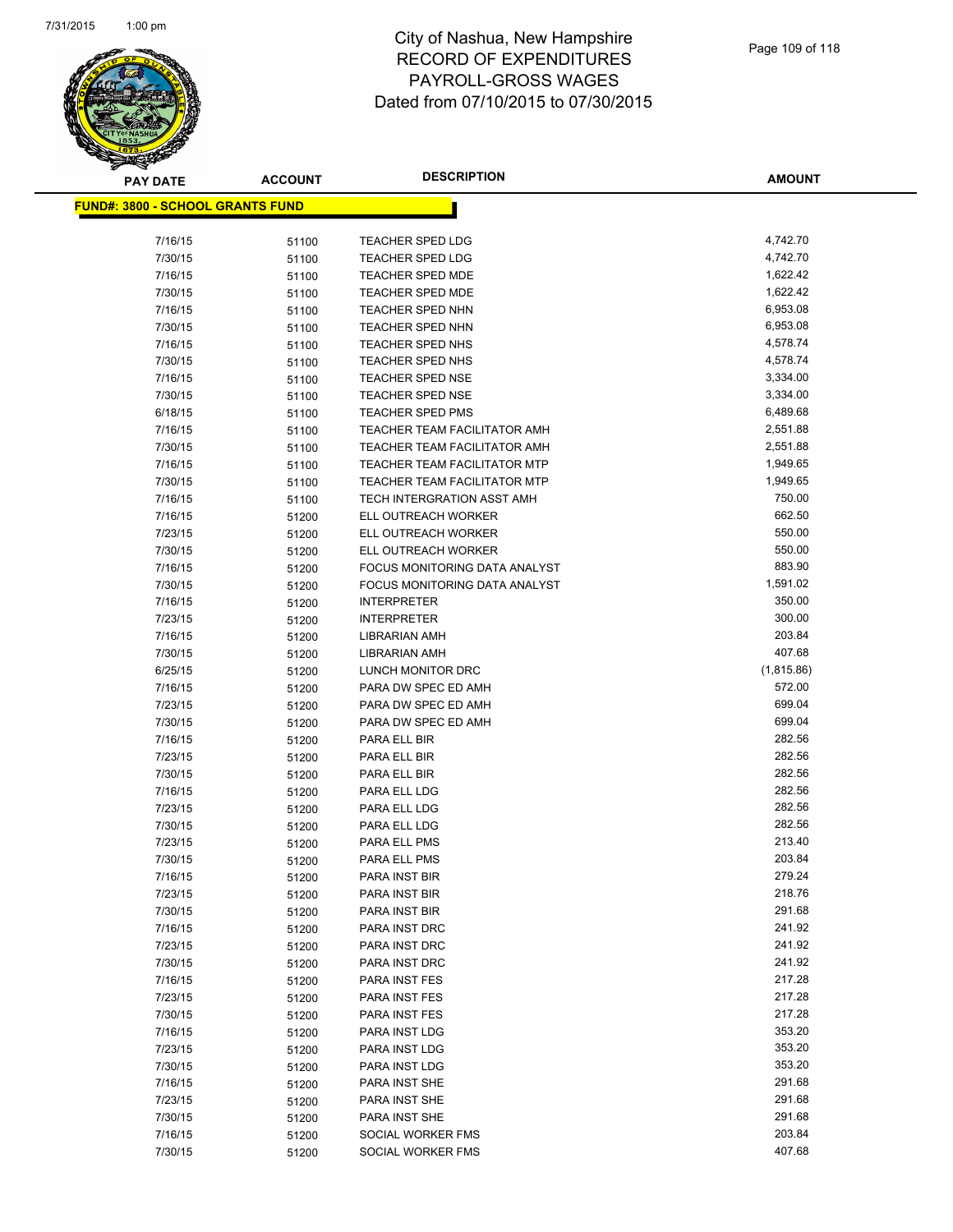

| <b>PAY DATE</b>                          | <b>ACCOUNT</b> | <b>DESCRIPTION</b>                               | <b>AMOUNT</b>      |
|------------------------------------------|----------------|--------------------------------------------------|--------------------|
| <u> FUND#: 3800 - SCHOOL GRANTS FUND</u> |                |                                                  |                    |
|                                          |                |                                                  |                    |
| 7/16/15                                  | 51200          | SUB PARA PROFESSIONAL                            | 407.68             |
| 7/23/15                                  | 51200          | <b>SUB PARA PROFESSIONAL</b>                     | 356.72             |
| 7/30/15                                  | 51200          | SUB PARA PROFESSIONAL                            | 407.68             |
| 7/16/15                                  | 51200          | <b>SUB TEACHER</b>                               | 203.84             |
| 7/23/15                                  | 51200          | <b>SUB TEACHER</b>                               | 407.68             |
| 7/30/15                                  | 51200          | <b>SUB TEACHER</b>                               | 407.68             |
| 7/16/15                                  | 51200          | SUB TEACHER LONG TERM                            | 400.00             |
| 7/23/15                                  | 51200          | SUB TEACHER LONG TERM                            | 225.00             |
| 7/30/15                                  | 51200          | SUB TEACHER LONG TERM                            | 400.00             |
| 7/16/15                                  | 51200          | SUMMER SCH STUD MENT K-5                         | 440.00             |
| 7/23/15                                  | 51200          | SUMMER SCH STUD MENT K-5                         | 440.00             |
| 7/30/15                                  | 51200          | SUMMER SCH STUD MENT K-5                         | 440.00             |
| 7/16/15                                  | 51200          | SUMMER SCHOOL PARA                               | 611.52             |
| 7/23/15                                  | 51200          | SUMMER SCHOOL PARA                               | 586.04             |
| 7/30/15                                  | 51200          | SUMMER SCHOOL PARA                               | 586.04             |
| 7/16/15                                  | 51200          | SUMMER SCHOOL SCIENCE                            | 423.84             |
| 7/23/15                                  | 51200          | SUMMER SCHOOL SCIENCE                            | 423.84             |
| 7/30/15                                  | 51200          | SUMMER SCHOOL SCIENCE                            | 423.84             |
| 7/16/15                                  | 51200          | SUMMER SCHOOL TEACHER                            | 500.00             |
| 7/30/15                                  | 51200          | SUMMER SCHOOL TEACHER                            | 875.00             |
| 7/16/15                                  | 51200          | <b>TEACHER DWSE BIR</b>                          | 400.00             |
| 7/30/15                                  | 51200          | <b>TEACHER DWSE BIR</b>                          | 800.00             |
| 7/16/15                                  | 51200          | <b>TEACHER ELL BIR</b>                           | 400.00             |
| 7/30/15                                  | 51200          | <b>TEACHER ELL BIR</b>                           | 800.00             |
| 7/16/15                                  | 51200          | <b>TEACHER ELL FES</b>                           | 400.00             |
| 7/30/15                                  | 51200          | <b>TEACHER ELL FES</b>                           | 800.00             |
| 7/16/15                                  | 51200          | <b>TEACHER ELL LDG</b>                           | 975.00             |
| 7/30/15                                  | 51200          | <b>TEACHER ELL LDG</b>                           | 1,600.00           |
| 7/16/15                                  | 51200          | <b>TEACHER ELL MTP</b>                           | 100.00             |
| 7/30/15                                  | 51200          | <b>TEACHER ELL MTP</b>                           | 203.84             |
| 7/16/15                                  | 51200          | <b>TEACHER ELL NHN</b>                           | 512.50             |
| 7/30/15                                  | 51200          | <b>TEACHER ELL NHN</b>                           | 1,000.00           |
| 7/16/15                                  | 51200          | <b>TEACHER ELL PMS</b>                           | 487.50             |
| 7/30/15                                  | 51200          | <b>TEACHER ELL PMS</b>                           | 900.00             |
| 7/16/15                                  | 51200          | <b>TEACHER GR1 AMH</b>                           | 1,000.00           |
| 7/30/15                                  | 51200          | <b>TEACHER GR1 AMH</b>                           | 2,000.00<br>200.00 |
| 7/16/15                                  | 51200          | <b>TEACHER GR1 BIR</b>                           |                    |
| 7/30/15                                  | 51200          | <b>TEACHER GR1 BIR</b>                           | 100.00<br>500.00   |
| 7/16/15<br>7/30/15                       | 51200          | <b>TEACHER GR1 FES</b><br><b>TEACHER GR1 FES</b> | 1,000.00           |
| 7/16/15                                  | 51200          | <b>TEACHER GR1 LDG</b>                           | 203.84             |
| 7/23/15                                  | 51200          | <b>TEACHER GR1 LDG</b>                           | 203.84             |
| 7/30/15                                  | 51200<br>51200 | <b>TEACHER GR1 LDG</b>                           | 203.84             |
| 7/16/15                                  |                | <b>TEACHER GR2 AMH</b>                           | 500.00             |
| 7/30/15                                  | 51200<br>51200 | <b>TEACHER GR2 AMH</b>                           | 1,000.00           |
| 7/16/15                                  | 51200          | TEACHER GR2 CHA                                  | 400.00             |
| 7/30/15                                  | 51200          | <b>TEACHER GR2 CHA</b>                           | 800.00             |
| 7/16/15                                  | 51200          | TEACHER GR2 SHE                                  | 500.00             |
| 7/30/15                                  | 51200          | <b>TEACHER GR2 SHE</b>                           | 875.00             |
| 7/16/15                                  | 51200          | <b>TEACHER GR3 BIC</b>                           | 400.00             |
| 7/30/15                                  | 51200          | <b>TEACHER GR3 BIC</b>                           | 800.00             |
| 7/16/15                                  | 51200          | <b>TEACHER GR3 DRC</b>                           | 500.00             |
| 7/30/15                                  | 51200          | <b>TEACHER GR3 DRC</b>                           | 1,000.00           |
| 7/16/15                                  | 51200          | <b>TEACHER GR3 NSE</b>                           | 500.00             |
|                                          |                |                                                  |                    |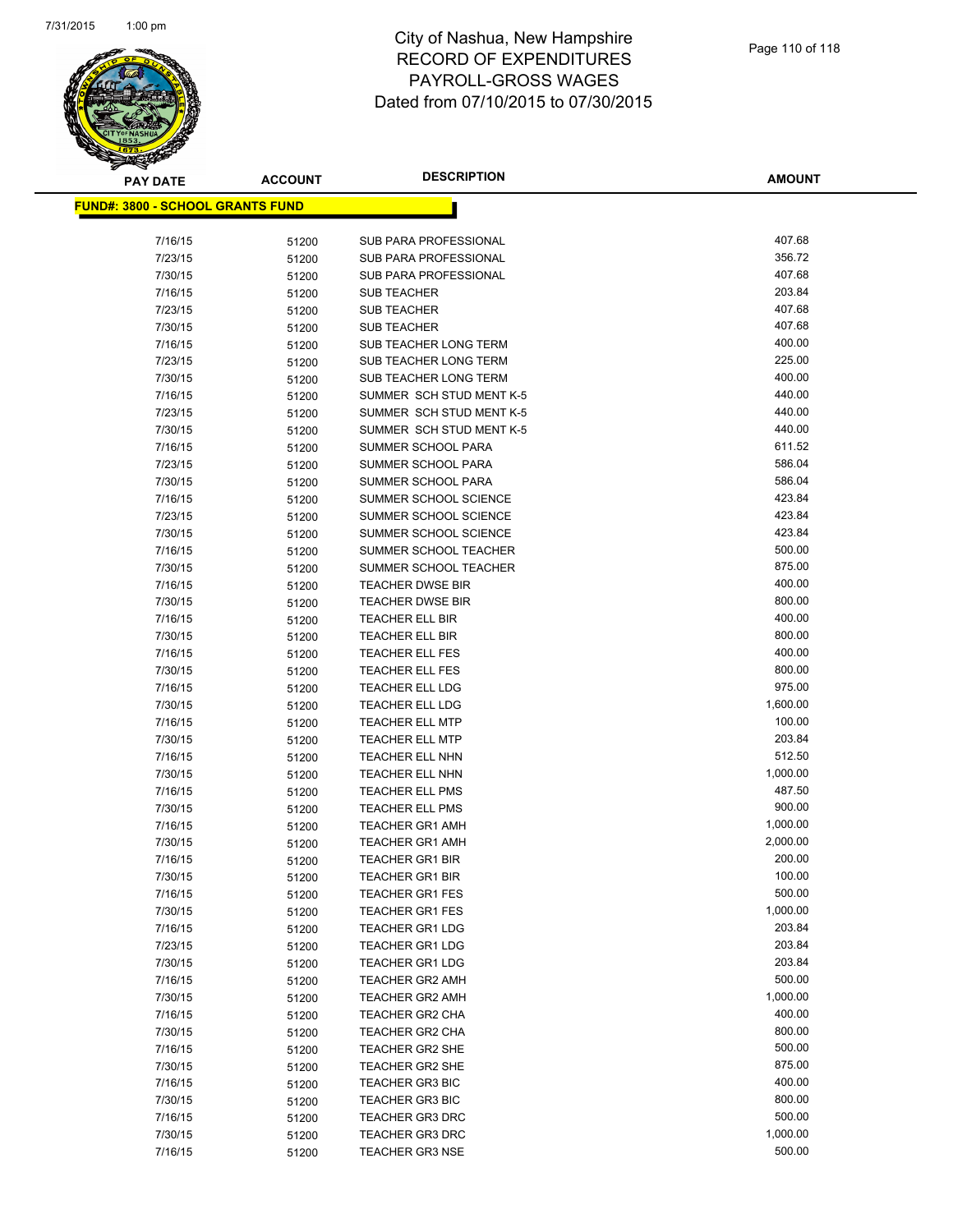

| <b>PAY DATE</b>                          | <b>ACCOUNT</b> | <b>DESCRIPTION</b>                | <b>AMOUNT</b> |
|------------------------------------------|----------------|-----------------------------------|---------------|
| <u> FUND#: 3800 - SCHOOL GRANTS FUND</u> |                |                                   |               |
|                                          |                |                                   |               |
| 7/30/15                                  | 51200          | <b>TEACHER GR3 NSE</b>            | 1,000.00      |
| 7/16/15                                  | 51200          | <b>TEACHER GR3 SHE</b>            | 400.00        |
| 7/30/15                                  | 51200          | <b>TEACHER GR3 SHE</b>            | 800.00        |
| 7/16/15                                  | 51200          | <b>TEACHER GR4 AMH</b>            | 500.00        |
| 7/30/15                                  | 51200          | <b>TEACHER GR4 AMH</b>            | 1,000.00      |
| 7/16/15                                  | 51200          | <b>TEACHER GR4 BIR</b>            | 400.00        |
| 7/30/15                                  | 51200          | <b>TEACHER GR4 BIR</b>            | 700.00        |
| 7/16/15                                  | 51200          | <b>TEACHER GR4 SHE</b>            | 1,000.00      |
| 7/30/15                                  | 51200          | <b>TEACHER GR4 SHE</b>            | 2,000.00      |
| 7/16/15                                  | 51200          | <b>TEACHER GR5 AMH</b>            | 500.00        |
| 7/30/15                                  | 51200          | <b>TEACHER GR5 AMH</b>            | 1,000.00      |
| 7/16/15                                  | 51200          | <b>TEACHER GR6 FMS</b>            | 500.00        |
| 7/30/15                                  | 51200          | <b>TEACHER GR6 FMS</b>            | 875.00        |
| 7/16/15                                  | 51200          | <b>TEACHER KIND AMH</b>           | 500.00        |
| 7/30/15                                  | 51200          | <b>TEACHER KIND AMH</b>           | 1,000.00      |
| 7/16/15                                  | 51200          | <b>TEACHER KIND FES</b>           | 200.00        |
| 7/30/15                                  | 51200          | <b>TEACHER KIND FES</b>           | 800.00        |
| 7/16/15                                  | 51200          | <b>TEACHER KIND LDG</b>           | 400.00        |
| 7/30/15                                  | 51200          | <b>TEACHER KIND LDG</b>           | 700.00        |
| 7/16/15                                  | 51200          | <b>TEACHER READ BIR</b>           | 400.00        |
| 7/30/15                                  | 51200          | <b>TEACHER READ BIR</b>           | 800.00        |
| 7/16/15                                  | 51200          | <b>TEACHER READ SHE</b>           | 500.00        |
| 7/30/15                                  | 51200          | TEACHER READ SHE                  | 1,000.00      |
| 7/16/15                                  | 51200          | <b>TEACHER SCIENCE FMS</b>        | 1,000.00      |
| 7/30/15                                  | 51200          | <b>TEACHER SCIENCE FMS</b>        | 2,000.00      |
| 7/16/15                                  | 51200          | <b>TEACHER SCIENCE PMS</b>        | 487.50        |
| 7/30/15                                  | 51200          | <b>TEACHER SCIENCE PMS</b>        | 925.00        |
| 7/16/15                                  | 51200          | <b>TEACHER SOCIAL STUDIES PMS</b> | 475.00        |
| 7/30/15                                  | 51200          | <b>TEACHER SOCIAL STUDIES PMS</b> | 906.25        |
| 7/16/15                                  | 51200          | TEACHER TEAM FACILITATOR AMH      | 500.00        |
| 7/30/15                                  | 51200          | TEACHER TEAM FACILITATOR AMH      | 1,000.00      |
| 6/18/15                                  | 51200          | <b>TEACHER TTI AMH</b>            | 6,631.44      |
| 7/16/15                                  | 51200          | <b>TEACHER TTI AMH</b>            | 4,262.11      |
| 7/30/15                                  | 51200          | <b>TEACHER TTI AMH</b>            | 4,762.11      |
| 6/18/15                                  | 51200          | <b>TEACHER TTI FES</b>            | 16,832.60     |
| 7/16/15                                  | 51200          | <b>TEACHER TTI FES</b>            | 2,181.72      |
| 7/30/15                                  | 51200          | <b>TEACHER TTI FES</b>            | 2,181.72      |
| 6/18/15                                  | 51200          | <b>TEACHER TTI LDG</b>            | 21,342.76     |
| 7/16/15                                  | 51200          | TEACHER TTI LDG                   | 1,796.32      |
| 7/30/15                                  | 51200          | <b>TEACHER TTI LDG</b>            | 2,296.32      |
| 6/18/15                                  | 51200          | <b>TEACHER TTI MTP</b>            | 13,974.88     |
| 7/16/15                                  | 51200          | <b>TEACHER TTI MTP</b>            | 2,885.61      |
| 7/30/15                                  | 51200          | <b>TEACHER TTI MTP</b>            | 2,885.61      |
| 6/18/15                                  | 51200          | <b>TEACHER TTI NURSERY</b>        | 7,808.76      |
| 7/16/15                                  | 51200          | <b>TEACHER TTI NURSERY</b>        | 3,183.20      |
| 7/30/15                                  | 51200          | <b>TEACHER TTI NURSERY</b>        | 3,683.20      |
| 6/18/15                                  | 51200          | <b>TEACHER TTIDRC</b>             | 23,367.12     |
| 7/16/15                                  | 51200          | <b>TEACHER TTIDRC</b>             | 2,319.09      |
| 7/30/15                                  | 51200          | <b>TEACHER TTIDRC</b>             | 2,319.09      |
| 7/16/15                                  | 51650          | ADDITIONAL HOURS                  | 19,233.34     |
| 7/23/15                                  | 51650          | ADDITIONAL HOURS                  | 2,542.35      |
| 7/30/15                                  | 51650          | ADDITIONAL HOURS                  | 13,031.33     |
| 7/16/15                                  | 51700          | <b>STIPENDS</b>                   | 400.00        |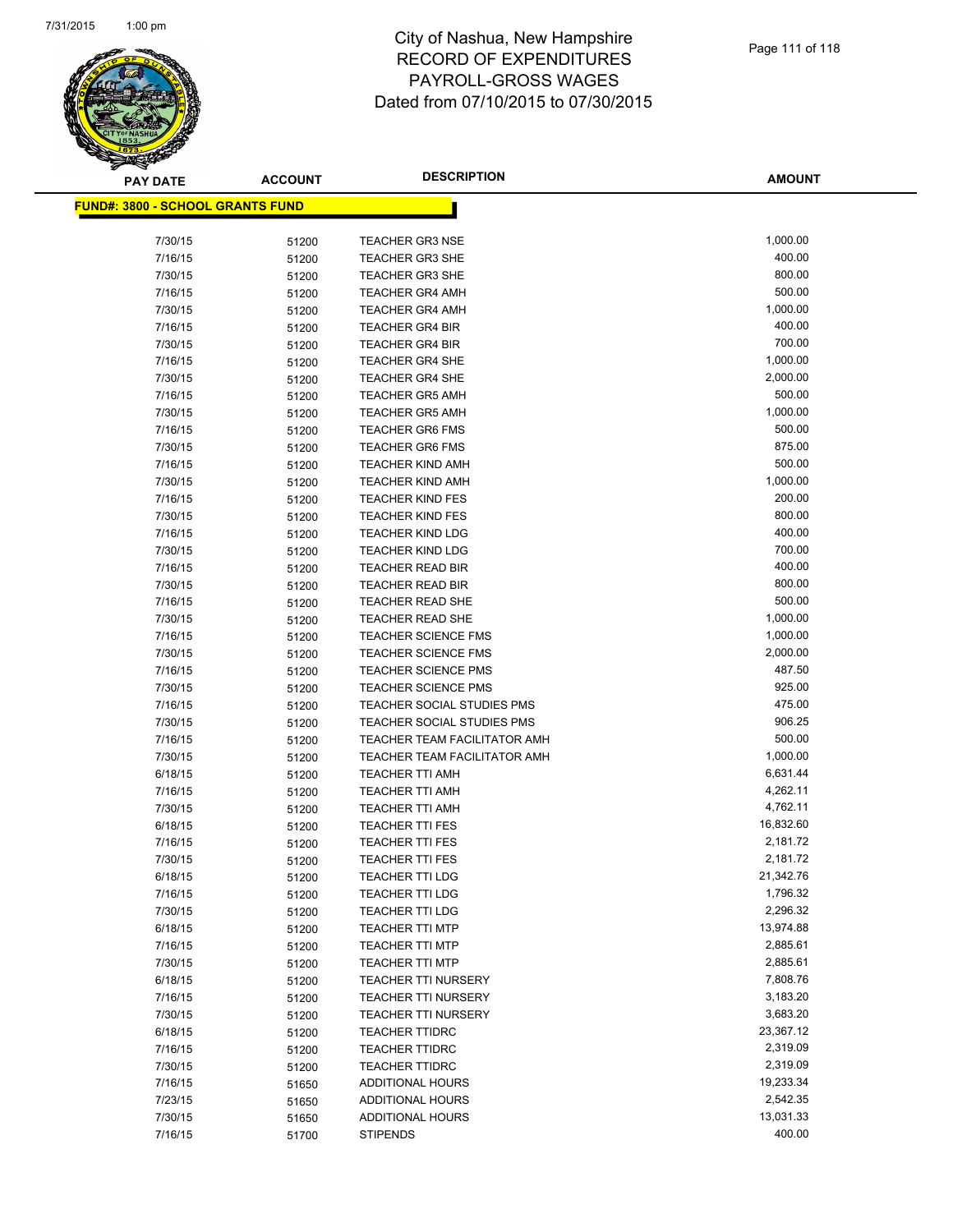

**TOTAL FUND 3800 - SCHOOL GRANTS FUND \$421,676.33** 

| <b>FUND#: 4005 - TRAFFIC VIOLATIONS FUND</b> |       |                                   |          |
|----------------------------------------------|-------|-----------------------------------|----------|
|                                              |       |                                   |          |
| 7/16/15                                      | 51100 | PARKING ENFORCEMENT SPEC          | 2,395.95 |
| 7/23/15                                      | 51100 | PARKING ENFORCEMENT SPEC          | 2,395.95 |
| 7/30/15                                      | 51100 | PARKING ENFORCEMENT SPEC          | 2,395.95 |
| 7/16/15                                      | 51100 | PV/MV COORDINATOR                 | 833.70   |
| 7/23/15                                      | 51100 | PV/MV COORDINATOR                 | 833.70   |
| 7/30/15                                      | 51100 | PV/MV COORDINATOR                 | 833.70   |
| 7/16/15                                      | 51100 | <b>VEHICLE REGISTRATION CLERK</b> | 279.25   |
| 7/23/15                                      | 51100 | <b>VEHICLE REGISTRATION CLERK</b> | 279.25   |
| 7/30/15                                      | 51100 | <b>VEHICLE REGISTRATION CLERK</b> | 279.25   |
| 7/16/15                                      | 51200 | <b>VEHICLE REGISTRATION CLERK</b> | 914.46   |
| 7/23/15                                      | 51200 | <b>VEHICLE REGISTRATION CLERK</b> | 910.05   |
| 7/30/15                                      | 51200 | <b>VEHICLE REGISTRATION CLERK</b> | 910.05   |
| 7/16/15                                      | 51300 | OVERTIME-REGULAR                  | 46.76    |
| 7/23/15                                      | 51300 | OVERTIME-REGULAR                  | 15.52    |
| 7/30/15                                      | 51300 | OVERTIME-REGULAR                  | 31.12    |
| 7/16/15                                      | 51330 | OVERTIME-COVERAGE                 | 240.72   |
| 7/16/15                                      | 51390 | <b>OVERTIME-OTHER</b>             | 843.54   |
| 7/23/15                                      | 51390 | <b>OVERTIME-OTHER</b>             | 698.81   |
| 7/30/15                                      | 51390 | <b>OVERTIME-OTHER</b>             | 714.78   |

**TOTAL FUND 4005 - TRAFFIC VIOLATIONS FUND \$15,852.51** 

#### **FUND#: 4010 - MOTOR VEHICLE ADMIN FUND**

| 7/16/15 | 51100 | <b>VEHICLE REGISTRATION CLERK</b> | 826.35 |
|---------|-------|-----------------------------------|--------|
| 7/23/15 | 51100 | <b>VEHICLE REGISTRATION CLERK</b> | 826.35 |
| 7/30/15 | 51100 | <b>VEHICLE REGISTRATION CLERK</b> | 826.35 |
| 7/16/15 | 51300 | OVERTIME-REGULAR                  | 25.75  |
| 7/23/15 | 51300 | OVERTIME-REGULAR                  | 20.61  |
| 7/30/15 | 51300 | OVERTIME-REGULAR                  | 25.95  |
|         |       |                                   |        |

#### **TOTAL FUND 4010 - MOTOR VEHICLE ADMIN FUND \$2,551.36**

|  | <b>FUND#: 4020 - POLICE DRUG ENFORCEMENT FUND</b> |
|--|---------------------------------------------------|

| 7/16/15 | 51322 | OVERTIME-INVESTIGATIVE | 1.964.26 |
|---------|-------|------------------------|----------|
| 7/23/15 | 51322 | OVERTIME-INVESTIGATIVE | 1.968.88 |
| 7/30/15 | 51322 | OVERTIME-INVESTIGATIVE | 1.965.96 |
|         |       |                        |          |

**TOTAL FUND 4020 - POLICE DRUG ENFORCEMENT FUND \$5,899.10** 

**FUND#: 4030 - POLICE SPECIAL DETAILS FUND**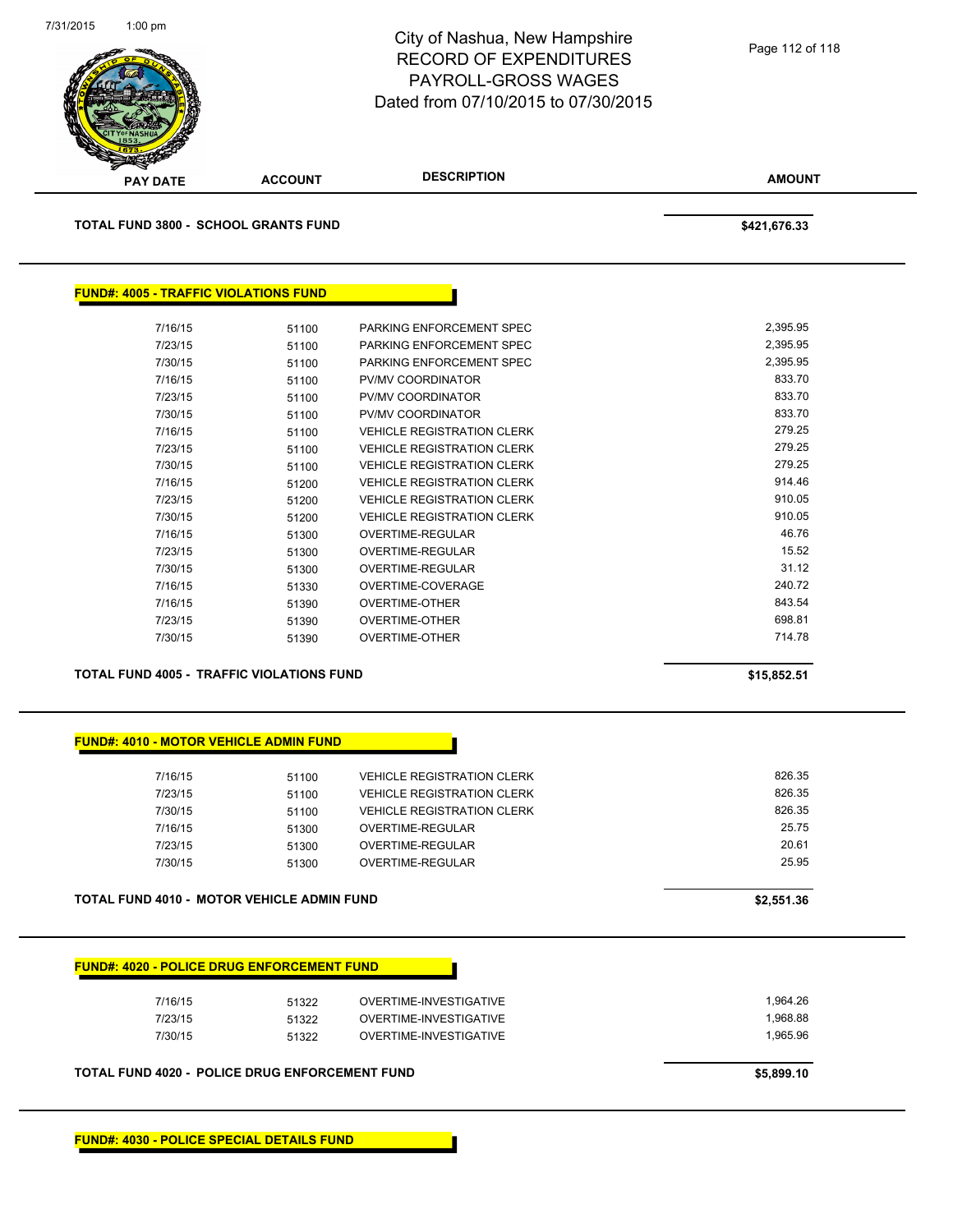

| <b>PAY DATE</b>                                       | <b>ACCOUNT</b> | <b>DESCRIPTION</b>            | <b>AMOUNT</b> |
|-------------------------------------------------------|----------------|-------------------------------|---------------|
| <b>FUND#: 4030 - POLICE SPECIAL DETAILS FUND</b>      |                |                               |               |
| 7/16/15                                               | 51200          | <b>OUTSIDE DETAIL SPEC PT</b> | 618.04        |
| 7/23/15                                               | 51200          | <b>OUTSIDE DETAIL SPEC PT</b> | 618.04        |
| 7/30/15                                               | 51200          | OUTSIDE DETAIL SPEC PT        | 618.04        |
| 7/16/15                                               | 51712          | <b>SPECIAL DETAIL</b>         | 14,867.44     |
| 7/23/15                                               | 51712          | SPECIAL DETAIL                | 17,868.02     |
| 7/30/15                                               | 51712          | <b>SPECIAL DETAIL</b>         | 15,105.97     |
|                                                       |                |                               |               |
| <b>TOTAL FUND 4030 - POLICE SPECIAL DETAILS FUND</b>  |                |                               | \$49,695.55   |
|                                                       |                |                               |               |
| <b>FUND#: 4035 - POLICE OVERTIME BILLING FUND</b>     |                |                               |               |
|                                                       |                |                               |               |
| 7/9/15                                                | 51300          | OVERTIME-REGULAR              | 303.38        |
| 7/16/15                                               | 51300          | OVERTIME-REGULAR              | 637.37        |
| 7/23/15                                               | 51300          | OVERTIME-REGULAR              | 1,059.19      |
| 7/30/15                                               | 51300          | OVERTIME-REGULAR              | 355.36        |
| <b>TOTAL FUND 4035 - POLICE OVERTIME BILLING FUND</b> |                |                               | \$2,355.30    |
|                                                       |                |                               |               |
|                                                       |                |                               |               |
| <b>FUND#: 4065 - FIRE WATCHGUARDS FUND</b>            |                |                               |               |
| 7/23/15                                               | 51712          | SPECIAL DETAIL                | 160.96        |
| 7/30/15                                               | 51712          | <b>SPECIAL DETAIL</b>         | 129.27        |
|                                                       |                |                               |               |
| <b>TOTAL FUND 4065 - FIRE WATCHGUARDS FUND</b>        |                |                               | \$290.23      |

#### **FUND#: 6000 - SOLID WASTE FUND**

| 7/16/15 | 51100 | ACCOUNTING COMPLIANCE MGR            | 182.97   |
|---------|-------|--------------------------------------|----------|
| 7/23/15 | 51100 | ACCOUNTING COMPLIANCE MGR            | 162.65   |
| 7/30/15 | 51100 | ACCOUNTING COMPLIANCE MGR            | 162.65   |
| 7/16/15 | 51100 | ADMINISTRATIVE ASSISTANT I           | 666.90   |
| 7/23/15 | 51100 | ADMINISTRATIVE ASSISTANT I           | 666.90   |
| 7/30/15 | 51100 | ADMINISTRATIVE ASSISTANT I           | 666.90   |
| 7/16/15 | 51100 | ADMINISTRATIVE ASSISTANT II          | 736.01   |
| 7/23/15 | 51100 | ADMINISTRATIVE ASSISTANT II          | 704.60   |
| 7/30/15 | 51100 | ADMINISTRATIVE ASSISTANT II          | 704.60   |
| 7/16/15 | 51100 | AUTOMATED TRASH COLLECTION OPR       | 3,793.60 |
| 7/23/15 | 51100 | AUTOMATED TRASH COLLECTION OPR       | 2,845.20 |
| 7/30/15 | 51100 | AUTOMATED TRASH COLLECTION OPR       | 1,896.80 |
| 7/16/15 | 51100 | <b>CITY ENGINEER</b>                 | 309.10   |
| 7/23/15 | 51100 | <b>CITY ENGINEER</b>                 | 309.10   |
| 7/30/15 | 51100 | <b>CITY ENGINEER</b>                 | 309.10   |
| 7/16/15 | 51100 | <b>COLLECTION EQUIP OPR</b>          | 9,125.60 |
| 7/23/15 | 51100 | <b>COLLECTION EQUIP OPR</b>          | 9,056.44 |
| 7/30/15 | 51100 | <b>COLLECTION EQUIP OPR</b>          | 9,094.87 |
| 7/16/15 | 51100 | <b>COLLECTION EQUIP OPR LANDFILL</b> | 939.60   |
| 7/23/15 | 51100 | <b>COLLECTION EQUIP OPR LANDFILL</b> | 939.60   |
| 7/30/15 | 51100 | <b>COLLECTION EQUIP OPR LANDFILL</b> | 939.60   |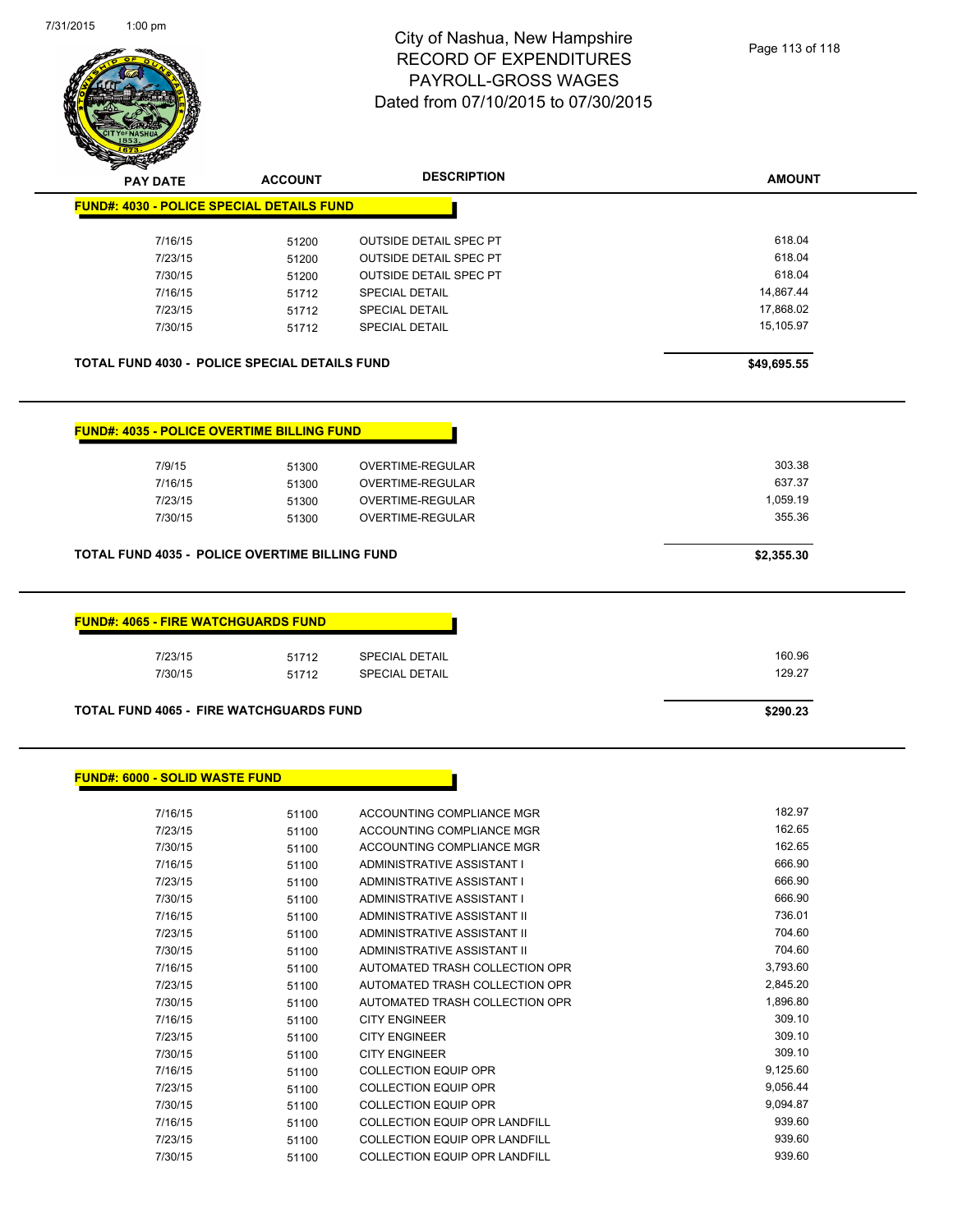

**AMOUNT**

| <u> FUND#: 6000 - SOLID WASTE FUND</u> |                |                               |          |
|----------------------------------------|----------------|-------------------------------|----------|
| 7/16/15                                |                | DEP TREASURER TAX COLLECTOR   | 239.20   |
| 7/23/15                                | 51100<br>51100 | DEP TREASURER TAX COLLECTOR   | 239.20   |
| 7/30/15                                | 51100          | DEP TREASURER TAX COLLECTOR   | 239.20   |
| 7/16/15                                | 51100          | DEPUTY MANAGER OF ENGINEERING | 78.95    |
| 7/23/15                                | 51100          | DEPUTY MANAGER OF ENGINEERING | 78.95    |
| 7/30/15                                | 51100          | DEPUTY MANAGER OF ENGINEERING | 78.95    |
| 7/16/15                                | 51100          | DIRECTOR PUBLIC WORKS         | 212.10   |
| 7/23/15                                | 51100          | <b>DIRECTOR PUBLIC WORKS</b>  | 228.41   |
| 7/30/15                                | 51100          | <b>DIRECTOR PUBLIC WORKS</b>  | 218.30   |
| 7/16/15                                | 51100          | DIVISION OPERATIONS MANAGER   | 181.95   |
| 7/23/15                                | 51100          | DIVISION OPERATIONS MANAGER   | 181.95   |
| 7/30/15                                | 51100          | DIVISION OPERATIONS MANAGER   | 181.95   |
| 7/16/15                                | 51100          | DPW BILLING ACCOUNTANT        | 463.55   |
| 7/23/15                                | 51100          | DPW BILLING ACCOUNTANT        | 463.55   |
| 7/30/15                                | 51100          | DPW BILLING ACCOUNTANT        | 463.55   |
| 7/16/15                                | 51100          | DPW COLLECTIONS SPEC III      | 357.00   |
| 7/23/15                                | 51100          | DPW COLLECTIONS SPEC III      | 357.00   |
| 7/30/15                                | 51100          | DPW COLLECTIONS SPEC III      | 357.00   |
| 7/16/15                                | 51100          | DPW CONTRACT ADMINISTRATOR    | 113.45   |
| 7/23/15                                | 51100          | DPW CONTRACT ADMINISTRATOR    | 113.46   |
| 7/30/15                                | 51100          | DPW CONTRACT ADMINISTRATOR    | 113.45   |
| 7/16/15                                | 51100          | <b>ENVIRONMENTAL ENGINEER</b> | 1,331.45 |
| 7/23/15                                | 51100          | <b>ENVIRONMENTAL ENGINEER</b> | 1,331.45 |
| 7/30/15                                | 51100          | <b>ENVIRONMENTAL ENGINEER</b> | 1,331.45 |
| 7/16/15                                | 51100          | <b>EQUIPMENT OPR LANDFILL</b> | 6,666.80 |
| 7/23/15                                | 51100          | <b>EQUIPMENT OPR LANDFILL</b> | 6,666.80 |
| 7/30/15                                | 51100          | <b>EQUIPMENT OPR LANDFILL</b> | 6,666.80 |
| 7/16/15                                | 51100          | <b>EXECUTIVE ASSISTANT</b>    | 14.78    |
| 7/23/15                                | 51100          | <b>EXECUTIVE ASSISTANT</b>    | 14.78    |
| 7/30/15                                | 51100          | <b>EXECUTIVE ASSISTANT</b>    | 14.78    |
| 7/16/15                                | 51100          | FINANCE AND ADMIN MANAGER     | 383.40   |
| 7/23/15                                | 51100          | FINANCE AND ADMIN MANAGER     | 383.40   |
| 7/30/15                                | 51100          | FINANCE AND ADMIN MANAGER     | 383.40   |
| 7/16/15                                | 51100          | FLEET MANAGER STREET DEPT     | 313.55   |
| 7/23/15                                | 51100          | FLEET MANAGER STREET DEPT     | 313.55   |
| 7/30/15                                | 51100          | FLEET MANAGER STREET DEPT     | 313.55   |
| 7/16/15                                | 51100          | LICENSED SCALE OPERATOR       | 712.90   |
| 7/23/15                                | 51100          | LICENSED SCALE OPERATOR       | 712.89   |
| 7/30/15                                | 51100          | LICENSED SCALE OPERATOR       | 712.90   |
| 7/16/15                                | 51100          | RECYCLING COORDINATOR         | 1,112.85 |
| 7/23/15                                | 51100          | RECYCLING COORDINATOR         | 1,112.85 |
| 7/30/15                                | 51100          | RECYCLING COORDINATOR         | 1,112.85 |
| 7/16/15                                | 51100          | SENIOR STAFF ENGINEER         | 125.60   |
| 7/23/15                                | 51100          | SENIOR STAFF ENGINEER         | 125.60   |
| 7/30/15                                | 51100          | SENIOR STAFF ENGINEER         | 125.60   |
| 7/16/15                                | 51100          | SOLID WASTE FOREMAN           | 2,419.58 |
| 7/23/15                                | 51100          | SOLID WASTE FOREMAN           | 2,404.47 |
| 7/30/15                                | 51100          | SOLID WASTE FOREMAN           | 2,419.60 |
| 7/16/15                                | 51100          | SOLID WASTE TECHNICIAN        | 1,014.70 |
| 7/23/15                                | 51100          | SOLID WASTE TECHNICIAN        | 1,014.70 |
| 7/30/15                                | 51100          | SOLID WASTE TECHNICIAN        | 1,014.70 |
| 7/16/15                                | 51100          | SUPERINTENDENT OF SOLID WASTE | 1,622.10 |
| 7/23/15                                | 51100          | SUPERINTENDENT OF SOLID WASTE | 1,622.10 |
| 7/30/15                                | 51100          | SUPERINTENDENT OF SOLID WASTE | 1,622.10 |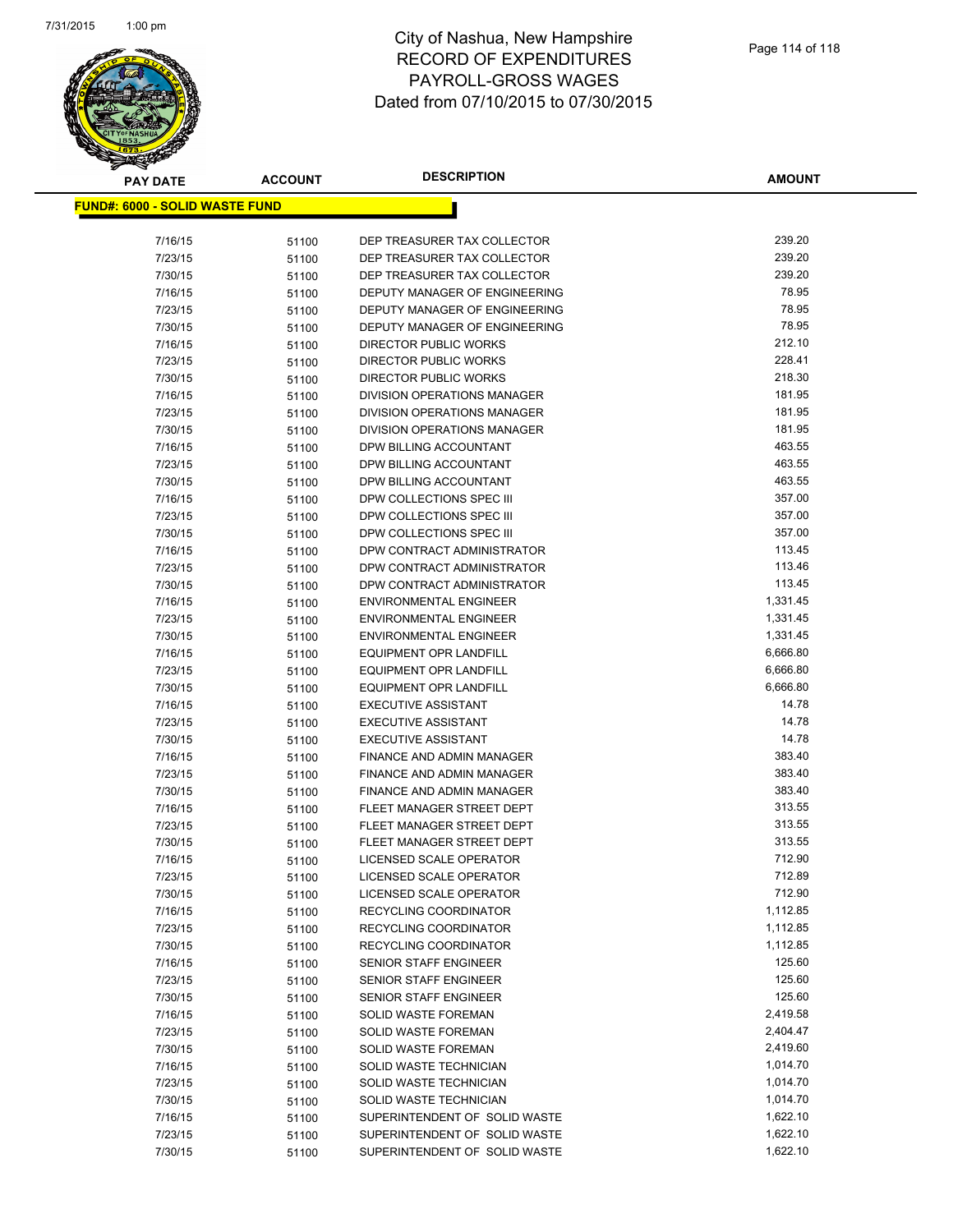

| <b>PAY DATE</b>                       | <b>ACCOUNT</b> | <b>DESCRIPTION</b>          | <b>AMOUNT</b> |
|---------------------------------------|----------------|-----------------------------|---------------|
| <b>FUND#: 6000 - SOLID WASTE FUND</b> |                |                             |               |
| 7/23/15                               | 51100          | TEMPORARY RUBBISH COLLECTOR | 520.00        |
| 7/16/15                               | 51100          | TRUCK DRIVER STREET REPAIR  | 179.44        |
| 7/16/15                               | 51300          | OVERTIME-REGULAR            | 3,808.32      |
| 7/23/15                               | 51300          | OVERTIME-REGULAR            | 2,219.73      |
| 7/30/15                               | 51300          | OVERTIME-REGULAR            | 2,015.73      |
| 7/16/15                               | 51400          | <b>WAGES TEMP-SEASONAL</b>  | 2,847.00      |
| 7/23/15                               | 51400          | WAGES TEMP-SEASONAL         | 3,773.25      |
| 7/30/15                               | 51400          | WAGES TEMP-SEASONAL         | 4.059.25      |
| 7/30/15                               | 55118          | TELEPHONE-CELLULAR          | 118.00        |
|                                       |                |                             |               |

#### **TOTAL FUND 6000 - SOLID WASTE FUND \$115,852.66**

#### **FUND#: 6200 - WASTEWATER FUND**

| 7/16/15 | 51100 | ACCOUNTING COMPLIANCE MGR            | 365.86   |
|---------|-------|--------------------------------------|----------|
| 7/23/15 | 51100 | ACCOUNTING COMPLIANCE MGR            | 325.20   |
| 7/30/15 | 51100 | ACCOUNTING COMPLIANCE MGR            | 325.20   |
| 7/16/15 | 51100 | ADMINISTRATIVE ASSISTANT II          | 850.36   |
| 7/23/15 | 51100 | ADMINISTRATIVE ASSISTANT II          | 850.35   |
| 7/30/15 | 51100 | <b>ADMINISTRATIVE ASSISTANT II</b>   | 850.35   |
| 7/16/15 | 51100 | <b>ANALYTICAL CHEMIST</b>            | 895.45   |
| 7/23/15 | 51100 | <b>ANALYTICAL CHEMIST</b>            | 895.45   |
| 7/30/15 | 51100 | <b>ANALYTICAL CHEMIST</b>            | 895.45   |
| 7/23/15 | 51100 | AUTO MECHANIC 1ST CLASS              | 207.68   |
| 7/16/15 | 51100 | <b>CITY ENGINEER</b>                 | 721.30   |
| 7/23/15 | 51100 | <b>CITY ENGINEER</b>                 | 721.30   |
| 7/30/15 | 51100 | <b>CITY ENGINEER</b>                 | 721.30   |
| 7/16/15 | 51100 | <b>COLLECTION SYSTEM FOREMAN</b>     | 1,139.96 |
| 7/23/15 | 51100 | <b>COLLECTION SYSTEM FOREMAN</b>     | 1,139.95 |
| 7/30/15 | 51100 | <b>COLLECTION SYSTEM FOREMAN</b>     | 1,139.95 |
| 7/16/15 | 51100 | <b>COLLECTION SYSTEMS OPERATOR</b>   | 2,914.80 |
| 7/23/15 | 51100 | <b>COLLECTION SYSTEMS OPERATOR</b>   | 2,914.80 |
| 7/30/15 | 51100 | <b>COLLECTION SYSTEMS OPERATOR</b>   | 2,919.68 |
| 7/16/15 | 51100 | <b>COLLECTION SYSTEMS TECHNICIAN</b> | 2,036.00 |
| 7/23/15 | 51100 | COLLECTION SYSTEMS TECHNICIAN        | 2,036.01 |
| 7/30/15 | 51100 | <b>COLLECTION SYSTEMS TECHNICIAN</b> | 2,036.00 |
| 7/16/15 | 51100 | <b>COLLECTIONS SPEC II</b>           | 833.70   |
| 7/23/15 | 51100 | <b>COLLECTIONS SPEC II</b>           | 833.70   |
| 7/30/15 | 51100 | <b>COLLECTIONS SPEC II</b>           | 833.70   |
| 7/16/15 | 51100 | CONST INSP ENGINEERING ASST          | 236.90   |
| 7/23/15 | 51100 | CONST INSP ENGINEERING ASST          | 236.90   |
| 7/30/15 | 51100 | CONST INSP ENGINEERING ASST          | 236.90   |
| 7/16/15 | 51100 | CSO STORM WATER ENGINEER             | 1,245.30 |
| 7/23/15 | 51100 | CSO STORM WATER ENGINEER             | 1,245.30 |
| 7/30/15 | 51100 | CSO STORM WATER ENGINEER             | 1,245.30 |
| 7/16/15 | 51100 | CSO TECHNICIAN INSPECTOR             | 1,041.60 |
| 7/23/15 | 51100 | CSO TECHNICIAN INSPECTOR             | 1,041.60 |
| 7/30/15 | 51100 | <b>CSO TECHNICIAN INSPECTOR</b>      | 1,041.60 |
| 7/16/15 | 51100 | DEP TREASURER TAX COLLECTOR          | 239.20   |
| 7/23/15 | 51100 | DEP TREASURER TAX COLLECTOR          | 239.20   |
| 7/30/15 | 51100 | DEP TREASURER TAX COLLECTOR          | 239.20   |
| 7/16/15 | 51100 | DEPUTY MANAGER OF ENGINEERING        | 789.60   |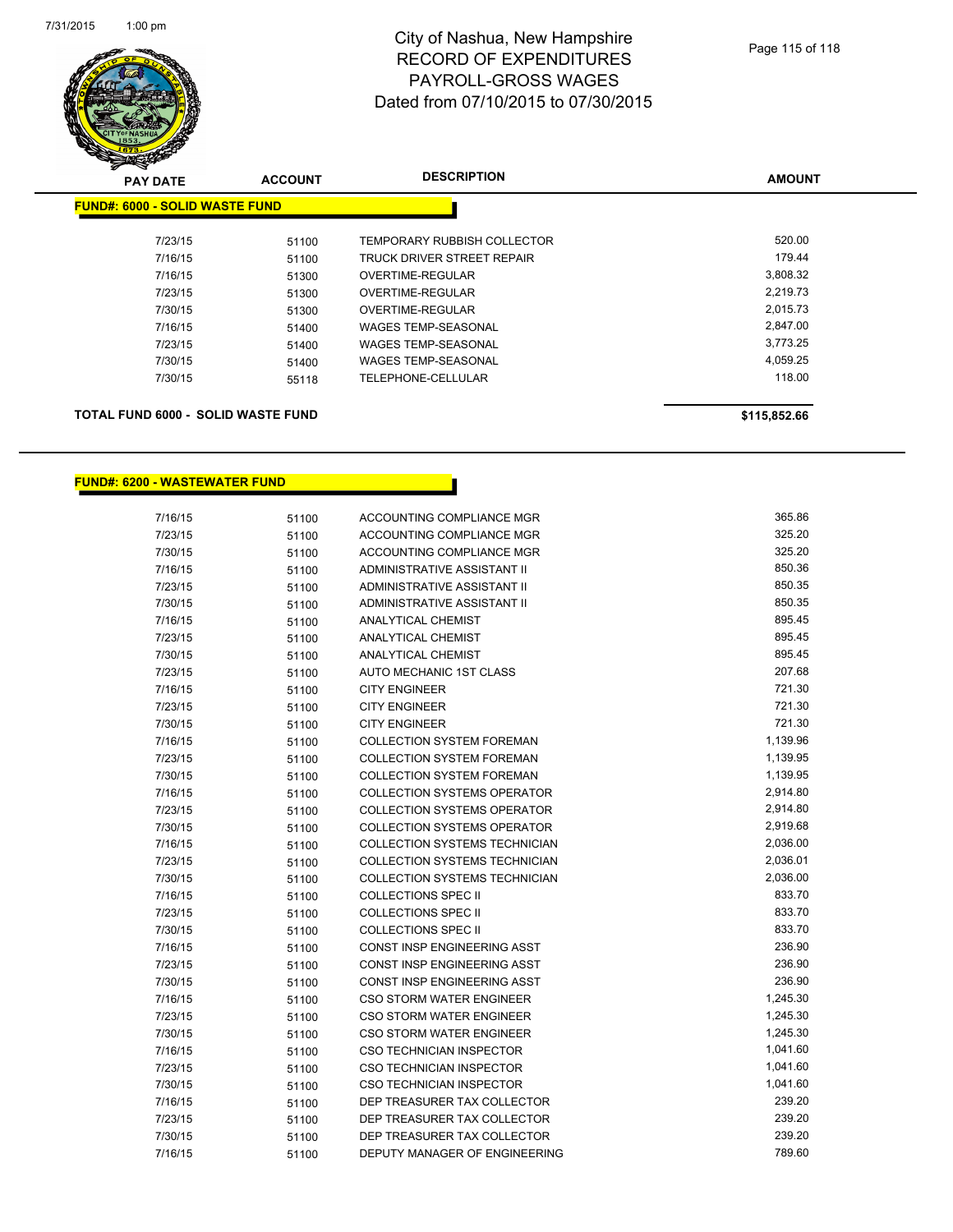

| <b>PAY DATE</b>                       | <b>ACCOUNT</b> | <b>DESCRIPTION</b>                                     | <b>AMOUNT</b>    |
|---------------------------------------|----------------|--------------------------------------------------------|------------------|
| <u> FUND#: 6200 - WASTEWATER FUND</u> |                |                                                        |                  |
|                                       |                |                                                        |                  |
| 7/23/15                               | 51100          | DEPUTY MANAGER OF ENGINEERING                          | 789.60           |
| 7/30/15                               | 51100          | DEPUTY MANAGER OF ENGINEERING                          | 789.60           |
| 7/16/15                               | 51100          | DIRECTOR PUBLIC WORKS                                  | 424.10           |
| 7/23/15                               | 51100          | <b>DIRECTOR PUBLIC WORKS</b>                           | 457.02           |
| 7/30/15                               | 51100          | <b>DIRECTOR PUBLIC WORKS</b>                           | 436.80           |
| 7/16/15                               | 51100          | <b>DIVISION OPERATIONS MANAGER</b>                     | 181.90           |
| 7/23/15                               | 51100          | <b>DIVISION OPERATIONS MANAGER</b>                     | 181.90           |
| 7/30/15                               | 51100          | DIVISION OPERATIONS MANAGER                            | 181.90           |
| 7/16/15                               | 51100          | DPW BILLING ACCOUNTANT                                 | 463.50           |
| 7/23/15                               | 51100          | DPW BILLING ACCOUNTANT                                 | 463.50           |
| 7/30/15                               | 51100          | DPW BILLING ACCOUNTANT                                 | 463.50           |
| 7/16/15                               | 51100          | DPW COLLECTIONS SPEC III                               | 357.00           |
| 7/23/15                               | 51100          | DPW COLLECTIONS SPEC III                               | 357.00           |
| 7/30/15                               | 51100          | DPW COLLECTIONS SPEC III                               | 357.00           |
| 7/16/15                               | 51100          | DPW CONTRACT ADMINISTRATOR                             | 681.10           |
| 7/23/15                               | 51100          | DPW CONTRACT ADMINISTRATOR                             | 681.10           |
| 7/30/15                               | 51100          | DPW CONTRACT ADMINISTRATOR                             | 681.10           |
| 7/16/15                               | 51100          | ELECTRICAL DIAGNOSTIC TECH I                           | 2,168.80         |
| 7/23/15                               | 51100          | ELECTRICAL DIAGNOSTIC TECH I                           | 2,168.80         |
| 7/30/15                               | 51100          | ELECTRICAL DIAGNOSTIC TECH I                           | 2,168.80         |
| 7/23/15                               | 51100          | <b>EQUIP OPR STREET REPAIR</b>                         | 189.68           |
| 7/16/15                               | 51100          | <b>EXECUTIVE ASSISTANT</b>                             | 14.79            |
| 7/23/15                               | 51100          | <b>EXECUTIVE ASSISTANT</b>                             | 14.79            |
| 7/30/15                               | 51100          | <b>EXECUTIVE ASSISTANT</b>                             | 14.79            |
| 7/16/15                               | 51100          | FINANCE AND ADMIN MANAGER                              | 383.40<br>383.40 |
| 7/23/15                               | 51100          | FINANCE AND ADMIN MANAGER                              | 383.40           |
| 7/30/15                               | 51100          | FINANCE AND ADMIN MANAGER                              | 104.50           |
| 7/16/15<br>7/23/15                    | 51100          | FLEET MANAGER STREET DEPT<br>FLEET MANAGER STREET DEPT | 104.50           |
| 7/30/15                               | 51100          | FLEET MANAGER STREET DEPT                              | 104.50           |
| 7/16/15                               | 51100<br>51100 | <b>FOREMAN MAINTENANCE</b>                             | 1,139.95         |
| 7/23/15                               | 51100          | <b>FOREMAN MAINTENANCE</b>                             | 1,139.95         |
| 7/30/15                               | 51100          | <b>FOREMAN MAINTENANCE</b>                             | 1,139.95         |
| 7/16/15                               | 51100          | INDUSTRIAL PRETREATMENT COORD                          | 1,209.55         |
| 7/23/15                               | 51100          | INDUSTRIAL PRETREATMENT COORD                          | 1,209.55         |
| 7/30/15                               | 51100          | INDUSTRIAL PRETREATMENT COORD                          | 1,209.55         |
| 7/16/15                               | 51100          | MECHANIC WWTP 1ST CLASS                                | 3,133.21         |
| 7/23/15                               | 51100          | MECHANIC WWTP 1ST CLASS                                | 3,133.20         |
| 7/30/15                               | 51100          | MECHANIC WWTP 1ST CLASS                                | 3,133.20         |
| 7/16/15                               | 51100          | OPERATOR II WWTP 1st                                   | 3,116.00         |
| 7/23/15                               | 51100          | OPERATOR II WWTP 1st                                   | 3,116.00         |
| 7/30/15                               | 51100          | OPERATOR II WWTP 1st                                   | 3,116.00         |
| 7/16/15                               | 51100          | OPERATOR II WWTP 2nd                                   | 3,156.00         |
| 7/23/15                               | 51100          | OPERATOR II WWTP 2nd                                   | 3,156.00         |
| 7/30/15                               | 51100          | OPERATOR II WWTP 2nd                                   | 3,156.00         |
| 7/16/15                               | 51100          | OPERATOR II WWTP 3rd                                   | 1,056.00         |
| 7/23/15                               | 51100          | <b>OPERATOR II WWTP 3rd</b>                            | 1,056.00         |
| 7/30/15                               | 51100          | OPERATOR II WWTP 3rd                                   | 1,056.00         |
| 7/16/15                               | 51100          | OPERATOR III WWTP 1st                                  | 3,282.81         |
| 7/23/15                               | 51100          | OPERATOR III WWTP 1st                                  | 3,282.80         |
| 7/30/15                               | 51100          | OPERATOR III WWTP 1st                                  | 3,282.80         |
| 7/16/15                               | 51100          | PLANT OPERATIONS SUPERVISOR                            | 1,475.35         |
| 7/23/15                               | 51100          | PLANT OPERATIONS SUPERVISOR                            | 1,475.35         |
| 7/30/15                               | 51100          | PLANT OPERATIONS SUPERVISOR                            | 1,475.35         |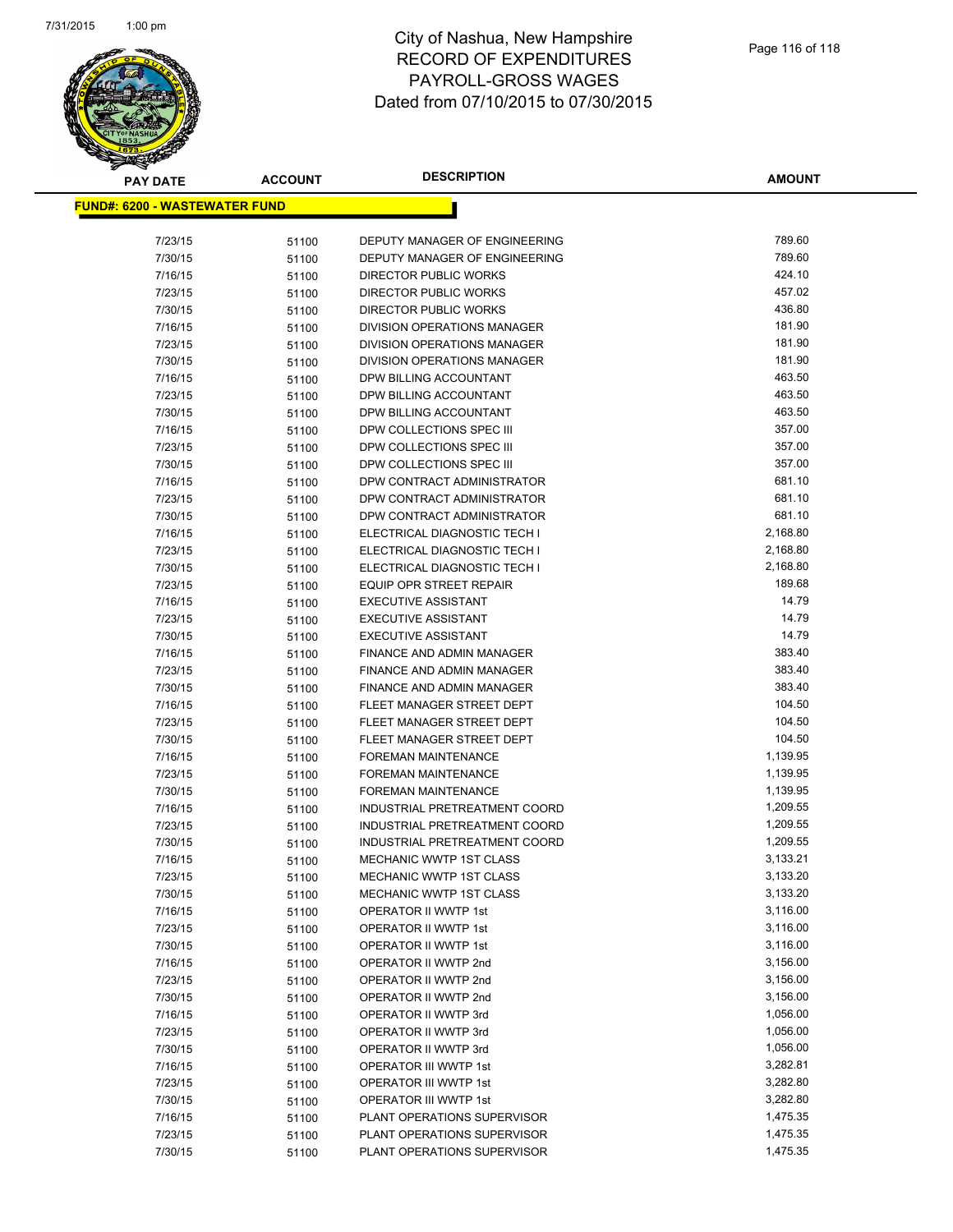

| <b>PAY DATE</b>                      | <b>ACCOUNT</b> | <b>DESCRIPTION</b>                     | <b>AMOUNT</b> |
|--------------------------------------|----------------|----------------------------------------|---------------|
| <b>FUND#: 6200 - WASTEWATER FUND</b> |                |                                        |               |
|                                      |                |                                        |               |
| 7/16/15                              | 51100          | <b>PROCESS CHEMIST</b>                 | 1,136.13      |
| 7/23/15                              | 51100          | PROCESS CHEMIST                        | 1,146.61      |
| 7/30/15                              | 51100          | PROCESS CHEMIST                        | 1,125.65      |
| 7/23/15                              | 51100          | <b>SENIOR FOREMAN</b>                  | 261.12        |
| 7/16/15                              | 51100          | <b>SENIOR STAFF ENGINEER</b>           | 690.70        |
| 7/23/15                              | 51100          | <b>SENIOR STAFF ENGINEER</b>           | 690.70        |
| 7/30/15                              | 51100          | <b>SENIOR STAFF ENGINEER</b>           | 690.70        |
| 7/16/15                              | 51100          | SUPERINTENDENT OF WASTEWATER           | 1,771.20      |
| 7/23/15                              | 51100          | SUPERINTENDENT OF WASTEWATER           | 1,771.20      |
| 7/30/15                              | 51100          | SUPERINTENDENT OF WASTEWATER           | 1,771.20      |
| 7/16/15                              | 51100          | SUPV LABORATORY                        | 1,209.55      |
| 7/23/15                              | 51100          | SUPV LABORATORY                        | 1,209.55      |
| 7/30/15                              | 51100          | <b>SUPV LABORATORY</b>                 | 1,209.56      |
| 7/16/15                              | 51100          | <b>TRUCK DRIVER STREET REPAIR</b>      | 890.00        |
| 7/23/15                              | 51100          | <b>TRUCK DRIVER STREET REPAIR</b>      | 888.80        |
| 7/30/15                              | 51100          | <b>TRUCK DRIVER STREET REPAIR</b>      | 890.00        |
| 7/16/15                              | 51100          | <b>WASTEWATER PROJECT ENGINEER</b>     | 1,371.00      |
| 7/23/15                              | 51100          | <b>WASTEWATER PROJECT ENGINEER</b>     | 1,371.00      |
| 7/30/15                              | 51100          | <b>WASTEWATER PROJECT ENGINEER</b>     | 1,371.00      |
| 7/16/15                              | 51300          | <b>OVERTIME-REGULAR</b>                | 11,445.47     |
| 7/23/15                              | 51300          | <b>OVERTIME-REGULAR</b>                | 12,056.14     |
| 7/30/15                              | 51300          | OVERTIME-REGULAR                       | 8,663.99      |
| 7/16/15                              | 51400          | <b>WAGES TEMP-SEASONAL</b>             | 2,823.00      |
| 7/23/15                              | 51400          | <b>WAGES TEMP-SEASONAL</b>             | 2,480.00      |
| 7/30/15                              | 51400          | <b>WAGES TEMP-SEASONAL</b>             | 2,851.00      |
| 7/30/15                              | 51750          | <b>RETIREMENT &amp; SEPARATION PAY</b> | 120.64        |
| 7/30/15                              | 55118          | TELEPHONE-CELLULAR                     | 135.00        |

#### **TOTAL FUND 6200 - WASTEWATER FUND \$169,381.35**

#### **FUND#: 6500 - PROPERTY & CASUALTY FUND**

| 51100 | <b>PROGRAM SUPV</b>                | 1,212.05 |
|-------|------------------------------------|----------|
| 51100 | <b>PROGRAM SUPV</b>                | 1,212.05 |
| 51100 | <b>PROGRAM SUPV</b>                | 1,212.06 |
| 51100 | PROPERTY AND CASUALTY ADJUSTER     | 2,059.90 |
| 51100 | PROPERTY AND CASUALTY ADJUSTER     | 2,059.90 |
| 51100 | PROPERTY AND CASUALTY ADJUSTER     | 2,059.90 |
| 51100 | <b>RISK MANAGER</b>                | 1,626.10 |
| 51100 | <b>RISK MANAGER</b>                | 1,626.10 |
| 51100 | <b>RISK MANAGER</b>                | 1,626.10 |
| 51100 | SAFETY LOSS PREVENTION SPEC        | 1,060.80 |
| 51100 | SAFETY LOSS PREVENTION SPEC        | 1,060.80 |
| 51100 | SAFETY LOSS PREVENTION SPEC        | 1,060.80 |
| 59207 | WORKERS COMPENSATION CLAIMS        | 8,669.12 |
| 59207 | WORKERS COMPENSATION CLAIMS        | 6,628.73 |
| 59207 | <b>WORKERS COMPENSATION CLAIMS</b> | 9,065.15 |
| 59290 | <b>LONG TERM DISABILITY CLAIMS</b> | 2,702.73 |
| 59290 | LONG TERM DISABILITY CLAIMS        | 2,702.73 |
| 59290 | LONG TERM DISABILITY CLAIMS        | 3,197.23 |
|       |                                    |          |